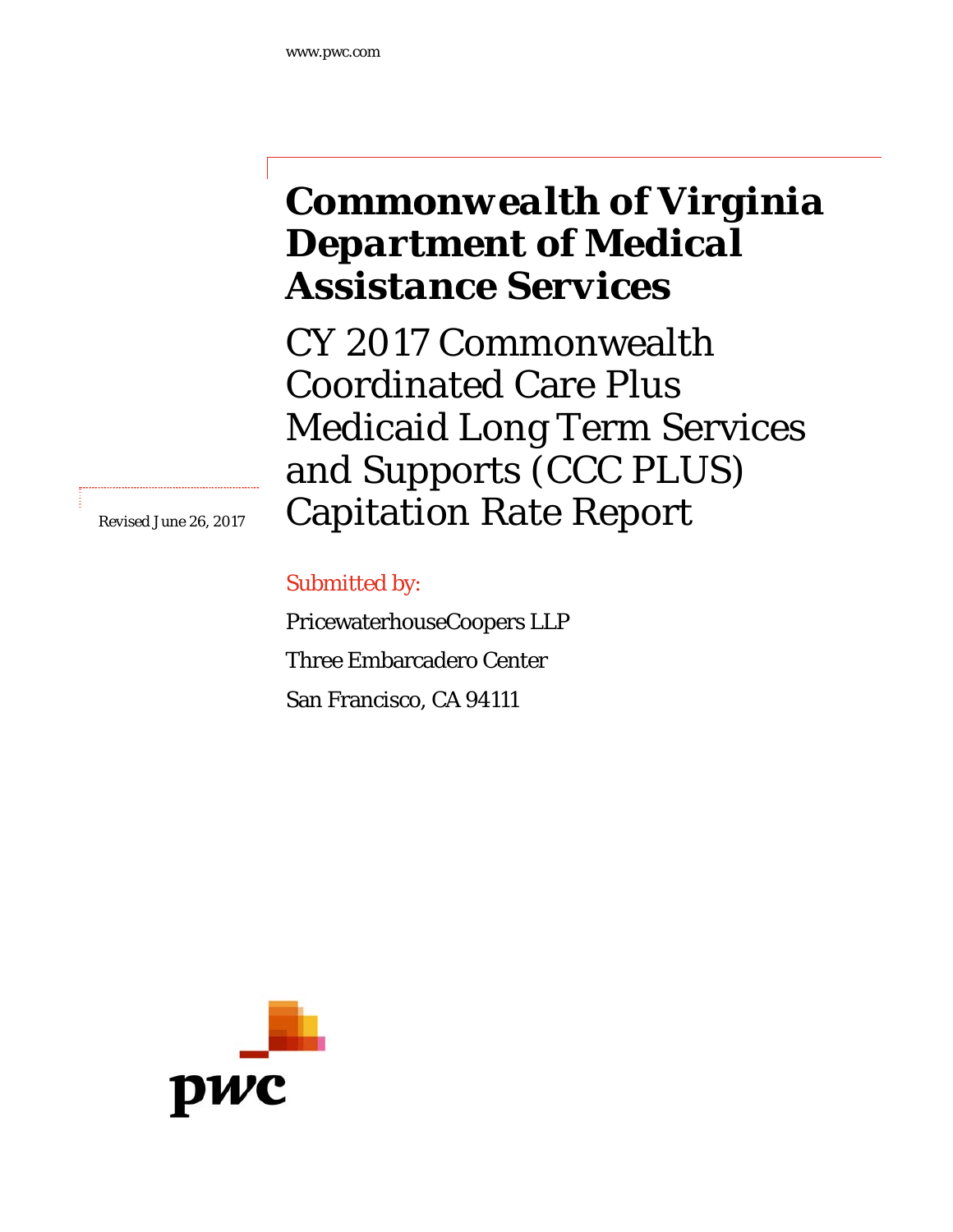

Mr. William J. Lessard, Jr. Department of Medical Assistance Services 600 East Broad Street, Suite 1300 Richmond, VA 23219

June 26, 2017

Dear Bill:

#### **Re: CY2017 Commonwealth Coordinated Care Plus Medicaid Managed Long Term Services and Supports (CCC Plus) Rate Development – Revised June 2017**

This report provides a description of the methodology used to classify historical eligibility and claims for the population that will be eligible for the planned Medicaid Managed Long Term Services and Supports (**CCC PLUS**) program. We look forward to your review and comments.

Sandra Hunt, Partner, Susan Maerki, Project Manager, and Peter Davidson, Lead Actuary, oversaw the preparation of the rate certification.

Please call Sandra Hunt if you have any questions regarding the rate certification.

Very Truly Yours,

Price waterhouse Coopers

PricewaterhouseCoopers LLP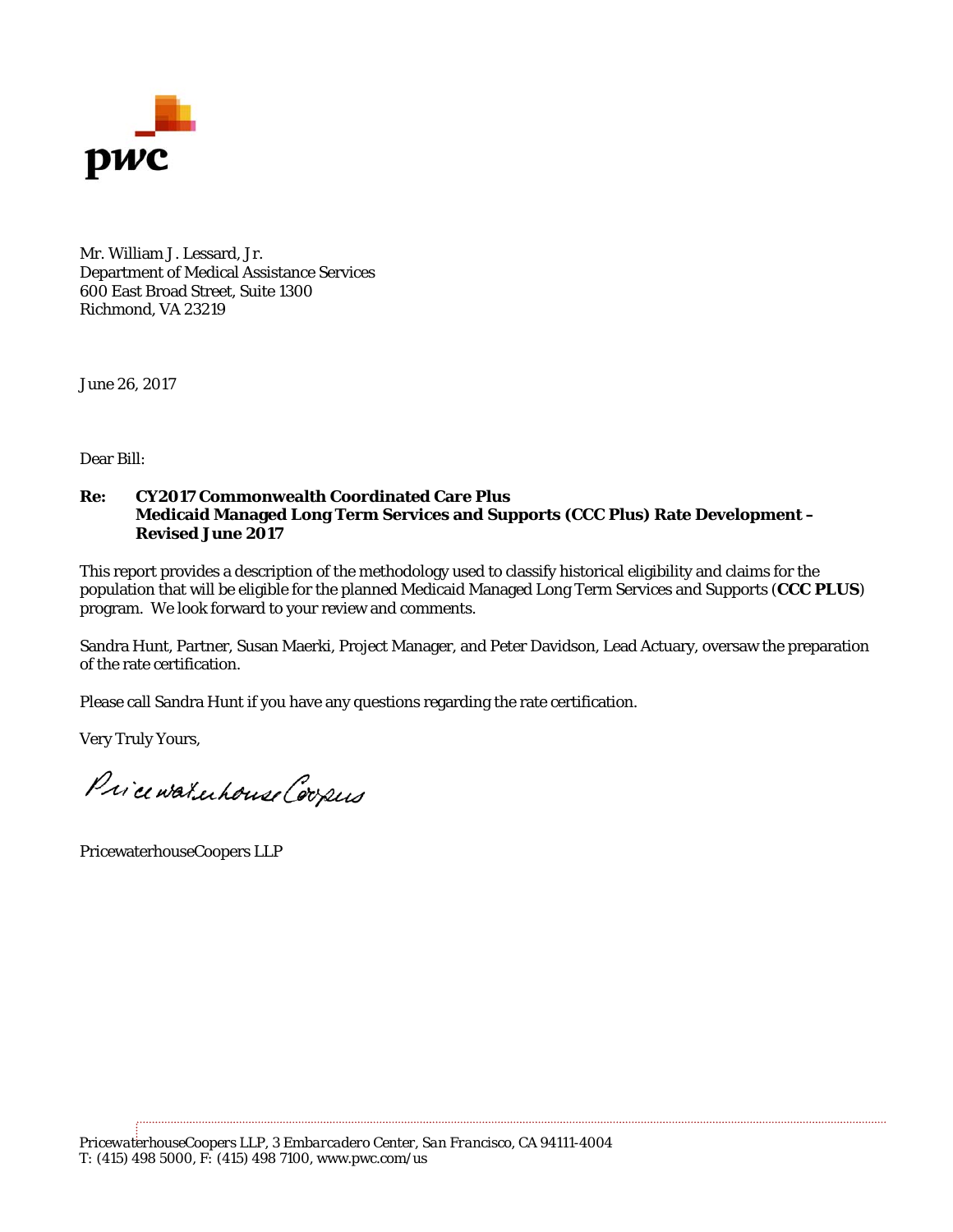

#### **Disclaimer**

In preparing this Commonwealth Coordinated Care Plus (CCC Plus) report, we relied on data and other information provided by the Commonwealth and select Medicaid vendors. We have not audited or verified this data or other information. If the underlying data or information is inaccurate or incomplete, the results of our analysis may likewise be inaccurate or incomplete.

We performed a limited review of the data for reasonableness and consistency and believe that the overall data are reasonable.

If there are material errors or omissions in the data, it is possible that they would be uncovered by a detailed, systematic review and comparison search for data values that are questionable or for relationships that are materially inconsistent. Such a review was beyond the scope of our assignment.

Differences between the historical base data and future experience depends on unknown changes in policy and programs, and on the extent to which future experience conforms to the assumptions made in the report and by the reviewer. It is certain that actual experience will not conform exactly to the experience presented in the report. We also note that there are CCC Plus population summaries that are based on small numbers of CCC Plus eligibles and the historical utilization for these cohorts may be particularly unreliable.

This report is intended to assist the Commonwealth of Virginia and the contracting MCOs to continue to assess the health risk of the CCC Plus populations and to determine if the projected capitation rates and other revenue sources provide for all reasonable, appropriate, and attainable costs. It may not be appropriate for other uses. PricewaterhouseCoopers does not intend to benefit and assumes no duty or liability to other parties who receive this work. This report should be reviewed only in its entirety. It assumes the reader is familiar with the CCC Plus populations and programs and can interpret and review historical Medicaid eligibility and claims payment data.

The results in this report are technical in nature and are dependent upon specific assumptions and methods. No party should rely upon these results without a thorough understanding of those assumptions and methods. Such an understanding may require consultation with qualified professionals.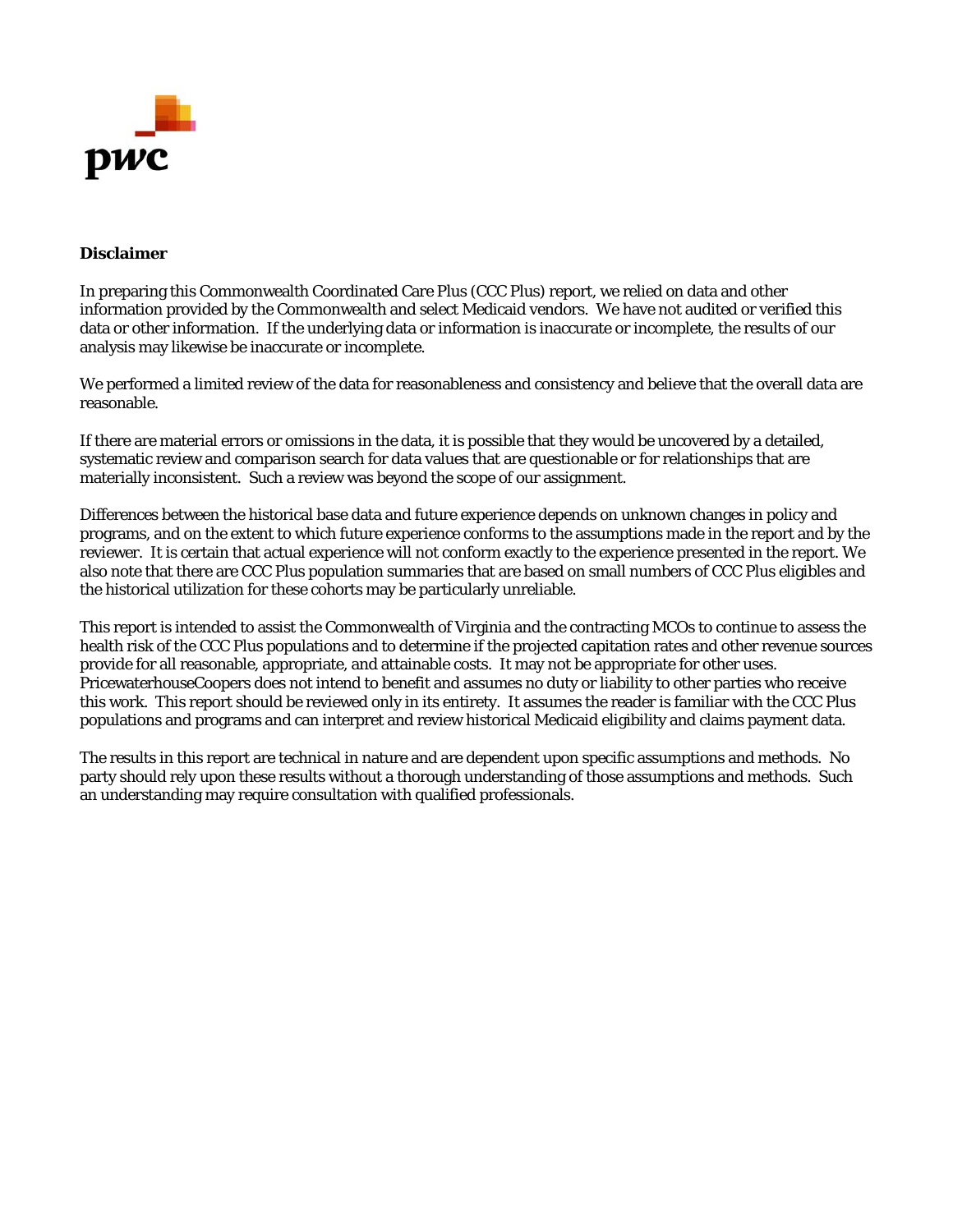

#### **Actuarial Certification of**

#### **CY 2017 Commonwealth Coordinated Care Plus Capitation Rates:**

#### **Managed Long Term Services and Supports Commonwealth of Virginia Department of Medical Assistance Services**

I, Peter Davidson, am associated with the firm PricewaterhouseCoopers (PwC). I am a Member of the American Academy of Actuaries and a Fellow of the Society of Actuaries. I meet the qualification standards established by the American Academy of Actuaries and have followed the standards of practice established by the Actuarial Standards Board.

This actuarial certification is provided in conjunction with assistance requested by the Commonwealth of Virginia Department of Medical Assistance Services (DMAS) to develop actuarially sound capitation rates for the Commonwealth Coordinated Care Plus program for calendar year 2017. Commonwealth Coordinated Care Plus is Virginia's integrated program of acute care and managed Long Term Services and Supports (CCC Plus). The rates included in the attached report represent only Medicaid covered services, and this certification relates only to Medicaid covered services. Total payments to MCOs participating in the CCC Plus program include separate payments from the Medicare program for those who are Dual eligibles and from private insurers for those who have private insurance.

The capitation rates provided with this certification are considered actuarially sound and meet the standards in 42 CFR 438.3(c), 438.3(e), 438.4(a), 438.4(b)(1), 438.4(b)(2), 438.4(b)(5), 438.4(b)(6), 438.5(a), 438.5(g), 438.6(a), 438.6(b)(1), 438.6(b)(2), and 438.6(e). I reviewed the base data used in the development of the capitation rates for reasonableness; however, I performed no independent verification and take no responsibility as to the accuracy of these data. The assumptions and methodology used in the development of the actuarially sound capitation rates are documented in the report to which this certification is attached.

The proposed actuarially sound rates included with this certification are a projection of future events. It may be expected that actual experience will vary from the values shown here. The capitation rates may not be appropriate for any specific health plan. Each health plan will need to review the rates in relation to the benefits it is obligated to provide. The health plan should compare the rates with their own experience, expenses, capital and surplus, and profit requirements prior to agreeing to contract with the State. The health plan may require rates above, equal to, or below the proposed capitation rates.

Peter B. Davidson

Peter B. Davidson, FSA Member, American Academy of Actuaries

June 26, 2017

Date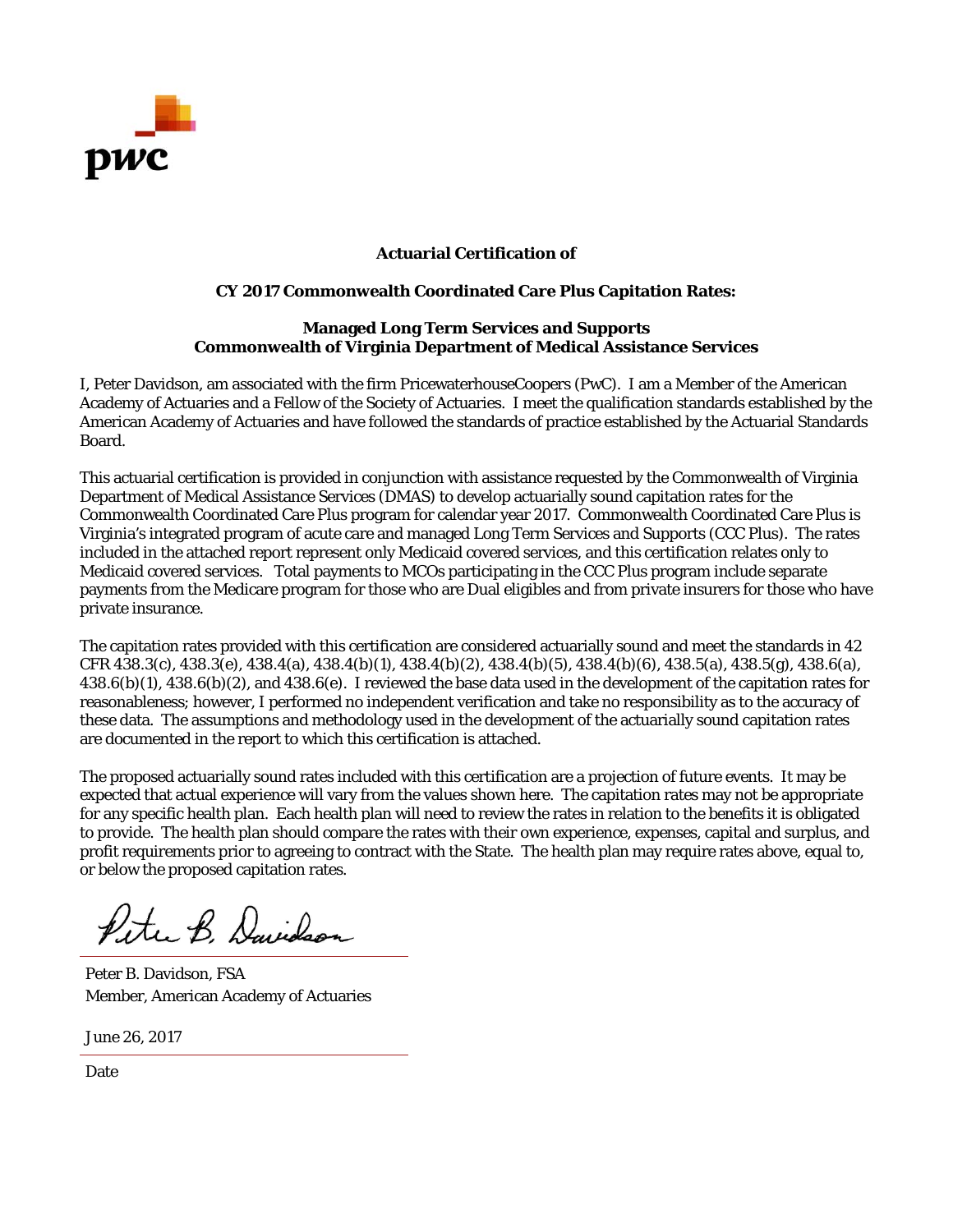# **Table of contents**

| В. |     |                                                                                                  |  |
|----|-----|--------------------------------------------------------------------------------------------------|--|
| C. |     |                                                                                                  |  |
| D. |     |                                                                                                  |  |
|    | i.  |                                                                                                  |  |
|    | ii. |                                                                                                  |  |
|    |     |                                                                                                  |  |
|    |     |                                                                                                  |  |
|    |     |                                                                                                  |  |
|    |     |                                                                                                  |  |
|    |     |                                                                                                  |  |
|    |     |                                                                                                  |  |
|    |     | (e) Description or list of benefits that are required to be provided by the managed care MCOs 10 |  |
|    |     |                                                                                                  |  |
|    |     |                                                                                                  |  |
|    | i.  |                                                                                                  |  |
|    |     |                                                                                                  |  |
|    |     |                                                                                                  |  |
|    |     |                                                                                                  |  |
|    |     |                                                                                                  |  |
|    | ii. |                                                                                                  |  |
|    |     |                                                                                                  |  |
|    |     |                                                                                                  |  |
|    |     |                                                                                                  |  |
|    |     |                                                                                                  |  |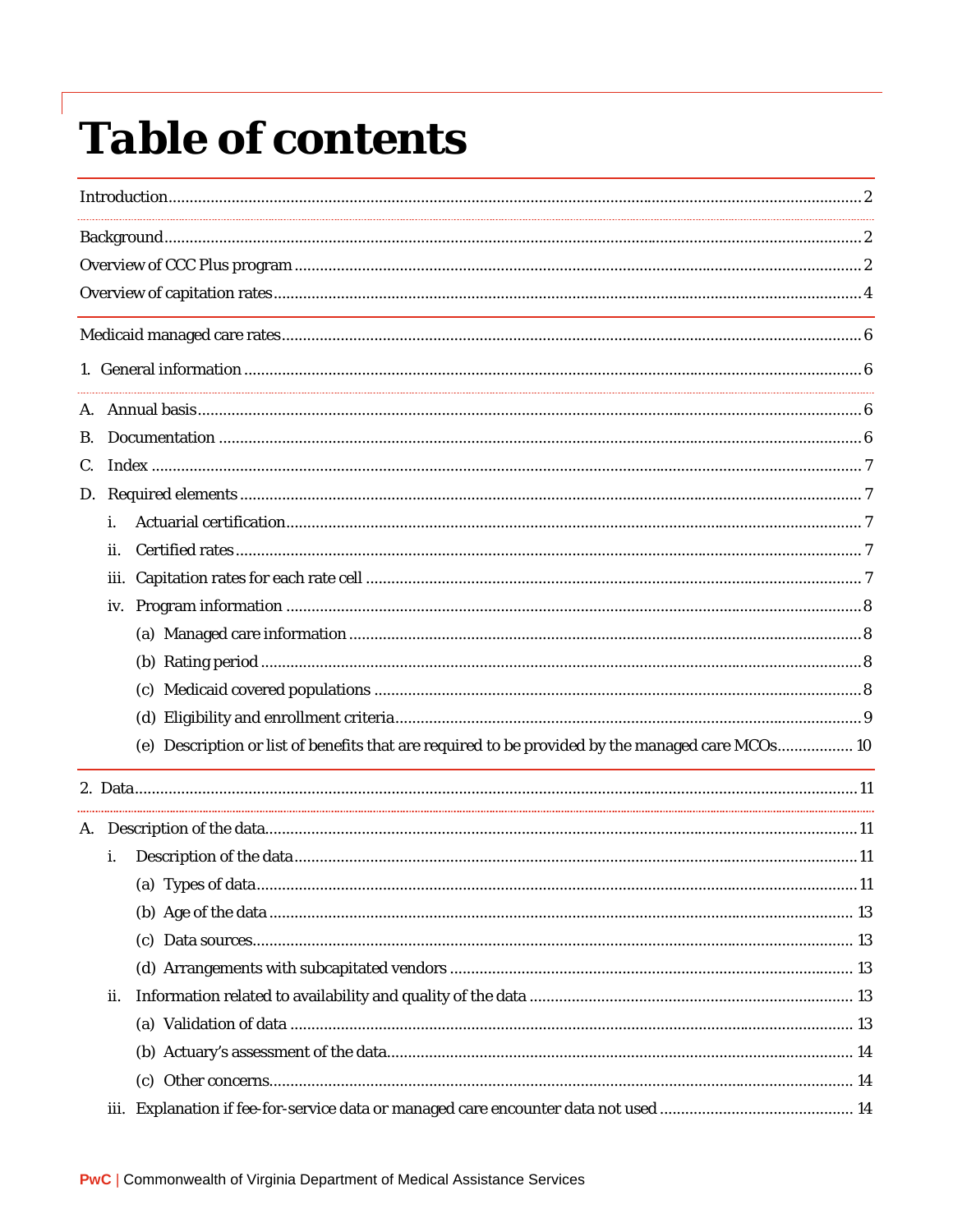|           | i.   |  |  |  |  |  |
|-----------|------|--|--|--|--|--|
|           | ii.  |  |  |  |  |  |
|           | iii. |  |  |  |  |  |
|           |      |  |  |  |  |  |
|           | V.   |  |  |  |  |  |
|           |      |  |  |  |  |  |
|           |      |  |  |  |  |  |
| <b>B.</b> |      |  |  |  |  |  |
| C.        |      |  |  |  |  |  |
|           | i.   |  |  |  |  |  |
|           | ii.  |  |  |  |  |  |
|           |      |  |  |  |  |  |
|           | i.   |  |  |  |  |  |
|           |      |  |  |  |  |  |
|           |      |  |  |  |  |  |
|           |      |  |  |  |  |  |
|           | ii.  |  |  |  |  |  |
|           |      |  |  |  |  |  |
|           |      |  |  |  |  |  |
|           |      |  |  |  |  |  |
|           |      |  |  |  |  |  |
|           |      |  |  |  |  |  |
|           |      |  |  |  |  |  |
|           |      |  |  |  |  |  |
|           | iv.  |  |  |  |  |  |
|           | V.   |  |  |  |  |  |
|           |      |  |  |  |  |  |
|           |      |  |  |  |  |  |
|           |      |  |  |  |  |  |
|           | i.   |  |  |  |  |  |
|           | ii.  |  |  |  |  |  |
|           |      |  |  |  |  |  |
| F.        |      |  |  |  |  |  |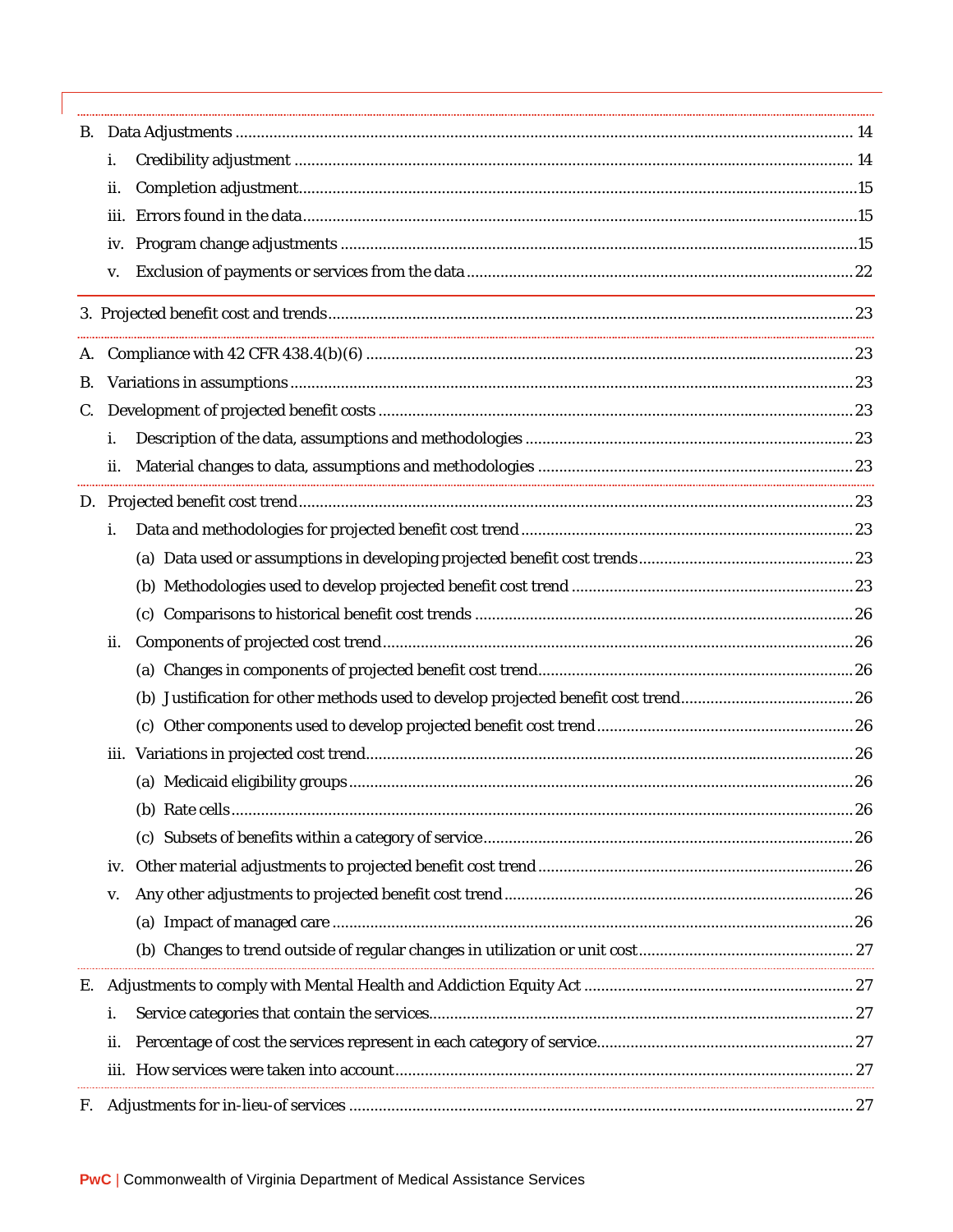|           | Costs and eligibility for adults age 21-64 who were in an IMD for a stay of more than 15 days in the months<br>i.                                                                                                                                                                                                                                                                                                                  |  |
|-----------|------------------------------------------------------------------------------------------------------------------------------------------------------------------------------------------------------------------------------------------------------------------------------------------------------------------------------------------------------------------------------------------------------------------------------------|--|
|           | ii.                                                                                                                                                                                                                                                                                                                                                                                                                                |  |
|           | iii. Member months for services delivered in a month when there is a stay of more than 15 days  27                                                                                                                                                                                                                                                                                                                                 |  |
|           |                                                                                                                                                                                                                                                                                                                                                                                                                                    |  |
|           | i.                                                                                                                                                                                                                                                                                                                                                                                                                                 |  |
|           | ii.                                                                                                                                                                                                                                                                                                                                                                                                                                |  |
|           |                                                                                                                                                                                                                                                                                                                                                                                                                                    |  |
|           |                                                                                                                                                                                                                                                                                                                                                                                                                                    |  |
| I.        |                                                                                                                                                                                                                                                                                                                                                                                                                                    |  |
| J.        |                                                                                                                                                                                                                                                                                                                                                                                                                                    |  |
| Κ.        |                                                                                                                                                                                                                                                                                                                                                                                                                                    |  |
|           |                                                                                                                                                                                                                                                                                                                                                                                                                                    |  |
|           |                                                                                                                                                                                                                                                                                                                                                                                                                                    |  |
| <b>B.</b> |                                                                                                                                                                                                                                                                                                                                                                                                                                    |  |
|           |                                                                                                                                                                                                                                                                                                                                                                                                                                    |  |
|           |                                                                                                                                                                                                                                                                                                                                                                                                                                    |  |
|           |                                                                                                                                                                                                                                                                                                                                                                                                                                    |  |
| В.        |                                                                                                                                                                                                                                                                                                                                                                                                                                    |  |
|           | i.                                                                                                                                                                                                                                                                                                                                                                                                                                 |  |
|           | There is no prior experience with a comparable program. The non benefit costs were estimated taking into<br>consideration administrative allocations developed for the populations in other Virginia DMAS rate<br>development programs, review of rate development reports for other states with established MLTSS<br>programs, and consultation with program staff familiar with the populations to be enrolled in CCC Plus. . 31 |  |
|           | ii.                                                                                                                                                                                                                                                                                                                                                                                                                                |  |
|           |                                                                                                                                                                                                                                                                                                                                                                                                                                    |  |
|           | i.                                                                                                                                                                                                                                                                                                                                                                                                                                 |  |
|           | ii.                                                                                                                                                                                                                                                                                                                                                                                                                                |  |
|           |                                                                                                                                                                                                                                                                                                                                                                                                                                    |  |
|           |                                                                                                                                                                                                                                                                                                                                                                                                                                    |  |
|           | V.                                                                                                                                                                                                                                                                                                                                                                                                                                 |  |
|           |                                                                                                                                                                                                                                                                                                                                                                                                                                    |  |
| E.        |                                                                                                                                                                                                                                                                                                                                                                                                                                    |  |
|           |                                                                                                                                                                                                                                                                                                                                                                                                                                    |  |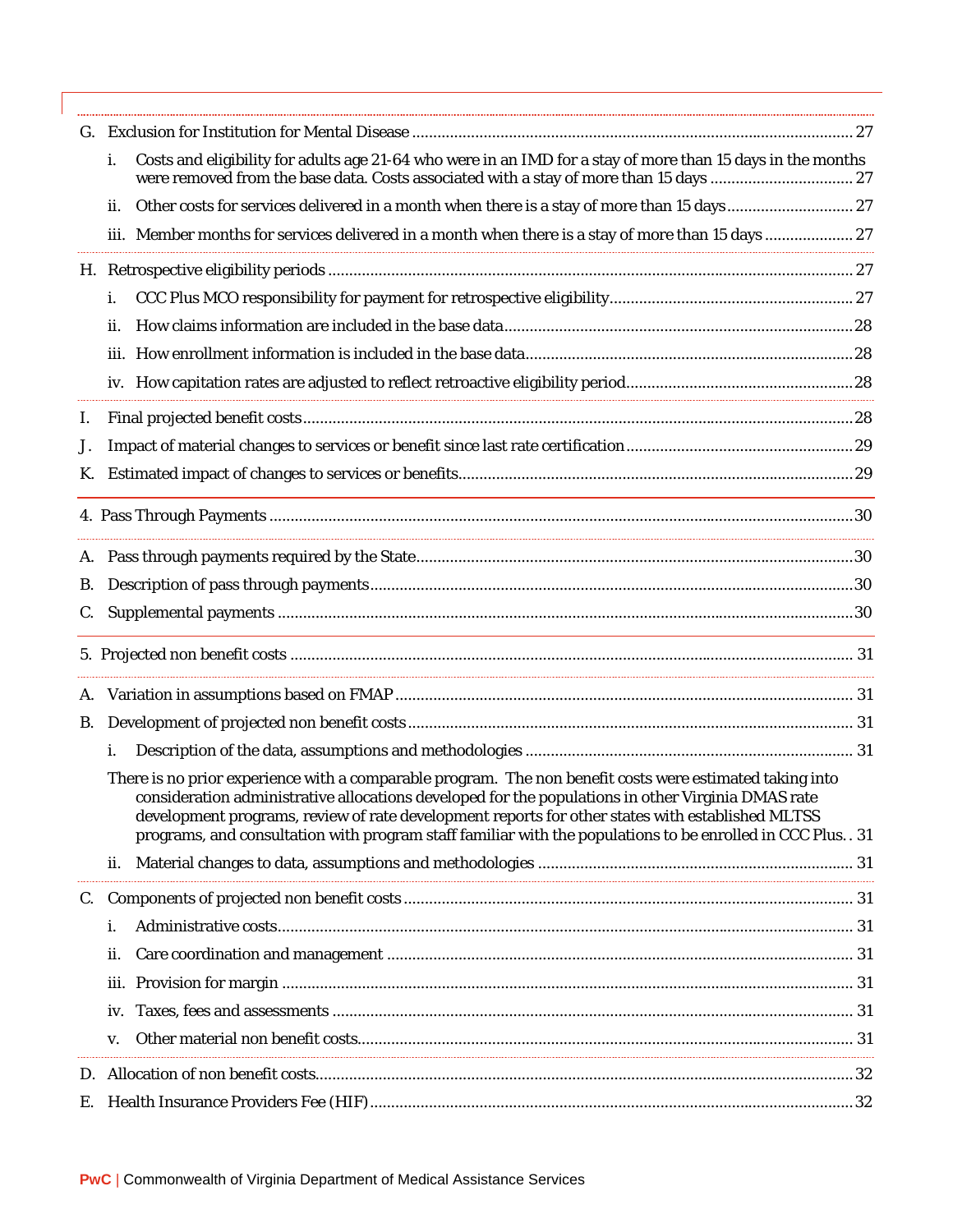|           | i.                                                                                                                                                                                                                                                                                                                                      |  |
|-----------|-----------------------------------------------------------------------------------------------------------------------------------------------------------------------------------------------------------------------------------------------------------------------------------------------------------------------------------------|--|
|           | ii.                                                                                                                                                                                                                                                                                                                                     |  |
|           | iii.                                                                                                                                                                                                                                                                                                                                    |  |
|           | iv.                                                                                                                                                                                                                                                                                                                                     |  |
|           | V.                                                                                                                                                                                                                                                                                                                                      |  |
|           |                                                                                                                                                                                                                                                                                                                                         |  |
|           |                                                                                                                                                                                                                                                                                                                                         |  |
|           |                                                                                                                                                                                                                                                                                                                                         |  |
|           |                                                                                                                                                                                                                                                                                                                                         |  |
|           |                                                                                                                                                                                                                                                                                                                                         |  |
| <b>B.</b> |                                                                                                                                                                                                                                                                                                                                         |  |
| C.        |                                                                                                                                                                                                                                                                                                                                         |  |
|           | i.                                                                                                                                                                                                                                                                                                                                      |  |
|           | ii.                                                                                                                                                                                                                                                                                                                                     |  |
|           |                                                                                                                                                                                                                                                                                                                                         |  |
| Е.        |                                                                                                                                                                                                                                                                                                                                         |  |
| F.        |                                                                                                                                                                                                                                                                                                                                         |  |
|           | There are no reinsurance requirements in the contract. MCOs may either contract for reinsurance or self-                                                                                                                                                                                                                                |  |
|           | Two reinsurance programs are included as part of the Contract Year 2017 rates. These are the pharmacy<br>reinsurance adjustment and the Addiction and Recovery Treatment Services (ARTS) adjustment described<br><u> 1980 - Johann Stoff, deutscher Stoff aus der Stoff aus der Stoff aus der Stoff aus der Stoff aus der Stoff aus</u> |  |
|           |                                                                                                                                                                                                                                                                                                                                         |  |
|           |                                                                                                                                                                                                                                                                                                                                         |  |
|           |                                                                                                                                                                                                                                                                                                                                         |  |
|           |                                                                                                                                                                                                                                                                                                                                         |  |
|           |                                                                                                                                                                                                                                                                                                                                         |  |
| <b>B.</b> |                                                                                                                                                                                                                                                                                                                                         |  |
| C.        |                                                                                                                                                                                                                                                                                                                                         |  |
|           | D. Adequately demonstrate that rates were developed using generally accepted actuarial practices and principles                                                                                                                                                                                                                         |  |
|           |                                                                                                                                                                                                                                                                                                                                         |  |
|           | A. CMS requires that the State will submit a new rate certification when the rates or rate ranges change 39                                                                                                                                                                                                                             |  |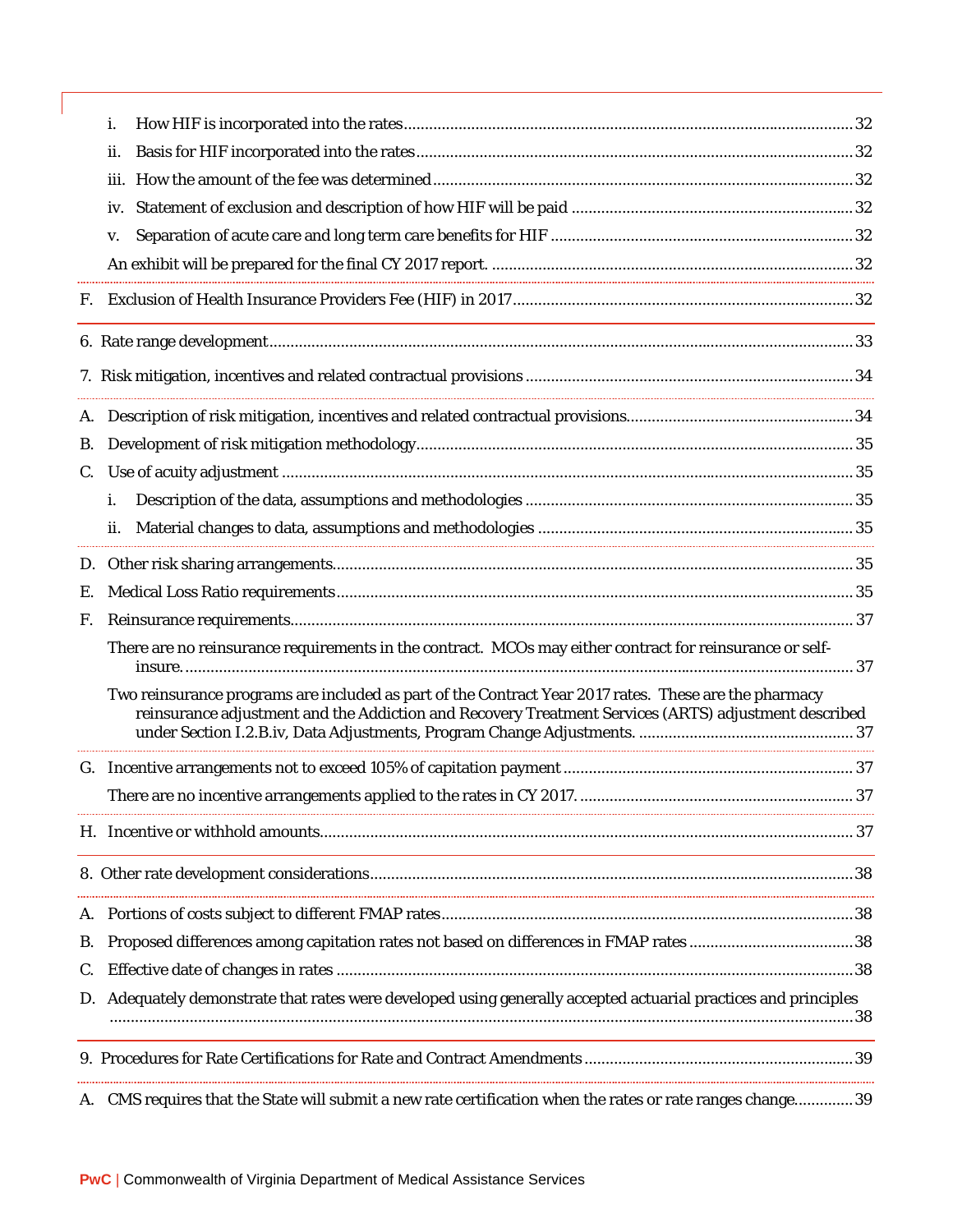| <b>B.</b> | For contract amendments that do not affect the rates or rate ranges, CMS does not require a new rate |                                                                                                                                                                                                                              |  |  |  |  |
|-----------|------------------------------------------------------------------------------------------------------|------------------------------------------------------------------------------------------------------------------------------------------------------------------------------------------------------------------------------|--|--|--|--|
| C.        |                                                                                                      |                                                                                                                                                                                                                              |  |  |  |  |
|           |                                                                                                      | a state changes the capitation rates paid to the MCOs, but the capitation rates still fall within the certified                                                                                                              |  |  |  |  |
|           |                                                                                                      | ii. a state applies risk scores to the capitation rates paid to the MCOs under a risk adjustment methodology                                                                                                                 |  |  |  |  |
|           |                                                                                                      | D. Any time a rate changes for any reason other than application of a risk adjustment methodology which was<br>included in the initial managed care contract, the state must submit a contract amendment to CMS, even if the |  |  |  |  |
|           |                                                                                                      | For contract amendments, DMAS first obtains signatures from the MCOs and then submits them to CMS for                                                                                                                        |  |  |  |  |
|           |                                                                                                      |                                                                                                                                                                                                                              |  |  |  |  |
|           | 1.                                                                                                   |                                                                                                                                                                                                                              |  |  |  |  |
|           |                                                                                                      |                                                                                                                                                                                                                              |  |  |  |  |
|           |                                                                                                      |                                                                                                                                                                                                                              |  |  |  |  |
|           |                                                                                                      | Expected effect that managing LTSS has on the utilization and unit costs of services40<br>(c)                                                                                                                                |  |  |  |  |
|           |                                                                                                      | (d) D describe how the projected non-benefit costs were developed for populations receiving these                                                                                                                            |  |  |  |  |
|           |                                                                                                      | (e) The rate certification should provide information on historical experience, analysis, and other sources<br>(e.g., studies or research) used to develop the assumptions used for rate setting 41                          |  |  |  |  |
|           |                                                                                                      |                                                                                                                                                                                                                              |  |  |  |  |

#### Appendices

| <b>Appendices A: Total Claims</b>                                                                      |
|--------------------------------------------------------------------------------------------------------|
| Appendix A 17CCC Plus Ex 1a-1e - Total Claims- Not MCO Enrolled CCC Plus                               |
| Appendix A 17CCC Plus Ex 1f-1g - Total Claims- EDCD and DD Waivers (Acute)                             |
| Appendix A 17 CCC Plus Ex 1h-1i - Total Claims- EDCD and DD Waivers (Carveout and LTSS)                |
| <b>Appendices B: Adjustments</b>                                                                       |
| Appendix B 17CCCPlus Exh 2-3 - Adjustments - Not MCO Enrolled                                          |
| Appendix B 17CCCPlus Exh 2-3 - Adjustments - MCO Enrolled - EDCD and DD Waivers (Acute)                |
| Appendix B 17CCCPlus Exh 2-3 - Adjustments - MCO Enrolled - EDCD and DD Waivers (Carveout and<br>LTSS) |
| <b>Appendices C: Base Rates</b>                                                                        |
| Appendix C 17CCCPlus Exh 4 - Base Rates - MCO Enrolled - EDCD and DD Waivers (Acute)                   |
| Appendix C 17CCCPlus Exh 4 - Base Rates - MCO Enrolled - EDCD and DD Waivers (Carveout and LTSS)       |
| Appendix C 17CCCPlus Exh 4a-4e - Base Rates - Not MCO Enrolled - CCC Plus                              |
| <b>Appendix D: Capitation Rates</b>                                                                    |
|                                                                                                        |

Appendix D 17CCCPlus Exh 5-10 - Capitation Rates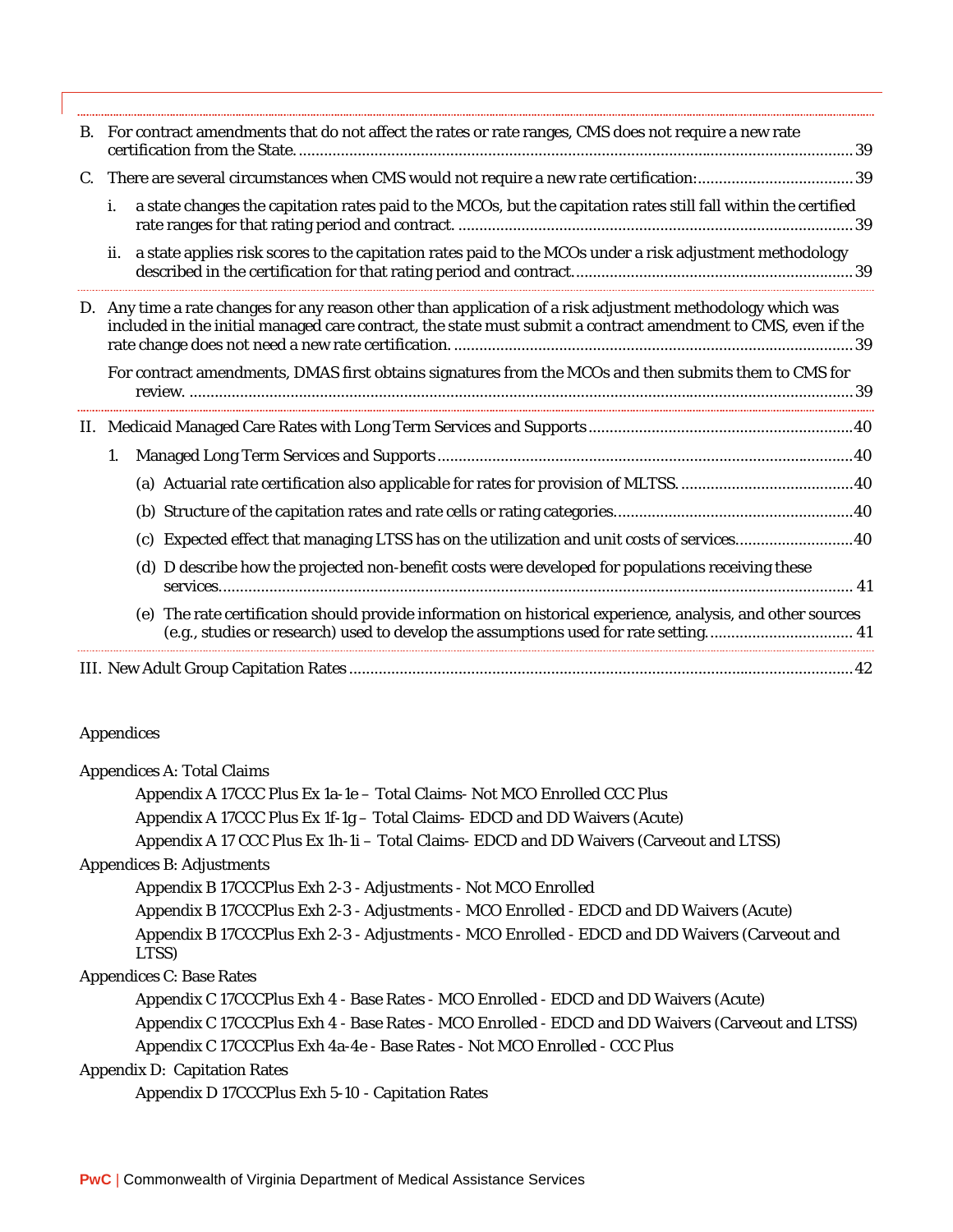*Commonwealth Coordinated Care Plus: Medicaid managed long term services and supports CY 2017 capitation rate development* 

*Prepared by PricewaterhouseCoopers LLP Revised June 26, 2017*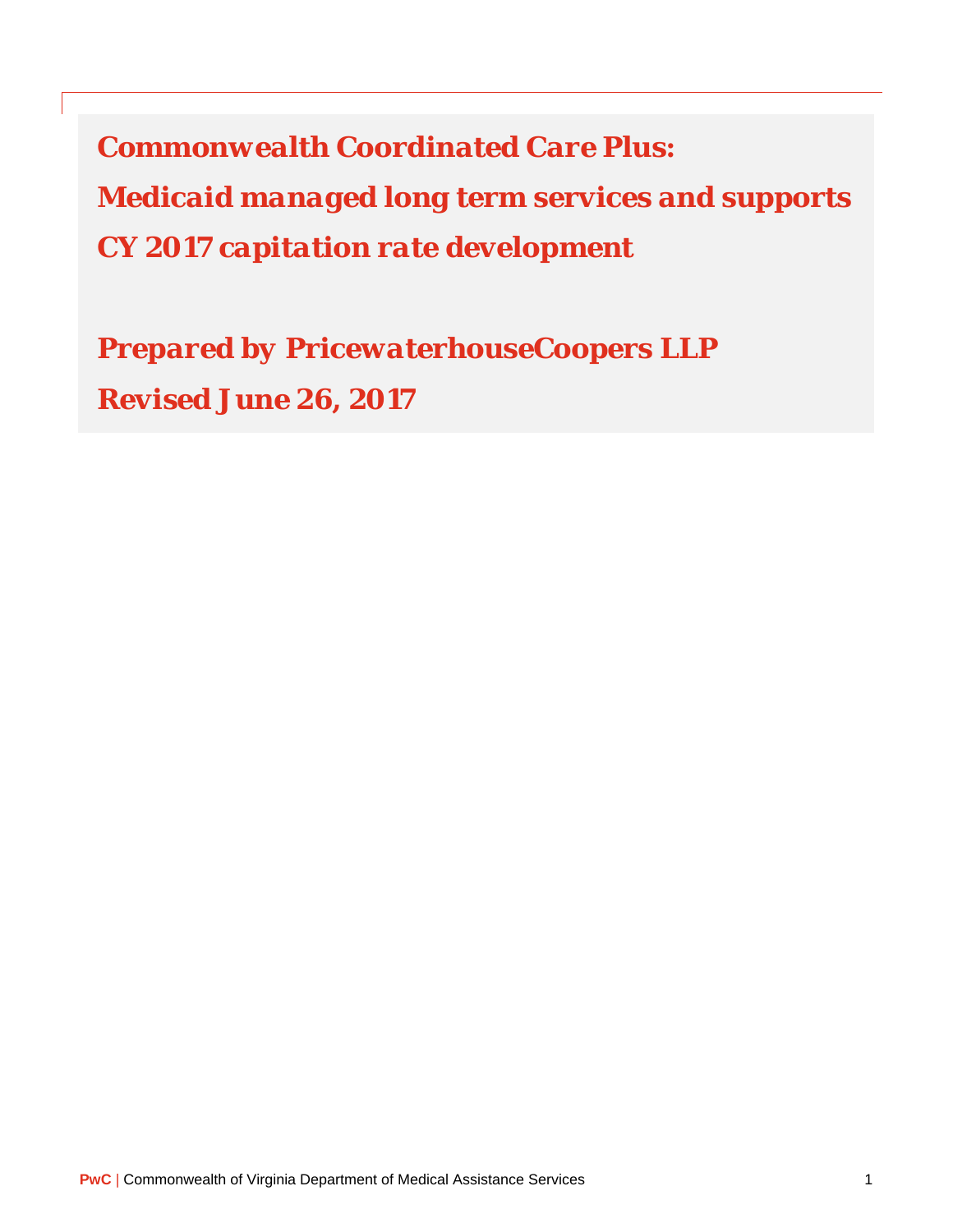# *Introduction*

# *Background*

PricewaterhouseCoopers LLP (PwC) has been retained by the Virginia Department of Medical Assistance Services (DMAS) to provide actuarial and consulting services related to the development of actuarially sound capitation rates for a new Medicaid managed care expansion. This expansion is called Commonwealth Coordinated Care Plus (CCC Plus), a Medicaid Managed Long Term Services and Supports (MLTSS) program. This will include Dual eligible and Non-Dual eligible members who receive LTSS, either through an institution or through one of five of DMAS' home and community based waivers. The program also includes Non-Dual members who are Aged, Blind and Disabled in the community, but who do not receive LTSS. This group is considered at risk for LTSS. These rates will be in effect for the period August 1, 2017 to December 31, 2017. All references to "rates" or "capitation rates" refer to the Medicaid rates for the CCC Plus program.

This document has been organized to follow the order of the 2017 Medicaid Managed Care Rate Development Guide (2017 MMC Guide) released by CMS in October 2016. Section 3 of the 2017 MMC Guide is not applicable to this rate setting.

# *Overview of CCC Plus program*

This overview is drawn from documents provided by DMAS and materials that are publicly accessible on the DMAS Commonwealth Coordinated Care Plus (CCC Plus) website. These materials and other documents related to the development of the Medicaid managed long term services and supports (CCC Plus) program can be accessed at http://www.dmas.virginia.gov/Content\_pgs/mltss-home.aspx.

DMAS will implement a single mandatory Medicaid CCC Plus program beginning in August 2017. Under this single Medicaid CCC Plus program, there will be mandatory enrollment of over 200,000 individuals with complex care needs, including the majority of the current fee-for-service populations, into managed care.

This will include Dual eligible and Non-Dual eligible members who receive LTSS, either through an institution or through one of five of DMAS' home and community based services (HCBS) waivers. Individuals enrolled in the CCC Dual demonstration will transition into CCC Plus when the CCC Duals demonstration program ends on December 31, 2017. Individuals enrolled in the three developmental disability waivers (Community Living, Family and Individual Support and Building Independence waivers) will be enrolled in CCC Plus for their non-waiver services only (e.g., acute, behavioral health, pharmacy, and non-LTSS waiver transportation services). These individuals will continue to receive their home and community-based LTSS through Medicaid fee-for-service until sometime after the Department of Behavioral Health and Developmental Services (DBHDS) and DMAS complete the implementation of these waivers.

DMAS has solicited MCOs to provide coverage under the CCC Plus program through a competitive procurement. Six MCOs have signed contracts with DMAS. All plans will be statewide. CCC Plus MCOs must be NCQA accredited or be in the process of acquiring NCQA accreditation and have the legal capacity to enter into a contract with DMAS and have current certificates of authority to operate in the Commonwealth of Virginia, as determined by the Virginia Bureau of Insurance and the Virginia Department of Health. CCC Plus MCOs must also have a contract approved by the Centers for Medicare and Medicaid Services (CMS), or in the process of being approved within two years by CMS, to operate as a Dual Eligible Special Needs Plan (D-SNP) in the localities where the health plan operates as a Medicaid MLTSS plan.

The CCC Plus program will operate statewide. The CCC Plus populations will be phased-in regionally for all populations except those who are currently enrolled in the CCC Duals Demonstration and the ABAD population currently enrolled in the Medallion 3.0 MCOs. Populations currently enrolled in the CCC Duals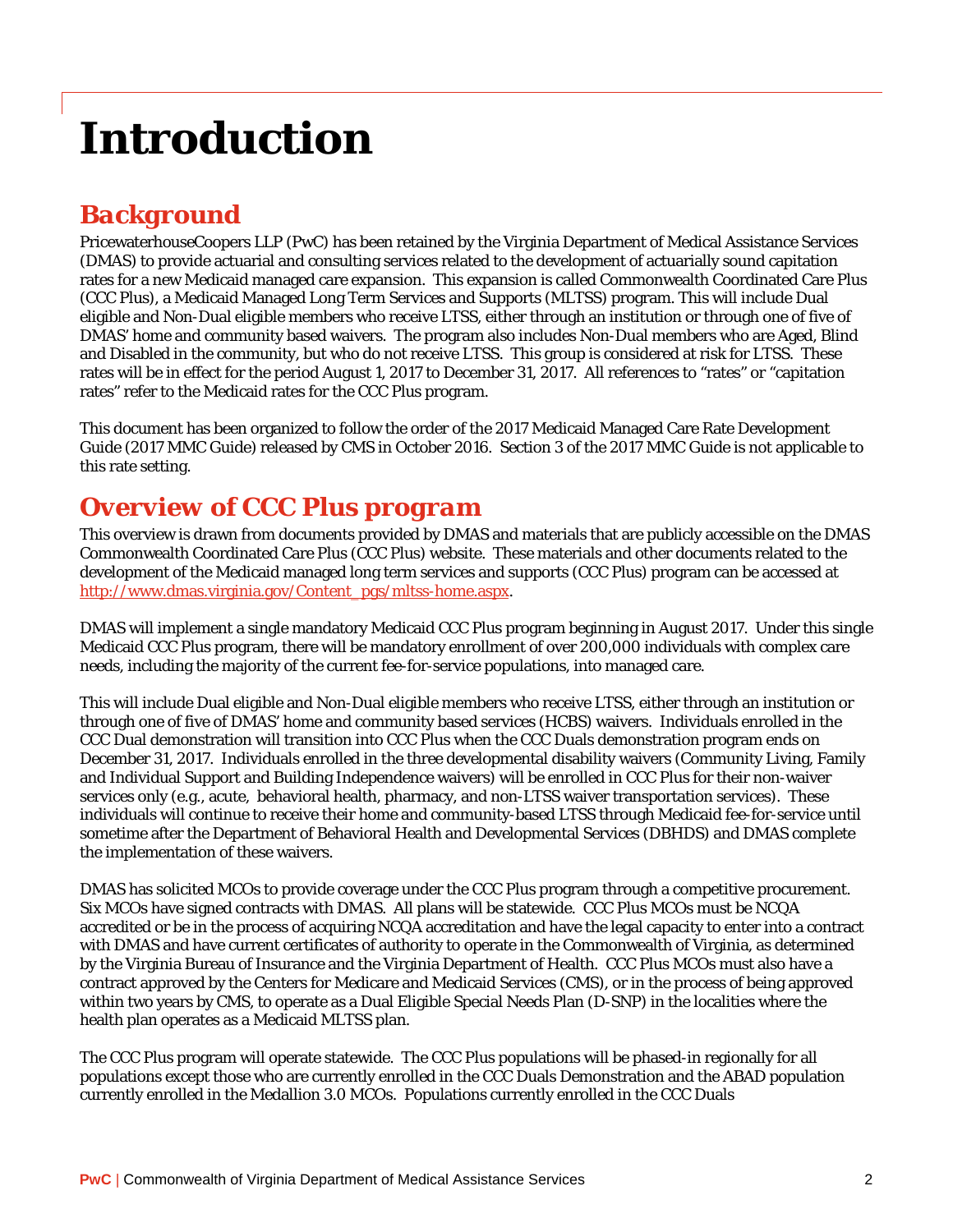Demonstration and the ABAD population currently enrolled in the Medallion 3.0 MCOs will join the CCC Plus program effective January 1, 2018.

Table 2 provides a summary of the features of the CCC Plus program.

#### **Table 2 Design elements of Commonwealth Coordinated Care Plus**

| Design element                  | <b>CCC Plus</b>                                                                                                                                                                                                                                                                                                                                                                                                                                                                                                                                                                                                    |
|---------------------------------|--------------------------------------------------------------------------------------------------------------------------------------------------------------------------------------------------------------------------------------------------------------------------------------------------------------------------------------------------------------------------------------------------------------------------------------------------------------------------------------------------------------------------------------------------------------------------------------------------------------------|
| <b>Eligible Populations</b>     | Duals with full Medicaid benefits (with or without LTSS) Includes:<br>Duals excluded from the CCC demonstration<br>Duals who were eligible for but did not enroll in the CCC demonstration<br>$\bullet$<br>Duals enrolled in the CCC demonstration. CCC demonstration Duals will<br>$\bullet$<br>transition to CCC Plus when the CCC program ends on December 31, 2017<br><b>Non-Duals with LTSS</b><br>Non-Dual Aged, Blind, and Disabled (ABAD) populations currently in<br>Medallion 3.0 (this population will transition on January 1, 2018) and the<br>remaining ABAD population in FFS that do not use LTSS. |
| <b>Excluded Populations</b>     | ICF/ID, HIPP, Alzheimers waiver, Psychiatric Residential Treatment Level-C<br>Facility, Veterans NF, State ICF-MH (Piedmont, Catawba, Hancock), Tangier<br>Island, PACE, and Limited coverage groups including refugees, Governors<br>Access Plan (GAP), and Plan First. Populations are also excluded if they<br>receive care in any of six facilities, including the Virginia Home (Richmond),<br>Lucy Corr (Chesterfield), Lake Taylor (Norfolk), Dogwood Village (Orange),<br>Bedford (Bedford) and Birmingham Green (Northern Virginia)                                                                       |
| <b>Included Services</b>        | Full spectrum of care (primary, acute, long-term, behavioral health, care<br>coordination); integrated model                                                                                                                                                                                                                                                                                                                                                                                                                                                                                                       |
| <b>Excluded Services</b>        | Very few carve-outs; ID, DD, and DS waiver services (including transportation<br>to these ID/DD/DS services), dental, school services; For CY 2017 Community<br>Mental Health Services and MH case management services                                                                                                                                                                                                                                                                                                                                                                                             |
| <b>Service Area</b>             | Plan to phase in by region and to operate statewide                                                                                                                                                                                                                                                                                                                                                                                                                                                                                                                                                                |
| <b>MCOs</b>                     | Six plans determined through a competitive RFP process                                                                                                                                                                                                                                                                                                                                                                                                                                                                                                                                                             |
| <b>Federal Authority</b>        | Medicaid 1915(b) and 1915(c) waivers                                                                                                                                                                                                                                                                                                                                                                                                                                                                                                                                                                               |
| Contract                        | Fully-capitated risk-based; actuarially sound capitation rates. Offers value<br>based payment opportunities                                                                                                                                                                                                                                                                                                                                                                                                                                                                                                        |
| <b>Health Plan Requirements</b> | Bureau of Insurance Approval and MCHIP Certification through VDH;<br>approved or seeking approval by CMS to operate as a Dual SNP                                                                                                                                                                                                                                                                                                                                                                                                                                                                                  |
| Quality                         | NCQA Accreditation and 1915 (c) waiver quality assurances                                                                                                                                                                                                                                                                                                                                                                                                                                                                                                                                                          |
| <b>Beneficiary Protections</b>  | Continuity of care, Ombudsman, appeals, others to be determined                                                                                                                                                                                                                                                                                                                                                                                                                                                                                                                                                    |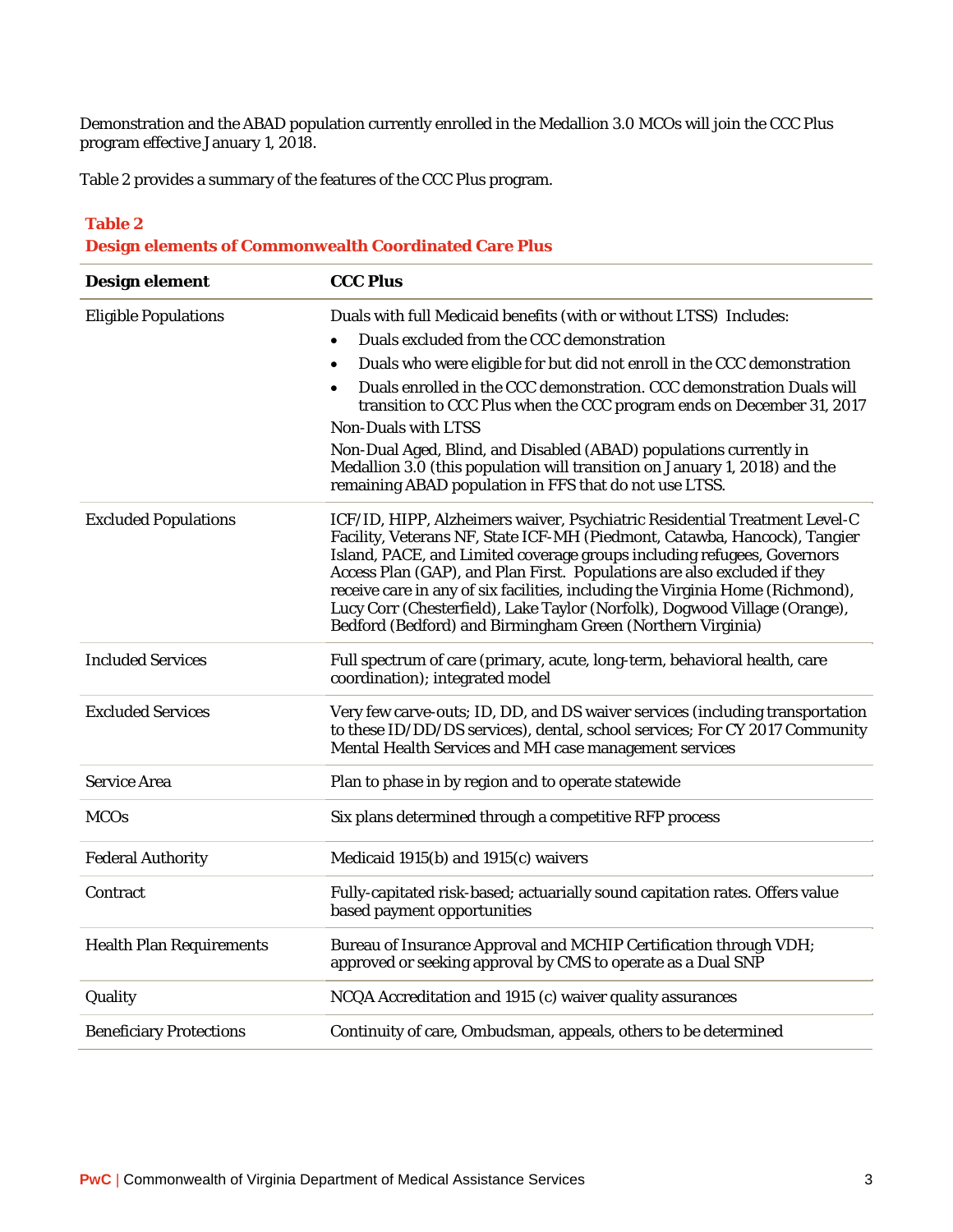# *Overview of capitation rates*

The capitation rates for the CCC Plus program for the period August 1, 2017 to December 31, 2017 are presented in the following exhibits by rate cell and in Exhibit 9 of the accompanying documentation. CCC Plus populations will be phased in by region over this period of time. The rates in the exhibit are on a gross basis prior to any amounts that are expected to be paid by the enrollees and recouped by the nursing facilities and Home and Community Based Services providers. These capitation rates do not include any quality incentives. Quality incentives will be incorporated into the CCC Plus rates beginning in CY 2018.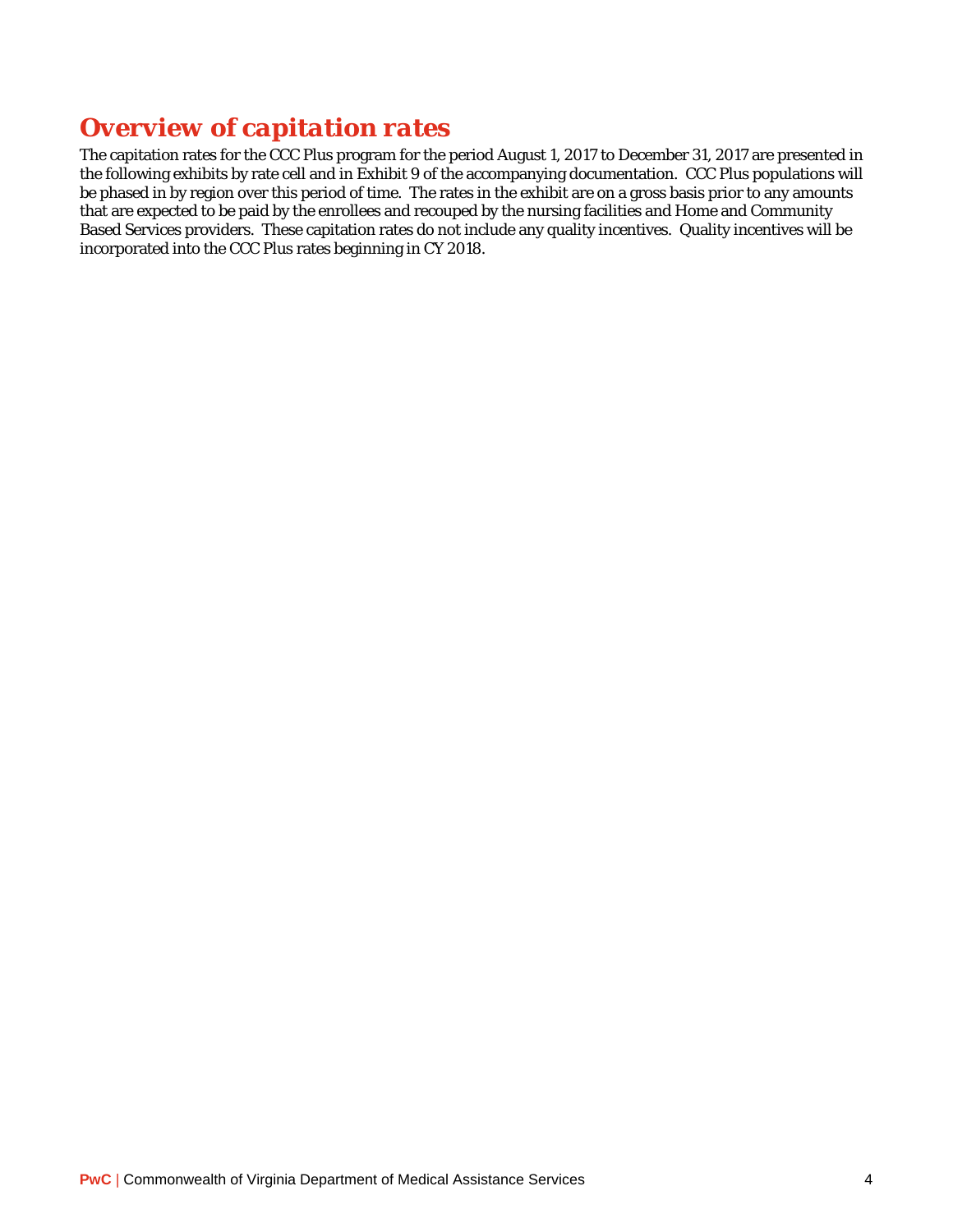#### **Virginia Medicaid**

#### **CY 2017 CCC Plus Capitation Rate Development**

*Final Blended Capitation Rates Summary* 

|                                                |                    |                |                                   | <b>Region</b>            |                       |                                                        |                  |                 |
|------------------------------------------------|--------------------|----------------|-----------------------------------|--------------------------|-----------------------|--------------------------------------------------------|------------------|-----------------|
| <b>Rate Cell</b><br>Category                   | <b>Age Group</b>   | <b>Central</b> | <b>Charlottesville</b><br>Western | Northern &<br>Winchester | Roanoke/<br>Alleghany | <b>Southwest</b>                                       | <b>Tidewater</b> | CY 2017 Average |
|                                                |                    |                |                                   |                          |                       | <b>Final Blended Capitation Rates (with Mix Shift)</b> |                  |                 |
| <b>Blended NH and EDCD</b>                     |                    |                |                                   |                          |                       |                                                        |                  |                 |
| <b>Dual</b>                                    | All Ages           | \$3,596.26     | \$3,505.77                        | \$4,537.70               | \$3,589.01            | \$3,115.93                                             | \$3,838.16       | \$3,769.30      |
| <b>Non-Dual</b>                                | All Ages           | \$4,521.96     | \$3,862.18                        | \$4,374.75               | \$4,467.41            | \$5,233.91                                             | \$4,815.84       | \$4,471.67      |
| <b>DD Waivers</b>                              |                    |                |                                   |                          |                       |                                                        |                  |                 |
| <b>Dual</b>                                    | All Ages           |                |                                   |                          |                       |                                                        |                  | \$188.08        |
| <b>Non-Dual</b>                                | All Ages           |                |                                   |                          |                       |                                                        |                  | \$1,051.58      |
| <b>Technology</b><br><b>Assisted</b><br>Waiver | All Ages           |                |                                   |                          |                       |                                                        |                  | \$12,564.28     |
| <b>Community No LTSS</b>                       |                    |                |                                   |                          |                       |                                                        |                  |                 |
| <b>Dual</b>                                    | Age Under<br>65    | \$229.69       | \$182.17                          | \$198.78                 | \$178.87              | \$127.91                                               | \$240.71         | \$191.70        |
|                                                | Age 65 and<br>Over | \$288.58       | \$302.21                          | \$187.18                 | \$409.70              | \$205.53                                               | \$280.05         | \$250.42        |
| <b>Non-Dual</b>                                | All Ages           |                |                                   |                          |                       |                                                        |                  | \$430.73        |

*Note:*

Average is weighted enrollment eligibility distribution as of June 2016 Pharmacy reinsurance applied on the Non-Dual CCC Plus population Non-ER transportation PMPM includes administrative cost adjustment Includes the ARTS adjustment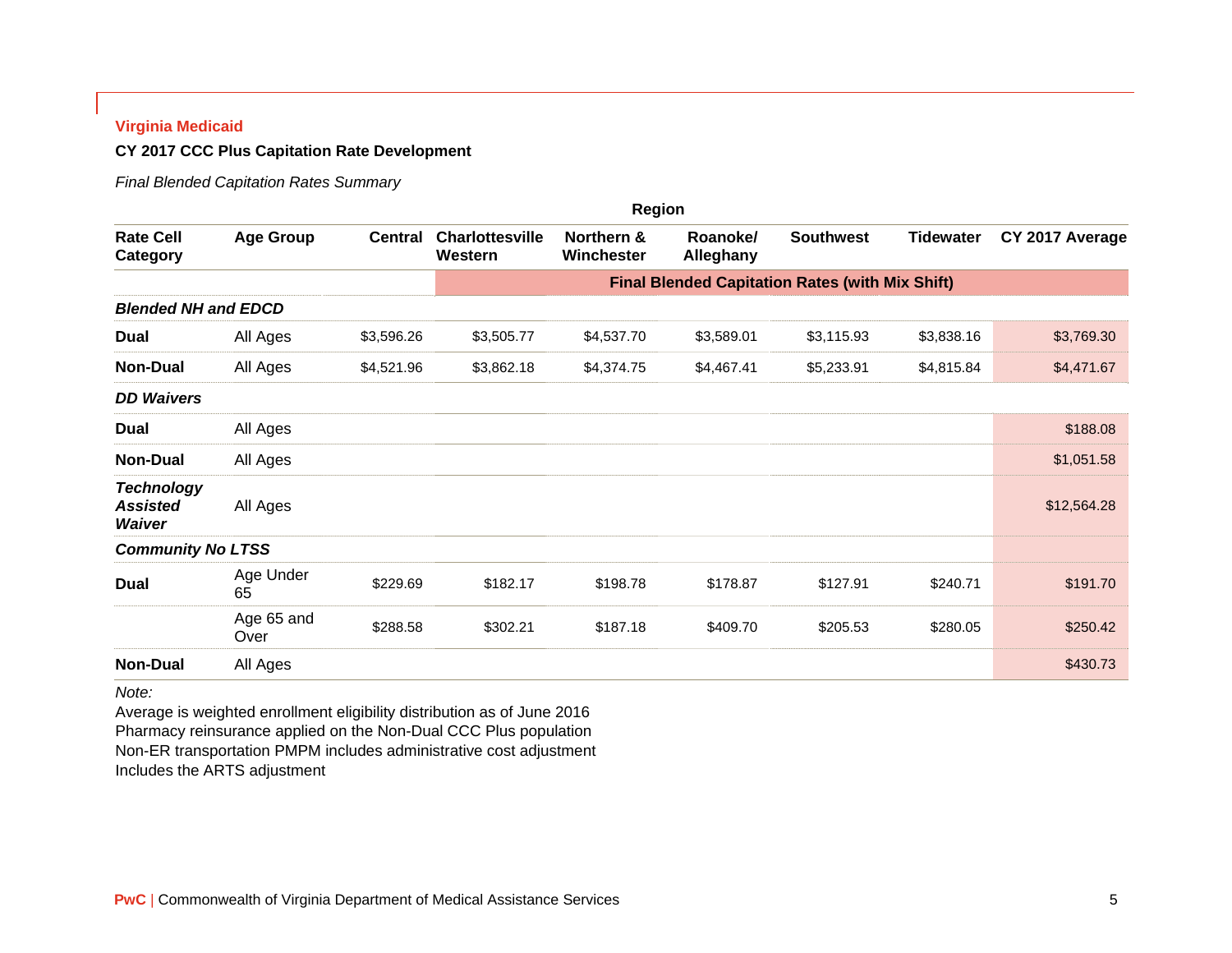# *Medicaid managed care rates*

# *1. General information*

This section provides the information requested under the General Information section of the 2017 Medicaid Managed Care Rate Development Guide (2017 MMC Guide), Section 1.

The capitation rates provided in this certification are actuarially sound for purposes of standards in 42 CFR 438.3(c), 438.3(e), 438.4(a), 438.4(b)(1), 438.4(b)(2), 438.4(b)(5), 438.4(b)(6), 438.5(a), 438.5(g), 438.6(a),  $438.6(b)(1)$ ,  $438.6(b)(2)$ , and  $438.6(e)$ ,  $438.7(a)$ , and  $438.7(d)$  as well as provisions that impact rate development including 438.2, 438.3(c) and 438.3(e) as of the effective date of the final rule (July 5, 2016).

- Capitation rates have been developed in accordance with generally accepted actuarial principles and practices
- The capitation rates are appropriate for the Medicaid populations to be covered and the Medicaid services to be covered under the contract
- The capitation rates meet the requirements of 42 CFR 438.3(c)

To ensure compliance with generally accepted actuarial practices and regulatory requirements, we reviewed published guidance from the American Academy of Actuaries, the Actuarial Standards Board, CMS Guidance and federal regulations. Specifically, the following were reviewed during the rate development:

- Actuarial standards of practice applicable to Medicaid managed care rate setting, including: ASOP 1 Actuarial Standards of Practice, ASOP 5 Incurred Health and Disability Claims, ASOP 23 Data Quality, ASOP 25 Credibility Procedures, ASOP 41 Actuarial Communications, and ASOP 49 Medicaid Managed Care Rate Development and Certification.
- Federal regulation 42 CFR 438.3(c)
- 2017 Medicaid Managed Care Rate Development Guide published by CMS on October 21, 2016
- The definition of actuarially sound as in ASOP 49

*"Medicaid capitation rates are "actuarially sound" if, for business for which the certification is being prepared and for the period covered by the certification, projected capitation rates and other revenue sources provide for all reasonable, appropriate, and attainable costs. For purposes of this definition, other revenue sources include, but are not limited to, expected reinsurance and governmental stop-loss cash flows, governmental risk adjustment cash flows, and investment income. For purposes of this definition, costs include, but are not limited to, expected health benefits, health benefit settlement expenses, administrative expenses, the cost of capital, and government-mandated assessments, fees, and taxes."* 

# *A. Annual basis*

The capitation rates for the CCC Plus program are for the five month period August 1, 2017 to December 31, 2017. This is the first year of the program, and CCC Plus populations will be phased in by region over this period of time. Subsequent rates, starting with CY 2018, will be on an annual 12 month calendar year basis.

### *B. Documentation*

The report contains appropriate documentation of all elements described in the rate certification, including data used, assumptions, and methods of analyzing data, developing adjustments and trend.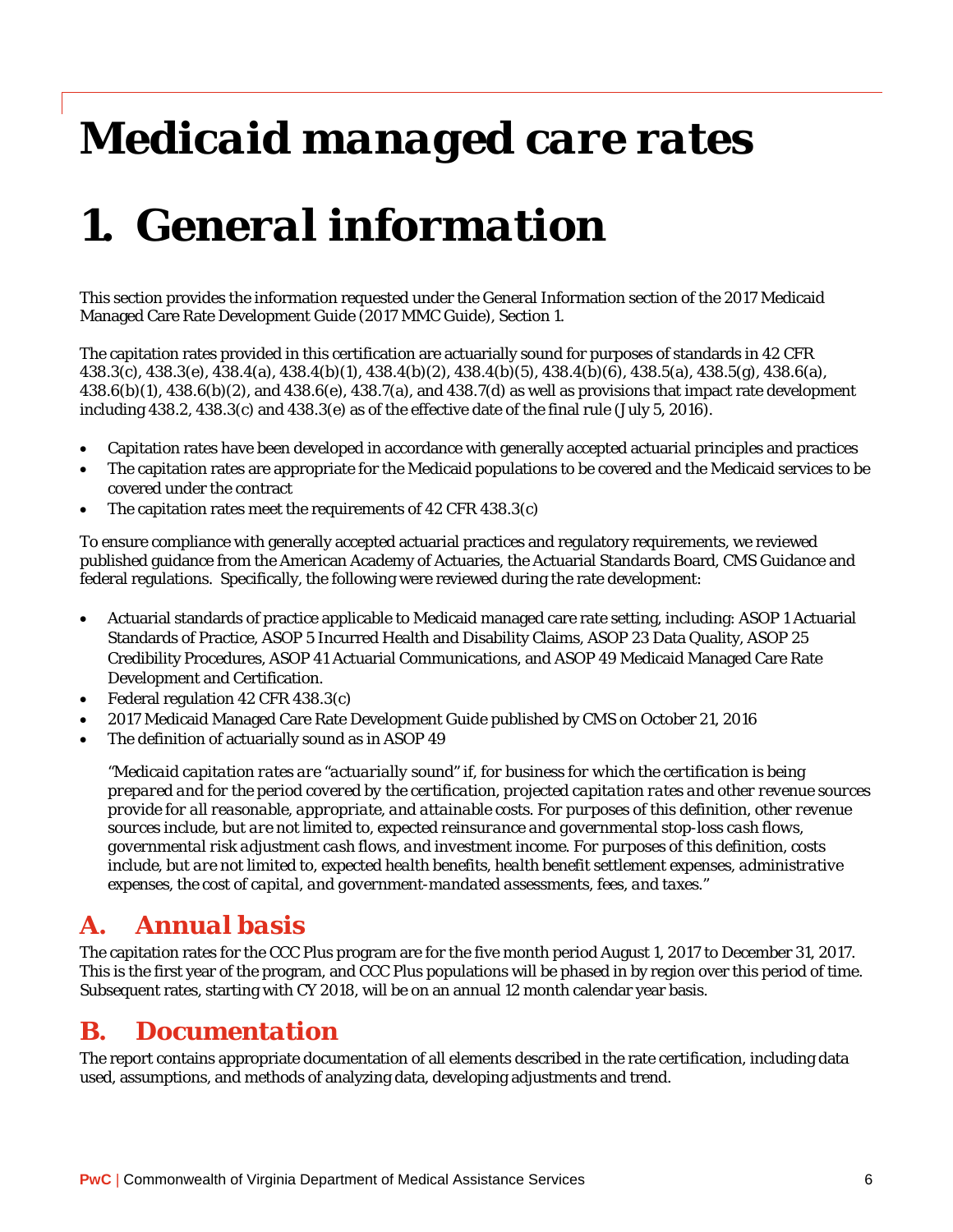# *C. Index*

The index to the rate certification is the Table of Contents and the Exhibits included in the Appendices. The Table of Contents references section numbers that follow the 2017 MMC Guide and the related page number. Sections that are not relevant to the certification are included in the Table of Contents, and the text includes an explanation of why they are not relevant.

# *D. Required elements*

### *i. Actuarial certification*

The actuarial certification, signed by Peter B. Davidson, FSA, MAAA, is presented before the Table of Contents. Mr. Davidson meets the qualification standards established by the American Academy of Actuaries and follows the practice standards established by the Actuarial Standards Board, that certify that the final rates meet the standards in 42 C.F.R. §§ 438.4(a), 438.4(b)(1), 438.4(b)(2), 438.4(b)(5), 438.4(b)(6), 438.5(a), 438.5(g), 438.6(a),  $438.6(b)(1)$ ,  $438.6(b)(2)$ ,  $438.6(e)$ ,  $438.7(a)$ , and  $438.7(d)$  as well as provisions that impact rate development including 438.2, 438.3(c) and 438.3(e) as of the effective date of the final rule (July 5, 2016).

## *ii. Certified rates*

 $\overline{a}$ 

The certified capitation rates by rate cell are presented in the Appendix Exhibit 9. These rates represent the contracted capitation rates to be paid to the CCC Plus MCOs (MCOs) on a gross basis, prior to reduction for patient pay liability1. -

# *iii. Capitation rates for each rate cell*

The certified capitation rates by rate cell are presented in the Appendix Exhibit 9. These rates represent the contracted capitation rates to be paid to the CCC Plus MCOs (MCOs) on a gross basis prior to reduction for projected patient pay liability.

There will be 28 rate cells used in the CY 2017 CCC Plus program. Capitation rate cells for CCC Plus vary based on the following criteria:

- **Dual Status:** Most of the CCC Plus populations will have separate rate cells for the Dual and Non-Dual populations.
- **Waiver Category/Use of LTSS:** There will be a blended rate cell for both the Dual and Non-Dual populations that meet Nursing Facility Level of Care criteria and receive services either in a nursing home setting or in the community under the EDCD waiver. There are additional rate cells for the Dual and Non-Dual in the Community who do not meet Nursing Facility Level of Care criteria and do not qualify for any LTSS. There are rate cells for those who are in any of the Developmental Disability waivers and a rate cell for those in the Technology Assisted Waiver.
- **Demographics**. Rate cells are either All Ages or are separated for Age Under 65 and Age 65 and Over. Only Dual Community No LTSS will use the under and over 65 age rate cells in this rating period.
- **Geography.** The state is divided into five rate regions for four of the CCC Plus populations: the Dual and Non-Dual that meet Nursing Facility Level of Care criteria and receive services either in an institutional nursing home setting or in the community under the EDCD waiver and the Dual and Non-Dual Community No LTSS. The regions are: Central, Charlottesville/Western, Northern Virginia and Winchester, Roanoke-Alleghany, Southwest and Tidewater. There will be single statewide rates for Dual and Non-Dual DD Waiver, the Technology Assisted Waiver, and Non-Duals Community No LTSS.

<sup>1</sup> Individuals in nursing home or an HCBS waiver may incur a "patient pay liability". This amount is subtracted from the capitation payment. It is the responsibility of the managed care organization to work with its nursing facility and HCBS providers to collect this amount from the patient.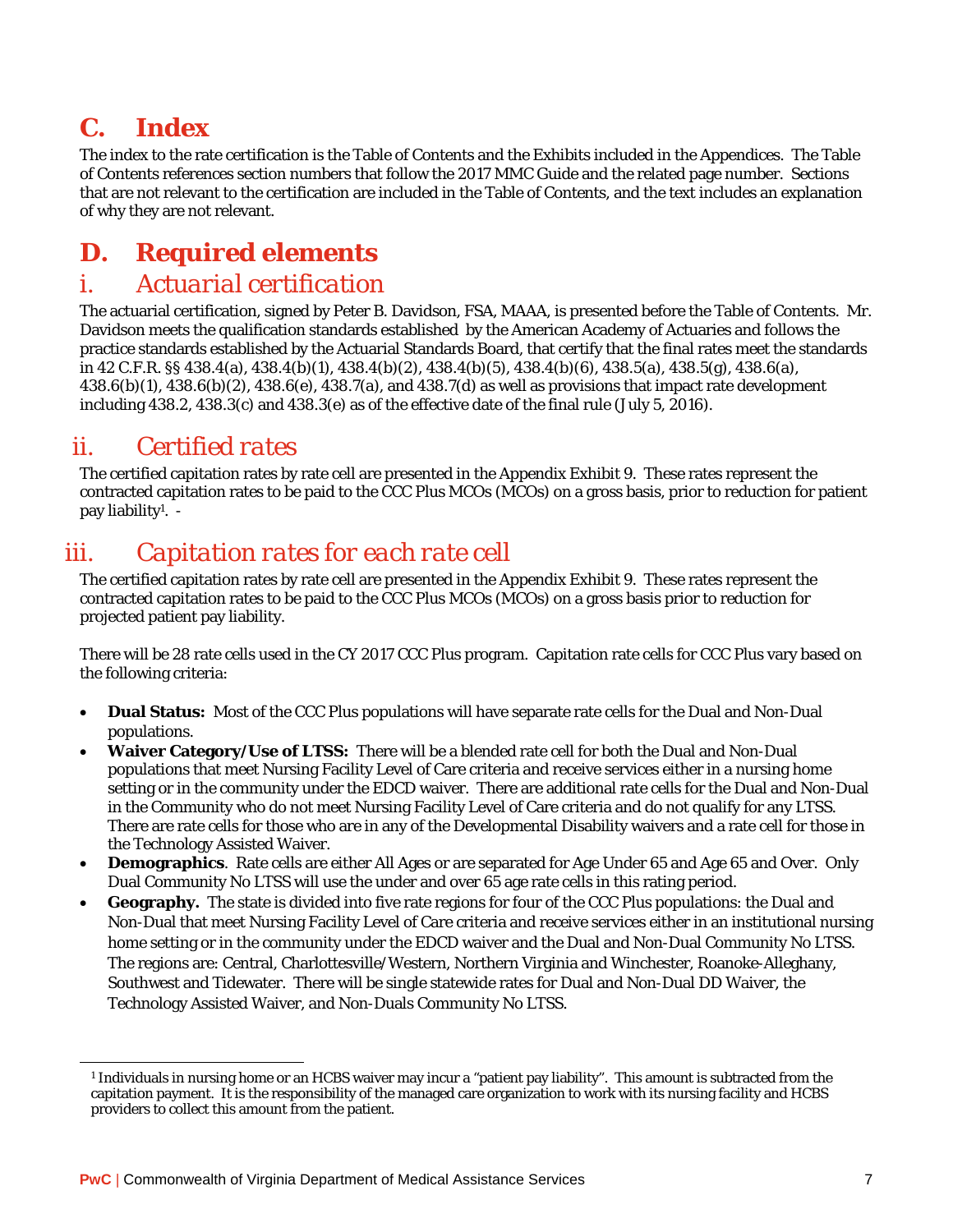# *iv. Program information*

### (a) Managed care information

DMAS will implement a single mandatory Medicaid CCC Plus program beginning in August 2017. Under this Medicaid MLTSS program, there will be mandatory enrollment of over 200,000 individuals with complex care needs into managed care, including the majority of the current fee-for-service populations. This will include Dual eligible and Non-Dual eligible members who receive LTSS, either through an institution or through one of five of DMAS' home and community based services (HCBS) waivers. Individuals with developmental disabilities (DD) enrolled in the in the Community Living, Family and Individual Support and Building Independence Waivers will be enrolled in CCC Plus for their non-waiver services only (e.g., acute, behavioral health, pharmacy, and non-LTSS waiver transportation services). These individuals will continue to receive their home and community-based LTSS through Medicaid fee-for-service until sometime after the Department of Behavioral Health and Developmental Services (DBHDS) and DMAS complete the redesign and implementation of these Waivers.

DMAS will begin a phased in implementation of the CCC Plus program by region beginning in August 1, 2017. Individuals enrolled in the Commonwealth Coordinated Care Duals Demonstration Financial Alignment Demonstration will transition into CCC Plus when the CCC Duals demonstration program ends on December 31, 2017. Also at that time, Non-Dual Aged Blind and Disabled (ABAD) who are currently enrolled in the Medallion 3.0 Medicaid managed care program will transition to CCC Plus. These rates do not include the populations who will be transitioning to CCC Plus on January 1, 2018.

Table 1 presents the planned implementation schedule.

| <b>Section I. Table 1</b><br><b>Commonwealth Coordinated Care Plus: timeline for population enrollment</b> |                             |  |  |
|------------------------------------------------------------------------------------------------------------|-----------------------------|--|--|
| <b>Region</b>                                                                                              | <b>Proposed Launch Date</b> |  |  |
| Tidewater                                                                                                  | August 1, 2017              |  |  |
| Central                                                                                                    | September 1, 2017           |  |  |
| Charlottesville/Western                                                                                    | October 1, 2017             |  |  |
| Roanoke/Alleghany & Southwest                                                                              | November 1, 2017            |  |  |
| Northern/Winchester                                                                                        | December 1, 2017            |  |  |
| CCC Duals Enrollees & ABAD transitioning from<br>Medallion 3.0 - Statewide                                 | January 1, 2018             |  |  |

# (b) Rating period

The capitation rates for the CCC Plus program are effective for the five month period August 1, 2017 to December 31, 2017.

### (c) Medicaid covered populations

DMAS will implement a single mandatory Medicaid CCC Plus program beginning in August 2017. Under this single Medicaid managed long term services and supports program, there will be mandatory enrollment of both Dual Eligible and Non-Dual Eligible individuals with complex care needs.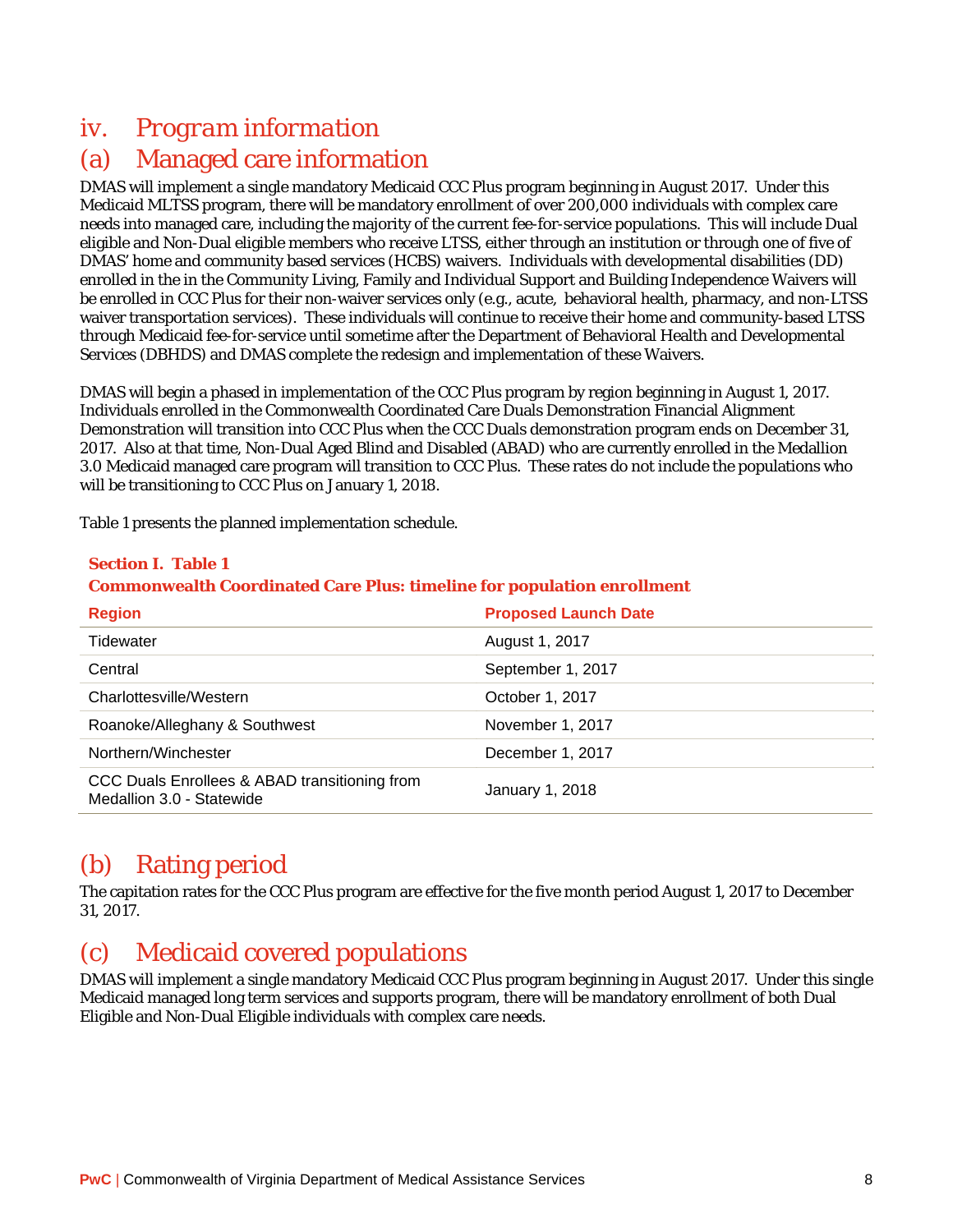#### **Dual Eligible individuals**

In 2017 Dual Eligible individuals fall into two categories:

- **Duals eligible for the CCC Duals Demonstration who opted out**: Based on a recent DMAS analysis, there are approximately 37,000 CCC Dual eligible individuals who chose not to participate in the CCC Duals Demonstration. This population includes individuals with LTSS and individuals in the community with no LTSS.
- **Duals who were not eligible for the CCC Duals Demonstration:** This is approximately 45,000 Duals who were not eligible for the CCC Duals program because they are Duals under age 21, Duals who participate in a HCBS waiver other than EDCD, and Duals who live outside of the CCC Duals Demonstration localities.

#### **Non-Dual Eligible individuals who receive Long Term Services and Supports**

In 2017, DMAS estimates that there are approximately 18,000 Non-Dual Medicaid-Only individuals who receive LTSS. They fall into two major categories:

- **In Medallion 3.0 MCOs:** Non-Dual Children and Adults who are currently enrolled in the Medallion 3.0 managed care program. At present, this includes Health and Acute Care Program (HAP) population who receive EDCD waiver services and some individuals in DD waivers. All of this population will be transitioned to CCC Plus in CY17 based on the geographic timeline for transition.
- **In Medicaid FFS:** Non-Dual FFS populations in nursing facilities or who use HCBS waiver services and were not eligible for enrollment into Medallion 3.0 MCOs. Many of these individuals have private insurance or have been in one of the DD waivers.

In 2018, additional Dual and Non-Dual populations will be eligible for CCC Plus.

# (d) Eligibility and enrollment criteria

Because the CCC Plus program goals include enrolling the majority of the current Medicaid FFS population into managed care programs, CCC Plus eligibility criteria are broader than the criteria that exist in other DMAS managed care programs. In particular, CCC Plus will include individuals that:

- Have other major private third party liability (TPL) coverage in addition to Medicare
- Reside in a nursing facility or long stay hospital facility
- Participate in the following HCBS waivers:
	- Elderly and Disabled with Consumer Direction (EDCD)
	- Technology Assisted (Tech) Waiver
	- Community Living, Family and Individual Supports and Building Independence waivers for individuals with developmental disabilities.

Those with End Stage Renal Disease (ESRD) or those in Hospice will not be auto-enrolled in the CCC Plus program, but eligibles who, after CCC Plus enrollment, meet the requirement for ESRD or Hospice, will remain in a CCC Plus health plan for those services. For purposes of the CCC Plus rate development, these populations and their claims experience are included.

Enrollment will be mandatory for all CCC Plus eligible populations. Eligible individuals who do not voluntarily enroll will be auto-assigned to a participating CCC Plus MCO. Those auto-assigned individuals will have 90 days to decide whether to remain in the assigned CCC Plus MCO or to choose another plan available in their region.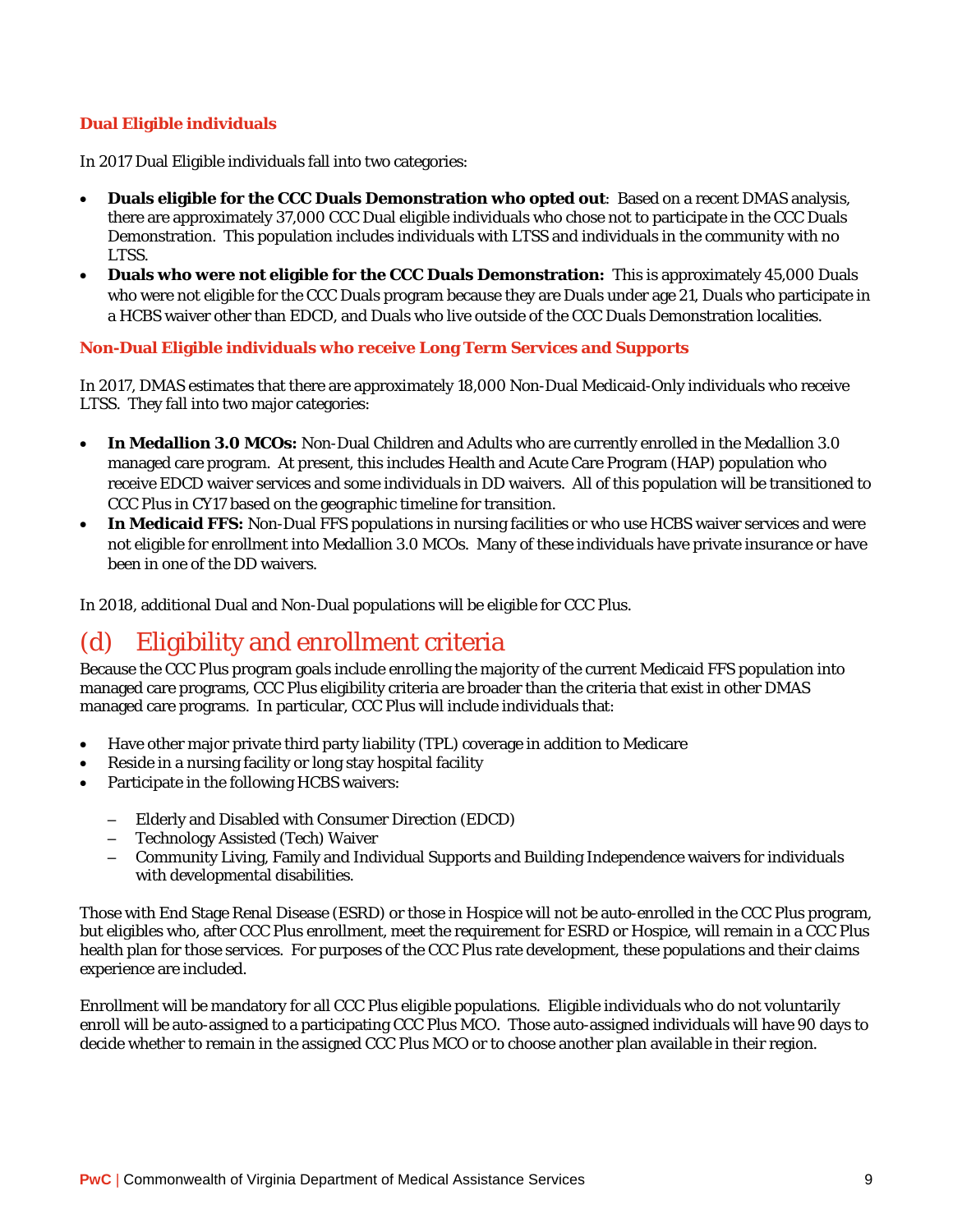# (e) Description or list of benefits that are required to be provided by the managed care MCOs

The full list of covered benefits is available at http://www.dmas.virginia.gov/Content\_pgs/mltsshome.aspx.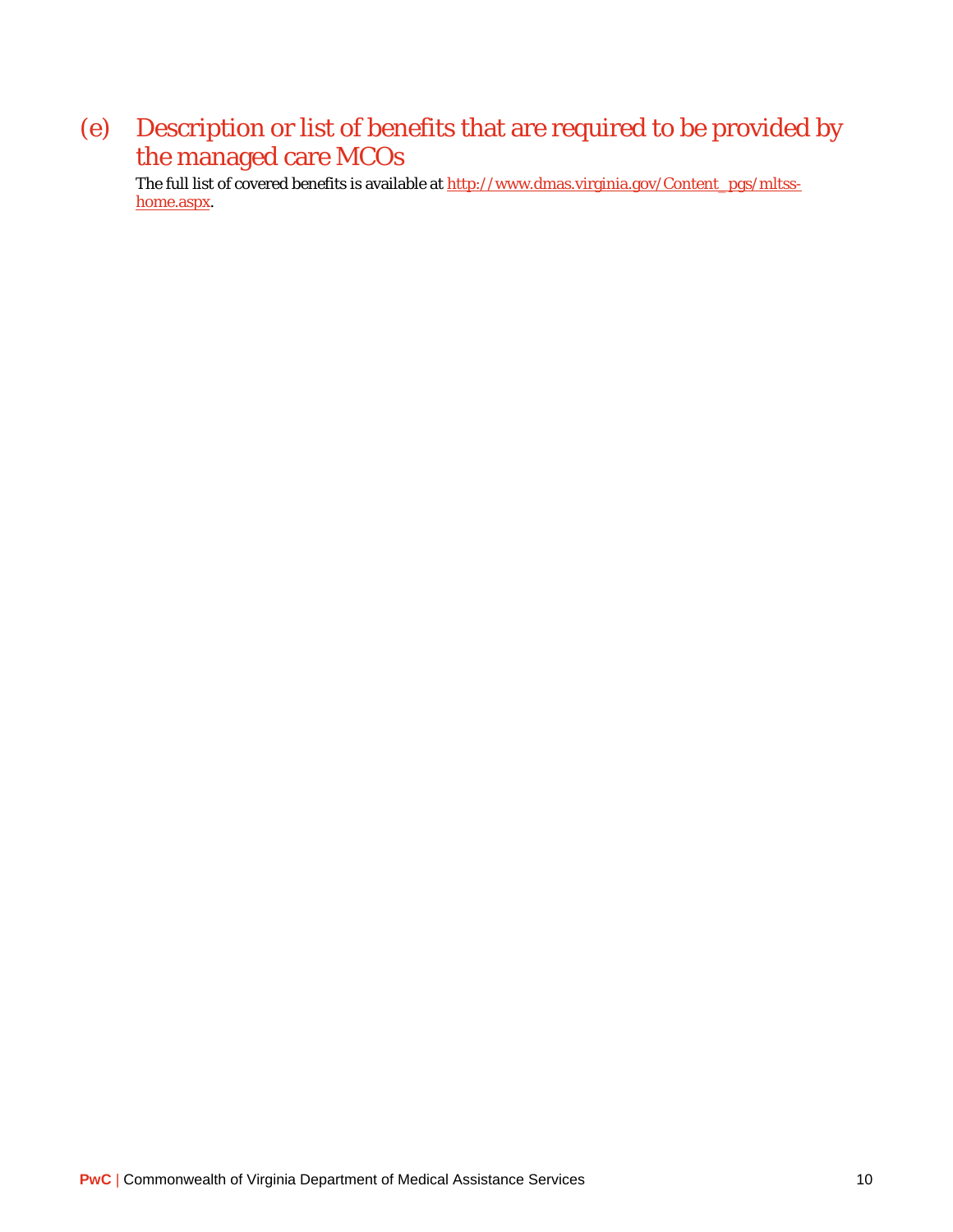# *2. Data*

This section provides the information on the base data used to develop the CCC Plus capitation rates and follows the outline of the 2017 Medicaid Managed Care Rate Development Guide (2017 MMC Guide), Section I.2. The historical base data is presented in Appendix A as the Exhibits 1.

# *A. Description of the data*

#### **Section I. Table 2 Description of the Data**

| <b>Source</b>                                                | <b>Data</b>                                                                                                          | <b>Time period</b>                                                                                                                                                                                                                                           |
|--------------------------------------------------------------|----------------------------------------------------------------------------------------------------------------------|--------------------------------------------------------------------------------------------------------------------------------------------------------------------------------------------------------------------------------------------------------------|
| Virginia DMAS                                                | Medicaid Eligibility File (monthly)<br>Capitation Payment invoice files (monthly)<br>FFS paid claims files (monthly) | All service categories (invoices) for<br>Base period CY 2014 to CY 2015 with<br>run out to June 2016, except<br>Base period CY 2015 with run out to<br>June 2016, for Non-Dual EDCD<br>Includes behavioral health paid from<br>January 2013 to November 2013 |
| Virginia DMAS<br>Vendors                                     | Magellan Behavioral Health paid claims files<br>(monthly)                                                            | Base period December 2013 to<br>December 2015 with run out to June<br>2016                                                                                                                                                                                   |
|                                                              | Consumer Directed Services paid claims files<br>(monthly)                                                            | Base period CY 2014 to CY 2015 with<br>run out to June 2016                                                                                                                                                                                                  |
| Medallion $3.0$ MCOs $-$<br>HAP Non-Dual with<br><b>EDCD</b> | MCO encounter data (annual submission with<br>updates)<br>MCO subcapitation and vendor payment data                  | Base period CY 2014 to CY 2015 with<br>run out to February 2016<br>Data through October 2015                                                                                                                                                                 |

# *i. Description of the data*  (a) Types of data

Rate setting for the CCC Plus population currently in Medicaid FFS uses the DMAS Fee for Service paid claims files. Rate setting for the established Medicaid managed care programs use MCO encounter data.

The type of data that may be used includes:

- Virginia Medicaid eligibility and capitation payment files;
- FFS claims data for the population and services to be covered under managed care program expansions;
- Health plan encounter data for the population and services in managed care;
- Health plan vendor payments for subcontracted services;
- For some components of the analysis, health plan financial data

For the FFS population, eligibility determination used the monthly eligibility files provided by Virginia DMAS. For the current Medallion 3.0 enrollees, eligibility determination used the monthly capitation payment files provided by Virginia DMAS.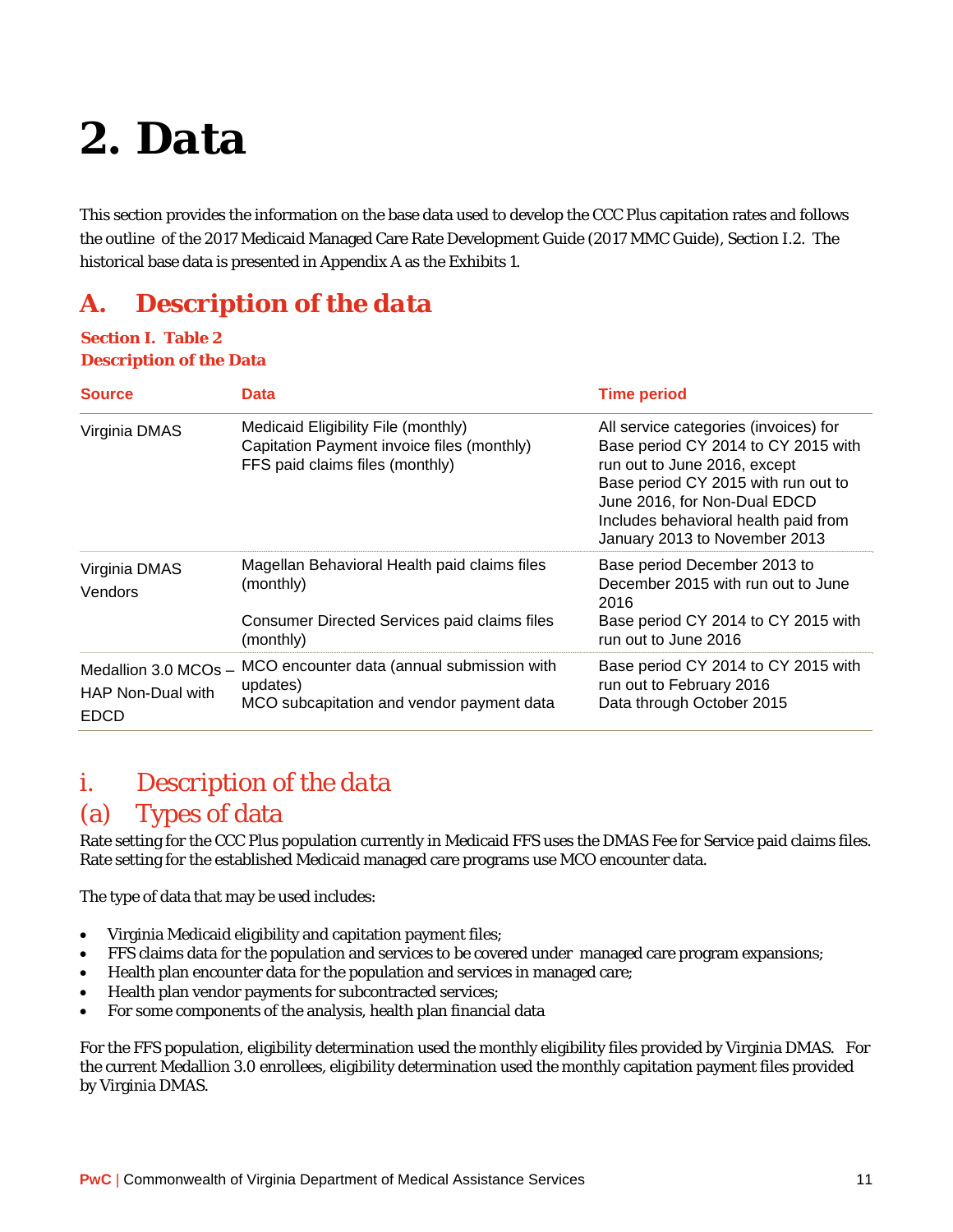#### **FFS Medicaid Population eligible for CCC Plus**

For the current Medicaid fee-for service populations that will be enrolled in the CCC Plus program, data includes historical fee for service payments for acute, behavioral health services, and LTSS services that are Medicaid state plan or HCBS waiver services included in the CCC Plus program. This was supplemented by vendor files for behavioral health and payroll files for those receiving consumer directed services under the EDCD waiver.

PwC obtained detailed Medicaid historical fee-for-service claims and eligibility data from DMAS Medicaid Management Information System (MMIS) for services incurred and months of enrollment during calendar years 2014 and 2015 with claims paid through June 2016. The claims in the historical database include Medicaid paid amounts net of any third party insurance payments, which are primarily Medicare payments, and the amounts for which patients are personally responsible for nursing facility and home and community base services, termed the patient pay amount.

Individuals in the base data eligible for CCC Plus were matched to other data sets to bring in the relevant costs. These are 1) behavioral health costs managed by Magellan under an administrative services arrangement that began December 1, 2013, and 2) claims associated with consumer-directed personal care and respite care services received under the EDCD waiver that are paid through a separate vendor.

All claims, non-claims payment data, and eligibility data for members who are not eligible for CCC Plus were excluded from the historical data.

Claims experience for Duals who are eligible for the CCC Duals demonstration are included up to their date of enrollment in the CCC Duals demonstration. Once these duals are enrolled in CCC, the Medicaid acute (mostly Medicare crossover) and LTSS service costs are the responsibility of the health plan and claims are no longer processed in the DMAS Medicaid Management Information System. This applies to Duals enrolled in the CCC Duals Demonstration starting in April 2014. Claims for CCC Dual eligibles who opted out or who disenrolled from CCC are included.

#### **Health and Acute Care Program (HAP) population enrolled in Medallion 3.0**

The acute care eligibility and claims history for the Health and Acute Care Program (HAP, formerly ALTC/HAP) population uses the DMAS capitation file to establish eligibility and the submitted MCO encounter data and capitation payments for acute care claims history. For the MCO enrolled population, the primary data source for acute care services is the Medallion 3.0 encounter data submitted by the Medallion 3.0 MCOs.

Supplemental components are used for certain portions of the acute care component of MCO enrolled population analysis. Specifically, we incorporated health plan data related to:

- Capitation arrangements with subcontractors, primarily for laboratory, radiology and nonemergency transportation;
- Supplemental payments, such as physician incentives and case management fees, not already reflected in the encounter data;
- Prescription drug purchasing arrangements, including rebates; and
- Health plan administrative costs.

Historical payments for LTSS and other services that are Medicaid state plan services included in the CCC Plus program, but which are carved out of the Medallion 3.0 MCO contracts, were added by matching HAP enrollees to other data sources, including DMAS FFS invoices and vendor payments.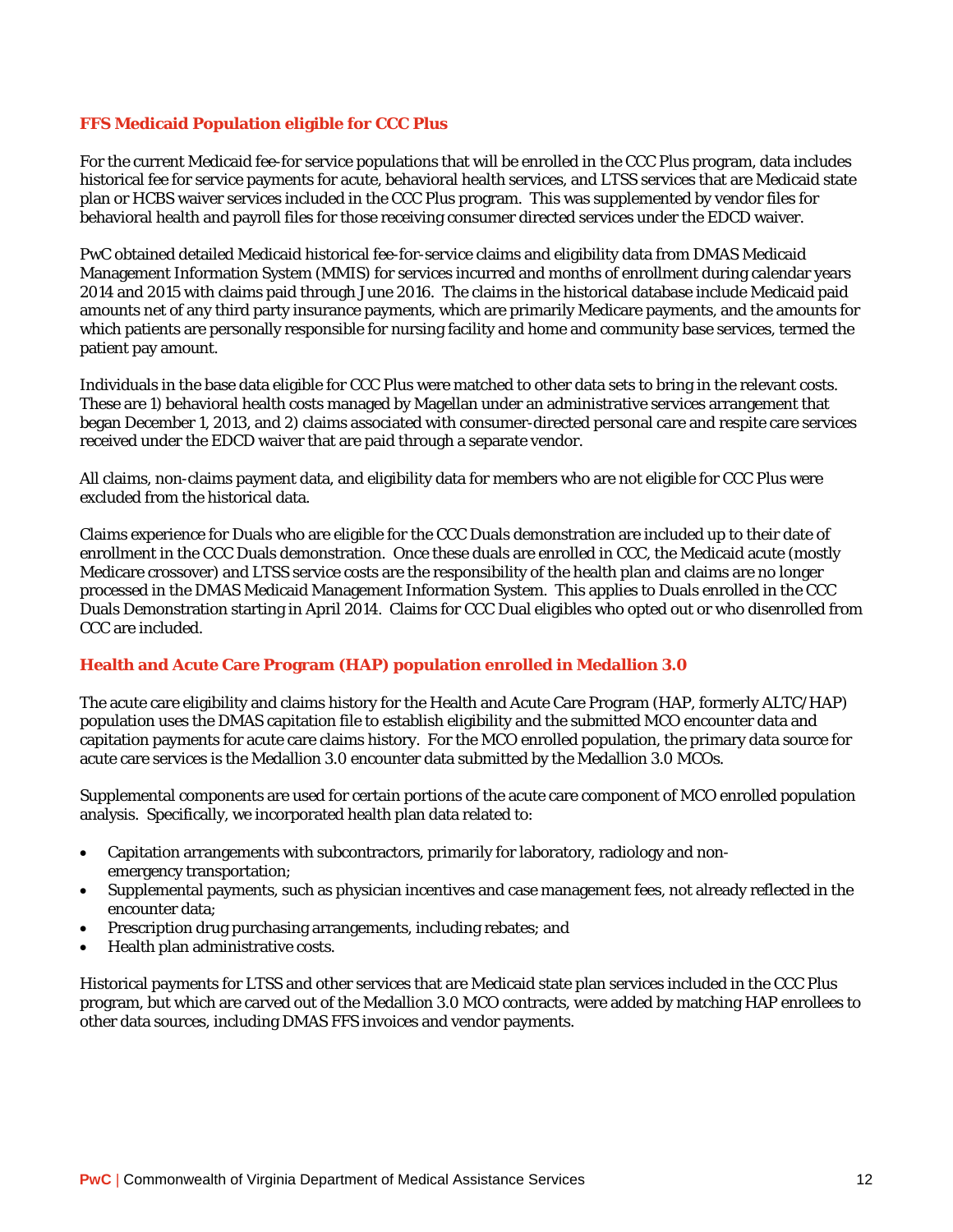# (b) Age of the data

The base period data for the majority of the CCC Plus populations is fee for service claims in CY 2014 and CY 2015, with run out through June 2016. For the Non-Dual MCO enrolled population with EDCD and DD waivers, the base period is the same CY 2014 and CY 2015 used in the FY 2017 Medallion 3.0 rate setting. The exception is the fee for service non Dual EDCD waiver population that is not enrolled in an MCO uses only CY 2015 data. This period is used because there was a managed care expansion effective December 2014 which moved the fee-for service population with EDCD waiver (no TPL) into the Medallion 3.0 program.

## (c) Data sources

As indicated in the Section I, Table 2, the sources of data included DMAS eligibility files, DMAS fee for service paid claims files, and DMAS vendor files for behavioral health and payments to EDCD caregivers. MCO encounter and subcapitated vendor files were used for the acute care component of the base data for CCC Plus eligible that are currently enrolled in the Medallion 3.0 managed care program.

### (d) Arrangements with subcapitated vendors

The only arrangements with vendors that are subcapitated occurs among the CCC Plus populations that will be transitioned from the Medallion 3.0 program into the managed LTSS program. The two sub populations are Non-Dual MCO Enrolled EDCD and Non-Dual MCO enrolled in DD waivers. Some of the Medallion 3.0 MCOs subcapitate laboratory, radiology and non-emergency transportation. One plan subcapitates behavioral health. The amount of subcapitation is less than 1.0% of the total CY 2014-CY 2015 base period payments, as shown in Table 3.

#### **Section I Table 3**

#### **Subcapitated Service Costs Added to Base Data**

| Aid Category      | Non-Mental Health<br><b>Subcapitated Service</b><br>Payment (CY14-CY15) | % of Total Base | <b>Total Subcapitated Service</b><br>Period Payment Payment Including MH<br>$(CY14-CY15)$ | % of Total Base<br><b>Period Payment</b> |
|-------------------|-------------------------------------------------------------------------|-----------------|-------------------------------------------------------------------------------------------|------------------------------------------|
| <b>EDCD</b>       | \$632,985                                                               | 0.22%           | \$1,994,775                                                                               | 0.68%                                    |
| <b>DD</b> Waivers | \$5.449                                                                 | 0.03%           | \$20,048                                                                                  | $0.11\%$                                 |

### *ii. Information related to availability and quality of the data*  (a) Validation of data

#### i. Completeness of the data

The majority of the data used in this certification is fee for service data provided by DMAS. DMAS and PwC reviewed the data for reasonableness and compared it to a CCC Plus data book developed with CY 2013 and CY 2014 historical paid claims. DMAS provides final review and approval of the base date used in the capitation rate development. FFS claims and encounter data reflect at least six months of runout after the incurred period, which promotes the completeness of the data. Adjustments for estimated incurred but not reported claims are applied to adjust the data to a fully incurred basis.

#### ii. Accuracy of the data

Checks for accuracy begin with DMAS and the contracted MMIS vendor audit and review process. The fee for service data is subject to validation checks. The MCO encounter data submitted for the rate development is certified by a responsible health plan executive, such as the Chief Executive Officer, the Chief Financial Officer or the lead actuary to be accurate. PwC did not audit or verify this data or other information. DMAS and PwC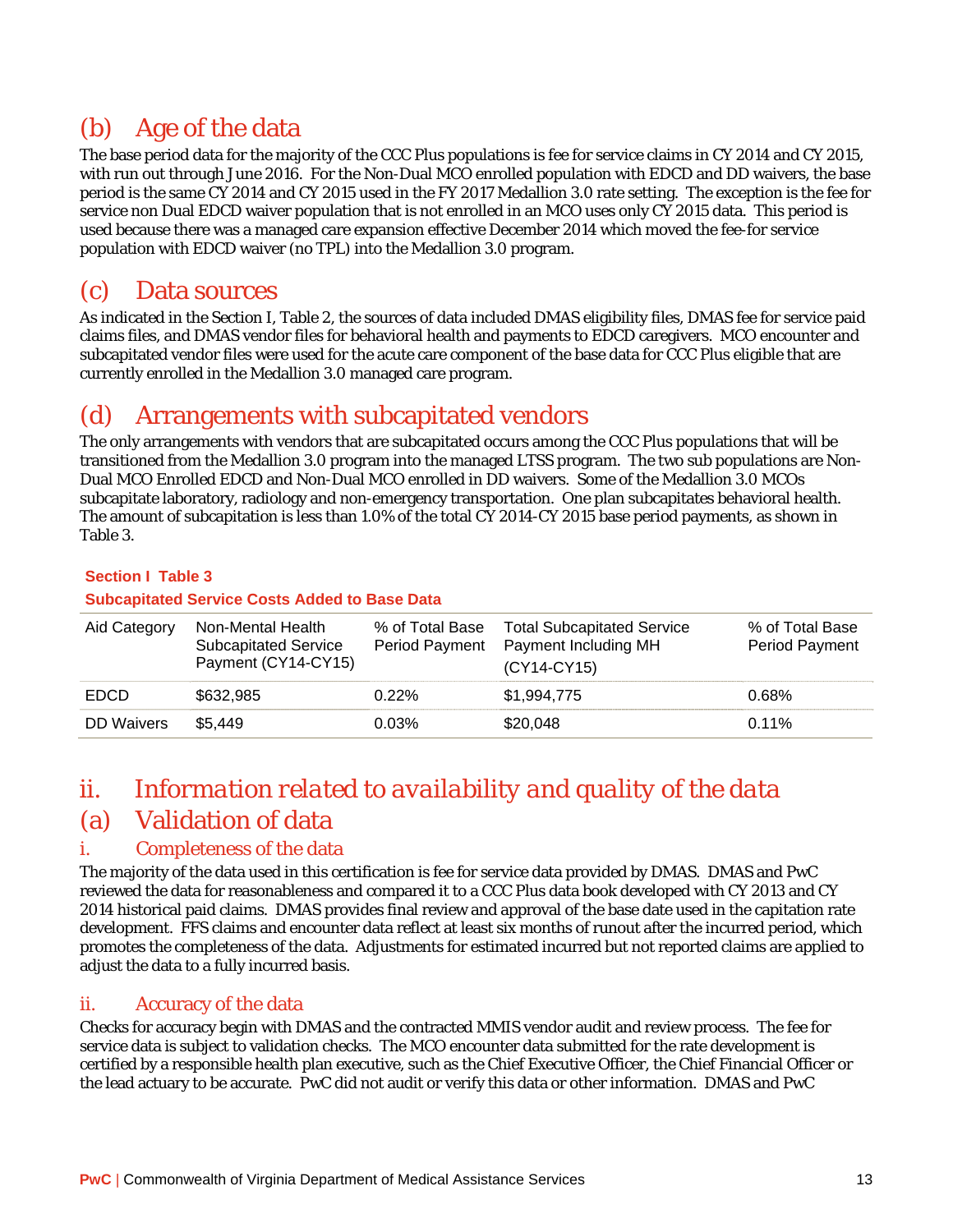reviewed the data for reasonableness and compared it to a CCC Plus data book developed with CY 2013 and CY 2014 historical paid claims.

#### iii. Consistency of the data across data sources

The fee for service base data used in the capitation rate development is incurred claims and enrollment for the Duals population, it reflects enrollment that moved to the CCC Duals Demonstration. DMAS and PwC reviewed the data for reasonableness and compared it to a CCC Plus data book developed with CY 2013 and CY 2014 historical paid claims.

### (b) Actuary's assessment of the data

Under ASOP 23, Data Quality, PwC relied upon data and information provided by DMAS and their vendors. The rates presented in this report are dependent upon that reliance. The fee-for-service data and MCO encounter data represents the most appropriate source of data to be used to develop actuarially sound capitation rates for the CCC Plus populations.

### (c) Other concerns

There are no other concerns with the data.

## *iii. Explanation if fee-for-service data or managed care encounter data not used*

This is not applicable. DMAS Medicaid fee-for service paid claims and eligibility files are the primary source for this rate development. The base data reflects the historical experience and use of covered services for the base period CY 2014 and CY 2015. A small amount of managed care encounter data is used for the acute care component of two groups, Non-Dual MCO Enrolled EDCD and Non-Dual MCO Enrolled DD Waivers.

### *iv. Use of managed care encounter data*

Managed care encounter data for CY 2014 and CY 2015 is used for the HAP population that is currently enrolled in Medallion 3.0. This population is Non-Dual children and adults who are also eligible for services under the Elderly and Disabled with Consumer Direction (EDCD) and the Developmentally Disabled waivers. Their LTSS services are not a covered benefit by the Medallion 3.0 MCOs. Historical experience for the HAP carved out behavioral health and LTSS services used DMAS fee for service paid claims.

### *v. Reliance on a data book*

Development of the capitation rates did not rely on a data book or other summarized data source. The actuaries were provided with detailed fee-for services claims data, managed care encounter data, and DMAS eligibility and capitation payment files for all covered services and populations. As part of the capitation rate development, the actuary summarized the detailed data that is presented in Appendix A as the Exhibits 1.

# *B. Data Adjustments*

Development of the capitation rates used historical fee for service data for CY 2014 and CY 2015 with run out to June 2016. Program and policy adjustments, completion factors and trend are presented in Appendix B, Exhibits 2 and 3.

### *i. Credibility adjustment*

The CCC Plus eligible populations in the aggregate were considered credible. Development of the rate cells included data smoothing among population groups and across ages and regions. In particular, where there were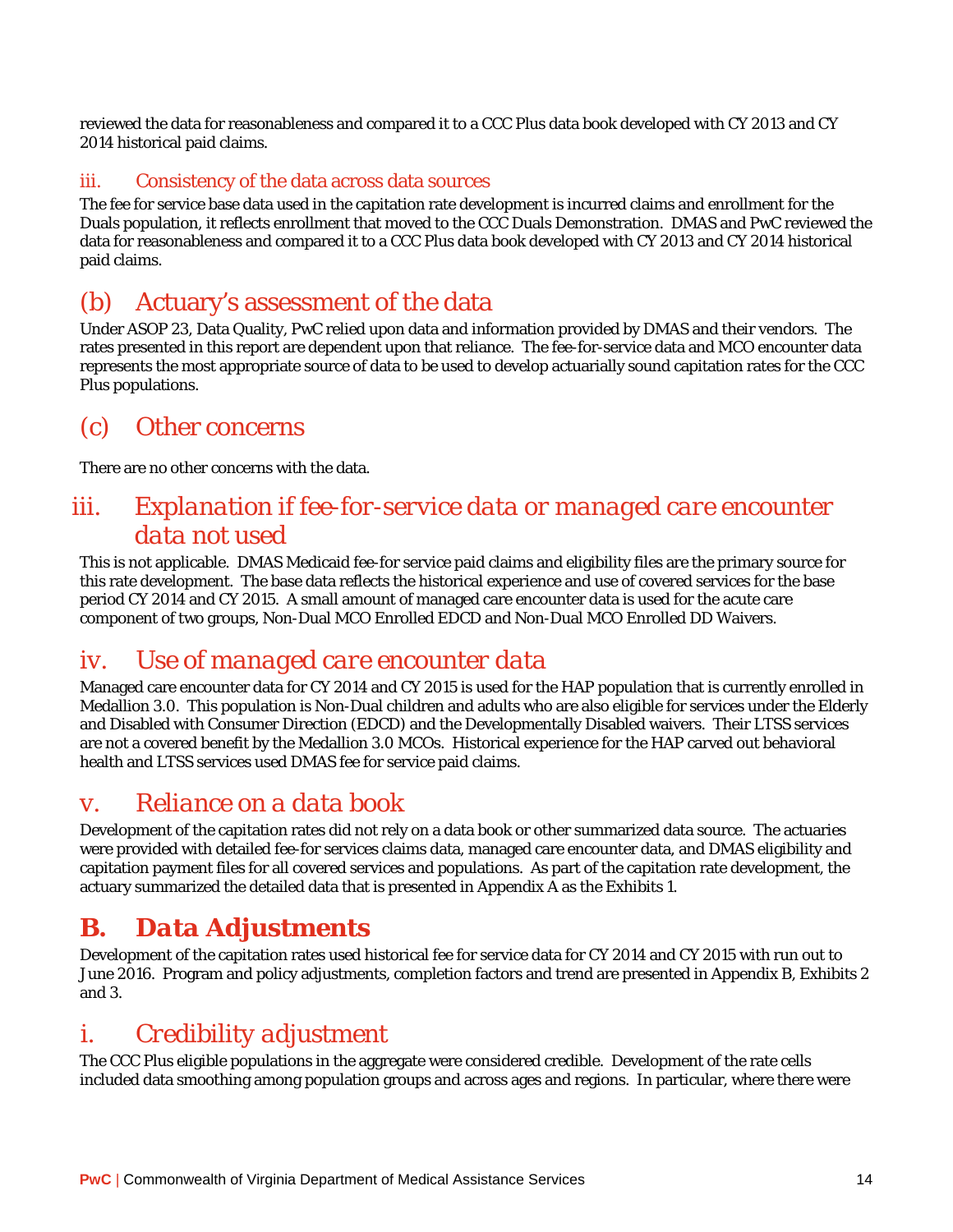small rate cells that were not considered credible on their own, cells were combined. We examined the data for extraordinary claims and found no further data smoothing was required.

### *ii. Completion adjustment*

Historical fee for service and encounter claims experience was analyzed using a PwC claims reserve and trend models. Separate factors were developed for each CCC Plus population group and most categories of service. The development of completion factors was developed using usual actuarial lag triangle methodology with claims run out through June 2016. Applied completion factors are shown in Appendix B in the Exhibits 3.

## *iii. Errors found in the data*

No specific errors were identified in the data.

### *iv. Program change adjustments*

The base data represents the historical period used to develop projections. Adjustments were made to the portion of the base period prior to the implementation of each program change. The adjustments described below include some known to be effective July 1, 2017. Adjustments for these changes have been made to the historical base data to reflect the benefits and costs that will apply in the second half of CY 2017. Adjustments are presented in Appendix B as the Exhibits 2.

#### **Description of program change adjustments**

The following is a brief description of the program change adjustments that have been applied to the CCC Plus rate development.Many of the adjustments are based on state fiscal year changes applied to the relevant portion of the calendar year. The acute care service adjustments, with the exception of the lab fee adjustment, apply to both the FFS and the MCO enrolled populations. The adjustments to LTSS services applies to the FFS populations, with the exception of those in the DD Waivers. The DD Waivers population will be covered for acute care services only.

#### **Prescription drug rebate and copay adjustment**

FFS Populations: The prescription drug rebate and copay adjustment developed takes into consideration DMAS FFS pharmacy payments, dispensing fees and application of co-payments and adjusts them for pharmacy payment arrangements expected under the CCC Plus managed care plans.

For the duals population, most prescriptions are covered under the Medicare Part D drug benefit. The Virginia Medicaid program continues to cover the prescription drugs for which federal matching funds remain available but which are specifically excluded by law from Medicare Part D and DMAS approved over-the-counter (OTC) drugs, which are also excluded from Part D. For the Medicare Part B covered drugs, DMAS continues to pay for coinsurance and deductibles.

A FFS rebate reflects the high proportion of generic and the over the counter medicines that are paid by DMAS for which DMAS receives little or no rebate. Less than 1% of the prescriptions are for brand drugs and approximately 85% of the prescriptions are for over-the-counter drugs. For Nursing Home and EDCD, over the counter are over 75% of the dollars and for Community no LTSS over the counter prescriptions are nearly 50% of the dollars.

As mandated by Federal law, co-payments are not imposed on recipients in nursing homes or in community-based waivers, although a small amount of co-payment was reported in the FFS data and is included in the adjustment for the Nursing Home population. There is limited cost sharing for pharmacy services on the Community No LTSS and other waiver populations. These copayments are excluded from the pharmacy base data and we have not calculated or applied any further co-payment adjustment.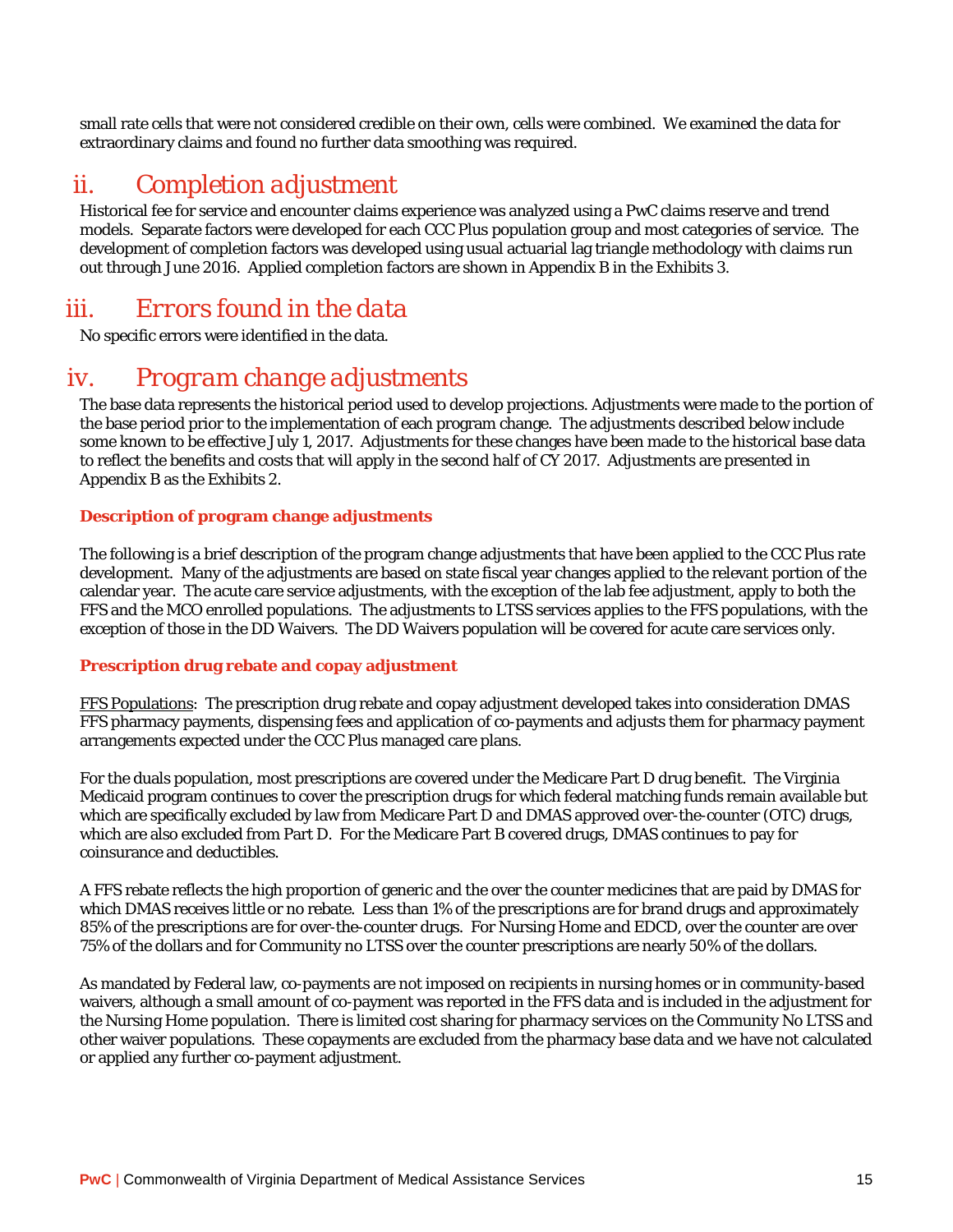MCO Enrolled populations: The outpatient pharmacy adjustment is derived from an analysis of the Medallion 3.0 program health plan pharmacy payments, including unit cost and utilization rates, and takes into account discounts, rebates and administrative costs reported by the health plans.

The adjustment is modified to apply discounts and rebates to the health plan drug ingredient cost PMPM and then to add dispensing and administrative fees to the adjusted ingredient cost PMPM.

The Federal Affordable Care Act (ACA) signed in March 2010 extended Medicaid FFS pharmacy rebates to Medicaid managed care plans. MCOs submit pharmacy data to the State Medicaid agency, which then submits the information to the pharmaceutical manufacturers to claim rebates directly. Because pharmaceutical companies are now paying rebates directly to the State Medicaid agency, pharmaceutical companies modified the rebates provided MCOs. However, managed care plans furnished information that confirmed that they still receive rebates equal to 2.1% of total pharmacy expenditures.

#### **DMAS prescription drug common core formulary adjustment**

This adjustment applies only to the pharmacy claims paid for the Non-Dual EDCD and Non-Dual DD populations that are currently enrolled in MCOs.

DMAS is including a requirement in the contract that CCC Plus MCOs adopt the DMAS Preferred Drug List (PDL) and all 90 classes as the basis of their formularies. For most classes, the MCOs can add drugs from the plans' formulary. DMAS has identified 13 "closed" classes that the plans will not be allowed to add or delete drugs – these are the classes that DMAS will collect supplemental rebates. This is referred to as the Common Core Formulary. The 13 closed classes are:

- Antipsychotics, Long Acting Injectable
- Antibiotics, Inhaled
- Antihypertensives, Sympatholytics
- Anticoagulants
- COPD Agents
- Cytokine and Cam Antagonists
- Stimulants/ADHD Agents
- Opiate Dependence Treatments
- Oral Hypoglycemics SGLT2
- Hypoglycemics, Incretin Mimetics/Enhancers
- Glucocorticoids, Inhaled
- Growth Hormone

The Common Core Formulary may increase the MCOs expenditures for drugs in some of the closed classes, but it will also increase the utilization of drugs that the Commonwealth collects supplemental rebates from the pharmaceutical manufacturers. The 13 closed drug classes were selected to maximize the net benefit to DMAS, which is the additional rebate that DMAS receives directly, minus the net additional MCO cost included in the capitation rates. DMAS modeled the fiscal impact on the plans based on pharmacy utilization for the ABAD population in the April-June quarter of 2016 priced at DMAS rates of \$92,865,470. In its model, DMAS assumed that plans would have the same utilization distribution as DMAS FFS in the July-September quarter of 2016 and pay the same DMAS FFS prices. As a result of the careful selection of therapeutic classes to include in the Common Core Formulary, DMAS modeled a fiscal impact of only \$894,000, which is 1.0% of total pharmacy expenditures. We have applied this adjustment to pharmacy claims paid for the Non-Dual EDCD and Non-Dual DD populations that are currently enrolled in MCOs.

Under the Common Core Formulary policy, MCOs must include on their formularies all the drugs on the DMAS formulary for the other therapeutic classes, but these would be open classes such that MCOs could continue to authorize drugs not on the DMAS formulary. DMAS considered whether this would have a fiscal impact but determined that it would not. The policy does not anticipate much switching for patients already on a specific drug.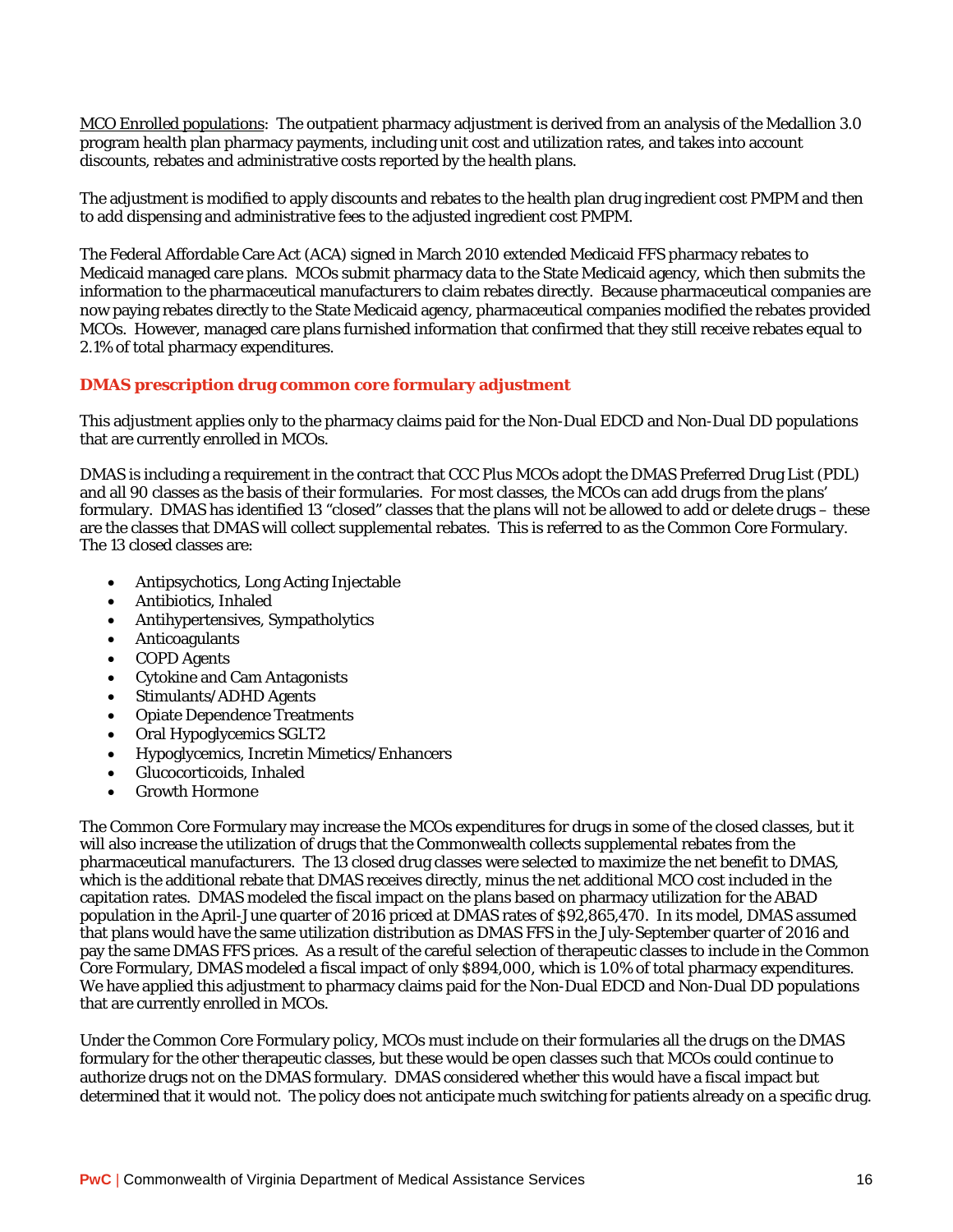While it is possible that MCO physicians will start new patients on drugs on the DMAS formulary rather than drugs on the MCO formulary, this would only have a fiscal impact for those open classes where the DMAS preferred drug is a brand rather than a generic. Although DMAS does not think this is a material issue, DMAS will be monitoring this and may revise its assumptions for future rate periods based on additional data.

#### **Hospital inpatient adjustment**

There are a number of changes in DMAS hospital inpatient payment policy between the CY 2014 and CY 2015 base period and the CY 2017 rate year. This applies to both the FFS and the MCO enrolled populations.

Effective FY 2014, there was no explicit unit cost increase, but hospital reimbursement rates were rebased resulting in a weighted average cost per unit change of 4.7% for inpatient medical/surgical and -7.4% for inpatient psychiatric. FY 2014 unit cost change is applied to the operating cost component. For both FY 2015 and FY 2016, the Virginia General Assembly did not provide an inflation increase so there is no unit cost increase.

Effective FY 2017, there are updates to the unit cost and FFS rebasing factors. The Virginia General Assembly authorized a unit cost adjustment for FY 2017 equal to half the regulatory inflation of 2.1%, a value of 1.05%. Hospital inpatient reimbursements rates were rebased for FY 2017. For inpatient medical/surgical, the FFS rebasing is a negative adjustment of 7.25%, and the MCO rebasing is a negative adjustment of 2.65%. For inpatient psychiatric in acute care hospitals, the rebasing is a positive adjustment of 27.00% for FFS and MCO populations.

These same adjustments were applied to the subset of claims from Children's Hospital of the King's Daughters. However, that hospital is exempt from the FY 2017 unit cost adjustment equal to half the regulatory inflation of 2.1%. The full 2.1% fee adjustment is applied; a FY 2018 unit cost adjustment equal to 2.8% is also applied.

#### **Hospital outpatient adjustment**

There are three adjustments to outpatient hospital effective FY 2017. DMAS used to pay outpatient hospital as a percent of cost and rate setting used the outpatient hospital historical trend. As of January 1, 2014, DMAS FFS started reimbursing outpatient hospital using Enhanced Ambulatory Patient Groups (EAPGs). Inflation adjustments are now applied to outpatient hospital rates in the same manner as inpatient hospital. The FY 2017 is the first year that the outpatient hospital inflation adjustment has been modified.

Outpatient hospital rates are adjusted by half of the regulatory inflation, a 1.05% unit cost increase. The outpatient hospital adjustment is structured similarly to the inpatient hospital adjustment. There also is a FFS outpatient hospital rebasing adjustment of 0.1%. The adjustment value of 1.2% is calculated uniformly across CCC Plus eligible population.

These same adjustments were applied to the subset of claims from Children's Hospital of the King's Daughters. However, that hospital is exempt from the FY 2017 unit cost adjustment equal to half the regulatory inflation of 2.1%. The full 2.1% fee adjustment is applied; an FY 2018 unit cost adjustment equal to 2.8% is also applied.

This adjustment applies to both the FFS and the MCO enrolled populations.

#### **Nursing facility adjustment**

Under the contract, the MCOs are required to pay at least the Medicaid nursing facility rate. Effective FY 2015, DMAS implemented a fully prospective nursing facility payment. The prospective per diem amount includes adjustments for cost settlement, unit cost inflation and any policy changes. This nursing facility reimbursement change produced a substantial increase in the unit cost of claims beginning July 2014. The FY 2013 to FY 2015 capital and operating cost factor changes and the FY 2014 occupancy requirement change are incorporated in the prospective rate. The revised nursing facility adjustment is a unit cost adjustment that increases the relevant CY 2014 base period nursing facility unit cost to the FY 2015 nursing facility prospective unit cost.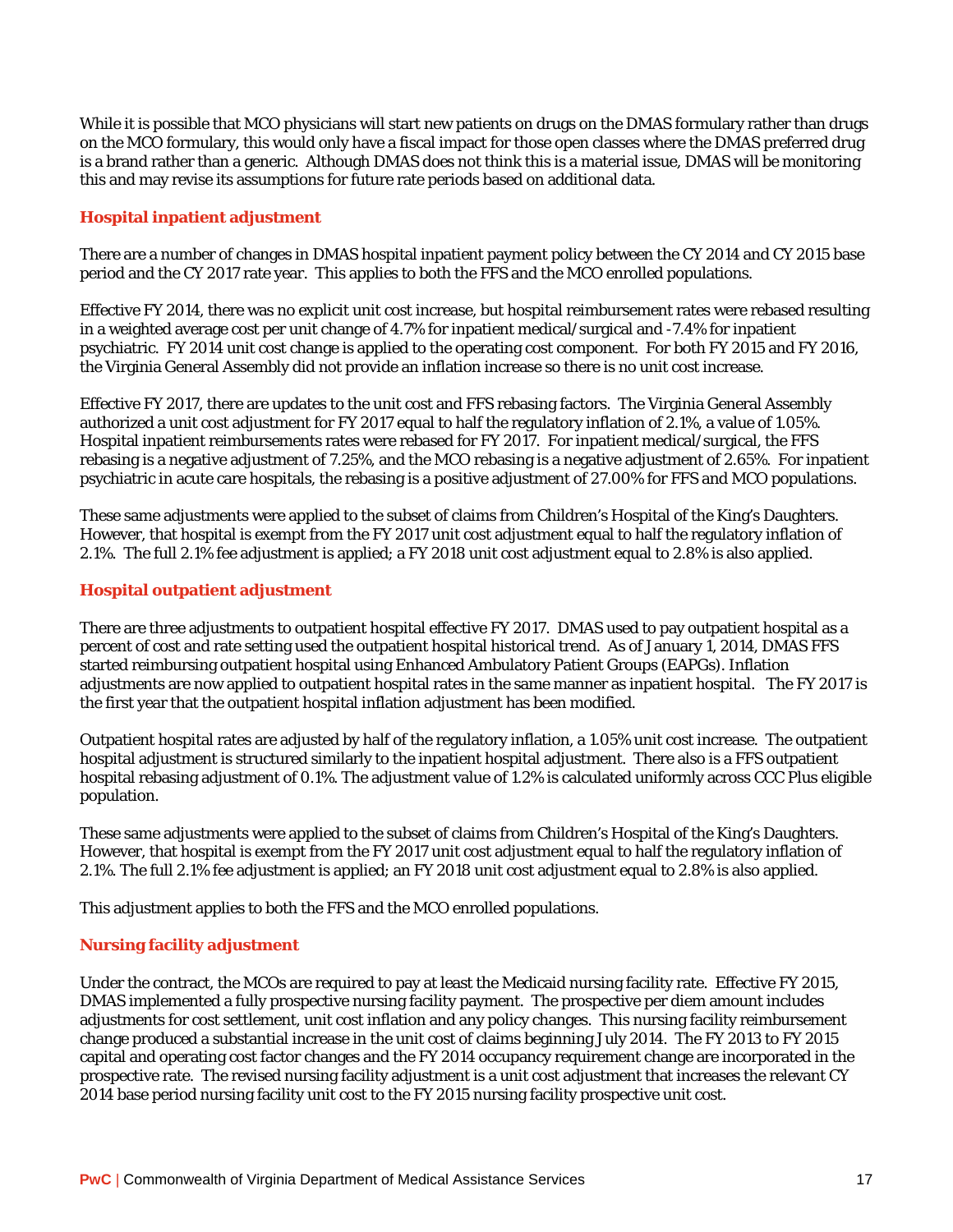There is no nursing facility fee increase for FY 2016 (effective July 1, 2o15). Effective July 1, 2016, there is a 0.9% nursing facility fee increase (50% of inflation) for FY 2017. Effective FY 2018, there is a 3.1% nursing facility fee increase (100% of inflation) and an additional negative 0.85% rebasing change. The FY 2017 and FY 2018 adjustments are applied to the full CY 2014 – CY 2015 base period non-capital portion of the claims.

#### **Adult day care fee adjustment**

Effective FY 2017, there is a 2.5% rate increase across all regions.

#### **Personal Care and Respite Care adjustment**

The 2015 Virginia Appropriation Act increased personal care and respite care rates by 2% effective July 1, 2015. Under the contract, the MCOs are required to pay at least the Medicaid personal care and respite care rates. As a result, the FY 2016 change applies to relevant claims in consumer directed services and agency personal care and respite care services. Effective July 1, 2016, there was an additional 2% rate increase to rates for personal care and respite care services.

#### **Durable medical equipment fee adjustment**

The 2014 General Assembly session reduced Medicaid fees for the products covered under the Medicare DME competitive bid program to a level based on the average of the competitive bid prices in the three areas of the state participating in the Medicare DME competitive bid program effective July 1, 2014. This was estimated to result in \$4.9 million in total savings. DMAS estimated that the Medicare competitive bid rates for the targeted DME services are 33% lower than the DMAS FFS Medicaid rates. DMAS provided a list of DME HCPCS codes subject to the Medicare competitive bid program and the average Medicare bid payment rate for the three areas in Virginia that participate in the program. These were used to calculate the dollar cost savings per unit and a savings percentage per affected DME code. This information was applied to the historical claims to determine the proportion of DME claims subject to the fee reduction and the average savings percentage based on the mix of DME codes subject to the savings.

#### **Hepatitis C treatment adjustment**

The Hepatitis C treatment adjustment applies to the Non-Dual CCC Plus populations. The Dual CCC Plus populations are assumed to have the treatment covered under Medicare Part D Drug benefits.

With the recent approval of new drugs for the treatment of Hepatitis C over the past few years, standards of treatment for Hepatitis C are evolving rapidly. The initial breakthrough drugs, Sovaldi, Olysio, Harvoni, and Viekira Pak have fewer adverse side effects, are predicted to attain the desired sustained virological response levels in 90% of patients, and are much more expensive than earlier treatments. In late January 2016, the FDA approved Zepatier, another drug that can be used for treatment of Hepatitis C and does not require concurrent treatment with interferon. And Epclusa, the first all oral single pill treatment appropriate for all genotypes, was approved in June 2016. There is some reduction in the cost of the initial breakthrough drugs and the most recent drugs released cost about two-thirds of the cost of the initial drugs. The CY 2014-CY 2015 base period includes Hepatitis C treatment experience since the approval of Sovaldi in early December 2013, but does not fully reflect changing treatment patterns since January 2016.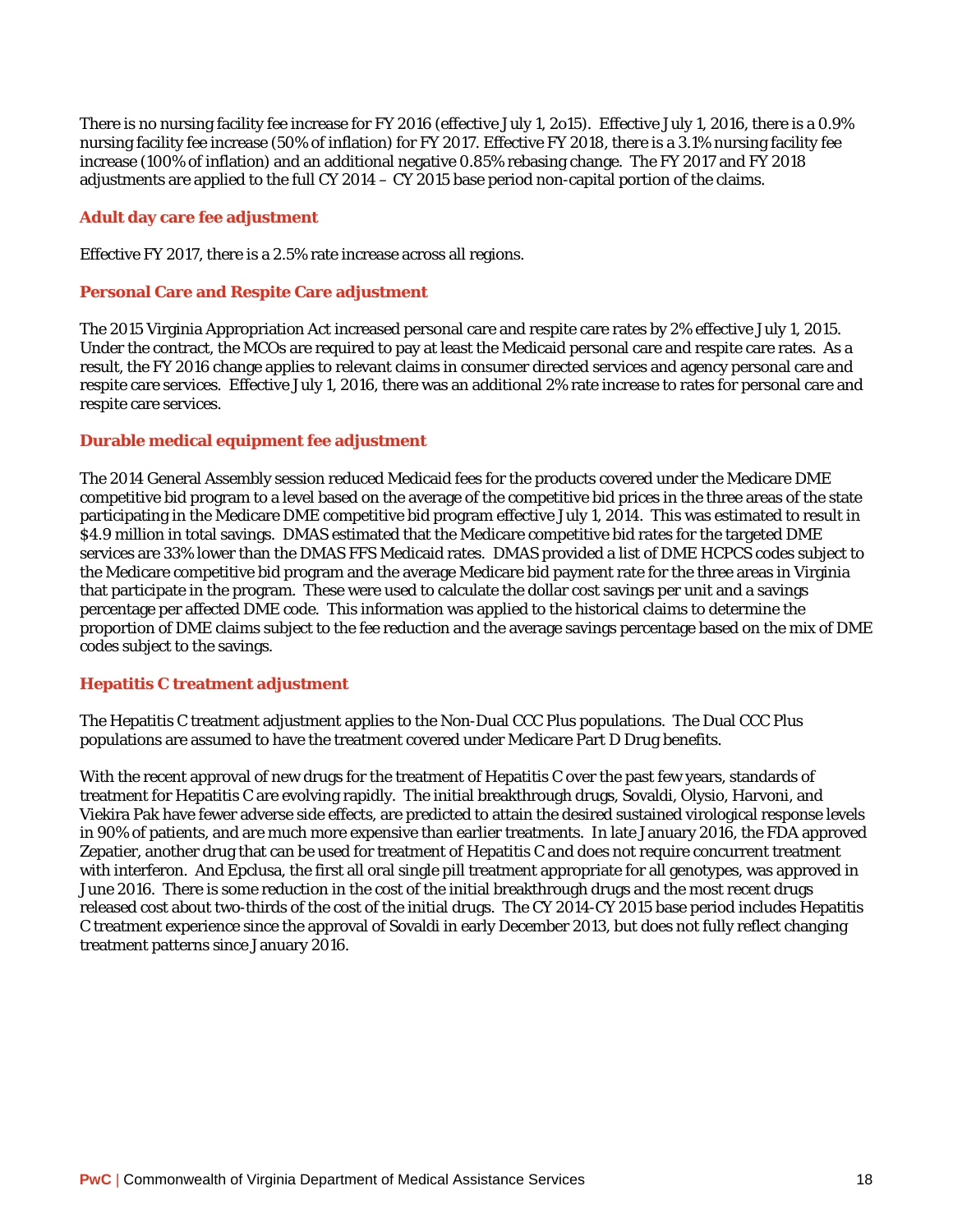Both the Centers for Disease Control and CMS have recommended protocols that increase the proportion of individuals being treated with drug therapies. The DMAS Pharmacy and Therapeutics (P&T) Committee first established a treatment protocol after new drugs were available for treating Hepatitis C effective July 1, 2014. The P&T Committee met in April and October 2016 and revised the state Medicaid Hepatitis C treatment protocols. The revised treatment protocol applies to patients 18 years or older. Under the original treatment protocol and the protocol approved effective July 1, 2016, the patient must be evaluated for current history of substance and alcohol abuse and level of kidney and liver impairment. Between July 1, 2014 and June 30, 2016, those with Metavir score of F3 or greater were approved for drug therapy. Starting July 1, 2016, those with a Metavir score of F2 or greater may be approved for drug therapy. Such documentation is not required if the patient 1) has a comorbid disease including HIV, hepatitis B or serious extra hepatic manifestations, 2) has renal failure, is on dialysis or has a liver transplant or 3) is diagnosed with Genotype 3 hepatitis C. If patient's life expectancy is less than a year, they do not qualify for hepatitis C drug therapy treatment. Under the most recent protocol effective January 1, 2017, Hepatitis C drug treatment is available for all individuals with a diagnosis of the disease.

Separate Hepatitis C adjustment factors were developed for all Non-Dual populations in the CCC Plus program. Using the diagnosis and cost experience for each group, the Hepatitis C Drug treatment adjustment used the historical base data for those diagnosed and treated for Hepatitis C. It also evaluated newer claims through February 2017 and data supplied by DMAS through March 2017 to assess changes in cost due to the newer treatment drugs and changes in the number of people starting treatment. This identified a small number of CCC Plus eligibles currently in FFS with a diagnosis of Hepatitis C and only five people who had received treatment. The Non Dual EDCD and Non Dual DD waiver population currently in Medallion 3.0 used the analysis of the HAP population prepared for the Medallion 3.0 Contract Year 2018 rates.

Based on the more recent actual experience, the adjustment assumes a lower cost for a course of treatment and an increase in utilization due to the new protocols. Specifically, more recent treatment data indicates that approximately half of new treatment eligibles are prescribed the lower cost Epclusa or Zepatier while the remaining 50% are prescribed Harvoni. The data for July to December 2016 indicate an increase in people starting treatment in the six months after the first change in protocol. Data after January 2017, following the second change in protocol, are limited and vary significantly by month, but indicate an additional increase in the number of people receiving treatment.

The Hepatitis C treatment adjustment applies estimates of increases in Hepatitis C testing, identification of new cases, and increases in the frequency of drug treatment using the new drug regimens. The adjustment represents the estimated increase in pharmacy costs of treating those with Hepatitis C compared to costs and utilization identified in the base data.

#### **Lab fee adjustment**

The Virginia General Assembly approved budget includes a 12% reduction to lab fees (\$2.1 million in FFS savings) effective July 1, 2014. The 12% reduction was chosen to match the payment rates already in place for the Medallion 3.0 MCOs. Therefore, this adjustment is applied to any rates based on FFS claims data

#### **ER Triage adjustment**

The 2015 General Assembly final Budget eliminated ER triage for physician services. Previous DMAS FFS policy applied ER Triage review only to Level III ER claims. If a case was determined to have insufficient documentation of medical necessity for an emergency, DMAS could reduce the physician payment to an all-inclusive rate of \$22.06 for the code 99283 instead of paying the physician fee of \$43.65 plus ancillaries. Eliminating the ER Triage review increases the Level III ER payment to physicians by the difference in the triage amount and the physician fee for 99283 and the average amount of ancillary services billed on those claims.

The ER Triage adjustment reflects the additional amount estimated to cover the cost of discontinuing Level III Triage review and paying such claims at the average fee for CPT code 99283, plus the average of the ancillary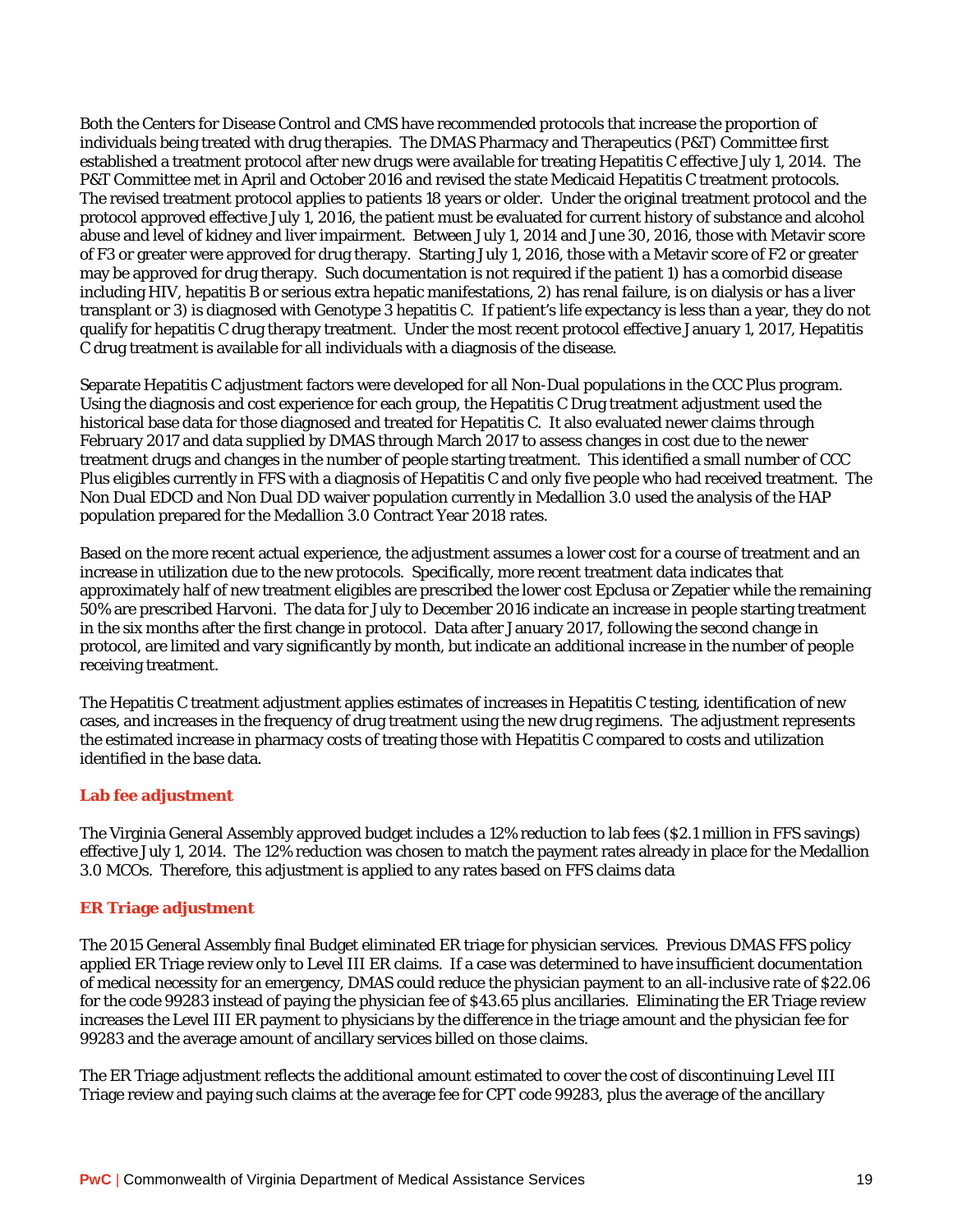payments that are associated with the claim. The historical base FFS data was analyzed in order to identify the number of Level III ER claims paid at the ER Triage level and was re-priced to reflect DMAS FFS average cost of a Level III professional claim paid in full at \$43.65. A similar analysis was applied to the MCO enrolled populations and used the 99283 physician fee of \$43.80 for current Medallion 3.0 managed care plans.

#### **RBRVS rebasing adjustment**

Each year DMAS adjusts physician rates consistent with the Medicare RBRVS update in a budget neutral manner based on funding. Up until recently, the update was based solely on DMAS FFS data. MCOs reported that the rebasing is not cost neutral to their operations and that the impact on them varies. Therefore, the analysis was revised and the DMAS update now uses both FFS and MCO data. The FY 2018 DMAS analysis used FFS and MCO data, as repriced to the DMAS physician fee schedule. Claims covered all professional providers, including physicians, nurse practitioners, psychologists, therapists, opticians, and federally qualified health centers and the full range of CPT codes from 10000 to 99499. The new physician rates for FY18 result in a 0.71% increase to the FFS experience and -0.19% to the MCO experience. J codes for drugs administered in an office setting and anesthesia-related codes that are grouped in the professional service categories are excluded from the adjustment.

#### **Home Health and Rehab adjustment**

Effective July 1, 2016, there is an increase to the fee schedule for home health care and outpatient rehabilitation agencies. The inflation adjustments are a 1.7% increase to home health care and a 2.1% increase to outpatient rehabilitation agencies. Effective July 1, 2017, additional increases will apply based on 50% of the FY 2018 inflation rates. The adjustment reflects a 1.15% fee increase to home health care and 1.35% fee increase to outpatient rehabilitation agencies. DMAS provided a list of outpatient rehabilitation procedure codes and the provider class subject to the fee schedule inflation adjustment. The identified claims are under Physician – Other practitioner service line.

#### **Non-emergency transportation adjustment**

For the populations currently enrolled in fee-for-service, Non-emergency transportation (NET) services were contracted to a broker during the historical data period under a capitated payment methodology, and utilization is not captured in the DMAS FFS claims. The non-emergency transportation adjustment is based on the full cost, including both the service and administrative costs, of the accepted transportation vendor bid that was effective January 1, 2016. The non-emergency transportation adjustment is calculated separately for the CCC Plus populations. The adjustment is based on the service cost component (including the administrative cost) of the accepted bids.

For those who are enrolled in Medallion 3.0, NET services are reported by the MCOs and incorporated into the subcapitation component of the historical base costs in the Exhibits 1.

#### **Managed Care Savings adjustment**

Managed care savings are applied in the aggregate rather than on a service specific basis and are expected to vary by population group and their mix of service utilization. The final rates assume modest managed care savings in the first year

Two adjustments are applied after the preceding adjustments and the projected benefit trend adjustment is applied. They are included in Appendix D as part of Exhibits 5 to 10.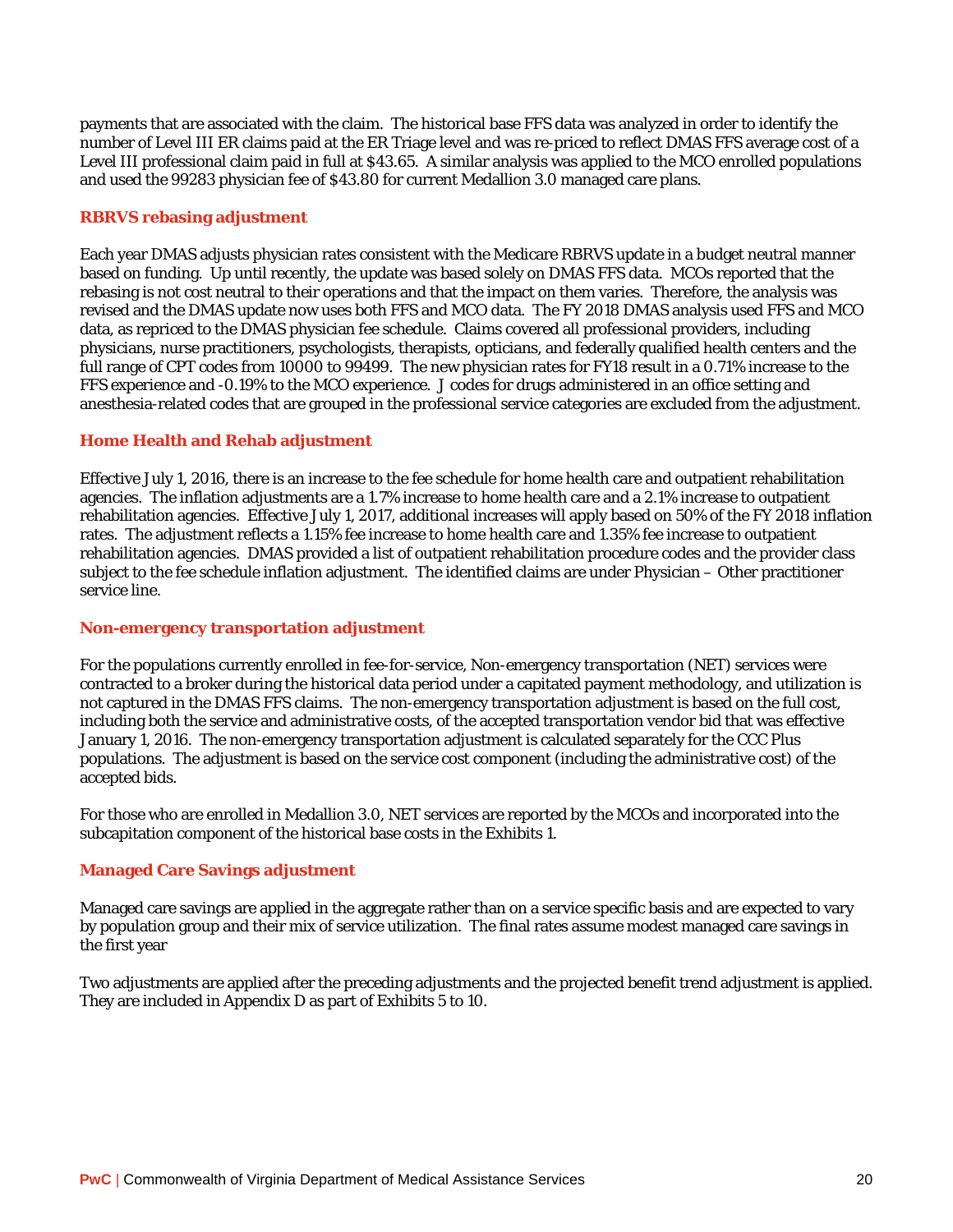#### **Post base rates additional adjustments**

There are two additional adjustments that are applied after the calculation of CY 2017 base rates in Appendix C, Exhibits 4 and the rate cell blending in Appendix D, Exhibits 5d and 5e. These are the pharmacy reinsurance adjustment and the Addiction and Recovery Treatment Services (ARTS) adjustment.

#### **Pharmacy reinsurance adjustment**

A pharmacy reinsurance adjustment is subtracted after calculation of CY 2017 base rates in Appendix C, Exhibits 4.

Beginning FY 2015, DMAS established a program to reinsure 90% of drug costs above \$150,000 per member per year. This applies to the combined cost of pharmacy prescription drugs as well as drugs administered under professional supervision in a hospital outpatient or physician office setting. The reinsurance program does not focus on one drug or a group of drugs but is designed around members with high drug costs regardless of the drug therapy that is used. DMAS has determined that a reinsurance program will not cover 100% of the cost above the threshold but only 90%. This is to provide an incentive for MCOs to continue to manage the appropriate use of all drugs. The threshold will be increased to \$175,000 in FY 2018 and that amount is pro-rated to \$50,000 in the adjustment to the CY 2017 CCC Plus rates.

The reinsurance amounts were calculated separately for each Non-Dual CCC Plus population group. This calculation is not done for any of the Dual CCC Plus population groups because Medicare is the primary insurer and assumed to cover those with the highest pharmacy expense. Because the CY 2017 period is five months long and the members will be phased in by region over that time period, the adjustment is calculated by estimating the number of people who would meet the \$50,000 threshold over a three month period. Because the historical data period is two calendar years, the estimates were developed for each of the eight quarters and then averaged.

The historical data was used to build person level profiles and identify the distribution of pharmacy expenditures for the eligible population. This begins with the calculation of the discounted threshold, the annual drug cost, that when trended to CY 2017, would reach the \$50,000 reinsurance threshold. A 15% specialty drug unit cost trend was used as the discount rate. This 15% unit cost trend is supported by an analysis of the contract trend for specialty drugs, defined as all outpatient prescription drugs where payment is \$500 or more per prescription.

Appendix, Exhibit 7 summarizes the steps in the reinsurance calculation and information on the average number of people who met the threshold in each quarter. For CY 2014, the dollars above the discounted threshold amounts were trended 36 months at 15% (three years to the member weighted midpoint of the CY 2017 period ended October 31, 2017). This amount is reduced by \$50,000 per person plus the additional 10% of risk that will be retained by the MCOs. This is the estimate of the 90% reinsurance pool for that year. Because of the uncertainty, the number of people estimated to reach the threshold is increased by 20% and the reinsurance pool is increased by the number of additional individuals multiplied by the average cost with the applied specialty trend. The calculation is repeated for each quarter in CY 2015. The CY 2015 dollars above the discounted threshold amount, is trended at 15% for 24 months (two years to the member weighted midpoint of the CY 2017 period ended October 31, 2017). The number of people estimated to reach the threshold is increased by 20% and their costs are added to the reinsurance pool. The average of the eight quarters over the two year base period reinsurance pool is divided by the historical members in the aid category to develop each reinsurance amount PMPM.

#### **Addiction and Recovery Treatment Services (ARTS) adjustment**

The 2017 Virginia budget authorized DMAS to restructure its Addiction and Recovery Treatment Services to more effectively address the opioid epidemic. This initiative includes adding inpatient services for Substance Use Disorder and increasing rates significantly for key services. DMAS implemented this initiative April 1, 2018 and is working closely with MCOs and providers to build a provider network for ARTS and to increase utilization. ARTS services will be available to members in all of the DMAS managed care programs, including Medallion 3.0, FAMIS, FAMIS Moms, CCC Duals and CCC Plus.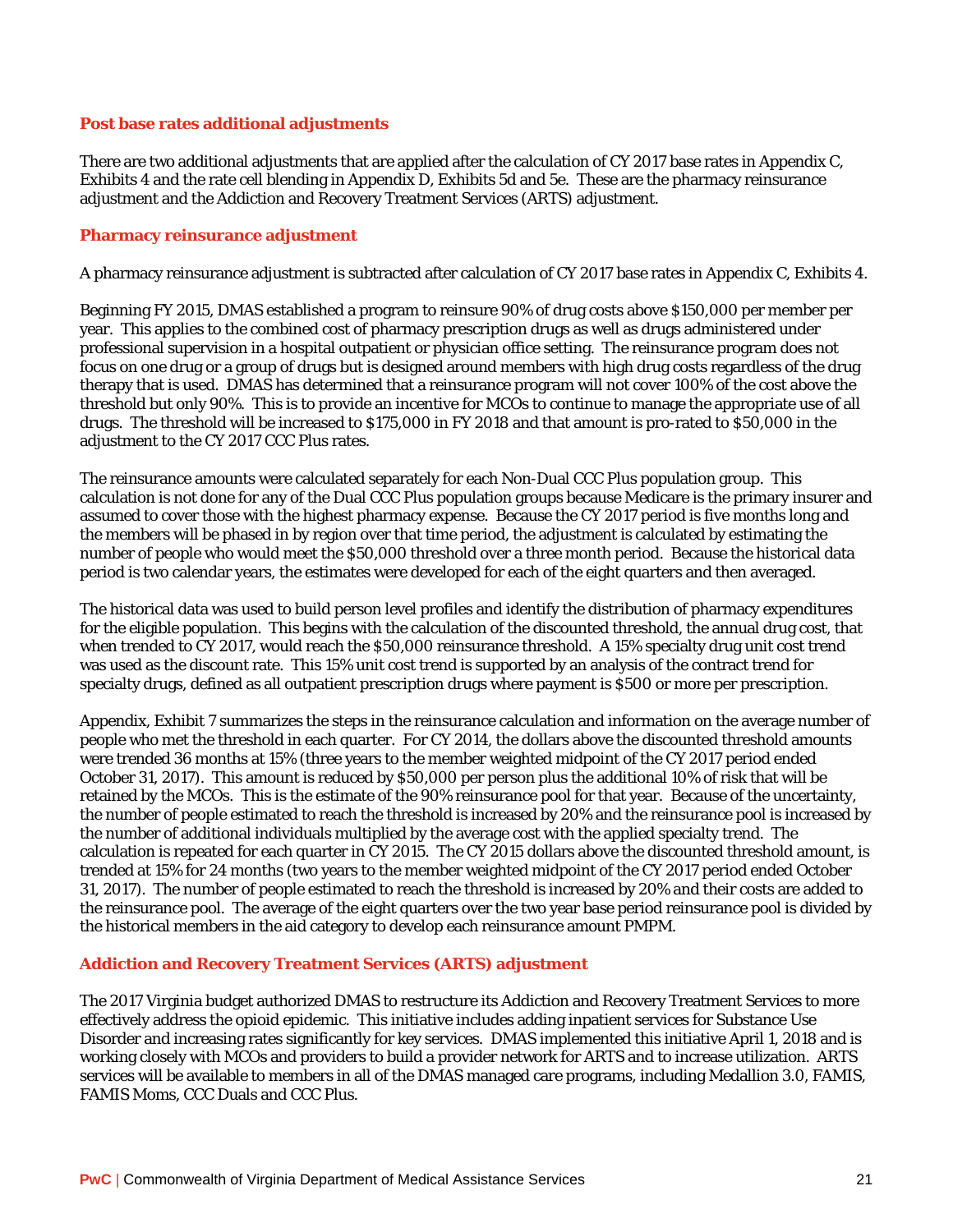The Virginia budget appropriated additional funds for FY 2017 and FY 2018 for MCOs to provide the new services, higher reimbursement rates and care coordination and also assumed some increase in utilization. The FY 2018 DMAS budget allocation is \$16.7 million, with approximately \$16.3 million allocated across all health plans for ARTS services and administration.

The starting point for the adjustment for CCC Plus for the CY17 rates is the budget appropriated for FY 2018 allocated to the CCC Plus population and reduced for the five month period covered in the CY 2017 CCC Plus rates. The budget appropriation provides funding for both medical services and health plan care coordination and administration.

DMAS provided a list of diagnosis codes to identify the target population. The potentially eligible population includes individuals in managed care and those currently in Medicaid FFS who will be enrolled in CCC Plus, but excludes individuals in the Technology Assisted waivers. ARTS eligible members were identified as those who incur claims with any of the substance abuse disorder diagnoses. After the prevalence was determined by population group, that percentage was adjusted for the estimated ARTS utilization factor for each population. The utilization factors were developed by DMAS program staff and varied by age and population group,

Multiplying the prevalence and the expected utilization rates produced an estimate of the ARTS participation factor for each eligible population. These values were used to allocate the medical and the administrative components of the funding per ARTS participant. In addition to the new budget allocation, the ARTS adjustment includes the cost of substance abuse services currently paid under Fee for Service that will now be covered in the managed care programs. The estimated annual expenditure for these medical services is approximately \$2.6 million for all managed care program populations.

A full description of the calculation of the ARTS adjustment across all DMAS managed care programs is described in a memo dated April 25, 2017 that was distributed to the health plans. Appendix D, Exhibit 8 presents the CY 2017 ARTS adjustment factors for the CCC Plus rates effective August 1, 2017.

Given the uncertainty in utilization growth, there is concern that costs could exceed the funding in the rate cells. DMAS is implementing a stop loss insurance program such that if costs for ARTS exceed the funding by more than 20%, DMAS will assume 100% of the costs. The initial period for the ARTS stop loss will be the 15 months from April 1, 2017 to June 30, 2018. The stop loss will be determined for each plan based on the combined utilization across all managed care programs (Medallion 3.0, CCC Duals and CCC Plus) the plan is participating in.

### *v. Exclusion of payments or services from the data*

There are no exclusion of payments for any services that will be covered under the CCC Plus contract.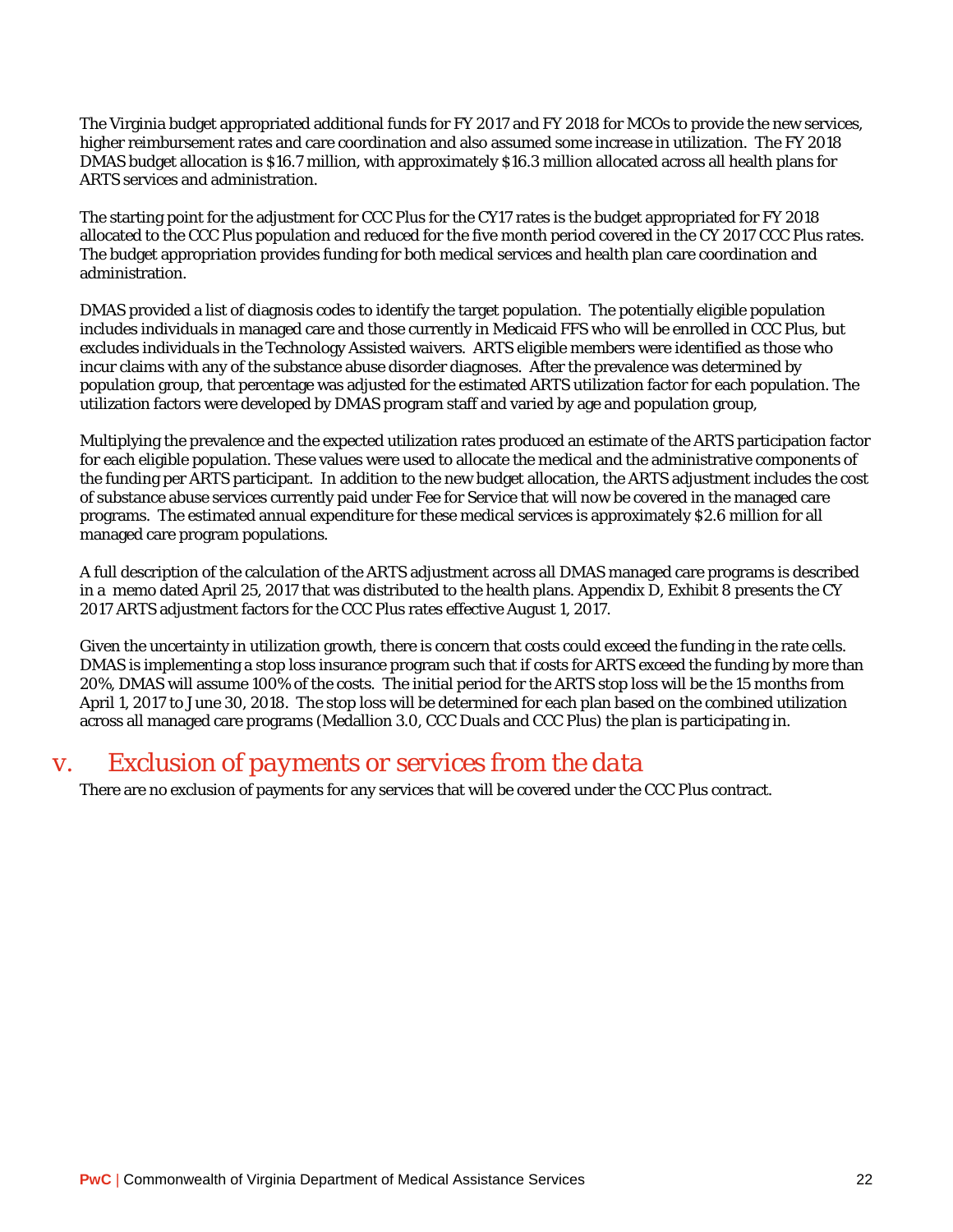# *3. Projected benefit cost and trends*

- *A. Compliance with 42 CFR 438.4(b)(6)*
- *B. Variations in assumptions*

# *C. Development of projected benefit costs*

# *i. Description of the data, assumptions and methodologies*

The data used for the incurred but not reported (IBNR) and trend calculations reflect the historical experience for the period CY 2013 through CY 2015 for the populations to be enrolled in CCC Plus. Data for CY 2014 to CY 2015, with run out through June 2016, are used to evaluate the base period data trend and an additional year of data, CY 2013 with run out through June 2016, is added to the base and used to develop contract period projected trend. The historical data were evaluated using a PricewaterhouseCoopers model that estimates IBNR amounts using a variety of actuarially accepted methods, and trend using a least-squares regression methodology.

## *ii. Material changes to data, assumptions and methodologies*

Because CY 2017 will be the first year of the CCC Plus program and trend was based primarily on the fee for service data, there is no comparison to historical benefit cost trend.

# *D. Projected benefit cost trend*

- *i. Data and methodologies for projected benefit cost trend*
- (a) Data used or assumptions in developing projected benefit cost trends

The data used for the incurred but not reported (IBNR) and trend calculations reflect experience for the period CY 2013 through CY 2015. Data for CY 2014 to CY 2015, with run out through June 2016, are used to evaluate the base period trend and an additional year of data, CY 2013 with run out through June 2016, is added to the base and used to develop contract period projected trend.

# (b) Methodologies used to develop projected benefit cost trend

The historical data were evaluated using a PricewaterhouseCoopers model that estimates IBNR amounts using a variety of actuarially accepted methods, and trend using a least-squares regression methodology.

- For the larger CCC Plus population groups, Dual and Non Dual NH Institutional, EDCD and Community No LTSS, trend and IBNR factors were developed separately for the service categories.
- For the Dual populations, the Medicare crossover trend is calculated separately and combines all services for which Medicare is the primary payer.
- For the smaller CCC Plus population groups, both Dual and Non-Dual Developmental Disability Waiver and the Technology Assisted Waiver, service categories were consolidated into an All Services trend.
- For the currently enrolled Medallion 3.0 population, the Non-Dual EDCD and Non-Dual DD, acute care trend was based on evaluation of the MCO encounter data. Because of the limited time period since the December 2014 managed care expansion, these were developed as All Service acute care trend.

Table 4 summarizes the trend service categories developed for each eligibility category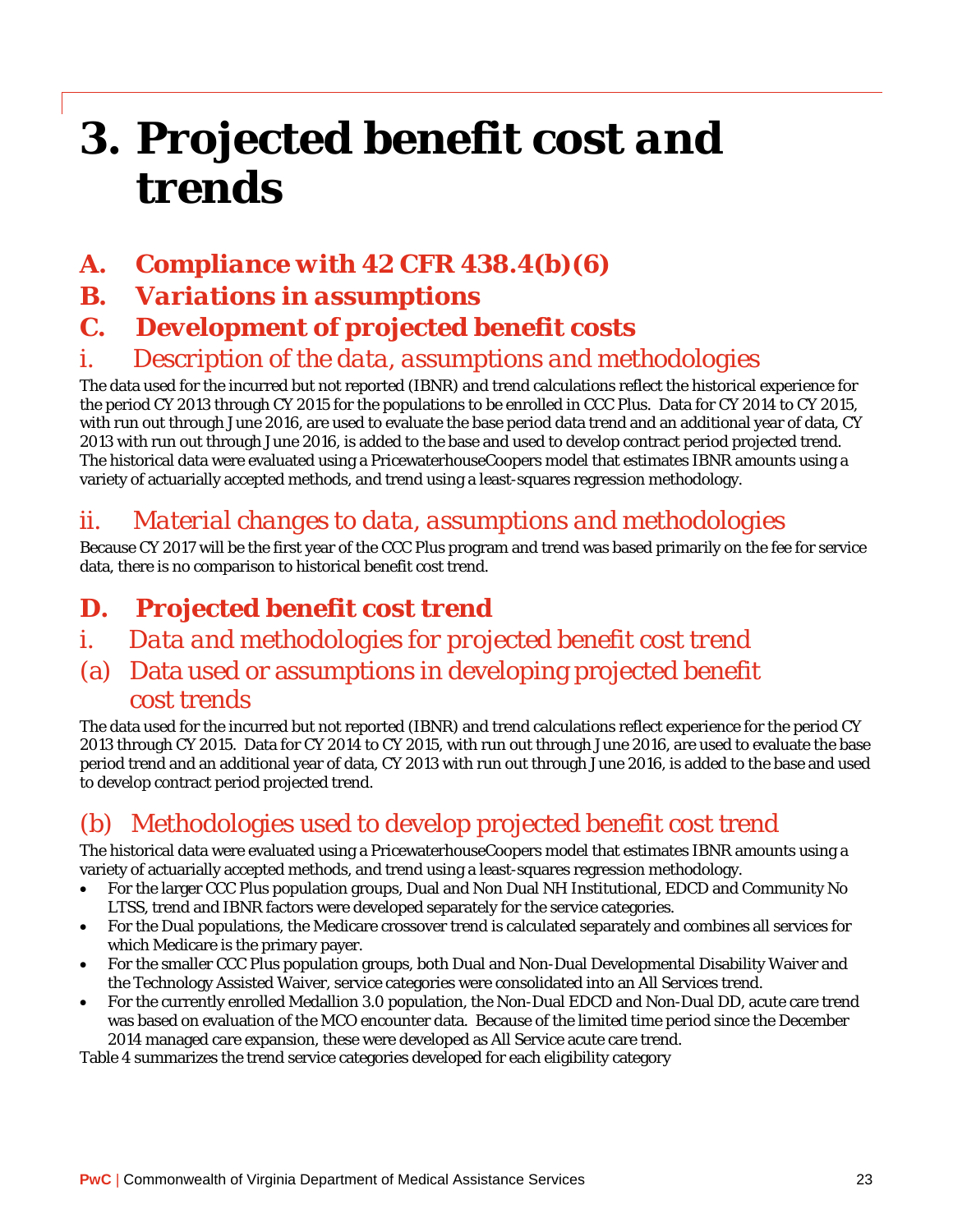**Table 4 Trend Service Categories**

| <b>CCC Plus Population</b>                        | <b>TPL</b>           | <b>Trend Service Categories</b>                                                                                                              |
|---------------------------------------------------|----------------------|----------------------------------------------------------------------------------------------------------------------------------------------|
| <b>Nursing Home</b>                               | Dual                 | Inpatient, Outpatient/ER/Ancillary/Other,                                                                                                    |
| (Not MCO Enrolled)                                |                      | Physician/Professional, Pharmacy, Nursing Facility, HCBS/Home<br>Health Services, Mental Health/Substance Abuse, Medicare<br>Crossover       |
|                                                   | Non-Dual             | Inpatient, Outpatient/ER/Ancillary/Other,                                                                                                    |
|                                                   |                      | Physician/Professional, Pharmacy, Nursing Facility, HCBS/Home<br>Health Services, Mental Health/Substance Abuse,                             |
| <b>EDCD</b>                                       | Dual                 | Inpatient, Outpatient/ER/Ancillary/Other,                                                                                                    |
| (Not MCO Enrolled)                                |                      | Physician/Professional, Pharmacy, Nursing Facility, HCBS/Home<br>Health Services, Mental Health/Substance Abuse, Medicare<br>Crossover       |
|                                                   | Non-Dual             | Inpatient/Outpatient/ER/Physician/Professional/Ancillary/Other,<br>Pharmacy, HCBS/Home Health Services. Mental Health/Substance<br>Abuse     |
| <b>EDCD</b>                                       | Non-Dual             | <b>MCO: All Acute Services</b>                                                                                                               |
| (MCO Enrolled)                                    |                      | (FFS: Inpatient, Physician/Professional, HCBS/Home Health<br>Services, Mental Health/Substance Abuse, and Ancillary/Other)                   |
| <b>DD</b> Waivers                                 | Dual                 | <b>All Services</b>                                                                                                                          |
| (Not MCO Enrolled)                                | Non-Dual             | <b>All Services</b>                                                                                                                          |
| <b>DD Waivers</b>                                 | Non-Dual             | <b>MCO: All Acute Services</b>                                                                                                               |
| (MCO Enrolled)                                    |                      | (FFS: Inpatient, Physician/Professional, HCBS/Home Health<br>Services, Mental Health/Substance Abuse, and Ancillary/Other;<br>excludes LTSS) |
| <b>Tech Assisted Waiver</b><br>(Not MCO Enrolled) | Dual and<br>Non-Dual | <b>All Services</b>                                                                                                                          |
| <b>Community No LTSS</b>                          | Dual                 | Inpatient, Outpatient/ER/Ancillary/Other,                                                                                                    |
| (Not MCO Enrolled)                                |                      | Physician/Professional, Pharmacy, Nursing Facility, HCBS/Home<br>Health Services, Mental Health/Substance Abuse, Medicare<br>Crossover       |
|                                                   | Non-Dual             | <b>All Services</b>                                                                                                                          |

Annual trend rates must be applied to move the historical data from the midpoint of the data period (January 1, 2015) to the midpoint of the contract period (September 30, 2017). Each category of service in Trend Exhibits 3 shows a Data Period and a Contract Period trend. Data Period trends are applied from the midpoint of the data period to the end of the data period, and were developed from the historical regression analyses and budget work described above. The Contract Period trends are applied from the end of the data period to the weighted midpoint of the contract period. The weighted mid-point, November 1, 2017, was derived by using the projected member months for the CY 2017 phased implementation.

For services with fee increases or decreases reflected in the adjustments, the contract period trend is in addition to the planned cost per unit change. Trend rates represent a combination of cost and utilization increases over time.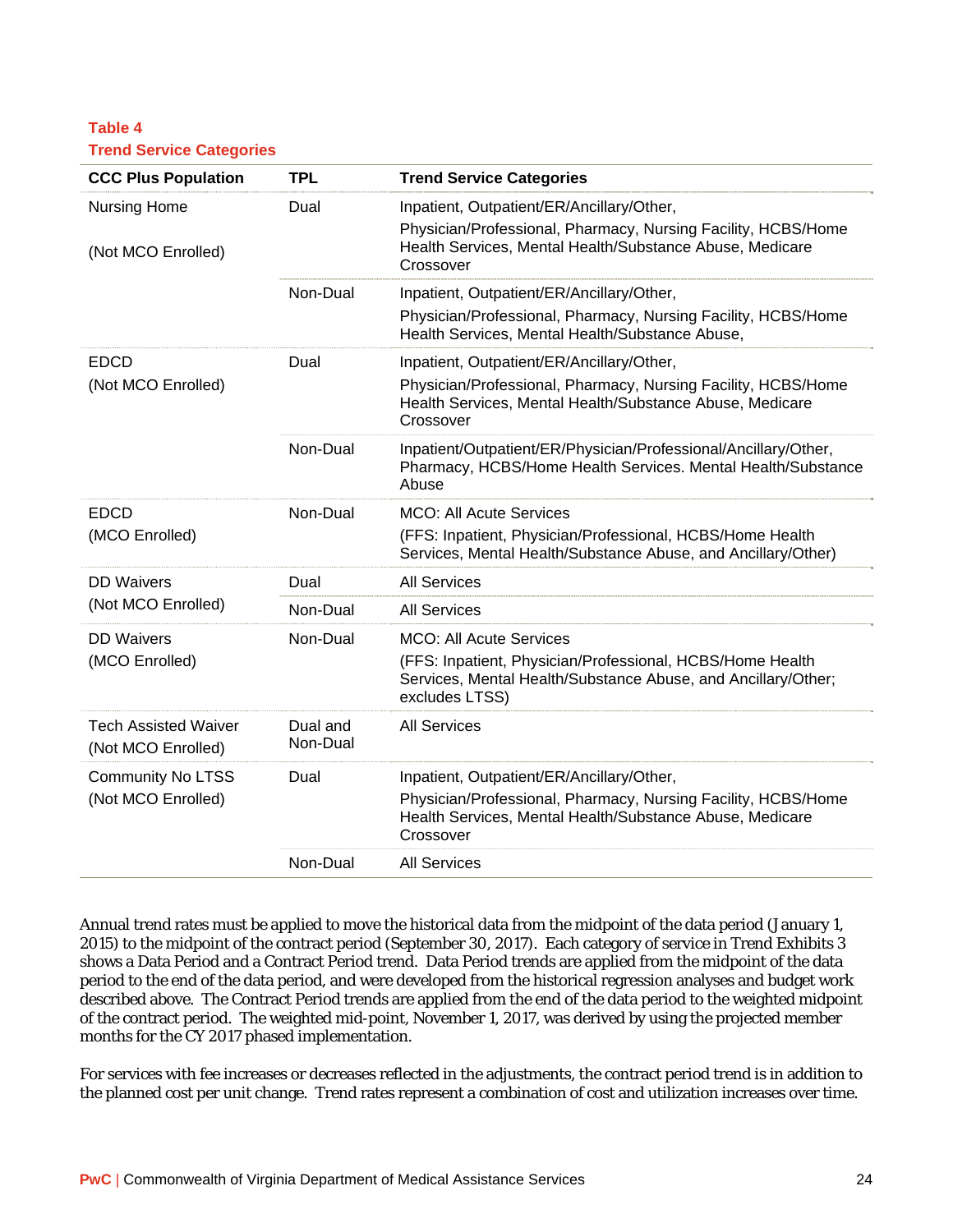The trend rates used reflect utilization and rate increases when additional legislative cost increases or decreases have been applied and represent PMPM increases otherwise. There is an exception for nursing facility where the trend reflects only the utilization changes over time.

Specifically, the trend models are adjusted for the fee increases or decreases that occurred during the historical base period that are presented as adjustments. A number greater than 1 reflects an increase to bring up the underlying data to the level of the most recent period while a number less than 1 represents a decrease. Adjustments to the historical data before the analysis of trend were applied to service line trends and are presented in Table 5.

#### **Table 5**

#### **Summary of Adjustments to Trend**

| <b>Service</b>          | <b>Time Period</b>     | <b>CCC Plus Population</b>    | Adjustment |
|-------------------------|------------------------|-------------------------------|------------|
| <b>Nursing Facility</b> | Jun 2012 - Jul<br>2014 | All                           | 1.101      |
| <b>HCBS</b>             | Jul 2015 - Jun<br>2016 | <b>NH Dual</b>                | 0.985      |
|                         |                        | <b>NH Non-Dual</b>            | 0.982      |
|                         |                        | <b>EDCD Dual</b>              | 0.981      |
|                         |                        | <b>EDCD Non-Dual</b>          | 0.981      |
|                         |                        | <b>Community No LTSS Dual</b> | 0.982      |
|                         |                        | Community No LTSS Non-Dual    | 0.982      |
| Ancillary/Other         | Jul 2012 - Jun<br>2014 | <b>NH Dual</b>                | 0.826      |
|                         |                        | <b>NH Non-Dual</b>            | 0.888      |
|                         |                        | <b>EDCD Dual</b>              | 0.676      |
|                         |                        | <b>EDCD Non-Dual</b>          | 0.785      |
|                         |                        | Community No LTSS Dual        | 0.665      |
|                         |                        | Community No LTSS Non-Dual    | 0.772      |
|                         | Jul 2014 - Jun<br>2015 | <b>NH Dual</b>                | 0.977      |
|                         |                        | <b>NH Non-Dual</b>            | 0.999      |
|                         |                        | <b>EDCD Dual</b>              | 0.849      |
|                         |                        | <b>EDCD Non-Dual</b>          | 0.975      |
|                         |                        | <b>Community No LTSS Dual</b> | 0.849      |
|                         |                        | Community No LTSS Non-Dual    | 0.979      |

The total trend rates shown in the Appendix, Exhibits 3 represent the combination of Data Period and Contract Period trends, and are calculated using compound interest calculations. These trend/IBNR factors are applied to the historical data in Exhibits 4 by applicable service category.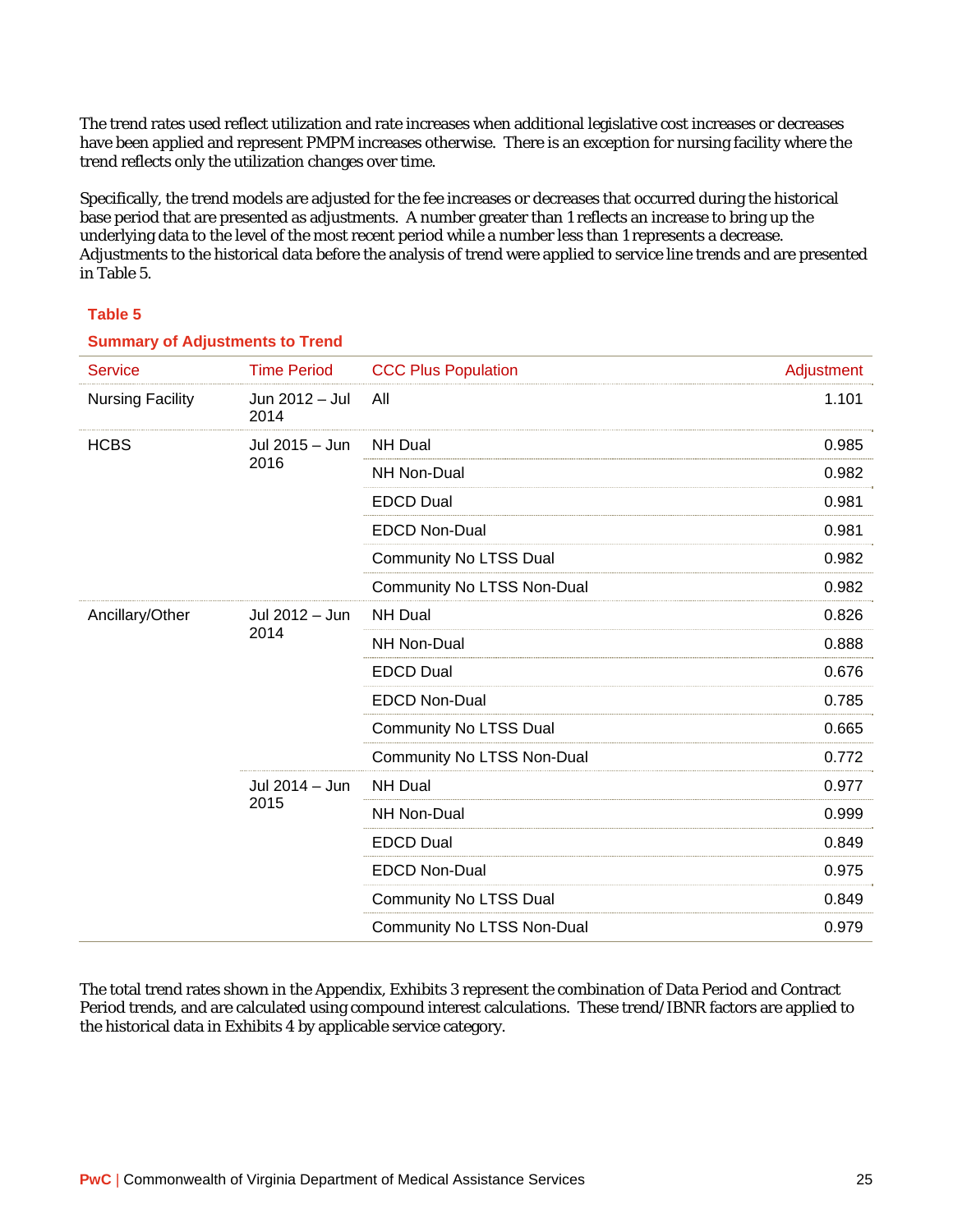# (c) Comparisons to historical benefit cost trends

Because CY 2017 will be the first year of the CCC Plus program and trend was based primarily on the fee for service data, there is no comparison to historical benefit cost trend.

# *ii. Components of projected cost trend*

## (a) Changes in components of projected benefit cost trend

Changes in components of projected benefit cost trend for each population group are presented in the Appendix, Exhibits 3 by applicable service category and CCC Plus population group.

#### i. Change in unit price

Changes in unit price for the data period are shown by eligibility group in the Appendix, Exhibits 3.

#### ii. Change in utilization

Changes in unit price for the data period are shown by eligibility group in the Appendix, Exhibits 3

# (b) Justification for other methods used to develop projected benefit cost trend

This is not applicable.

### (c) Other components used to develop projected benefit cost trend This is not applicable.

# *iii. Variations in projected cost trend*

### (a) Medicaid eligibility groups

There are variations by Medicaid eligibility groups; these are shown in the Appendix, Exhibits 3.

### (b) Rate cells

There are variations by rate cells that align with the variation by Medicaid population groups. There is no variation in the trend applied to rate cells within a Medicaid eligibility group. These are shown in the Appendix, Exhibits 3.

# (c) Subsets of benefits within a category of service

There is no variation in the trend applied to subsets of benefits within a category of service. This is not applicable.

### *iv. Other material adjustments to projected benefit cost trend*

There are no other material adjustments to projected benefit cost trend

### *v. Any other adjustments to projected benefit cost trend*

There are no other adjustments to projected benefit cost trend

# (a) Impact of managed care

There is no adjustment to trend for the impact of managed care. Expected managed care savings are applied as a policy and program adjustment.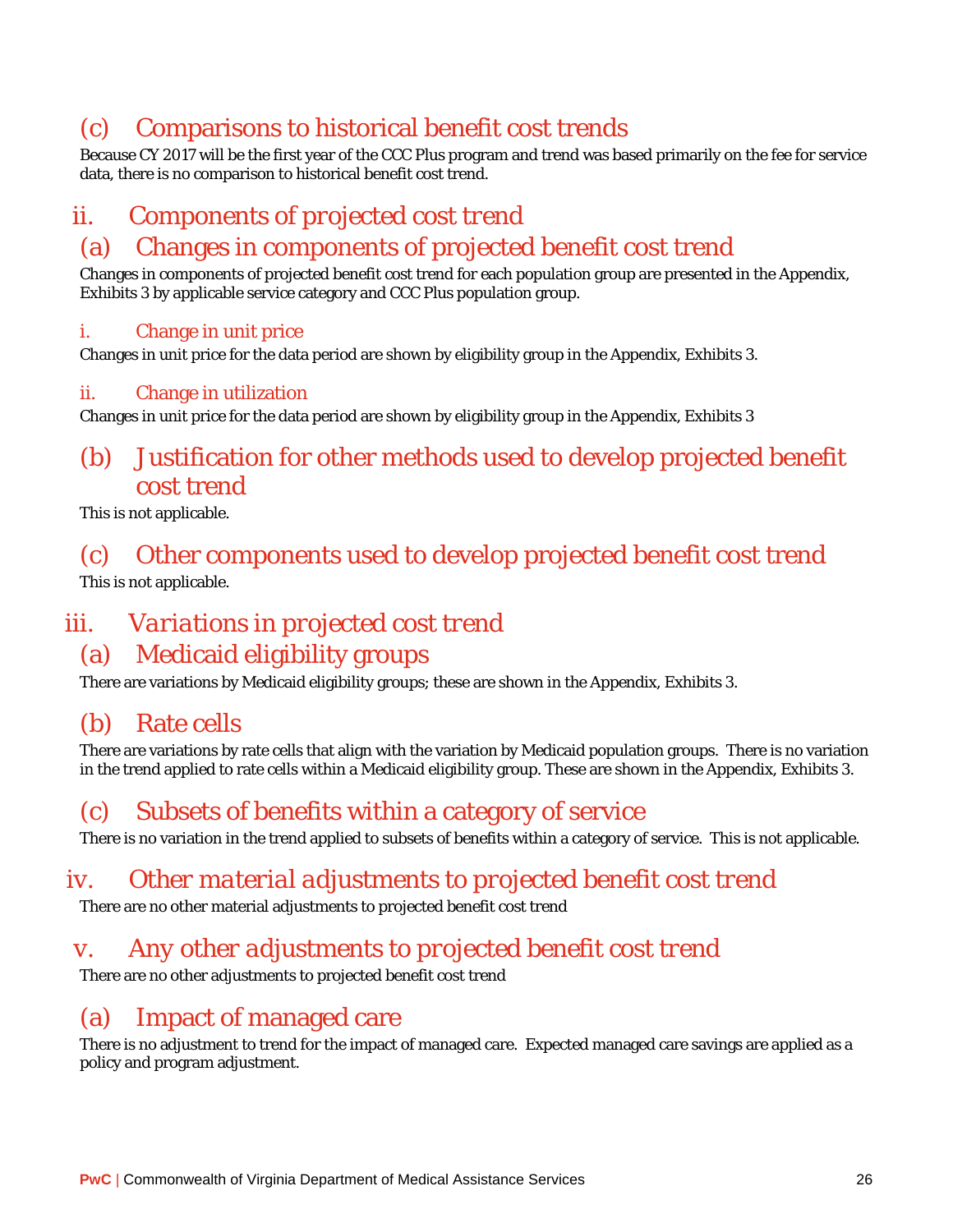# (b) Changes to trend outside of regular changes in utilization or unit cost

There is no adjustment to trend outside of changes in utilization or unit cost. Policy and Program adjustments in the data period that affect unit cost during the base data period are applied to the trend regression models. Expected manages care savings are applied as a policy and program adjustment.

# *E. Adjustments to comply with Mental Health and Addiction Equity Act*

- *i. Service categories that contain the services*
- *ii. Percentage of cost the services represent in each category of service*

### *iii. How services were taken into account*

No adjustment is necessary to comply with the Mental Health and Addiction Equity Act.

# *F. Adjustments for in-lieu-of services*

No adjustment is necessary for in-lieu of services.

### *G.* Exclusion for Institution for Mental Disease

*i. Costs and eligibility for adults age 21-64 who were in an IMD for a stay of more than 15 days in the months were removed from the base data. Costs associated with a stay of more than 15 days* 

Review of the historical base data for managed care identified one individual with an IMD stay of more than 15 days. The person was in the IMD for a stay of 19 days at a cost of \$7,406. These costs were removed.

## *ii. Other costs for services delivered in a month when there is a stay of more than 15 days*

Other medical costs in that month for the person with an IMD stay of more than 15 days were \$13,340. This was for a separate inpatient hospital stay and associated professional, pharmacy and ancillary costs. These costs were removed.

# *iii. Member months for services delivered in a month when there is a stay of more than 15 days*

One member month of eligibility was removed for the person with the IMD stay of more than 15 days in a month.

# *H. Retrospective eligibility periods*

# *i. CCC Plus MCO responsibility for payment for retrospective eligibility*

MCO responsibility for payment for retrospective eligibility for the CCC Plus program will apply only in the case that members can be retroactively disenrolled. A member cannot be retroactively enrolled. If a member is determined to have been eligible for CCC Plus coverage in the past, that member will be mandatorily enrolled on the first of the month following assignment. Unlike the Medallion 3.0 managed care program, newborns to CCC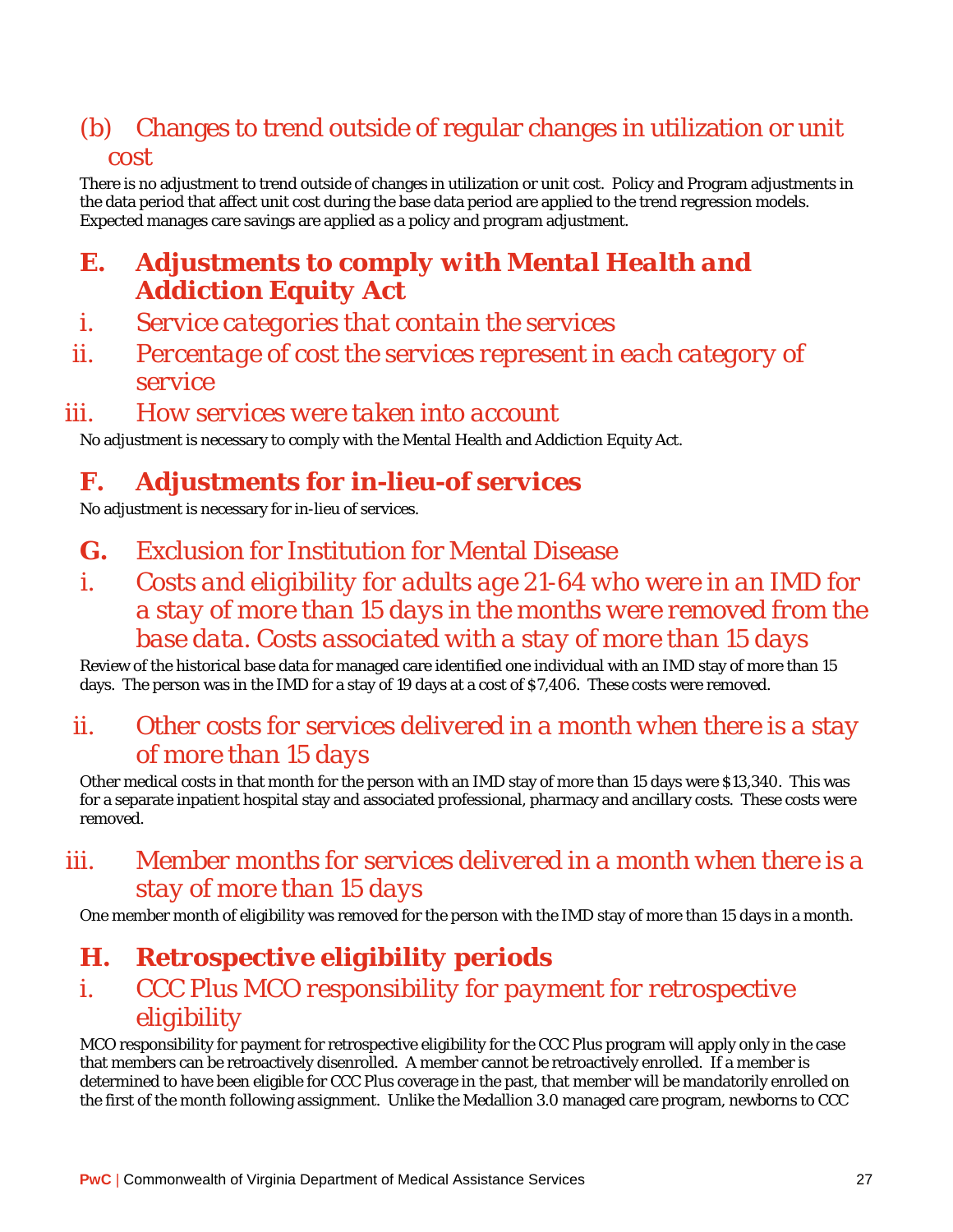Plus mothers will not be granted presumptive eligibility. The Newborns of CCC Plus enrollees will be covered by FFS. If they are subsequently determined to be eligible for Medicaid, then they will be enrolled in managed care (Medallion 3.o or CCC Plus) on the first of the month following assignment.

If a member is retroactively disenrolled and the MCO made payments to providers with respect to a month of ineligibility, then the MCO must retract the payment from the provider. Any such payments should be voided in the encounter data.

The contract between DMAS and the contracting CCC Plus MCOs states

*"The Department shall recoup a Member's capitation payment for a given month in cases in which a Member's exclusion or disenrollment was effective retroactively. The Department shall not recoup a Member's capitation payment for a given month in cases in which a Member is eligible for any portion of the month."* 

This provision applies to cases where the eligibility or exclusion can occur throughout the month including but not limited to, death of a Member, cessation of Medicaid eligibility, or transfer to an excluded CCC Plus program Medicaid category.

#### *ii. How claims information are included in the base data*

Because CY 2017 will be the first year of the CCC Plus program, there is no claims information in the base data. For the future, if a member is retroactively disenrolled from CCC Plus and the MCO made payments to providers with respect to a month of ineligibility, then the MCO must retract the payment from the provider. Any such payments should be voided in the encounter data.

#### *iii. How enrollment information is included in the base data*

Retrospective eligibility for the CCC Plus program will apply only in the case that members can be retroactively disenrolled. A member cannot be retroactively enrolled. Retroactive disenrollment is captured in the updates to the DMAS eligibility file.

#### *iv. How capitation rates are adjusted to reflect retroactive eligibility period*

A member cannot be retroactively enrolled in the CCC Plus program. Therefore, there will be no retroactive eligibility periods.

### *I. Final projected benefit costs*

Final projected benefit costs are presented for each CCC Plus population group in the Appendix, Exhibits 4. There is further blending and adjustment to these projected benefit costs that are presented in the Appendix, Exhibits 5 to 10.

There are a number of adjustments to the projected base costs presented in the Exhibits 4 to develop the final projected benefit cost in the Appendix, Exhibits 5 to 10. The steps in the process include:

- 1. Blend base rates for the Non-Dual EDCD and Non-Dual DD Waivers populations: The component FFS and MCO base rates developed separately for the Non-Dual EDCD and the Non-Dual DD Waivers populations are blended in Exhibit 5c using the member month distribution as of June 2016. Because of small enrollment, Roanoke/Alleghany and Southwest regions were blended for the separate FFS and MCO components of Non-Dual EDCD; this is reflected in Exhibits 5a and 5b.
- 2. Apply the administrative adjustment to the rate cells: The administrative adjustment in Exhibit 5c is applied to the blended Non-Dual EDCD and the Non-Dual DD Waivers and the other projected base rates from Exhibits 5a and 5b. Because the NET adjustment for the FFS population includes an administrative cost component, it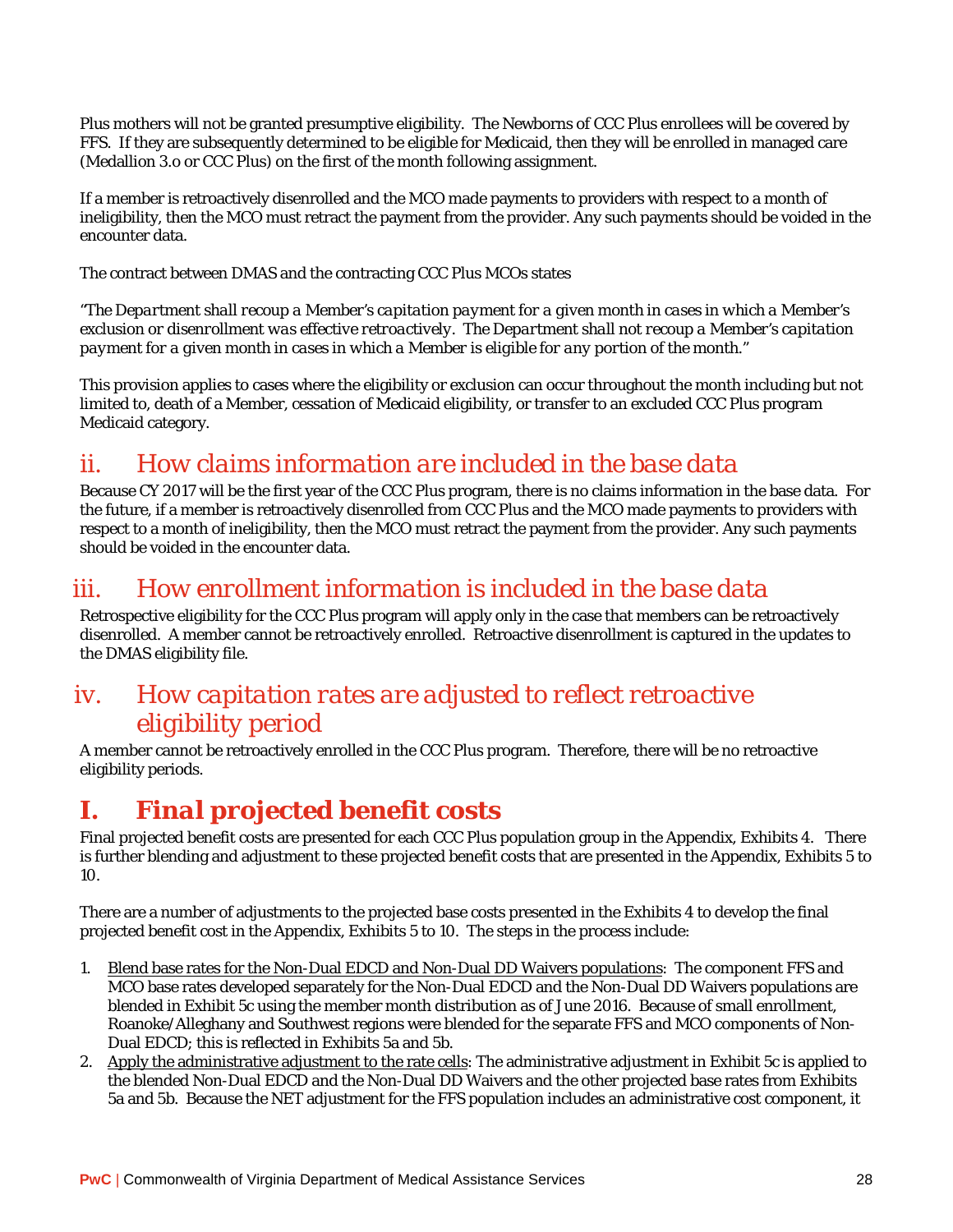is subtracted from the projected base rate, the administrative factor is applied and the NET PMPM is added to the new total.

- 3. Blend Nursing Home and EDCD rates for Duals and Non-Duals: The nursing home eligible population, those in institutions and those receiving home and community based services, will be paid a blended rate. This weighting is initially based on enrolment as of June 2016 that indicates that approximately 57% of the Dual nursing home eligible population will be in the EDCD waiver and over 87% of the Non Dual nursing home eligible population will be in the EDCD waiver.
- 4. Apply Mix Shift adjustment to Nursing Home / EDCD Blended rate. Analysis of the historical data indicates a continuing increase in the proportion of the nursing home eligible population using HCBS services. We expect this trend to continue, although the most recent data indicates the rate of change has slowed. We believe managed care can maintain the historical trend prior to the recent slowdown of 1%. We apply a weighted average 1% NH/EDCD Mix shift to project the CY 2017 population that takes into consideration the different current NH/EDCD mix between the Dual and the Non-Dual populations by region. The higher the nursing facility utilization, the more opportunity there is to reduce nursing facility utilization. The lower the nursing facility utilization, the less opportunity there is to reduce nursing facility utilization. This assumes CCC Plus will have about 58.6% of the Dual population in the EDCD waiver and 88.0% of the Non-Dual population in the EDCD waiver. These blended NH/EDCD rates with the additional mix adjustment are shown at the bottom of Exhibit 5e. Rates for the other CCC Plus populations are brought forward from Exhibit 5d
- 5. Apply Drug Reinsurance and ARTS Adjustments: The Drug Reinsurance and ARTS adjustments, described in Section B. Data, Program Adjustments of this report, are applied to the blended rates in Exhibit 5e. The Drug reinsurance adjustment is a reduction to the base rates. The ARTS adjustment is an increase to the base rates. Because the Drug reinsurance adjustment was developed from the separate FFS and MCO encounter historical data, that adjustment must be applied to the projected base rates in Exhibit 5d. After the further adjustments are applied, the Dual and Non-Dual Nursing Home and EDCD rates are re-blended and the mix shift is applied.
- 6. Final CY 2017 projected benefit costs are shown as the capitation rates in Exhibit 9. They are also shown in the table in the Overview section at the beginning of this report.

#### *J. Impact of material changes to services or benefit since last rate certification*

This section is not applicable. CY 2017 is the first year of rate development for the CCC Plus program

#### *K. Estimated impact of changes to services or benefits*

The cumulative estimated impact of change to services or benefits are presented in the Appendix, Exhibits 3 by applicable service category and CCC Plus population group under the column Policy and Program Adjustments.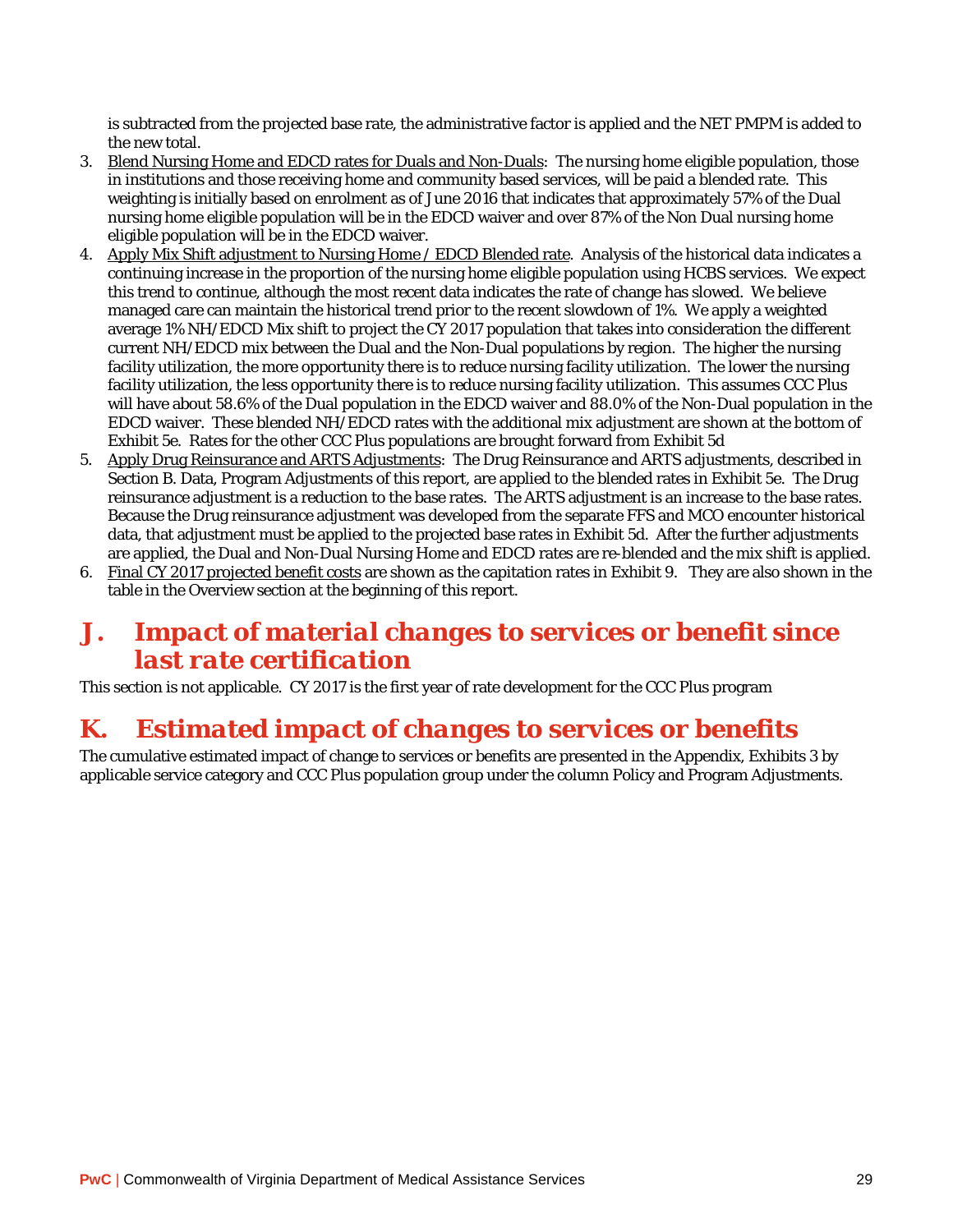# *4. Pass Through Payments*

### *A. Pass through payments required by the State*

There are no pass through payments included in the rate development. All pass-through payments (e.g., Graduate Medical Education, Disproportionate Share Hospital payments) are paid outside of the claims processing system and are not included in the base period FFS claims.

### *B. Description of pass through payments*

This section is not applicable because there are no pass through payments included in the rate development

### *C. Supplemental payments*

There are no supplemental payments included in the rate development. All supplemental payments (e.g., Graduate Medical Education, Disproportionate Share Hospital payments) are paid outside of the claims processing system and are not included in the base period FFS claims.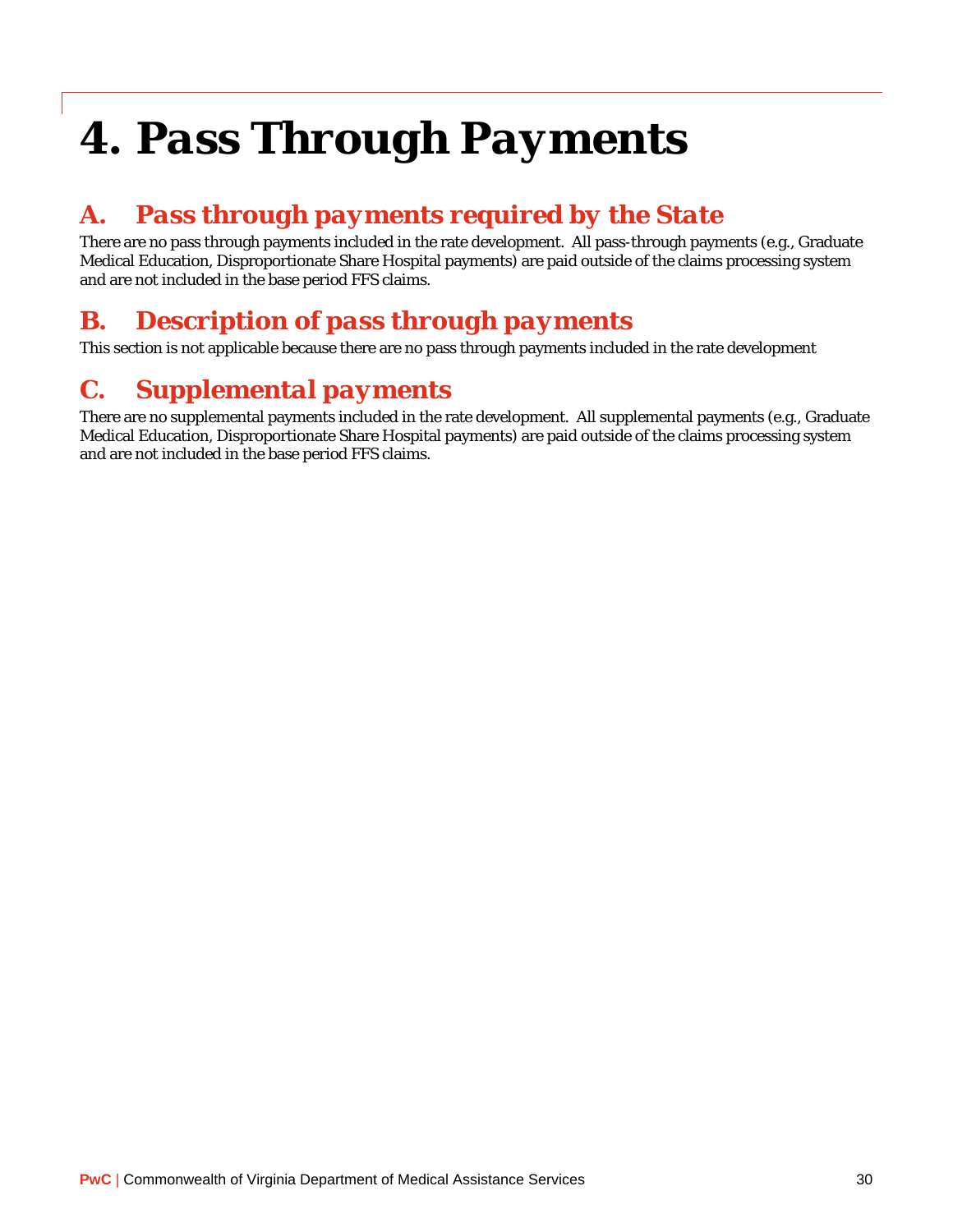# *5. Projected non benefit costs*

### *A. Variation in assumptions based on FMAP*

Variation in projected non benefit cost is based upon valid rate development standards. There is no variation in assumptions used to develop the projected non benefit costs based upon the rate of Federal financial participation. All populations to be enrolled in the CCC Plus program receive the same Federal financial participation.

### *B. Development of projected non benefit costs i. Description of the data, assumptions and methodologies*

There is no prior experience with a comparable program. The non benefit costs were estimated taking into consideration administrative allocations developed for the populations in other Virginia DMAS rate development programs, review of rate development reports for other states with established MLTSS programs, and consultation with program staff familiar with the populations to be enrolled in CCC Plus.

### *ii. Material changes to data, assumptions and methodologies*

This section is not applicable. CY 2017 is the first year of rate development for the CCC Plus program

### *C. Components of projected non benefit costs*

Components of projected non benefit cost are shown in Appendix B as part of Exhibits 2 and vary by CCC Plus population group.

#### *i. Administrative costs*

The administrative component was estimated as a dollar PMPM amount, taking into consideration administrative allocations developed for the populations in other Virginia DMAS rate development programs, review of rate development reports for other states with established MLTSS programs, and consultation with program staff familiar with the populations to be enrolled in CCC Plus.

### *ii. Care coordination and management*

The care coordination component was estimated as a dollar PMPM amount, taking into consideration the health complexity of the populations to be enrolled, review of rate development reports for other states with established MLTSS programs, and consultation with program staff familiar with the populations to be enrolled in CCC Plus.

### *iii. Provision for margin*

The provision for margin is 0.5%

#### *iv. Taxes, fees and assessments*

There is no provision for federal or state taxes, fees or assessments.

#### *v. Other material non benefit costs*

There are no assumed other material non benefit costs,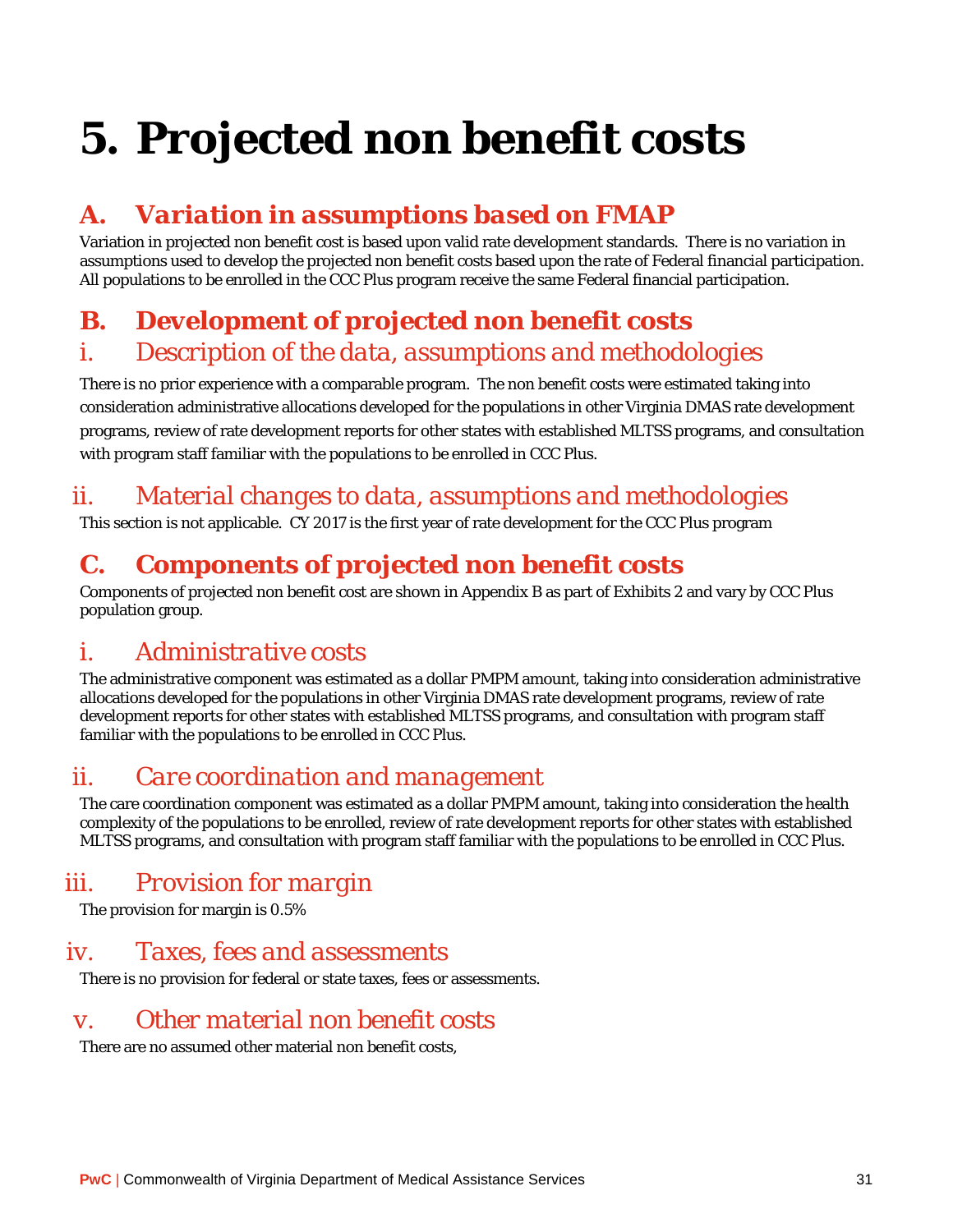### *D. Allocation of non benefit costs*

Components of projected non benefit cost are shown in the Appendix B, Exhibits 2 and vary by CCC Plus population group.

### *E. Health Insurance Providers Fee (HIF)*

#### *i. How HIF is incorporated into the rates*

The Health Insurance Providers Fee is not incorporated into the current rates. CY 2017 is the first year of rate development for the CCC Plus program and there is no basis for estimation of the HIF. The amount of tax due will not be known until September 2018 and will depend on the number of member months assumed by plans required to pay the tax. DMAS intends to reimburse plans for the tax through a retroactive adjustment to the rates by plan.

#### *ii. Basis for HIF incorporated into the rates*

This section is not applicable. The Health Insurance Providers Fee is not incorporated into the rates.

#### *iii. How the amount of the fee was determined*

This section is not applicable. The Health Insurance Providers Fee is not incorporated into the rates.

### *iv. Statement of exclusion and description of how HIF will be paid*

Virginia DMAS will pay the health insurer fee adjustment for each capitated member month in CCC Plus for the period August 1, 2017 to December 31, 2017. The payment timeline is specified in the MCO contracts and will be paid in a single transaction after the PMPM cost is known.

#### *v. Separation of acute care and long term care benefits for HIF*

An exhibit will be prepared for the final CY 2017 report.

#### *F. Exclusion of Health Insurance Providers Fee (HIF) in 2017*

This section is not applicable. CY 2017 is the first year of rate development for the CCC Plus program. Therefore. There is no CY 2016 revenue that would be subject to the moratorium on paying the Health Insurance Providers Fee in 2017.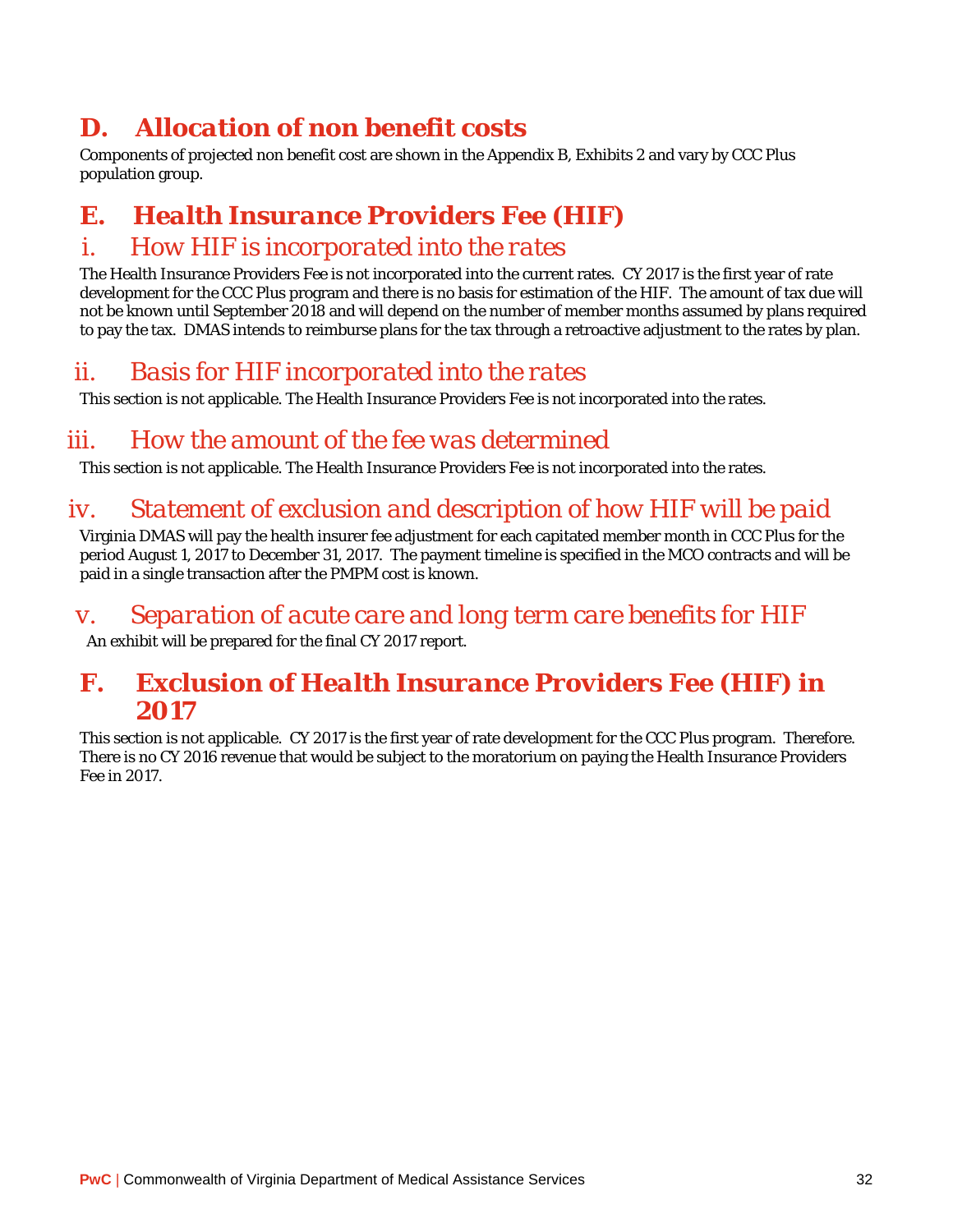# *6. Rate range development*

This section is not applicable because rate ranges have not been established for the CCC Plus program.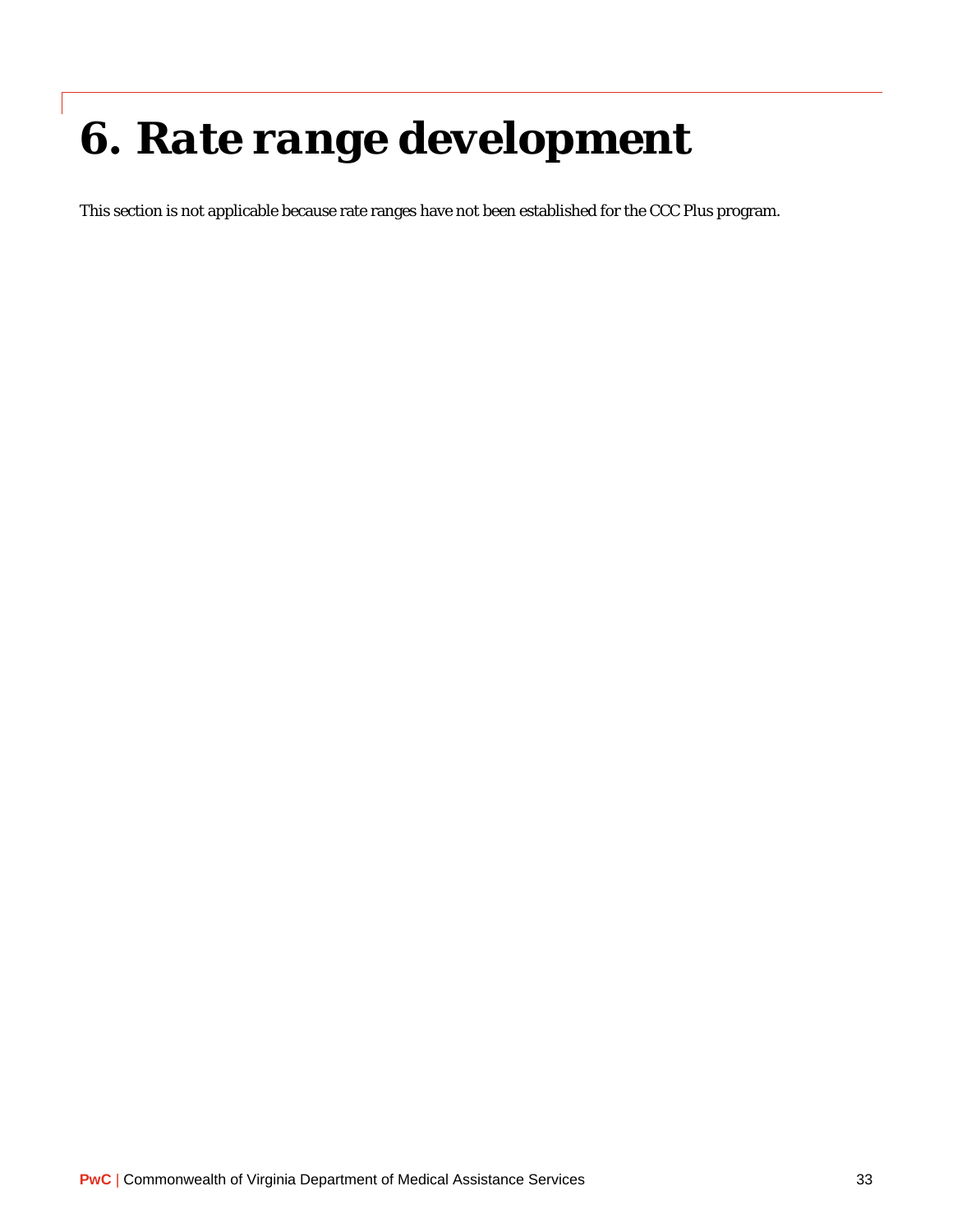# *7. Risk mitigation, incentives and related contractual provisions*

This section provides the information on the base data used to develop the CCC Plus capitation rates and follows the outline of the 2017 Medicaid Managed Care Rate Development Guide (2017 MMC Guide), Section 7

#### *A. Description of risk mitigation, incentives and related contractual provisions*

The CCC Plus program rates have been developed as full risk rates.

As an incentive and to assure expected managed care savings from the continued transition of members from nursing home to HCBS, DMAS decided to blend the capitation rates for the nursing home eligible population – calculating a weighted average of the capitation rates for enrollees residing in nursing homes and enrollees being cared for in the community through the Elderly and Disabled with Consumer Direction (EDCD) waiver. Thus, MCOs are at risk for differences between the assumed and actual mix between nursing home and EDCD sites of service.

The blending percentage used for the 2017 capitation rates assumes that the percentage of enrollees in nursing homes will continue the decline that has been observed in the absence of managed care. As a result, DMAS will apply a retrospective mix adjustment mechanism, at least for the initial periods of the program, to recognize differences in the initial nursing home mix of their enrollees. The retrospective mix adjustment will be calculated as follows:

- 1. **Dual and Non-Dual calculation** the mix adjustment calculations will be performed separately for Dual and Non-Dual due to the significant variations in nursing home percentage and the expected potential for continued rebalancing.
- 2. **Regional calculation** the mix adjustment calculations will be performed separately for each region due to the significant variations in nursing home percentage by region and the regional population phase-in. Additionally, the Nursing Home/EDCD capitation rates were blended based on regional mix assumptions.
- 3. **Mix variable** the mix adjustment calculation will use each MCO's percentage of enrollees in nursing homes by region to measure the relative risk of their enrolled population.
- 4. **Mix measurement period** relative mix will be measured based on each MCO's initial enrollment mix after a settling down period. We recommend that this be done in the month following the 90 day period that each enrollee is permitted to switch plans after the effective month of initial assignment. This will allow MCOs to realize any differential impacts they may have on nursing home percentages over the course of the contract period.
- 5. **Regional base per capita cost**  base per capita costs will be calculated for each region by re-blending the Nursing Home/EDCD per capita cost for the contract period based on the region-wide mix of enrollees receiving care at each site of service as of the risk measurement period. Since this calculation is based on the actual Nursing Home mix, the resulting per capita costs will differ from the blended capitation rate in the CY 2017 CCC Plus actuarial certification.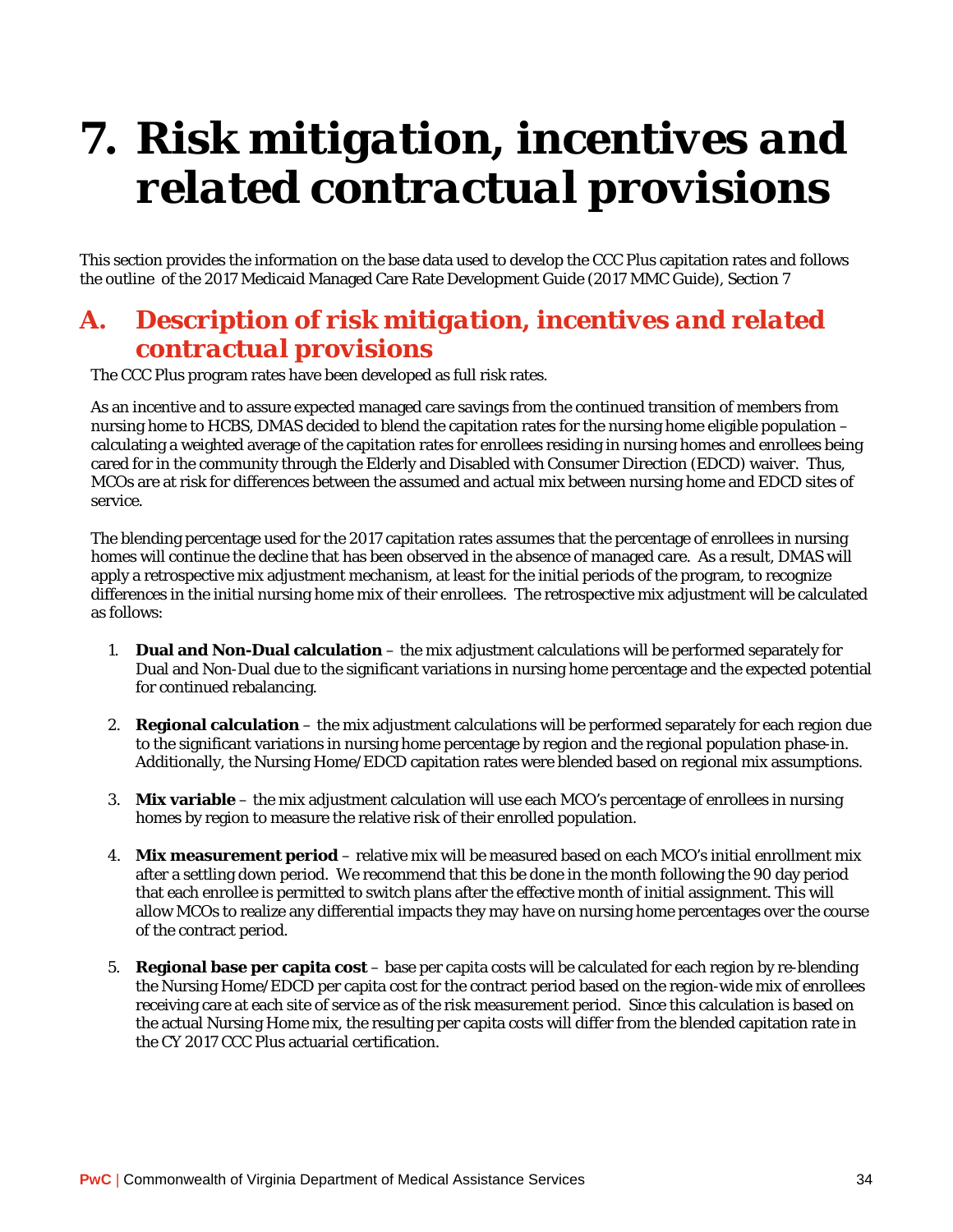- 6. **Mix-adjusted per capita costs**  mix-adjusted per capita costs will be calculated for each MCO by region by re-blending the Nursing Home/EDCD per capita cost for the contract period based on each MCO's mix of enrollees receiving care at each site of service as of the risk measurement period.
- 7. **MCO-specific mix adjustment**  each MCO's mix adjustment will be calculated by taking the difference between its mix-adjusted per capita costs and the base per capita costs for each region, and multiplying by the total enrollment in each region during the contract period.
- 8. **Settlement date**  the MCO-specific mix adjustment settlements can be calculated after reporting of contract period enrollment is substantially complete, which is probably about two months after of the end of the contract period, in March 2018.

With two exceptions, the CCC Plus MCOs will assume risk for the cost of services covered under the contract. There is a pharmacy reinsurance program and an ARTS stop loss provision described in section I.2.B.iv of the 2017 MMC Guide: Data Adjustments, Program change adjustments.

### *B. Development of risk mitigation methodology*

The methodology for the pharmacy reinsurance program and an ARTS stop loss provision are described in section I.2.B.iv of the 2017 MMC Guide: Data Adjustments, Program change adjustments.

## *C. Use of acuity adjustment*

#### *i. Description of the data, assumptions and methodologies*

There will be no risk adjustment applied to the CY 2017 CCC Plus rates.

#### *ii. Material changes to data, assumptions and methodologies*

This is not applicable because CY 2017 is the first year of managed care rate setting for this population.

#### *D. Other risk sharing arrangements*

This section is not applicable because no specific risk adjustment has been applied to the CCC Plus program rates.

### *E. Medical Loss Ratio requirements*

There is a medical loss ratio requirement in the contract. Recent revisions to the CCC Plus health plan contract added an underwriting gain limit in addition to the MLR requirement. The revised contract language is as follows:

"*19.7 MINIMUM MEDICAL LOSS RATIO (MLR) and limit on underwriting gain* 

*The contractor shall be subject to both a minimum medical loss ratio (MLR) and a limit on underwriting gain. These provisions will apply on a contract specific basis and will only include revenue and expense experience applicable to members included under the contract.* 

*The Contractor shall be subject to a minimum MLR of 85%. The MLR shall be determined as the ratio of (i) incurred claims plus expenditures for activities that improve health care quality plus expenditures on activities to comply with certain program integrity requirements divided by (ii) adjusted premium revenue. If the MLR for a reporting year is less than 85% then the Contractor shall make payment to the Department equal to the deficiency percentage applied to the amount of adjusted premium revenue.* 

*The Contractor is required to report a MLR annually based on 42 CFR § 438.8. The Contractor shall submit to the Department, in the form and manner prescribed by the Department, the necessary data to calculate and verify the MLR within ten (10) months of the end of the reporting year. The MLR reporting year shall be the calendar year.*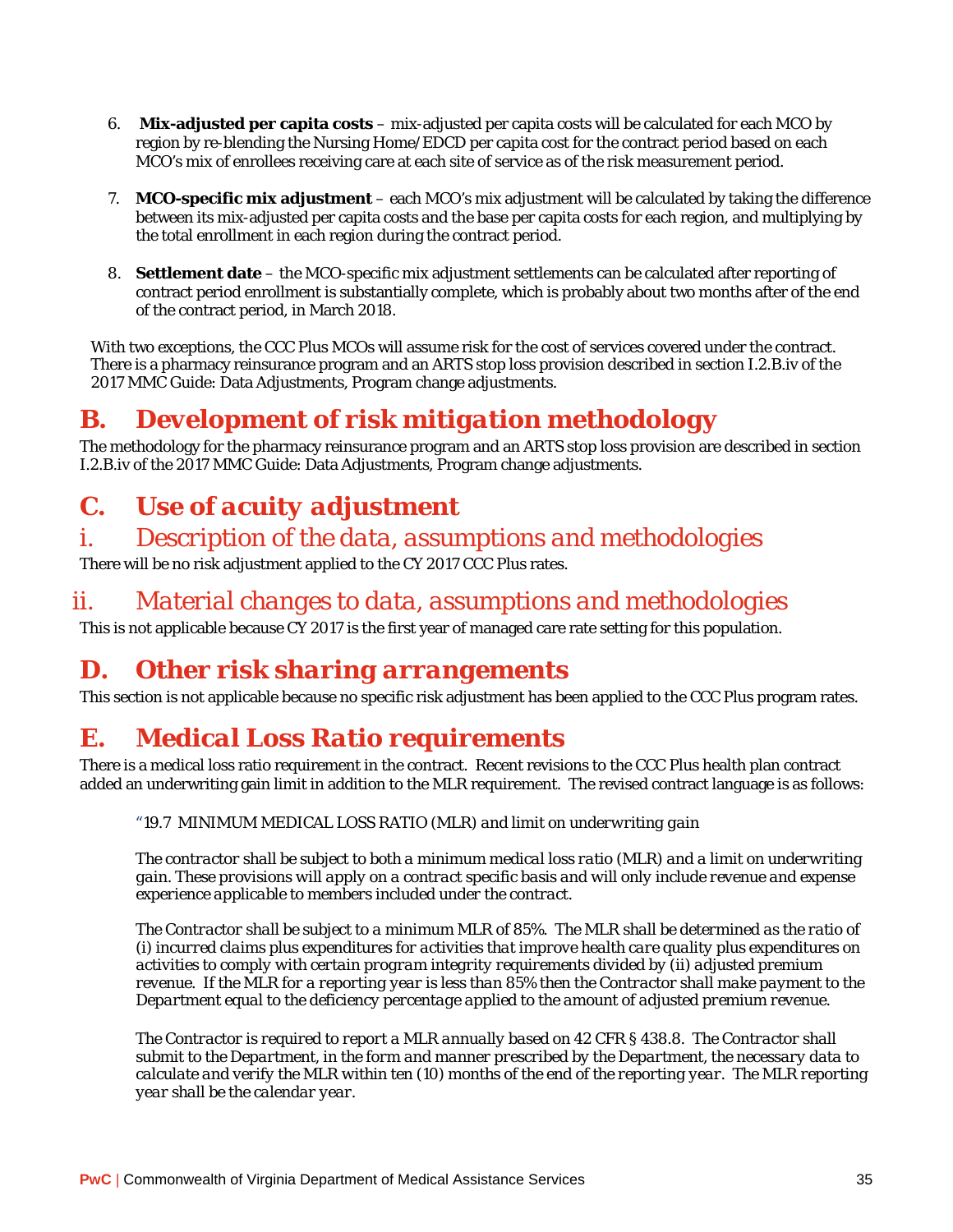*The Contractor shall report to the Department the following information for each MLR reporting year based on data through September 30 of the following calendar year:* 

- *a. Total incurred claims;*
- *b. Expenditures on quality improving activities;*
- *c. Expenditures on activities related to program integrity compliance;*
- *d. Non-claims costs;*
- *e. Premium revenue;*
- *f. Taxes, licensing and regulatory fees;*
- *g. Methodology for allocation of expenditures;*
- *h. Any credibility adjustment applied;*
- *i. The calculated MLR;*
- *j. Any remittance owed to the State;*
- *k. A reconciliation of the information reported in this report with the audited financial report;*
- *l. A description of the aggregation method by covered population; and,*
- *m. The number of Member months.*

*If the Contractor is required to make a payment to the Department the payment shall be due to the Department no later than December 1 following the MLR reporting year.* 

*The Contractor shall be subject to a maximum underwriting gain for the MLR reporting year expressed as a percentage of Medicaid premium income. The percentage shall be determined as the ratio of Medicaid underwriting gain to the amount of Medicaid premium income for the calendar year developed in the same manner as the MLR (i.e. with data through September 30 of the following calendar year). Such amounts shall be determined consistent with the reporting requirements for the Contractor's Annual Financial Statement filed with the Virginia Bureau of Insurance with two exceptions. First, the nonclaims costs should exclude the amount, if any, of non-allowable expenses as described in section 19.1.3. Second, the Health Insurer Fee shall be excluded from the non-claims costs and the reimbursement from DMAS under section 19.6 shall be excluded from revenue.* 

*If the underwriting gain percentage for the MLR year in which the contract became effective exceeds 3.00% then the Contractor shall make payment to the Department equal to the sum of 50% of the excess of the percentage over 3.00% plus 50% of the excess of the percentage over 10.00% applied to the amount of Medicaid premium income attributable to the contract. Such amount will be remitted to DMAS as a refund of an overpayment. To illustrate, if the underwriting gain is 8% then the Contractor shall refund to the Department 2.5% of Medicaid premium income. If the underwriting gain is 10% then the Contractor shall refund to the Department 3.5% of Medicaid premium income. If the underwriting gain is 4.0% then the Contractor shall refund to the Department 0.5% of Medicaid premium income.* 

*All of the variables used in the calculation of the underwriting gain limit and the amount of any resulting payment shall be determined as if the limit did not exist but shall reflect any refund amount required due to the MLR contract provision. Contractors are required to notify the Department and provide supplemental information in the event that this limit impacted the financial results reported for a quarter. This supplemental financial information should include revised values for Medicaid underwriting gain and Medicaid premium income determined without application of the limit.* 

*The limit on underwriting gain will not apply for a given calendar year if the Contractor has fewer than 120,000 member months during the calendar year. In addition, the limit on underwriting gain shall not apply to a Contractor for a given calendar year if the Contractor has less than 12 months of experience in the program at the beginning of the calendar year.* 

*If the Contractor is required to make a payment to the Department under this Contract provision, the payment shall be due to the Department no later than December 1 of the following calendar year.*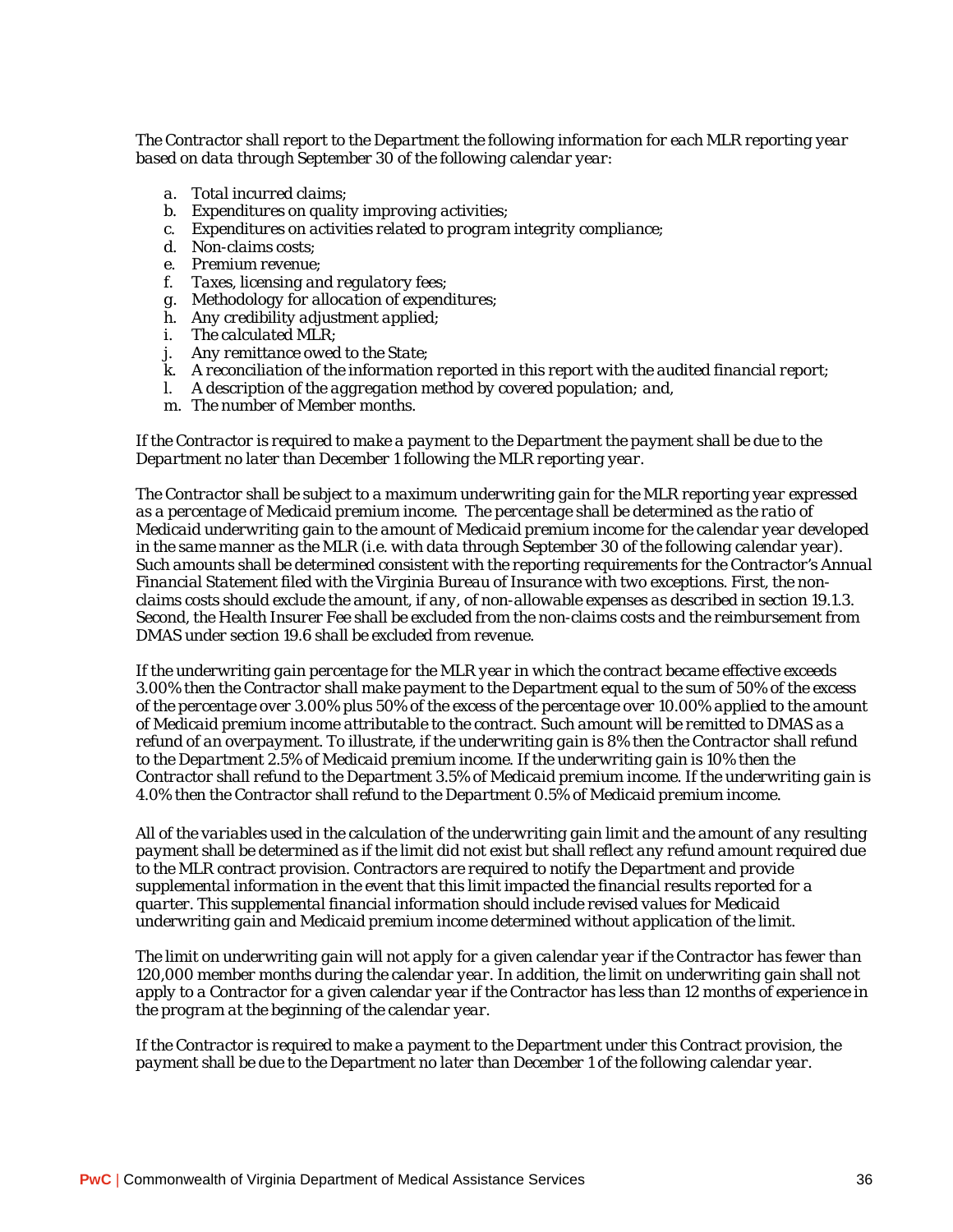*The Contractor is prohibited from providing bonus and/or incentive payments to contracted providers or subcontractors which are determined based in whole or in part on the applicability of this contract provision."* 

#### *F. Reinsurance requirements*

There are no reinsurance requirements in the contract. MCOs may either contract for reinsurance or self-insure.

Two reinsurance programs are included as part of the Contract Year 2017 rates. These are the pharmacy reinsurance adjustment and the Addiction and Recovery Treatment Services (ARTS) stop loss described under Section I.2.B.iv, Data Adjustments, Program Change Adjustments.

#### *G. Incentive arrangements not to exceed 105% of capitation payment*

There are no incentive arrangements applied to the rates in CY 2017.

#### *H. Incentive or withhold amounts*

There is no incentive or withhold amounts applied to the rates in CY 2017.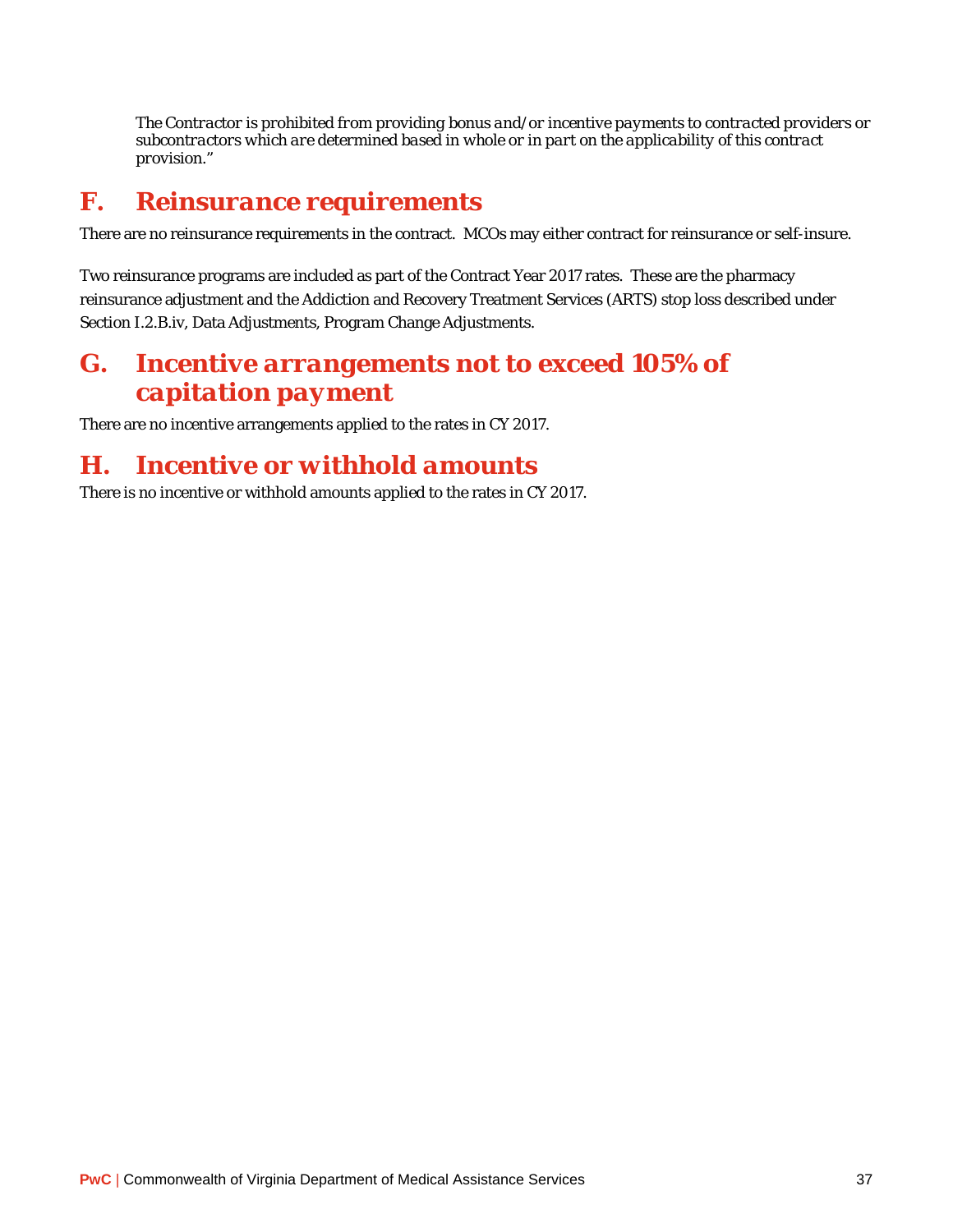# *8. Other rate development considerations*

This section provides the information related to the development of the CCC Plus capitation rates and follows the outline of the 2017 Medicaid Managed Care Rate Development Guide (2017 MMC Guide), Section 8

### *A. Portions of costs subject to different FMAP rates*

This is not applicable. All included costs in capitation rates are subject to the same FMAP rate.

#### *B. Proposed differences among capitation rates not based on differences in FMAP rates*

This is not applicable. We certify that proposed differences among capitation rates in not based on differences in FMAP rates.

## *C. Effective date of changes in rates*

These rates will be effective August 1, 2017.

#### *D. Adequately demonstrate that rates were developed using generally accepted actuarial practices and principles*

This is addressed in the responses to Section I of this report and in the actuarial certification.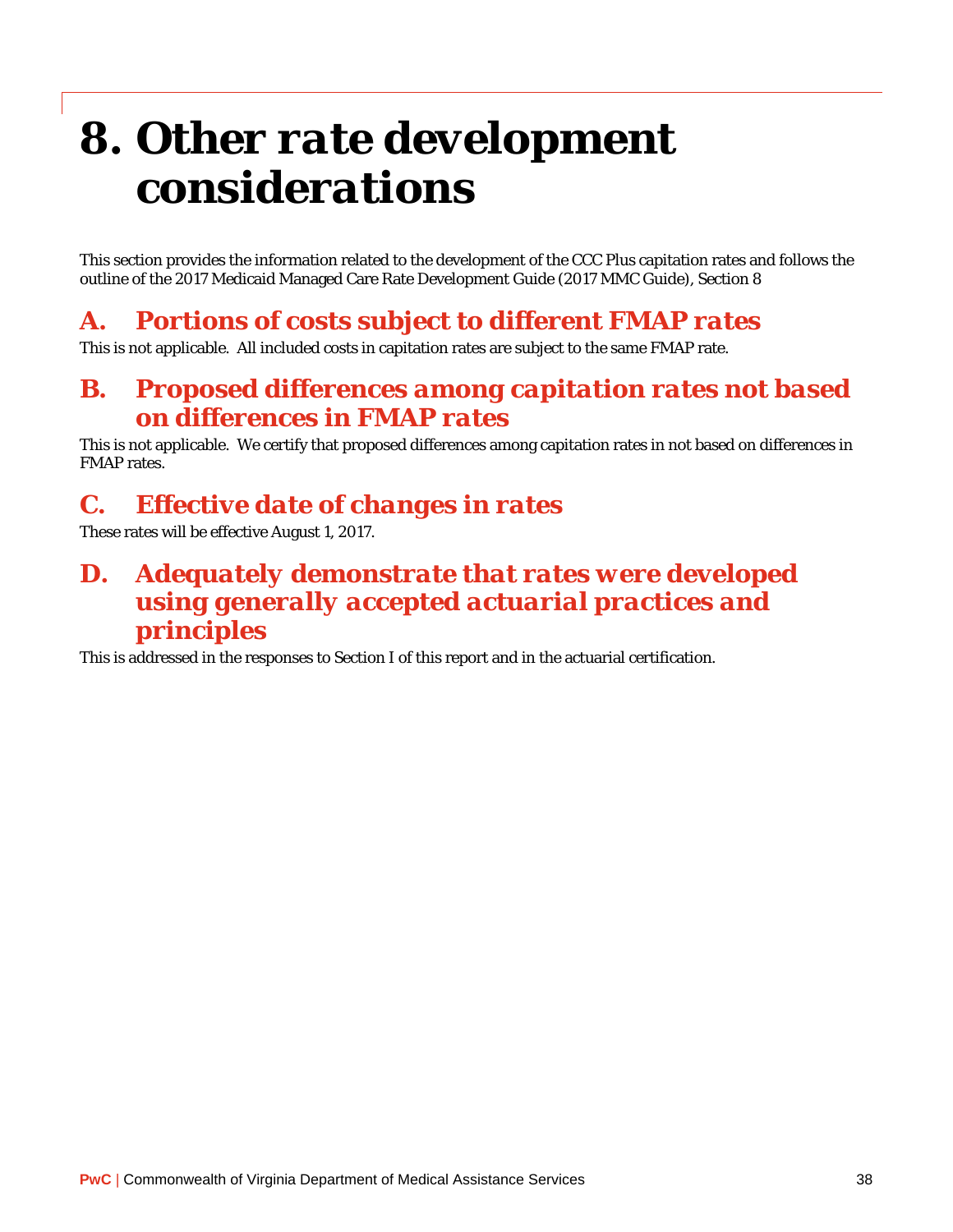# *9. Procedures for Rate Certifications for Rate and Contract Amendments*

This section provides the information related to the development of the CCC Plus capitation rates and follows the outline of the 2017 Medicaid Managed Care Rate Development Guide (2017 MMC Guide), Section 8

- *A. CMS requires that the State will submit a new rate certification when the rates or rate ranges change.*
- *B. For contract amendments that do not affect the rates or rate ranges, CMS does not require a new rate certification from the State.*
- *C. There are several circumstances when CMS would not require a new rate certification:*

The Managed Care Guidelines indicate that a new rate certification is not required if the impact is less than or up to a 1.5% change in the PMPM amount of the previously certified managed care rates.

- *i. a state changes the capitation rates paid to the MCOs, but the capitation rates still fall within the certified rate ranges for that rating period and contract.*
- *ii. a state applies risk scores to the capitation rates paid to the MCOs under a risk adjustment methodology described in the certification for that rating period and contract.*
- *D. Any time a rate changes for any reason other than application of a risk adjustment methodology which was included in the initial managed care contract, the state must submit a contract amendment to CMS, even if the rate change does not need a new rate certification.*

For contract amendments, DMAS first obtains signatures from the MCOs and then submits them to CMS for review.

Virginia DMAS and its consulting actuary confirm that they understand and will comply with the CMS requirement to submit a new rate certification when rates or rate ranges change, subject to the condition that a new rate certification is not required if the change to capitation rates still fall within the certified rate ranges for the rating period and contract or that the rate change is related to the application of a risk adjustment methodology described in the original certification for that rating period and contract.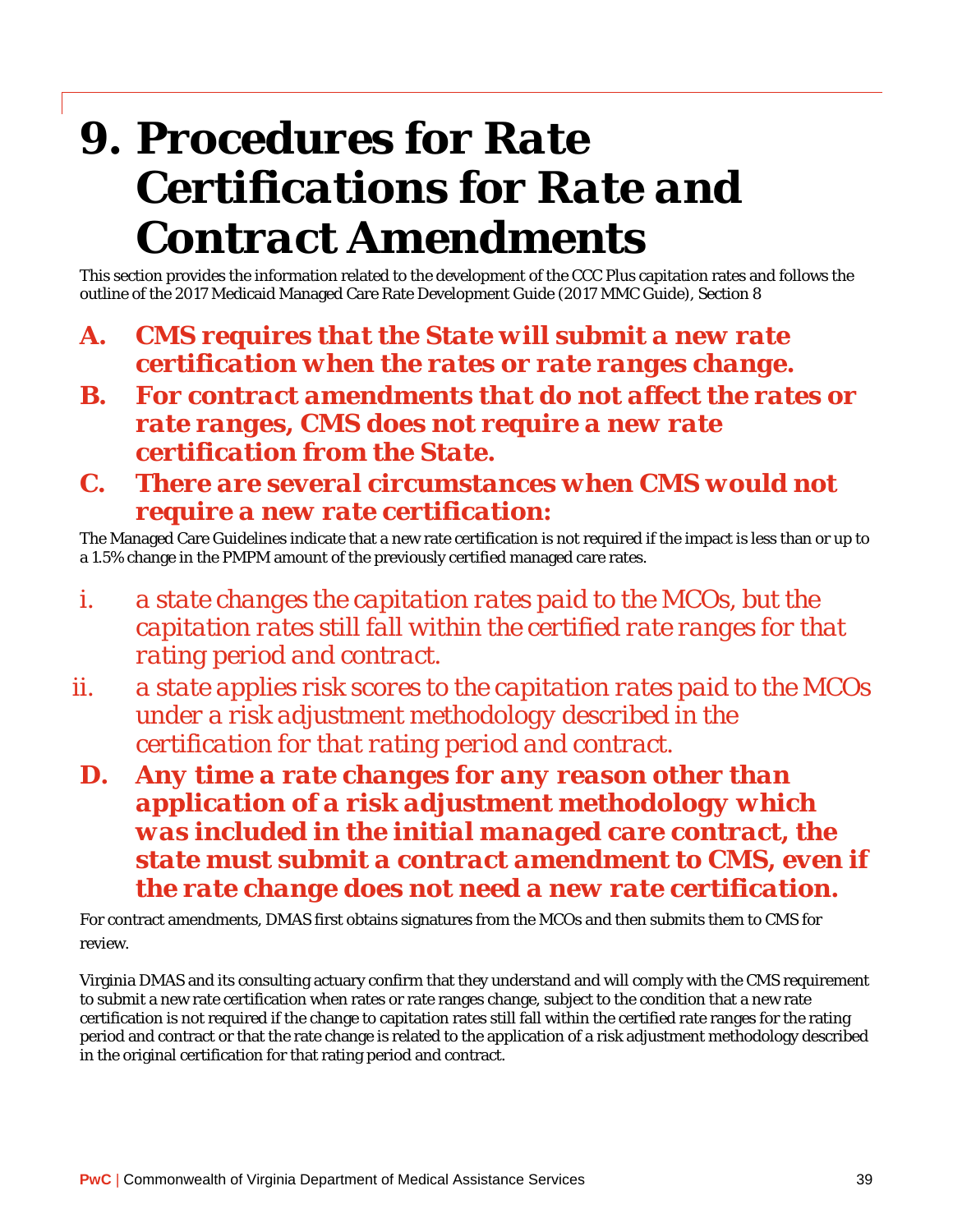### *II. Medicaid Managed Care Rates with Long Term Services and Supports*

This section provides the information requested under t the 2017 Medicaid Managed Care Rate Development Guide (2017 MMC Guide), Section II.

### *1.* Managed Long Term Services and Supports

Section I of this report covers both acute care services and LTSS under the CCC Plus program.

#### (a) Actuarial rate certification also applicable for rates for provision of MLTSS.

The actuarial rate certification provided applies to both the acute care services and LTSS under CCC Plus.

#### (b) Structure of the capitation rates and rate cells or rating categories.

There will be a total of 28 rate cells across all the CCC Plus populations. Criteria that were considered for rate cell development are indicated in Table 1. The final rate cells took into consideration the size of the populations, observed variability in costs and utilization and the CCC Plus program design. Final rate cells include blended rate based upon the health care status and need of the beneficiaries. Specifically, rates are blended for Dual and Non-Dual beneficiaries who are nursing home eligible, regardless of whether they receive services in an institutional setting or through the Elderly and Disabled with Consumer Direction waiver.

| <b>Section II Table 1</b><br><b>CCC Plus Rate Cells</b> |                      |                                                           |
|---------------------------------------------------------|----------------------|-----------------------------------------------------------|
| <b>CCC Plus Population</b>                              | TPL.                 | <b>Rate Cells</b>                                         |
| <b>BLENDED</b>                                          | Dual                 | 6 rate cells; All Ages, By six Regions                    |
| Nursing Home and EDCD                                   | Non-Dual             | 6 rate cells; All Ages, By six Regions                    |
| <b>DD</b> Waivers                                       | Dual                 | 1 rate cell; All Ages, Statewide                          |
|                                                         | Non-Dual             | 1 rate cell; All Ages, Statewide                          |
| <b>Tech Assisted Waiver</b>                             | Dual and<br>Non-Dual | 1 rate cell; All Ages, Statewide                          |
| <b>Community No LTSS</b>                                | Dual                 | 12 rate cells; Age Under 65, Age and Over, By six Regions |
|                                                         | Non-Dual             | 1 rate cell; All Ages, Statewide                          |

The rate cell structure for the CCC Plus program is presented in the following table.

#### (c) Expected effect that managing LTSS has on the utilization and unit costs of services.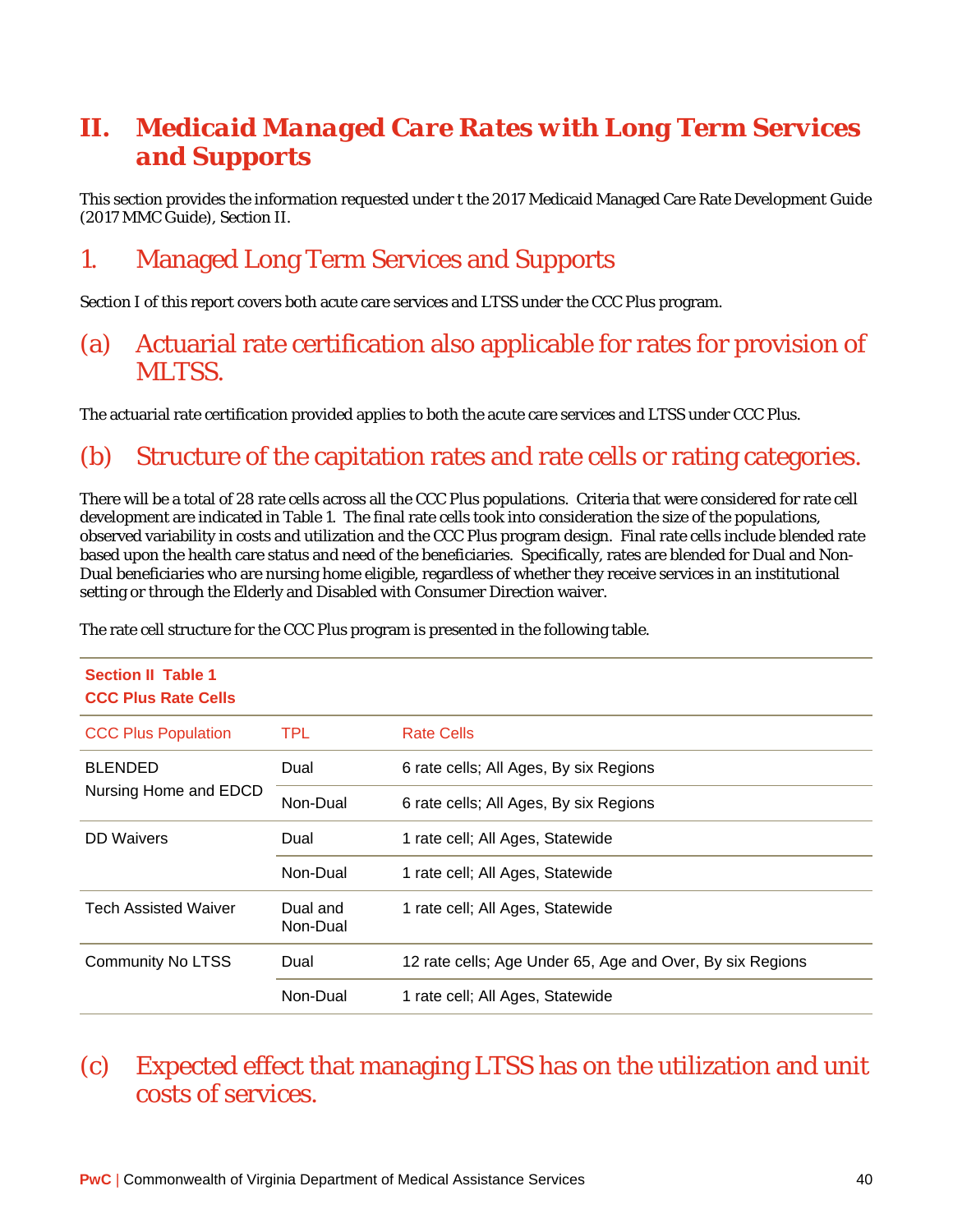This is described under the Managed Care Savings Adjustment in Section I, 2.B, Data Program Adjustments, of the report.

(d) D describe how the projected non-benefit costs were developed for populations receiving these services.

This is described under the Components discussion in Section I, 5.B, Projected Non Benefit Costs.

(e) The rate certification should provide information on historical experience, analysis, and other sources (e.g., studies or research) used to develop the assumptions used for rate setting.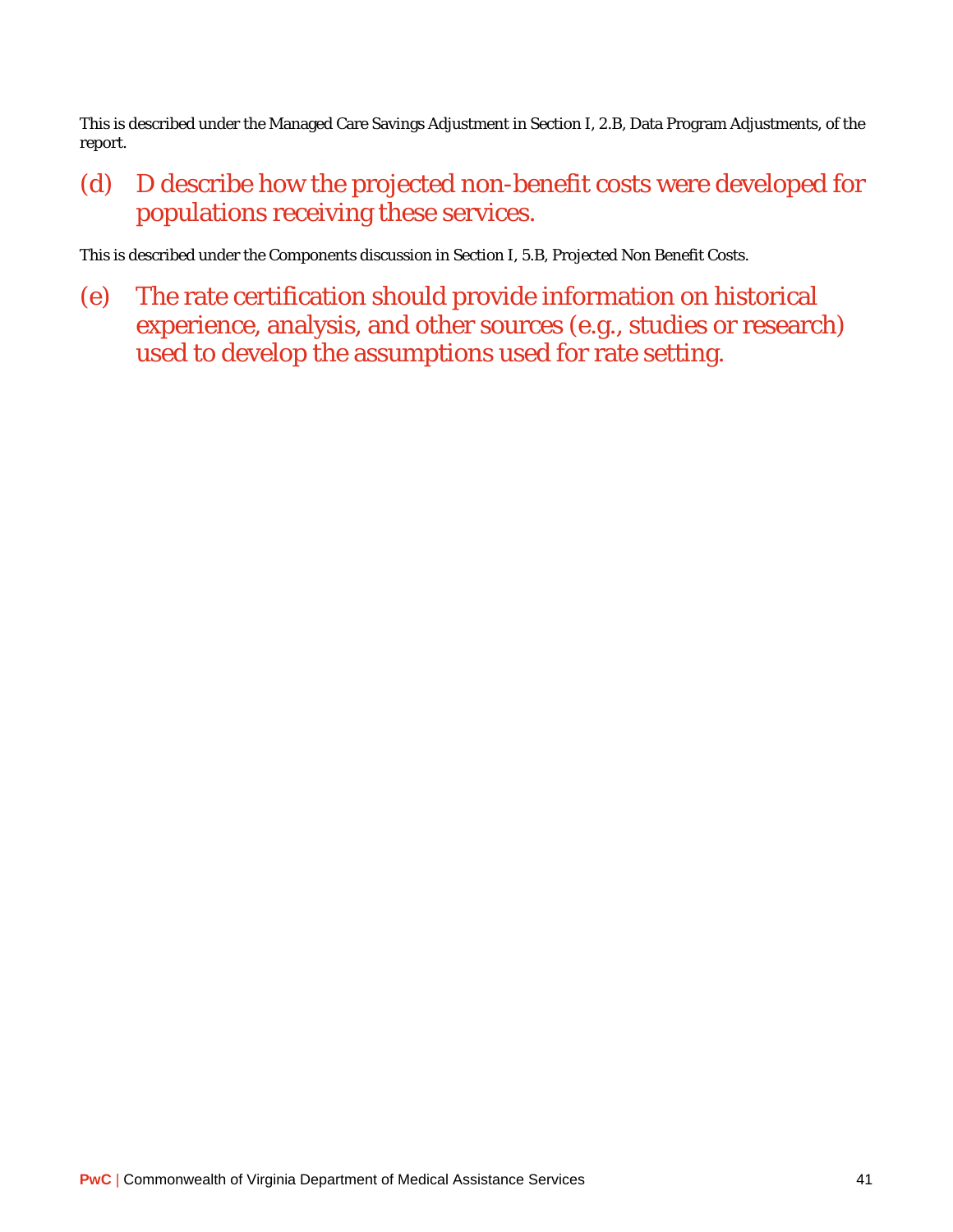### *III. New Adult Group Capitation Rates*

This section is not applicable to this report.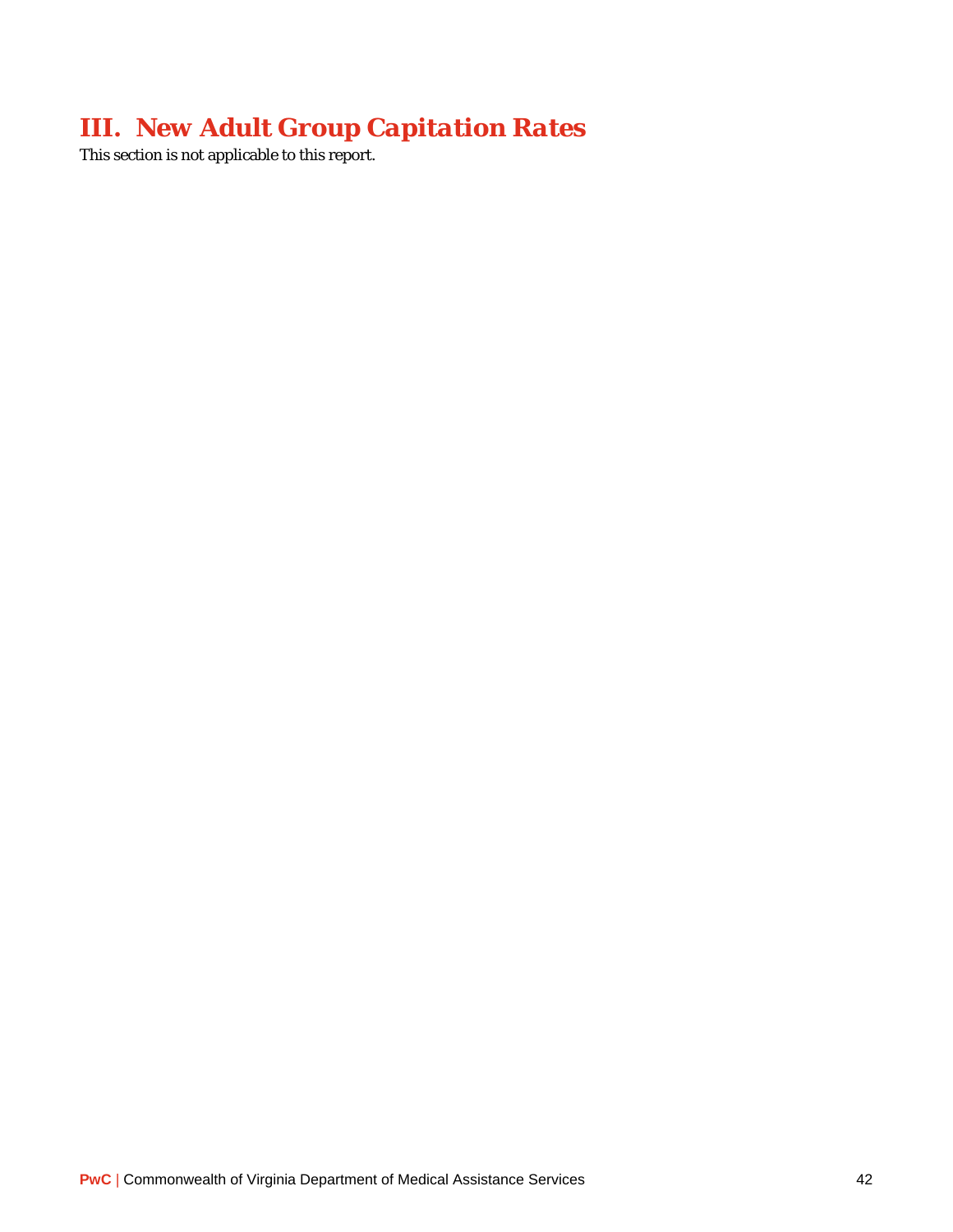## *APPENDICES/EXHIBITS*

## *Appendix A –*

## *Exhibits 1: Historical Eligibility and Cost*

| <b>Exhibits 1</b> | Historical Eligibility, Fee-For-Service Claims, and Utilization Data – FFS populations                   |
|-------------------|----------------------------------------------------------------------------------------------------------|
| <b>Exhibits 1</b> | Historical Eligibility, MCO Encounter Claims, and Utilization Data – MCO enrolled<br>Acute Care          |
| <b>Exhibits 1</b> | Historical Eligibility, Fee-For-Service Claims, and Utilization Data - MCO Enrolled<br>Carveout services |

### *Appendix B –*

### *Exhibits 2 and 3: Policy and Program Adjustments, IBNR and Trend*

| Exhibits 2 and 3 | Policy and Program Adjustments, IBNR and Trend – FFS populations                                         |
|------------------|----------------------------------------------------------------------------------------------------------|
| Exhibits 2 and 3 | Policy and Program Adjustments, IBNR and Trend – MCO enrolled Acute Care                                 |
| Exhibits 2 and 3 | Historical Eligibility, Fee-For-Service Claims, and Utilization Data – MCO enrolled<br>Carveout services |

## *Appendix C –*

### *Exhibits 4: Projected Base Benefits Costs*

| <b>Exhibits 4</b> | Projected Base Rates – FFS populations                |
|-------------------|-------------------------------------------------------|
| <b>Exhibits 4</b> | Projected Base Rates – MCO enrolled Acute Care        |
| <b>Exhibits 4</b> | Projected Base Rates – MCO enrolled Carveout services |

## *Appendix D –*

### *Exhibits 5 to 10:Final Benefits Costs*

**Exhibits 5-10** Capitation Rates – CCC Plus Eligibility Groups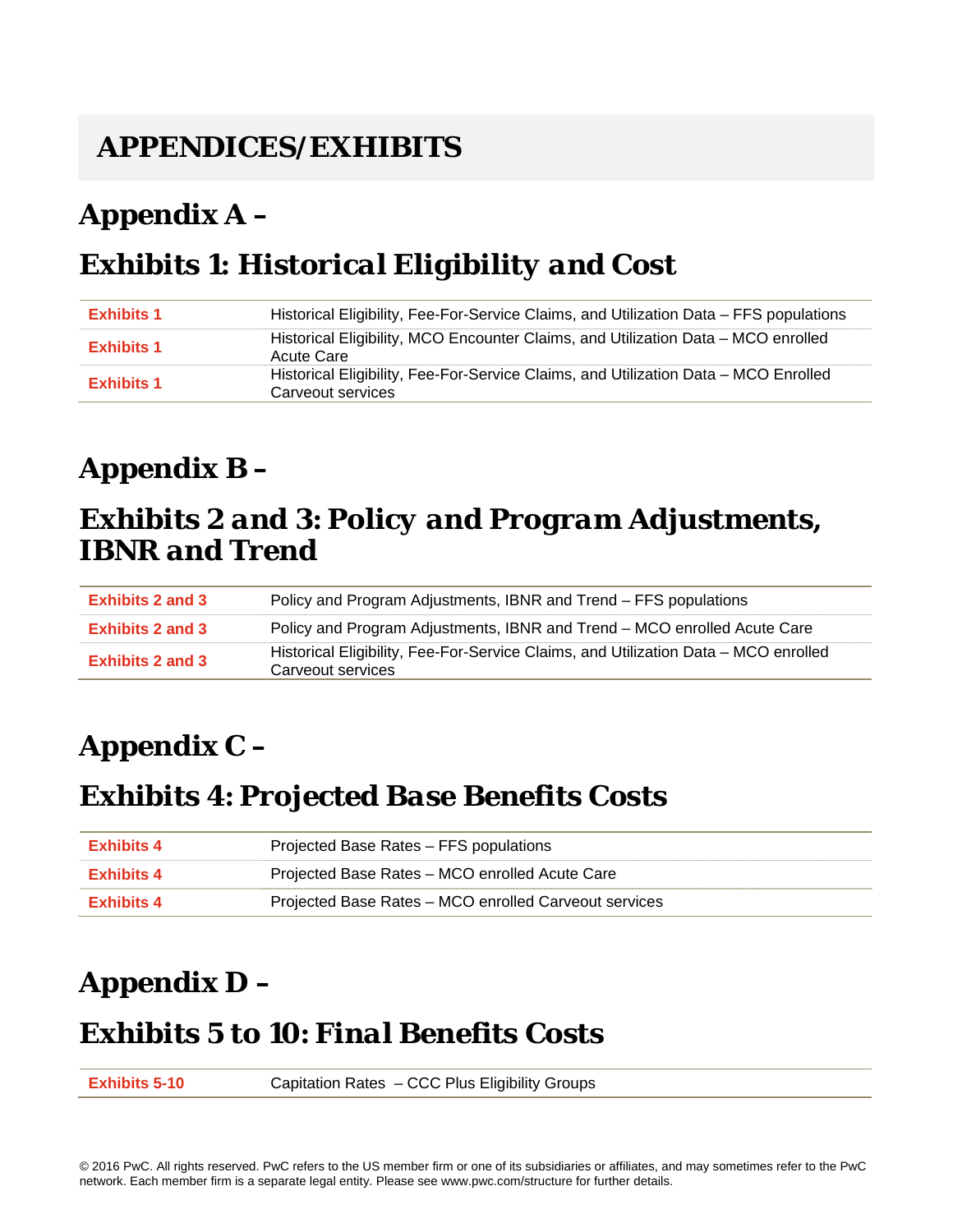|                                      | <b>All Ages</b>                 |                                 |                                  |                                  |                      |                      |                     |                     |
|--------------------------------------|---------------------------------|---------------------------------|----------------------------------|----------------------------------|----------------------|----------------------|---------------------|---------------------|
| <b>Central Region</b>                | <b>Total Payments</b><br>CY2014 | <b>Total Payments</b><br>CY2015 | <b>Unadjusted PMPM</b><br>CY2014 | <b>Unadjusted PMPM</b><br>CY2015 | Units/1000<br>CY2014 | Units/1000<br>CY2015 | Cost/Unit<br>CY2014 | Cost/Unit<br>CY2015 |
| <b>Total Member Months</b>           | 40,924                          | 35,014                          |                                  |                                  |                      |                      |                     |                     |
| <b>Service Type</b>                  |                                 |                                 |                                  |                                  |                      |                      |                     |                     |
| <b>Adult Day Care</b>                | \$0                             | \$79                            | \$0.00                           | \$0.00                           |                      | 14                   | \$0.00              | \$1.98              |
| <b>Case Management Services</b>      | \$0                             | \$0                             | \$0.00                           | \$0.00                           |                      |                      | \$0.00              | \$0.00              |
| Community Behavioral Health          | \$115                           | \$993                           | \$0.00                           | \$0.03                           |                      |                      | \$57.62             | \$70.90             |
| Consumer Directed - Personal Care    | \$11,194                        | \$16,636                        | \$0.27                           | \$0.48                           | 333                  | 546                  | \$9.87              | \$10.44             |
| Consumer Directed - Respite Care     | \$2,494                         | \$4,414                         | \$0.06                           | \$0.13                           | 68                   | 129                  | \$10.68             | \$11.72             |
| DME/Supplies                         | \$28,113                        | \$24,559                        | \$0.69                           | \$0.70                           | 66                   | 42                   | \$125.50            | \$199.67            |
| <b>FQHC</b>                          | \$1,307                         | \$530                           | \$0.03                           | \$0.02                           |                      |                      | \$68.80             | \$75.74             |
| Home Health Services                 | \$0                             | \$0                             | \$0.00                           | \$0.00                           |                      |                      | \$0.00              | \$0.00              |
| Hospice Care                         | \$560.786                       | \$661.609                       | \$13.70                          | \$18.90                          | 87                   | 100                  | \$1.881.83          | \$2.258.05          |
| Inpatient - Medical/Surgical         | \$737,421                       | \$401,036                       | \$18.02                          | \$11.45                          | 16                   | 10                   | \$13,168.22         | \$13,367.86         |
| Inpatient - Psych                    | \$146,988                       | \$24,396                        | \$3.59                           | \$0.70                           | 69                   | 12                   | \$628.15            | \$677.67            |
| Lab and X-ray Services               | \$14,922                        | \$10,012                        | \$0.36                           | \$0.29                           | 254                  | 240                  | \$17.23             | \$14.30             |
| Medicare Xover - IP                  | \$1,037,349                     | \$863,800                       | \$25.35                          | \$24.67                          | 259                  | 239                  | \$1,176.13          | \$1,239.31          |
| Medicare Xover - Nursing Facility    | \$1,110,064                     | \$1,087,774                     | \$27.13                          | \$31.07                          | 23,790               | 26,374               | \$13.68             | \$14.14             |
| Medicare Xover - OP                  | \$290,657                       | \$205,679                       | \$7.10                           | \$5.87                           | 980                  | 915                  | \$86.94             | \$77.06             |
| Medicare Xover - Other               | \$145,748                       | \$111,656                       | \$3.56                           | \$3.19                           | 3,150                | 2,593                | \$13.57             | \$14.76             |
| Medicare Xover - Physician           | \$1,159,305                     | \$989,317                       | \$28.33                          | \$28.25                          | 12,985               | 13,111               | \$26.18             | \$25.86             |
| <b>Nursing Facility</b>              | \$186,734,068                   | \$163,480,947                   | \$4,562.98                       | \$4,668.98                       | 324,330              | 317,498              | \$168.83            | \$176.47            |
| <b>Other Waiver Services</b>         | \$0                             | \$0                             | \$0.00                           | \$0.00                           |                      |                      | \$0.00              | \$0.00              |
| Outpatient - Other                   | \$43,442                        | \$33,606                        | \$1.06                           | \$0.96                           | 58                   | 33                   | \$219.40            | \$350.07            |
| Outpatient - Psychological           | \$894                           | \$0                             | \$0.02                           | \$0.00                           |                      |                      | \$223.44            | \$0.00              |
| Personal Care Agency - Personal Care | \$32,050                        | \$6,112                         | \$0.78                           | \$0.17                           | 704                  | 160                  | \$13.34             | \$13.06             |
| Personal Care Agency - Respite Care  | \$0                             | \$0                             | \$0.00                           | \$0.00                           |                      |                      | \$0.00              | \$0.00              |
| Pharmacy                             | \$773,023                       | \$524,440                       | \$18.89                          | \$14.98                          | 30,507               | 27,128               | \$7.43              | \$6.63              |
| Physician - Clinic                   | \$11,402                        | \$33,291                        | \$0.28                           | \$0.95                           | 1,107                | 2,572                | \$3.02              | \$4.44              |
| Physician - IP Mental Health         | \$0                             | \$0                             | \$0.00                           | \$0.00                           |                      |                      | \$0.00              | \$0.00              |
| Physician - OP Mental Health         | \$22,287                        | \$17,015                        | \$0.54                           | \$0.49                           | 42                   | 26                   | \$156.95            | \$223.88            |
| Physician - Other Practitioner       | \$19,497                        | \$14,821                        | \$0.48                           | \$0.42                           | 102                  | 90                   | \$55.86             | \$56.57             |
| Physician - PCP                      | \$64,127                        | \$44,075                        | \$1.57                           | \$1.26                           | 291                  | 214                  | \$64.58             | \$70.75             |
| Physician - Specialist               | \$48,672                        | \$45,963                        | \$1.19                           | \$1.31                           | 370                  | 375                  | \$38.60             | \$42.05             |
| Transportation - Emergency           | \$8,419                         | \$2,209                         | \$0.21                           | \$0.06                           | 28                   |                      | \$89.56             | \$100.39            |
| <b>Total Medicaid Only</b>           | \$193,004,343                   | \$168,604,968                   | \$4,716.20                       | \$4,815.32                       | 399,604              | 392,435              | \$141.63            | \$147.24            |

Notes:

Total Payments = Medicaid Payments + Patient Payments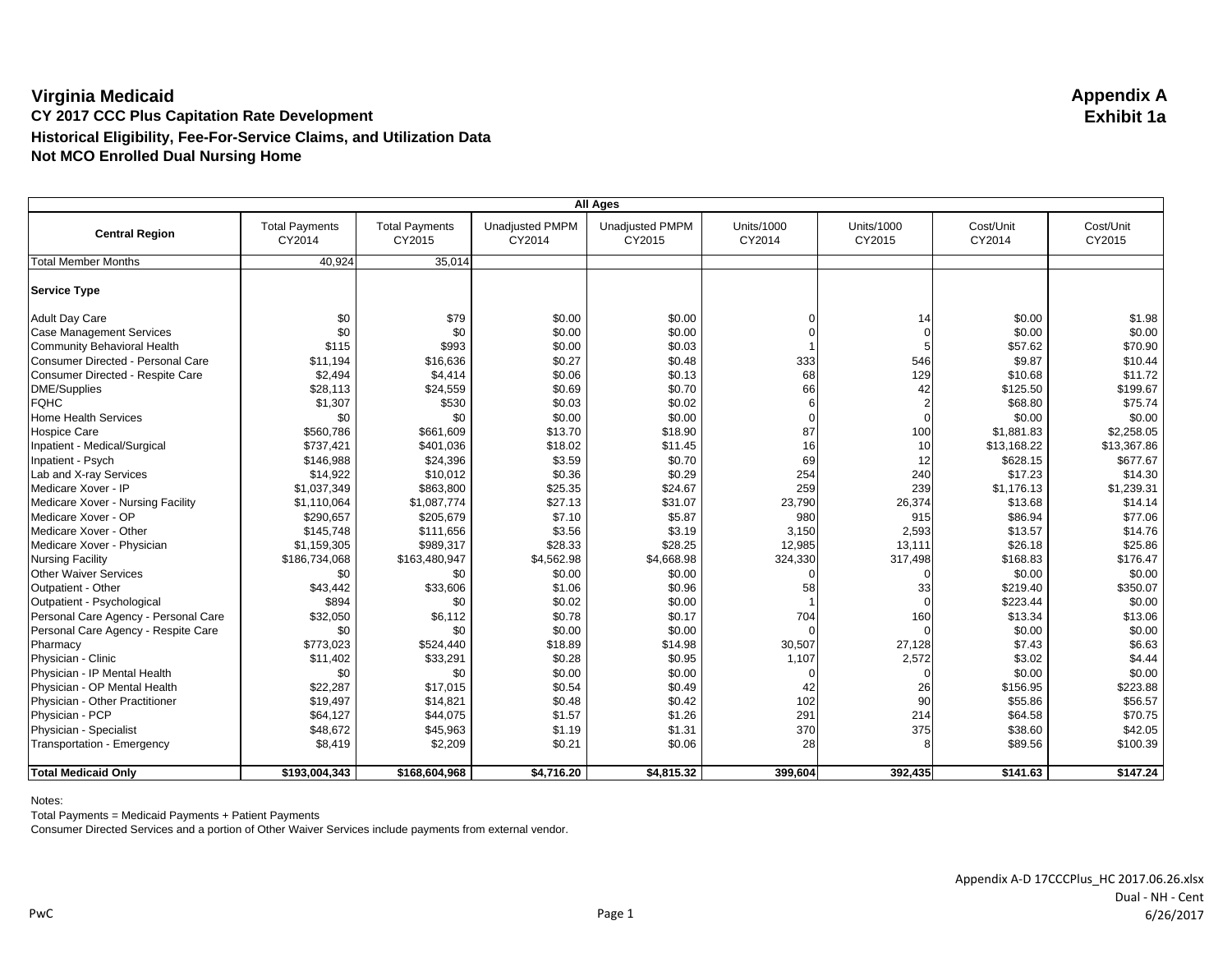|                                       | <b>All Ages</b>                 |                                 |                                  |                                  |                      |                             |                     |                     |
|---------------------------------------|---------------------------------|---------------------------------|----------------------------------|----------------------------------|----------------------|-----------------------------|---------------------|---------------------|
| <b>Charlottesville Western Region</b> | <b>Total Payments</b><br>CY2014 | <b>Total Payments</b><br>CY2015 | <b>Unadjusted PMPM</b><br>CY2014 | <b>Unadjusted PMPM</b><br>CY2015 | Units/1000<br>CY2014 | <b>Units/1000</b><br>CY2015 | Cost/Unit<br>CY2014 | Cost/Unit<br>CY2015 |
| <b>Total Member Months</b>            | 30,871                          | 28,570                          |                                  |                                  |                      |                             |                     |                     |
| <b>Service Type</b>                   |                                 |                                 |                                  |                                  |                      |                             |                     |                     |
| <b>Adult Day Care</b>                 | \$0                             | \$0                             | \$0.00                           | \$0.00                           |                      |                             | \$0.00              | \$0.00              |
| <b>Case Management Services</b>       | \$0                             | \$0                             | \$0.00                           | \$0.00                           |                      |                             | \$0.00              | \$0.00              |
| Community Behavioral Health           | \$428                           | \$803                           | \$0.01                           | \$0.03                           |                      |                             | \$85.65             | \$89.19             |
| Consumer Directed - Personal Care     | \$14,494                        | \$22,437                        | \$0.47                           | \$0.79                           | 577                  | 958                         | \$9.77              | \$9.84              |
| Consumer Directed - Respite Care      | \$6,917                         | \$9,448                         | \$0.22                           | \$0.33                           | 275                  | 404                         | \$9.77              | \$9.83              |
| DME/Supplies                          | \$46,294                        | \$15,516                        | \$1.50                           | \$0.54                           | 101                  | 50                          | \$178.74            | \$130.39            |
| <b>FQHC</b>                           | \$2,180                         | \$410                           | \$0.07                           | \$0.01                           | 10                   |                             | \$80.75             | \$102.49            |
| <b>Home Health Services</b>           | \$4,641                         | \$0                             | \$0.15                           | \$0.00                           |                      |                             | \$580.06            | \$0.00              |
| <b>Hospice Care</b>                   | \$283,680                       | \$276,913                       | \$9.19                           | \$9.69                           | 62                   | 53                          | \$1,784.15          | \$2,180.42          |
| Inpatient - Medical/Surgical          | \$492,332                       | \$577,629                       | \$15.95                          | \$20.22                          | 14                   | 13                          | \$13,675.88         | \$18,050.91         |
| Inpatient - Psych                     | \$95,068                        | \$209,086                       | \$3.08                           | \$7.32                           | 44                   | 172                         | \$848.82            | \$511.21            |
| Lab and X-ray Services                | \$3,762                         | \$3,569                         | \$0.12                           | \$0.12                           | 86                   | 99                          | \$17.02             | \$15.19             |
| Medicare Xover - IP                   | \$762,895                       | \$680,647                       | \$24.71                          | \$23.82                          | 263                  | 239                         | \$1,128.54          | \$1,194.12          |
| Medicare Xover - Nursing Facility     | \$914,117                       | \$972,743                       | \$29.61                          | \$34.05                          | 25,109               | 25,682                      | \$14.15             | \$15.91             |
| Medicare Xover - OP                   | \$310,351                       | \$247,313                       | \$10.05                          | \$8.66                           | 1,324                | 1,319                       | \$91.12             | \$78.76             |
| Medicare Xover - Other                | \$100,891                       | \$106,443                       | \$3.27                           | \$3.73                           | 2,581                | 2,705                       | \$15.19             | \$16.53             |
| Medicare Xover - Physician            | \$778,751                       | \$805,577                       | \$25.23                          | \$28.20                          | 13,562               | 13,518                      | \$22.32             | \$25.03             |
| <b>Nursing Facility</b>               | \$137,224,156                   | \$131,651,701                   | \$4,445.04                       | \$4,607.98                       | 325,592              | 319,480                     | \$163.83            | \$173.08            |
| <b>Other Waiver Services</b>          | \$4,802                         | \$5,653                         | \$0.16                           | \$0.20                           |                      |                             | \$400.20            | \$706.68            |
| Outpatient - Other                    | \$35,196                        | \$34,601                        | \$1.14                           | \$1.21                           | 77                   | 85                          | \$177.76            | \$171.29            |
| Outpatient - Psychological            | \$46                            | \$917                           | \$0.00                           | \$0.03                           |                      |                             | \$15.47             | \$305.56            |
| Personal Care Agency - Personal Care  | \$37,846                        | \$12,804                        | \$1.23                           | \$0.45                           | 1,155                | 418                         | \$12.74             | \$12.86             |
| Personal Care Agency - Respite Care   | \$0                             | \$0                             | \$0.00                           | \$0.00                           |                      |                             | \$0.00              | \$0.00              |
| Pharmacy                              | \$421,875                       | \$333,214                       | \$13.67                          | \$11.66                          | 23,173               | 19,587                      | \$7.08              | \$7.15              |
| Physician - Clinic                    | \$0                             | \$5,788                         | \$0.00                           | \$0.20                           |                      | 905                         | \$0.00              | \$2.69              |
| Physician - IP Mental Health          | \$102                           | \$0                             | \$0.00                           | \$0.00                           |                      | 0                           | \$102.29            | \$0.00              |
| Physician - OP Mental Health          | \$9,273                         | \$4,942                         | \$0.30                           | \$0.17                           | 28                   | 18                          | \$128.79            | \$114.92            |
| Physician - Other Practitioner        | \$13,865                        | \$14,707                        | \$0.45                           | \$0.51                           | 147                  | 116                         | \$36.78             | \$53.09             |
| Physician - PCP                       | \$45,459                        | \$25,767                        | \$1.47                           | \$0.90                           | 527                  | 175                         | \$33.52             | \$61.79             |
| Physician - Specialist                | \$21,711                        | \$17,037                        | \$0.70                           | \$0.60                           | 178                  | 210                         | \$47.51             | \$34.07             |
| Transportation - Emergency            | \$4,851                         | \$2,464                         | \$0.16                           | \$0.09                           | 23                   | 11                          | \$83.64             | \$94.76             |
| <b>Total Medicaid Only</b>            | \$141,635,983                   | \$136,038,129                   | \$4,587.95                       | \$4,761.51                       | 394,917              | 386,228                     | \$139.41            | \$147.94            |

Notes:

Total Payments = Medicaid Payments + Patient Payments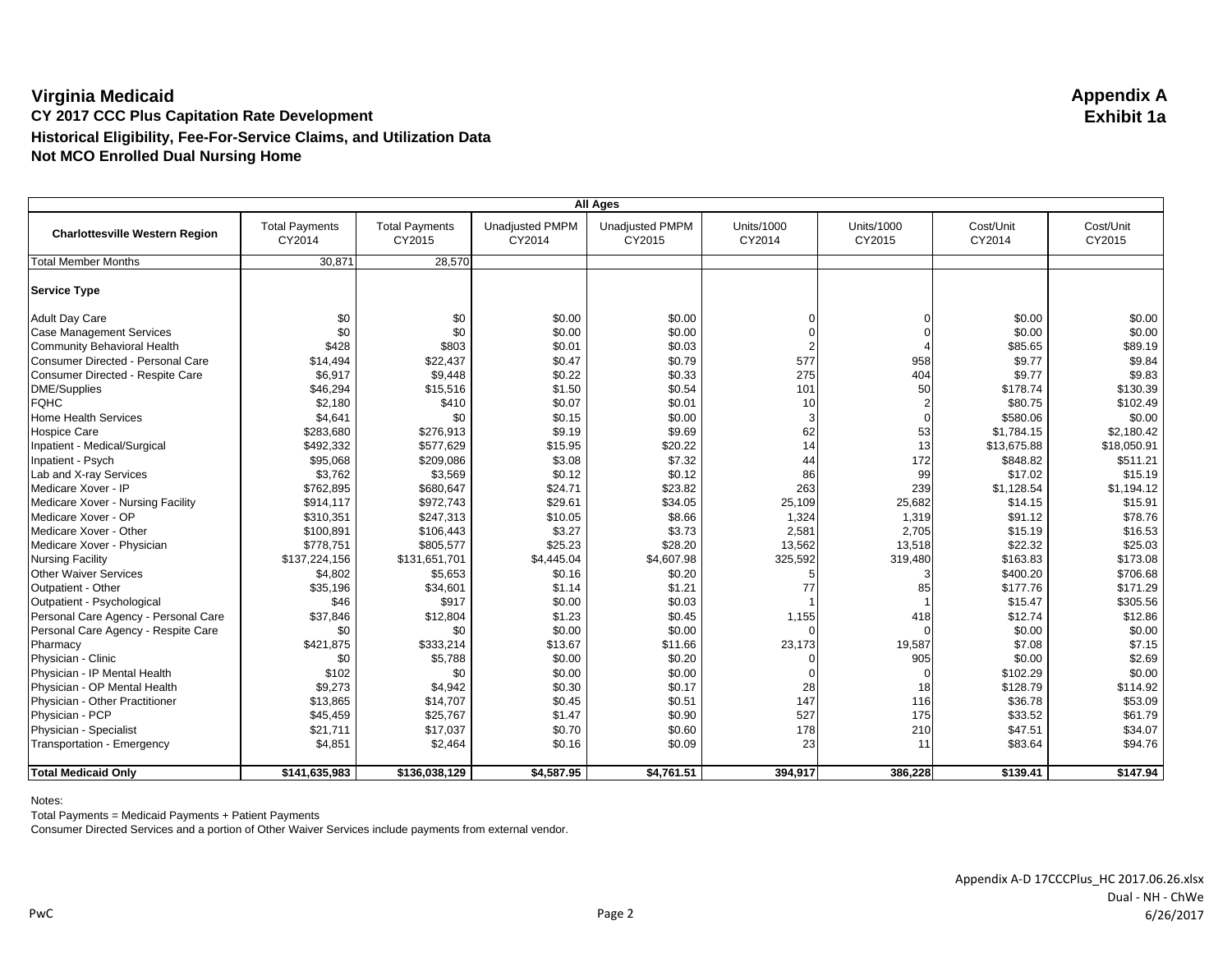|                                      | <b>All Ages</b>                 |                                 |                                  |                                  |                      |                             |                     |                     |
|--------------------------------------|---------------------------------|---------------------------------|----------------------------------|----------------------------------|----------------------|-----------------------------|---------------------|---------------------|
| Northern & Winchester Region         | <b>Total Payments</b><br>CY2014 | <b>Total Payments</b><br>CY2015 | <b>Unadjusted PMPM</b><br>CY2014 | <b>Unadjusted PMPM</b><br>CY2015 | Units/1000<br>CY2014 | <b>Units/1000</b><br>CY2015 | Cost/Unit<br>CY2014 | Cost/Unit<br>CY2015 |
| <b>Total Member Months</b>           | 27,481                          | 25,943                          |                                  |                                  |                      |                             |                     |                     |
| <b>Service Type</b>                  |                                 |                                 |                                  |                                  |                      |                             |                     |                     |
| <b>Adult Day Care</b>                | \$0                             | \$0                             | \$0.00                           | \$0.00                           |                      |                             | \$0.00              | \$0.00              |
| <b>Case Management Services</b>      | \$0                             | \$0                             | \$0.00                           | \$0.00                           |                      |                             | \$0.00              | \$0.00              |
| Community Behavioral Health          | \$24                            | \$847                           | \$0.00                           | \$0.03                           |                      |                             | \$24.23             | \$105.90            |
| Consumer Directed - Personal Care    | \$88,901                        | \$3,324                         | \$3.23                           | \$0.13                           | 3,121                | 119                         | \$12.44             | \$12.91             |
| Consumer Directed - Respite Care     | \$5,609                         | \$59                            | \$0.20                           | \$0.00                           | 197                  |                             | \$12.41             | \$9.77              |
| DME/Supplies                         | \$113,444                       | \$16,478                        | \$4.13                           | \$0.64                           | 79                   | 41                          | \$623.32            | \$185.14            |
| <b>FQHC</b>                          | \$236                           | \$0                             | \$0.01                           | \$0.00                           |                      | 0                           | \$78.54             | \$0.00              |
| <b>Home Health Services</b>          | \$0                             | \$6,107                         | \$0.00                           | \$0.24                           |                      |                             | \$0.00              | \$610.69            |
| <b>Hospice Care</b>                  | \$566,028                       | \$643,322                       | \$20.60                          | \$24.80                          | 110                  | 122                         | \$2,237.26          | \$2,446.09          |
| Inpatient - Medical/Surgical         | \$910,069                       | \$879,211                       | \$33.12                          | \$33.89                          | 28                   | 25                          | \$14,219.83         | \$16,588.89         |
| Inpatient - Psych                    | \$58,942                        | \$257,640                       | \$2.14                           | \$9.93                           | 28                   | 218                         | \$935.58            | \$545.85            |
| Lab and X-ray Services               | \$7,955                         | \$5,770                         | \$0.29                           | \$0.22                           | 257                  | 239                         | \$13.51             | \$11.16             |
| Medicare Xover - IP                  | \$574,488                       | \$553,158                       | \$20.90                          | \$21.32                          | 200                  | 205                         | \$1,254.34          | \$1,248.66          |
| Medicare Xover - Nursing Facility    | \$679,492                       | \$671,660                       | \$24.73                          | \$25.89                          | 19,822               | 19,958                      | \$14.97             | \$15.57             |
| Medicare Xover - OP                  | \$289,056                       | \$239,063                       | \$10.52                          | \$9.21                           | 1,018                | 1,021                       | \$123.95            | \$108.27            |
| Medicare Xover - Other               | \$64,305                        | \$58,132                        | \$2.34                           | \$2.24                           | 1,923                | 1,867                       | \$14.60             | \$14.40             |
| Medicare Xover - Physician           | \$661,435                       | \$632,968                       | \$24.07                          | \$24.40                          | 7,860                | 9,018                       | \$36.75             | \$32.46             |
| <b>Nursing Facility</b>              | \$147,525,798                   | \$142,097,523                   | \$5,368.26                       | \$5,477.31                       | 326,976              | 320,078                     | \$197.02            | \$205.35            |
| <b>Other Waiver Services</b>         | \$0                             | \$7,016                         | \$0.00                           | \$0.27                           |                      |                             | \$0.00              | \$779.56            |
| Outpatient - Other                   | \$68,315                        | \$42,911                        | \$2.49                           | \$1.65                           | 113                  | 69                          | \$263.76            | \$286.07            |
| Outpatient - Psychological           | \$2,368                         | \$636                           | \$0.09                           | \$0.02                           |                      |                             | \$1,184.07          | \$318.03            |
| Personal Care Agency - Personal Care | \$53,772                        | \$80,052                        | \$1.96                           | \$3.09                           | 1,710                | 2,417                       | \$13.73             | \$15.32             |
| Personal Care Agency - Respite Care  | \$0                             | \$0                             | \$0.00                           | \$0.00                           |                      |                             | \$0.00              | \$0.00              |
| Pharmacy                             | \$650,579                       | \$490,407                       | \$23.67                          | \$18.90                          | 32,933               | 29,621                      | \$8.63              | \$7.66              |
| Physician - Clinic                   | \$51,758                        | \$27,534                        | \$1.88                           | \$1.06                           | 9,848                | 4,588                       | \$2.30              | \$2.78              |
| Physician - IP Mental Health         | \$0                             | \$0                             | \$0.00                           | \$0.00                           |                      |                             | \$0.00              | \$0.00              |
| Physician - OP Mental Health         | \$9,950                         | \$12,667                        | \$0.36                           | \$0.49                           | 30                   | 49                          | \$144.20            | \$118.38            |
| Physician - Other Practitioner       | \$32,004                        | \$20,284                        | \$1.16                           | \$0.78                           | 309                  | 196                         | \$45.20             | \$47.84             |
| Physician - PCP                      | \$72,946                        | \$69,903                        | \$2.65                           | \$2.69                           | 503                  | 491                         | \$63.27             | \$65.88             |
| Physician - Specialist               | \$45,465                        | \$32,819                        | \$1.65                           | \$1.27                           | 580                  | 431                         | \$34.24             | \$35.21             |
| Transportation - Emergency           | \$6,358                         | \$6,105                         | \$0.23                           | \$0.24                           | 35                   | 27                          | \$79.48             | \$105.25            |
| <b>Total Medicaid Only</b>           | \$152,539,297                   | \$146,855,596                   | \$5,550.70                       | \$5,660.71                       | 407,682              | 390,819                     | \$163.38            | \$173.81            |

Notes:

Total Payments = Medicaid Payments + Patient Payments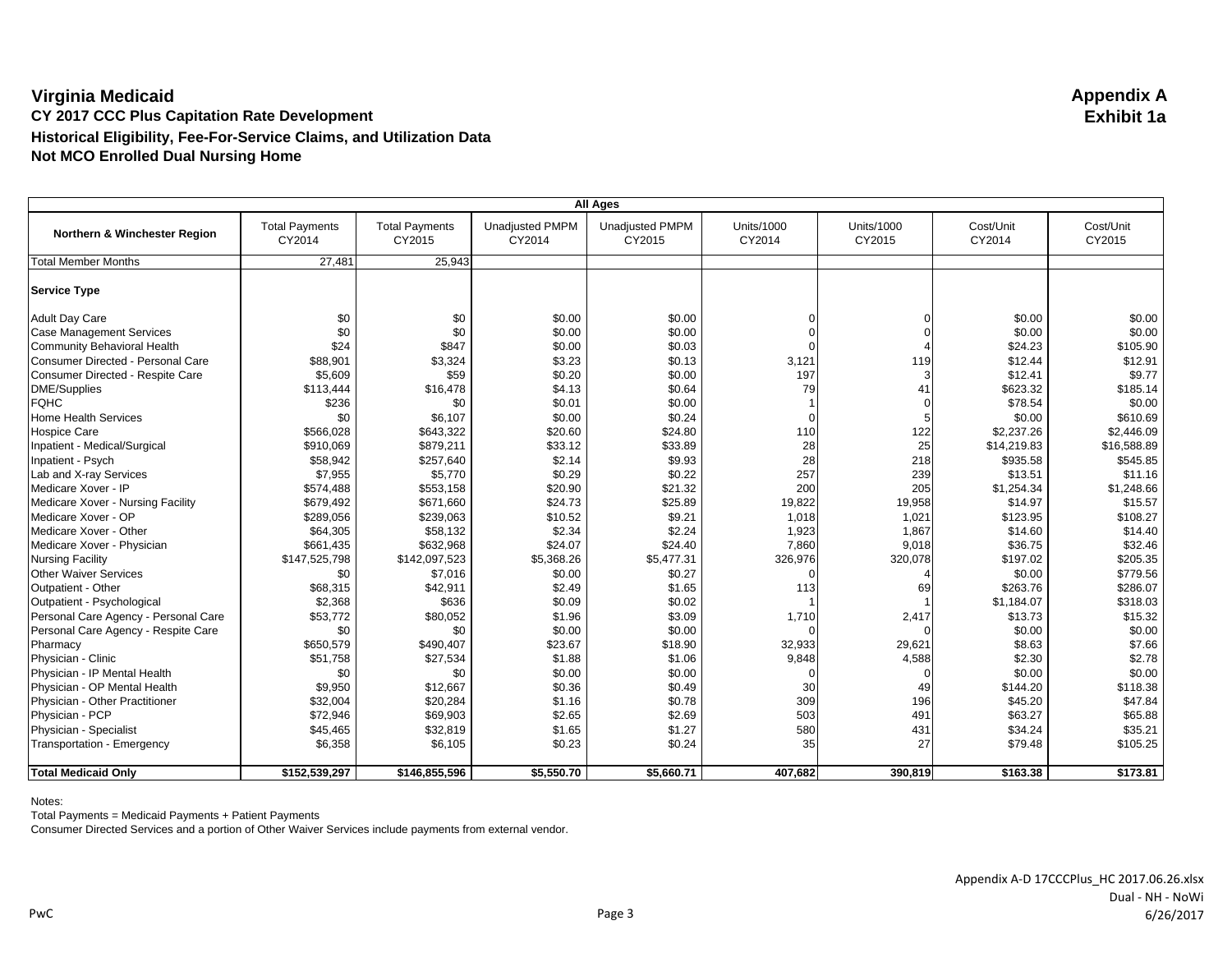|                                      | <b>All Ages</b>                 |                                 |                                  |                                  |                      |                             |                     |                     |
|--------------------------------------|---------------------------------|---------------------------------|----------------------------------|----------------------------------|----------------------|-----------------------------|---------------------|---------------------|
| Roanoke/Alleghany Region             | <b>Total Payments</b><br>CY2014 | <b>Total Payments</b><br>CY2015 | <b>Unadjusted PMPM</b><br>CY2014 | <b>Unadjusted PMPM</b><br>CY2015 | Units/1000<br>CY2014 | <b>Units/1000</b><br>CY2015 | Cost/Unit<br>CY2014 | Cost/Unit<br>CY2015 |
| <b>Total Member Months</b>           | 26,462                          | 23,213                          |                                  |                                  |                      |                             |                     |                     |
| <b>Service Type</b>                  |                                 |                                 |                                  |                                  |                      |                             |                     |                     |
| <b>Adult Day Care</b>                | \$10,963                        | \$2,226                         | \$0.41                           | \$0.10                           | 89                   | 21                          | \$55.65             | \$55.65             |
| <b>Case Management Services</b>      | \$0                             | \$0                             | \$0.00                           | \$0.00                           |                      | $\Omega$                    | \$0.00              | \$0.00              |
| Community Behavioral Health          | \$940                           | \$2,026                         | \$0.04                           | \$0.09                           |                      | 11                          | \$67.18             | \$92.08             |
| Consumer Directed - Personal Care    | \$51,127                        | \$16,534                        | \$1.93                           | \$0.71                           | 2,373                | 867                         | \$9.77              | \$9.86              |
| Consumer Directed - Respite Care     | \$13,859                        | \$1,285                         | \$0.52                           | \$0.06                           | 643                  | 68                          | \$9.77              | \$9.77              |
| DME/Supplies                         | \$26,952                        | \$13,091                        | \$1.02                           | \$0.56                           | 68                   | 60                          | \$178.49            | \$111.89            |
| <b>FQHC</b>                          | \$849                           | \$962                           | \$0.03                           | \$0.04                           |                      |                             | \$65.30             | \$68.74             |
| Home Health Services                 | \$0                             | \$0                             | \$0.00                           | \$0.00                           |                      |                             | \$0.00              | \$0.00              |
| <b>Hospice Care</b>                  | \$325,141                       | \$350,257                       | \$12.29                          | \$15.09                          | 81                   | 87                          | \$1,826.64          | \$2,072.53          |
| Inpatient - Medical/Surgical         | \$194,023                       | \$115,817                       | \$7.33                           | \$4.99                           | 10                   |                             | \$9,239.21          | \$8,272.65          |
| Inpatient - Psych                    | \$191,435                       | \$414,079                       | \$7.23                           | \$17.84                          | 149                  | 420                         | \$581.87            | \$509.32            |
| Lab and X-ray Services               | \$12,142                        | \$7,562                         | \$0.46                           | \$0.33                           | 425                  | 328                         | \$12.94             | \$11.93             |
| Medicare Xover - IP                  | \$577,048                       | \$492,275                       | \$21.81                          | \$21.21                          | 233                  | 206                         | \$1,122.66          | \$1,233.77          |
| Medicare Xover - Nursing Facility    | \$825,973                       | \$738,689                       | \$31.21                          | \$31.82                          | 24,099               | 24,315                      | \$15.54             | \$15.70             |
| Medicare Xover - OP                  | \$236,968                       | \$193,426                       | \$8.96                           | \$8.33                           | 1,013                | 1,063                       | \$106.07            | \$94.08             |
| Medicare Xover - Other               | \$79,997                        | \$66,469                        | \$3.02                           | \$2.86                           | 2,760                | 2,616                       | \$13.14             | \$13.13             |
| Medicare Xover - Physician           | \$656,696                       | \$561,772                       | \$24.82                          | \$24.20                          | 13,599               | 11,376                      | \$21.90             | \$25.53             |
| <b>Nursing Facility</b>              | \$115,635,983                   | \$104,278,719                   | \$4,369.95                       | \$4,492.19                       | 322,109              | 313,358                     | \$162.80            | \$172.03            |
| <b>Other Waiver Services</b>         | \$13,757                        | \$81,545                        | \$0.52                           | \$3.51                           | 11                   | 53                          | \$550.29            | \$799.47            |
| Outpatient - Other                   | \$25,850                        | \$7,985                         | \$0.98                           | \$0.34                           | 59                   | 33                          | \$197.33            | \$126.74            |
| Outpatient - Psychological           | \$0                             | \$30                            | \$0.00                           | \$0.00                           |                      |                             | \$0.00              | \$29.62             |
| Personal Care Agency - Personal Care | \$5,525                         | \$9,988                         | \$0.21                           | \$0.43                           | 194                  | 400                         | \$12.91             | \$12.92             |
| Personal Care Agency - Respite Care  | \$0                             | \$0                             | \$0.00                           | \$0.00                           |                      |                             | \$0.00              | \$0.00              |
| Pharmacy                             | \$474,124                       | \$367,992                       | \$17.92                          | \$15.85                          | 29,429               | 25,215                      | \$7.31              | \$7.54              |
| Physician - Clinic                   | \$21,675                        | \$20.729                        | \$0.82                           | \$0.89                           | 2,219                | 954                         | \$4.43              | \$11.23             |
| Physician - IP Mental Health         | \$140                           | \$0                             | \$0.01                           | \$0.00                           |                      |                             | \$70.24             | \$0.00              |
| Physician - OP Mental Health         | \$10,883                        | \$8,096                         | \$0.41                           | \$0.35                           | 47                   | 32                          | \$105.66            | \$130.59            |
| Physician - Other Practitioner       | \$24,053                        | \$25,511                        | \$0.91                           | \$1.10                           | 181                  | 136                         | \$60.28             | \$97.00             |
| Physician - PCP                      | \$25,155                        | \$16,110                        | \$0.95                           | \$0.69                           | 174                  | 115                         | \$65.51             | \$72.24             |
| Physician - Specialist               | \$25,951                        | \$17,561                        | \$0.98                           | \$0.76                           | 196                  | 204                         | \$60.07             | \$44.46             |
| Transportation - Emergency           | \$3,469                         | \$1,422                         | \$0.13                           | \$0.06                           | 19                   |                             | \$82.61             | \$88.86             |
| <b>Total Medicaid Only</b>           | \$119,470,681                   | \$107,812,159                   | \$4,514.87                       | \$4,644.41                       | 400,196              | 381,963                     | \$135.38            | \$145.91            |

Notes:

Total Payments = Medicaid Payments + Patient Payments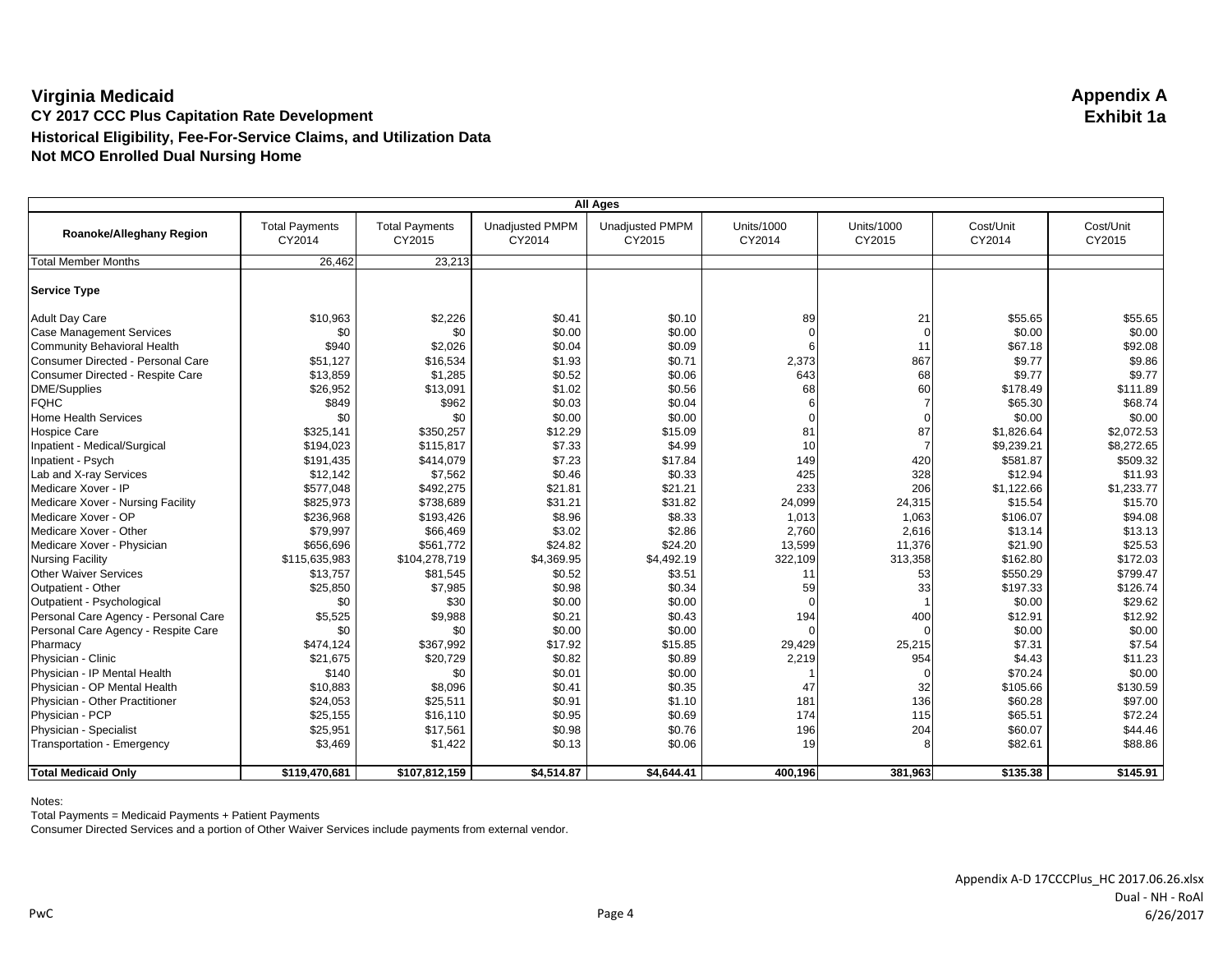|                                      | <b>All Ages</b>                 |                                 |                                  |                                  |                      |                             |                     |                     |
|--------------------------------------|---------------------------------|---------------------------------|----------------------------------|----------------------------------|----------------------|-----------------------------|---------------------|---------------------|
| <b>Southwest Region</b>              | <b>Total Payments</b><br>CY2014 | <b>Total Payments</b><br>CY2015 | <b>Unadjusted PMPM</b><br>CY2014 | <b>Unadjusted PMPM</b><br>CY2015 | Units/1000<br>CY2014 | <b>Units/1000</b><br>CY2015 | Cost/Unit<br>CY2014 | Cost/Unit<br>CY2015 |
| <b>Total Member Months</b>           | 17,256                          | 17,310                          |                                  |                                  |                      |                             |                     |                     |
| <b>Service Type</b>                  |                                 |                                 |                                  |                                  |                      |                             |                     |                     |
| <b>Adult Day Care</b>                | \$0                             | \$0                             | \$0.00                           | \$0.00                           |                      |                             | \$0.00              | \$0.00              |
| <b>Case Management Services</b>      | \$0                             | \$0                             | \$0.00                           | \$0.00                           |                      |                             | \$0.00              | \$0.00              |
| <b>Community Behavioral Health</b>   | \$0                             | \$629                           | \$0.00                           | \$0.04                           | $\Omega$             | 11                          | \$0.00              | \$39.33             |
| Consumer Directed - Personal Care    | \$5,344                         | \$4,325                         | \$0.31                           | \$0.25                           | 380                  | 304                         | \$9.77              | \$9.85              |
| Consumer Directed - Respite Care     | \$684                           | \$576                           | \$0.04                           | \$0.03                           | 49                   | 40                          | \$9.77              | \$9.94              |
| DME/Supplies                         | \$5,643                         | \$46,813                        | \$0.33                           | \$2.70                           | 69                   | 69                          | \$57.00             | \$468.13            |
| <b>FQHC</b>                          | \$1,032                         | \$283                           | \$0.06                           | \$0.02                           | 8                    | 2                           | \$86.04             | \$94.22             |
| <b>Home Health Services</b>          | \$518                           | \$0                             | \$0.03                           | \$0.00                           |                      | U                           | \$172.63            | \$0.00              |
| <b>Hospice Care</b>                  | \$166,851                       | \$186,876                       | \$9.67                           | \$10.80                          | 77                   | 70                          | \$1,503.16          | \$1,850.26          |
| Inpatient - Medical/Surgical         | \$174,570                       | \$233,236                       | \$10.12                          | \$13.47                          | 14                   | 13                          | \$8,728.51          | \$12,275.57         |
| Inpatient - Psych                    | \$42,792                        | \$34,517                        | \$2.48                           | \$1.99                           | 32                   | 29                          | \$930.26            | \$821.84            |
| Lab and X-ray Services               | \$4,319                         | \$4,090                         | \$0.25                           | \$0.24                           | 268                  | 214                         | \$11.19             | \$13.24             |
| Medicare Xover - IP                  | \$387,018                       | \$430,870                       | \$22.43                          | \$24.89                          | 238                  | 266                         | \$1,131.63          | \$1,122.06          |
| Medicare Xover - Nursing Facility    | \$576,866                       | \$649,229                       | \$33.43                          | \$37.51                          | 29,603               | 32,945                      | \$13.55             | \$13.66             |
| Medicare Xover - OP                  | \$151,884                       | \$133,142                       | \$8.80                           | \$7.69                           | 1,225                | 1,232                       | \$86.25             | \$74.92             |
| Medicare Xover - Other               | \$51,530                        | \$56,337                        | \$2.99                           | \$3.25                           | 3,300                | 3,795                       | \$10.86             | \$10.29             |
| Medicare Xover - Physician           | \$380,771                       | \$394,217                       | \$22.07                          | \$22.77                          | 19,059               | 18,157                      | \$13.89             | \$15.05             |
| <b>Nursing Facility</b>              | \$68,049,537                    | \$70,591,086                    | \$3,943.60                       | \$4,077.94                       | 311,438              | 305,566                     | \$151.95            | \$160.15            |
| <b>Other Waiver Services</b>         | \$0                             | \$8,222                         | \$0.00                           | \$0.47                           |                      | 8                           | \$0.00              | \$747.47            |
| Outpatient - Other                   | \$27,011                        | \$7,301                         | \$1.57                           | \$0.42                           | 186                  | 98                          | \$100.79            | \$51.78             |
| Outpatient - Psychological           | \$135                           | \$21                            | \$0.01                           | \$0.00                           |                      |                             | \$33.85             | \$21.21             |
| Personal Care Agency - Personal Care | \$8,030                         | \$474                           | \$0.47                           | \$0.03                           | 433                  | 25                          | \$12.91             | \$13.17             |
| Personal Care Agency - Respite Care  | \$0                             | \$0                             | \$0.00                           | \$0.00                           |                      |                             | \$0.00              | \$0.00              |
| Pharmacy                             | \$288,186                       | \$213,185                       | \$16.70                          | \$12.32                          | 27,265               | 20,608                      | \$7.35              | \$7.17              |
| Physician - Clinic                   | \$240                           | \$17,043                        | \$0.01                           | \$0.98                           |                      | 6,218                       | \$60.04             | \$1.90              |
| Physician - IP Mental Health         | \$0                             | \$0                             | \$0.00                           | \$0.00                           |                      |                             | \$0.00              | \$0.00              |
| Physician - OP Mental Health         | \$3,364                         | \$5,711                         | \$0.19                           | \$0.33                           | 15                   | 46                          | \$160.21            | \$86.52             |
| Physician - Other Practitioner       | \$7,338                         | \$6,238                         | \$0.43                           | \$0.36                           | 107                  | 127                         | \$47.65             | \$34.09             |
| Physician - PCP                      | \$22,689                        | \$16,833                        | \$1.31                           | \$0.97                           | 279                  | 214                         | \$56.58             | \$54.65             |
| Physician - Specialist               | \$13,955                        | \$9,053                         | \$0.81                           | \$0.52                           | 257                  | 130                         | \$37.82             | \$48.16             |
| Transportation - Emergency           | \$5,502                         | \$3,726                         | \$0.32                           | \$0.22                           | 43                   | 15                          | \$88.74             | \$169.34            |
| <b>Total Medicaid Only</b>           | \$70,375,812                    | \$73,054,033                    | \$4,078.41                       | \$4,220.23                       | 394,353              | 390,202                     | \$124.10            | \$129.79            |

Notes:

Total Payments = Medicaid Payments + Patient Payments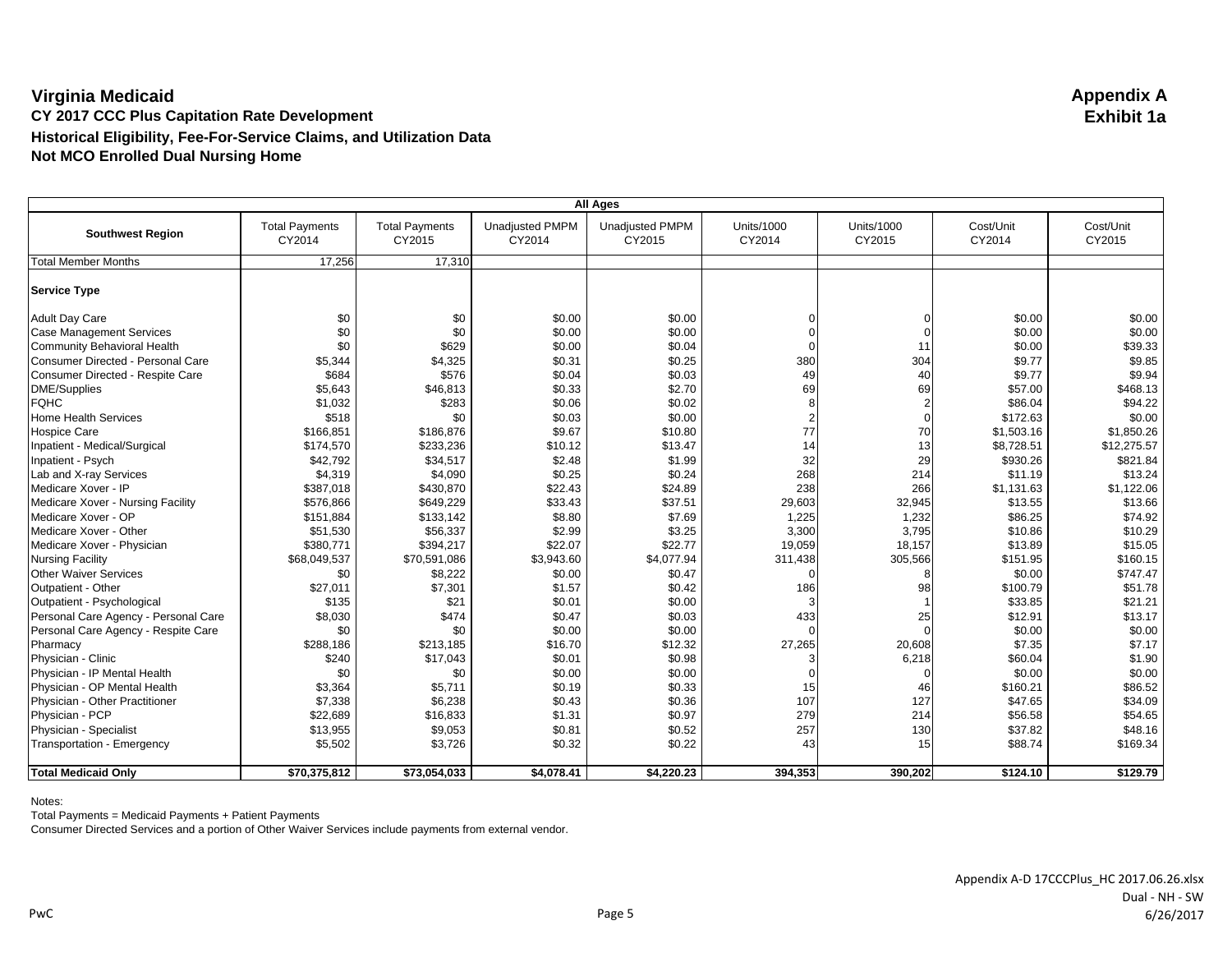|                                      | <b>All Ages</b>                 |                                 |                                  |                                  |                             |                             |                     |                     |
|--------------------------------------|---------------------------------|---------------------------------|----------------------------------|----------------------------------|-----------------------------|-----------------------------|---------------------|---------------------|
| <b>Tidewater Region</b>              | <b>Total Payments</b><br>CY2014 | <b>Total Payments</b><br>CY2015 | <b>Unadjusted PMPM</b><br>CY2014 | <b>Unadjusted PMPM</b><br>CY2015 | <b>Units/1000</b><br>CY2014 | <b>Units/1000</b><br>CY2015 | Cost/Unit<br>CY2014 | Cost/Unit<br>CY2015 |
| <b>Total Member Months</b>           | 26,567                          | 23,612                          |                                  |                                  |                             |                             |                     |                     |
| <b>Service Type</b>                  |                                 |                                 |                                  |                                  |                             |                             |                     |                     |
| <b>Adult Day Care</b>                | \$0                             | \$0                             | \$0.00                           | \$0.00                           |                             |                             | \$0.00              | \$0.00              |
| <b>Case Management Services</b>      | \$175                           | \$351                           | \$0.01                           | \$0.01                           |                             |                             | \$175.40            | \$175.40            |
| Community Behavioral Health          | \$370                           | \$576                           | \$0.01                           | \$0.02                           |                             |                             | \$52.85             | \$57.62             |
| Consumer Directed - Personal Care    | \$1,583                         | \$70                            | \$0.06                           | \$0.00                           | 73                          |                             | \$9.77              | \$9.97              |
| Consumer Directed - Respite Care     | \$34                            | \$0                             | \$0.00                           | \$0.00                           | $\overline{2}$              |                             | \$9.77              | \$0.00              |
| DME/Supplies                         | \$21,180                        | \$31,641                        | \$0.80                           | \$1.34                           | 78                          | 87                          | \$123.14            | \$183.96            |
| <b>FQHC</b>                          | \$0                             | \$0                             | \$0.00                           | \$0.00                           |                             | U                           | \$0.00              | \$0.00              |
| Home Health Services                 | \$0                             | \$0                             | \$0.00                           | \$0.00                           |                             |                             | \$0.00              | \$0.00              |
| <b>Hospice Care</b>                  | \$293,436                       | \$334,204                       | \$11.04                          | \$14.15                          | 75                          | 79                          | \$1,778.40          | \$2.142.33          |
| Inpatient - Medical/Surgical         | \$609,745                       | \$253,022                       | \$22.95                          | \$10.72                          | 16                          | 11                          | \$16,937.36         | \$11,501.01         |
| Inpatient - Psych                    | \$41,629                        | \$0                             | \$1.57                           | \$0.00                           | 22                          |                             | \$849.58            | \$0.00              |
| Lab and X-ray Services               | \$6,448                         | \$2,727                         | \$0.24                           | \$0.12                           | 241                         | 105                         | \$12.10             | \$13.24             |
| Medicare Xover - IP                  | \$594,892                       | \$565,069                       | \$22.39                          | \$23.93                          | 217                         | 231                         | \$1,236.78          | \$1,244.65          |
| Medicare Xover - Nursing Facility    | \$480,324                       | \$451,030                       | \$18.08                          | \$19.10                          | 15,041                      | 15,306                      | \$14.42             | \$14.98             |
| Medicare Xover - OP                  | \$190,824                       | \$153,087                       | \$7.18                           | \$6.48                           | 841                         | 861                         | \$102.48            | \$90.37             |
| Medicare Xover - Other               | \$76,386                        | \$64,618                        | \$2.88                           | \$2.74                           | 2,740                       | 2,537                       | \$12.59             | \$12.94             |
| Medicare Xover - Physician           | \$793,757                       | \$770,497                       | \$29.88                          | \$32.63                          | 16,646                      | 16,260                      | \$21.54             | \$24.08             |
| <b>Nursing Facility</b>              | \$122,913,386                   | \$113,108,877                   | \$4,626.48                       | \$4,790.25                       | 325,314                     | 315,975                     | \$170.66            | \$181.92            |
| <b>Other Waiver Services</b>         | \$7,639                         | \$26,302                        | \$0.29                           | \$1.11                           |                             | 23                          | \$477.47            | \$571.78            |
| Outpatient - Other                   | \$54,376                        | \$11,394                        | \$2.05                           | \$0.48                           | 63                          | 43                          | \$388.40            | \$135.64            |
| Outpatient - Psychological           | \$114                           | \$255                           | \$0.00                           | \$0.01                           |                             |                             | \$37.88             | \$127.28            |
| Personal Care Agency - Personal Care | \$30,377                        | \$51,678                        | \$1.14                           | \$2.19                           | 1,063                       | 2,028                       | \$12.91             | \$12.95             |
| Personal Care Agency - Respite Care  | \$0                             | \$0                             | \$0.00                           | \$0.00                           |                             |                             | \$0.00              | \$0.00              |
| Pharmacy                             | \$462,610                       | \$341,345                       | \$17.41                          | \$14.46                          | 23,875                      | 20,549                      | \$8.75              | \$8.44              |
| Physician - Clinic                   | \$3,912                         | \$4,147                         | \$0.15                           | \$0.18                           | 145                         | 1,414                       | \$12.22             | \$1.49              |
| Physician - IP Mental Health         | \$0                             | \$762                           | \$0.00                           | \$0.03                           |                             |                             | \$0.00              | \$58.61             |
| Physician - OP Mental Health         | \$52,282                        | \$16,690                        | \$1.97                           | \$0.71                           | 381                         | 103                         | \$62.02             | \$82.63             |
| Physician - Other Practitioner       | \$38,921                        | \$22,579                        | \$1.46                           | \$0.96                           | 251                         | 144                         | \$70.13             | \$79.78             |
| Physician - PCP                      | \$26,300                        | \$15,957                        | \$0.99                           | \$0.68                           | 211                         | 173                         | \$56.20             | \$46.79             |
| Physician - Specialist               | \$24,644                        | \$14,792                        | \$0.93                           | \$0.63                           | 206                         | 288                         | \$53.93             | \$26.13             |
| Transportation - Emergency           | \$1,875                         | \$1,062                         | \$0.07                           | \$0.04                           | 10                          |                             | \$85.24             | \$75.85             |
| <b>Total Medicaid Only</b>           | \$126,727,220                   | \$116,242,731                   | \$4,770.04                       | \$4,922.97                       | 387,523                     | 376,242                     | \$147.71            | \$157.02            |

Notes:

Total Payments = Medicaid Payments + Patient Payments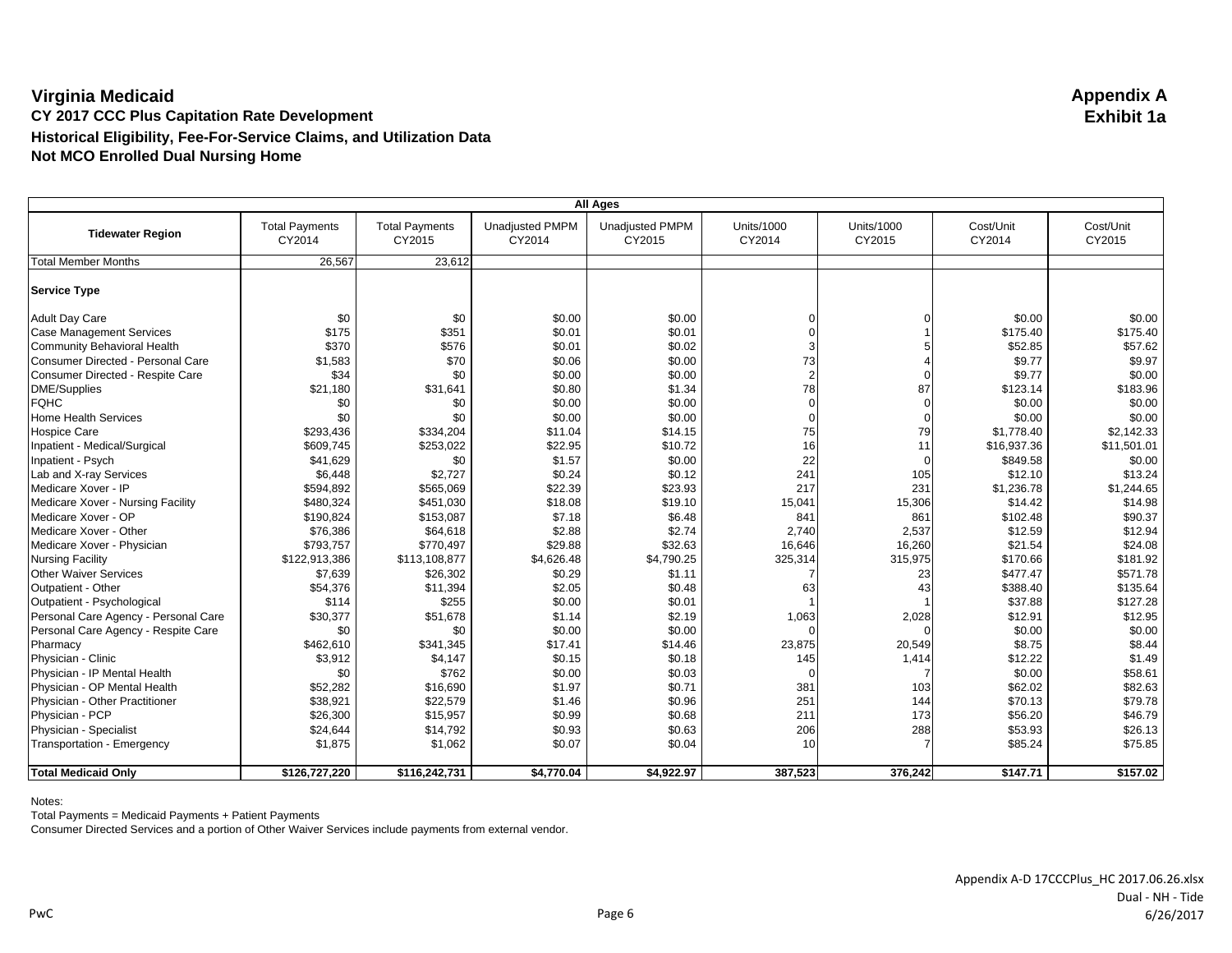| <b>All Ages</b>                      |                                 |                                 |                                  |                                  |                      |                      |                     |                     |
|--------------------------------------|---------------------------------|---------------------------------|----------------------------------|----------------------------------|----------------------|----------------------|---------------------|---------------------|
| <b>Statewide</b>                     | <b>Total Payments</b><br>CY2014 | <b>Total Payments</b><br>CY2015 | <b>Unadjusted PMPM</b><br>CY2014 | <b>Unadjusted PMPM</b><br>CY2015 | Units/1000<br>CY2014 | Units/1000<br>CY2015 | Cost/Unit<br>CY2014 | Cost/Unit<br>CY2015 |
| <b>Total Member Months</b>           | 18,988                          | 20,502                          |                                  |                                  |                      |                      |                     |                     |
| <b>Service Type</b>                  |                                 |                                 |                                  |                                  |                      |                      |                     |                     |
| <b>Adult Day Care</b>                | \$445                           | \$0                             | \$0.02                           | \$0.00                           |                      | 0                    | \$55.65             | \$0.00              |
| <b>Case Management Services</b>      | \$526                           | \$2,463                         | \$0.03                           | \$0.12                           |                      | 11                   | \$175.40            | \$136.82            |
| Community Behavioral Health          | \$939                           | \$3,850                         | \$0.05                           | \$0.19                           | 103                  | 118                  | \$5.76              | \$19.06             |
| Consumer Directed - Personal Care    | \$3,094                         | \$6,845                         | \$0.16                           | \$0.33                           | 178                  | 369                  | \$10.98             | \$10.87             |
| Consumer Directed - Respite Care     | \$1,424                         | \$400                           | \$0.08                           | \$0.02                           | 79                   | 23                   | \$11.44             | \$10.01             |
| DME/Supplies                         | \$621,414                       | \$605,534                       | \$32.73                          | \$29.54                          | 1,321                | 1,353                | \$297.19            | \$262.02            |
| <b>FQHC</b>                          | \$90,171                        | \$78,495                        | \$4.75                           | \$3.83                           | 706                  | 578                  | \$80.73             | \$79.53             |
| <b>Home Health Services</b>          | \$51,892                        | \$96,407                        | \$2.73                           | \$4.70                           | 100                  | 167                  | \$326.37            | \$338.27            |
| <b>Hospice Care</b>                  | \$400,349                       | \$380,423                       | \$21.08                          | \$18.56                          | 135                  | 115                  | \$1,879.57          | \$1,940.93          |
| Inpatient - Medical/Surgical         | \$24,047,985                    | \$24,136,961                    | \$1,266.50                       | \$1,177.32                       | 948                  | 832                  | \$16,031.99         | \$16,985.90         |
| Inpatient - Psych                    | \$261,937                       | \$201,649                       | \$13.80                          | \$9.84                           | 205                  | 142                  | \$805.96            | \$833.26            |
| Lab and X-ray Services               | \$457,416                       | \$465,700                       | \$24.09                          | \$22.72                          | 18,189               | 18,041               | \$15.89             | \$15.11             |
| Medicare Xover - IP                  | \$0                             | \$262                           | \$0.00                           | \$0.01                           |                      |                      | \$0.00              | \$261.94            |
| Medicare Xover - Nursing Facility    | \$1,036                         | \$0                             | \$0.05                           | \$0.00                           | 49                   |                      | \$13.28             | \$0.00              |
| Medicare Xover - OP                  | \$0                             | \$0                             | \$0.00                           | \$0.00                           |                      |                      | \$0.00              | \$0.00              |
| Medicare Xover - Other               | \$5                             | \$19                            | \$0.00                           | \$0.00                           |                      |                      | \$2.50              | \$18.98             |
| Medicare Xover - Physician           | \$161                           | \$0                             | \$0.01                           | \$0.00                           |                      |                      | \$14.64             | \$0.00              |
| <b>Nursing Facility</b>              | \$116,978,982                   | \$126,645,704                   | \$6,160.76                       | \$6,177.36                       | 340,190              | 331,165              | \$217.32            | \$223.84            |
| <b>Other Waiver Services</b>         | \$23,319                        | \$31,706                        | \$1.23                           | \$1.55                           | 25                   | 29                   | \$597.91            | \$634.12            |
| Outpatient - Other                   | \$3,257,813                     | \$3,338,051                     | \$171.57                         | \$162.82                         | 7,504                | 7,061                | \$274.39            | \$276.70            |
| Outpatient - Psychological           | \$12,882                        | \$23,115                        | \$0.68                           | \$1.13                           | 119                  | 129                  | \$68.16             | \$104.59            |
| Personal Care Agency - Personal Care | \$4,718                         | \$21,586                        | \$0.25                           | \$1.05                           | 180                  | 756                  | \$16.55             | \$16.71             |
| Personal Care Agency - Respite Care  | \$0                             | \$0                             | \$0.00                           | \$0.00                           |                      |                      | \$0.00              | \$0.00              |
| Pharmacy                             | \$12,743,167                    | \$14,148,884                    | \$671.13                         | \$690.14                         | 137,320              | 127,594              | \$58.65             | \$64.91             |
| Physician - Clinic                   | \$944,012                       | \$1,067,920                     | \$49.72                          | \$52.09                          | 221,776              | 223,167              | \$2.69              | \$2.80              |
| Physician - IP Mental Health         | \$4,601                         | \$3,624                         | \$0.24                           | \$0.18                           | 50                   | 44                   | \$58.25             | \$48.32             |
| Physician - OP Mental Health         | \$146,064                       | \$164,641                       | \$7.69                           | \$8.03                           | 1,498                | 1,633                | \$61.60             | \$59.01             |
| Physician - Other Practitioner       | \$677,147                       | \$742,113                       | \$35.66                          | \$36.20                          | 10,299               | 10,032               | \$41.55             | \$43.30             |
| Physician - PCP                      | \$3,178,594                     | \$3,263,514                     | \$167.40                         | \$159.18                         | 36,845               | 38,278               | \$54.52             | \$49.90             |
| Physician - Specialist               | \$1,625,647                     | \$1,801,709                     | \$85.62                          | \$87.88                          | 32,139               | 29,738               | \$31.97             | \$35.46             |
| Transportation - Emergency           | \$381,793                       | \$423,128                       | \$20.11                          | \$20.64                          | 2,656                | 2,668                | \$90.84             | \$92.83             |
| <b>Total Medicaid Only</b>           | \$165,917,534                   | \$177,654,700                   | \$8,738.14                       | \$8,665.41                       | 812,630              | 794,044              | \$129.04            | \$130.96            |

Notes:

Total Payments = Medicaid Payments + Patient Payments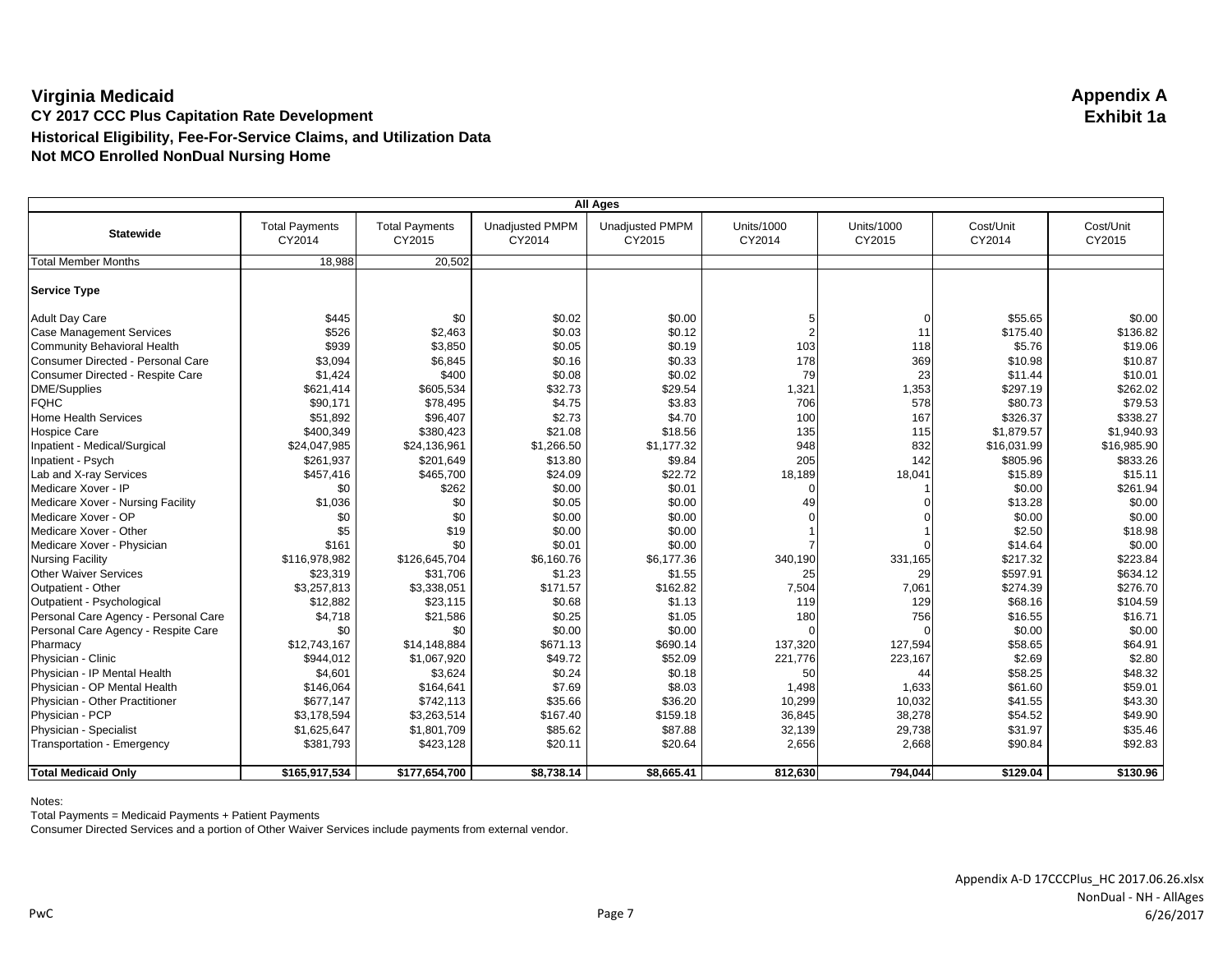|                                      | <b>All Ages</b>                 |                                 |                                  |                                  |                             |                             |                     |                     |
|--------------------------------------|---------------------------------|---------------------------------|----------------------------------|----------------------------------|-----------------------------|-----------------------------|---------------------|---------------------|
| <b>Central Region</b>                | <b>Total Payments</b><br>CY2014 | <b>Total Payments</b><br>CY2015 | <b>Unadjusted PMPM</b><br>CY2014 | <b>Unadjusted PMPM</b><br>CY2015 | <b>Units/1000</b><br>CY2014 | <b>Units/1000</b><br>CY2015 | Cost/Unit<br>CY2014 | Cost/Unit<br>CY2015 |
| <b>Total Member Months</b>           | 47,532                          | 48,812                          |                                  |                                  |                             |                             |                     |                     |
| Service Type                         |                                 |                                 |                                  |                                  |                             |                             |                     |                     |
| <b>Adult Day Care</b>                | \$1,385,380                     | \$1,428,647                     | \$29.15                          | \$29.27                          | 6,547                       | 7,239                       | \$53.43             | \$48.52             |
| <b>Case Management Services</b>      | \$5,012                         | \$6,669                         | \$0.11                           | \$0.14                           |                             | 10                          | \$167.07            | \$166.72            |
| Community Behavioral Health          | \$14,870                        | \$20,625                        | \$0.31                           | \$0.42                           | 2,216                       | 3,278                       | \$1.69              | \$1.55              |
| Consumer Directed - Personal Care    | \$32,701,871                    | \$39,283,862                    | \$687.99                         | \$804.81                         | 820,684                     | 952,368                     | \$10.06             | \$10.14             |
| Consumer Directed - Respite Care     | \$5,822,690                     | \$6,841,044                     | \$122.50                         | \$140.15                         | 147,121                     | 166,326                     | \$9.99              | \$10.11             |
| <b>DME/Supplies</b>                  | \$2,520,169                     | \$2,085,931                     | \$53.02                          | \$42.73                          | 7,055                       | 6,492                       | \$90.18             | \$78.99             |
| <b>FQHC</b>                          | \$260                           | \$666                           | \$0.01                           | \$0.01                           |                             |                             | \$52.03             | \$66.64             |
| Home Health Services                 | \$13,188                        | \$3,351                         | \$0.28                           | \$0.07                           |                             |                             | \$599.46            | \$304.60            |
| <b>Hospice Care</b>                  | \$178,935                       | \$302,380                       | \$3.76                           | \$6.19                           | 16                          | 23                          | \$2,886.05          | \$3,182.95          |
| Inpatient - Medical/Surgical         | \$391,735                       | \$345,656                       | \$8.24                           | \$7.08                           | 10                          |                             | \$9,793.38          | \$9.601.57          |
| Inpatient - Psych                    | \$133,694                       | \$39,370                        | \$2.81                           | \$0.81                           | 42                          |                             | \$805.39            | \$1,640.41          |
| Lab and X-ray Services               | \$2,077                         | \$1,704                         | \$0.04                           | \$0.03                           | 33                          | 23                          | \$15.98             | \$17.94             |
| Medicare Xover - IP                  | \$1,742,555                     | \$1,818,678                     | \$36.66                          | \$37.26                          | 438                         | 440                         | \$1,005.51          | \$1,016.02          |
| Medicare Xover - Nursing Facility    | \$2,105                         | \$6,065                         | \$0.04                           | \$0.12                           | 79                          | 224                         | \$6.75              | \$6.66              |
| Medicare Xover - OP                  | \$940,535                       | \$825,437                       | \$19.79                          | \$16.91                          | 3,161                       | 3,186                       | \$75.12             | \$63.70             |
| Medicare Xover - Other               | \$781,011                       | \$773,462                       | \$16.43                          | \$15.85                          | 8,462                       | 7,895                       | \$23.30             | \$24.08             |
| Medicare Xover - Physician           | \$2,618,296                     | \$2,725,919                     | \$55.08                          | \$55.85                          | 20,389                      | 20,113                      | \$32.42             | \$33.32             |
| <b>Nursing Facility</b>              | \$17,695                        | \$23,381                        | \$0.37                           | \$0.48                           | 29                          | 29                          | \$152.55            | \$201.56            |
| <b>Other Waiver Services</b>         | \$1,311,071                     | \$1,380,196                     | \$27.58                          | \$28.28                          | 5,938                       | 5,914                       | \$55.75             | \$57.37             |
| Outpatient - Other                   | \$12,467                        | \$9,075                         | \$0.26                           | \$0.19                           | 18                          | 13                          | \$175.59            | \$168.05            |
| Outpatient - Psychological           | \$10,845                        | \$0                             | \$0.23                           | \$0.00                           | 18                          |                             | \$150.63            | \$0.00              |
| Personal Care Agency - Personal Care | \$44,055,875                    | \$40,680,896                    | \$926.86                         | \$833.43                         | 854,400                     | 761,390                     | \$13.02             | \$13.14             |
| Personal Care Agency - Respite Care  | \$6,959,620                     | \$5,931,685                     | \$146.42                         | \$121.52                         | 135,204                     | 110,898                     | \$13.00             | \$13.15             |
| Pharmacy                             | \$137,436                       | \$97,096                        | \$2.89                           | \$1.99                           | 3,697                       | 3,168                       | \$9.39              | \$7.54              |
| Physician - Clinic                   | \$16,269                        | \$1,931                         | \$0.34                           | \$0.04                           | 1,119                       | 29                          | \$3.67              | \$16.36             |
| Physician - IP Mental Health         | \$1,396                         | \$396                           | \$0.03                           | \$0.01                           |                             |                             | \$58.18             | \$56.63             |
| Physician - OP Mental Health         | \$171,982                       | \$165,967                       | \$3.62                           | \$3.40                           | 534                         | 137                         | \$81.24             | \$297.97            |
| Physician - Other Practitioner       | \$140,137                       | \$207,267                       | \$2.95                           | \$4.25                           | 1,173                       | 1,507                       | \$30.15             | \$33.82             |
| Physician - PCP                      | \$19,891                        | \$21,712                        | \$0.42                           | \$0.44                           | 108                         | 125                         | \$46.69             | \$42.66             |
| Physician - Specialist               | \$31,937                        | \$30,452                        | \$0.67                           | \$0.62                           | 205                         | 328                         | \$39.38             | \$22.83             |
| Transportation - Emergency           | \$1,792                         | \$831                           | \$0.04                           | \$0.02                           |                             |                             | \$89.62             | \$83.07             |
|                                      |                                 |                                 |                                  |                                  |                             |                             |                     |                     |
| <b>Total Medicaid Only</b>           | \$102,142,798                   | \$105,060,350                   | \$2,148.91                       | \$2,152.36                       | 2,018,717                   | 2,051,180                   | \$12.77             | \$12.59             |

Notes:

Total Payments = Medicaid Payments + Patient Payments

Consumer Directed Services and a portion of Other Waiver Services include payments from external vendor.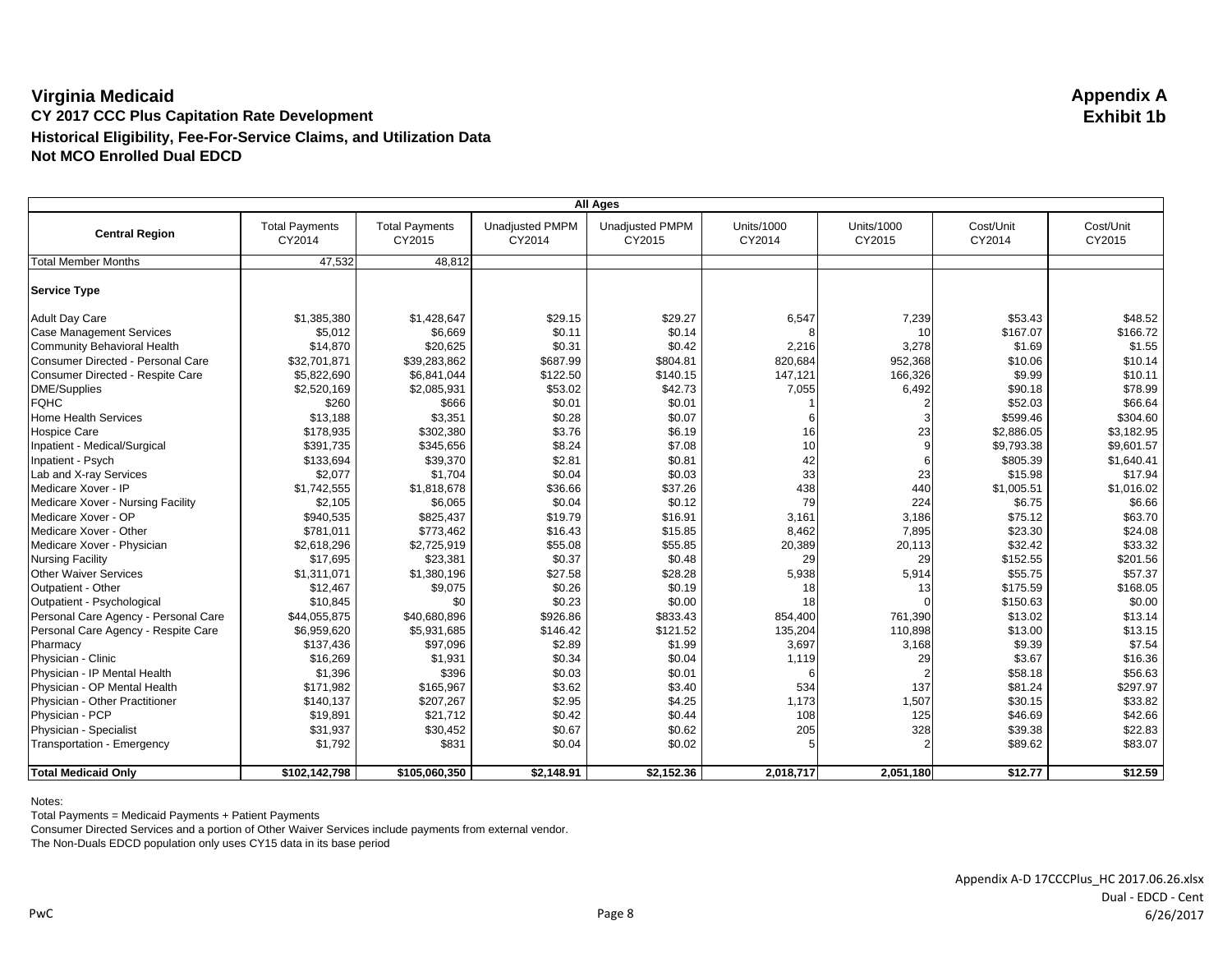| <b>All Ages</b>                       |                                 |                                 |                                  |                                  |                             |                             |                     |                     |
|---------------------------------------|---------------------------------|---------------------------------|----------------------------------|----------------------------------|-----------------------------|-----------------------------|---------------------|---------------------|
| <b>Charlottesville Western Region</b> | <b>Total Payments</b><br>CY2014 | <b>Total Payments</b><br>CY2015 | <b>Unadjusted PMPM</b><br>CY2014 | <b>Unadjusted PMPM</b><br>CY2015 | <b>Units/1000</b><br>CY2014 | <b>Units/1000</b><br>CY2015 | Cost/Unit<br>CY2014 | Cost/Unit<br>CY2015 |
| <b>Total Member Months</b>            | 31,298                          | 32,220                          |                                  |                                  |                             |                             |                     |                     |
| <b>Service Type</b>                   |                                 |                                 |                                  |                                  |                             |                             |                     |                     |
| <b>Adult Day Care</b>                 | \$375,860                       | \$297,950                       | \$12.01                          | \$9.25                           | 2,609                       | 1,994                       | \$55.23             | \$55.65             |
| <b>Case Management Services</b>       | \$2,944                         | \$1,452                         | \$0.09                           | \$0.05                           |                             |                             | \$147.19            | \$132.00            |
| Community Behavioral Health           | \$9,036                         | \$13,538                        | \$0.29                           | \$0.42                           | 50                          | 187                         | \$68.98             | \$26.92             |
| Consumer Directed - Personal Care     | \$22,709,931                    | \$26,114,917                    | \$725.61                         | \$810.52                         | 891,026                     | 984,509                     | \$9.77              | \$9.88              |
| Consumer Directed - Respite Care      | \$4,532,015                     | \$5,070,084                     | \$144.80                         | \$157.36                         | 177,816                     | 190,576                     | \$9.77              | \$9.91              |
| <b>DME/Supplies</b>                   | \$1,077,747                     | \$1,092,109                     | \$34.44                          | \$33.90                          | 5,941                       | 5,872                       | \$69.56             | \$69.27             |
| <b>FQHC</b>                           | \$599                           | \$518                           | \$0.02                           | \$0.02                           |                             |                             | \$59.87             | \$103.63            |
| Home Health Services                  | \$2,213                         | \$3,650                         | \$0.07                           | \$0.11                           |                             |                             | \$100.58            | \$173.82            |
| <b>Hospice Care</b>                   | \$144,463                       | \$109,940                       | \$4.62                           | \$3.41                           | 18                          | 15                          | \$3,140.51          | \$2,681.46          |
| Inpatient - Medical/Surgical          | \$303,988                       | \$511,949                       | \$9.71                           | \$15.89                          | 15                          | 18                          | \$7,794.56          | \$10,665.60         |
| Inpatient - Psych                     | \$36,898                        | \$29,690                        | \$1.18                           | \$0.92                           | 13                          | 21                          | \$1,054.22          | \$530.18            |
| Lab and X-ray Services                | \$2,604                         | \$642                           | \$0.08                           | \$0.02                           | 20                          | 15                          | \$49.13             | \$16.45             |
| Medicare Xover - IP                   | \$1,165,749                     | \$1,118,199                     | \$37.25                          | \$34.71                          | 432                         | 398                         | \$1,035.30          | \$1,047.00          |
| Medicare Xover - Nursing Facility     | \$4,840                         | \$2,861                         | \$0.15                           | \$0.09                           | 204                         | 115                         | \$9.08              | \$9.23              |
| Medicare Xover - OP                   | \$804,634                       | \$754,134                       | \$25.71                          | \$23.41                          | 3,943                       | 4,238                       | \$78.23             | \$66.28             |
| Medicare Xover - Other                | \$604,276                       | \$597.487                       | \$19.31                          | \$18.54                          | 10,128                      | 9,449                       | \$22.88             | \$23.55             |
| Medicare Xover - Physician            | \$1,756,307                     | \$1,932,262                     | \$56.12                          | \$59.97                          | 21,496                      | 21,035                      | \$31.33             | \$34.21             |
| <b>Nursing Facility</b>               | \$33,767                        | \$21,170                        | \$1.08                           | \$0.66                           | 87                          | 47                          | \$149.41            | \$166.69            |
| <b>Other Waiver Services</b>          | \$900.695                       | \$971,633                       | \$28.78                          | \$30.16                          | 5,962                       | 6,197                       | \$57.93             | \$58.40             |
| Outpatient - Other                    | \$8,537                         | \$11,826                        | \$0.27                           | \$0.37                           | 15                          | 27                          | \$213.43            | \$164.25            |
| Outpatient - Psychological            | \$0                             | \$33                            | \$0.00                           | \$0.00                           |                             |                             | \$0.00              | \$32.85             |
| Personal Care Agency - Personal Care  | \$20,811,015                    | \$19,585,582                    | \$664.94                         | \$607.87                         | 618,906                     | 559,818                     | \$12.89             | \$13.03             |
| Personal Care Agency - Respite Care   | \$3,339,215                     | \$2,924,698                     | \$106.69                         | \$90.77                          | 99,491                      | 83,755                      | \$12.87             | \$13.01             |
| Pharmacy                              | \$98,719                        | \$78,092                        | \$3.15                           | \$2.42                           | 4,046                       | 3,666                       | \$9.36              | \$7.93              |
| Physician - Clinic                    | \$165                           | \$792                           | \$0.01                           | \$0.02                           |                             | 262                         | \$41.34             | \$1.13              |
| Physician - IP Mental Health          | \$622                           | \$498                           | \$0.02                           | \$0.02                           |                             |                             | \$124.36            | \$82.98             |
| Physician - OP Mental Health          | \$86,151                        | \$93,137                        | \$2.75                           | \$2.89                           | 159                         | 145                         | \$207.59            | \$238.81            |
| Physician - Other Practitioner        | \$117,661                       | \$143,646                       | \$3.76                           | \$4.46                           | 1,983                       | 2,234                       | \$22.75             | \$23.95             |
| Physician - PCP                       | \$15,515                        | \$7,819                         | \$0.50                           | \$0.24                           | 357                         | 91                          | \$16.68             | \$32.18             |
| Physician - Specialist                | \$17,045                        | \$25,501                        | \$0.54                           | \$0.79                           | 149                         | 308                         | \$43.93             | \$30.84             |
| Transportation - Emergency            | \$12,968                        | \$7,662                         | \$0.41                           | \$0.24                           | 33                          | 19                          | \$150.79            | \$153.23            |
| <b>Total Medicaid Only</b>            | \$58,976,180                    | \$61,523,469                    | \$1,884.36                       | \$1,909.48                       | 1,844,923                   | 1,875,026                   | \$12.26             | \$12.22             |

Notes:

Total Payments = Medicaid Payments + Patient Payments

Consumer Directed Services and a portion of Other Waiver Services include payments from external vendor.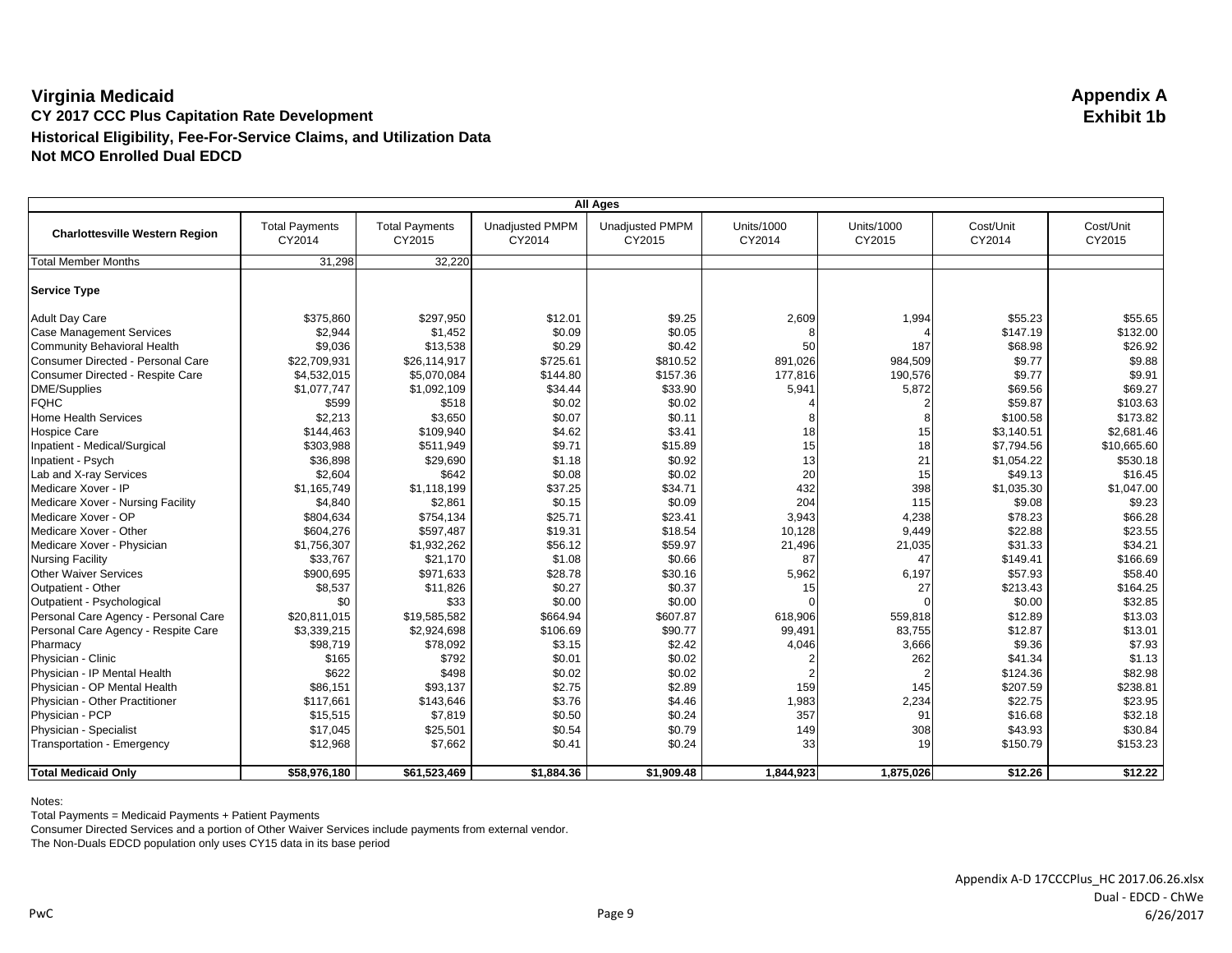| <b>All Ages</b>                      |                                 |                                 |                                  |                                  |                             |                             |                     |                     |
|--------------------------------------|---------------------------------|---------------------------------|----------------------------------|----------------------------------|-----------------------------|-----------------------------|---------------------|---------------------|
| Northern & Winchester Region         | <b>Total Payments</b><br>CY2014 | <b>Total Payments</b><br>CY2015 | <b>Unadjusted PMPM</b><br>CY2014 | <b>Unadjusted PMPM</b><br>CY2015 | <b>Units/1000</b><br>CY2014 | <b>Units/1000</b><br>CY2015 | Cost/Unit<br>CY2014 | Cost/Unit<br>CY2015 |
| <b>Total Member Months</b>           | 39,240                          | 43,643                          |                                  |                                  |                             |                             |                     |                     |
| <b>Service Type</b>                  |                                 |                                 |                                  |                                  |                             |                             |                     |                     |
| <b>Adult Day Care</b>                | \$4,319,328                     | \$4,680,433                     | \$110.08                         | \$107.24                         | 57,689                      | 57,463                      | \$22.90             | \$22.40             |
| <b>Case Management Services</b>      | \$1,228                         | \$4,434                         | \$0.03                           | \$0.10                           |                             |                             | \$175.40            | \$158.35            |
| Community Behavioral Health          | \$4,526                         | \$5,889                         | \$0.12                           | \$0.13                           | 21                          | 22                          | \$66.57             | \$73.62             |
| Consumer Directed - Personal Care    | \$18,370,910                    | \$18,903,960                    | \$468.17                         | \$433.15                         | 483,480                     | 440,294                     | \$11.62             | \$11.81             |
| Consumer Directed - Respite Care     | \$3,274,655                     | \$3,292,258                     | \$83.45                          | \$75.44                          | 86,770                      | 75,949                      | \$11.54             | \$11.92             |
| <b>DME/Supplies</b>                  | \$1,506,489                     | \$1,436,507                     | \$38.39                          | \$32.91                          | 5,765                       | 5,147                       | \$79.92             | \$76.74             |
| <b>FQHC</b>                          | \$124                           | \$152                           | \$0.00                           | \$0.00                           |                             |                             | \$124.10            | \$75.85             |
| Home Health Services                 | \$6,433                         | \$4,571                         | \$0.16                           | \$0.10                           |                             |                             | \$292.39            | \$268.90            |
| <b>Hospice Care</b>                  | \$717,734                       | \$790,769                       | \$18.29                          | \$18.12                          | 57                          | 59                          | \$3,879.64          | \$3.677.99          |
| Inpatient - Medical/Surgical         | \$2,646,216                     | \$2,962,164                     | \$67.44                          | \$67.87                          | 60                          | 58                          | \$13,570.34         | \$14,105.54         |
| Inpatient - Psych                    | \$60,428                        | \$34,933                        | \$1.54                           | \$0.80                           | 17                          | 12                          | \$1,079.08          | \$831.74            |
| Lab and X-ray Services               | \$3,189                         | \$2,302                         | \$0.08                           | \$0.05                           | 61                          | 32                          | \$15.94             | \$19.50             |
| Medicare Xover - IP                  | \$885,378                       | \$1,087,122                     | \$22.56                          | \$24.91                          | 254                         | 260                         | \$1,065.44          | \$1,150.39          |
| Medicare Xover - Nursing Facility    | \$3,895                         | \$4,207                         | \$0.10                           | \$0.10                           | 192                         | 90                          | \$6.20              | \$12.90             |
| Medicare Xover - OP                  | \$748,895                       | \$748,738                       | \$19.09                          | \$17.16                          | 1,978                       | 1,962                       | \$115.80            | \$104.95            |
| Medicare Xover - Other               | \$343,163                       | \$321,571                       | \$8.75                           | \$7.37                           | 5,839                       | 5,267                       | \$17.97             | \$16.79             |
| Medicare Xover - Physician           | \$1,674,545                     | \$1,752,062                     | \$42.67                          | \$40.15                          | 17,007                      | 17,304                      | \$30.11             | \$27.84             |
| <b>Nursing Facility</b>              | \$23,656                        | \$40,849                        | \$0.60                           | \$0.94                           | 37                          | 54                          | \$195.50            | \$207.35            |
| <b>Other Waiver Services</b>         | \$539,376                       | \$536,012                       | \$13.75                          | \$12.28                          | 2,350                       | 2,120                       | \$70.18             | \$69.50             |
| Outpatient - Other                   | \$35,757                        | \$2,696                         | \$0.91                           | \$0.06                           |                             |                             | \$1,153.44          | \$149.77            |
| Outpatient - Psychological           | \$0                             | \$0                             | \$0.00                           | \$0.00                           |                             |                             | \$0.00              | \$0.00              |
| Personal Care Agency - Personal Care | \$73.874.853                    | \$87.713.692                    | \$1,882.66                       | \$2.009.79                       | 1.501.266                   | 1.585.511                   | \$15.05             | \$15.21             |
| Personal Care Agency - Respite Care  | \$10,499,854                    | \$11,573,396                    | \$267.58                         | \$265.18                         | 214,180                     | 210,107                     | \$14.99             | \$15.15             |
| Pharmacy                             | \$140,909                       | \$127,511                       | \$3.59                           | \$2.92                           | 3,608                       | 3,637                       | \$11.94             | \$9.64              |
| Physician - Clinic                   | \$4,107                         | \$49                            | \$0.10                           | \$0.00                           | 420                         |                             | \$2.99              | \$49.31             |
| Physician - IP Mental Health         | \$1,654                         | \$450                           | \$0.04                           | \$0.01                           |                             |                             | \$82.72             | \$150.05            |
| Physician - OP Mental Health         | \$87,789                        | \$103,391                       | \$2.24                           | \$2.37                           | 146                         | 116                         | \$183.66            | \$244.42            |
| Physician - Other Practitioner       | \$109,343                       | \$198,975                       | \$2.79                           | \$4.56                           | 1,305                       | 1,925                       | \$25.62             | \$28.42             |
| Physician - PCP                      | \$13,826                        | \$28,601                        | \$0.35                           | \$0.66                           | 107                         | 240                         | \$39.62             | \$32.76             |
| Physician - Specialist               | \$17,226                        | \$25,035                        | \$0.44                           | \$0.57                           | 128                         | 554                         | \$41.01             | \$12.43             |
| Transportation - Emergency           | \$1,507                         | \$143                           | \$0.04                           | \$0.00                           |                             |                             | \$83.74             | \$71.42             |
| <b>Total Medicaid Only</b>           | \$119,916,993                   | \$136,382,873                   | \$3,056.01                       | \$3,124.94                       | 2,382,768                   | 2,408,202                   | \$15.39             | \$15.57             |

Notes:

Total Payments = Medicaid Payments + Patient Payments

Consumer Directed Services and a portion of Other Waiver Services include payments from external vendor.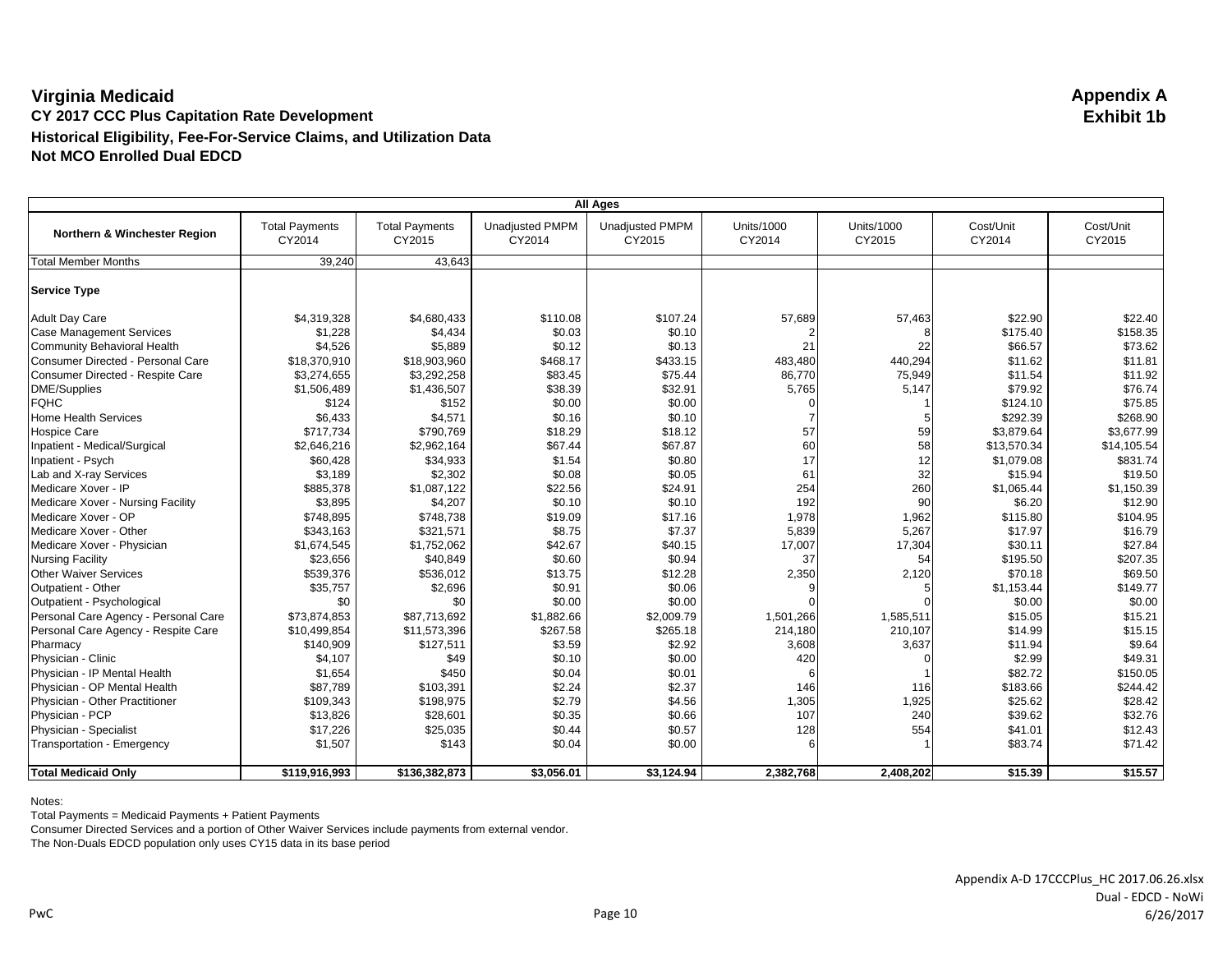| <b>Total Payments</b><br><b>Total Payments</b><br><b>Unadjusted PMPM</b><br><b>Unadjusted PMPM</b><br><b>Units/1000</b><br><b>Units/1000</b><br>Cost/Unit<br>Cost/Unit<br>Roanoke/Alleghany Region<br>CY2014<br>CY2015<br>CY2014<br>CY2015<br>CY2014<br>CY2015<br>CY2014<br>CY2015<br>20,607<br>20,627<br><b>Total Member Months</b><br>2,368<br>Adult Day Care<br>\$225,326<br>\$229,727<br>\$10.93<br>\$11.14<br>2,404<br>\$55.42<br>\$55.58<br>\$0<br>\$0.00<br>\$0.00<br>\$0.00<br>\$0.00<br>\$0<br>\$12,645<br>\$0.52<br>\$0.61<br>\$77.54<br>\$10,778<br>81<br>90<br>\$81.58<br>\$899.72<br>\$9.77<br>\$9.87<br>\$18,540,833<br>\$20,966,874<br>\$1,016.47<br>1,105,075<br>1,235,377<br>\$4,075,810<br>\$4,174,963<br>\$197.78<br>\$202.40<br>242,927<br>245,175<br>\$9.77<br>\$9.91<br>\$742,393<br>\$657,291<br>\$36.03<br>\$31.87<br>5,747<br>5,402<br>\$75.22<br>\$70.78<br>\$89<br>\$0.03<br>\$0.00<br>\$75.47<br>\$0.58<br>\$528<br>89<br>\$0.14<br>\$2,385<br>\$2,932<br>\$0.12<br>\$149.04<br>\$154.31<br>11<br>\$68,689<br>\$1.70<br>\$35,054<br>\$3.33<br>\$2,544.03<br>\$1.947.45<br>16<br>10<br>\$29,860<br>\$9.22<br>\$1.45<br>13<br>\$8,638.38<br>\$4,976.67<br>\$190,044<br>\$6.95<br>\$0.77<br>150<br>\$555.23<br>\$790.29<br>\$143,250<br>\$15,806<br>12<br>\$3,711<br>\$2,815<br>\$0.18<br>\$0.14<br>134<br>\$16.14<br>\$13.73<br>119<br>378<br>\$33.84<br>\$697,407<br>\$655,693<br>\$31.79<br>349<br>\$1,074.59<br>\$1,092.82<br>\$0.15<br>\$2,251<br>\$3,140<br>\$0.11<br>232<br>255<br>\$5.65<br>\$7.15<br>\$351,235<br>\$75.76<br>\$62.24<br>\$380,079<br>\$18.44<br>\$17.03<br>2,921<br>3,283<br>\$445,128<br>\$21.58<br>\$22.45<br>\$27.34<br>\$393,779<br>\$19.11<br>10,213<br>9,471<br>\$883,326<br>\$925,076<br>\$28.45<br>\$31.91<br>\$42.86<br>\$44.85<br>18,080<br>16,867<br>\$13,228<br>\$12,449<br>\$0.64<br>\$0.60<br>\$155.62<br>\$163.80<br>49<br>44<br>\$826,246<br>\$838,788<br>\$40.09<br>\$40.66<br>7,673<br>\$62.70<br>\$62.97<br>7,749<br>\$0.93<br>\$0.29<br>\$198.89<br>\$97.90<br>\$19,094<br>\$6,070<br>56<br>36<br>\$0<br>\$0<br>\$0.00<br>\$0.00<br>\$0.00<br>\$0.00<br>Personal Care Agency - Personal Care<br>\$9.323.354<br>\$7.819.489<br>\$452.43<br>\$379.09<br>349.281<br>\$12.89<br>\$13.02<br>421.205<br>\$68.49<br>\$12.88<br>\$13.02<br>Personal Care Agency - Respite Care<br>\$1,411,485<br>\$1,140,301<br>\$55.28<br>63,794<br>50,936<br>\$2.34<br>\$59,682<br>\$48,286<br>\$2.90<br>3,609<br>3,169<br>\$9.63<br>\$8.86<br>\$1.36<br>\$0.00<br>\$2.66<br>Physician - Clinic<br>\$28,063<br>\$49<br>6,153<br>\$49.31<br>Physician - IP Mental Health<br>\$125<br>\$0<br>\$0.01<br>\$0.00<br>\$62.46<br>\$0.00<br>Physician - OP Mental Health<br>\$85,079<br>\$86,168<br>\$4.13<br>\$4.18<br>\$216.49<br>\$236.08<br>229<br>212<br>\$45,776<br>\$35,680<br>\$2.22<br>\$1.73<br>1,002<br>1,065<br>\$26.61<br>\$19.50<br>Physician - Other Practitioner<br>\$1.01<br>793<br>\$5.32<br>\$19,344<br>\$20,873<br>\$0.94<br>2,284<br>\$14.21<br>\$16,336<br>\$11,372<br>\$0.79<br>\$0.55<br>196<br>169<br>\$48.48<br>\$39.08<br>\$162<br>\$0.01<br>\$0.07<br>\$81.01<br>\$1,381<br>\$138.06<br>6<br>\$38,208,563<br>\$38,529,235<br>\$1,854.11<br>\$1,867.90<br>\$11.75<br>\$11.59<br><b>Total Medicaid Only</b><br>1,893,110<br>1,933,870 | <b>All Ages</b>                   |  |  |  |  |  |  |  |  |
|---------------------------------------------------------------------------------------------------------------------------------------------------------------------------------------------------------------------------------------------------------------------------------------------------------------------------------------------------------------------------------------------------------------------------------------------------------------------------------------------------------------------------------------------------------------------------------------------------------------------------------------------------------------------------------------------------------------------------------------------------------------------------------------------------------------------------------------------------------------------------------------------------------------------------------------------------------------------------------------------------------------------------------------------------------------------------------------------------------------------------------------------------------------------------------------------------------------------------------------------------------------------------------------------------------------------------------------------------------------------------------------------------------------------------------------------------------------------------------------------------------------------------------------------------------------------------------------------------------------------------------------------------------------------------------------------------------------------------------------------------------------------------------------------------------------------------------------------------------------------------------------------------------------------------------------------------------------------------------------------------------------------------------------------------------------------------------------------------------------------------------------------------------------------------------------------------------------------------------------------------------------------------------------------------------------------------------------------------------------------------------------------------------------------------------------------------------------------------------------------------------------------------------------------------------------------------------------------------------------------------------------------------------------------------------------------------------------------------------------------------------------------------------------------------------------------------------------------------------------------------------------------------------------------------------------------------------------------------------------------------------------------------------------------------------------------------------------------------------------------------------------------------------------------------------------------------------------------------------------------------------------------------------------------------------|-----------------------------------|--|--|--|--|--|--|--|--|
|                                                                                                                                                                                                                                                                                                                                                                                                                                                                                                                                                                                                                                                                                                                                                                                                                                                                                                                                                                                                                                                                                                                                                                                                                                                                                                                                                                                                                                                                                                                                                                                                                                                                                                                                                                                                                                                                                                                                                                                                                                                                                                                                                                                                                                                                                                                                                                                                                                                                                                                                                                                                                                                                                                                                                                                                                                                                                                                                                                                                                                                                                                                                                                                                                                                                                                         |                                   |  |  |  |  |  |  |  |  |
|                                                                                                                                                                                                                                                                                                                                                                                                                                                                                                                                                                                                                                                                                                                                                                                                                                                                                                                                                                                                                                                                                                                                                                                                                                                                                                                                                                                                                                                                                                                                                                                                                                                                                                                                                                                                                                                                                                                                                                                                                                                                                                                                                                                                                                                                                                                                                                                                                                                                                                                                                                                                                                                                                                                                                                                                                                                                                                                                                                                                                                                                                                                                                                                                                                                                                                         |                                   |  |  |  |  |  |  |  |  |
|                                                                                                                                                                                                                                                                                                                                                                                                                                                                                                                                                                                                                                                                                                                                                                                                                                                                                                                                                                                                                                                                                                                                                                                                                                                                                                                                                                                                                                                                                                                                                                                                                                                                                                                                                                                                                                                                                                                                                                                                                                                                                                                                                                                                                                                                                                                                                                                                                                                                                                                                                                                                                                                                                                                                                                                                                                                                                                                                                                                                                                                                                                                                                                                                                                                                                                         | <b>Service Type</b>               |  |  |  |  |  |  |  |  |
|                                                                                                                                                                                                                                                                                                                                                                                                                                                                                                                                                                                                                                                                                                                                                                                                                                                                                                                                                                                                                                                                                                                                                                                                                                                                                                                                                                                                                                                                                                                                                                                                                                                                                                                                                                                                                                                                                                                                                                                                                                                                                                                                                                                                                                                                                                                                                                                                                                                                                                                                                                                                                                                                                                                                                                                                                                                                                                                                                                                                                                                                                                                                                                                                                                                                                                         |                                   |  |  |  |  |  |  |  |  |
|                                                                                                                                                                                                                                                                                                                                                                                                                                                                                                                                                                                                                                                                                                                                                                                                                                                                                                                                                                                                                                                                                                                                                                                                                                                                                                                                                                                                                                                                                                                                                                                                                                                                                                                                                                                                                                                                                                                                                                                                                                                                                                                                                                                                                                                                                                                                                                                                                                                                                                                                                                                                                                                                                                                                                                                                                                                                                                                                                                                                                                                                                                                                                                                                                                                                                                         | <b>Case Management Services</b>   |  |  |  |  |  |  |  |  |
|                                                                                                                                                                                                                                                                                                                                                                                                                                                                                                                                                                                                                                                                                                                                                                                                                                                                                                                                                                                                                                                                                                                                                                                                                                                                                                                                                                                                                                                                                                                                                                                                                                                                                                                                                                                                                                                                                                                                                                                                                                                                                                                                                                                                                                                                                                                                                                                                                                                                                                                                                                                                                                                                                                                                                                                                                                                                                                                                                                                                                                                                                                                                                                                                                                                                                                         | Community Behavioral Health       |  |  |  |  |  |  |  |  |
|                                                                                                                                                                                                                                                                                                                                                                                                                                                                                                                                                                                                                                                                                                                                                                                                                                                                                                                                                                                                                                                                                                                                                                                                                                                                                                                                                                                                                                                                                                                                                                                                                                                                                                                                                                                                                                                                                                                                                                                                                                                                                                                                                                                                                                                                                                                                                                                                                                                                                                                                                                                                                                                                                                                                                                                                                                                                                                                                                                                                                                                                                                                                                                                                                                                                                                         | Consumer Directed - Personal Care |  |  |  |  |  |  |  |  |
|                                                                                                                                                                                                                                                                                                                                                                                                                                                                                                                                                                                                                                                                                                                                                                                                                                                                                                                                                                                                                                                                                                                                                                                                                                                                                                                                                                                                                                                                                                                                                                                                                                                                                                                                                                                                                                                                                                                                                                                                                                                                                                                                                                                                                                                                                                                                                                                                                                                                                                                                                                                                                                                                                                                                                                                                                                                                                                                                                                                                                                                                                                                                                                                                                                                                                                         | Consumer Directed - Respite Care  |  |  |  |  |  |  |  |  |
|                                                                                                                                                                                                                                                                                                                                                                                                                                                                                                                                                                                                                                                                                                                                                                                                                                                                                                                                                                                                                                                                                                                                                                                                                                                                                                                                                                                                                                                                                                                                                                                                                                                                                                                                                                                                                                                                                                                                                                                                                                                                                                                                                                                                                                                                                                                                                                                                                                                                                                                                                                                                                                                                                                                                                                                                                                                                                                                                                                                                                                                                                                                                                                                                                                                                                                         | <b>DME/Supplies</b>               |  |  |  |  |  |  |  |  |
|                                                                                                                                                                                                                                                                                                                                                                                                                                                                                                                                                                                                                                                                                                                                                                                                                                                                                                                                                                                                                                                                                                                                                                                                                                                                                                                                                                                                                                                                                                                                                                                                                                                                                                                                                                                                                                                                                                                                                                                                                                                                                                                                                                                                                                                                                                                                                                                                                                                                                                                                                                                                                                                                                                                                                                                                                                                                                                                                                                                                                                                                                                                                                                                                                                                                                                         | <b>FQHC</b>                       |  |  |  |  |  |  |  |  |
|                                                                                                                                                                                                                                                                                                                                                                                                                                                                                                                                                                                                                                                                                                                                                                                                                                                                                                                                                                                                                                                                                                                                                                                                                                                                                                                                                                                                                                                                                                                                                                                                                                                                                                                                                                                                                                                                                                                                                                                                                                                                                                                                                                                                                                                                                                                                                                                                                                                                                                                                                                                                                                                                                                                                                                                                                                                                                                                                                                                                                                                                                                                                                                                                                                                                                                         | Home Health Services              |  |  |  |  |  |  |  |  |
|                                                                                                                                                                                                                                                                                                                                                                                                                                                                                                                                                                                                                                                                                                                                                                                                                                                                                                                                                                                                                                                                                                                                                                                                                                                                                                                                                                                                                                                                                                                                                                                                                                                                                                                                                                                                                                                                                                                                                                                                                                                                                                                                                                                                                                                                                                                                                                                                                                                                                                                                                                                                                                                                                                                                                                                                                                                                                                                                                                                                                                                                                                                                                                                                                                                                                                         | <b>Hospice Care</b>               |  |  |  |  |  |  |  |  |
|                                                                                                                                                                                                                                                                                                                                                                                                                                                                                                                                                                                                                                                                                                                                                                                                                                                                                                                                                                                                                                                                                                                                                                                                                                                                                                                                                                                                                                                                                                                                                                                                                                                                                                                                                                                                                                                                                                                                                                                                                                                                                                                                                                                                                                                                                                                                                                                                                                                                                                                                                                                                                                                                                                                                                                                                                                                                                                                                                                                                                                                                                                                                                                                                                                                                                                         | Inpatient - Medical/Surgical      |  |  |  |  |  |  |  |  |
|                                                                                                                                                                                                                                                                                                                                                                                                                                                                                                                                                                                                                                                                                                                                                                                                                                                                                                                                                                                                                                                                                                                                                                                                                                                                                                                                                                                                                                                                                                                                                                                                                                                                                                                                                                                                                                                                                                                                                                                                                                                                                                                                                                                                                                                                                                                                                                                                                                                                                                                                                                                                                                                                                                                                                                                                                                                                                                                                                                                                                                                                                                                                                                                                                                                                                                         | Inpatient - Psych                 |  |  |  |  |  |  |  |  |
|                                                                                                                                                                                                                                                                                                                                                                                                                                                                                                                                                                                                                                                                                                                                                                                                                                                                                                                                                                                                                                                                                                                                                                                                                                                                                                                                                                                                                                                                                                                                                                                                                                                                                                                                                                                                                                                                                                                                                                                                                                                                                                                                                                                                                                                                                                                                                                                                                                                                                                                                                                                                                                                                                                                                                                                                                                                                                                                                                                                                                                                                                                                                                                                                                                                                                                         | Lab and X-ray Services            |  |  |  |  |  |  |  |  |
|                                                                                                                                                                                                                                                                                                                                                                                                                                                                                                                                                                                                                                                                                                                                                                                                                                                                                                                                                                                                                                                                                                                                                                                                                                                                                                                                                                                                                                                                                                                                                                                                                                                                                                                                                                                                                                                                                                                                                                                                                                                                                                                                                                                                                                                                                                                                                                                                                                                                                                                                                                                                                                                                                                                                                                                                                                                                                                                                                                                                                                                                                                                                                                                                                                                                                                         | Medicare Xover - IP               |  |  |  |  |  |  |  |  |
|                                                                                                                                                                                                                                                                                                                                                                                                                                                                                                                                                                                                                                                                                                                                                                                                                                                                                                                                                                                                                                                                                                                                                                                                                                                                                                                                                                                                                                                                                                                                                                                                                                                                                                                                                                                                                                                                                                                                                                                                                                                                                                                                                                                                                                                                                                                                                                                                                                                                                                                                                                                                                                                                                                                                                                                                                                                                                                                                                                                                                                                                                                                                                                                                                                                                                                         | Medicare Xover - Nursing Facility |  |  |  |  |  |  |  |  |
|                                                                                                                                                                                                                                                                                                                                                                                                                                                                                                                                                                                                                                                                                                                                                                                                                                                                                                                                                                                                                                                                                                                                                                                                                                                                                                                                                                                                                                                                                                                                                                                                                                                                                                                                                                                                                                                                                                                                                                                                                                                                                                                                                                                                                                                                                                                                                                                                                                                                                                                                                                                                                                                                                                                                                                                                                                                                                                                                                                                                                                                                                                                                                                                                                                                                                                         | Medicare Xover - OP               |  |  |  |  |  |  |  |  |
|                                                                                                                                                                                                                                                                                                                                                                                                                                                                                                                                                                                                                                                                                                                                                                                                                                                                                                                                                                                                                                                                                                                                                                                                                                                                                                                                                                                                                                                                                                                                                                                                                                                                                                                                                                                                                                                                                                                                                                                                                                                                                                                                                                                                                                                                                                                                                                                                                                                                                                                                                                                                                                                                                                                                                                                                                                                                                                                                                                                                                                                                                                                                                                                                                                                                                                         | Medicare Xover - Other            |  |  |  |  |  |  |  |  |
|                                                                                                                                                                                                                                                                                                                                                                                                                                                                                                                                                                                                                                                                                                                                                                                                                                                                                                                                                                                                                                                                                                                                                                                                                                                                                                                                                                                                                                                                                                                                                                                                                                                                                                                                                                                                                                                                                                                                                                                                                                                                                                                                                                                                                                                                                                                                                                                                                                                                                                                                                                                                                                                                                                                                                                                                                                                                                                                                                                                                                                                                                                                                                                                                                                                                                                         | Medicare Xover - Physician        |  |  |  |  |  |  |  |  |
|                                                                                                                                                                                                                                                                                                                                                                                                                                                                                                                                                                                                                                                                                                                                                                                                                                                                                                                                                                                                                                                                                                                                                                                                                                                                                                                                                                                                                                                                                                                                                                                                                                                                                                                                                                                                                                                                                                                                                                                                                                                                                                                                                                                                                                                                                                                                                                                                                                                                                                                                                                                                                                                                                                                                                                                                                                                                                                                                                                                                                                                                                                                                                                                                                                                                                                         | <b>Nursing Facility</b>           |  |  |  |  |  |  |  |  |
|                                                                                                                                                                                                                                                                                                                                                                                                                                                                                                                                                                                                                                                                                                                                                                                                                                                                                                                                                                                                                                                                                                                                                                                                                                                                                                                                                                                                                                                                                                                                                                                                                                                                                                                                                                                                                                                                                                                                                                                                                                                                                                                                                                                                                                                                                                                                                                                                                                                                                                                                                                                                                                                                                                                                                                                                                                                                                                                                                                                                                                                                                                                                                                                                                                                                                                         | <b>Other Waiver Services</b>      |  |  |  |  |  |  |  |  |
|                                                                                                                                                                                                                                                                                                                                                                                                                                                                                                                                                                                                                                                                                                                                                                                                                                                                                                                                                                                                                                                                                                                                                                                                                                                                                                                                                                                                                                                                                                                                                                                                                                                                                                                                                                                                                                                                                                                                                                                                                                                                                                                                                                                                                                                                                                                                                                                                                                                                                                                                                                                                                                                                                                                                                                                                                                                                                                                                                                                                                                                                                                                                                                                                                                                                                                         | Outpatient - Other                |  |  |  |  |  |  |  |  |
|                                                                                                                                                                                                                                                                                                                                                                                                                                                                                                                                                                                                                                                                                                                                                                                                                                                                                                                                                                                                                                                                                                                                                                                                                                                                                                                                                                                                                                                                                                                                                                                                                                                                                                                                                                                                                                                                                                                                                                                                                                                                                                                                                                                                                                                                                                                                                                                                                                                                                                                                                                                                                                                                                                                                                                                                                                                                                                                                                                                                                                                                                                                                                                                                                                                                                                         | Outpatient - Psychological        |  |  |  |  |  |  |  |  |
|                                                                                                                                                                                                                                                                                                                                                                                                                                                                                                                                                                                                                                                                                                                                                                                                                                                                                                                                                                                                                                                                                                                                                                                                                                                                                                                                                                                                                                                                                                                                                                                                                                                                                                                                                                                                                                                                                                                                                                                                                                                                                                                                                                                                                                                                                                                                                                                                                                                                                                                                                                                                                                                                                                                                                                                                                                                                                                                                                                                                                                                                                                                                                                                                                                                                                                         |                                   |  |  |  |  |  |  |  |  |
|                                                                                                                                                                                                                                                                                                                                                                                                                                                                                                                                                                                                                                                                                                                                                                                                                                                                                                                                                                                                                                                                                                                                                                                                                                                                                                                                                                                                                                                                                                                                                                                                                                                                                                                                                                                                                                                                                                                                                                                                                                                                                                                                                                                                                                                                                                                                                                                                                                                                                                                                                                                                                                                                                                                                                                                                                                                                                                                                                                                                                                                                                                                                                                                                                                                                                                         |                                   |  |  |  |  |  |  |  |  |
|                                                                                                                                                                                                                                                                                                                                                                                                                                                                                                                                                                                                                                                                                                                                                                                                                                                                                                                                                                                                                                                                                                                                                                                                                                                                                                                                                                                                                                                                                                                                                                                                                                                                                                                                                                                                                                                                                                                                                                                                                                                                                                                                                                                                                                                                                                                                                                                                                                                                                                                                                                                                                                                                                                                                                                                                                                                                                                                                                                                                                                                                                                                                                                                                                                                                                                         | Pharmacy                          |  |  |  |  |  |  |  |  |
|                                                                                                                                                                                                                                                                                                                                                                                                                                                                                                                                                                                                                                                                                                                                                                                                                                                                                                                                                                                                                                                                                                                                                                                                                                                                                                                                                                                                                                                                                                                                                                                                                                                                                                                                                                                                                                                                                                                                                                                                                                                                                                                                                                                                                                                                                                                                                                                                                                                                                                                                                                                                                                                                                                                                                                                                                                                                                                                                                                                                                                                                                                                                                                                                                                                                                                         |                                   |  |  |  |  |  |  |  |  |
|                                                                                                                                                                                                                                                                                                                                                                                                                                                                                                                                                                                                                                                                                                                                                                                                                                                                                                                                                                                                                                                                                                                                                                                                                                                                                                                                                                                                                                                                                                                                                                                                                                                                                                                                                                                                                                                                                                                                                                                                                                                                                                                                                                                                                                                                                                                                                                                                                                                                                                                                                                                                                                                                                                                                                                                                                                                                                                                                                                                                                                                                                                                                                                                                                                                                                                         |                                   |  |  |  |  |  |  |  |  |
|                                                                                                                                                                                                                                                                                                                                                                                                                                                                                                                                                                                                                                                                                                                                                                                                                                                                                                                                                                                                                                                                                                                                                                                                                                                                                                                                                                                                                                                                                                                                                                                                                                                                                                                                                                                                                                                                                                                                                                                                                                                                                                                                                                                                                                                                                                                                                                                                                                                                                                                                                                                                                                                                                                                                                                                                                                                                                                                                                                                                                                                                                                                                                                                                                                                                                                         |                                   |  |  |  |  |  |  |  |  |
|                                                                                                                                                                                                                                                                                                                                                                                                                                                                                                                                                                                                                                                                                                                                                                                                                                                                                                                                                                                                                                                                                                                                                                                                                                                                                                                                                                                                                                                                                                                                                                                                                                                                                                                                                                                                                                                                                                                                                                                                                                                                                                                                                                                                                                                                                                                                                                                                                                                                                                                                                                                                                                                                                                                                                                                                                                                                                                                                                                                                                                                                                                                                                                                                                                                                                                         |                                   |  |  |  |  |  |  |  |  |
|                                                                                                                                                                                                                                                                                                                                                                                                                                                                                                                                                                                                                                                                                                                                                                                                                                                                                                                                                                                                                                                                                                                                                                                                                                                                                                                                                                                                                                                                                                                                                                                                                                                                                                                                                                                                                                                                                                                                                                                                                                                                                                                                                                                                                                                                                                                                                                                                                                                                                                                                                                                                                                                                                                                                                                                                                                                                                                                                                                                                                                                                                                                                                                                                                                                                                                         | Physician - PCP                   |  |  |  |  |  |  |  |  |
|                                                                                                                                                                                                                                                                                                                                                                                                                                                                                                                                                                                                                                                                                                                                                                                                                                                                                                                                                                                                                                                                                                                                                                                                                                                                                                                                                                                                                                                                                                                                                                                                                                                                                                                                                                                                                                                                                                                                                                                                                                                                                                                                                                                                                                                                                                                                                                                                                                                                                                                                                                                                                                                                                                                                                                                                                                                                                                                                                                                                                                                                                                                                                                                                                                                                                                         | Physician - Specialist            |  |  |  |  |  |  |  |  |
|                                                                                                                                                                                                                                                                                                                                                                                                                                                                                                                                                                                                                                                                                                                                                                                                                                                                                                                                                                                                                                                                                                                                                                                                                                                                                                                                                                                                                                                                                                                                                                                                                                                                                                                                                                                                                                                                                                                                                                                                                                                                                                                                                                                                                                                                                                                                                                                                                                                                                                                                                                                                                                                                                                                                                                                                                                                                                                                                                                                                                                                                                                                                                                                                                                                                                                         | Transportation - Emergency        |  |  |  |  |  |  |  |  |
|                                                                                                                                                                                                                                                                                                                                                                                                                                                                                                                                                                                                                                                                                                                                                                                                                                                                                                                                                                                                                                                                                                                                                                                                                                                                                                                                                                                                                                                                                                                                                                                                                                                                                                                                                                                                                                                                                                                                                                                                                                                                                                                                                                                                                                                                                                                                                                                                                                                                                                                                                                                                                                                                                                                                                                                                                                                                                                                                                                                                                                                                                                                                                                                                                                                                                                         |                                   |  |  |  |  |  |  |  |  |

Notes:

Total Payments = Medicaid Payments + Patient Payments

Consumer Directed Services and a portion of Other Waiver Services include payments from external vendor.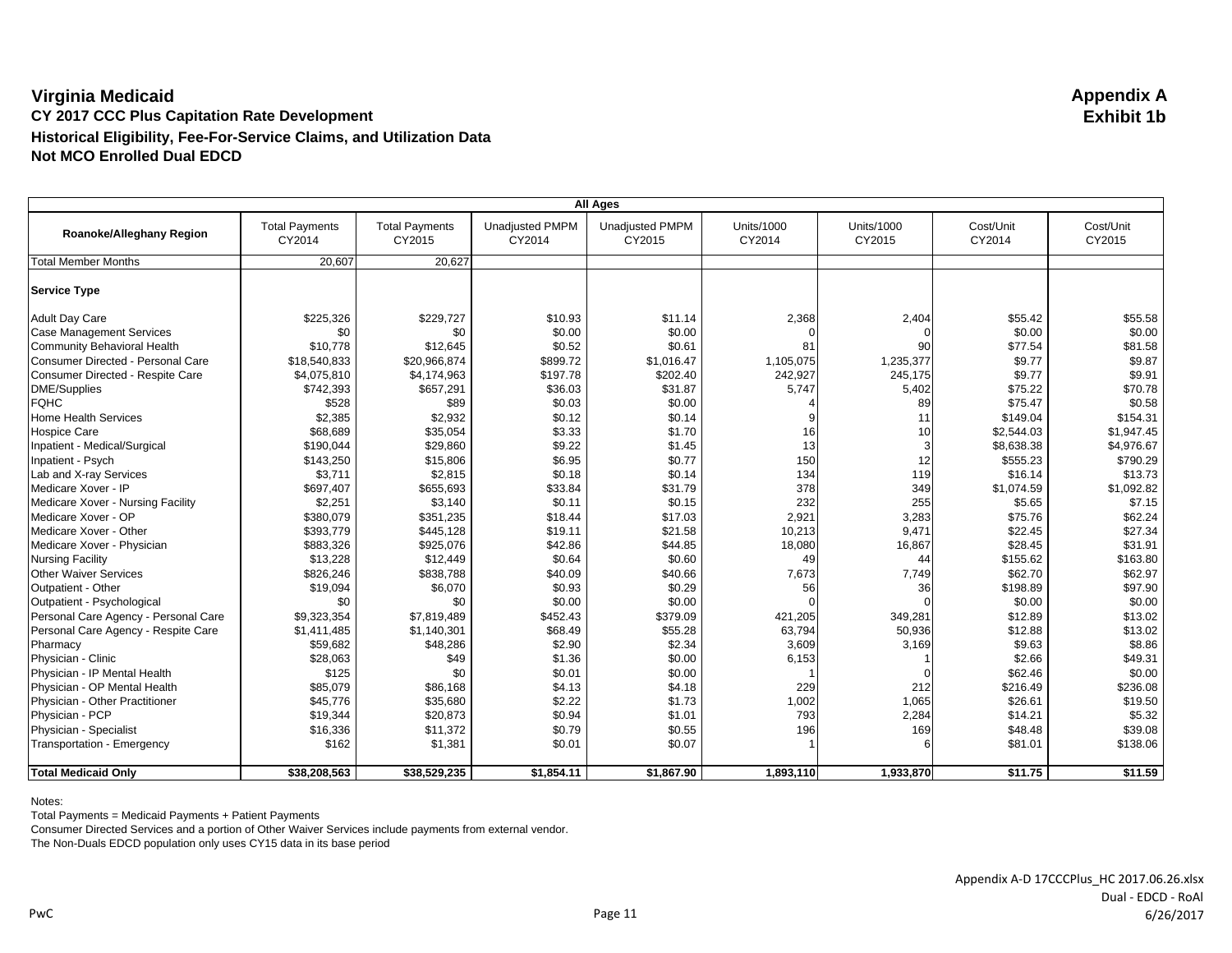| <b>All Ages</b>                      |                                 |                                 |                                  |                                  |                             |                             |                     |                     |
|--------------------------------------|---------------------------------|---------------------------------|----------------------------------|----------------------------------|-----------------------------|-----------------------------|---------------------|---------------------|
| <b>Southwest Region</b>              | <b>Total Payments</b><br>CY2014 | <b>Total Payments</b><br>CY2015 | <b>Unadjusted PMPM</b><br>CY2014 | <b>Unadjusted PMPM</b><br>CY2015 | <b>Units/1000</b><br>CY2014 | <b>Units/1000</b><br>CY2015 | Cost/Unit<br>CY2014 | Cost/Unit<br>CY2015 |
| <b>Total Member Months</b>           | 15,820                          | 16,503                          |                                  |                                  |                             |                             |                     |                     |
| <b>Service Type</b>                  |                                 |                                 |                                  |                                  |                             |                             |                     |                     |
| Adult Day Care                       | \$35,393                        | \$35,599                        | \$2.24                           | \$2.16                           | 482                         | 469                         | \$55.65             | \$55.19             |
| <b>Case Management Services</b>      | \$790                           | \$0                             | \$0.05                           | \$0.00                           | 148                         |                             | \$4.05              | \$0.00              |
| Community Behavioral Health          | \$1,825                         | \$1,846                         | \$0.12                           | \$0.11                           | 32                          | 27                          | \$43.45             | \$49.90             |
| Consumer Directed - Personal Care    | \$11,499,430                    | \$12,977,402                    | \$726.88                         | \$786.34                         | 892,796                     | 955,650                     | \$9.77              | \$9.87              |
| Consumer Directed - Respite Care     | \$1,923,156                     | \$2,231,625                     | \$121.56                         | \$135.22                         | 149,310                     | 164,059                     | \$9.77              | \$9.89              |
| <b>DME/Supplies</b>                  | \$563,545                       | \$537,570                       | \$35.62                          | \$32.57                          | 5,836                       | 5,856                       | \$73.24             | \$66.75             |
| <b>FQHC</b>                          | \$1,806                         | \$716                           | \$0.11                           | \$0.04                           | 22                          |                             | \$62.27             | \$79.58             |
| Home Health Services                 | \$1,564                         | \$8,795                         | \$0.10                           | \$0.53                           |                             | 17                          | \$156.43            | \$366.47            |
| <b>Hospice Care</b>                  | \$72,090                        | \$23,381                        | \$4.56                           | \$1.42                           | 19                          |                             | \$2,883.60          | \$1.798.56          |
| Inpatient - Medical/Surgical         | \$47,393                        | \$178,784                       | \$3.00                           | \$10.83                          |                             | 13                          | \$9,478.69          | \$9,932.42          |
| Inpatient - Psych                    | \$11,694                        | \$15,197                        | \$0.74                           | \$0.92                           | 16                          | 12                          | \$556.85            | \$949.79            |
| Lab and X-ray Services               | \$3,283                         | \$2,429                         | \$0.21                           | \$0.15                           | 99                          | 134                         | \$25.06             | \$13.20             |
| Medicare Xover - IP                  | \$592,021                       | \$597,186                       | \$37.42                          | \$36.19                          | 432                         | 403                         | \$1,040.46          | \$1,077.95          |
| Medicare Xover - Nursing Facility    | \$75                            | \$1,434                         | \$0.00                           | \$0.09                           |                             |                             | \$8.32              | \$130.41            |
| Medicare Xover - OP                  | \$294,865                       | \$258,295                       | \$18.64                          | \$15.65                          | 2,609                       | 2,264                       | \$85.72             | \$82.95             |
| Medicare Xover - Other               | \$399,298                       | \$444,168                       | \$25.24                          | \$26.91                          | 14,655                      | 12,802                      | \$20.67             | \$25.23             |
| Medicare Xover - Physician           | \$422,369                       | \$444,485                       | \$26.70                          | \$26.93                          | 19,528                      | 17,517                      | \$16.41             | \$18.45             |
| <b>Nursing Facility</b>              | \$1,664                         | \$11,517                        | \$0.11                           | \$0.70                           | 10                          | 52                          | \$127.98            | \$159.95            |
| <b>Other Waiver Services</b>         | \$512,981                       | \$524,011                       | \$32.43                          | \$31.75                          | 6,730                       | 6,634                       | \$57.82             | \$57.44             |
| Outpatient - Other                   | \$3,954                         | \$6,820                         | \$0.25                           | \$0.41                           | 33                          | 21                          | \$91.96             | \$235.18            |
| Outpatient - Psychological           | \$0                             | \$82                            | \$0.00                           | \$0.00                           |                             |                             | \$0.00              | \$81.82             |
| Personal Care Agency - Personal Care | \$5.774.144                     | \$5.651.590                     | \$364.99                         | \$342.45                         | 340.012                     | 315,319                     | \$12.88             | \$13.03             |
| Personal Care Agency - Respite Care  | \$840,401                       | \$794,424                       | \$53.12                          | \$48.14                          | 49,404                      | 44,310                      | \$12.90             | \$13.04             |
| Pharmacy                             | \$84,091                        | \$86,414                        | \$5.32                           | \$5.24                           | 7,718                       | 7,302                       | \$8.26              | \$8.61              |
| Physician - Clinic                   | \$66                            | \$12                            | \$0.00                           | \$0.00                           | 29                          |                             | \$1.73              | \$12.49             |
| Physician - IP Mental Health         | \$0                             | \$622                           | \$0.00                           | \$0.04                           |                             |                             | \$0.00              | \$69.08             |
| Physician - OP Mental Health         | \$8,271                         | \$11,338                        | \$0.52                           | \$0.69                           | 47                          | 43                          | \$133.40            | \$192.17            |
| Physician - Other Practitioner       | \$42,319                        | \$54,371                        | \$2.67                           | \$3.29                           | 1,889                       | 1,623                       | \$17.00             | \$24.36             |
| Physician - PCP                      | \$4,846                         | \$6,117                         | \$0.31                           | \$0.37                           | 104                         | 175                         | \$35.37             | \$25.49             |
| Physician - Specialist               | \$5,517                         | \$5,600                         | \$0.35                           | \$0.34                           | 106                         | 94                          | \$39.41             | \$43.41             |
| Transportation - Emergency           | \$2,358                         | \$2,546                         | \$0.15                           | \$0.15                           |                             | 20                          | \$471.54            | \$90.93             |
| <b>Total Medicaid Only</b>           | \$23,151,208                    | \$24,914,376                    | \$1,463.40                       | \$1,509.64                       | 1,492,088                   | 1,534,846                   | \$11.77             | \$11.80             |

Notes:

Total Payments = Medicaid Payments + Patient Payments

Consumer Directed Services and a portion of Other Waiver Services include payments from external vendor.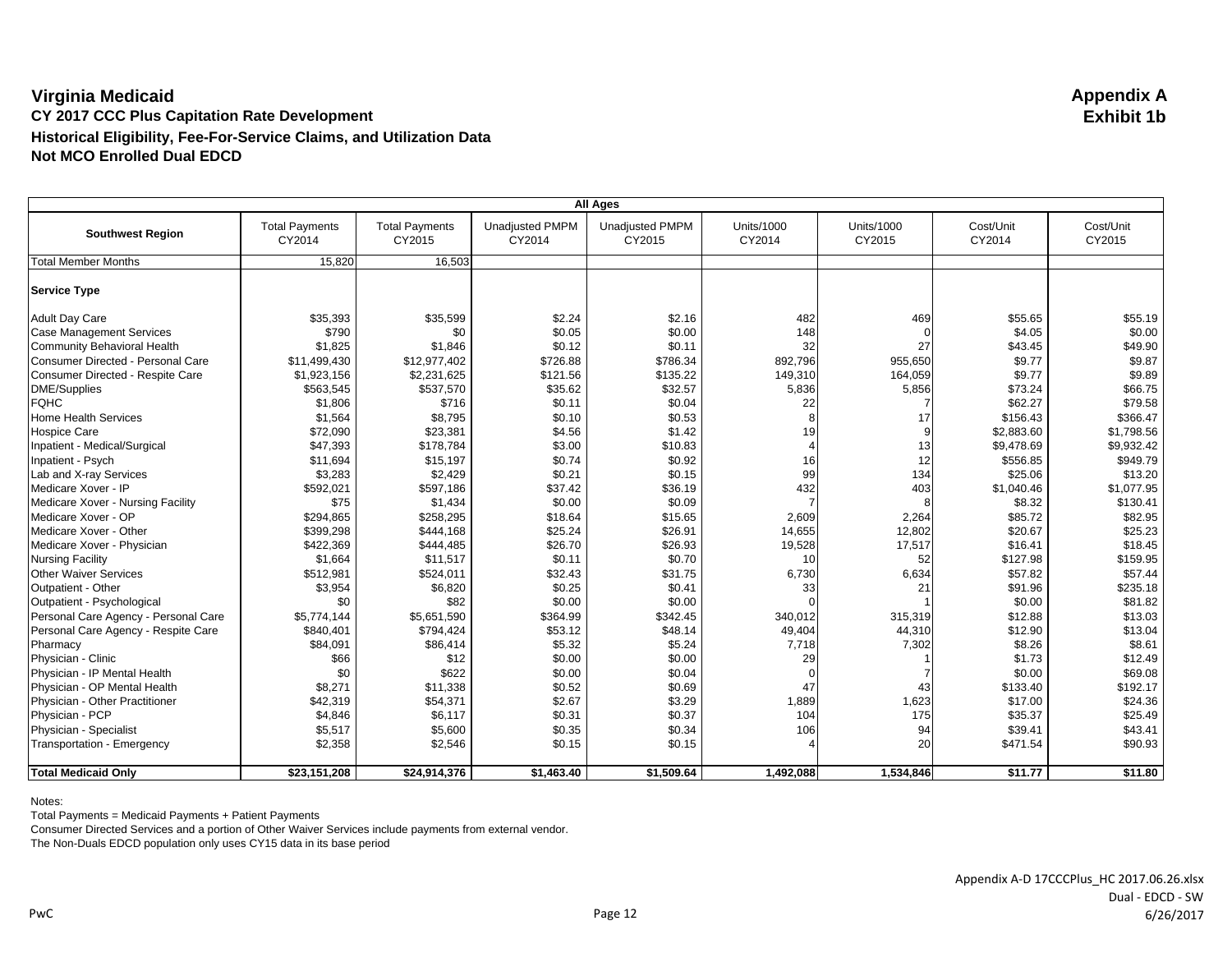| <b>All Ages</b>                      |                                 |                                 |                                  |                                  |                             |                             |                     |                     |
|--------------------------------------|---------------------------------|---------------------------------|----------------------------------|----------------------------------|-----------------------------|-----------------------------|---------------------|---------------------|
| <b>Tidewater Region</b>              | <b>Total Payments</b><br>CY2014 | <b>Total Payments</b><br>CY2015 | <b>Unadjusted PMPM</b><br>CY2014 | <b>Unadjusted PMPM</b><br>CY2015 | <b>Units/1000</b><br>CY2014 | <b>Units/1000</b><br>CY2015 | Cost/Unit<br>CY2014 | Cost/Unit<br>CY2015 |
| <b>Total Member Months</b>           | 31,247                          | 32,481                          |                                  |                                  |                             |                             |                     |                     |
| <b>Service Type</b>                  |                                 |                                 |                                  |                                  |                             |                             |                     |                     |
| <b>Adult Day Care</b>                | \$183,982                       | \$189,362                       | \$5.89                           | \$5.83                           | 1,313                       | 1,415                       | \$53.80             | \$49.44             |
| <b>Case Management Services</b>      | \$1,052                         | \$1,707                         | \$0.03                           | \$0.05                           |                             | 31                          | \$175.40            | \$20.57             |
| Community Behavioral Health          | \$4,915                         | \$7,634                         | \$0.16                           | \$0.24                           | 41                          | 29                          | \$46.37             | \$96.63             |
| Consumer Directed - Personal Care    | \$8,841,898                     | \$10,671,254                    | \$282.97                         | \$328.54                         | 347,050                     | 399,234                     | \$9.78              | \$9.88              |
| Consumer Directed - Respite Care     | \$1,824,488                     | \$2,183,872                     | \$58.39                          | \$67.24                          | 71,656                      | 81,468                      | \$9.78              | \$9.90              |
| <b>DME/Supplies</b>                  | \$1,596,786                     | \$1,564,469                     | \$51.10                          | \$48.17                          | 7,437                       | 7,279                       | \$82.46             | \$79.40             |
| <b>FQHC</b>                          | \$102                           | \$103                           | \$0.00                           | \$0.00                           | $\Omega$                    | n                           | \$102.25            | \$103.37            |
| Home Health Services                 | \$29,225                        | \$5,079                         | \$0.94                           | \$0.16                           | 24                          |                             | \$463.88            | \$282.14            |
| <b>Hospice Care</b>                  | \$157,915                       | \$179,858                       | \$5.05                           | \$5.54                           | 17                          | 20                          | \$3,672.44          | \$3,330.70          |
| Inpatient - Medical/Surgical         | \$342,727                       | \$496,462                       | \$10.97                          | \$15.28                          | 14                          | 17                          | \$9,262.88          | \$11,032.48         |
| Inpatient - Psych                    | \$19,897                        | \$6,748                         | \$0.64                           | \$0.21                           |                             | 3                           | \$829.04            | \$749.75            |
| Lab and X-ray Services               | \$3,189                         | \$2,596                         | \$0.10                           | \$0.08                           | 42                          | 19                          | \$29.26             | \$49.91             |
| Medicare Xover - IP                  | \$1,087,361                     | \$1,039,110                     | \$34.80                          | \$31.99                          | 359                         | 339                         | \$1,162.95          | \$1,133.16          |
| Medicare Xover - Nursing Facility    | \$876                           | \$1,738                         | \$0.03                           | \$0.05                           | 39                          | 47                          | \$8.59              | \$13.58             |
| Medicare Xover - OP                  | \$708,410                       | \$644,228                       | \$22.67                          | \$19.83                          | 3,746                       | 3,510                       | \$72.62             | \$67.81             |
| Medicare Xover - Other               | \$677,461                       | \$588,442                       | \$21.68                          | \$18.12                          | 8,862                       | 8,470                       | \$29.36             | \$25.67             |
| Medicare Xover - Physician           | \$1,883,286                     | \$2,058,256                     | \$60.27                          | \$63.37                          | 21,739                      | 22,268                      | \$33.27             | \$34.15             |
| <b>Nursing Facility</b>              | \$43,330                        | \$34,937                        | \$1.39                           | \$1.08                           | 113                         | 68                          | \$147.38            | \$189.87            |
| <b>Other Waiver Services</b>         | \$421,898                       | \$456,562                       | \$13.50                          | \$14.06                          | 2,755                       | 2,914                       | \$58.80             | \$57.89             |
| Outpatient - Other                   | \$13,527                        | \$11,241                        | \$0.43                           | \$0.35                           | 24                          | 28                          | \$218.17            | \$149.88            |
| Outpatient - Psychological           | \$0                             | \$0                             | \$0.00                           | \$0.00                           |                             |                             | \$0.00              | \$0.00              |
| Personal Care Agency - Personal Care | \$47.876.226                    | \$49.528.726                    | \$1,532.20                       | \$1,524.87                       | 1,433,558                   | 1,412,713                   | \$12.83             | \$12.95             |
| Personal Care Agency - Respite Care  | \$7,192,196                     | \$7,315,219                     | \$230.17                         | \$225.22                         | 215,142                     | 207,958                     | \$12.84             | \$13.00             |
| Pharmacy                             | \$90,281                        | \$63,467                        | \$2.89                           | \$1.95                           | 3,726                       | 2,902                       | \$9.30              | \$8.08              |
| Physician - Clinic                   | \$7,238                         | \$56                            | \$0.23                           | \$0.00                           | 1,056                       | 19                          | \$2.63              | \$1.10              |
| Physician - IP Mental Health         | \$121                           | \$0                             | \$0.00                           | \$0.00                           | $\Omega$                    | n                           | \$120.91            | \$0.00              |
| Physician - OP Mental Health         | \$119,723                       | \$97,992                        | \$3.83                           | \$3.02                           | 189                         | 144                         | \$243.34            | \$251.26            |
| Physician - Other Practitioner       | \$42,008                        | \$92,504                        | \$1.34                           | \$2.85                           | 487                         | 1,357                       | \$33.10             | \$25.18             |
| Physician - PCP                      | \$24,349                        | \$17,402                        | \$0.78                           | \$0.54                           | 203                         | 140                         | \$46.11             | \$45.91             |
| Physician - Specialist               | \$32,147                        | \$27,977                        | \$1.03                           | \$0.86                           | 339                         | 239                         | \$36.41             | \$43.24             |
| Transportation - Emergency           | \$1,397                         | \$1,785                         | \$0.04                           | \$0.05                           |                             | q                           | \$77.61             | \$74.37             |
| <b>Total Medicaid Only</b>           | \$73,228,007                    | \$77,288,785                    | \$2,343.54                       | \$2,379.54                       | 2,119,950                   | 2,152,646                   | \$13.27             | \$13.26             |

Notes:

Total Payments = Medicaid Payments + Patient Payments

Consumer Directed Services and a portion of Other Waiver Services include payments from external vendor.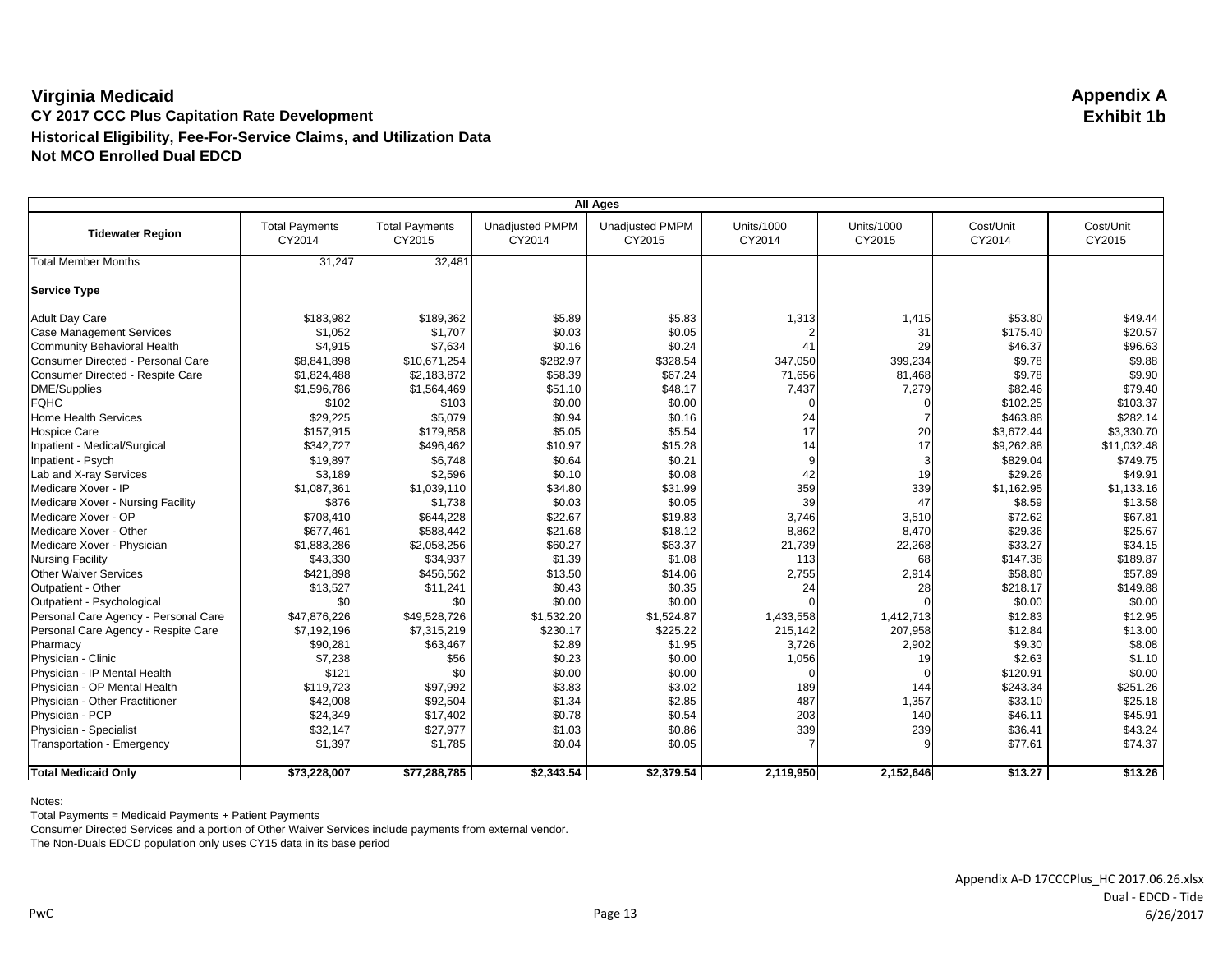| <b>All Ages</b>                      |                                 |                                  |                             |                     |  |  |  |  |  |
|--------------------------------------|---------------------------------|----------------------------------|-----------------------------|---------------------|--|--|--|--|--|
| <b>Central Region</b>                | <b>Total Payments</b><br>CY2015 | <b>Unadjusted PMPM</b><br>CY2015 | <b>Units/1000</b><br>CY2015 | Cost/Unit<br>CY2015 |  |  |  |  |  |
| <b>Total Member Months</b>           | 12,197                          |                                  |                             |                     |  |  |  |  |  |
| <b>Service Type</b>                  |                                 |                                  |                             |                     |  |  |  |  |  |
| <b>Adult Day Care</b>                | \$101,088                       | \$8.29                           | 1,828                       | \$54.41             |  |  |  |  |  |
| <b>Case Management Services</b>      | \$160,551                       | \$13.16                          | 1,009                       | \$156.48            |  |  |  |  |  |
| <b>Community Behavioral Health</b>   | \$357,556                       | \$29.32                          | 1,488                       | \$236.48            |  |  |  |  |  |
| Consumer Directed - Personal Care    | \$11,051,792                    | \$906.14                         | 1,010,308                   | \$10.76             |  |  |  |  |  |
| Consumer Directed - Respite Care     | \$2,098,238                     | \$172.04                         | 194,084                     | \$10.64             |  |  |  |  |  |
| <b>DME/Supplies</b>                  | \$1,151,043                     | \$94.37                          | 8,158                       | \$138.81            |  |  |  |  |  |
| <b>FOHC</b>                          | \$5,449                         | \$0.45                           | 361                         | \$14.85             |  |  |  |  |  |
| <b>Home Health Services</b>          | \$91,744                        | \$7.52                           | 285                         | \$316.36            |  |  |  |  |  |
| <b>Hospice Care</b>                  | \$640,052                       | \$52.48                          | 181                         | \$3,478.54          |  |  |  |  |  |
| Inpatient - Medical/Surgical         | \$1,210,985                     | \$99.29                          | 110                         | \$10,812.37         |  |  |  |  |  |
| Inpatient - Psych                    | \$23,851                        | \$1.96                           | 42                          | \$554.68            |  |  |  |  |  |
| Lab and X-ray Services               | \$10,673                        | \$0.88                           | 621                         | \$16.91             |  |  |  |  |  |
| Medicare Xover - IP                  | \$0                             | \$0.00                           | 0                           | \$0.00              |  |  |  |  |  |
| Medicare Xover - Nursing Facility    | \$0                             | \$0.00                           | $\Omega$                    | \$0.00              |  |  |  |  |  |
| Medicare Xover - OP                  | \$0                             | \$0.00                           | 0                           | \$0.00              |  |  |  |  |  |
| Medicare Xover - Other               | \$76                            | \$0.01                           | 4                           | \$18.98             |  |  |  |  |  |
| Medicare Xover - Physician           | \$0                             | \$0.00                           | $\Omega$                    | \$0.00              |  |  |  |  |  |
| <b>Nursing Facility</b>              | \$0                             | \$0.00                           | $\Omega$                    | \$0.00              |  |  |  |  |  |
| <b>Other Waiver Services</b>         | \$612,870                       | \$50.25                          | 12,743                      | \$47.32             |  |  |  |  |  |
| Outpatient - Other                   | \$477,152                       | \$39.12                          | 1,735                       | \$270.65            |  |  |  |  |  |
| Outpatient - Psychological           | \$29,982                        | \$2.46                           | 241                         | \$122.38            |  |  |  |  |  |
| Personal Care Agency - Personal Care | \$1,852,031                     | \$151.85                         | 134.750                     | \$13.52             |  |  |  |  |  |
| Personal Care Agency - Respite Care  | \$293,046                       | \$24.03                          | 21,449                      | \$13.44             |  |  |  |  |  |
| Pharmacy                             | \$2,028,256                     | \$166.30                         | 18,223                      | \$109.51            |  |  |  |  |  |
| Physician - Clinic                   | \$17,628                        | \$1.45                           | 5,498                       | \$3.15              |  |  |  |  |  |
| Physician - IP Mental Health         | \$578                           | \$0.05                           | 10                          | \$57.82             |  |  |  |  |  |
| Physician - OP Mental Health         | \$687,855                       | \$56.40                          | 3.367                       | \$201.01            |  |  |  |  |  |
| Physician - Other Practitioner       | \$2,647,316                     | \$217.05                         | 153,083                     | \$17.01             |  |  |  |  |  |
| Physician - PCP                      | \$197,373                       | \$16.18                          | 8,552                       | \$22.71             |  |  |  |  |  |
| Physician - Specialist               | \$143,930                       | \$11.80                          | 4,294                       | \$32.98             |  |  |  |  |  |
| Transportation - Emergency           | \$21,974                        | \$1.80                           | 214                         | \$100.80            |  |  |  |  |  |
| <b>Total Medicaid Only</b>           | \$25,913,090                    | \$2,124.63                       | 1,582,638                   | \$16.11             |  |  |  |  |  |

Notes:

Total Payments = Medicaid Payments + Patient Payments

Consumer Directed Services and a portion of Other Waiver Services include payments from external vendor.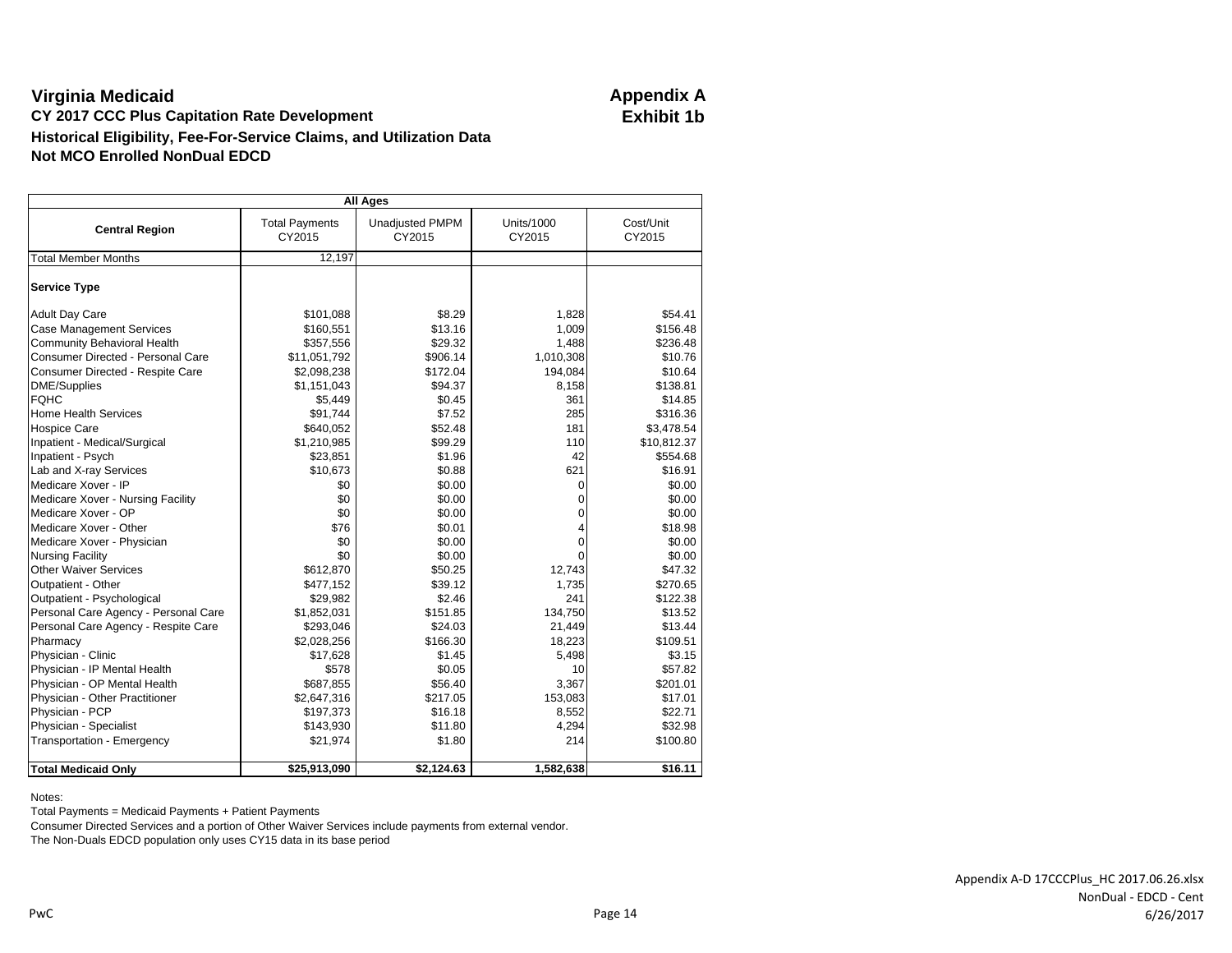| <b>All Ages</b>                       |                                 |                                  |                      |                     |  |  |  |  |  |
|---------------------------------------|---------------------------------|----------------------------------|----------------------|---------------------|--|--|--|--|--|
| <b>Charlottesville Western Region</b> | <b>Total Payments</b><br>CY2015 | <b>Unadjusted PMPM</b><br>CY2015 | Units/1000<br>CY2015 | Cost/Unit<br>CY2015 |  |  |  |  |  |
| <b>Total Member Months</b>            | 5,492                           |                                  |                      |                     |  |  |  |  |  |
| <b>Service Type</b>                   |                                 |                                  |                      |                     |  |  |  |  |  |
| <b>Adult Day Care</b>                 | \$12,354                        | \$2.25                           | 485                  | \$55.65             |  |  |  |  |  |
| <b>Case Management Services</b>       | \$79,132                        | \$14.41                          | 1,106                | \$156.39            |  |  |  |  |  |
| <b>Community Behavioral Health</b>    | \$262,327                       | \$47.76                          | 2,130                | \$269.05            |  |  |  |  |  |
| Consumer Directed - Personal Care     | \$4,613,774                     | \$840.02                         | 1,021,195            | \$9.87              |  |  |  |  |  |
| Consumer Directed - Respite Care      | \$816.479                       | \$148.65                         | 179,965              | \$9.91              |  |  |  |  |  |
| <b>DME/Supplies</b>                   | \$417,473                       | \$76.01                          | 7,171                | \$127.20            |  |  |  |  |  |
| <b>FOHC</b>                           | \$4,844                         | \$0.88                           | 157                  | \$67.27             |  |  |  |  |  |
| <b>Home Health Services</b>           | \$38,776                        | \$7.06                           | 398                  | \$213.06            |  |  |  |  |  |
| <b>Hospice Care</b>                   | \$376,636                       | \$68.57                          | 253                  | \$3,246.86          |  |  |  |  |  |
| Inpatient - Medical/Surgical          | \$415,385                       | \$75.63                          | 87                   | \$10,384.63         |  |  |  |  |  |
| Inpatient - Psych                     | \$53,192                        | \$9.68                           | 212                  | \$548.37            |  |  |  |  |  |
| Lab and X-ray Services                | \$4,331                         | \$0.79                           | 328                  | \$28.87             |  |  |  |  |  |
| Medicare Xover - IP                   | \$0                             | \$0.00                           | 0                    | \$0.00              |  |  |  |  |  |
| Medicare Xover - Nursing Facility     | \$0                             | \$0.00                           | 0                    | \$0.00              |  |  |  |  |  |
| Medicare Xover - OP                   | \$0                             | \$0.00                           | 0                    | \$0.00              |  |  |  |  |  |
| Medicare Xover - Other                | \$0                             | \$0.00                           | 0                    | \$0.00              |  |  |  |  |  |
| Medicare Xover - Physician            | \$0                             | \$0.00                           | 0                    | \$0.00              |  |  |  |  |  |
| <b>Nursing Facility</b>               | \$221                           | \$0.04                           | $\overline{2}$       | \$220.74            |  |  |  |  |  |
| <b>Other Waiver Services</b>          | \$294,866                       | \$53.69                          | 12,829               | \$50.22             |  |  |  |  |  |
| Outpatient - Other                    | \$250,154                       | \$45.55                          | 1,525                | \$358.39            |  |  |  |  |  |
| Outpatient - Psychological            | \$6,950                         | \$1.27                           | 98                   | \$154.45            |  |  |  |  |  |
| Personal Care Agency - Personal Care  | \$483,018                       | \$87.94                          | 81,153               | \$13.00             |  |  |  |  |  |
| Personal Care Agency - Respite Care   | \$67,199                        | \$12.23                          | 11,271               | \$13.03             |  |  |  |  |  |
| Pharmacy                              | \$953,004                       | \$173.51                         | 20,588               | \$101.14            |  |  |  |  |  |
| Physician - Clinic                    | \$7,733                         | \$1.41                           | 6,242                | \$2.71              |  |  |  |  |  |
| Physician - IP Mental Health          | \$0                             | \$0.00                           | $\Omega$             | \$0.00              |  |  |  |  |  |
| Physician - OP Mental Health          | \$234,351                       | \$42.67                          | 2.325                | \$220.25            |  |  |  |  |  |
| Physician - Other Practitioner        | \$674,353                       | \$122.78                         | 78,564               | \$18.75             |  |  |  |  |  |
| Physician - PCP                       | \$75,566                        | \$13.76                          | 3,686                | \$44.79             |  |  |  |  |  |
| Physician - Specialist                | \$51,637                        | \$9.40                           | 3,841                | \$29.37             |  |  |  |  |  |
| Transportation - Emergency            | \$13,095                        | \$2.38                           | 284                  | \$100.73            |  |  |  |  |  |
| <b>Total Medicaid Only</b>            | \$10,206,851                    | \$1,858.34                       | 1,435,895            | \$15.53             |  |  |  |  |  |

Notes:

Total Payments = Medicaid Payments + Patient Payments

Consumer Directed Services and a portion of Other Waiver Services include payments from external vendor.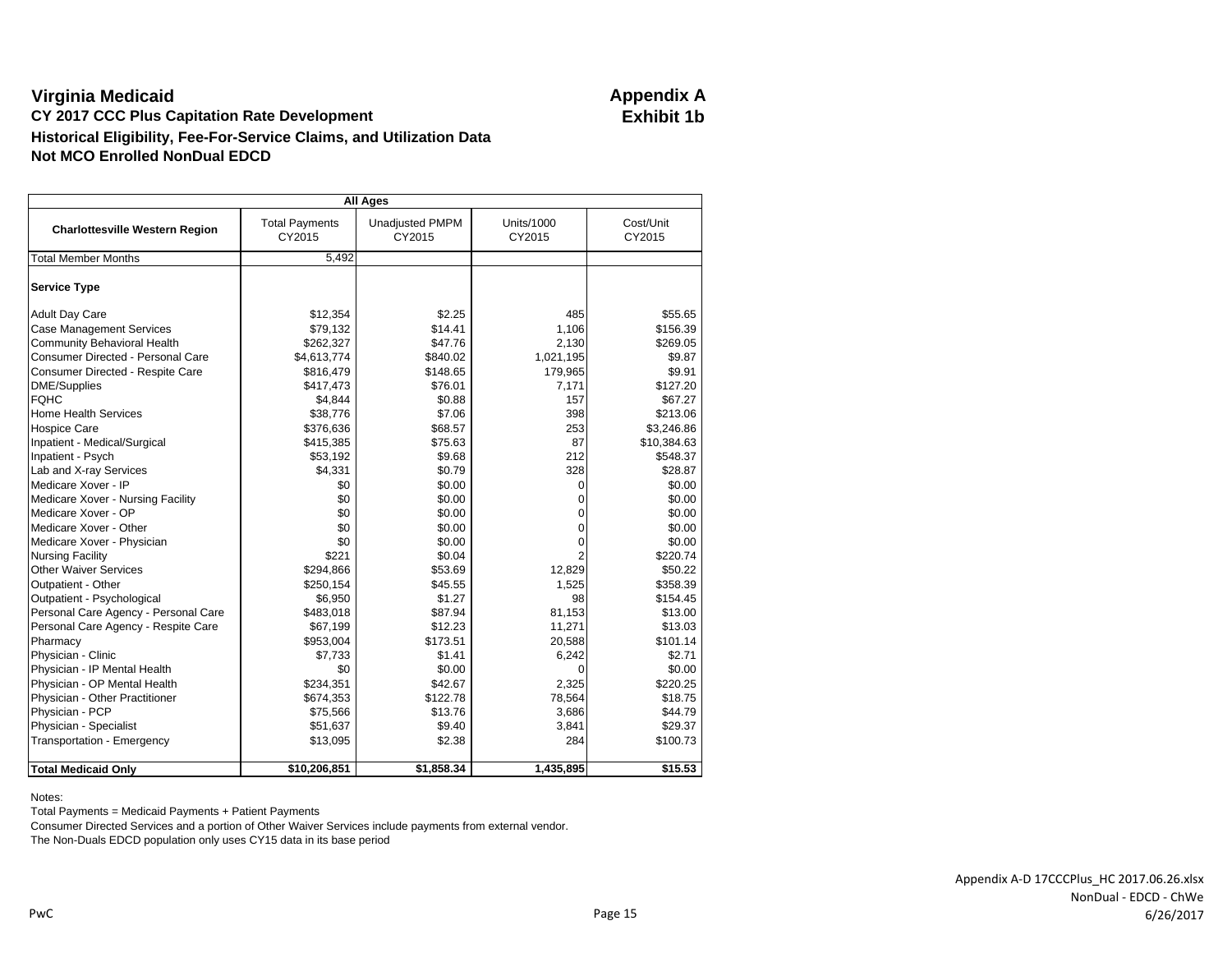| <b>All Ages</b>                      |                                 |                                  |                      |                     |  |  |  |  |  |
|--------------------------------------|---------------------------------|----------------------------------|----------------------|---------------------|--|--|--|--|--|
| Northern & Winchester Region         | <b>Total Payments</b><br>CY2015 | <b>Unadjusted PMPM</b><br>CY2015 | Units/1000<br>CY2015 | Cost/Unit<br>CY2015 |  |  |  |  |  |
| <b>Total Member Months</b>           | 23,699                          |                                  |                      |                     |  |  |  |  |  |
| <b>Service Type</b>                  |                                 |                                  |                      |                     |  |  |  |  |  |
| <b>Adult Day Care</b>                | \$10,220                        | \$0.43                           | 116                  | \$44.43             |  |  |  |  |  |
| <b>Case Management Services</b>      | \$197,333                       | \$8.33                           | 655                  | \$152.50            |  |  |  |  |  |
| <b>Community Behavioral Health</b>   | \$914,642                       | \$38.59                          | 2,073                | \$223.41            |  |  |  |  |  |
| Consumer Directed - Personal Care    | \$20,154,187                    | \$850.44                         | 818,688              | \$12.47             |  |  |  |  |  |
| Consumer Directed - Respite Care     | \$3,884,024                     | \$163.89                         | 158,051              | \$12.44             |  |  |  |  |  |
| <b>DME/Supplies</b>                  | \$1,754,540                     | \$74.04                          | 7,051                | \$126.01            |  |  |  |  |  |
| <b>FQHC</b>                          | \$900                           | \$0.04                           | 6                    | \$74.99             |  |  |  |  |  |
| Home Health Services                 | \$36,792                        | \$1.55                           | 56                   | \$331.46            |  |  |  |  |  |
| <b>Hospice Care</b>                  | \$605,018                       | \$25.53                          | 91                   | \$3,379.99          |  |  |  |  |  |
| Inpatient - Medical/Surgical         | \$903,769                       | \$38.14                          | 42                   | \$10,888.78         |  |  |  |  |  |
| Inpatient - Psych                    | \$30,563                        | \$1.29                           | 28                   | \$555.69            |  |  |  |  |  |
| Lab and X-ray Services               | \$13,542                        | \$0.57                           | 274                  | \$25.03             |  |  |  |  |  |
| Medicare Xover - IP                  | \$0                             | \$0.00                           | 0                    | \$0.00              |  |  |  |  |  |
| Medicare Xover - Nursing Facility    | \$0                             | \$0.00                           | $\Omega$             | \$0.00              |  |  |  |  |  |
| Medicare Xover - OP                  | \$0                             | \$0.00                           | $\Omega$             | \$0.00              |  |  |  |  |  |
| Medicare Xover - Other               | \$0                             | \$0.00                           | $\mathbf 0$          | \$0.00              |  |  |  |  |  |
| Medicare Xover - Physician           | \$0                             | \$0.00                           | $\Omega$             | \$0.00              |  |  |  |  |  |
| <b>Nursing Facility</b>              | \$5,285                         | \$0.22                           | 16                   | \$170.49            |  |  |  |  |  |
| <b>Other Waiver Services</b>         | \$1,568,815                     | \$66.20                          | 19,784               | \$40.15             |  |  |  |  |  |
| Outpatient - Other                   | \$414,861                       | \$17.51                          | 740                  | \$283.96            |  |  |  |  |  |
| Outpatient - Psychological           | \$35,136                        | \$1.48                           | 107                  | \$165.74            |  |  |  |  |  |
| Personal Care Agency - Personal Care | \$10,974,524                    | \$463.09                         | 364,167              | \$15.26             |  |  |  |  |  |
| Personal Care Agency - Respite Care  | \$1,952,924                     | \$82.41                          | 64,973               | \$15.22             |  |  |  |  |  |
| Pharmacy                             | \$2,843,410                     | \$119.98                         | 11,842               | \$121.59            |  |  |  |  |  |
| Physician - Clinic                   | \$53,996                        | \$2.28                           | 8,149                | \$3.36              |  |  |  |  |  |
| Physician - IP Mental Health         | \$196                           | \$0.01                           | 1                    | \$97.83             |  |  |  |  |  |
| Physician - OP Mental Health         | \$661,437                       | \$27.91                          | 2,108                | \$158.88            |  |  |  |  |  |
| Physician - Other Practitioner       | \$10,672,267                    | \$450.33                         | 211,241              | \$25.58             |  |  |  |  |  |
| Physician - PCP                      | \$210,124                       | \$8.87                           | 2,534                | \$41.98             |  |  |  |  |  |
| Physician - Specialist               | \$106,576                       | \$4.50                           | 1,585                | \$34.05             |  |  |  |  |  |
| Transportation - Emergency           | \$14,153                        | \$0.60                           | 80                   | \$89.58             |  |  |  |  |  |
| <b>Total Medicaid Only</b>           | \$58,019,236                    | \$2,448.22                       | 1,674,457            | \$17.55             |  |  |  |  |  |

Notes:

Total Payments = Medicaid Payments + Patient Payments

Consumer Directed Services and a portion of Other Waiver Services include payments from external vendor.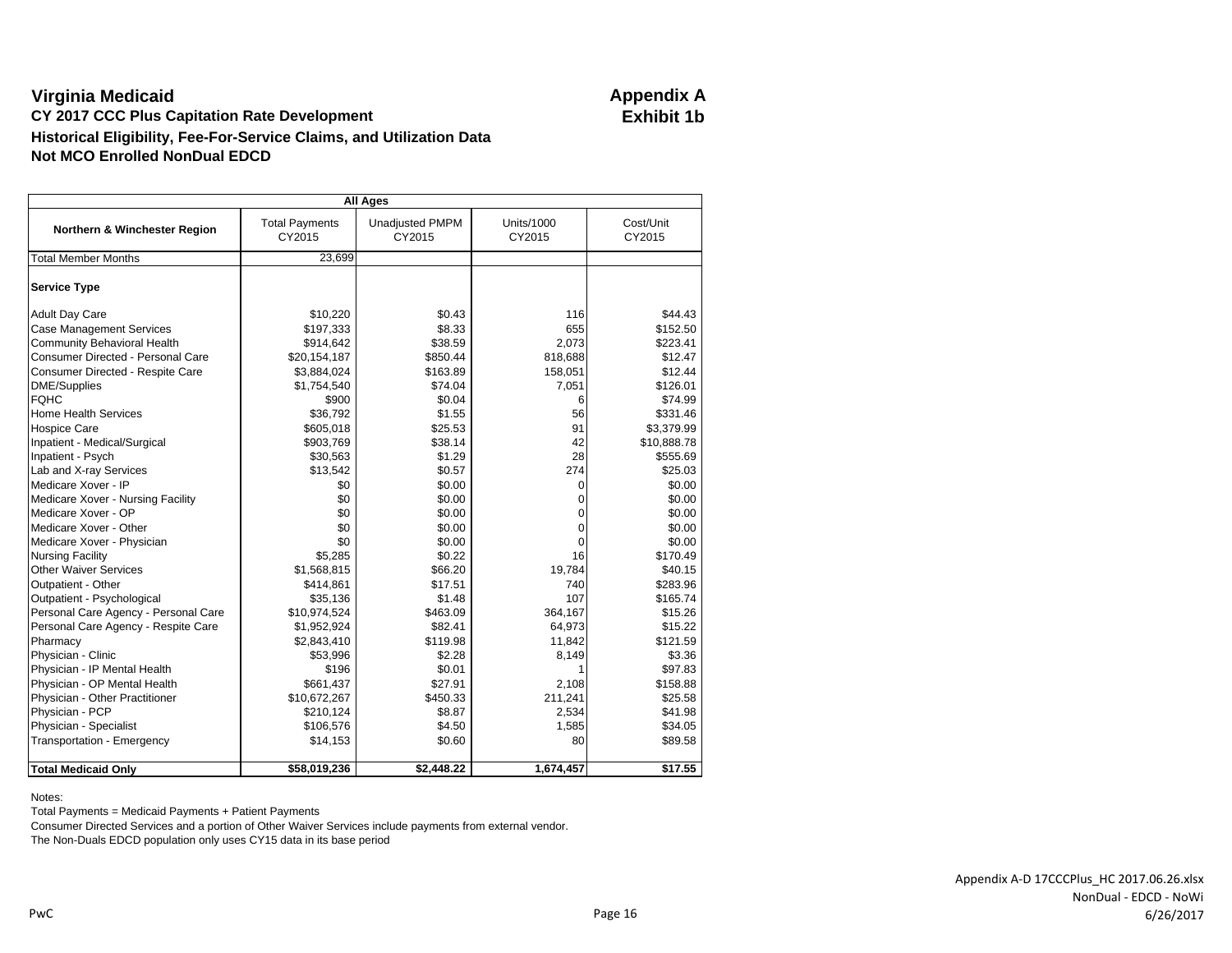| <b>All Ages</b>                      |                                 |                                  |                             |                     |  |  |  |  |  |
|--------------------------------------|---------------------------------|----------------------------------|-----------------------------|---------------------|--|--|--|--|--|
| Roanoke/Alleghany Region             | <b>Total Payments</b><br>CY2015 | <b>Unadjusted PMPM</b><br>CY2015 | <b>Units/1000</b><br>CY2015 | Cost/Unit<br>CY2015 |  |  |  |  |  |
| <b>Total Member Months</b>           | 4,180                           |                                  |                             |                     |  |  |  |  |  |
| <b>Service Type</b>                  |                                 |                                  |                             |                     |  |  |  |  |  |
| <b>Adult Day Care</b>                | \$30,552                        | \$7.31                           | 1,576                       | \$55.65             |  |  |  |  |  |
| <b>Case Management Services</b>      | \$42,873                        | \$10.26                          | 1,013                       | \$121.45            |  |  |  |  |  |
| <b>Community Behavioral Health</b>   | \$139,120                       | \$33.28                          | 1,510                       | \$264.49            |  |  |  |  |  |
| Consumer Directed - Personal Care    | \$3,655,463                     | \$874.58                         | 1,063,048                   | \$9.87              |  |  |  |  |  |
| Consumer Directed - Respite Care     | \$761,555                       | \$182.20                         | 221,158                     | \$9.89              |  |  |  |  |  |
| <b>DME/Supplies</b>                  | \$277,862                       | \$66.48                          | 5,085                       | \$156.90            |  |  |  |  |  |
| <b>FQHC</b>                          | \$721                           | \$0.17                           | 32                          | \$65.57             |  |  |  |  |  |
| Home Health Services                 | \$71,816                        | \$17.18                          | 887                         | \$232.41            |  |  |  |  |  |
| <b>Hospice Care</b>                  | \$164,831                       | \$39.44                          | 161                         | \$2,943.41          |  |  |  |  |  |
| Inpatient - Medical/Surgical         | \$225,277                       | \$53.90                          | 80                          | \$8,045.60          |  |  |  |  |  |
| Inpatient - Psych                    | \$21,638                        | \$5.18                           | 92                          | \$676.18            |  |  |  |  |  |
| Lab and X-ray Services               | \$5,307                         | \$1.27                           | 1,369                       | \$11.13             |  |  |  |  |  |
| Medicare Xover - IP                  | \$0                             | \$0.00                           | $\Omega$                    | \$0.00              |  |  |  |  |  |
| Medicare Xover - Nursing Facility    | \$0                             | \$0.00                           | 0                           | \$0.00              |  |  |  |  |  |
| Medicare Xover - OP                  | \$0                             | \$0.00                           | 0                           | \$0.00              |  |  |  |  |  |
| Medicare Xover - Other               | \$0                             | \$0.00                           | 0                           | \$0.00              |  |  |  |  |  |
| Medicare Xover - Physician           | \$0                             | \$0.00                           | $\Omega$                    | \$0.00              |  |  |  |  |  |
| <b>Nursing Facility</b>              | \$0                             | \$0.00                           | $\Omega$                    | \$0.00              |  |  |  |  |  |
| <b>Other Waiver Services</b>         | \$157,983                       | \$37.80                          | 6.801                       | \$66.69             |  |  |  |  |  |
| Outpatient - Other                   | \$81,613                        | \$19.53                          | 804                         | \$291.48            |  |  |  |  |  |
| Outpatient - Psychological           | \$8,075                         | \$1.93                           | 144                         | \$161.51            |  |  |  |  |  |
| Personal Care Agency - Personal Care | \$244,120                       | \$58.41                          | 53,869                      | \$13.01             |  |  |  |  |  |
| Personal Care Agency - Respite Care  | \$37,833                        | \$9.05                           | 8,475                       | \$12.82             |  |  |  |  |  |
| Pharmacy                             | \$897,463                       | \$214.72                         | 20.841                      | \$123.63            |  |  |  |  |  |
| Physician - Clinic                   | \$4,497                         | \$1.08                           | 1,926                       | \$6.70              |  |  |  |  |  |
| Physician - IP Mental Health         | \$0                             | \$0.00                           | $\Omega$                    | \$0.00              |  |  |  |  |  |
| Physician - OP Mental Health         | \$298,051                       | \$71.31                          | 3,965                       | \$215.82            |  |  |  |  |  |
| Physician - Other Practitioner       | \$462,089                       | \$110.56                         | 95,442                      | \$13.90             |  |  |  |  |  |
| Physician - PCP                      | \$48,446                        | \$11.59                          | 6,382                       | \$21.79             |  |  |  |  |  |
| Physician - Specialist               | \$46,738                        | \$11.18                          | 4,823                       | \$27.82             |  |  |  |  |  |
| Transportation - Emergency           | \$4,231                         | \$1.01                           | 155                         | \$78.35             |  |  |  |  |  |
| <b>Total Medicaid Only</b>           | \$7,688,154                     | \$1,839.42                       | 1,499,640                   | \$14.72             |  |  |  |  |  |

Notes:

Total Payments = Medicaid Payments + Patient Payments

Consumer Directed Services and a portion of Other Waiver Services include payments from external vendor.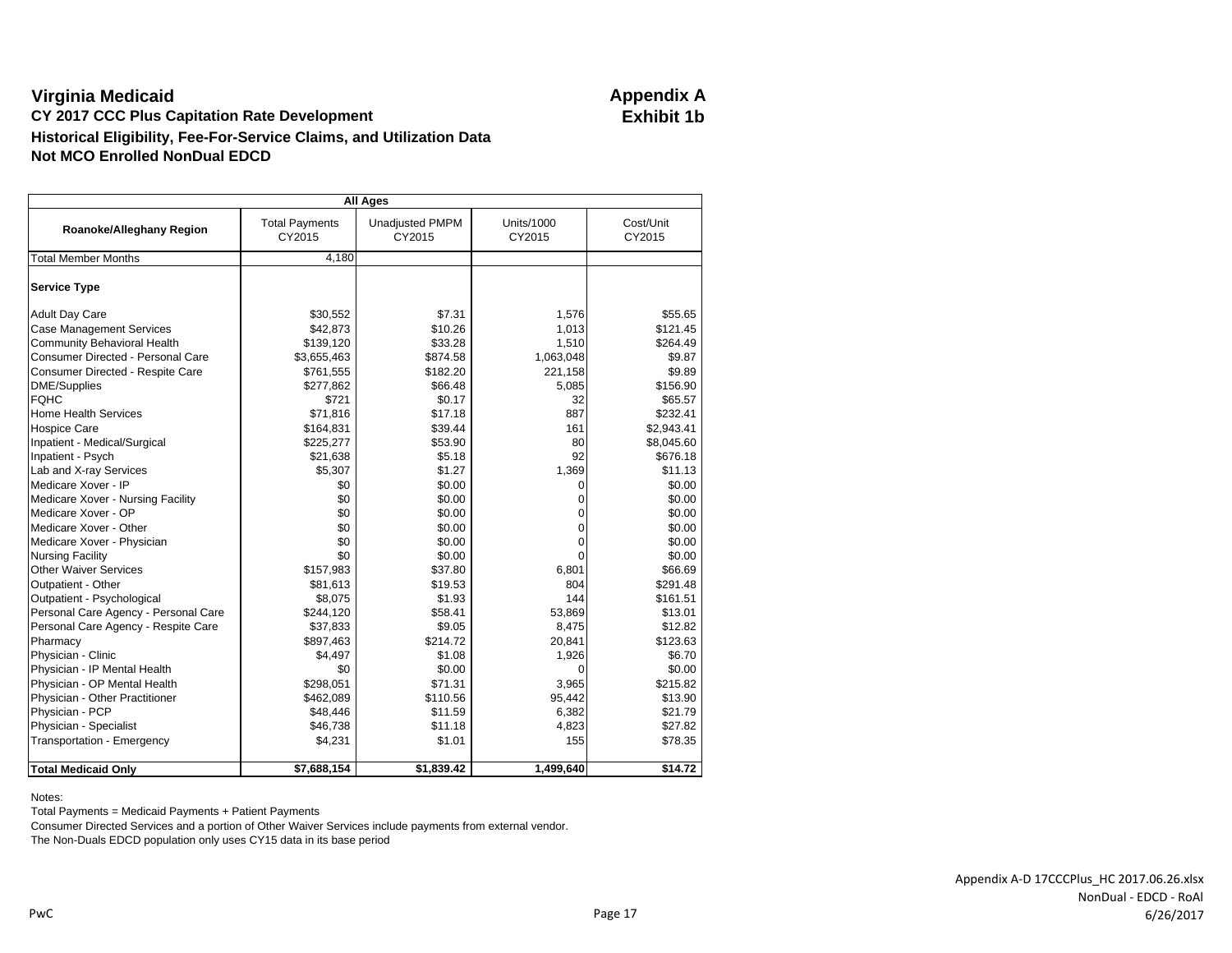| <b>All Ages</b>                      |                                 |                                  |                             |                     |  |  |  |  |  |
|--------------------------------------|---------------------------------|----------------------------------|-----------------------------|---------------------|--|--|--|--|--|
| <b>Southwest Region</b>              | <b>Total Payments</b><br>CY2015 | <b>Unadjusted PMPM</b><br>CY2015 | <b>Units/1000</b><br>CY2015 | Cost/Unit<br>CY2015 |  |  |  |  |  |
| <b>Total Member Months</b>           | 773                             |                                  |                             |                     |  |  |  |  |  |
| <b>Service Type</b>                  |                                 |                                  |                             |                     |  |  |  |  |  |
| <b>Adult Day Care</b>                | \$0                             | \$0.00                           | $\Omega$                    | \$0.00              |  |  |  |  |  |
| <b>Case Management Services</b>      | \$3,778                         | \$4.89                           | 2,221                       | \$26.42             |  |  |  |  |  |
| <b>Community Behavioral Health</b>   | \$110                           | \$0.14                           | 47                          | \$36.53             |  |  |  |  |  |
| Consumer Directed - Personal Care    | \$654,697                       | \$847.19                         | 1,029,873                   | \$9.87              |  |  |  |  |  |
| Consumer Directed - Respite Care     | \$130,976                       | \$169.49                         | 205,804                     | \$9.88              |  |  |  |  |  |
| <b>DME/Supplies</b>                  | \$88,874                        | \$115.00                         | 9,255                       | \$149.12            |  |  |  |  |  |
| <b>FOHC</b>                          | \$1,962                         | \$2.54                           | 388                         | \$78.49             |  |  |  |  |  |
| <b>Home Health Services</b>          | \$17,933                        | \$23.21                          | 1,009                       | \$275.89            |  |  |  |  |  |
| <b>Hospice Care</b>                  | \$202,138                       | \$261.57                         | 1,134                       | \$2,769.02          |  |  |  |  |  |
| Inpatient - Medical/Surgical         | \$108,995                       | \$141.04                         | 280                         | \$6,055.27          |  |  |  |  |  |
| Inpatient - Psych                    | \$11,339                        | \$14.67                          | 326                         | \$539.95            |  |  |  |  |  |
| Lab and X-ray Services               | \$3,775                         | \$4.89                           | 3,540                       | \$16.56             |  |  |  |  |  |
| Medicare Xover - IP                  | \$0                             | \$0.00                           | 0                           | \$0.00              |  |  |  |  |  |
| Medicare Xover - Nursing Facility    | \$0                             | \$0.00                           | 0                           | \$0.00              |  |  |  |  |  |
| Medicare Xover - OP                  | \$0                             | \$0.00                           | 0                           | \$0.00              |  |  |  |  |  |
| Medicare Xover - Other               | \$0                             | \$0.00                           | 0                           | \$0.00              |  |  |  |  |  |
| Medicare Xover - Physician           | \$0                             | \$0.00                           | 0                           | \$0.00              |  |  |  |  |  |
| <b>Nursing Facility</b>              | \$0                             | \$0.00                           | $\Omega$                    | \$0.00              |  |  |  |  |  |
| <b>Other Waiver Services</b>         | \$28,904                        | \$37.40                          | 6,599                       | \$68.01             |  |  |  |  |  |
| Outpatient - Other                   | \$121,023                       | \$156.61                         | 2,857                       | \$657.74            |  |  |  |  |  |
| Outpatient - Psychological           | \$2,058                         | \$2.66                           | 202                         | \$158.34            |  |  |  |  |  |
| Personal Care Agency - Personal Care | \$84,019                        | \$108.72                         | 100,374                     | \$13.00             |  |  |  |  |  |
| Personal Care Agency - Respite Care  | \$8,447                         | \$10.93                          | 10,093                      | \$13.00             |  |  |  |  |  |
| Pharmacy                             | \$226,196                       | \$292.70                         | 44,690                      | \$78.59             |  |  |  |  |  |
| Physician - Clinic                   | \$85                            | \$0.11                           | 435                         | \$3.04              |  |  |  |  |  |
| Physician - IP Mental Health         | \$0                             | \$0.00                           | $\Omega$                    | \$0.00              |  |  |  |  |  |
| Physician - OP Mental Health         | \$68,009                        | \$88.00                          | 5,916                       | \$178.50            |  |  |  |  |  |
| Physician - Other Practitioner       | \$105,614                       | \$136.67                         | 63,184                      | \$25.96             |  |  |  |  |  |
| Physician - PCP                      | \$19,170                        | \$24.81                          | 7,112                       | \$41.86             |  |  |  |  |  |
| Physician - Specialist               | \$18,695                        | \$24.19                          | 13,634                      | \$21.29             |  |  |  |  |  |
| Transportation - Emergency           | \$4,810                         | \$6.22                           | 807                         | \$92.51             |  |  |  |  |  |
| <b>Total Medicaid Only</b>           | \$1,911,608                     | \$2,473.65                       | 1,509,780                   | \$19.66             |  |  |  |  |  |

Notes:

Total Payments = Medicaid Payments + Patient Payments

Consumer Directed Services and a portion of Other Waiver Services include payments from external vendor.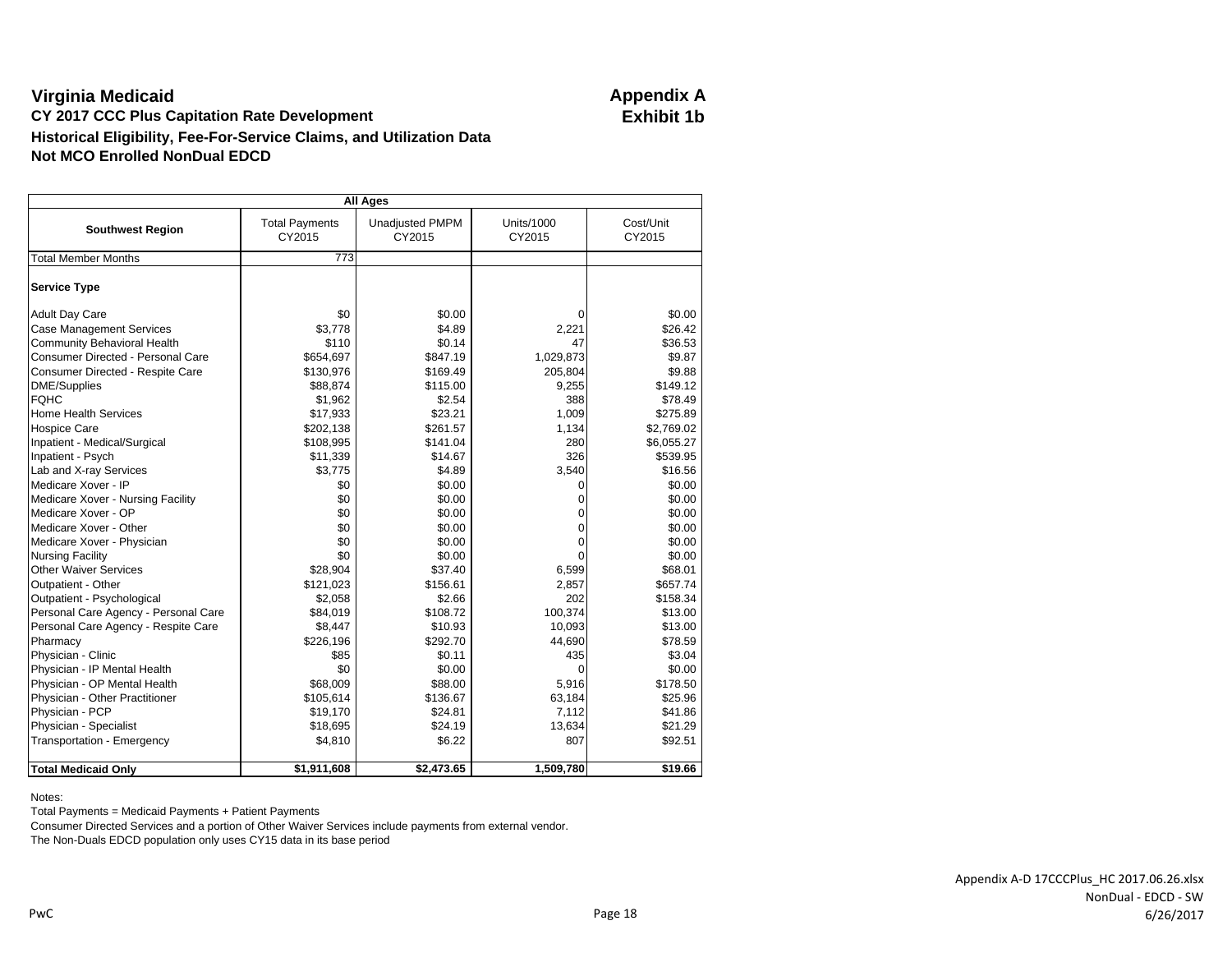| <b>All Ages</b>                      |                                 |                                  |                      |                     |  |  |  |  |  |
|--------------------------------------|---------------------------------|----------------------------------|----------------------|---------------------|--|--|--|--|--|
| <b>Tidewater Region</b>              | <b>Total Payments</b><br>CY2015 | <b>Unadjusted PMPM</b><br>CY2015 | Units/1000<br>CY2015 | Cost/Unit<br>CY2015 |  |  |  |  |  |
| <b>Total Member Months</b>           | 8,779                           |                                  |                      |                     |  |  |  |  |  |
| <b>Service Type</b>                  |                                 |                                  |                      |                     |  |  |  |  |  |
| <b>Adult Day Care</b>                | \$18,420                        | \$2.10                           | 452                  | \$55.65             |  |  |  |  |  |
| <b>Case Management Services</b>      | \$116,540                       | \$13.27                          | 1,542                | \$103.32            |  |  |  |  |  |
| <b>Community Behavioral Health</b>   | \$157,438                       | \$17.93                          | 953                  | \$225.88            |  |  |  |  |  |
| Consumer Directed - Personal Care    | \$6,688,235                     | \$761.83                         | 925,159              | \$9.88              |  |  |  |  |  |
| Consumer Directed - Respite Care     | \$1,312,895                     | \$149.55                         | 181,536              | \$9.89              |  |  |  |  |  |
| <b>DME/Supplies</b>                  | \$861,626                       | \$98.14                          | 7,126                | \$165.28            |  |  |  |  |  |
| <b>FQHC</b>                          | \$1,706                         | \$0.19                           | 25                   | \$94.77             |  |  |  |  |  |
| Home Health Services                 | \$124,233                       | \$14.15                          | 446                  | \$381.08            |  |  |  |  |  |
| <b>Hospice Care</b>                  | \$226,445                       | \$25.79                          | 103                  | \$3,019.26          |  |  |  |  |  |
| Inpatient - Medical/Surgical         | \$1,016,111                     | \$115.74                         | 134                  | \$10,368.48         |  |  |  |  |  |
| Inpatient - Psych                    | \$14,898                        | \$1.70                           | 33                   | \$620.74            |  |  |  |  |  |
| Lab and X-ray Services               | \$13,387                        | \$1.52                           | 1,195                | \$15.32             |  |  |  |  |  |
| Medicare Xover - IP                  | \$0                             | \$0.00                           | 0                    | \$0.00              |  |  |  |  |  |
| Medicare Xover - Nursing Facility    | \$0                             | \$0.00                           | $\Omega$             | \$0.00              |  |  |  |  |  |
| Medicare Xover - OP                  | \$0                             | \$0.00                           | 0                    | \$0.00              |  |  |  |  |  |
| Medicare Xover - Other               | \$0                             | \$0.00                           | 0                    | \$0.00              |  |  |  |  |  |
| Medicare Xover - Physician           | \$36                            | \$0.00                           |                      | \$35.56             |  |  |  |  |  |
| <b>Nursing Facility</b>              | \$3,254                         | \$0.37                           | 29                   | \$154.95            |  |  |  |  |  |
| <b>Other Waiver Services</b>         | \$534,095                       | \$60.84                          | 18,655               | \$39.13             |  |  |  |  |  |
| Outpatient - Other                   | \$369,047                       | \$42.04                          | 1,575                | \$320.35            |  |  |  |  |  |
| Outpatient - Psychological           | \$7,647                         | \$0.87                           | 100                  | \$104.75            |  |  |  |  |  |
| Personal Care Agency - Personal Care | \$3,262,409                     | \$371.61                         | 342,850              | \$13.01             |  |  |  |  |  |
| Personal Care Agency - Respite Care  | \$546,620                       | \$62.26                          | 57,442               | \$13.01             |  |  |  |  |  |
| Pharmacy                             | \$1,391,680                     | \$158.52                         | 21,355               | \$89.08             |  |  |  |  |  |
| Physician - Clinic                   | \$26,605                        | \$3.03                           | 15,011               | \$2.42              |  |  |  |  |  |
| Physician - IP Mental Health         | \$121                           | \$0.01                           |                      | \$120.91            |  |  |  |  |  |
| Physician - OP Mental Health         | \$293,243                       | \$33.40                          | 1,812                | \$221.15            |  |  |  |  |  |
| Physician - Other Practitioner       | \$2,375,424                     | \$270.58                         | 152,653              | \$21.27             |  |  |  |  |  |
| Physician - PCP                      | \$365,358                       | \$41.62                          | 39,095               | \$12.77             |  |  |  |  |  |
| Physician - Specialist               | \$177,807                       | \$20.25                          | 17,823               | \$13.64             |  |  |  |  |  |
| Transportation - Emergency           | \$17,234                        | \$1.96                           | 295                  | \$79.79             |  |  |  |  |  |
| <b>Total Medicaid Only</b>           | \$19,922,514                    | \$2,269.30                       | 1,787,398            | \$15.24             |  |  |  |  |  |

Notes:

Total Payments = Medicaid Payments + Patient Payments

Consumer Directed Services and a portion of Other Waiver Services include payments from external vendor.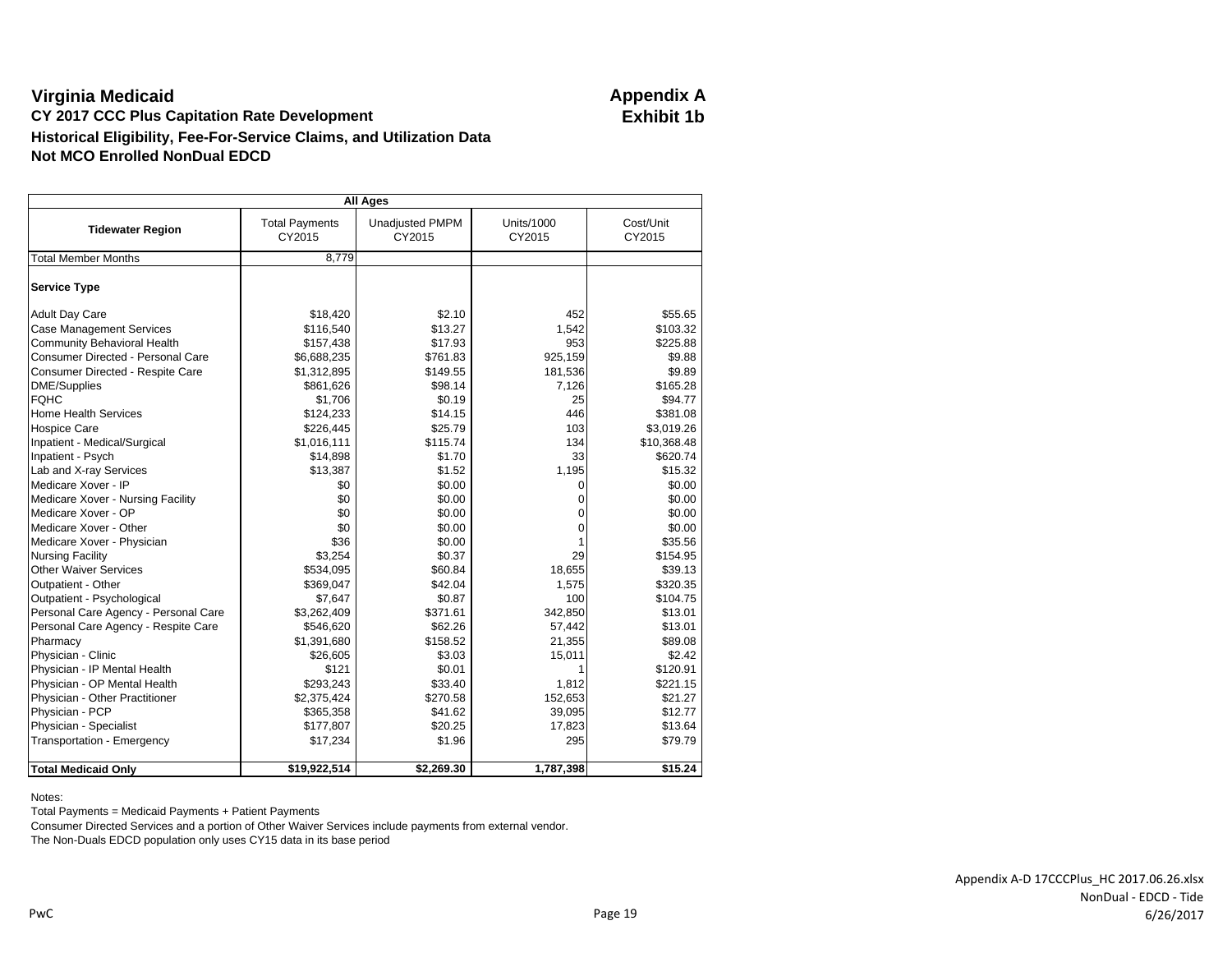| All Ages                             |                                 |                                 |                                  |                                  |                      |                      |                     |                     |
|--------------------------------------|---------------------------------|---------------------------------|----------------------------------|----------------------------------|----------------------|----------------------|---------------------|---------------------|
| <b>Statewide</b>                     | <b>Total Payments</b><br>CY2014 | <b>Total Payments</b><br>CY2015 | <b>Unadjusted PMPM</b><br>CY2014 | <b>Unadjusted PMPM</b><br>CY2015 | Units/1000<br>CY2014 | Units/1000<br>CY2015 | Cost/Unit<br>CY2014 | Cost/Unit<br>CY2015 |
| <b>Total Member Months</b>           | 74,360                          | 76,854                          |                                  |                                  |                      |                      |                     |                     |
| Service Type                         |                                 |                                 |                                  |                                  |                      |                      |                     |                     |
| <b>Adult Day Care</b>                | \$0                             | \$0                             | \$0.00                           | \$0.00                           |                      |                      | \$0.00              | \$0.00              |
| <b>Case Management Services</b>      | \$79,982                        | \$77,702                        | \$1.08                           | \$1.01                           | 74                   | 69                   | \$175.40            | \$175.40            |
| Community Behavioral Health          | \$6,356                         | \$10,897                        | \$0.09                           | \$0.14                           | 25                   | 31                   | \$40.23             | \$54.48             |
| Consumer Directed - Personal Care    | \$0                             | \$0                             | \$0.00                           | \$0.00                           |                      |                      | \$0.00              | \$0.00              |
| Consumer Directed - Respite Care     | \$0                             | \$0                             | \$0.00                           | \$0.00                           |                      |                      | \$0.00              | \$0.00              |
| <b>DME/Supplies</b>                  | \$2,672,558                     | \$2,745,830                     | \$35.94                          | \$35.73                          | 4,079                | 4,101                | \$105.73            | \$104.54            |
| <b>FQHC</b>                          | \$545                           | \$572                           | \$0.01                           | \$0.01                           |                      |                      | \$38.90             | \$71.47             |
| Home Health Services                 | \$10,223                        | \$13,796                        | \$0.14                           | \$0.18                           |                      |                      | \$378.61            | \$919.73            |
| <b>Hospice Care</b>                  | \$12,537                        | \$50,571                        | \$0.17                           | \$0.66                           |                      |                      | \$2,089.48          | \$3,371.42          |
| Inpatient - Medical/Surgical         | \$114,421                       | \$172,623                       | \$1.54                           | \$2.25                           |                      |                      | \$4,237.81          | \$4,014.50          |
| Inpatient - Psych                    | \$241,669                       | \$70,437                        | \$3.25                           | \$0.92                           | 50                   | 19                   | \$787.19            | \$577.35            |
| Lab and X-ray Services               | \$6,246                         | \$3,301                         | \$0.08                           | \$0.04                           | 58                   | 31                   | \$17.35             | \$16.59             |
| Medicare Xover - IP                  | \$575,028                       | \$665,416                       | \$7.73                           | \$8.66                           | 99                   | 100                  | \$939.59            | \$1,034.86          |
| Medicare Xover - Nursing Facility    | \$1,179                         | \$715                           | \$0.02                           | \$0.01                           | 17                   | 13                   | \$11.02             | \$8.41              |
| Medicare Xover - OP                  | \$602,653                       | \$582,325                       | \$8.10                           | \$7.58                           | 1,755                | 1,776                | \$55.43             | \$51.19             |
| Medicare Xover - Other               | \$542,153                       | \$596,495                       | \$7.29                           | \$7.76                           | 3,076                | 3,013                | \$28.44             | \$30.91             |
| Medicare Xover - Physician           | \$1,067,950                     | \$1,097,173                     | \$14.36                          | \$14.28                          | 8,922                | 9,016                | \$19.32             | \$19.00             |
| <b>Nursing Facility</b>              | \$0                             | \$0                             | \$0.00                           | \$0.00                           |                      | U                    | \$0.00              | \$0.00              |
| <b>Other Waiver Services</b>         | \$0                             | \$0                             | \$0.00                           | \$0.00                           |                      |                      | \$0.00              | \$0.00              |
| Outpatient - Other                   | \$56,004                        | \$57,187                        | \$0.75                           | \$0.74                           | 25                   | 23                   | \$359.00            | \$394.39            |
| Outpatient - Psychological           | \$1,085                         | \$2,903                         | \$0.01                           | \$0.04                           |                      |                      | \$67.82             | \$362.87            |
| Personal Care Agency - Personal Care | \$0                             | \$0                             | \$0.00                           | \$0.00                           |                      |                      | \$0.00              | \$0.00              |
| Personal Care Agency - Respite Care  | \$0                             | \$0                             | \$0.00                           | \$0.00                           |                      |                      | \$0.00              | \$0.00              |
| Pharmacy                             | \$804,344                       | \$728,624                       | \$10.82                          | \$9.48                           | 14,375               | 13,663               | \$9.03              | \$8.33              |
| Physician - Clinic                   | \$10,975                        | \$8,785                         | \$0.15                           | \$0.11                           | 1,049                | 726                  | \$1.69              | \$1.89              |
| Physician - IP Mental Health         | \$287                           | \$0                             | \$0.00                           | \$0.00                           |                      |                      | \$143.30            | \$0.00              |
| Physician - OP Mental Health         | \$2,002,982                     | \$2,184,123                     | \$26.94                          | \$28.42                          | 1,180                | 1,745                | \$273.82            | \$195.41            |
| Physician - Other Practitioner       | \$48,230                        | \$47,099                        | \$0.65                           | \$0.61                           | 476                  | 495                  | \$16.37             | \$14.86             |
| Physician - PCP                      | \$29,148                        | \$24,467                        | \$0.39                           | \$0.32                           | 571                  | 666                  | \$8.24              | \$5.73              |
| Physician - Specialist               | \$66,896                        | \$56,569                        | \$0.90                           | \$0.74                           | 1,153                | 1,084                | \$9.36              | \$8.15              |
| Transportation - Emergency           | \$3,247                         | \$1,904                         | \$0.04                           | \$0.02                           |                      |                      | \$135.28            | \$105.78            |
|                                      |                                 |                                 |                                  |                                  |                      |                      |                     |                     |
| <b>Total Medicaid Only</b>           | \$8,956,697                     | \$9,199,512                     | \$120.45                         | \$119.70                         | 37,002               | 36,589               | \$39.06             | \$39.26             |

Notes:

Total Payments = Medicaid Payments + Patient Payments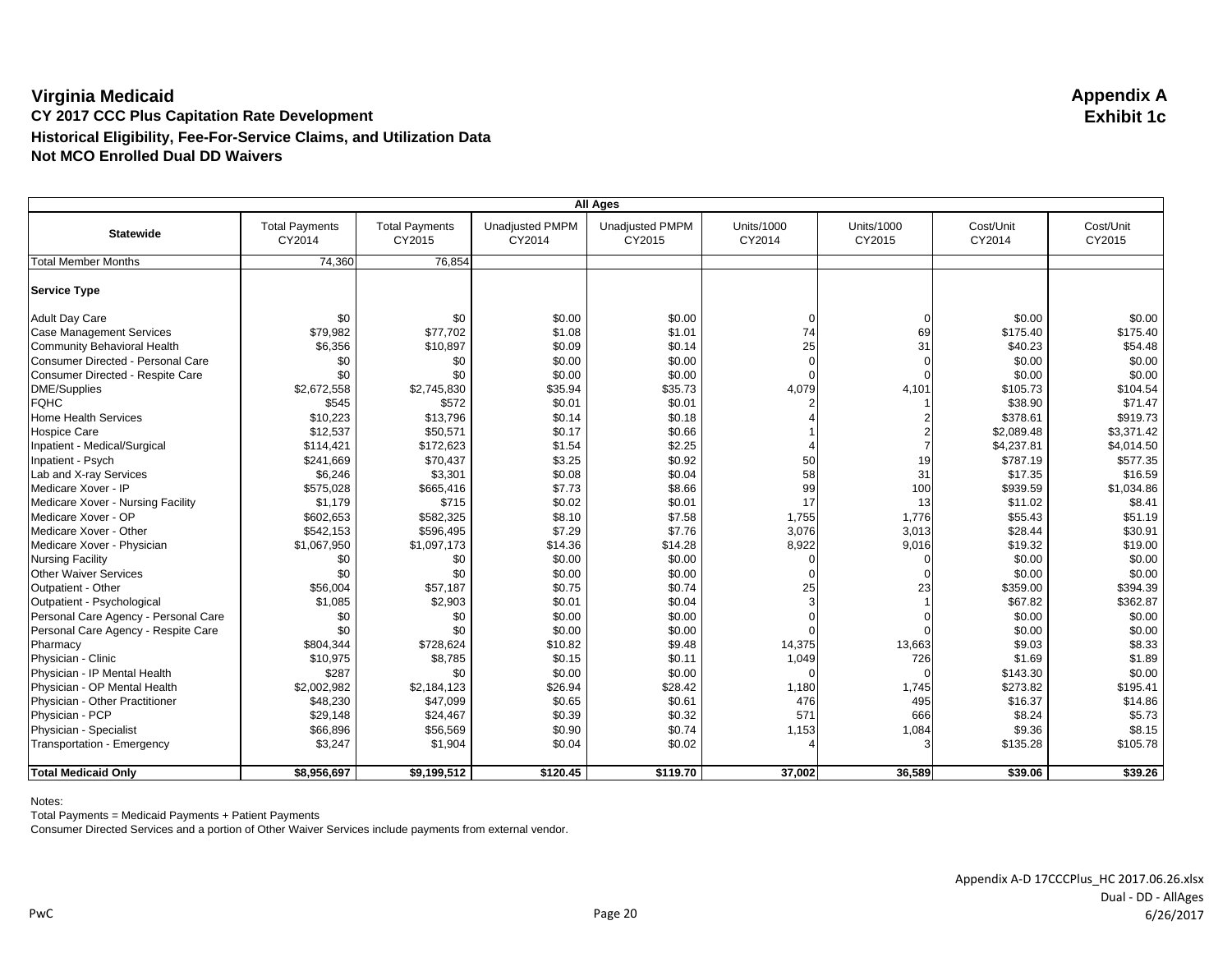| <b>All Ages</b>                      |                                 |                                 |                                  |                                  |                             |                             |                     |                     |
|--------------------------------------|---------------------------------|---------------------------------|----------------------------------|----------------------------------|-----------------------------|-----------------------------|---------------------|---------------------|
| <b>Statewide</b>                     | <b>Total Payments</b><br>CY2014 | <b>Total Payments</b><br>CY2015 | <b>Unadjusted PMPM</b><br>CY2014 | <b>Unadjusted PMPM</b><br>CY2015 | <b>Units/1000</b><br>CY2014 | <b>Units/1000</b><br>CY2015 | Cost/Unit<br>CY2014 | Cost/Unit<br>CY2015 |
| <b>Total Member Months</b>           | 48,529                          | 47,702                          |                                  |                                  |                             |                             |                     |                     |
| <b>Service Type</b>                  |                                 |                                 |                                  |                                  |                             |                             |                     |                     |
| <b>Adult Day Care</b>                | \$0                             | \$0                             | \$0.00                           | \$0.00                           | $\Omega$                    | O                           | \$0.00              | \$0.00              |
| <b>Case Management Services</b>      | \$249,945                       | \$227.449                       | \$5.15                           | \$4.77                           | 352                         | 328                         | \$175.40            | \$174.56            |
| Community Behavioral Health          | \$242,225                       | \$118,922                       | \$4.99                           | \$2.49                           | 258                         | 207                         | \$231.79            | \$144.32            |
| Consumer Directed - Personal Care    | \$0                             | \$0                             | \$0.00                           | \$0.00                           |                             |                             | \$0.00              | \$0.00              |
| Consumer Directed - Respite Care     | \$0                             | \$0                             | \$0.00                           | \$0.00                           |                             |                             | \$0.00              | \$0.00              |
| <b>DME/Supplies</b>                  | \$6,412,133                     | \$5,753,647                     | \$132.13                         | \$120.62                         | 11,407                      | 11,032                      | \$139.00            | \$131.20            |
| <b>FQHC</b>                          | \$58,407                        | \$46,207                        | \$1.20                           | \$0.97                           | 550                         | 483                         | \$26.24             | \$24.07             |
| Home Health Services                 | \$385,874                       | \$282,845                       | \$7.95                           | \$5.93                           | 354                         | 258                         | \$269.47            | \$275.68            |
| <b>Hospice Care</b>                  | \$60,755                        | \$131,743                       | \$1.25                           | \$2.76                           |                             | 11                          | \$2,641.54          | \$2,927.63          |
| Inpatient - Medical/Surgical         | \$7,096,062                     | \$5,781,135                     | \$146.22                         | \$121.19                         | 195                         | 180                         | \$8,993.74          | \$8,096.83          |
| Inpatient - Psych                    | \$643,740                       | \$548,337                       | \$13.27                          | \$11.49                          | 215                         | 186                         | \$740.78            | \$741.00            |
| Lab and X-ray Services               | \$199,891                       | \$188,340                       | \$4.12                           | \$3.95                           | 3,060                       | 3,020                       | \$16.15             | \$15.69             |
| Medicare Xover - IP                  | \$220                           | \$1,260                         | \$0.00                           | \$0.03                           |                             |                             | \$219.73            | \$1,260.00          |
| Medicare Xover - Nursing Facility    | \$0                             | \$0                             | \$0.00                           | \$0.00                           |                             |                             | \$0.00              | \$0.00              |
| Medicare Xover - OP                  | \$0                             | \$0                             | \$0.00                           | \$0.00                           |                             |                             | \$0.00              | \$0.00              |
| Medicare Xover - Other               | \$824                           | \$77                            | \$0.02                           | \$0.00                           |                             |                             | \$34.33             | \$12.83             |
| Medicare Xover - Physician           | \$80                            | \$100                           | \$0.00                           | \$0.00                           |                             |                             | \$15.92             | \$33.29             |
| <b>Nursing Facility</b>              | \$0                             | \$0                             | \$0.00                           | \$0.00                           |                             |                             | \$0.00              | \$0.00              |
| <b>Other Waiver Services</b>         | \$0                             | \$0                             | \$0.00                           | \$0.00                           |                             |                             | \$0.00              | \$0.00              |
| Outpatient - Other                   | \$2,528,549                     | \$2,239,878                     | \$52.10                          | \$46.96                          | 2,051                       | 1,916                       | \$304.90            | \$294.06            |
| Outpatient - Psychological           | \$104,268                       | \$79,984                        | \$2.15                           | \$1.68                           | 159                         | 144                         | \$161.66            | \$139.83            |
| Personal Care Agency - Personal Care | \$0                             | \$0                             | \$0.00                           | \$0.00                           |                             |                             | \$0.00              | \$0.00              |
| Personal Care Agency - Respite Care  | \$0                             | \$0                             | \$0.00                           | \$0.00                           |                             |                             | \$0.00              | \$0.00              |
| Pharmacy                             | \$19,120,538                    | \$20,145,934                    | \$394.00                         | \$422.33                         | 53,162                      | 51,484                      | \$88.94             | \$98.44             |
| Physician - Clinic                   | \$99,799                        | \$87,027                        | \$2.06                           | \$1.82                           | 10,284                      | 6,467                       | \$2.40              | \$3.39              |
| Physician - IP Mental Health         | \$7,541                         | \$4,585                         | \$0.16                           | \$0.10                           | 36                          | 14                          | \$52.37             | \$83.36             |
| Physician - OP Mental Health         | \$1,888,174                     | \$1,941,047                     | \$38.91                          | \$40.69                          | 18,515                      | 23,691                      | \$25.22             | \$20.61             |
| Physician - Other Practitioner       | \$1,097,296                     | \$916,072                       | \$22.61                          | \$19.20                          | 22,582                      | 21,807                      | \$12.02             | \$10.57             |
| Physician - PCP                      | \$1,291,517                     | \$1,175,080                     | \$26.61                          | \$24.63                          | 8,357                       | 7,532                       | \$38.22             | \$39.25             |
| Physician - Specialist               | \$1,262,399                     | \$1,180,451                     | \$26.01                          | \$24.75                          | 12,673                      | 12,413                      | \$24.63             | \$23.92             |
| Transportation - Emergency           | \$124,948                       | \$113,898                       | \$2.57                           | \$2.39                           | 325                         | 298                         | \$94.95             | \$96.28             |
| <b>Total Medicaid Only</b>           | \$42,875,186                    | \$40,964,019                    | \$883.50                         | \$858.74                         | 144,549                     | 141,473                     | \$73.34             | \$72.84             |

Notes:

Total Payments = Medicaid Payments + Patient Payments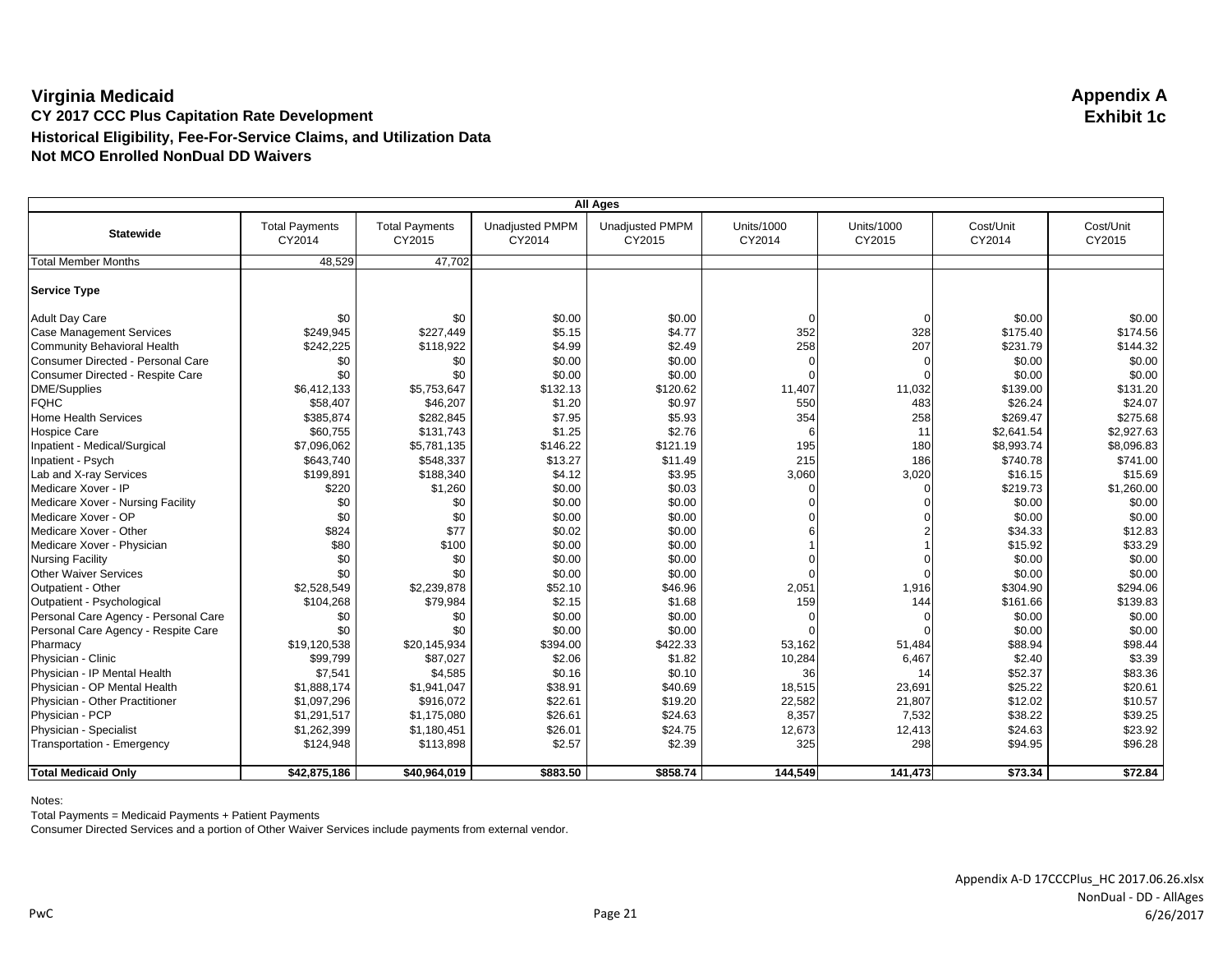#### **Virginia Medicaid Appendix A CY 2017 CCC Plus Capitation Rate Development Historical Eligibility, Fee-For-Service Claims, and Utilization Data Not MCO Enrolled Total Technology Assisted Waiver**

| <b>All Ages</b>                      |                                 |                                 |                                  |                                  |                             |                             |                     |                     |
|--------------------------------------|---------------------------------|---------------------------------|----------------------------------|----------------------------------|-----------------------------|-----------------------------|---------------------|---------------------|
| <b>Statewide</b>                     | <b>Total Payments</b><br>CY2014 | <b>Total Payments</b><br>CY2015 | <b>Unadjusted PMPM</b><br>CY2014 | <b>Unadjusted PMPM</b><br>CY2015 | <b>Units/1000</b><br>CY2014 | <b>Units/1000</b><br>CY2015 | Cost/Unit<br>CY2014 | Cost/Unit<br>CY2015 |
| <b>Total Member Months</b>           | 3,521                           | 3,455                           |                                  |                                  |                             |                             |                     |                     |
| <b>Service Type</b>                  |                                 |                                 |                                  |                                  |                             |                             |                     |                     |
| <b>Adult Day Care</b>                | \$0                             | \$0                             | \$0.00                           | \$0.00                           |                             |                             | \$0.00              | \$0.00              |
| <b>Case Management Services</b>      | \$46,728                        | \$44,402                        | \$13.27                          | \$12.85                          | 1,206                       | 2,087                       | \$132.00            | \$73.88             |
| Community Behavioral Health          | \$133                           | \$613                           | \$0.04                           | \$0.18                           | 10                          | 38                          | \$44.35             | \$55.73             |
| Consumer Directed - Personal Care    | \$0                             | \$0                             | \$0.00                           | \$0.00                           |                             | $\Omega$                    | \$0.00              | \$0.00              |
| Consumer Directed - Respite Care     | \$0                             | \$0                             | \$0.00                           | \$0.00                           |                             |                             | \$0.00              | \$0.00              |
| <b>DME/Supplies</b>                  | \$6,614,509                     | \$5,861,507                     | \$1,878.62                       | \$1,696.36                       | 155,866                     | 144,416                     | \$144.63            | \$140.96            |
| <b>FQHC</b>                          | \$4,079                         | \$4,791                         | \$1.16                           | \$1.39                           | 160                         | 201                         | \$86.80             | \$82.60             |
| Home Health Services                 | \$103,492                       | \$71,205                        | \$29.39                          | \$20.61                          | 2,099                       | 1,375                       | \$168.01            | \$179.81            |
| <b>Hospice Care</b>                  | \$9,498                         | \$4,223                         | \$2.70                           | \$1.22                           | 14                          | 14                          | \$2,374.58          | \$1,055.79          |
| Inpatient - Medical/Surgical         | \$4,992,674                     | \$3,685,281                     | \$1,418.00                       | \$1,066.54                       | 586                         | 594                         | \$29,027.17         | \$21,551.35         |
| Inpatient - Psych                    | \$0                             | \$0                             | \$0.00                           | \$0.00                           |                             |                             | \$0.00              | \$0.00              |
| Lab and X-ray Services               | \$13,762                        | \$11,228                        | \$3.91                           | \$3.25                           | 3,149                       | 2,955                       | \$14.89             | \$13.19             |
| Medicare Xover - IP                  | \$46,393                        | \$39,227                        | \$13.18                          | \$11.35                          | 85                          | 80                          | \$1,855.74          | \$1,705.53          |
| Medicare Xover - Nursing Facility    | \$0                             | \$0                             | \$0.00                           | \$0.00                           |                             |                             | \$0.00              | \$0.00              |
| Medicare Xover - OP                  | \$18,266                        | \$14,442                        | \$5.19                           | \$4.18                           | 743                         | 726                         | \$83.79             | \$69.10             |
| Medicare Xover - Other               | \$164,742                       | \$195,051                       | \$46.79                          | \$56.45                          | 19,798                      | 21,643                      | \$28.36             | \$31.30             |
| Medicare Xover - Physician           | \$9,371                         | \$9,789                         | \$2.66                           | \$2.83                           | 4,185                       | 4,303                       | \$7.63              | \$7.90              |
| <b>Nursing Facility</b>              | \$166                           | \$6,588                         | \$0.05                           | \$1.91                           |                             | 42                          | \$166.32            | \$548.96            |
| <b>Other Waiver Services</b>         | \$28,287,864                    | \$27,271,739                    | \$8,034.19                       | \$7,892.61                       | 3,748,525                   | 3,624,998                   | \$25.72             | \$26.13             |
| Outpatient - Other                   | \$729,224                       | \$910,344                       | \$207.11                         | \$263.46                         | 6,551                       | 5,827                       | \$379.41            | \$542.52            |
| Outpatient - Psychological           | \$10,540                        | \$5,239                         | \$2.99                           | \$1.52                           | 242                         | 156                         | \$148.45            | \$116.41            |
| Personal Care Agency - Personal Care | \$10,281                        | \$26,732                        | \$2.92                           | \$7.74                           | 2,771                       | 6,140                       | \$12.65             | \$15.12             |
| Personal Care Agency - Respite Care  | \$0                             | \$0                             | \$0.00                           | \$0.00                           |                             |                             | \$0.00              | \$0.00              |
| Pharmacy                             | \$3,658,782                     | \$3,482,073                     | \$1,039.15                       | \$1,007.73                       | 60,778                      | 54,385                      | \$205.17            | \$222.35            |
| Physician - Clinic                   | \$20,251                        | \$3,174                         | \$5.75                           | \$0.92                           | 30,329                      | 9,675                       | \$2.28              | \$1.14              |
| Physician - IP Mental Health         | \$29                            | \$0                             | \$0.01                           | \$0.00                           |                             |                             | \$14.26             | \$0.00              |
| Physician - OP Mental Health         | \$1,031,296                     | \$1,138,605                     | \$292.90                         | \$329.52                         | 132,180                     | 149,993                     | \$26.59             | \$26.36             |
| Physician - Other Practitioner       | \$851,378                       | \$694,726                       | \$241.80                         | \$201.06                         | 94,001                      | 84,165                      | \$30.87             | \$28.67             |
| Physician - PCP                      | \$333,467                       | \$309,485                       | \$94.71                          | \$89.57                          | 15,470                      | 14,624                      | \$73.47             | \$73.49             |
| Physician - Specialist               | \$230,025                       | \$204,256                       | \$65.33                          | \$59.11                          | 21,564                      | 22,230                      | \$36.36             | \$31.91             |
| Transportation - Emergency           | \$30,753                        | \$50,627                        | \$8.73                           | \$14.65                          | 818                         | 934                         | \$128.14            | \$188.21            |
| <b>Total Medicaid Only</b>           | \$47,217,705                    | \$44,045,347                    | \$13,410.55                      | \$12,747.00                      | 4,301,141                   | 4,151,604                   | \$37.41             | \$36.84             |

Notes:

Total Payments = Medicaid Payments + Patient Payments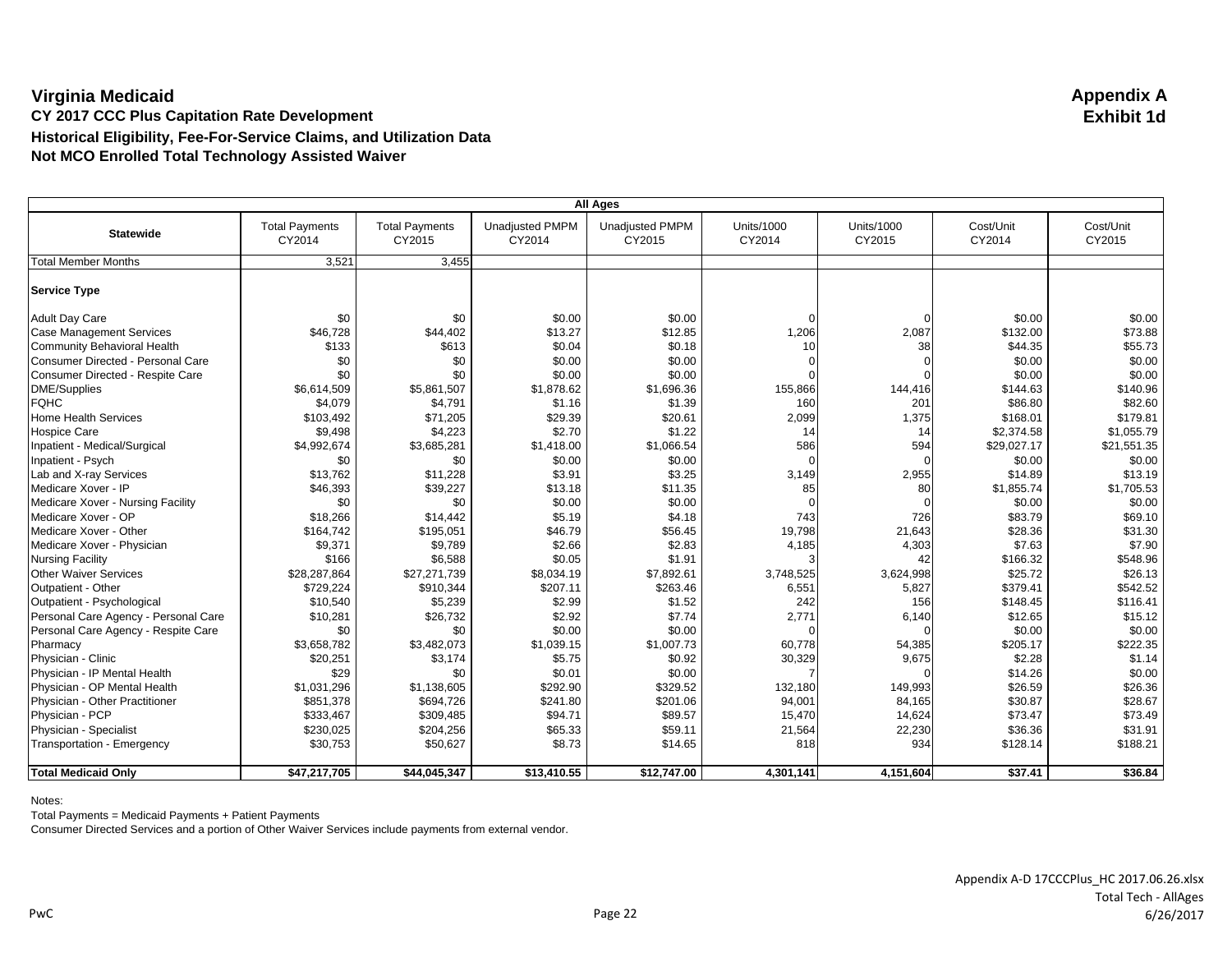| Age Under 65                         |                                 |                                 |                                  |                                  |                             |                             |                     |                     |
|--------------------------------------|---------------------------------|---------------------------------|----------------------------------|----------------------------------|-----------------------------|-----------------------------|---------------------|---------------------|
| <b>Central Region</b>                | <b>Total Payments</b><br>CY2014 | <b>Total Payments</b><br>CY2015 | <b>Unadjusted PMPM</b><br>CY2014 | <b>Unadjusted PMPM</b><br>CY2015 | <b>Units/1000</b><br>CY2014 | <b>Units/1000</b><br>CY2015 | Cost/Unit<br>CY2014 | Cost/Unit<br>CY2015 |
| <b>Total Member Months</b>           | 66,237                          | 57.890                          |                                  |                                  |                             |                             |                     |                     |
| Service Type                         |                                 |                                 |                                  |                                  |                             |                             |                     |                     |
| <b>Adult Day Care</b>                | \$0                             | \$0                             | \$0.00                           | \$0.00                           |                             |                             | \$0.00              | \$0.00              |
| <b>Case Management Services</b>      | \$5,262                         | \$4,560                         | \$0.08                           | \$0.08                           |                             | 5                           | \$175.40            | \$175.40            |
| Community Behavioral Health          | \$153,224                       | \$159,807                       | \$2.31                           | \$2.76                           | 9,023                       | 12,060                      | \$3.08              | \$2.75              |
| Consumer Directed - Personal Care    | \$1,065                         | \$9,942                         | \$0.02                           | \$0.17                           | 20                          | 207                         | \$9.77              | \$9.94              |
| Consumer Directed - Respite Care     | \$1,456                         | \$2,174                         | \$0.02                           | \$0.04                           | 27                          | 45                          | \$9.77              | \$9.95              |
| <b>DME/Supplies</b>                  | \$293,805                       | \$238,099                       | \$4.44                           | \$4.11                           | 589                         | 535                         | \$90.40             | \$92.32             |
| <b>FQHC</b>                          | \$4,028                         | \$1,919                         | \$0.06                           | \$0.03                           |                             | 36                          | \$91.54             | \$11.10             |
| Home Health Services                 | \$8,514                         | \$6,061                         | \$0.13                           | \$0.10                           |                             | 4                           | \$473.00            | \$356.55            |
| <b>Hospice Care</b>                  | \$0                             | \$0                             | \$0.00                           | \$0.00                           |                             |                             | \$0.00              | \$0.00              |
| Inpatient - Medical/Surgical         | \$984,901                       | \$861,941                       | \$14.87                          | \$14.89                          | 19                          | 20                          | \$9,380.00          | \$8,795.31          |
| Inpatient - Psych                    | \$1,392,990                     | \$299,855                       | \$21.03                          | \$5.18                           | 296                         | 65                          | \$852.50            | \$961.07            |
| Lab and X-ray Services               | \$16,913                        | \$7,032                         | \$0.26                           | \$0.12                           | 76                          | 74                          | \$40.56             | \$19.81             |
| Medicare Xover - IP                  | \$1,196,993                     | \$1,201,576                     | \$18.07                          | \$20.76                          | 233                         | 240                         | \$929.34            | \$1,037.63          |
| Medicare Xover - Nursing Facility    | \$31,528                        | \$23,438                        | \$0.48                           | \$0.40                           | 275                         | 215                         | \$20.78             | \$22.65             |
| Medicare Xover - OP                  | \$1,461,888                     | \$1,038,556                     | \$22.07                          | \$17.94                          | 3,378                       | 3,095                       | \$78.40             | \$69.56             |
| Medicare Xover - Other               | \$454,706                       | \$416,247                       | \$6.86                           | \$7.19                           | 3,387                       | 3,367                       | \$24.32             | \$25.62             |
| Medicare Xover - Physician           | \$3,629,865                     | \$3,237,870                     | \$54.80                          | \$55.93                          | 15,490                      | 15,864                      | \$42.46             | \$42.31             |
| <b>Nursing Facility</b>              | \$538,389                       | \$526,045                       | \$8.13                           | \$9.09                           | 533                         | 576                         | \$183.06            | \$189.43            |
| <b>Other Waiver Services</b>         | \$0                             | \$0                             | \$0.00                           | \$0.00                           |                             |                             | \$0.00              | \$0.00              |
| Outpatient - Other                   | \$246,481                       | \$169,441                       | \$3.72                           | \$2.93                           | 68                          | 48                          | \$655.53            | \$730.35            |
| Outpatient - Psychological           | \$15,405                        | \$3,564                         | \$0.23                           | \$0.06                           | 22                          |                             | \$128.38            | \$396.02            |
| Personal Care Agency - Personal Care | \$17,492                        | \$23,822                        | \$0.26                           | \$0.41                           | 231                         | 381                         | \$13.70             | \$12.95             |
| Personal Care Agency - Respite Care  | \$0                             | \$0                             | \$0.00                           | \$0.00                           |                             |                             | \$0.00              | \$0.00              |
| Pharmacy                             | \$151,916                       | \$133,128                       | \$2.29                           | \$2.30                           | 2,676                       | 2,516                       | \$10.29             | \$10.97             |
| Physician - Clinic                   | \$51,085                        | \$86,926                        | \$0.77                           | \$1.50                           | 3,439                       | 3,813                       | \$2.69              | \$4.73              |
| Physician - IP Mental Health         | \$7,130                         | \$7,561                         | \$0.11                           | \$0.13                           | 21                          | 26                          | \$62.54             | \$60.49             |
| Physician - OP Mental Health         | \$447,894                       | \$379,995                       | \$6.76                           | \$6.56                           | 1,711                       | 614                         | \$47.43             | \$128.20            |
| Physician - Other Practitioner       | \$74,193                        | \$43,219                        | \$1.12                           | \$0.75                           | 496                         | 288                         | \$27.11             | \$31.12             |
| Physician - PCP                      | \$82,692                        | \$104,501                       | \$1.25                           | \$1.81                           | 302                         | 363                         | \$49.58             | \$59.65             |
| Physician - Specialist               | \$114,297                       | \$94,801                        | \$1.73                           | \$1.64                           | 853                         | 1,012                       | \$24.29             | \$19.41             |
| Transportation - Emergency           | \$8,380                         | \$3,707                         | \$0.13                           | \$0.06                           | 16                          | 5                           | \$93.11             | \$154.45            |
|                                      |                                 |                                 |                                  |                                  |                             |                             |                     |                     |
| <b>Total Medicaid Only</b>           | \$11,392,492                    | \$9,085,789                     | \$172.00                         | \$156.95                         | 43,196                      | 45,477                      | \$47.78             | \$41.41             |

Notes:

Total Payments = Medicaid Payments + Patient Payments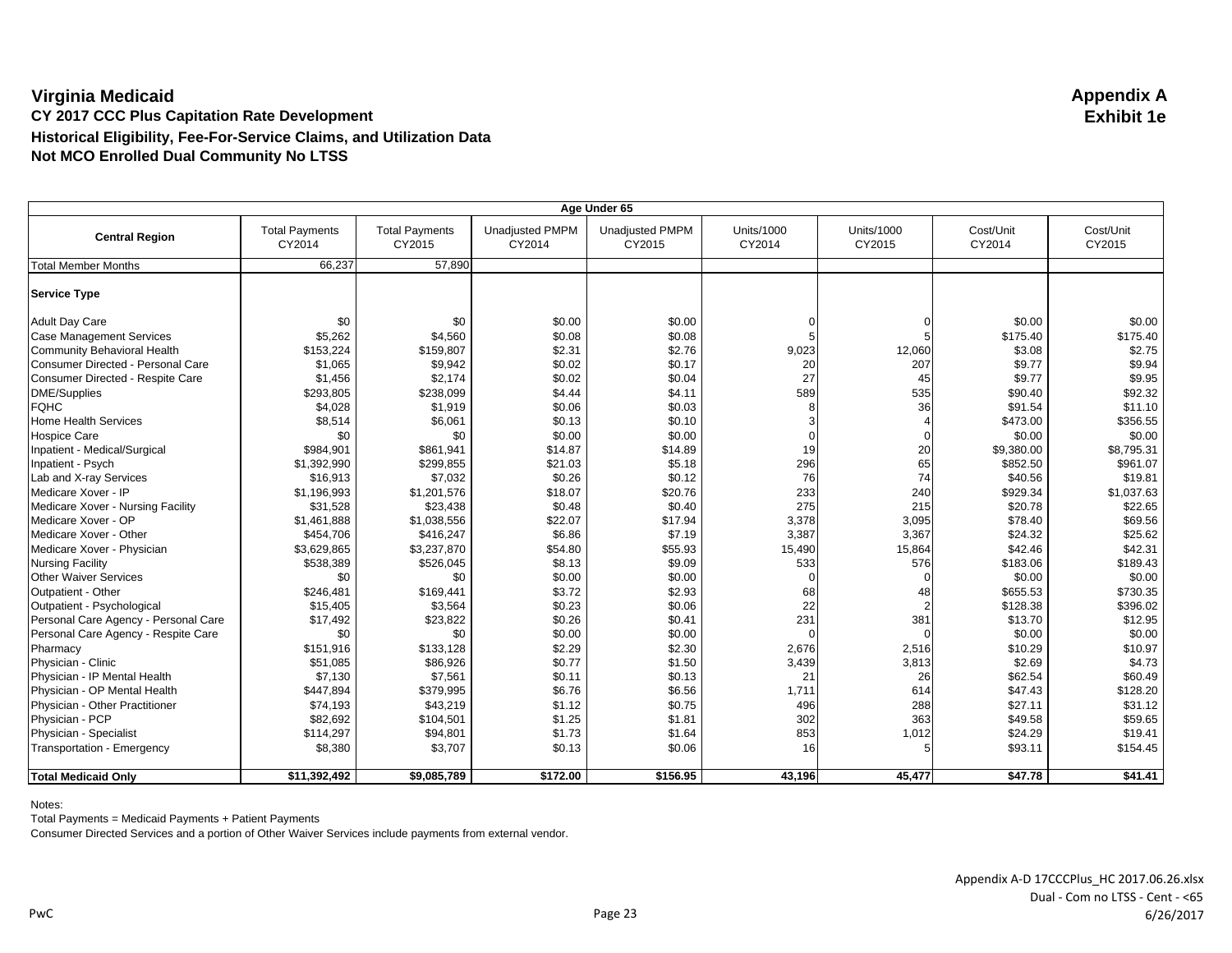| Age 65 and Over                      |                                 |                                 |                                  |                                  |                             |                             |                     |                     |  |
|--------------------------------------|---------------------------------|---------------------------------|----------------------------------|----------------------------------|-----------------------------|-----------------------------|---------------------|---------------------|--|
| <b>Central Region</b>                | <b>Total Payments</b><br>CY2014 | <b>Total Payments</b><br>CY2015 | <b>Unadjusted PMPM</b><br>CY2014 | <b>Unadjusted PMPM</b><br>CY2015 | <b>Units/1000</b><br>CY2014 | <b>Units/1000</b><br>CY2015 | Cost/Unit<br>CY2014 | Cost/Unit<br>CY2015 |  |
| <b>Total Member Months</b>           | 57,223                          | 51.322                          |                                  |                                  |                             |                             |                     |                     |  |
| <b>Service Type</b>                  |                                 |                                 |                                  |                                  |                             |                             |                     |                     |  |
| <b>Adult Day Care</b>                | \$10,351                        | \$437                           | \$0.18                           | \$0.01                           | 39                          | 20                          | \$55.65             | \$5.14              |  |
| <b>Case Management Services</b>      | \$0                             | \$0                             | \$0.00                           | \$0.00                           |                             |                             | \$0.00              | \$0.00              |  |
| <b>Community Behavioral Health</b>   | \$20,416                        | \$18,164                        | \$0.36                           | \$0.35                           | 1,166                       | 1,108                       | \$3.67              | \$3.83              |  |
| Consumer Directed - Personal Care    | \$19,018                        | \$20,136                        | \$0.33                           | \$0.39                           | 382                         | 472                         | \$10.44             | \$9.98              |  |
| Consumer Directed - Respite Care     | \$4,866                         | \$3,784                         | \$0.09                           | \$0.07                           | 91                          | 89                          | \$11.17             | \$9.96              |  |
| <b>DME/Supplies</b>                  | \$325,622                       | \$242,698                       | \$5.69                           | \$4.73                           | 924                         | 853                         | \$73.90             | \$66.49             |  |
| <b>FQHC</b>                          | \$770                           | \$1,858                         | \$0.01                           | \$0.04                           |                             |                             | \$96.30             | \$84.46             |  |
| <b>Home Health Services</b>          | \$114                           | \$1,349                         | \$0.00                           | \$0.03                           |                             |                             | \$113.96            | \$337.31            |  |
| <b>Hospice Care</b>                  | \$16,888                        | \$264                           | \$0.30                           | \$0.01                           |                             |                             | \$1,876.43          | \$264.07            |  |
| Inpatient - Medical/Surgical         | \$1,288,553                     | \$1,220,864                     | \$22.52                          | \$23.79                          | 23                          | 19                          | \$11,714.11         | \$14,888.58         |  |
| Inpatient - Psych                    | \$815,479                       | \$397,141                       | \$14.25                          | \$7.74                           | 283                         | 171                         | \$604.51            | \$542.54            |  |
| Lab and X-ray Services               | \$2,525                         | \$2,468                         | \$0.04                           | \$0.05                           | 28                          | 36                          | \$18.84             | \$16.24             |  |
| Medicare Xover - IP                  | \$1,173,445                     | \$923,344                       | \$20.51                          | \$17.99                          | 245                         | 214                         | \$1,003.80          | \$1,009.12          |  |
| Medicare Xover - Nursing Facility    | \$93,899                        | \$82,604                        | \$1.64                           | \$1.61                           | 967                         | 950                         | \$20.36             | \$20.33             |  |
| Medicare Xover - OP                  | \$861,385                       | \$703,819                       | \$15.05                          | \$13.71                          | 2,203                       | 2,203                       | \$81.98             | \$74.70             |  |
| Medicare Xover - Other               | \$229,227                       | \$200,373                       | \$4.01                           | \$3.90                           | 3,091                       | 2,933                       | \$15.55             | \$15.97             |  |
| Medicare Xover - Physician           | \$1,885,017                     | \$1,681,777                     | \$32.94                          | \$32.77                          | 13,323                      | 13,247                      | \$29.67             | \$29.68             |  |
| <b>Nursing Facility</b>              | \$3,989,857                     | \$4,215,227                     | \$69.72                          | \$82.13                          | 4,959                       | 5,316                       | \$168.71            | \$185.41            |  |
| <b>Other Waiver Services</b>         | \$0                             | \$0                             | \$0.00                           | \$0.00                           |                             |                             | \$0.00              | \$0.00              |  |
| Outpatient - Other                   | \$90,942                        | \$68,403                        | \$1.59                           | \$1.33                           | 23                          | 28                          | \$811.98            | \$574.81            |  |
| Outpatient - Psychological           | \$8,311                         | \$714                           | \$0.15                           | \$0.01                           | 16                          |                             | \$110.81            | \$119.03            |  |
| Personal Care Agency - Personal Care | \$51,231                        | \$46,066                        | \$0.90                           | \$0.90                           | 821                         | 834                         | \$13.08             | \$12.92             |  |
| Personal Care Agency - Respite Care  | \$0                             | \$0                             | \$0.00                           | \$0.00                           |                             |                             | \$0.00              | \$0.00              |  |
| Pharmacy                             | \$112,465                       | \$84,712                        | \$1.97                           | \$1.65                           | 3,125                       | 2,980                       | \$7.55              | \$6.65              |  |
| Physician - Clinic                   | \$13                            | \$5,561                         | \$0.00                           | \$0.11                           |                             | 114                         | \$12.99             | \$11.37             |  |
| Physician - IP Mental Health         | \$1,140                         | \$1,084                         | \$0.02                           | \$0.02                           |                             |                             | \$67.08             | \$51.64             |  |
| Physician - OP Mental Health         | \$37,029                        | \$32,396                        | \$0.65                           | \$0.63                           | 239                         | 46                          | \$32.48             | \$165.28            |  |
| Physician - Other Practitioner       | \$36,468                        | \$37,262                        | \$0.64                           | \$0.73                           | 113                         | 109                         | \$67.66             | \$79.96             |  |
| Physician - PCP                      | \$43,063                        | \$66,590                        | \$0.75                           | \$1.30                           | 168                         | 365                         | \$53.90             | \$42.63             |  |
| Physician - Specialist               | \$47,290                        | \$50,379                        | \$0.83                           | \$0.98                           | 222                         | 305                         | \$44.57             | \$38.66             |  |
| Transportation - Emergency           | \$3,315                         | \$4,447                         | \$0.06                           | \$0.09                           |                             | 11                          | \$110.50            | \$92.65             |  |
| <b>Total Medicaid Only</b>           | \$11,168,700                    | \$10,113,920                    | \$195.18                         | \$197.07                         | 32,466                      | 32,435                      | \$72.14             | \$72.91             |  |

Notes:

Total Payments = Medicaid Payments + Patient Payments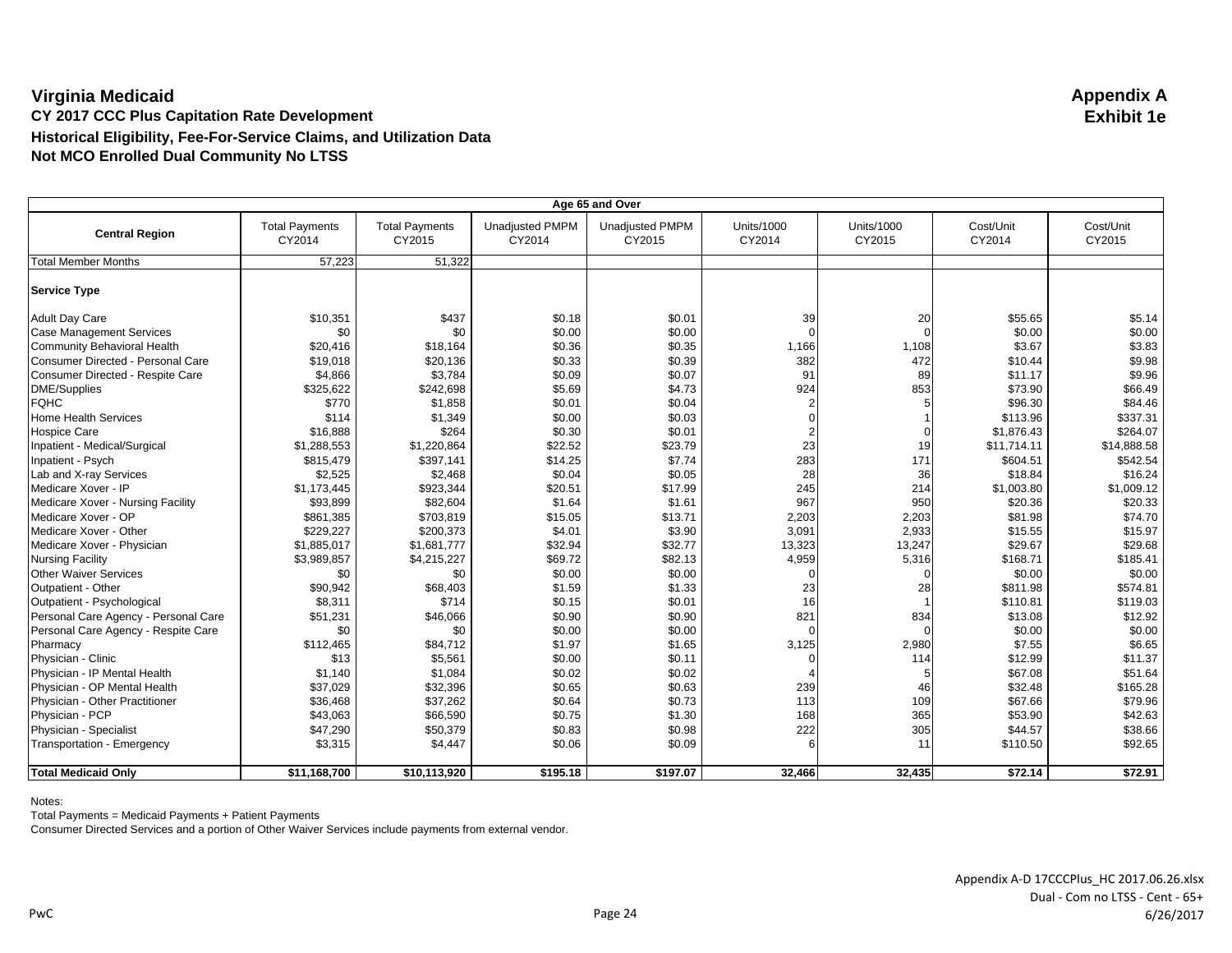| Age Under 65                          |                                 |                                 |                                  |                                  |                             |                             |                     |                     |
|---------------------------------------|---------------------------------|---------------------------------|----------------------------------|----------------------------------|-----------------------------|-----------------------------|---------------------|---------------------|
| <b>Charlottesville Western Region</b> | <b>Total Payments</b><br>CY2014 | <b>Total Payments</b><br>CY2015 | <b>Unadjusted PMPM</b><br>CY2014 | <b>Unadjusted PMPM</b><br>CY2015 | <b>Units/1000</b><br>CY2014 | <b>Units/1000</b><br>CY2015 | Cost/Unit<br>CY2014 | Cost/Unit<br>CY2015 |
| <b>Total Member Months</b>            | 55,098                          | 51.654                          |                                  |                                  |                             |                             |                     |                     |
| <b>Service Type</b>                   |                                 |                                 |                                  |                                  |                             |                             |                     |                     |
| <b>Adult Day Care</b>                 | \$0                             | \$0                             | \$0.00                           | \$0.00                           |                             | ∩                           | \$0.00              | \$0.00              |
| <b>Case Management Services</b>       | \$587                           | \$1,350                         | \$0.01                           | \$0.03                           | 32                          | 68                          | \$4.05              | \$4.64              |
| <b>Community Behavioral Health</b>    | \$100,923                       | \$96,227                        | \$1.83                           | \$1.86                           | 542                         | 407                         | \$40.53             | \$54.89             |
| Consumer Directed - Personal Care     | \$2,315                         | \$5,091                         | \$0.04                           | \$0.10                           | 52                          | 121                         | \$9.77              | \$9.79              |
| Consumer Directed - Respite Care      | \$0                             | \$910                           | \$0.00                           | \$0.02                           |                             | 21                          | \$0.00              | \$9.83              |
| <b>DME/Supplies</b>                   | \$196,115                       | \$146,542                       | \$3.56                           | \$2.84                           | 485                         | 445                         | \$88.06             | \$76.48             |
| <b>FQHC</b>                           | \$3,926                         | \$2,949                         | \$0.07                           | \$0.06                           | 11                          | 44                          | \$80.12             | \$15.52             |
| <b>Home Health Services</b>           | \$8,823                         | \$2,399                         | \$0.16                           | \$0.05                           |                             |                             | \$490.16            | \$479.79            |
| <b>Hospice Care</b>                   | \$0                             | \$0                             | \$0.00                           | \$0.00                           |                             |                             | \$0.00              | \$0.00              |
| Inpatient - Medical/Surgical          | \$393,463                       | \$204,802                       | \$7.14                           | \$3.96                           | 10                          |                             | \$8,942.34          | \$5,120.05          |
| Inpatient - Psych                     | \$470,684                       | \$99,647                        | \$8.54                           | \$1.93                           | 116                         | 25                          | \$881.43            | \$914.19            |
| Lab and X-ray Services                | \$9,863                         | \$7,999                         | \$0.18                           | \$0.15                           | 34                          | 30                          | \$62.82             | \$61.06             |
| Medicare Xover - IP                   | \$868,046                       | \$859,019                       | \$15.75                          | \$16.63                          | 184                         | 183                         | \$1,026.06          | \$1,090.13          |
| Medicare Xover - Nursing Facility     | \$35,666                        | \$24,272                        | \$0.65                           | \$0.47                           | 275                         | 224                         | \$28.26             | \$25.18             |
| Medicare Xover - OP                   | \$1,113,911                     | \$915,884                       | \$20.22                          | \$17.73                          | 3,205                       | 3,427                       | \$75.70             | \$62.08             |
| Medicare Xover - Other                | \$322,043                       | \$328,563                       | \$5.84                           | \$6.36                           | 3,698                       | 3,208                       | \$18.96             | \$23.79             |
| Medicare Xover - Physician            | \$2,335,549                     | \$2,251,782                     | \$42.39                          | \$43.59                          | 14,761                      | 14,926                      | \$34.46             | \$35.05             |
| <b>Nursing Facility</b>               | \$347,404                       | \$379,473                       | \$6.31                           | \$7.35                           | 442                         | 457                         | \$171.30            | \$192.92            |
| <b>Other Waiver Services</b>          | \$0                             | \$0                             | \$0.00                           | \$0.00                           |                             |                             | \$0.00              | \$0.00              |
| Outpatient - Other                    | \$137,109                       | \$117,266                       | \$2.49                           | \$2.27                           | 44                          | 58                          | \$685.55            | \$469.06            |
| Outpatient - Psychological            | \$1,597                         | \$722                           | \$0.03                           | \$0.01                           |                             |                             | \$228.10            | \$180.58            |
| Personal Care Agency - Personal Care  | \$6,132                         | \$1,357                         | \$0.11                           | \$0.03                           | 103                         | 24                          | \$12.91             | \$13.17             |
| Personal Care Agency - Respite Care   | \$0                             | \$0                             | \$0.00                           | \$0.00                           |                             |                             | \$0.00              | \$0.00              |
| Pharmacy                              | \$128,567                       | \$127,154                       | \$2.33                           | \$2.46                           | 2,979                       | 2,813                       | \$9.40              | \$10.50             |
| Physician - Clinic                    | \$18,769                        | \$10,735                        | \$0.34                           | \$0.21                           | 1,247                       | 1,482                       | \$3.28              | \$1.68              |
| Physician - IP Mental Health          | \$1,624                         | \$1,129                         | \$0.03                           | \$0.02                           |                             |                             | \$116.00            | \$70.59             |
| Physician - OP Mental Health          | \$406,154                       | \$397,187                       | \$7.37                           | \$7.69                           | 446                         | 444                         | \$198.41            | \$207.84            |
| Physician - Other Practitioner        | \$20,930                        | \$36,624                        | \$0.38                           | \$0.71                           | 156                         | 217                         | \$29.15             | \$39.17             |
| Physician - PCP                       | \$35,206                        | \$34,536                        | \$0.64                           | \$0.67                           | 316                         | 400                         | \$24.26             | \$20.04             |
| Physician - Specialist                | \$84,210                        | \$54,203                        | \$1.53                           | \$1.05                           | 740                         | 750                         | \$24.80             | \$16.79             |
| Transportation - Emergency            | \$11,206                        | \$7,679                         | \$0.20                           | \$0.15                           | 19                          | 20                          | \$130.30            | \$89.29             |
|                                       | \$7,060,823                     | \$6,115,502                     | \$128.15                         | \$118.39                         | 29,903                      | 29,811                      | \$51.43             | \$47.66             |
| <b>Total Medicaid Only</b>            |                                 |                                 |                                  |                                  |                             |                             |                     |                     |

Notes:

Total Payments = Medicaid Payments + Patient Payments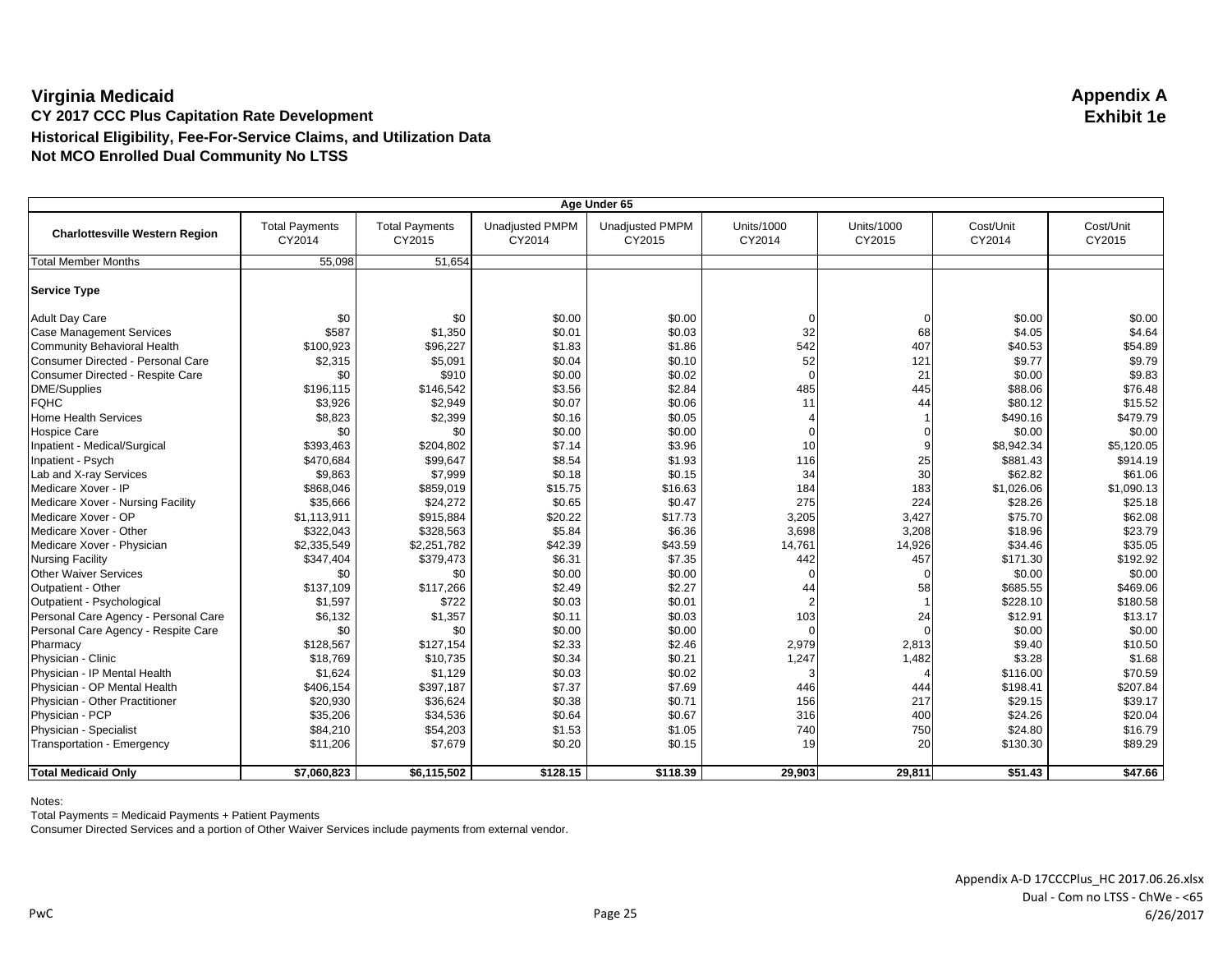| Age 65 and Over                       |                                 |                                 |                                  |                                  |                             |                             |                     |                     |  |
|---------------------------------------|---------------------------------|---------------------------------|----------------------------------|----------------------------------|-----------------------------|-----------------------------|---------------------|---------------------|--|
| <b>Charlottesville Western Region</b> | <b>Total Payments</b><br>CY2014 | <b>Total Payments</b><br>CY2015 | <b>Unadjusted PMPM</b><br>CY2014 | <b>Unadjusted PMPM</b><br>CY2015 | <b>Units/1000</b><br>CY2014 | <b>Units/1000</b><br>CY2015 | Cost/Unit<br>CY2014 | Cost/Unit<br>CY2015 |  |
| <b>Total Member Months</b>            | 44,038                          | 40,530                          |                                  |                                  |                             |                             |                     |                     |  |
| <b>Service Type</b>                   |                                 |                                 |                                  |                                  |                             |                             |                     |                     |  |
| <b>Adult Day Care</b>                 | \$0                             | \$334                           | \$0.00                           | \$0.01                           |                             |                             | \$0.00              | \$55.65             |  |
| <b>Case Management Services</b>       | \$0                             | \$0                             | \$0.00                           | \$0.00                           |                             | $\Omega$                    | \$0.00              | \$0.00              |  |
| <b>Community Behavioral Health</b>    | \$12,016                        | \$12,715                        | \$0.27                           | \$0.31                           | 50                          | 76                          | \$65.66             | \$49.67             |  |
| Consumer Directed - Personal Care     | \$17,896                        | \$9,267                         | \$0.41                           | \$0.23                           | 499                         | 278                         | \$9.77              | \$9.85              |  |
| Consumer Directed - Respite Care      | \$4,856                         | \$775                           | \$0.11                           | \$0.02                           | 135                         | 23                          | \$9.77              | \$9.94              |  |
| DME/Supplies                          | \$235,627                       | \$186,152                       | \$5.35                           | \$4.59                           | 863                         | 820                         | \$74.40             | \$67.23             |  |
| <b>FQHC</b>                           | \$659                           | \$600                           | \$0.01                           | \$0.01                           |                             |                             | \$65.95             | \$46.17             |  |
| <b>Home Health Services</b>           | \$3,002                         | \$5,025                         | \$0.07                           | \$0.12                           |                             |                             | \$428.86            | \$1,004.94          |  |
| <b>Hospice Care</b>                   | \$5.898                         | \$11,465                        | \$0.13                           | \$0.28                           |                             |                             | \$2,949.15          | \$3,821.56          |  |
| Inpatient - Medical/Surgical          | \$394,522                       | \$402,536                       | \$8.96                           | \$9.93                           |                             |                             | \$14,090.09         | \$15,482.16         |  |
| Inpatient - Psych                     | \$1,385,003                     | \$269,419                       | \$31.45                          | \$6.65                           | 714                         | 151                         | \$528.83            | \$529.31            |  |
| Lab and X-ray Services                | \$1,522                         | \$977                           | \$0.03                           | \$0.02                           | 25                          | 12                          | \$16.73             | \$24.42             |  |
| Medicare Xover - IP                   | \$887,630                       | \$780,364                       | \$20.16                          | \$19.25                          | 244                         | 219                         | \$992.87            | \$1,057.40          |  |
| Medicare Xover - Nursing Facility     | \$112,779                       | \$92,238                        | \$2.56                           | \$2.28                           | 1,407                       | 1,278                       | \$21.85             | \$21.36             |  |
| Medicare Xover - OP                   | \$657,723                       | \$527,046                       | \$14.94                          | \$13.00                          | 2,349                       | 2,481                       | \$76.28             | \$62.89             |  |
| Medicare Xover - Other                | \$232,658                       | \$226,493                       | \$5.28                           | \$5.59                           | 3,696                       | 3,360                       | \$17.15             | \$19.96             |  |
| Medicare Xover - Physician            | \$1,241,682                     | \$1,107,385                     | \$28.20                          | \$27.32                          | 13,397                      | 13,228                      | \$25.25             | \$24.79             |  |
| <b>Nursing Facility</b>               | \$3,876,230                     | \$3,708,980                     | \$88.02                          | \$91.51                          | 6,360                       | 5,954                       | \$166.07            | \$184.43            |  |
| <b>Other Waiver Services</b>          | \$0                             | \$0                             | \$0.00                           | \$0.00                           |                             | O                           | \$0.00              | \$0.00              |  |
| Outpatient - Other                    | \$20,948                        | \$40,101                        | \$0.48                           | \$0.99                           | 25                          | 24                          | \$227.69            | \$495.07            |  |
| Outpatient - Psychological            | \$969                           | \$816                           | \$0.02                           | \$0.02                           |                             |                             | \$107.67            | \$272.11            |  |
| Personal Care Agency - Personal Care  | \$9,030                         | \$13,026                        | \$0.21                           | \$0.32                           | 191                         | 298                         | \$12.90             | \$12.92             |  |
| Personal Care Agency - Respite Care   | \$0                             | \$0                             | \$0.00                           | \$0.00                           |                             |                             | \$0.00              | \$0.00              |  |
| Pharmacy                              | \$100,326                       | \$74,913                        | \$2.28                           | \$1.85                           | 4,004                       | 3,489                       | \$6.83              | \$6.36              |  |
| Physician - Clinic                    | \$705                           | \$46                            | \$0.02                           | \$0.00                           | 111                         |                             | \$1.73              | \$11.45             |  |
| Physician - IP Mental Health          | \$137                           | \$151                           | \$0.00                           | \$0.00                           |                             |                             | \$136.58            | \$75.48             |  |
| Physician - OP Mental Health          | \$51,485                        | \$45,255                        | \$1.17                           | \$1.12                           | 62                          | 59                          | \$226.81            | \$226.27            |  |
| Physician - Other Practitioner        | \$22,365                        | \$19,802                        | \$0.51                           | \$0.49                           | 126                         | 111                         | \$48.41             | \$52.81             |  |
| Physician - PCP                       | \$15,584                        | \$20,638                        | \$0.35                           | \$0.51                           | 118                         | 99                          | \$35.91             | \$61.97             |  |
| Physician - Specialist                | \$14,569                        | \$31,367                        | \$0.33                           | \$0.77                           | 137                         | 347                         | \$29.08             | \$26.74             |  |
| Transportation - Emergency            | \$5,158                         | \$6,272                         | \$0.12                           | \$0.15                           | 10                          | 16                          | \$135.75            | \$116.15            |  |
| <b>Total Medicaid Only</b>            | \$9,310,981                     | \$7,594,156                     | \$211.43                         | \$187.37                         | 34,539                      | 32,343                      | \$73.46             | \$69.52             |  |

Notes:

Total Payments = Medicaid Payments + Patient Payments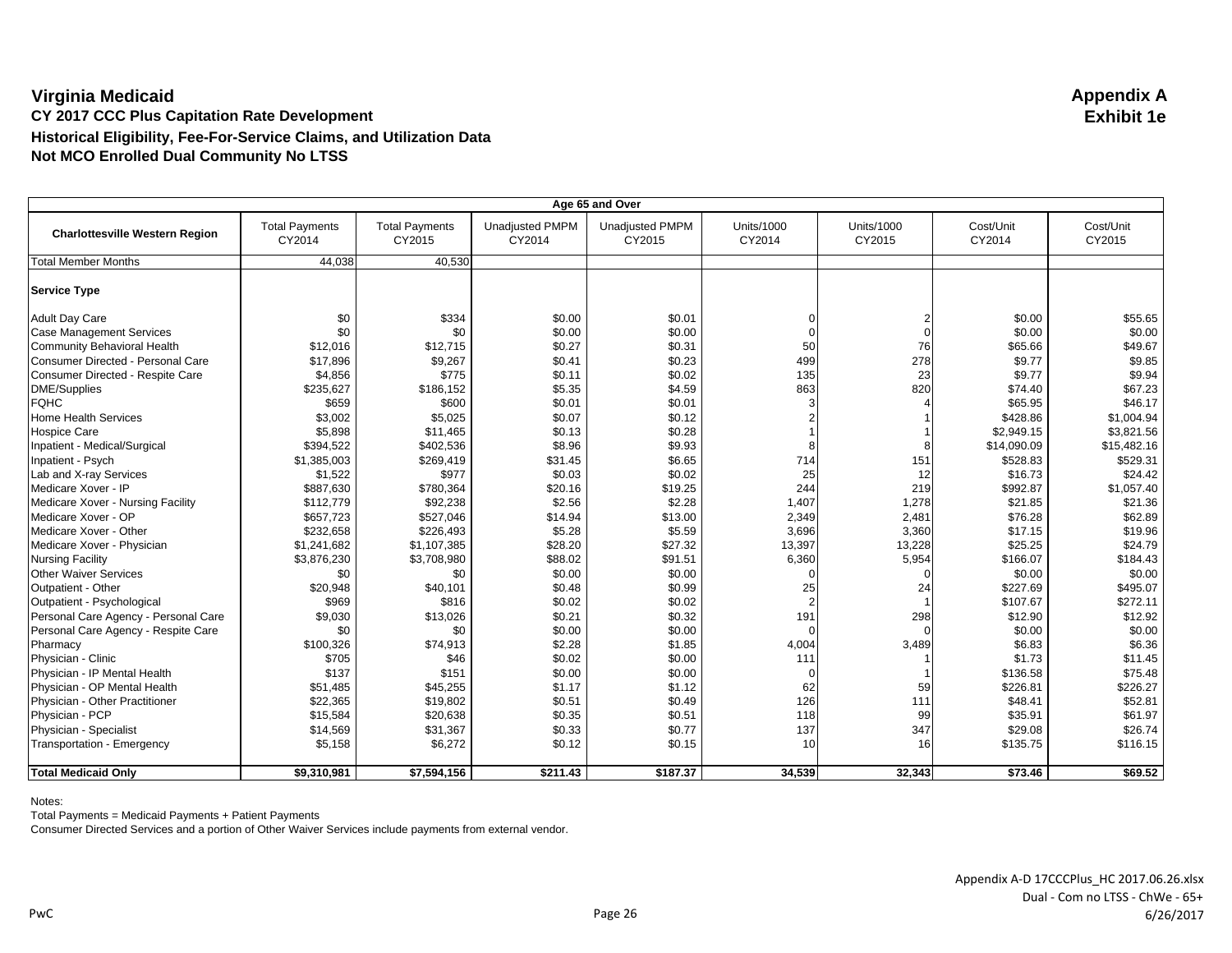| Age Under 65                         |                                 |                                 |                                  |                                  |                             |                             |                     |                     |
|--------------------------------------|---------------------------------|---------------------------------|----------------------------------|----------------------------------|-----------------------------|-----------------------------|---------------------|---------------------|
| Northern & Winchester Region         | <b>Total Payments</b><br>CY2014 | <b>Total Payments</b><br>CY2015 | <b>Unadjusted PMPM</b><br>CY2014 | <b>Unadjusted PMPM</b><br>CY2015 | <b>Units/1000</b><br>CY2014 | <b>Units/1000</b><br>CY2015 | Cost/Unit<br>CY2014 | Cost/Unit<br>CY2015 |
| <b>Total Member Months</b>           | 40,377                          | 37,173                          |                                  |                                  |                             |                             |                     |                     |
| <b>Service Type</b>                  |                                 |                                 |                                  |                                  |                             |                             |                     |                     |
| <b>Adult Day Care</b>                | \$0                             | \$0                             | \$0.00                           | \$0.00                           |                             |                             | \$0.00              | \$0.00              |
| <b>Case Management Services</b>      | \$2,806                         | \$4,911                         | \$0.07                           | \$0.13                           |                             |                             | \$175.40            | \$175.40            |
| <b>Community Behavioral Health</b>   | \$91,552                        | \$138,615                       | \$2.27                           | \$3.73                           | 5,570                       | 2,870                       | \$4.88              | \$15.59             |
| Consumer Directed - Personal Care    | \$7,036                         | \$2,430                         | \$0.17                           | \$0.07                           | 168                         | 61                          | \$12.48             | \$12.89             |
| Consumer Directed - Respite Care     | \$0                             | \$0                             | \$0.00                           | \$0.00                           |                             | $\Omega$                    | \$0.00              | \$0.00              |
| <b>DME/Supplies</b>                  | \$159,914                       | \$113,472                       | \$3.96                           | \$3.05                           | 421                         | 360                         | \$113.01            | \$101.77            |
| <b>FQHC</b>                          | \$65                            | \$184                           | \$0.00                           | \$0.00                           |                             |                             | \$65.00             | \$45.95             |
| <b>Home Health Services</b>          | \$3,437                         | \$2,393                         | \$0.09                           | \$0.06                           |                             |                             | \$687.46            | \$239.34            |
| <b>Hospice Care</b>                  | \$0                             | \$0                             | \$0.00                           | \$0.00                           |                             |                             | \$0.00              | \$0.00              |
| Inpatient - Medical/Surgical         | \$530,001                       | \$165,296                       | \$13.13                          | \$4.45                           | 11                          |                             | \$13,947.40         | \$6,122.09          |
| Inpatient - Psych                    | \$183,827                       | \$43,203                        | \$4.55                           | \$1.16                           | 66                          | 22                          | \$831.79            | \$635.34            |
| Lab and X-ray Services               | \$14,857                        | \$4,101                         | \$0.37                           | \$0.11                           | 141                         | 75                          | \$31.21             | \$17.60             |
| Medicare Xover - IP                  | \$633,837                       | \$614,899                       | \$15.70                          | \$16.54                          | 148                         | 179                         | \$1,275.33          | \$1.107.93          |
| Medicare Xover - Nursing Facility    | \$15,114                        | \$7,294                         | \$0.37                           | \$0.20                           | 200                         | 82                          | \$22.49             | \$28.72             |
| Medicare Xover - OP                  | \$822,284                       | \$666,447                       | \$20.37                          | \$17.93                          | 2,398                       | 2,253                       | \$101.89            | \$95.51             |
| Medicare Xover - Other               | \$217,213                       | \$219,241                       | \$5.38                           | \$5.90                           | 2,801                       | 2,818                       | \$23.05             | \$25.12             |
| Medicare Xover - Physician           | \$1,968,024                     | \$1,601,971                     | \$48.74                          | \$43.09                          | 10,446                      | 10,901                      | \$55.99             | \$47.44             |
| <b>Nursing Facility</b>              | \$446,586                       | \$360,323                       | \$11.06                          | \$9.69                           | 652                         | 459                         | \$203.55            | \$253.21            |
| <b>Other Waiver Services</b>         | \$0                             | \$0                             | \$0.00                           | \$0.00                           |                             |                             | \$0.00              | \$0.00              |
| Outpatient - Other                   | \$128,105                       | \$21,845                        | \$3.17                           | \$0.59                           | 45                          | 20                          | \$848.38            | \$358.11            |
| Outpatient - Psychological           | \$533                           | \$2,046                         | \$0.01                           | \$0.06                           |                             |                             | \$106.66            | \$409.30            |
| Personal Care Agency - Personal Care | \$23,964                        | \$3,572                         | \$0.59                           | \$0.10                           | 471                         | 77                          | \$15.12             | \$14.94             |
| Personal Care Agency - Respite Care  | \$0                             | \$0                             | \$0.00                           | \$0.00                           |                             |                             | \$0.00              | \$0.00              |
| Pharmacy                             | \$130,581                       | \$91,373                        | \$3.23                           | \$2.46                           | 2,222                       | 2,007                       | \$17.47             | \$14.70             |
| Physician - Clinic                   | \$126,520                       | \$45,424                        | \$3.13                           | \$1.22                           | 10,528                      | 4,772                       | \$3.57              | \$3.07              |
| Physician - IP Mental Health         | \$7,237                         | \$1,167                         | \$0.18                           | \$0.03                           | 24                          |                             | \$90.46             | \$145.84            |
| Physician - OP Mental Health         | \$425,277                       | \$314,587                       | \$10.53                          | \$8.46                           | 2,019                       | 684                         | \$62.60             | \$148.46            |
| Physician - Other Practitioner       | \$27,466                        | \$23,561                        | \$0.68                           | \$0.63                           | 233                         | 268                         | \$34.99             | \$28.35             |
| Physician - PCP                      | \$53,830                        | \$31,461                        | \$1.33                           | \$0.85                           | 244                         | 180                         | \$65.57             | \$56.48             |
| Physician - Specialist               | \$81,404                        | \$40,456                        | \$2.02                           | \$1.09                           | 384                         | 329                         | \$62.96             | \$39.66             |
| Transportation - Emergency           | \$3,502                         | \$3,393                         | \$0.09                           | \$0.09                           | 10                          |                             | \$103.00            | \$154.24            |
|                                      |                                 |                                 |                                  |                                  |                             |                             |                     |                     |
| <b>Total Medicaid Only</b>           | \$6,104,972                     | \$4,523,664                     | \$151.20                         | \$121.69                         | 39,210                      | 28,451                      | \$46.27             | \$51.33             |

Notes:

Total Payments = Medicaid Payments + Patient Payments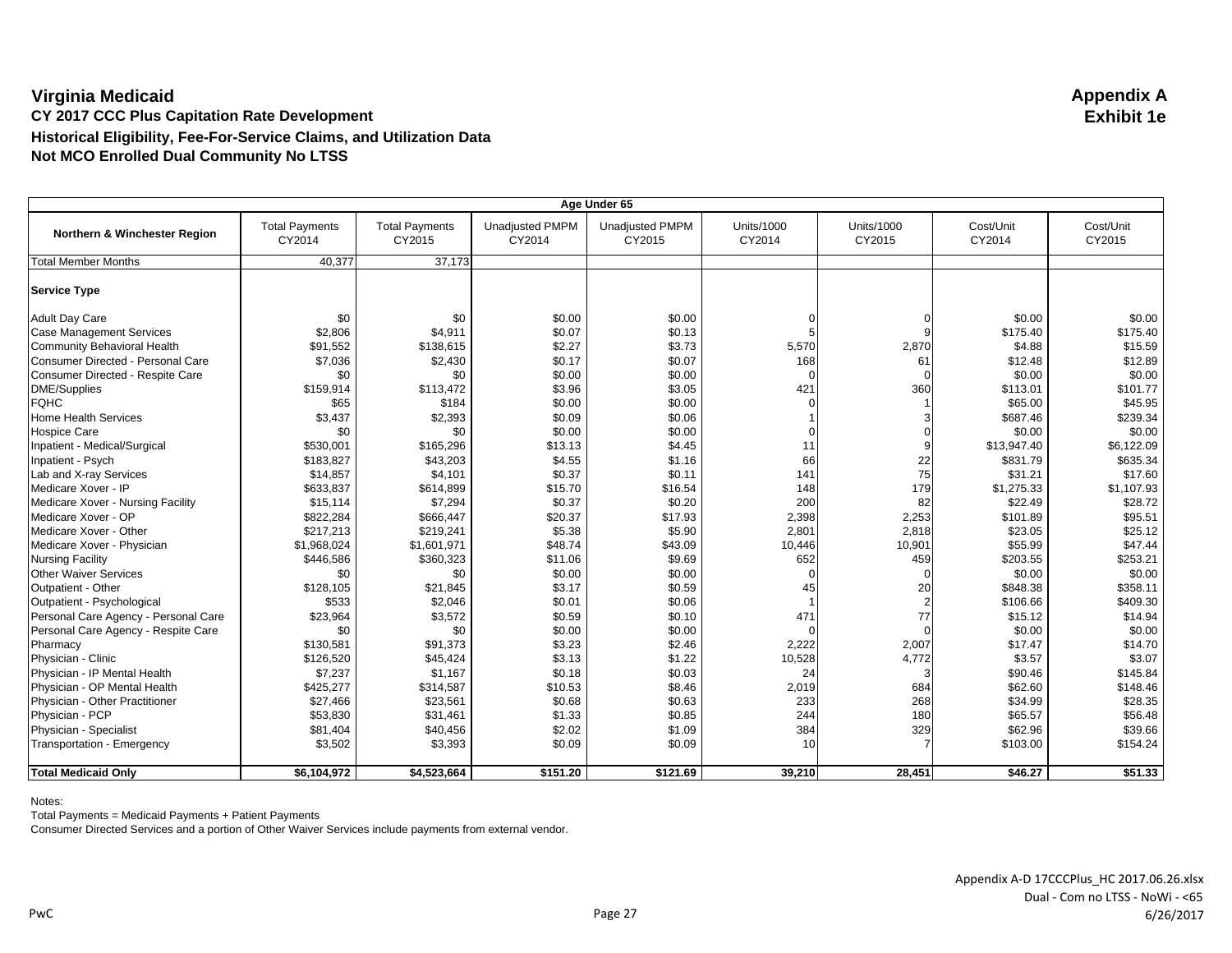| Age 65 and Over                         |                                 |                                 |                                  |                                  |                             |                             |                     |                     |  |
|-----------------------------------------|---------------------------------|---------------------------------|----------------------------------|----------------------------------|-----------------------------|-----------------------------|---------------------|---------------------|--|
| <b>Northern &amp; Winchester Region</b> | <b>Total Payments</b><br>CY2014 | <b>Total Payments</b><br>CY2015 | <b>Unadjusted PMPM</b><br>CY2014 | <b>Unadjusted PMPM</b><br>CY2015 | <b>Units/1000</b><br>CY2014 | <b>Units/1000</b><br>CY2015 | Cost/Unit<br>CY2014 | Cost/Unit<br>CY2015 |  |
| <b>Total Member Months</b>              | 118,576                         | 110,683                         |                                  |                                  |                             |                             |                     |                     |  |
| <b>Service Type</b>                     |                                 |                                 |                                  |                                  |                             |                             |                     |                     |  |
| <b>Adult Day Care</b>                   | \$897                           | \$0                             | \$0.01                           | \$0.00                           |                             |                             | \$21.35             | \$0.00              |  |
| <b>Case Management Services</b>         | \$0                             | \$0                             | \$0.00                           | \$0.00                           |                             |                             | \$0.00              | \$0.00              |  |
| Community Behavioral Health             | \$7,471                         | \$6,402                         | \$0.06                           | \$0.06                           | 13                          | 297                         | \$56.17             | \$2.34              |  |
| Consumer Directed - Personal Care       | \$44,814                        | \$8,238                         | \$0.38                           | \$0.07                           | 405                         | 84                          | \$11.19             | \$10.64             |  |
| Consumer Directed - Respite Care        | \$8,323                         | \$2,180                         | \$0.07                           | \$0.02                           | 70                          | 19                          | \$11.96             | \$12.75             |  |
| <b>DME/Supplies</b>                     | \$288,640                       | \$236,674                       | \$2.43                           | \$2.14                           | 368                         | 333                         | \$79.45             | \$77.17             |  |
| <b>FQHC</b>                             | \$195                           | \$167                           | \$0.00                           | \$0.00                           |                             |                             | \$48.70             | \$83.53             |  |
| Home Health Services                    | \$10.104                        | \$5,231                         | \$0.09                           | \$0.05                           |                             |                             | \$297.17            | \$402.35            |  |
| Hospice Care                            | \$16,062                        | \$34,845                        | \$0.14                           | \$0.31                           |                             |                             | \$2,294.53          | \$3,484.49          |  |
| Inpatient - Medical/Surgical            | \$4,121,819                     | \$3,413,872                     | \$34.76                          | \$30.84                          | 31                          | 28                          | \$13,558.61         | \$13,440.44         |  |
| Inpatient - Psych                       | \$1,208,256                     | \$159,700                       | \$10.19                          | \$1.44                           | 212                         | 32                          | \$577.01            | \$548.80            |  |
| Lab and X-ray Services                  | \$7,383                         | \$6,127                         | \$0.06                           | \$0.06                           | 49                          | 42                          | \$15.22             | \$15.96             |  |
| Medicare Xover - IP                     | \$1,208,958                     | \$1,198,835                     | \$10.20                          | \$10.83                          | 109                         | 113                         | \$1,119.41          | \$1,154.95          |  |
| Medicare Xover - Nursing Facility       | \$114,356                       | \$106,448                       | \$0.96                           | \$0.96                           | 461                         | 478                         | \$25.10             | \$24.17             |  |
| Medicare Xover - OP                     | \$1,577,848                     | \$1,235,470                     | \$13.31                          | \$11.16                          | 1,131                       | 1,148                       | \$141.18            | \$116.65            |  |
| Medicare Xover - Other                  | \$220,827                       | \$186,234                       | \$1.86                           | \$1.68                           | 1,576                       | 1,542                       | \$14.18             | \$13.09             |  |
| Medicare Xover - Physician              | \$2,265,914                     | \$2,144,838                     | \$19.11                          | \$19.38                          | 7,658                       | 7,643                       | \$29.94             | \$30.42             |  |
| <b>Nursing Facility</b>                 | \$3,765,023                     | \$3,940,447                     | \$31.75                          | \$35.60                          | 1,923                       | 1,958                       | \$198.13            | \$218.22            |  |
| <b>Other Waiver Services</b>            | \$0                             | \$0                             | \$0.00                           | \$0.00                           |                             |                             | \$0.00              | \$0.00              |  |
| Outpatient - Other                      | \$48,502                        | \$36,611                        | \$0.41                           | \$0.33                           |                             |                             | \$769.87            | \$590.50            |  |
| Outpatient - Psychological              | \$273                           | \$1,407                         | \$0.00                           | \$0.01                           |                             |                             | \$272.96            | \$1.406.77          |  |
| Personal Care Agency - Personal Care    | \$161,634                       | \$135,765                       | \$1.36                           | \$1.23                           | 1,103                       | 966                         | \$14.83             | \$15.24             |  |
| Personal Care Agency - Respite Care     | \$0                             | \$0                             | \$0.00                           | \$0.00                           |                             |                             | \$0.00              | \$0.00              |  |
| Pharmacy                                | \$277,256                       | \$248,982                       | \$2.34                           | \$2.25                           | 2,581                       | 2,435                       | \$10.87             | \$11.09             |  |
| Physician - Clinic                      | \$11,262                        | \$5,959                         | \$0.09                           | \$0.05                           | 254                         | 154                         | \$4.48              | \$4.20              |  |
| Physician - IP Mental Health            | \$785                           | \$248                           | \$0.01                           | \$0.00                           |                             | $\Omega$                    | \$112.18            | \$82.67             |  |
| Physician - OP Mental Health            | \$58,388                        | \$40,336                        | \$0.49                           | \$0.36                           | 43                          | 35                          | \$136.10            | \$123.35            |  |
| Physician - Other Practitioner          | \$23,943                        | \$16,855                        | \$0.20                           | \$0.15                           | 68                          | 58                          | \$35.68             | \$31.74             |  |
| Physician - PCP                         | \$62,856                        | \$76,061                        | \$0.53                           | \$0.69                           | 113                         | 196                         | \$56.27             | \$42.14             |  |
| Physician - Specialist                  | \$57,253                        | \$74,287                        | \$0.48                           | \$0.67                           | 174                         | 182                         | \$33.31             | \$44.30             |  |
| <b>Transportation - Emergency</b>       | \$2,182                         | \$2,725                         | \$0.02                           | \$0.02                           |                             |                             | \$90.92             | \$90.83             |  |
| <b>Total Medicaid Only</b>              | \$15,571,222                    | \$13,324,941                    | \$131.32                         | \$120.39                         | 18,363                      | 17,752                      | \$85.81             | \$81.38             |  |

Notes:

Total Payments = Medicaid Payments + Patient Payments

Consumer Directed Services and a portion of Other Waiver Services include payments from external vendor.

6/26/2017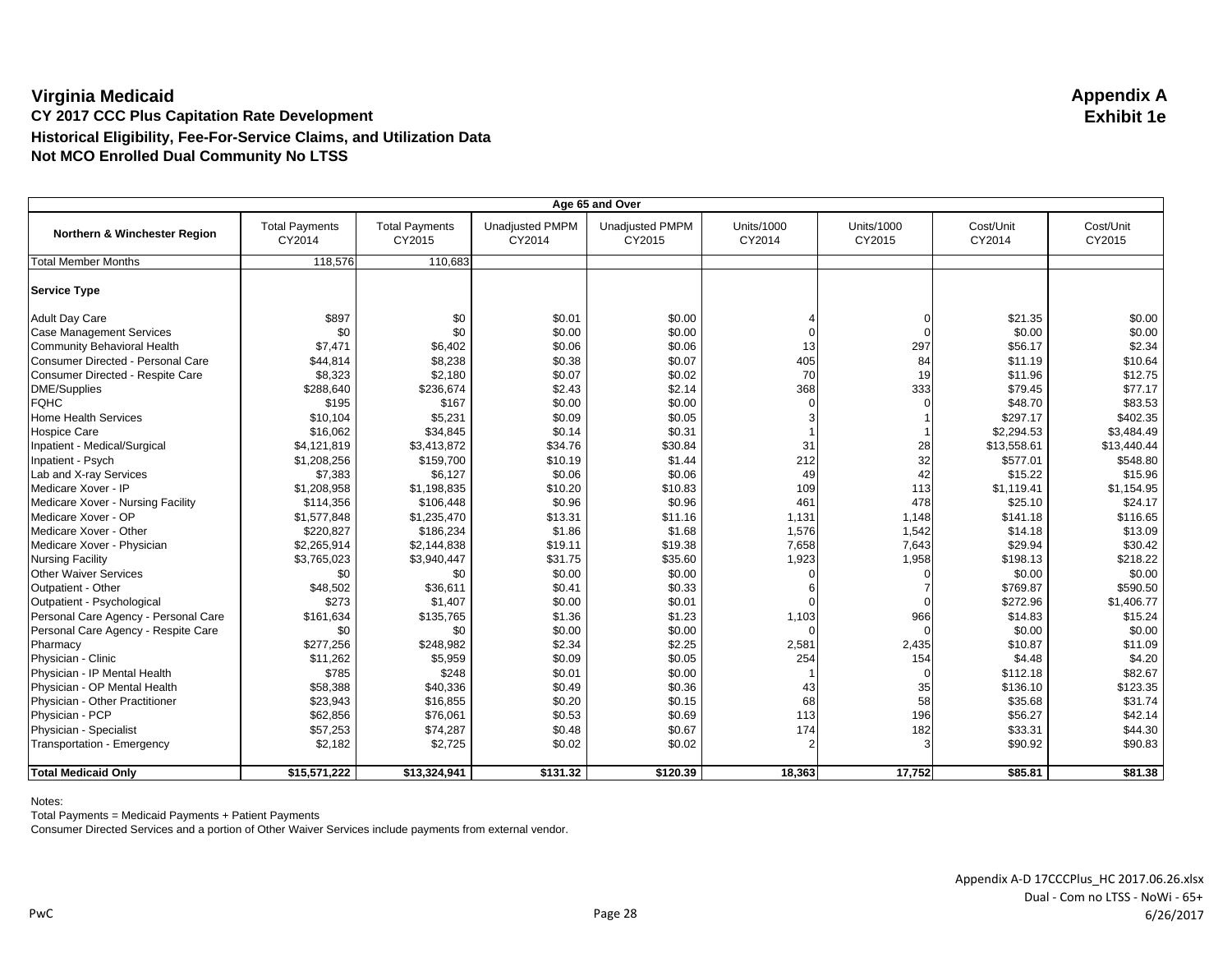| Age Under 65                         |                                 |                                 |                                  |                                  |                             |                             |                     |                     |
|--------------------------------------|---------------------------------|---------------------------------|----------------------------------|----------------------------------|-----------------------------|-----------------------------|---------------------|---------------------|
| Roanoke/Alleghany Region             | <b>Total Payments</b><br>CY2014 | <b>Total Payments</b><br>CY2015 | <b>Unadjusted PMPM</b><br>CY2014 | <b>Unadjusted PMPM</b><br>CY2015 | <b>Units/1000</b><br>CY2014 | <b>Units/1000</b><br>CY2015 | Cost/Unit<br>CY2014 | Cost/Unit<br>CY2015 |
| <b>Total Member Months</b>           | 40,552                          | 33.896                          |                                  |                                  |                             |                             |                     |                     |
| <b>Service Type</b>                  |                                 |                                 |                                  |                                  |                             |                             |                     |                     |
| <b>Adult Day Care</b>                | \$0                             | \$0                             | \$0.00                           | \$0.00                           |                             |                             | \$0.00              | \$0.00              |
| <b>Case Management Services</b>      | \$1,551                         | \$877                           | \$0.04                           | \$0.03                           | 113                         |                             | \$4.05              | \$175.40            |
| <b>Community Behavioral Health</b>   | \$112,439                       | \$104,616                       | \$2.77                           | \$3.09                           | 983                         | 725                         | \$33.84             | \$51.08             |
| Consumer Directed - Personal Care    | \$7,552                         | \$521                           | \$0.19                           | \$0.02                           | 229                         | 19                          | \$9.77              | \$9.83              |
| Consumer Directed - Respite Care     | \$733                           | \$159                           | \$0.02                           | \$0.00                           | 22                          | 6                           | \$9.77              | \$9.92              |
| DME/Supplies                         | \$125,135                       | \$122,475                       | \$3.09                           | \$3.61                           | 567                         | 609                         | \$65.28             | \$71.16             |
| <b>FQHC</b>                          | \$2,495                         | \$652                           | \$0.06                           | \$0.02                           |                             |                             | \$99.80             | \$54.33             |
| <b>Home Health Services</b>          | \$1,318                         | \$120                           | \$0.03                           | \$0.00                           |                             |                             | \$329.43            | \$120.33            |
| <b>Hospice Care</b>                  | \$0                             | \$0                             | \$0.00                           | \$0.00                           |                             |                             | \$0.00              | \$0.00              |
| Inpatient - Medical/Surgical         | \$306,189                       | \$200,809                       | \$7.55                           | \$5.92                           | 18                          | 19                          | \$5,019.50          | \$3,651.08          |
| Inpatient - Psych                    | \$295,069                       | \$95,031                        | \$7.28                           | \$2.80                           | 99                          | 39                          | \$886.09            | \$863.92            |
| Lab and X-ray Services               | \$20,887                        | \$8,915                         | \$0.52                           | \$0.26                           | 172                         | 122                         | \$36.01             | \$25.84             |
| Medicare Xover - IP                  | \$657,097                       | \$620,956                       | \$16.20                          | \$18.32                          | 165                         | 194                         | \$1,175.49          | \$1,135.20          |
| Medicare Xover - Nursing Facility    | \$22,880                        | \$24,769                        | \$0.56                           | \$0.73                           | 262                         | 267                         | \$25.79             | \$32.85             |
| Medicare Xover - OP                  | \$795,910                       | \$579,565                       | \$19.63                          | \$17.10                          | 3,057                       | 2,971                       | \$77.06             | \$69.06             |
| Medicare Xover - Other               | \$298,088                       | \$250,685                       | \$7.35                           | \$7.40                           | 3,932                       | 3,670                       | \$22.44             | \$24.18             |
| Medicare Xover - Physician           | \$1,347,229                     | \$1,147,311                     | \$33.22                          | \$33.85                          | 13,727                      | 13,800                      | \$29.04             | \$29.43             |
| <b>Nursing Facility</b>              | \$229,453                       | \$356,517                       | \$5.66                           | \$10.52                          | 413                         | 682                         | \$164.60            | \$185.11            |
| <b>Other Waiver Services</b>         | \$0                             | \$0                             | \$0.00                           | \$0.00                           |                             | ∩                           | \$0.00              | \$0.00              |
| Outpatient - Other                   | \$89,829                        | \$60,046                        | \$2.22                           | \$1.77                           | 64                          | 49                          | \$417.81            | \$431.98            |
| Outpatient - Psychological           | \$1.132                         | \$379                           | \$0.03                           | \$0.01                           |                             |                             | \$283.08            | \$189.34            |
| Personal Care Agency - Personal Care | \$1,285                         | \$92                            | \$0.03                           | \$0.00                           | 30                          |                             | \$12.85             | \$13.17             |
| Personal Care Agency - Respite Care  | \$0                             | \$0                             | \$0.00                           | \$0.00                           |                             |                             | \$0.00              | \$0.00              |
| Pharmacy                             | \$94,539                        | \$78,378                        | \$2.33                           | \$2.31                           | 2,884                       | 2,832                       | \$9.70              | \$9.80              |
| Physician - Clinic                   | \$55,296                        | \$22,096                        | \$1.36                           | \$0.65                           | 3,310                       | 3,923                       | \$4.94              | \$1.99              |
| Physician - IP Mental Health         | \$936                           | \$1,149                         | \$0.02                           | \$0.03                           |                             |                             | \$93.56             | \$76.57             |
| Physician - OP Mental Health         | \$289,854                       | \$261,194                       | \$7.15                           | \$7.71                           | 555                         | 527                         | \$154.42            | \$175.53            |
| Physician - Other Practitioner       | \$23,580                        | \$16,237                        | \$0.58                           | \$0.48                           | 131                         | 193                         | \$53.23             | \$29.85             |
| Physician - PCP                      | \$49,381                        | \$23,825                        | \$1.22                           | \$0.70                           | 639                         | 444                         | \$22.87             | \$19.00             |
| Physician - Specialist               | \$83,135                        | \$50,429                        | \$2.05                           | \$1.49                           | 585                         | 309                         | \$42.07             | \$57.76             |
| Transportation - Emergency           | \$7,022                         | \$5,477                         | \$0.17                           | \$0.16                           | 16                          | 16                          | \$130.03            | \$124.49            |
| <b>Total Medicaid Only</b>           | \$4,920,013                     | \$4,033,279                     | \$121.33                         | \$118.99                         | 31,985                      | 31,430                      | \$45.52             | \$45.43             |

Notes:

Total Payments = Medicaid Payments + Patient Payments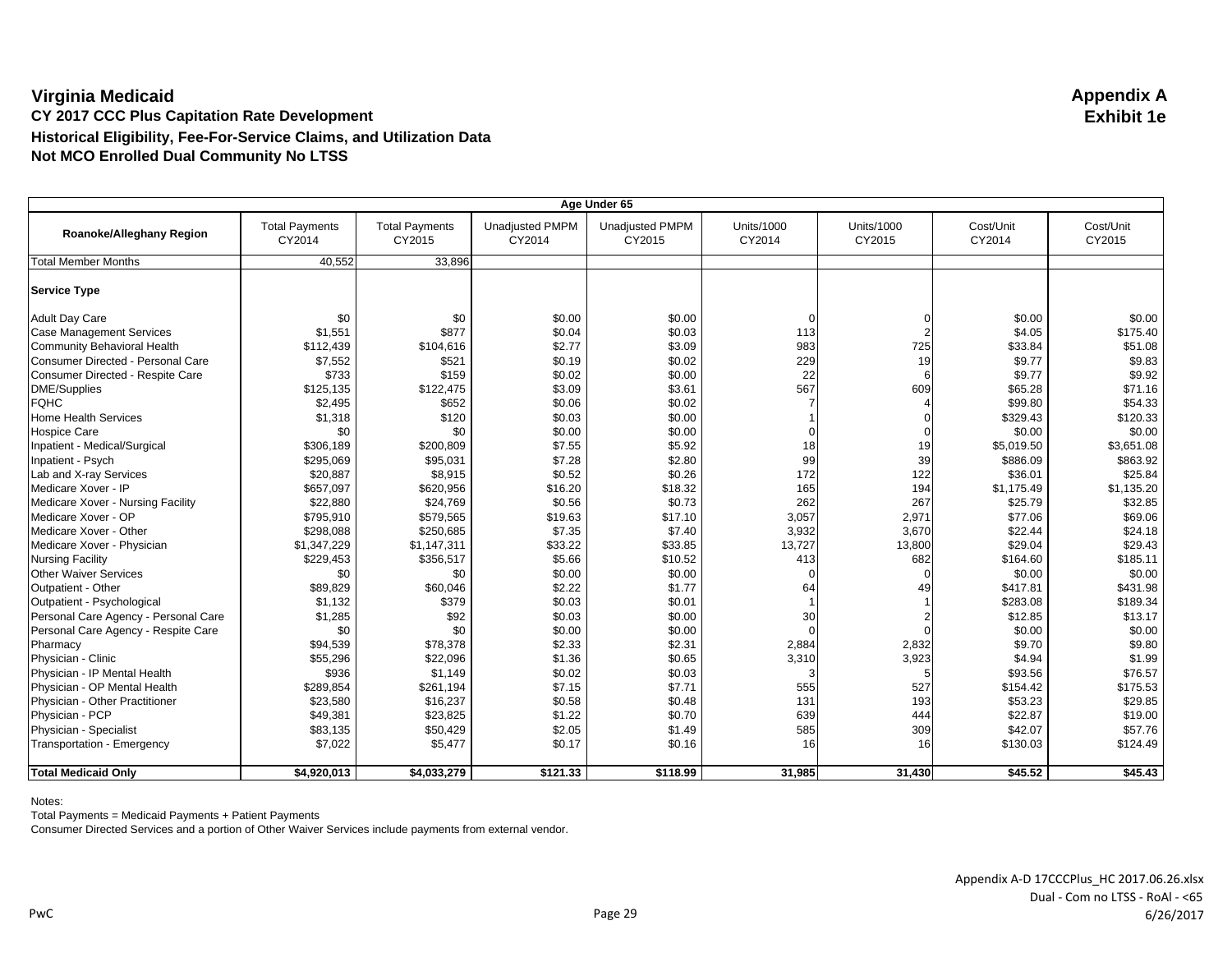| Age 65 and Over                      |                                 |                                 |                                  |                                  |                             |                             |                     |                     |  |
|--------------------------------------|---------------------------------|---------------------------------|----------------------------------|----------------------------------|-----------------------------|-----------------------------|---------------------|---------------------|--|
| Roanoke/Alleghany Region             | <b>Total Payments</b><br>CY2014 | <b>Total Payments</b><br>CY2015 | <b>Unadjusted PMPM</b><br>CY2014 | <b>Unadjusted PMPM</b><br>CY2015 | <b>Units/1000</b><br>CY2014 | <b>Units/1000</b><br>CY2015 | Cost/Unit<br>CY2014 | Cost/Unit<br>CY2015 |  |
| <b>Total Member Months</b>           | 26,183                          | 22,536                          |                                  |                                  |                             |                             |                     |                     |  |
| <b>Service Type</b>                  |                                 |                                 |                                  |                                  |                             |                             |                     |                     |  |
| <b>Adult Day Care</b>                | \$0                             | \$0                             | \$0.00                           | \$0.00                           |                             |                             | \$0.00              | \$0.00              |  |
| <b>Case Management Services</b>      | \$0                             | \$0                             | \$0.00                           | \$0.00                           |                             | $\Omega$                    | \$0.00              | \$0.00              |  |
| <b>Community Behavioral Health</b>   | \$13,842                        | \$15,593                        | \$0.53                           | \$0.69                           | 81                          | 154                         | \$78.20             | \$53.77             |  |
| Consumer Directed - Personal Care    | \$22,183                        | \$10,526                        | \$0.85                           | \$0.47                           | 1,041                       | 570                         | \$9.77              | \$9.84              |  |
| Consumer Directed - Respite Care     | \$5,032                         | \$5,473                         | \$0.19                           | \$0.24                           | 236                         | 294                         | \$9.77              | \$9.92              |  |
| DME/Supplies                         | \$167,703                       | \$117,780                       | \$6.41                           | \$5.23                           | 1,128                       | 980                         | \$68.12             | \$63.98             |  |
| <b>FQHC</b>                          | \$573                           | \$888                           | \$0.02                           | \$0.04                           |                             |                             | \$63.71             | \$68.29             |  |
| <b>Home Health Services</b>          | \$0                             | \$0                             | \$0.00                           | \$0.00                           |                             |                             | \$0.00              | \$0.00              |  |
| <b>Hospice Care</b>                  | \$0                             | \$0                             | \$0.00                           | \$0.00                           |                             |                             | \$0.00              | \$0.00              |  |
| Inpatient - Medical/Surgical         | \$349,734                       | \$195,903                       | \$13.36                          | \$8.69                           | 14                          | 10                          | \$11,281.75         | \$10,310.69         |  |
| Inpatient - Psych                    | \$2,183,311                     | \$998,489                       | \$83.39                          | \$44.31                          | 2,001                       | 1,028                       | \$499.96            | \$517.35            |  |
| Lab and X-ray Services               | \$2,902                         | \$2,250                         | \$0.11                           | \$0.10                           | 82                          | 91                          | \$16.12             | \$13.24             |  |
| Medicare Xover - IP                  | \$578,158                       | \$489,107                       | \$22.08                          | \$21.70                          | 367                         | 243                         | \$721.79            | \$1,072.60          |  |
| Medicare Xover - Nursing Facility    | \$80,753                        | \$64,430                        | \$3.08                           | \$2.86                           | 1,974                       | 1,786                       | \$18.74             | \$19.20             |  |
| Medicare Xover - OP                  | \$421,130                       | \$334,118                       | \$16.08                          | \$14.83                          | 2,229                       | 2,295                       | \$86.58             | \$77.50             |  |
| Medicare Xover - Other               | \$162,366                       | \$142,445                       | \$6.20                           | \$6.32                           | 4,200                       | 3,978                       | \$17.72             | \$19.07             |  |
| Medicare Xover - Physician           | \$677,760                       | \$565,192                       | \$25.89                          | \$25.08                          | 12,745                      | 12,176                      | \$24.37             | \$24.72             |  |
| <b>Nursing Facility</b>              | \$2,838,937                     | \$2,946,010                     | \$108.43                         | \$130.72                         | 7,921                       | 8,581                       | \$164.26            | \$182.81            |  |
| <b>Other Waiver Services</b>         | \$0                             | \$0                             | \$0.00                           | \$0.00                           |                             |                             | \$0.00              | \$0.00              |  |
| Outpatient - Other                   | \$26,737                        | \$15,813                        | \$1.02                           | \$0.70                           | 29                          | 23                          | \$417.76            | \$367.74            |  |
| Outpatient - Psychological           | \$0                             | \$0                             | \$0.00                           | \$0.00                           |                             |                             | \$0.00              | \$0.00              |  |
| Personal Care Agency - Personal Care | \$7,055                         | \$22,448                        | \$0.27                           | \$1.00                           | 251                         | 923                         | \$12.87             | \$12.95             |  |
| Personal Care Agency - Respite Care  | \$0                             | \$0                             | \$0.00                           | \$0.00                           |                             |                             | \$0.00              | \$0.00              |  |
| Pharmacy                             | \$58,397                        | \$41,903                        | \$2.23                           | \$1.86                           | 4,320                       | 3,597                       | \$6.20              | \$6.20              |  |
| Physician - Clinic                   | \$27                            | \$20                            | \$0.00                           | \$0.00                           |                             |                             | \$8.94              | \$6.75              |  |
| Physician - IP Mental Health         | \$235                           | \$0                             | \$0.01                           | \$0.00                           |                             |                             | \$117.59            | \$0.00              |  |
| Physician - OP Mental Health         | \$19,838                        | \$11,366                        | \$0.76                           | \$0.50                           | 53                          | 35                          | \$172.51            | \$172.21            |  |
| Physician - Other Practitioner       | \$16,932                        | \$13,633                        | \$0.65                           | \$0.60                           | 119                         | 145                         | \$65.37             | \$49.94             |  |
| Physician - PCP                      | \$12,301                        | \$11,111                        | \$0.47                           | \$0.49                           | 165                         | 488                         | \$34.27             | \$12.13             |  |
| Physician - Specialist               | \$20,849                        | \$18,543                        | \$0.80                           | \$0.82                           | 196                         | 199                         | \$48.83             | \$49.71             |  |
| Transportation - Emergency           | \$2,190                         | \$4,102                         | \$0.08                           | \$0.18                           |                             |                             | \$273.79            | \$512.77            |  |
|                                      |                                 |                                 |                                  |                                  |                             |                             |                     |                     |  |
| <b>Total Medicaid Only</b>           | \$7,668,946                     | \$6,027,143                     | \$292.90                         | \$267.44                         | 39,164                      | 37,609                      | \$89.75             | \$85.33             |  |

Notes:

Total Payments = Medicaid Payments + Patient Payments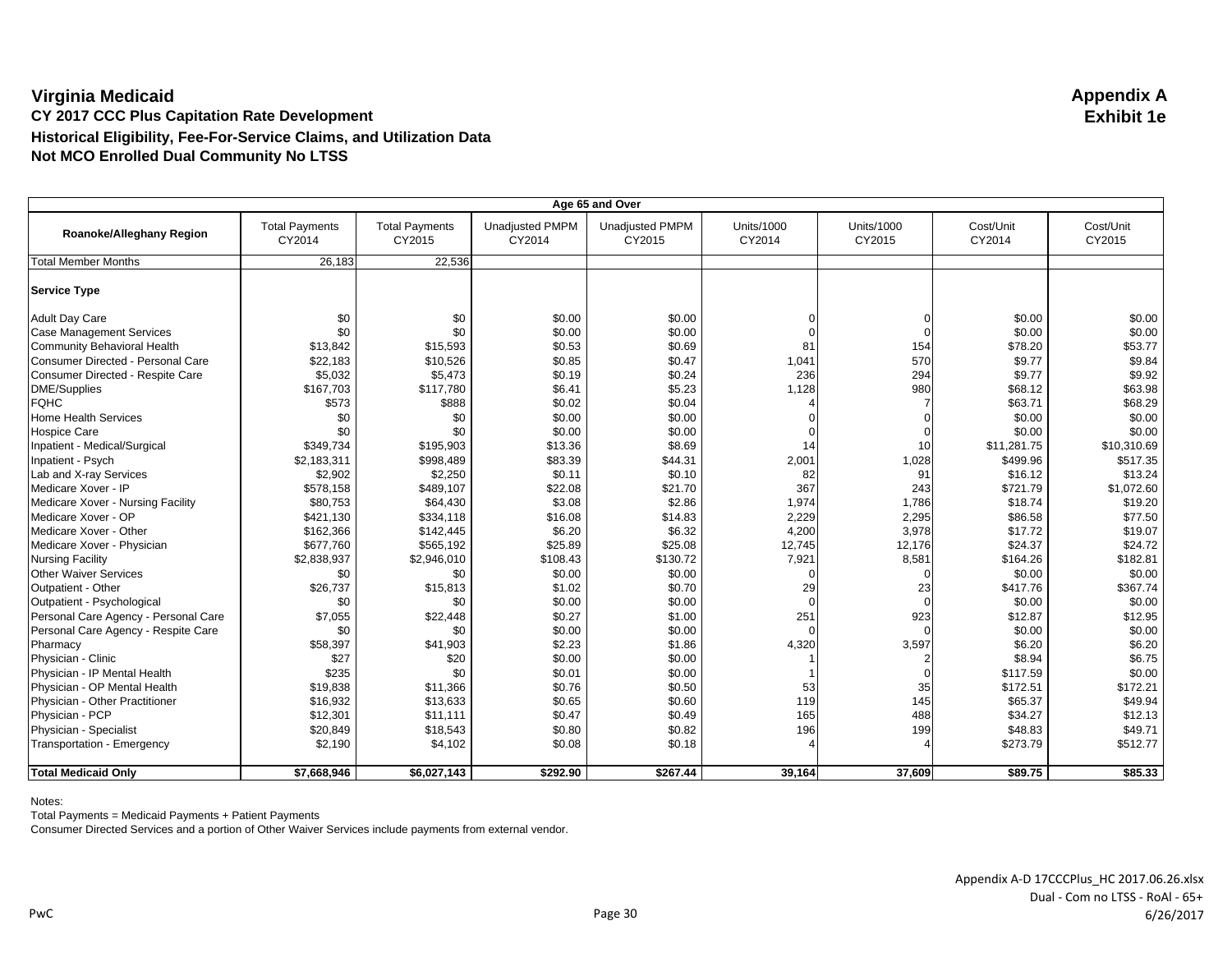| Age Under 65                         |                                 |                                 |                                  |                                  |                             |                             |                     |                     |
|--------------------------------------|---------------------------------|---------------------------------|----------------------------------|----------------------------------|-----------------------------|-----------------------------|---------------------|---------------------|
| <b>Southwest Region</b>              | <b>Total Payments</b><br>CY2014 | <b>Total Payments</b><br>CY2015 | <b>Unadjusted PMPM</b><br>CY2014 | <b>Unadjusted PMPM</b><br>CY2015 | <b>Units/1000</b><br>CY2014 | <b>Units/1000</b><br>CY2015 | Cost/Unit<br>CY2014 | Cost/Unit<br>CY2015 |
| <b>Total Member Months</b>           | 62,896                          | 61.769                          |                                  |                                  |                             |                             |                     |                     |
| <b>Service Type</b>                  |                                 |                                 |                                  |                                  |                             |                             |                     |                     |
| <b>Adult Day Care</b>                | \$0                             | \$0                             | \$0.00                           | \$0.00                           |                             | ∩                           | \$0.00              | \$0.00              |
| <b>Case Management Services</b>      | \$2,410                         | \$4,224                         | \$0.04                           | \$0.07                           | 114                         | 203                         | \$4.05              | \$4.05              |
| <b>Community Behavioral Health</b>   | \$44,040                        | \$42,604                        | \$0.70                           | \$0.69                           | 178                         | 261                         | \$47.15             | \$31.77             |
| Consumer Directed - Personal Care    | \$0                             | \$2,127                         | \$0.00                           | \$0.03                           |                             | 42                          | \$0.00              | \$9.94              |
| Consumer Directed - Respite Care     | \$0                             | \$50                            | \$0.00                           | \$0.00                           |                             |                             | \$0.00              | \$9.97              |
| <b>DME/Supplies</b>                  | \$269,993                       | \$222,983                       | \$4.29                           | \$3.61                           | 648                         | 619                         | \$79.53             | \$69.99             |
| <b>FQHC</b>                          | \$7,040                         | \$3,787                         | \$0.11                           | \$0.06                           | 40                          | 34                          | \$33.37             | \$21.52             |
| <b>Home Health Services</b>          | \$2,849                         | \$5,669                         | \$0.05                           | \$0.09                           |                             | 3                           | \$407.02            | \$436.08            |
| <b>Hospice Care</b>                  | \$0                             | \$0                             | \$0.00                           | \$0.00                           |                             |                             | \$0.00              | \$0.00              |
| Inpatient - Medical/Surgical         | \$145,437                       | \$110,354                       | \$2.31                           | \$1.79                           | 10                          |                             | \$2,796.87          | \$2,758.86          |
| Inpatient - Psych                    | \$100,313                       | \$55,036                        | \$1.59                           | \$0.89                           | 25                          | 15                          | \$765.75            | \$724.16            |
| Lab and X-ray Services               | \$17,330                        | \$9,319                         | \$0.28                           | \$0.15                           | 80                          | 99                          | \$41.46             | \$18.31             |
| Medicare Xover - IP                  | \$802,874                       | \$826,937                       | \$12.77                          | \$13.39                          | 148                         | 153                         | \$1,037.31          | \$1,053.42          |
| Medicare Xover - Nursing Facility    | \$11,314                        | \$10,411                        | \$0.18                           | \$0.17                           | 138                         | 92                          | \$15.69             | \$22.10             |
| Medicare Xover - OP                  | \$1,020,947                     | \$885,641                       | \$16.23                          | \$14.34                          | 2,275                       | 2,245                       | \$85.61             | \$76.63             |
| Medicare Xover - Other               | \$406,348                       | \$384,634                       | \$6.46                           | \$6.23                           | 4,038                       | 3,771                       | \$19.20             | \$19.82             |
| Medicare Xover - Physician           | \$1,413,825                     | \$1,352,365                     | \$22.48                          | \$21.89                          | 13,204                      | 12,637                      | \$20.43             | \$20.79             |
| <b>Nursing Facility</b>              | \$173,844                       | \$241,714                       | \$2.76                           | \$3.91                           | 217                         | 259                         | \$152.76            | \$181.33            |
| <b>Other Waiver Services</b>         | \$0                             | \$0                             | \$0.00                           | \$0.00                           |                             |                             | \$0.00              | \$0.00              |
| Outpatient - Other                   | \$26,203                        | \$26,780                        | \$0.42                           | \$0.43                           | 21                          | 23                          | \$236.07            | \$230.86            |
| Outpatient - Psychological           | \$343                           | \$408                           | \$0.01                           | \$0.01                           |                             |                             | \$114.49            | \$102.05            |
| Personal Care Agency - Personal Care | \$0                             | \$0                             | \$0.00                           | \$0.00                           |                             |                             | \$0.00              | \$0.00              |
| Personal Care Agency - Respite Care  | \$0                             | \$0                             | \$0.00                           | \$0.00                           |                             |                             | \$0.00              | \$0.00              |
| Pharmacy                             | \$185,324                       | \$173,711                       | \$2.95                           | \$2.81                           | 4,360                       | 4,114                       | \$8.11              | \$8.20              |
| Physician - Clinic                   | \$6,158                         | \$9,886                         | \$0.10                           | \$0.16                           | 709                         | 944                         | \$1.66              | \$2.03              |
| Physician - IP Mental Health         | \$2,352                         | \$1,967                         | \$0.04                           | \$0.03                           |                             |                             | \$75.87             | \$89.43             |
| Physician - OP Mental Health         | \$278,643                       | \$219,890                       | \$4.43                           | \$3.56                           | 267                         | 190                         | \$198.75            | \$225.07            |
| Physician - Other Practitioner       | \$42,678                        | \$43,338                        | \$0.68                           | \$0.70                           | 255                         | 268                         | \$31.99             | \$31.43             |
| Physician - PCP                      | \$17,272                        | \$26,472                        | \$0.27                           | \$0.43                           | 152                         | 155                         | \$21.70             | \$33.17             |
| Physician - Specialist               | \$27,319                        | \$41,496                        | \$0.43                           | \$0.67                           | 304                         | 219                         | \$17.15             | \$36.89             |
| Transportation - Emergency           | \$9,712                         | \$8,466                         | \$0.15                           | \$0.14                           | 17                          | 19                          | \$109.13            | \$88.19             |
| <b>Total Medicaid Only</b>           | \$5,014,569                     | \$4,710,269                     | \$79.73                          | \$76.26                          | 27,207                      | 26,374                      | \$35.16             | \$34.70             |

Notes:

Total Payments = Medicaid Payments + Patient Payments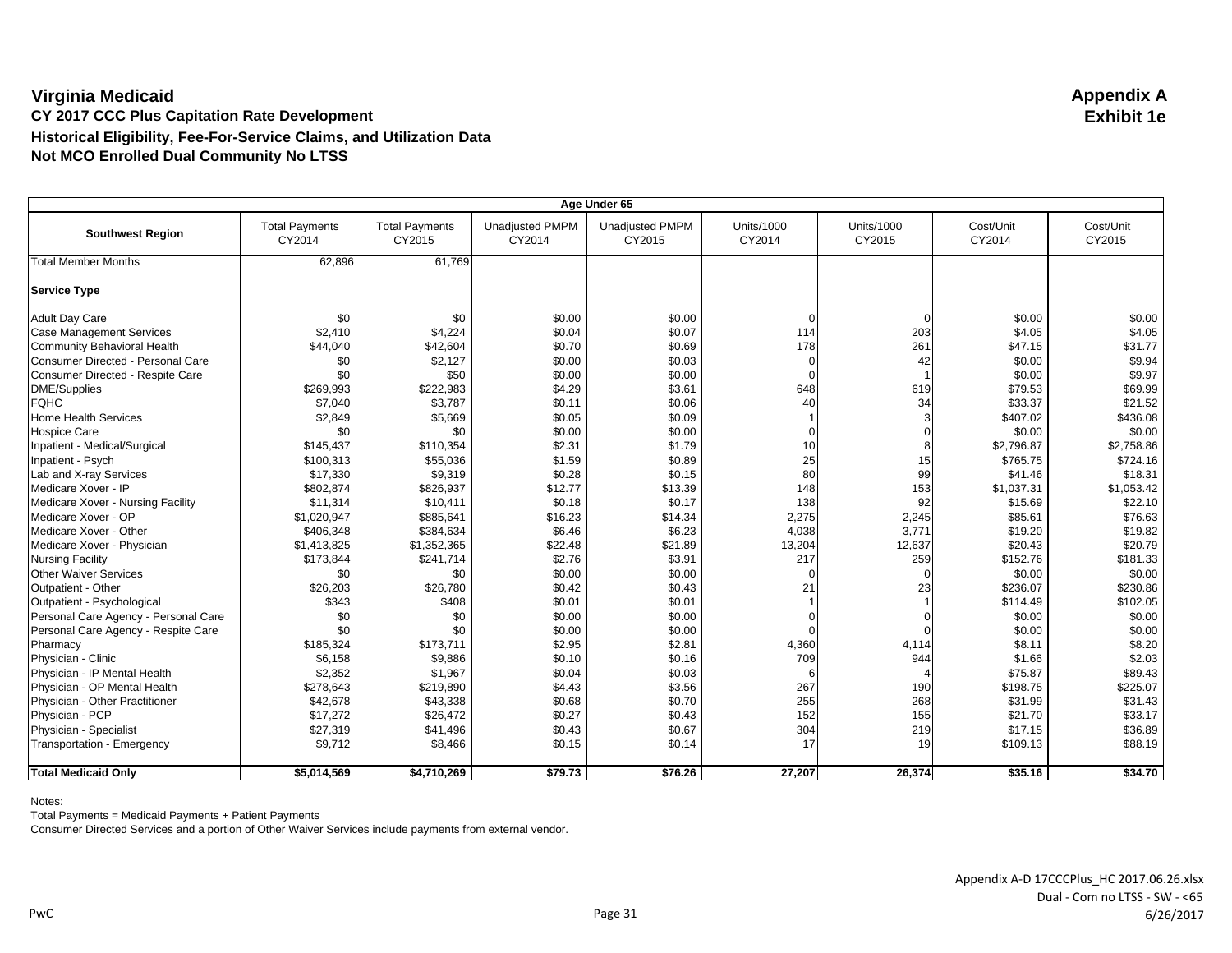|                                      | Age 65 and Over                 |                                 |                                  |                                  |                             |                             |                     |                     |  |
|--------------------------------------|---------------------------------|---------------------------------|----------------------------------|----------------------------------|-----------------------------|-----------------------------|---------------------|---------------------|--|
| <b>Southwest Region</b>              | <b>Total Payments</b><br>CY2014 | <b>Total Payments</b><br>CY2015 | <b>Unadjusted PMPM</b><br>CY2014 | <b>Unadjusted PMPM</b><br>CY2015 | <b>Units/1000</b><br>CY2014 | <b>Units/1000</b><br>CY2015 | Cost/Unit<br>CY2014 | Cost/Unit<br>CY2015 |  |
| <b>Total Member Months</b>           | 41,029                          | 40,374                          |                                  |                                  |                             |                             |                     |                     |  |
| Service Type                         |                                 |                                 |                                  |                                  |                             |                             |                     |                     |  |
| <b>Adult Day Care</b>                | \$0                             | \$0                             | \$0.00                           | \$0.00                           |                             |                             | \$0.00              | \$0.00              |  |
| <b>Case Management Services</b>      | \$0                             | \$0                             | \$0.00                           | \$0.00                           |                             |                             | \$0.00              | \$0.00              |  |
| <b>Community Behavioral Health</b>   | \$6,003                         | \$5,745                         | \$0.15                           | \$0.14                           | 26                          | 26                          | \$68.21             | \$65.29             |  |
| Consumer Directed - Personal Care    | \$6,732                         | \$6,456                         | \$0.16                           | \$0.16                           | 202                         | 195                         | \$9.77              | \$9.83              |  |
| Consumer Directed - Respite Care     | \$3,312                         | \$1,091                         | \$0.08                           | \$0.03                           | 99                          | 33                          | \$9.77              | \$9.87              |  |
| DME/Supplies                         | \$266,091                       | \$254,094                       | \$6.49                           | \$6.29                           | 1,164                       | 1,146                       | \$66.87             | \$65.90             |  |
| <b>FQHC</b>                          | \$4,683                         | \$2,170                         | \$0.11                           | \$0.05                           | 17                          | 8                           | \$82.16             | \$83.47             |  |
| <b>Home Health Services</b>          | \$6,366                         | \$5,331                         | \$0.16                           | \$0.13                           |                             |                             | \$397.91            | \$333.17            |  |
| <b>Hospice Care</b>                  | \$135                           | \$0                             | \$0.00                           | \$0.00                           |                             | $\Omega$                    | \$134.79            | \$0.00              |  |
| Inpatient - Medical/Surgical         | \$668,818                       | \$449,501                       | \$16.30                          | \$11.13                          | 23                          | 18                          | \$8,574.59          | \$7,618.66          |  |
| Inpatient - Psych                    | \$62,912                        | \$11,291                        | \$1.53                           | \$0.28                           | 27                          | 5                           | \$669.27            | \$627.27            |  |
| Lab and X-ray Services               | \$5,628                         | \$4,248                         | \$0.14                           | \$0.11                           | 89                          | 84                          | \$18.39             | \$15.01             |  |
| Medicare Xover - IP                  | \$767,667                       | \$800,726                       | \$18.71                          | \$19.83                          | 228                         | 224                         | \$982.93            | \$1,063.38          |  |
| Medicare Xover - Nursing Facility    | \$53,947                        | \$68,583                        | \$1.31                           | \$1.70                           | 697                         | 774                         | \$22.65             | \$26.35             |  |
| Medicare Xover - OP                  | \$649,630                       | \$502,149                       | \$15.83                          | \$12.44                          | 1,829                       | 1,732                       | \$103.86            | \$86.19             |  |
| Medicare Xover - Other               | \$365,419                       | \$386,976                       | \$8.91                           | \$9.58                           | 5,624                       | 5,352                       | \$19.00             | \$21.49             |  |
| Medicare Xover - Physician           | \$866,447                       | \$787,345                       | \$21.12                          | \$19.50                          | 13,904                      | 13,151                      | \$18.23             | \$17.79             |  |
| <b>Nursing Facility</b>              | \$1,691,157                     | \$1,776,830                     | \$41.22                          | \$44.01                          | 3,061                       | 3,052                       | \$161.60            | \$173.05            |  |
| <b>Other Waiver Services</b>         | \$0                             | \$0                             | \$0.00                           | \$0.00                           |                             | O                           | \$0.00              | \$0.00              |  |
| Outpatient - Other                   | \$20,713                        | \$8,002                         | \$0.50                           | \$0.20                           | 20                          | 11                          | \$300.19            | \$222.27            |  |
| Outpatient - Psychological           | \$14                            | \$502                           | \$0.00                           | \$0.01                           | $\Omega$                    |                             | \$13.92             | \$501.88            |  |
| Personal Care Agency - Personal Care | \$671                           | \$1,408                         | \$0.02                           | \$0.03                           | 15                          | 32                          | \$12.91             | \$13.16             |  |
| Personal Care Agency - Respite Care  | \$0                             | \$0                             | \$0.00                           | \$0.00                           |                             |                             | \$0.00              | \$0.00              |  |
| Pharmacy                             | \$131,937                       | \$125,838                       | \$3.22                           | \$3.12                           | 5,912                       | 5,608                       | \$6.53              | \$6.67              |  |
| Physician - Clinic                   | \$201                           | \$12                            | \$0.00                           | \$0.00                           |                             | $\Omega$                    | \$20.12             | \$12.49             |  |
| Physician - IP Mental Health         | \$71                            | \$0                             | \$0.00                           | \$0.00                           |                             |                             | \$71.33             | \$0.00              |  |
| Physician - OP Mental Health         | \$20,774                        | \$13,632                        | \$0.51                           | \$0.34                           | 32                          | 20                          | \$192.35            | \$203.46            |  |
| Physician - Other Practitioner       | \$24,518                        | \$32,169                        | \$0.60                           | \$0.80                           | 184                         | 259                         | \$38.92             | \$36.98             |  |
| Physician - PCP                      | \$14,503                        | \$10,712                        | \$0.35                           | \$0.27                           | 132                         | 131                         | \$32.09             | \$24.29             |  |
| Physician - Specialist               | \$16,250                        | \$16,364                        | \$0.40                           | \$0.41                           | 101                         | 84                          | \$47.24             | \$58.23             |  |
| Transportation - Emergency           | \$8,460                         | \$2,906                         | \$0.21                           | \$0.07                           | 11                          | 6                           | \$228.66            | \$145.32            |  |
| <b>Total Medicaid Only</b>           | \$5,663,057                     | \$5,274,082                     | \$138.03                         | \$130.63                         | 33,405                      | 31,954                      | \$49.58             | \$49.06             |  |

Notes:

Total Payments = Medicaid Payments + Patient Payments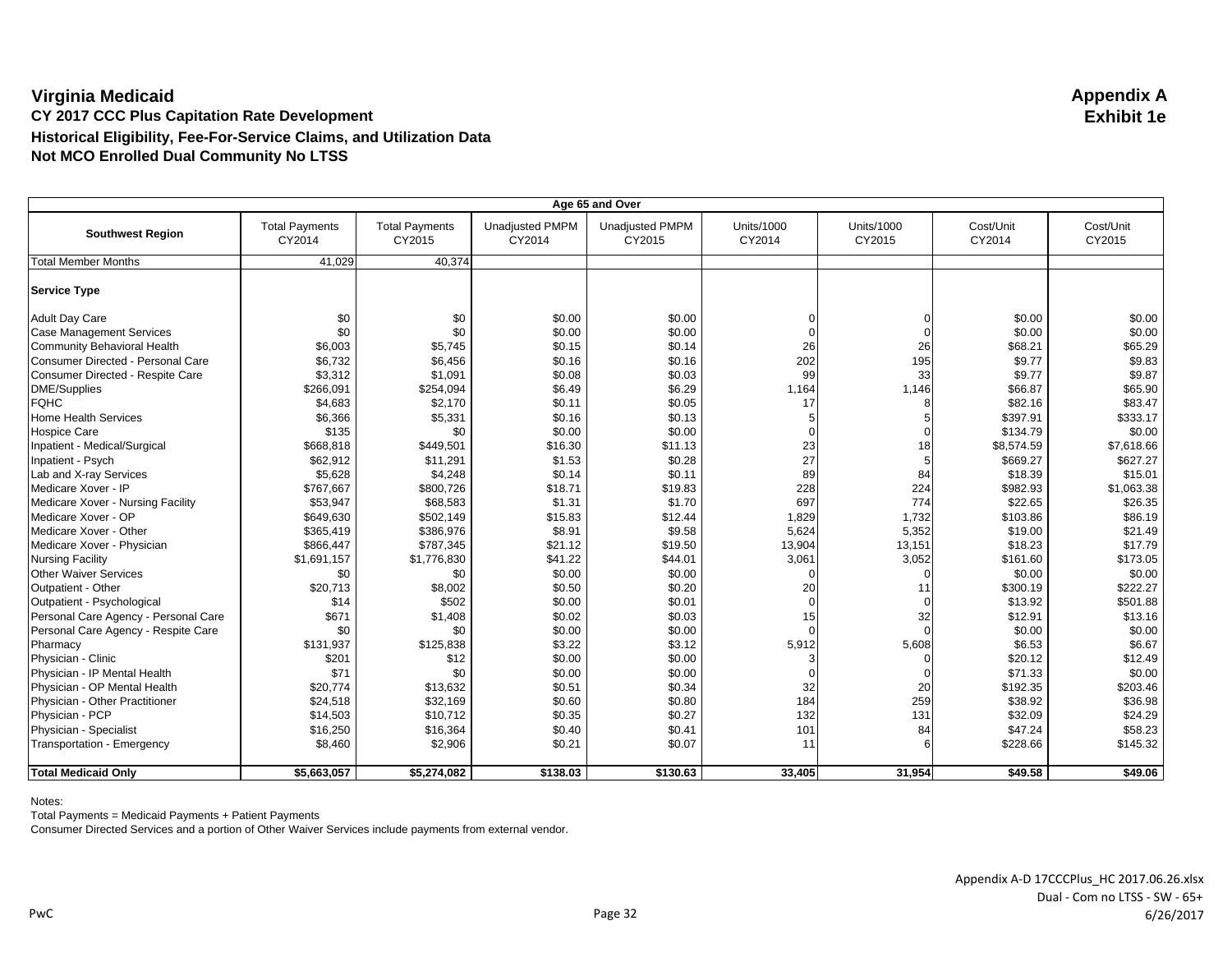|                                      | Age Under 65                    |                                 |                                  |                                  |                             |                             |                     |                     |  |  |
|--------------------------------------|---------------------------------|---------------------------------|----------------------------------|----------------------------------|-----------------------------|-----------------------------|---------------------|---------------------|--|--|
| <b>Tidewater Region</b>              | <b>Total Payments</b><br>CY2014 | <b>Total Payments</b><br>CY2015 | <b>Unadjusted PMPM</b><br>CY2014 | <b>Unadjusted PMPM</b><br>CY2015 | <b>Units/1000</b><br>CY2014 | <b>Units/1000</b><br>CY2015 | Cost/Unit<br>CY2014 | Cost/Unit<br>CY2015 |  |  |
| <b>Total Member Months</b>           | 50,238                          | 44,603                          |                                  |                                  |                             |                             |                     |                     |  |  |
| <b>Service Type</b>                  |                                 |                                 |                                  |                                  |                             |                             |                     |                     |  |  |
| <b>Adult Day Care</b>                | \$0                             | \$0                             | \$0.00                           | \$0.00                           |                             |                             | \$0.00              | \$0.00              |  |  |
| <b>Case Management Services</b>      | \$1,574                         | \$3,552                         | \$0.03                           | \$0.08                           | 42                          | 88                          | \$8.89              | \$10.86             |  |  |
| <b>Community Behavioral Health</b>   | \$168,552                       | \$118,359                       | \$3.36                           | \$2.65                           | 1,651                       | 6,362                       | \$24.39             | \$5.01              |  |  |
| Consumer Directed - Personal Care    | \$4,516                         | \$1,206                         | \$0.09                           | \$0.03                           | 110                         | 33                          | \$9.77              | \$9.97              |  |  |
| Consumer Directed - Respite Care     | \$1,368                         | \$583                           | \$0.03                           | \$0.01                           | 33                          | 16                          | \$9.77              | \$9.97              |  |  |
| <b>DME/Supplies</b>                  | \$278,858                       | \$260,736                       | \$5.55                           | \$5.85                           | 635                         | 707                         | \$104.83            | \$99.25             |  |  |
| <b>FQHC</b>                          | \$774                           | \$426                           | \$0.02                           | \$0.01                           |                             |                             | \$59.54             | \$53.23             |  |  |
| <b>Home Health Services</b>          | \$551                           | \$5,870                         | \$0.01                           | \$0.13                           |                             |                             | \$183.72            | \$391.35            |  |  |
| <b>Hospice Care</b>                  | \$0                             | \$0                             | \$0.00                           | \$0.00                           |                             |                             | \$0.00              | \$0.00              |  |  |
| Inpatient - Medical/Surgical         | \$335,098                       | \$407.490                       | \$6.67                           | \$9.14                           | 13                          | 15                          | \$5,983.89          | \$7,148.95          |  |  |
| Inpatient - Psych                    | \$295,145                       | \$162,859                       | \$5.87                           | \$3.65                           | 87                          | 44                          | \$813.07            | \$993.04            |  |  |
| Lab and X-ray Services               | \$10,262                        | \$8,174                         | \$0.20                           | \$0.18                           | 84                          | 75                          | \$29.24             | \$29.30             |  |  |
| Medicare Xover - IP                  | \$911,043                       | \$784,344                       | \$18.13                          | \$17.58                          | 195                         | 185                         | \$1,116.47          | \$1,138.38          |  |  |
| Medicare Xover - Nursing Facility    | \$17,448                        | \$20,883                        | \$0.35                           | \$0.47                           | 172                         | 212                         | \$24.23             | \$26.53             |  |  |
| Medicare Xover - OP                  | \$1,208,105                     | \$889,231                       | \$24.05                          | \$19.94                          | 3,711                       | 3,488                       | \$77.75             | \$68.60             |  |  |
| Medicare Xover - Other               | \$400,230                       | \$480,179                       | \$7.97                           | \$10.77                          | 3,553                       | 3,594                       | \$26.90             | \$35.94             |  |  |
| Medicare Xover - Physician           | \$3,667,970                     | \$3,239,838                     | \$73.01                          | \$72.64                          | 17,420                      | 18,167                      | \$50.29             | \$47.98             |  |  |
| <b>Nursing Facility</b>              | \$358,263                       | \$543,994                       | \$7.13                           | \$12.20                          | 500                         | 748                         | \$171.17            | \$195.54            |  |  |
| <b>Other Waiver Services</b>         | \$0                             | \$0                             | \$0.00                           | \$0.00                           |                             |                             | \$0.00              | \$0.00              |  |  |
| Outpatient - Other                   | \$82,572                        | \$57,884                        | \$1.64                           | \$1.30                           | 34                          | 36                          | \$573.42            | \$435.22            |  |  |
| Outpatient - Psychological           | \$7,718                         | \$889                           | \$0.15                           | \$0.02                           | 15                          |                             | \$120.60            | \$148.23            |  |  |
| Personal Care Agency - Personal Care | \$28,840                        | \$38,880                        | \$0.57                           | \$0.87                           | 508                         | 804                         | \$13.57             | \$13.01             |  |  |
| Personal Care Agency - Respite Care  | \$0                             | \$0                             | \$0.00                           | \$0.00                           |                             |                             | \$0.00              | \$0.00              |  |  |
| Pharmacy                             | \$107,464                       | \$127,453                       | \$2.14                           | \$2.86                           | 2,464                       | 2,334                       | \$10.42             | \$14.69             |  |  |
| Physician - Clinic                   | \$49,522                        | \$47,995                        | \$0.99                           | \$1.08                           | 5,077                       | 5,036                       | \$2.33              | \$2.56              |  |  |
| Physician - IP Mental Health         | \$774                           | \$2,107                         | \$0.02                           | \$0.05                           |                             |                             | \$55.32             | \$63.86             |  |  |
| Physician - OP Mental Health         | \$412,425                       | \$381,981                       | \$8.21                           | \$8.56                           | 383                         | 418                         | \$257.28            | \$245.96            |  |  |
| Physician - Other Practitioner       | \$47,856                        | \$95,570                        | \$0.95                           | \$2.14                           | 625                         | 844                         | \$18.29             | \$30.46             |  |  |
| Physician - PCP                      | \$45,038                        | \$66,827                        | \$0.90                           | \$1.50                           | 831                         | 888                         | \$12.95             | \$20.26             |  |  |
| Physician - Specialist               | \$106,167                       | \$102,636                       | \$2.11                           | \$2.30                           | 2,487                       | 1,954                       | \$10.20             | \$14.13             |  |  |
| Transportation - Emergency           | \$3,648                         | \$4,158                         | \$0.07                           | \$0.09                           | 11                          | 10                          | \$79.30             | \$115.49            |  |  |
|                                      |                                 |                                 |                                  |                                  |                             |                             |                     |                     |  |  |
| <b>Total Medicaid Only</b>           | \$8,551,780                     | \$7,854,104                     | \$170.22                         | \$176.09                         | 40.650                      | 46,073                      | \$50.25             | \$45.86             |  |  |

Notes:

Total Payments = Medicaid Payments + Patient Payments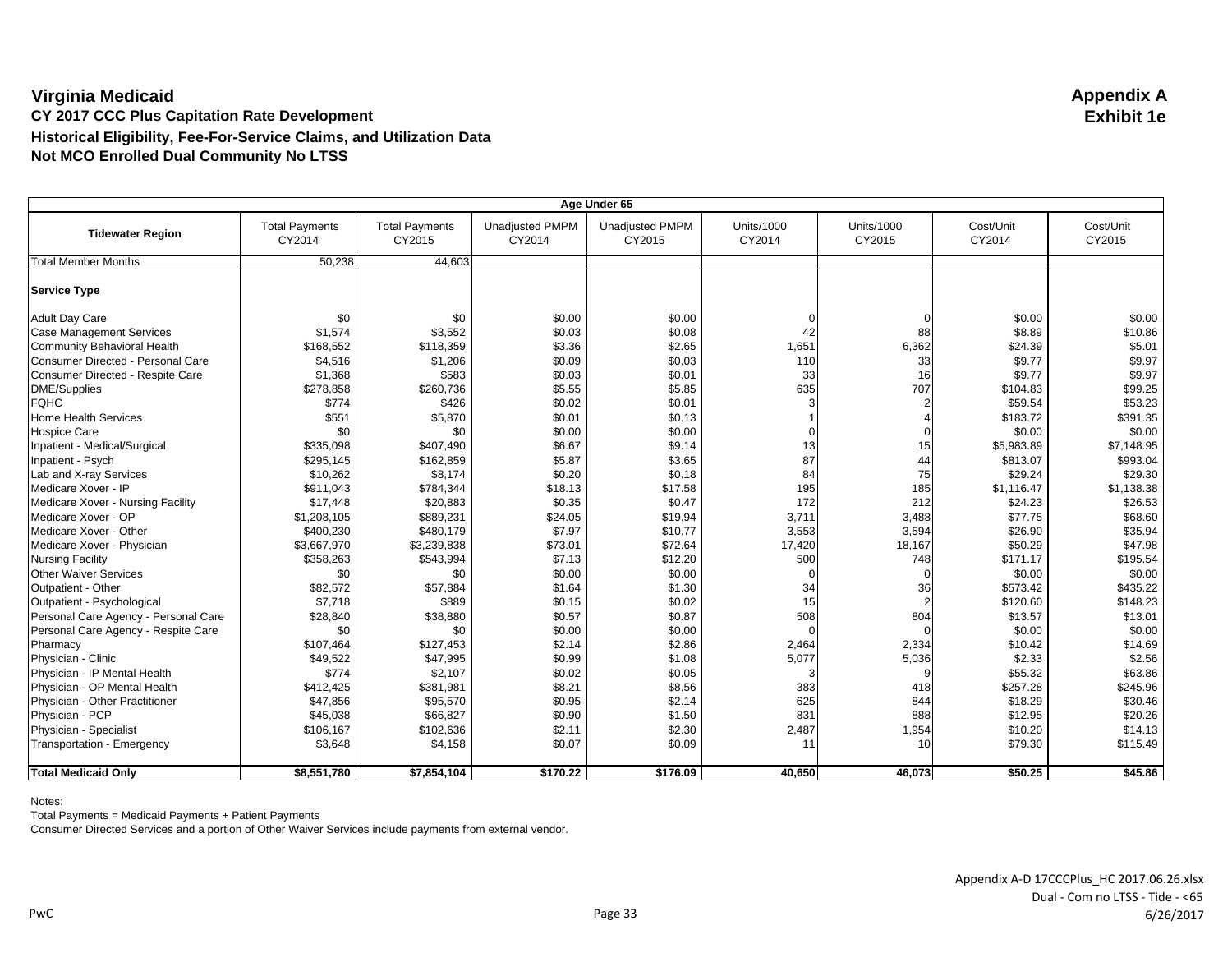|                                      | Age 65 and Over                 |                                 |                                  |                                  |                             |                             |                     |                     |  |  |
|--------------------------------------|---------------------------------|---------------------------------|----------------------------------|----------------------------------|-----------------------------|-----------------------------|---------------------|---------------------|--|--|
| <b>Tidewater Region</b>              | <b>Total Payments</b><br>CY2014 | <b>Total Payments</b><br>CY2015 | <b>Unadjusted PMPM</b><br>CY2014 | <b>Unadjusted PMPM</b><br>CY2015 | <b>Units/1000</b><br>CY2014 | <b>Units/1000</b><br>CY2015 | Cost/Unit<br>CY2014 | Cost/Unit<br>CY2015 |  |  |
| <b>Total Member Months</b>           | 40,851                          | 37.950                          |                                  |                                  |                             |                             |                     |                     |  |  |
| <b>Service Type</b>                  |                                 |                                 |                                  |                                  |                             |                             |                     |                     |  |  |
| <b>Adult Day Care</b>                | \$0                             | \$0                             | \$0.00                           | \$0.00                           |                             |                             | \$0.00              | \$0.00              |  |  |
| <b>Case Management Services</b>      | \$0                             | \$0                             | \$0.00                           | \$0.00                           |                             |                             | \$0.00              | \$0.00              |  |  |
| <b>Community Behavioral Health</b>   | \$10,017                        | \$12,264                        | \$0.25                           | \$0.32                           | 220                         | 1,946                       | \$13.39             | \$1.99              |  |  |
| Consumer Directed - Personal Care    | \$3,041                         | \$545                           | \$0.07                           | \$0.01                           | 91                          | 17                          | \$9.77              | \$9.92              |  |  |
| Consumer Directed - Respite Care     | \$430                           | \$79                            | \$0.01                           | \$0.00                           | 13                          |                             | \$9.77              | \$9.92              |  |  |
| DME/Supplies                         | \$237,656                       | \$196,371                       | \$5.82                           | \$5.17                           | 953                         | 853                         | \$73.28             | \$72.78             |  |  |
| <b>FQHC</b>                          | \$839                           | \$104                           | \$0.02                           | \$0.00                           |                             |                             | \$69.95             | \$34.83             |  |  |
| <b>Home Health Services</b>          | \$3.822                         | \$0                             | \$0.09                           | \$0.00                           |                             |                             | \$182.01            | \$0.00              |  |  |
| <b>Hospice Care</b>                  | \$11,043                        | \$0                             | \$0.27                           | \$0.00                           |                             |                             | \$2,760.68          | \$0.00              |  |  |
| Inpatient - Medical/Surgical         | \$824,670                       | \$581.432                       | \$20.19                          | \$15.32                          | 23                          | 19                          | \$10,308.37         | \$9,531.67          |  |  |
| Inpatient - Psych                    | \$76,945                        | \$116,544                       | \$1.88                           | \$3.07                           | 28                          | 67                          | \$809.94            | \$549.73            |  |  |
| Lab and X-ray Services               | \$1,412                         | \$1,494                         | \$0.03                           | \$0.04                           | 32                          | 21                          | \$13.08             | \$22.64             |  |  |
| Medicare Xover - IP                  | \$702,065                       | \$642,315                       | \$17.19                          | \$16.93                          | 191                         | 186                         | \$1,078.44          | \$1,094.23          |  |  |
| Medicare Xover - Nursing Facility    | \$50,015                        | \$50,169                        | \$1.22                           | \$1.32                           | 619                         | 724                         | \$23.75             | \$21.92             |  |  |
| Medicare Xover - OP                  | \$644,236                       | \$529,277                       | \$15.77                          | \$13.95                          | 2,745                       | 2,598                       | \$68.94             | \$64.43             |  |  |
| Medicare Xover - Other               | \$193,204                       | \$138,736                       | \$4.73                           | \$3.66                           | 3,144                       | 2,958                       | \$18.05             | \$14.83             |  |  |
| Medicare Xover - Physician           | \$1,421,982                     | \$1,168,152                     | \$34.81                          | \$30.78                          | 13,979                      | 13,523                      | \$29.88             | \$27.31             |  |  |
| <b>Nursing Facility</b>              | \$3,348,320                     | \$3,117,590                     | \$81.96                          | \$82.15                          | 5,897                       | 5,328                       | \$166.80            | \$185.03            |  |  |
| <b>Other Waiver Services</b>         | \$0                             | \$0                             | \$0.00                           | \$0.00                           |                             |                             | \$0.00              | \$0.00              |  |  |
| Outpatient - Other                   | \$22,759                        | \$23,758                        | \$0.56                           | \$0.63                           | 28                          | 25                          | \$239.57            | \$296.98            |  |  |
| Outpatient - Psychological           | \$0                             | \$0                             | \$0.00                           | \$0.00                           |                             |                             | \$0.00              | \$0.00              |  |  |
| Personal Care Agency - Personal Care | \$98,059                        | \$58,319                        | \$2.40                           | \$1.54                           | 2,237                       | 1,434                       | \$12.88             | \$12.86             |  |  |
| Personal Care Agency - Respite Care  | \$0                             | \$0                             | \$0.00                           | \$0.00                           |                             |                             | \$0.00              | \$0.00              |  |  |
| Pharmacy                             | \$76,116                        | \$51,567                        | \$1.86                           | \$1.36                           | 2,733                       | 2,119                       | \$8.18              | \$7.70              |  |  |
| Physician - Clinic                   | \$32                            | \$19                            | \$0.00                           | \$0.00                           |                             |                             | \$10.82             | \$9.60              |  |  |
| Physician - IP Mental Health         | \$137                           | \$683                           | \$0.00                           | \$0.02                           |                             |                             | \$136.58            | \$62.06             |  |  |
| Physician - OP Mental Health         | \$21,233                        | \$17,360                        | \$0.52                           | \$0.46                           | 42                          | 25                          | \$149.53            | \$217.00            |  |  |
| Physician - Other Practitioner       | \$21,008                        | \$20,307                        | \$0.51                           | \$0.54                           | 136                         | 150                         | \$45.37             | \$42.93             |  |  |
| Physician - PCP                      | \$28,505                        | \$33,201                        | \$0.70                           | \$0.87                           | 291                         | 192                         | \$28.79             | \$54.61             |  |  |
| Physician - Specialist               | \$44,809                        | \$43,415                        | \$1.10                           | \$1.14                           | 287                         | 218                         | \$45.86             | \$62.92             |  |  |
| Transportation - Emergency           | \$2,548                         | \$1,676                         | \$0.06                           | \$0.04                           |                             |                             | \$141.56            | \$76.20             |  |  |
|                                      |                                 |                                 |                                  |                                  |                             |                             |                     |                     |  |  |
| <b>Total Medicaid Only</b>           | \$7,844,905                     | \$6,805,379                     | \$192.03                         | \$179.33                         | 33,705                      | 32,418                      | \$68.37             | \$66.38             |  |  |

Notes:

Total Payments = Medicaid Payments + Patient Payments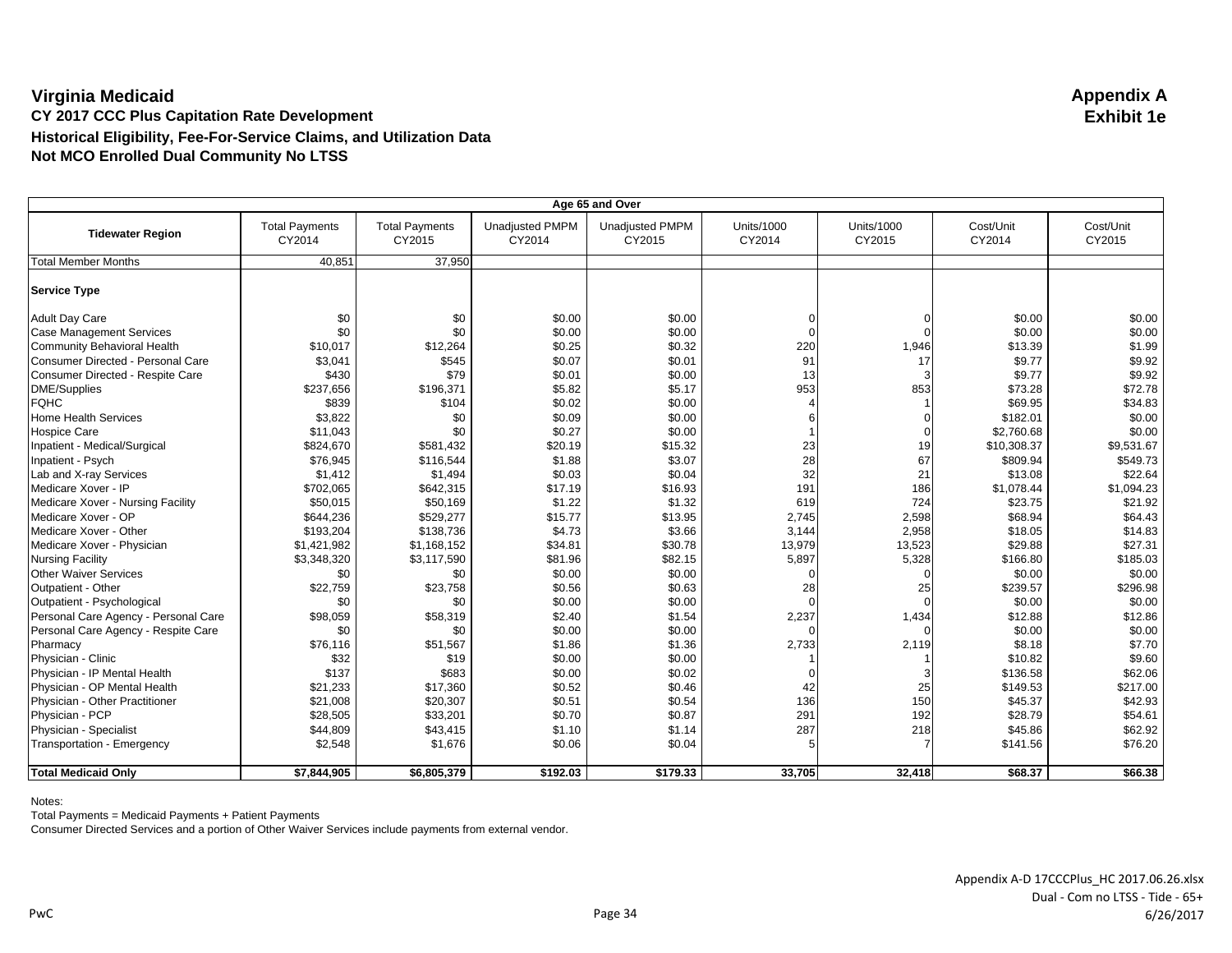| <b>All Ages</b>                      |                                 |                                 |                                  |                                  |                             |                             |                     |                     |  |
|--------------------------------------|---------------------------------|---------------------------------|----------------------------------|----------------------------------|-----------------------------|-----------------------------|---------------------|---------------------|--|
| <b>Statewide</b>                     | <b>Total Payments</b><br>CY2014 | <b>Total Payments</b><br>CY2015 | <b>Unadjusted PMPM</b><br>CY2014 | <b>Unadjusted PMPM</b><br>CY2015 | <b>Units/1000</b><br>CY2014 | <b>Units/1000</b><br>CY2015 | Cost/Unit<br>CY2014 | Cost/Unit<br>CY2015 |  |
| <b>Total Member Months</b>           | 36,150                          | 35,289                          |                                  |                                  |                             |                             |                     |                     |  |
| <b>Service Type</b>                  |                                 |                                 |                                  |                                  |                             |                             |                     |                     |  |
| <b>Adult Day Care</b>                | \$0                             | \$0                             | \$0.00                           | \$0.00                           |                             | O                           | \$0.00              | \$0.00              |  |
| <b>Case Management Services</b>      | \$21,048                        | \$29,818                        | \$0.58                           | \$0.84                           | 40                          | 58                          | \$175.40            | \$175.40            |  |
| <b>Community Behavioral Health</b>   | \$1,162,292                     | \$540,708                       | \$32.15                          | \$15.32                          | 1,287                       | 881                         | \$299.87            | \$208.61            |  |
| Consumer Directed - Personal Care    | \$10,618                        | \$30,648                        | \$0.29                           | \$0.87                           | 361                         | 1,053                       | \$9.77              | \$9.90              |  |
| Consumer Directed - Respite Care     | \$1,932                         | \$0                             | \$0.05                           | \$0.00                           | 66                          | $\Omega$                    | \$9.77              | \$0.00              |  |
| <b>DME/Supplies</b>                  | \$541,136                       | \$440,336                       | \$14.97                          | \$12.48                          | 1,175                       | 964                         | \$152.91            | \$155.38            |  |
| <b>FQHC</b>                          | \$14,710                        | \$14,031                        | \$0.41                           | \$0.40                           | 193                         | 181                         | \$25.28             | \$26.37             |  |
| <b>Home Health Services</b>          | \$21,579                        | \$13,692                        | \$0.60                           | \$0.39                           | 31                          | 22                          | \$234.55            | \$213.94            |  |
| <b>Hospice Care</b>                  | \$0                             | \$0                             | \$0.00                           | \$0.00                           |                             | $\Omega$                    | \$0.00              | \$0.00              |  |
| Inpatient - Medical/Surgical         | \$3,644,853                     | \$2,068,669                     | \$100.83                         | \$58.62                          | 159                         | 69                          | \$7,625.21          | \$10.140.54         |  |
| Inpatient - Psych                    | \$305,591                       | \$82,898                        | \$8.45                           | \$2.35                           | 201                         | 39                          | \$505.95            | \$714.64            |  |
| Lab and X-ray Services               | \$26,317                        | \$18,246                        | \$0.73                           | \$0.52                           | 460                         | 423                         | \$18.97             | \$14.66             |  |
| Medicare Xover - IP                  | \$0                             | \$0                             | \$0.00                           | \$0.00                           |                             | O                           | \$0.00              | \$0.00              |  |
| Medicare Xover - Nursing Facility    | \$0                             | \$0                             | \$0.00                           | \$0.00                           |                             |                             | \$0.00              | \$0.00              |  |
| Medicare Xover - OP                  | \$23                            | \$0                             | \$0.00                           | \$0.00                           |                             |                             | \$23.03             | \$0.00              |  |
| Medicare Xover - Other               | \$687                           | \$283                           | \$0.02                           | \$0.01                           | 13                          |                             | \$18.08             | \$28.27             |  |
| Medicare Xover - Physician           | \$21                            | \$0                             | \$0.00                           | \$0.00                           |                             |                             | \$10.28             | \$0.00              |  |
| <b>Nursing Facility</b>              | \$0                             | \$19,304                        | \$0.00                           | \$0.55                           |                             | 34                          | \$0.00              | \$193.04            |  |
| <b>Other Waiver Services</b>         | \$0                             | \$0                             | \$0.00                           | \$0.00                           |                             |                             | \$0.00              | \$0.00              |  |
| Outpatient - Other                   | \$651,724                       | \$467,435                       | \$18.03                          | \$13.25                          | 536                         | 468                         | \$403.29            | \$339.95            |  |
| Outpatient - Psychological           | \$5,633                         | \$9,411                         | \$0.16                           | \$0.27                           | 25                          | 26                          | \$75.11             | \$123.83            |  |
| Personal Care Agency - Personal Care | \$114,336                       | \$172,892                       | \$3.16                           | \$4.90                           | 2,805                       | 4,269                       | \$13.53             | \$13.77             |  |
| Personal Care Agency - Respite Care  | \$0                             | \$0                             | \$0.00                           | \$0.00                           |                             |                             | \$0.00              | \$0.00              |  |
| Pharmacy                             | \$3,293,056                     | \$2,875,571                     | \$91.10                          | \$81.49                          | 15,417                      | 13,083                      | \$70.90             | \$74.74             |  |
| Physician - Clinic                   | \$33,614                        | \$39,617                        | \$0.93                           | \$1.12                           | 2,341                       | 6,591                       | \$4.77              | \$2.04              |  |
| Physician - IP Mental Health         | \$4,287                         | \$2,858                         | \$0.12                           | \$0.08                           | 36                          | 15                          | \$39.33             | \$64.95             |  |
| Physician - OP Mental Health         | \$882,436                       | \$718,964                       | \$24.41                          | \$20.37                          | 2,496                       | 1,438                       | \$117.38            | \$170.05            |  |
| Physician - Other Practitioner       | \$1,387,771                     | \$1,438,640                     | \$38.39                          | \$40.77                          | 23,694                      | 20,386                      | \$19.44             | \$24.00             |  |
| Physician - PCP                      | \$283,532                       | \$389,342                       | \$7.84                           | \$11.03                          | 3,322                       | 3,265                       | \$28.34             | \$40.55             |  |
| Physician - Specialist               | \$305,857                       | \$332,509                       | \$8.46                           | \$9.42                           | 3,807                       | 3,554                       | \$26.67             | \$31.82             |  |
| Transportation - Emergency           | \$17,316                        | \$27,811                        | \$0.48                           | \$0.79                           | 58                          | 84                          | \$98.95             | \$113.05            |  |
| <b>Total Medicaid Only</b>           | \$12,730,367                    | \$9,733,682                     | \$352.16                         | \$275.83                         | 58,522                      | 56,906                      | \$72.21             | \$58.17             |  |

Notes:

Total Payments = Medicaid Payments + Patient Payments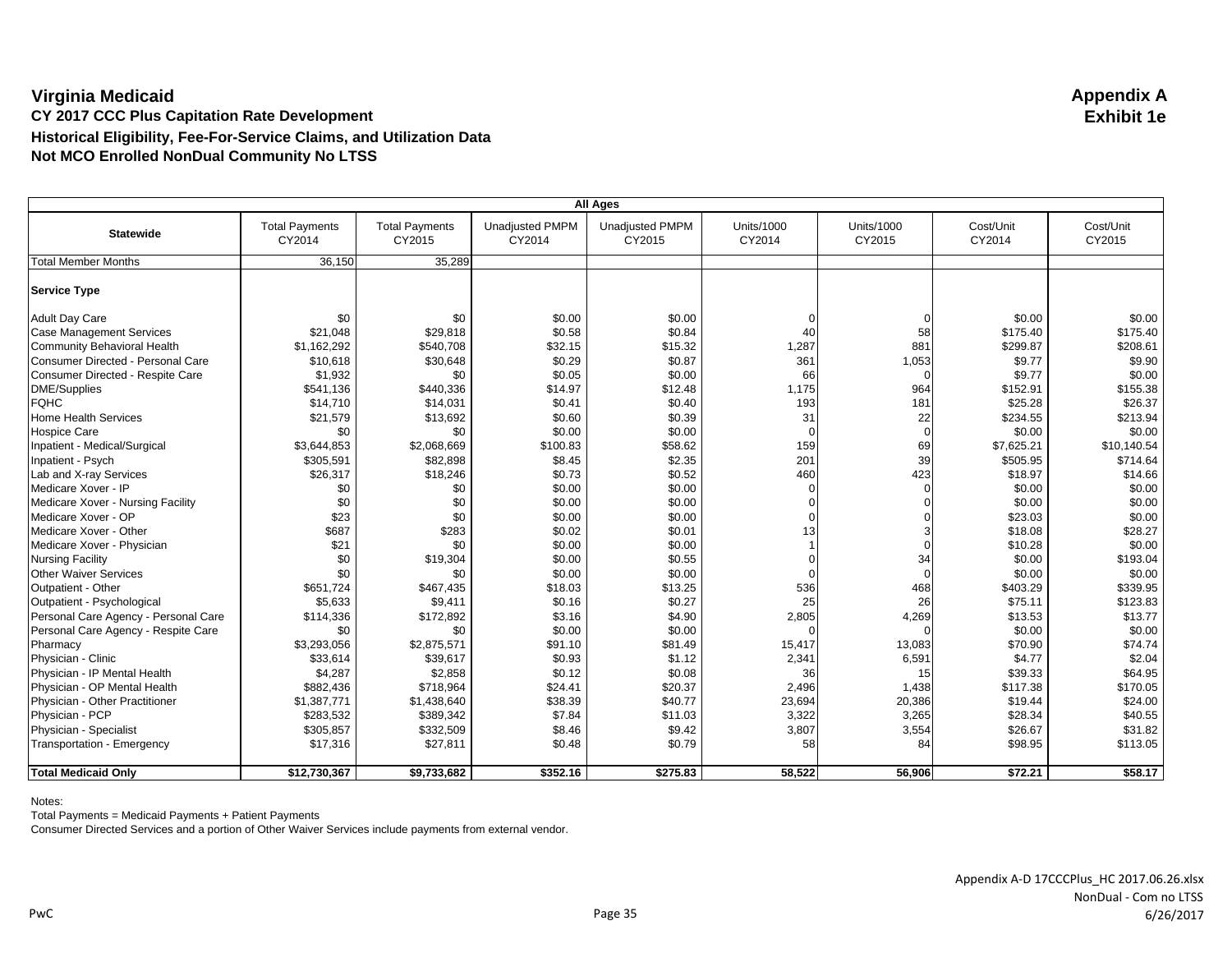|                                | <b>All Ages</b>     |                     |            |            |             |                   |             |             |  |  |  |
|--------------------------------|---------------------|---------------------|------------|------------|-------------|-------------------|-------------|-------------|--|--|--|
|                                | <b>Total Claims</b> | <b>Total Claims</b> | Unadjusted | Unadjusted | Units/1000  | <b>Units/1000</b> | Cost/Unit   | Cost/Unit   |  |  |  |
| <b>Central Region</b>          | <b>CY14</b>         | <b>CY15</b>         | PMPM CY14  | PMPM CY15  | <b>CY14</b> | <b>CY15</b>       | CY14        | <b>CY15</b> |  |  |  |
| <b>Member Months</b>           | 13,296              | 23,042              |            |            |             |                   |             |             |  |  |  |
| <b>Service Type</b>            |                     |                     |            |            |             |                   |             |             |  |  |  |
| <b>DME/Supplies</b>            | \$2,386,761         | \$3,925,108         | \$179.51   | \$170.35   | 15,822      | 15,741            | \$136.15    | \$129.86    |  |  |  |
| <b>FQHC / RHC</b>              | \$85,467            | \$135,005           | \$6.43     | \$5.86     | 1,205       | 1,053             | \$64.02     | \$66.80     |  |  |  |
| <b>Home Health</b>             | \$392,995           | \$928,078           | \$29.56    | \$40.28    | 865         | 805               | \$410.22    | \$600.70    |  |  |  |
| IP - Maternity                 | \$7,289             | \$21,588            | \$0.55     | \$0.94     | 2           | 3                 | \$3,644.51  | \$4,317.56  |  |  |  |
| IP - Newborn                   | \$0                 | \$11,608            | \$0.00     | \$0.50     | $\mathbf 0$ | 1                 | \$0.00      | \$11,607.66 |  |  |  |
| IP - Other                     | \$11,136,334        | \$14,270,672        | \$837.57   | \$619.33   | 724         | 570               | \$13,885.70 | \$13,044.49 |  |  |  |
| IP - Psych                     | \$419,105           | \$559,141           | \$31.52    | \$24.27    | 304         | 232               | \$1,243.63  | \$1,256.50  |  |  |  |
| Lab                            | \$99,722            | \$136,711           | \$7.50     | \$5.93     | 4,616       | 4,908             | \$19.50     | \$14.51     |  |  |  |
| OP - Emergency Room & Related  | \$857,553           | \$1,542,002         | \$64.50    | \$66.92    | 1,550       | 1,475             | \$499.45    | \$544.30    |  |  |  |
| OP - Other                     | \$3,692,857         | \$6,336,463         | \$277.74   | \$275.00   | 6,859       | 5,875             | \$485.90    | \$561.69    |  |  |  |
| Pharmacy                       | \$6,477,178         | \$11,033,403        | \$487.15   | \$478.84   | 69,237      | 64,301            | \$84.43     | \$89.36     |  |  |  |
| Prof - Anesthesia              | \$80,507            | \$113,483           | \$6.05     | \$4.93     | 503         | 540               | \$144.54    | \$109.43    |  |  |  |
| Prof - Child EPSDT             | \$17,070            | \$11,576            | \$1.28     | \$0.50     | 698         | 921               | \$22.08     | \$6.55      |  |  |  |
| Prof - Evaluation & Management | \$1,505,383         | \$2,394,764         | \$113.22   | \$103.93   | 19,281      | 17,165            | \$70.47     | \$72.66     |  |  |  |
| Prof - Maternity               | \$866               | \$6,673             | \$0.07     | \$0.29     | 3           | 6                 | \$288.66    | \$556.06    |  |  |  |
| Prof - Other                   | \$2,887,079         | \$5,149,986         | \$217.14   | \$223.50   | 13,985      | 14,190            | \$186.32    | \$189.00    |  |  |  |
| Prof - Psych                   | \$71,867            | \$94,096            | \$5.41     | \$4.08     | 559         | 440               | \$116.10    | \$111.36    |  |  |  |
| Prof - Specialist              | \$514,259           | \$889,737           | \$38.68    | \$38.61    | 2,599       | 2,216             | \$178.56    | \$209.05    |  |  |  |
| Prof - Vision                  | \$58,129            | \$91,201            | \$4.37     | \$3.96     | 544         | 502               | \$96.40     | \$94.61     |  |  |  |
| Radiology                      | \$292,367           | \$395,353           | \$21.99    | \$17.16    | 6,024       | 5,133             | \$43.80     | \$40.11     |  |  |  |
| Transportation/Ambulance       | \$404,611           | \$670,802           | \$30.43    | \$29.11    | 5,933       | 6,417             | \$61.55     | \$54.44     |  |  |  |
| Total                          | \$31,387,397        | \$48,717,449        | \$2,360.66 | \$2,114.29 | 151,312     | 142,494           | \$187.22    | \$178.05    |  |  |  |

Notes: Units are for FFS services only. Shaded cells represent services that have capitation payments.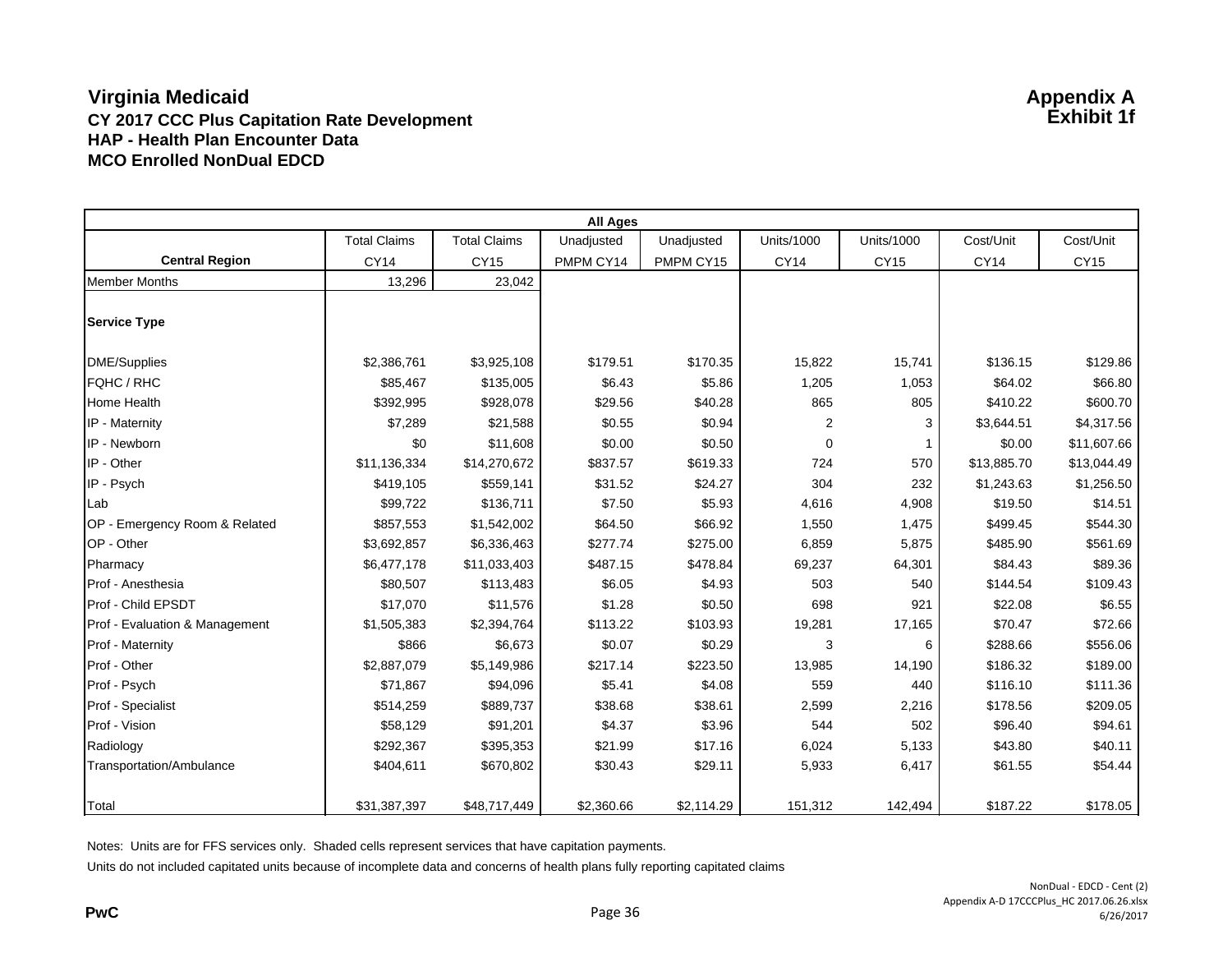|                                       | <b>All Ages</b>     |                     |            |            |                   |                   |             |             |  |  |  |
|---------------------------------------|---------------------|---------------------|------------|------------|-------------------|-------------------|-------------|-------------|--|--|--|
|                                       | <b>Total Claims</b> | <b>Total Claims</b> | Unadjusted | Unadjusted | <b>Units/1000</b> | <b>Units/1000</b> | Cost/Unit   | Cost/Unit   |  |  |  |
| <b>Charlottesville Western Region</b> | <b>CY14</b>         | <b>CY15</b>         | PMPM CY14  | PMPM CY15  | <b>CY14</b>       | CY15              | <b>CY14</b> | <b>CY15</b> |  |  |  |
| <b>Member Months</b>                  | 7,231               | 13,244              |            |            |                   |                   |             |             |  |  |  |
| <b>Service Type</b>                   |                     |                     |            |            |                   |                   |             |             |  |  |  |
| <b>DME/Supplies</b>                   | \$1,021,972         | \$1,785,399         | \$141.33   | \$134.81   | 13,318            | 12,391            | \$127.35    | \$130.56    |  |  |  |
| FQHC / RHC                            | \$55,792            | \$58,749            | \$7.72     | \$4.44     | 1,427             | 781               | \$64.87     | \$68.15     |  |  |  |
| <b>Home Health</b>                    | \$76,269            | \$119,296           | \$10.55    | \$9.01     | 368               | 321               | \$343.56    | \$337.00    |  |  |  |
| IP - Maternity                        | \$0                 | \$35,687            | \$0.00     | \$2.69     | 0                 | 6                 | \$0.00      | \$5,098.17  |  |  |  |
| IP - Newborn                          | \$0                 | \$10,351            | \$0.00     | \$0.78     | 0                 |                   | \$0.00      | \$10,351.19 |  |  |  |
| IP - Other                            | \$4,426,059         | \$6,244,896         | \$612.09   | \$471.53   | 617               | 454               | \$11,898.01 | \$12,464.86 |  |  |  |
| IP - Psych                            | \$160,287           | \$273,794           | \$22.17    | \$20.67    | 131               | 163               | \$2,028.95  | \$1,521.08  |  |  |  |
| Lab                                   | \$60,771            | \$99,528            | \$8.40     | \$7.51     | 5,574             | 4,526             | \$18.09     | \$19.93     |  |  |  |
| OP - Emergency Room & Related         | \$424,220           | \$702,039           | \$58.67    | \$53.01    | 1,421             | 1,360             | \$495.58    | \$467.71    |  |  |  |
| OP - Other                            | \$1,718,660         | \$2,795,271         | \$237.68   | \$211.06   | 6,704             | 6,153             | \$425.41    | \$411.61    |  |  |  |
| Pharmacy                              | \$3,448,050         | \$6,212,669         | \$476.84   | \$469.09   | 65,076            | 60,610            | \$87.93     | \$92.87     |  |  |  |
| Prof - Anesthesia                     | \$37,767            | \$56,280            | \$5.22     | \$4.25     | 347               | 345               | \$180.70    | \$147.72    |  |  |  |
| Prof - Child EPSDT                    | \$3,924             | \$22,781            | \$0.54     | \$1.72     | 526               | 479               | \$12.38     | \$43.06     |  |  |  |
| Prof - Evaluation & Management        | \$730,772           | \$1,160,511         | \$101.06   | \$87.63    | 15,989            | 14,271            | \$75.85     | \$73.68     |  |  |  |
| Prof - Maternity                      | \$0                 | \$3,591             | \$0.00     | \$0.27     | 0                 | 5                 | \$0.00      | \$598.51    |  |  |  |
| Prof - Other                          | \$744,066           | \$1,580,121         | \$102.90   | \$119.31   | 13,372            | 13,358            | \$92.34     | \$107.18    |  |  |  |
| Prof - Psych                          | \$37,062            | \$66,590            | \$5.13     | \$5.03     | 408               | 445               | \$150.66    | \$135.62    |  |  |  |
| Prof - Specialist                     | \$206,204           | \$287,151           | \$28.52    | \$21.68    | 2,519             | 2,113             | \$135.84    | \$123.13    |  |  |  |
| Prof - Vision                         | \$27,576            | \$51,463            | \$3.81     | \$3.89     | 504               | 549               | \$90.71     | \$84.92     |  |  |  |
| Radiology                             | \$109,781           | \$188,190           | \$15.18    | \$14.21    | 5,418             | 4,769             | \$33.62     | \$35.76     |  |  |  |
| Transportation/Ambulance              | \$282,540           | \$444,397           | \$39.07    | \$33.55    | 8,533             | 6,931             | \$54.95     | \$58.09     |  |  |  |
| Total                                 | \$13,571,772        | \$22,198,755        | \$1,876.89 | \$1,676.14 | 142,256           | 130,031           | \$158.32    | \$154.68    |  |  |  |

Notes: Units are for FFS services only. Shaded cells represent services that have capitation payments.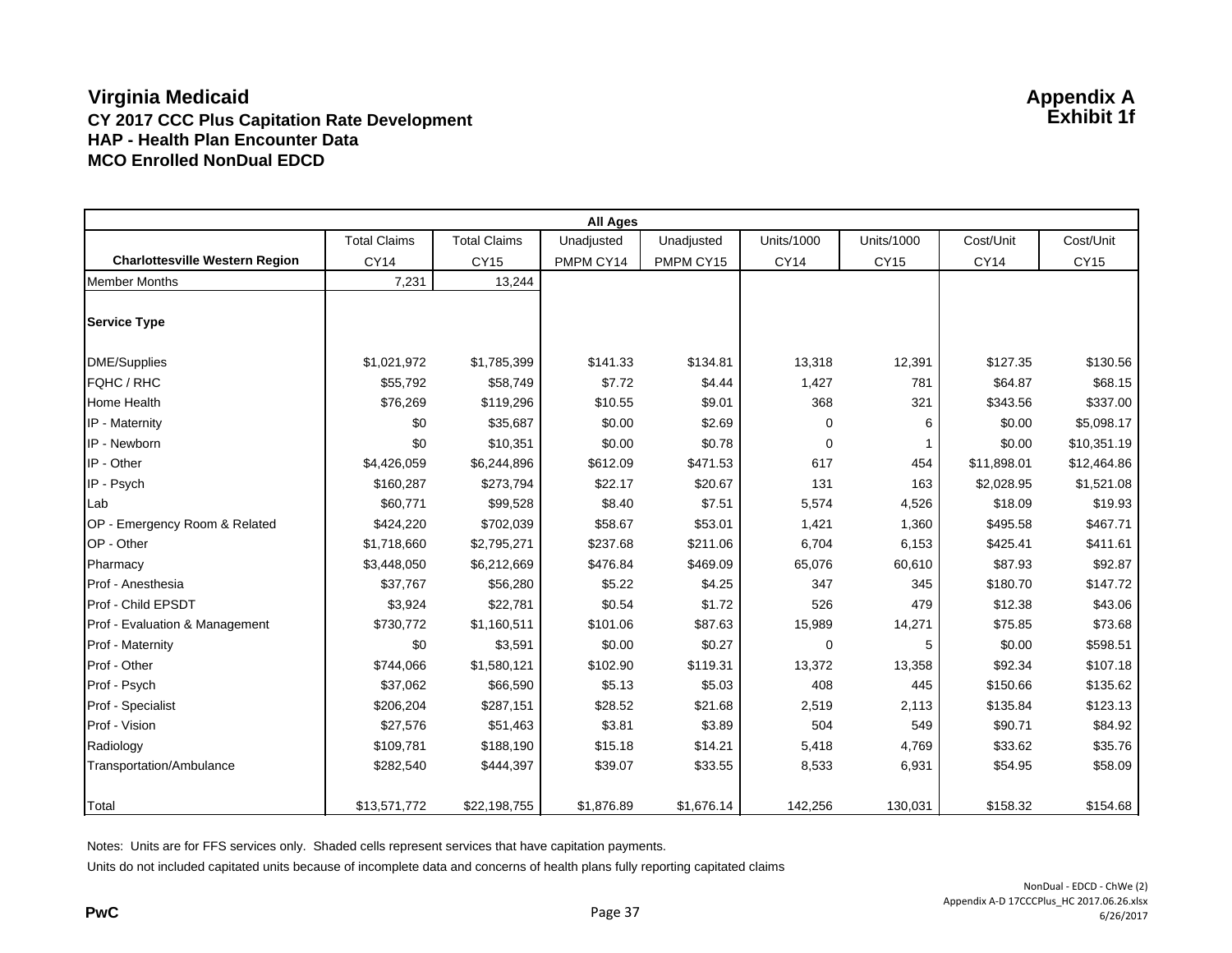|                                         | <b>All Ages</b>     |                     |            |            |                   |                   |             |             |  |  |  |  |
|-----------------------------------------|---------------------|---------------------|------------|------------|-------------------|-------------------|-------------|-------------|--|--|--|--|
|                                         | <b>Total Claims</b> | <b>Total Claims</b> | Unadjusted | Unadjusted | <b>Units/1000</b> | <b>Units/1000</b> | Cost/Unit   | Cost/Unit   |  |  |  |  |
| <b>Northern &amp; Winchester Region</b> | <b>CY14</b>         | <b>CY15</b>         | PMPM CY14  | PMPM CY15  | <b>CY14</b>       | <b>CY15</b>       | <b>CY14</b> | <b>CY15</b> |  |  |  |  |
| <b>Member Months</b>                    | 10,283              | 20,177              |            |            |                   |                   |             |             |  |  |  |  |
| <b>Service Type</b>                     |                     |                     |            |            |                   |                   |             |             |  |  |  |  |
| <b>DME/Supplies</b>                     | \$1,343,746         | \$2,607,031         | \$130.68   | \$129.21   | 11,876            | 11,443            | \$132.04    | \$135.50    |  |  |  |  |
| <b>FOHC / RHC</b>                       | \$2,636             | \$3,863             | \$0.26     | \$0.19     | 77                | 67                | \$39.94     | \$34.18     |  |  |  |  |
| <b>Home Health</b>                      | \$500,687           | \$769,546           | \$48.69    | \$38.14    | 699               | 710               | \$835.87    | \$644.51    |  |  |  |  |
| IP - Maternity                          | \$6,354             | \$0                 | \$0.62     | \$0.00     | 2                 | $\mathbf 0$       | \$3,176.75  | \$0.00      |  |  |  |  |
| IP - Newborn                            | \$0                 | \$58,517            | \$0.00     | \$2.90     | $\mathbf 0$       | 1                 | \$0.00      | \$29,258.38 |  |  |  |  |
| IP - Other                              | \$4,790,781         | \$12,039,662        | \$465.89   | \$596.70   | 438               | 479               | \$12,775.42 | \$14,937.55 |  |  |  |  |
| IP - Psych                              | \$182,892           | \$270,515           | \$17.79    | \$13.41    | 151               | 193               | \$1,417.76  | \$832.36    |  |  |  |  |
| Lab                                     | \$69,870            | \$158,093           | \$6.79     | \$7.84     | 4,045             | 5,107             | \$20.16     | \$18.41     |  |  |  |  |
| OP - Emergency Room & Related           | \$550,678           | \$930,386           | \$53.55    | \$46.11    | 1,608             | 1,322             | \$399.62    | \$418.53    |  |  |  |  |
| OP - Other                              | \$2,301,786         | \$3,576,391         | \$223.84   | \$177.25   | 4,843             | 4,124             | \$554.65    | \$515.78    |  |  |  |  |
| Pharmacy                                | \$5,053,975         | \$10,362,261        | \$491.49   | \$513.57   | 53,573            | 48,055            | \$110.09    | \$128.24    |  |  |  |  |
| Prof - Anesthesia                       | \$66,701            | \$98,851            | \$6.49     | \$4.90     | 572               | 502               | \$136.12    | \$117.12    |  |  |  |  |
| Prof - Child EPSDT                      | \$25,496            | \$15,111            | \$2.48     | \$0.75     | 712               | 533               | \$41.80     | \$16.86     |  |  |  |  |
| Prof - Evaluation & Management          | \$1,029,293         | \$2,167,892         | \$100.10   | \$107.44   | 16,549            | 16,466            | \$72.58     | \$78.30     |  |  |  |  |
| Prof - Maternity                        | \$4,476             | \$67,169            | \$0.44     | \$3.33     | $\overline{7}$    | 23                | \$746.00    | \$1,722.28  |  |  |  |  |
| Prof - Other                            | \$6,391,776         | \$9,686,780         | \$621.59   | \$480.09   | 19,755            | 17,476            | \$377.59    | \$329.65    |  |  |  |  |
| Prof - Psych                            | \$40,627            | \$71,220            | \$3.95     | \$3.53     | 670               | 620               | \$70.78     | \$68.35     |  |  |  |  |
| Prof - Specialist                       | \$375,763           | \$533,928           | \$36.54    | \$26.46    | 2,248             | 1,898             | \$195.10    | \$167.32    |  |  |  |  |
| Prof - Vision                           | \$58,734            | \$88,906            | \$5.71     | \$4.41     | 810               | 615               | \$84.63     | \$85.98     |  |  |  |  |
| Radiology                               | \$142,322           | \$233,586           | \$13.84    | \$11.58    | 4,265             | 4,215             | \$38.94     | \$32.96     |  |  |  |  |
| Transportation/Ambulance                | \$163,857           | \$269,781           | \$15.93    | \$13.37    | 1,675             | 1,493             | \$114.19    | \$107.44    |  |  |  |  |
| Total                                   | \$23,102,451        | \$44,009,491        | \$2,246.66 | \$2,181.17 | 124,573           | 115,344           | \$216.42    | \$226.92    |  |  |  |  |

Notes: Units are for FFS services only. Shaded cells represent services that have capitation payments.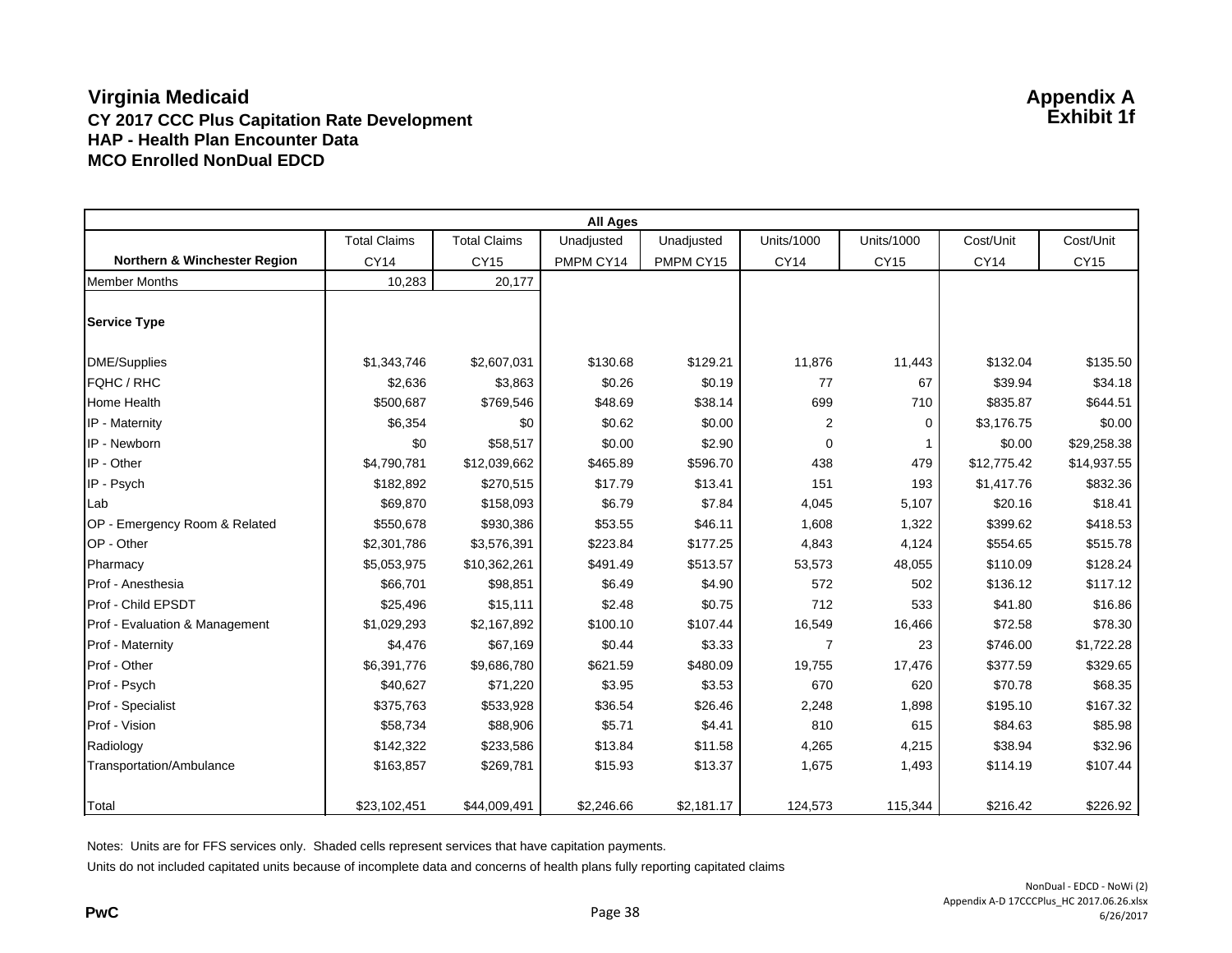|                                 |                     |                     | <b>All Ages</b> |            |                   |                   |             |             |
|---------------------------------|---------------------|---------------------|-----------------|------------|-------------------|-------------------|-------------|-------------|
|                                 | <b>Total Claims</b> | <b>Total Claims</b> | Unadjusted      | Unadjusted | <b>Units/1000</b> | <b>Units/1000</b> | Cost/Unit   | Cost/Unit   |
| <b>Roanoke/Alleghany Region</b> | <b>CY14</b>         | <b>CY15</b>         | PMPM CY14       | PMPM CY15  | <b>CY14</b>       | <b>CY15</b>       | <b>CY14</b> | CY15        |
| <b>Member Months</b>            | 4,559               | 9,253               |                 |            |                   |                   |             |             |
| <b>Service Type</b>             |                     |                     |                 |            |                   |                   |             |             |
| <b>DME/Supplies</b>             | \$671,356           | \$1,349,799         | \$147.26        | \$145.88   | 13,140            | 14,268            | \$134.49    | \$122.69    |
| <b>FQHC / RHC</b>               | \$10,914            | \$17,867            | \$2.39          | \$1.93     | 824               | 619               | \$34.87     | \$37.46     |
| Home Health                     | \$155,526           | \$385,109           | \$34.11         | \$41.62    | 1,063             | 1,253             | \$384.96    | \$398.66    |
| IP - Maternity                  | \$2,531             | \$4,264             | \$0.56          | \$0.46     | 3                 | 1                 | \$2,530.50  | \$4,263.54  |
| IP - Newborn                    | \$0                 | \$0                 | \$0.00          | \$0.00     | $\mathbf 0$       | $\mathbf 0$       | \$0.00      | \$0.00      |
| IP - Other                      | \$3,277,476         | \$6,717,580         | \$718.90        | \$725.99   | 682               | 632               | \$12,654.35 | \$13,793.80 |
| IP - Psych                      | \$88,392            | \$286,967           | \$19.39         | \$31.01    | 263               | 463               | \$883.92    | \$803.83    |
| Lab                             | \$63,078            | \$99,247            | \$13.84         | \$10.73    | 10,000            | 9,349             | \$16.60     | \$13.77     |
| OP - Emergency Room & Related   | \$201,711           | \$463,376           | \$44.24         | \$50.08    | 1,769             | 1,548             | \$300.16    | \$388.09    |
| OP - Other                      | \$567,571           | \$1,329,415         | \$124.49        | \$143.67   | 3,746             | 3,948             | \$398.86    | \$436.73    |
| Pharmacy                        | \$2,660,430         | \$5,552,722         | \$583.56        | \$600.10   | 77,325            | 74,251            | \$90.56     | \$96.98     |
| Prof - Anesthesia               | \$22,808            | \$41,663            | \$5.00          | \$4.50     | 445               | 441               | \$134.96    | \$122.54    |
| Prof - Child EPSDT              | \$4,032             | \$6,173             | \$0.88          | \$0.67     | 732               | 624               | \$14.50     | \$12.83     |
| Prof - Evaluation & Management  | \$568,697           | \$1,018,044         | \$124.74        | \$110.02   | 19,767            | 17,757            | \$75.73     | \$74.35     |
| Prof - Maternity                | \$2,043             | \$2,202             | \$0.45          | \$0.24     | 5                 | -1                | \$1,021.66  | \$2,201.70  |
| Prof - Other                    | \$497,974           | \$1,666,591         | \$109.23        | \$180.11   | 15,256            | 16,690            | \$85.92     | \$129.50    |
| Prof - Psych                    | \$29,492            | \$68,302            | \$6.47          | \$7.38     | 987               | 1,154             | \$78.64     | \$76.74     |
| Prof - Specialist               | \$136,496           | \$294,215           | \$29.94         | \$31.80    | 2,766             | 2,739             | \$129.87    | \$139.31    |
| Prof - Vision                   | \$23,526            | \$39,113            | \$5.16          | \$4.23     | 621               | 501               | \$99.69     | \$101.33    |
| Radiology                       | \$115,015           | \$204,838           | \$25.23         | \$22.14    | 6,957             | 6,461             | \$43.52     | \$41.12     |
| Transportation/Ambulance        | \$249,588           | \$438,441           | \$54.75         | \$47.38    | 10,355            | 8,325             | \$63.44     | \$68.30     |
| Total                           | \$9,348,655         | \$19,985,929        | \$2,050.59      | \$2,159.94 | 166,705           | 161,024           | \$147.61    | \$160.97    |

Notes: Units are for FFS services only. Shaded cells represent services that have capitation payments.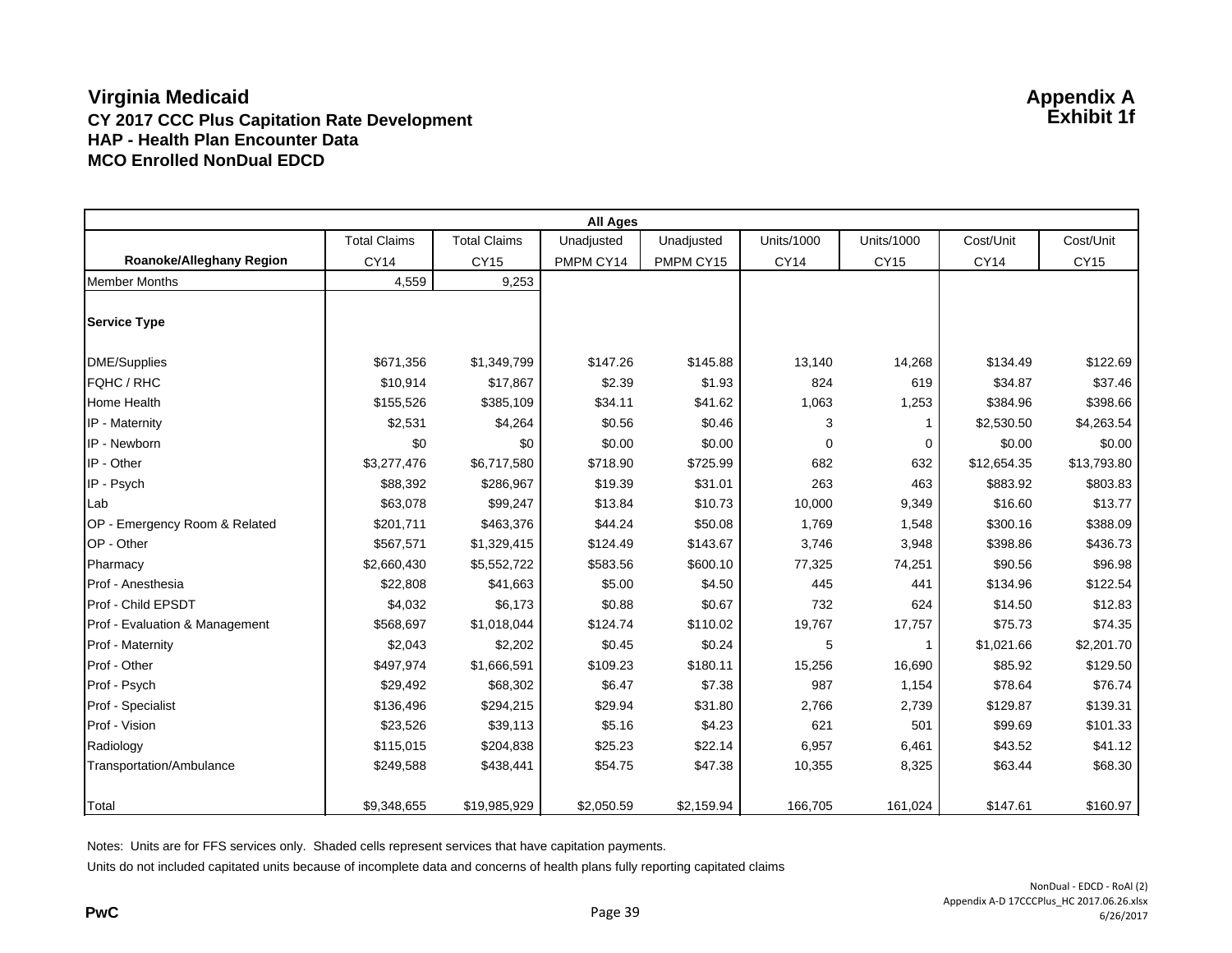|                                | <b>All Ages</b>     |                     |            |            |                   |                   |             |             |  |  |  |
|--------------------------------|---------------------|---------------------|------------|------------|-------------------|-------------------|-------------|-------------|--|--|--|
|                                | <b>Total Claims</b> | <b>Total Claims</b> | Unadjusted | Unadjusted | <b>Units/1000</b> | <b>Units/1000</b> | Cost/Unit   | Cost/Unit   |  |  |  |
| <b>Southwest Region</b>        | <b>CY14</b>         | <b>CY15</b>         | PMPM CY14  | PMPM CY15  | <b>CY14</b>       | <b>CY15</b>       | <b>CY14</b> | <b>CY15</b> |  |  |  |
| <b>Member Months</b>           | 1,398               | 3,727               |            |            |                   |                   |             |             |  |  |  |
| <b>Service Type</b>            |                     |                     |            |            |                   |                   |             |             |  |  |  |
| <b>DME/Supplies</b>            | \$296,757           | \$880,171           | \$212.27   | \$236.16   | 22,790            | 24,071            | \$111.77    | \$117.73    |  |  |  |
| <b>FQHC / RHC</b>              | \$4,354             | \$29,380            | \$3.11     | \$7.88     | 884               | 1,272             | \$42.28     | \$74.38     |  |  |  |
| Home Health                    | \$153,980           | \$372,247           | \$110.14   | \$99.88    | 3,305             | 3,068             | \$399.95    | \$390.61    |  |  |  |
| IP - Maternity                 | \$0                 | \$0                 | \$0.00     | \$0.00     | $\mathbf 0$       | $\mathbf 0$       | \$0.00      | \$0.00      |  |  |  |
| IP - Newborn                   | \$0                 | \$0                 | \$0.00     | \$0.00     | $\mathbf 0$       | 0                 | \$0.00      | \$0.00      |  |  |  |
| IP - Other                     | \$1,470,003         | \$3,386,223         | \$1,051.50 | \$908.57   | 1,236             | 940               | \$10,208.35 | \$11,596.65 |  |  |  |
| IP - Psych                     | \$5,835             | \$50,658            | \$4.17     | \$13.59    | 0                 | 177               | \$0.00      | \$921.05    |  |  |  |
| Lab                            | \$22,009            | \$49,687            | \$15.74    | \$13.33    | 14,086            | 11,527            | \$13.41     | \$13.88     |  |  |  |
| OP - Emergency Room & Related  | \$101,878           | \$343,073           | \$72.87    | \$92.05    | 2,043             | 2,344             | \$428.06    | \$471.25    |  |  |  |
| OP - Other                     | \$486,573           | \$959,954           | \$348.05   | \$257.57   | 7,330             | 6,642             | \$569.76    | \$465.32    |  |  |  |
| Pharmacy                       | \$953,266           | \$2,727,775         | \$681.88   | \$731.90   | 116,043           | 113,596           | \$70.51     | \$77.32     |  |  |  |
| Prof - Anesthesia              | \$5,692             | \$17,941            | \$4.07     | \$4.81     | 481               | 483               | \$101.65    | \$119.60    |  |  |  |
| Prof - Child EPSDT             | \$3,547             | \$3,852             | \$2.54     | \$1.03     | 3,270             | 1,336             | \$9.31      | \$9.28      |  |  |  |
| Prof - Evaluation & Management | \$207,388           | \$505,574           | \$148.35   | \$135.65   | 23,820            | 22,071            | \$74.73     | \$73.75     |  |  |  |
| Prof - Maternity               | \$0                 | \$0                 | \$0.00     | \$0.00     | 0                 | $\mathbf 0$       | \$0.00      | \$0.00      |  |  |  |
| Prof - Other                   | \$484,662           | \$968,560           | \$346.68   | \$259.88   | 18,060            | 17,007            | \$230.35    | \$183.37    |  |  |  |
| Prof - Psych                   | \$6,772             | \$10,193            | \$4.84     | \$2.73     | 721               | 312               | \$80.61     | \$105.08    |  |  |  |
| Prof - Specialist              | \$46,596            | \$148,409           | \$33.33    | \$39.82    | 3,416             | 3,342             | \$117.08    | \$142.98    |  |  |  |
| Prof - Vision                  | \$6,199             | \$15,184            | \$4.43     | \$4.07     | 601               | 563               | \$88.56     | \$86.77     |  |  |  |
| Radiology                      | \$28,615            | \$80,275            | \$20.47    | \$21.54    | 7,983             | 8,568             | \$30.77     | \$30.17     |  |  |  |
| Transportation/Ambulance       | \$169,648           | \$314,496           | \$121.35   | \$84.38    | 16,026            | 11,446            | \$90.87     | \$88.47     |  |  |  |
| Total                          | \$4,453,772         | \$10,863,648        | \$3,185.82 | \$2,914.85 | 242,094           | 228,766           | \$157.91    | \$152.90    |  |  |  |

Notes: Units are for FFS services only. Shaded cells represent services that have capitation payments.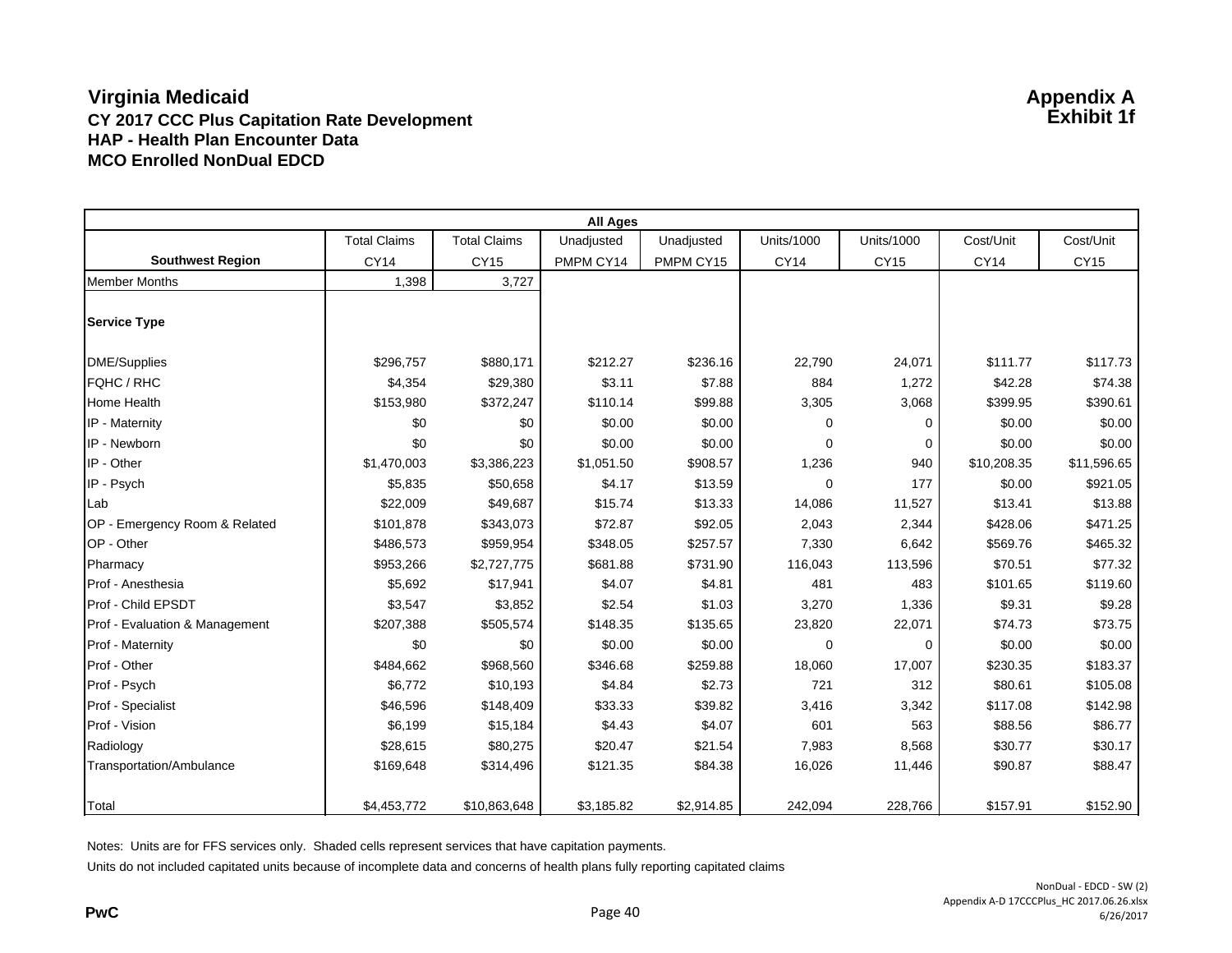|                                | <b>All Ages</b>     |                     |            |            |                   |                   |             |             |  |  |  |
|--------------------------------|---------------------|---------------------|------------|------------|-------------------|-------------------|-------------|-------------|--|--|--|
|                                | <b>Total Claims</b> | <b>Total Claims</b> | Unadjusted | Unadjusted | <b>Units/1000</b> | <b>Units/1000</b> | Cost/Unit   | Cost/Unit   |  |  |  |
| <b>Tidewater Region</b>        | <b>CY14</b>         | <b>CY15</b>         | PMPM CY14  | PMPM CY15  | <b>CY14</b>       | <b>CY15</b>       | <b>CY14</b> | CY15        |  |  |  |
| <b>Member Months</b>           | 11,242              | 18,851              |            |            |                   |                   |             |             |  |  |  |
| <b>Service Type</b>            |                     |                     |            |            |                   |                   |             |             |  |  |  |
| <b>DME/Supplies</b>            | \$1,648,660         | \$3,012,156         | \$146.65   | \$159.79   | 13,002            | 14,080            | \$135.35    | \$136.18    |  |  |  |
| FQHC / RHC                     | \$101,582           | \$221,019           | \$9.04     | \$11.72    | 1,561             | 1,529             | \$69.48     | \$92.01     |  |  |  |
| Home Health                    | \$454,407           | \$841,980           | \$40.42    | \$44.67    | 848               | 950               | \$572.30    | \$563.95    |  |  |  |
| IP - Maternity                 | \$28,391            | \$12,876            | \$2.53     | \$0.68     | 5                 |                   | \$5,678.29  | \$6,438.04  |  |  |  |
| IP - Newborn                   | \$0                 | \$16,040            | \$0.00     | \$0.85     | $\mathbf 0$       | -1                | \$0.00      | \$16,040.20 |  |  |  |
| IP - Other                     | \$6,261,136         | \$11,961,945        | \$556.94   | \$634.55   | 659               | 588               | \$10,147.71 | \$12,945.83 |  |  |  |
| IP - Psych                     | \$328,721           | \$466,566           | \$29.24    | \$24.75    | 275               | 198               | \$1,274.11  | \$1,500.21  |  |  |  |
| Lab                            | \$61,776            | \$94,068            | \$5.50     | \$4.99     | 3,052             | 3,995             | \$21.61     | \$14.99     |  |  |  |
| OP - Emergency Room & Related  | \$1,504,012         | \$1,696,558         | \$133.79   | \$90.00    | 2,091             | 1,867             | \$767.74    | \$578.44    |  |  |  |
| OP - Other                     | \$2,951,622         | \$4,318,260         | \$262.55   | \$229.07   | 5,363             | 4,758             | \$587.50    | \$577.69    |  |  |  |
| Pharmacy                       | \$5,626,956         | \$9,041,257         | \$500.53   | \$479.62   | 65,626            | 60,680            | \$91.52     | \$94.85     |  |  |  |
| Prof - Anesthesia              | \$65,292            | \$98,842            | \$5.81     | \$5.24     | 465               | 556               | \$149.75    | \$113.22    |  |  |  |
| <b>Prof - Child EPSDT</b>      | \$7,820             | \$10,850            | \$0.70     | \$0.58     | 751               | 589               | \$11.11     | \$11.73     |  |  |  |
| Prof - Evaluation & Management | \$1,413,520         | \$2,188,451         | \$125.74   | \$116.09   | 21,124            | 18,454            | \$71.43     | \$75.49     |  |  |  |
| Prof - Maternity               | \$4,724             | \$3,691             | \$0.42     | \$0.20     | 30                | 3                 | \$168.70    | \$922.66    |  |  |  |
| Prof - Other                   | \$2,635,021         | \$4,654,515         | \$234.39   | \$246.91   | 14,259            | 14,022            | \$197.26    | \$211.31    |  |  |  |
| Prof - Psych                   | \$54,277            | \$93,515            | \$4.83     | \$4.96     | 362               | 409               | \$160.11    | \$145.66    |  |  |  |
| Prof - Specialist              | \$401,416           | \$619,542           | \$35.71    | \$32.87    | 2,920             | 2,525             | \$146.72    | \$156.17    |  |  |  |
| Prof - Vision                  | \$41,338            | \$70,394            | \$3.68     | \$3.73     | 481               | 483               | \$91.66     | \$92.75     |  |  |  |
| Radiology                      | \$195,660           | \$270,317           | \$17.40    | \$14.34    | 6,101             | 5,275             | \$34.23     | \$32.62     |  |  |  |
| Transportation/Ambulance       | \$327,589           | \$523,546           | \$29.14    | \$27.77    | 5,126             | 5,084             | \$68.22     | \$65.56     |  |  |  |
| Total                          | \$24,113,919        | \$40,216,387        | \$2,144.98 | \$2,133.38 | 144,102           | 136,047           | \$178.62    | \$188.18    |  |  |  |

Notes: Units are for FFS services only. Shaded cells represent services that have capitation payments.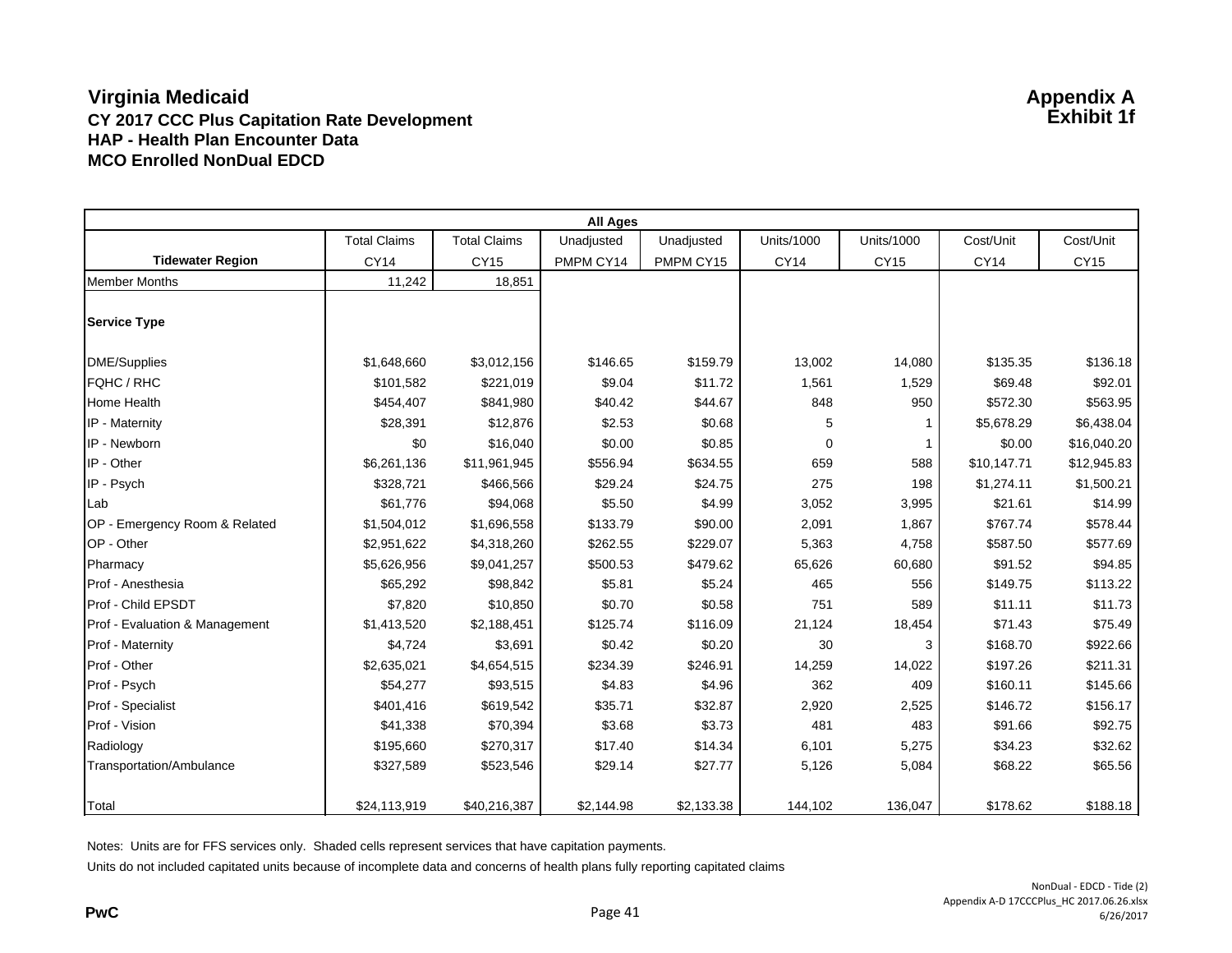| <b>All Ages</b>                |                     |                     |            |            |                   |                   |             |             |  |  |  |
|--------------------------------|---------------------|---------------------|------------|------------|-------------------|-------------------|-------------|-------------|--|--|--|
|                                | <b>Total Claims</b> | <b>Total Claims</b> | Unadjusted | Unadjusted | <b>Units/1000</b> | <b>Units/1000</b> | Cost/Unit   | Cost/Unit   |  |  |  |
| <b>Statewide</b>               | <b>CY14</b>         | <b>CY15</b>         | PMPM CY14  | PMPM CY15  | <b>CY14</b>       | CY15              | <b>CY14</b> | <b>CY15</b> |  |  |  |
| <b>Member Months</b>           | 9,766               | 10,859              |            |            |                   |                   |             |             |  |  |  |
| <b>Service Type</b>            |                     |                     |            |            |                   |                   |             |             |  |  |  |
| DME/Supplies                   | \$634,059           | \$702,170           | \$64.93    | \$64.66    | 5,683             | 6,507             | \$137.09    | \$119.25    |  |  |  |
| FQHC / RHC                     | \$6,282             | \$8,214             | \$0.64     | \$0.76     | 190               | 225               | \$40.53     | \$40.26     |  |  |  |
| Home Health                    | \$29,072            | \$38,620            | \$2.98     | \$3.56     | 82                | 103               | \$433.91    | \$415.27    |  |  |  |
| IP - Maternity                 | \$0                 | \$4,002             | \$0.00     | \$0.37     | 0                 |                   | \$0.00      | \$4,002.10  |  |  |  |
| IP - Newborn                   | \$0                 | \$0                 | \$0.00     | \$0.00     | $\Omega$          | 0                 | \$0.00      | \$0.00      |  |  |  |
| IP - Other                     | \$1,120,940         | \$1,536,960         | \$114.78   | \$141.54   | 96                | 118               | \$14,371.02 | \$14,364.12 |  |  |  |
| IP - Psych                     | \$267,115           | \$107,067           | \$27.35    | \$9.86     | 498               | 183               | \$659.54    | \$644.98    |  |  |  |
| Lab                            | \$36,103            | \$44,386            | \$3.70     | \$4.09     | 2,965             | 3,463             | \$14.96     | \$14.16     |  |  |  |
| OP - Emergency Room & Related  | \$204,907           | \$220,868           | \$20.98    | \$20.34    | 811               | 822               | \$310.46    | \$296.87    |  |  |  |
| OP - Other                     | \$627,008           | \$686,234           | \$64.20    | \$63.19    | 1,789             | 1,674             | \$430.64    | \$452.96    |  |  |  |
| Pharmacy                       | \$3,859,470         | \$4,366,617         | \$395.19   | \$402.12   | 45,805            | 47,956            | \$103.53    | \$100.62    |  |  |  |
| Prof - Anesthesia              | \$23,183            | \$23,163            | \$2.37     | \$2.13     | 198               | 206               | \$143.99    | \$124.53    |  |  |  |
| Prof - Child EPSDT             | \$3,396             | \$4,460             | \$0.35     | \$0.41     | 275               | 203               | \$15.16     | \$24.24     |  |  |  |
| Prof - Evaluation & Management | \$508,611           | \$584,442           | \$52.08    | \$53.82    | 9,187             | 9,276             | \$68.02     | \$69.63     |  |  |  |
| Prof - Maternity               | \$179               | \$2,136             | \$0.02     | \$0.20     | $\overline{2}$    | -1                | \$89.33     | \$2,135.77  |  |  |  |
| Prof - Other                   | \$612,097           | \$930,961           | \$62.68    | \$85.73    | 5,556             | 5,528             | \$135.36    | \$186.12    |  |  |  |
| Prof - Psych                   | \$50,222            | \$53,641            | \$5.14     | \$4.94     | 1,037             | 929               | \$59.50     | \$63.78     |  |  |  |
| Prof - Specialist              | \$82,403            | \$92,851            | \$8.44     | \$8.55     | 1,078             | 981               | \$93.96     | \$104.56    |  |  |  |
| Prof - Vision                  | \$12,831            | \$17,223            | \$1.31     | \$1.59     | 220               | 239               | \$71.68     | \$79.74     |  |  |  |
| Radiology                      | \$36,272            | \$42,556            | \$3.71     | \$3.92     | 1,471             | 1,586             | \$30.30     | \$29.66     |  |  |  |
| Transportation/Ambulance       | \$106,820           | \$125,036           | \$10.94    | \$11.51    | 2,392             | 4,677             | \$54.86     | \$29.55     |  |  |  |
| <b>Total</b>                   | \$8,220,968         | \$9,591,608         | \$841.79   | \$883.29   | 79,337            | 84,679            | \$127.32    | \$125.17    |  |  |  |

Notes: Units are for FFS services only. Shaded cells represent services that have capitation payments.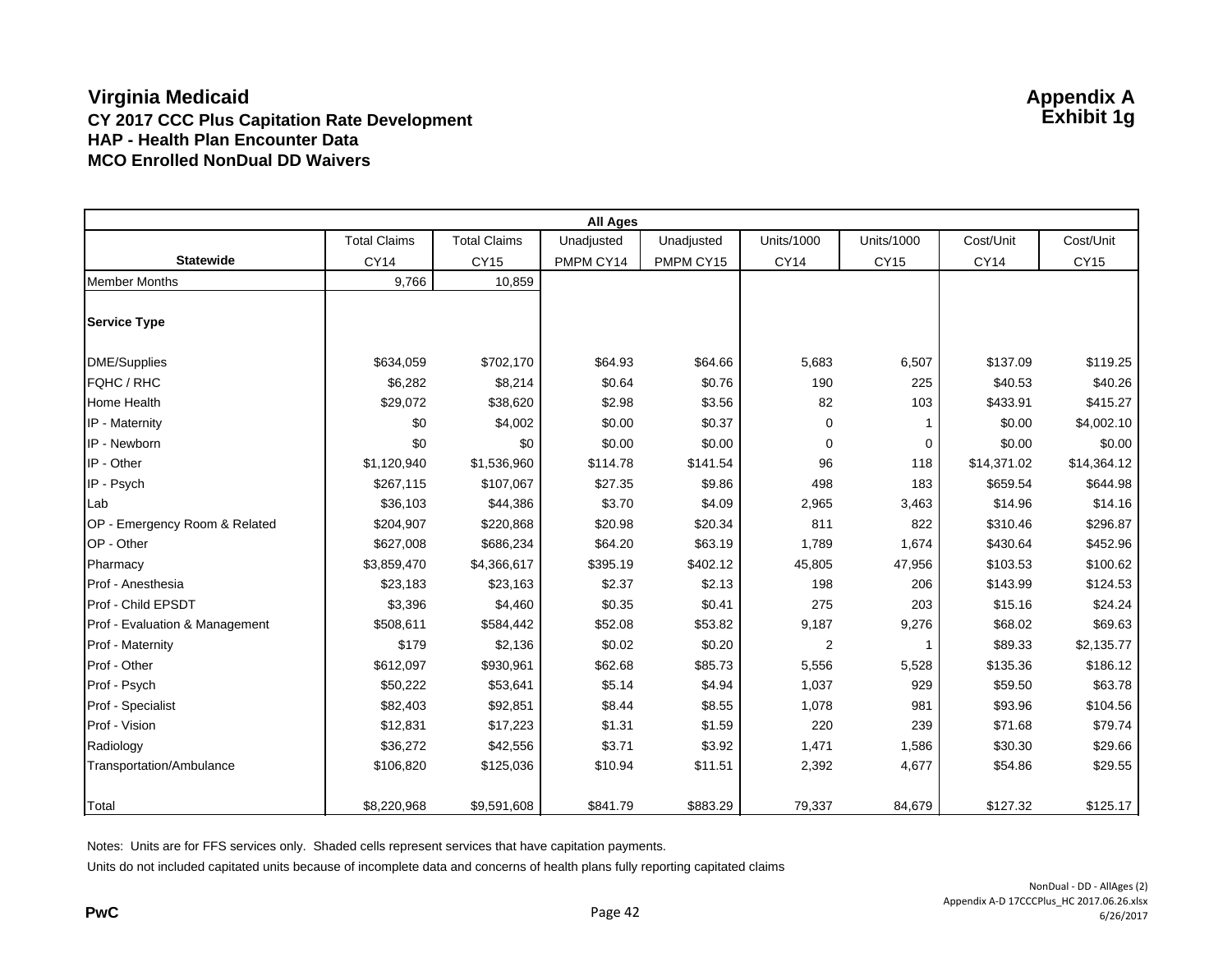|                                      | <b>All Ages</b>                 |                                 |                                  |                                  |                             |                             |                     |                     |  |  |
|--------------------------------------|---------------------------------|---------------------------------|----------------------------------|----------------------------------|-----------------------------|-----------------------------|---------------------|---------------------|--|--|
| <b>Central Region</b>                | <b>Total Payments</b><br>CY2014 | <b>Total Payments</b><br>CY2015 | <b>Unadjusted PMPM</b><br>CY2014 | <b>Unadjusted PMPM</b><br>CY2015 | <b>Units/1000</b><br>CY2014 | <b>Units/1000</b><br>CY2015 | Cost/Unit<br>CY2014 | Cost/Unit<br>CY2015 |  |  |
| <b>Total Member Months</b>           | 13,296                          | 23,042                          |                                  |                                  |                             |                             |                     |                     |  |  |
| <b>Service Type</b>                  |                                 |                                 |                                  |                                  |                             |                             |                     |                     |  |  |
| <b>Adult Day Care</b>                | \$198,549                       | \$419,104                       | \$14.93                          | \$18.19                          | 3,258                       | 3,952                       | \$55.00             | \$55.23             |  |  |
| <b>Case Management Services</b>      | \$36,587                        | \$78,563                        | \$2.75                           | \$3.41                           | 220                         | 259                         | \$149.95            | \$157.76            |  |  |
| Community Behavioral Health          | \$15,057                        | \$36,153                        | \$1.13                           | \$1.57                           | 4,485                       | 6,370                       | \$3.03              | \$2.96              |  |  |
| Consumer Directed - Personal Care    | \$11,249,999                    | \$21,434,540                    | \$846.12                         | \$930.24                         | 1,002,850                   | 1,085,707                   | \$10.12             | \$10.28             |  |  |
| Consumer Directed - Respite Care     | \$2,350,621                     | \$4,243,217                     | \$176.79                         | \$184.15                         | 211,153                     | 215,166                     | \$10.05             | \$10.27             |  |  |
| DME/Supplies                         | \$357,904                       | \$632,651                       | \$26.92                          | \$27.46                          | 991                         | 936                         | \$325.96            | \$351.86            |  |  |
| <b>FQHC</b>                          | \$0                             | \$0                             | \$0.00                           | \$0.00                           |                             |                             | \$0.00              | \$0.00              |  |  |
| Home Health Services                 | \$0                             | \$0                             | \$0.00                           | \$0.00                           |                             |                             | \$0.00              | \$0.00              |  |  |
| <b>Hospice Care</b>                  | \$0                             | \$0                             | \$0.00                           | \$0.00                           |                             |                             | \$0.00              | \$0.00              |  |  |
| Inpatient - Medical/Surgical         | \$0                             | \$5,268                         | \$0.00                           | \$0.23                           |                             |                             | \$0.00              | \$1,316.92          |  |  |
| Inpatient - Psych                    | \$0                             | \$0                             | \$0.00                           | \$0.00                           |                             |                             | \$0.00              | \$0.00              |  |  |
| Lab and X-ray Services               | \$0                             | \$0                             | \$0.00                           | \$0.00                           |                             |                             | \$0.00              | \$0.00              |  |  |
| Medicare Xover - IP                  | \$0                             | \$0                             | \$0.00                           | \$0.00                           |                             |                             | \$0.00              | \$0.00              |  |  |
| Medicare Xover - Nursing Facility    | \$0                             | \$0                             | \$0.00                           | \$0.00                           |                             |                             | \$0.00              | \$0.00              |  |  |
| Medicare Xover - OP                  | \$0                             | \$0                             | \$0.00                           | \$0.00                           |                             |                             | \$0.00              | \$0.00              |  |  |
| Medicare Xover - Other               | \$0                             | \$0                             | \$0.00                           | \$0.00                           |                             |                             | \$0.00              | \$0.00              |  |  |
| Medicare Xover - Physician           | \$0                             | \$0                             | \$0.00                           | \$0.00                           |                             |                             | \$0.00              | \$0.00              |  |  |
| <b>Nursing Facility</b>              | \$0                             | \$0                             | \$0.00                           | \$0.00                           |                             |                             | \$0.00              | \$0.00              |  |  |
| <b>Other Waiver Services</b>         | \$593,400                       | \$990,036                       | \$44.63                          | \$42.97                          | 11,866                      | 11,232                      | \$45.14             | \$45.91             |  |  |
| Outpatient - Other                   | \$0                             | \$321                           | \$0.00                           | \$0.01                           |                             |                             | \$0.00              | \$320.79            |  |  |
| Outpatient - Psychological           | \$0                             | \$0                             | \$0.00                           | \$0.00                           |                             |                             | \$0.00              | \$0.00              |  |  |
| Personal Care Agency - Personal Care | \$6,746,296                     | \$10,771,966                    | \$507.39                         | \$467.49                         | 467,086                     | 426,690                     | \$13.04             | \$13.15             |  |  |
| Personal Care Agency - Respite Care  | \$1,093,080                     | \$1,709,030                     | \$82.21                          | \$74.17                          | 76,162                      | 67,488                      | \$12.95             | \$13.19             |  |  |
| Pharmacy                             | \$0                             | \$0                             | \$0.00                           | \$0.00                           |                             |                             | \$0.00              | \$0.00              |  |  |
| Physician - Clinic                   | \$6,121                         | \$7,364                         | \$0.46                           | \$0.32                           | 2,227                       | 2,830                       | \$2.48              | \$1.35              |  |  |
| Physician - IP Mental Health         | \$0                             | \$0                             | \$0.00                           | \$0.00                           |                             |                             | \$0.00              | \$0.00              |  |  |
| Physician - OP Mental Health         | \$517,100                       | \$859,663                       | \$38.89                          | \$37.31                          | 1,466                       | 1,414                       | \$318.41            | \$316.52            |  |  |
| Physician - Other Practitioner       | \$262,509                       | \$450,912                       | \$19.74                          | \$19.57                          | 23,766                      | 23,342                      | \$9.97              | \$10.06             |  |  |
| Physician - PCP                      | \$0                             | \$0                             | \$0.00                           | \$0.00                           |                             |                             | \$0.00              | \$0.00              |  |  |
| Physician - Specialist               | \$144                           | \$0                             | \$0.01                           | \$0.00                           |                             |                             | \$48.02             | \$0.00              |  |  |
| Transportation - Emergency           | \$0                             | \$0                             | \$0.00                           | \$0.00                           |                             |                             | \$0.00              | \$0.00              |  |  |
|                                      |                                 |                                 |                                  |                                  |                             |                             |                     |                     |  |  |
| <b>Total Medicaid Only</b>           | \$23,427,366                    | \$41,638,787                    | \$1,761.99                       | \$1,807.08                       | 1,805,531                   | 1,845,390                   | \$11.71             | \$11.75             |  |  |

Notes:

Total Payments = Medicaid Payments + Patient Payments

Consumer Directed Services include payments from external vendor.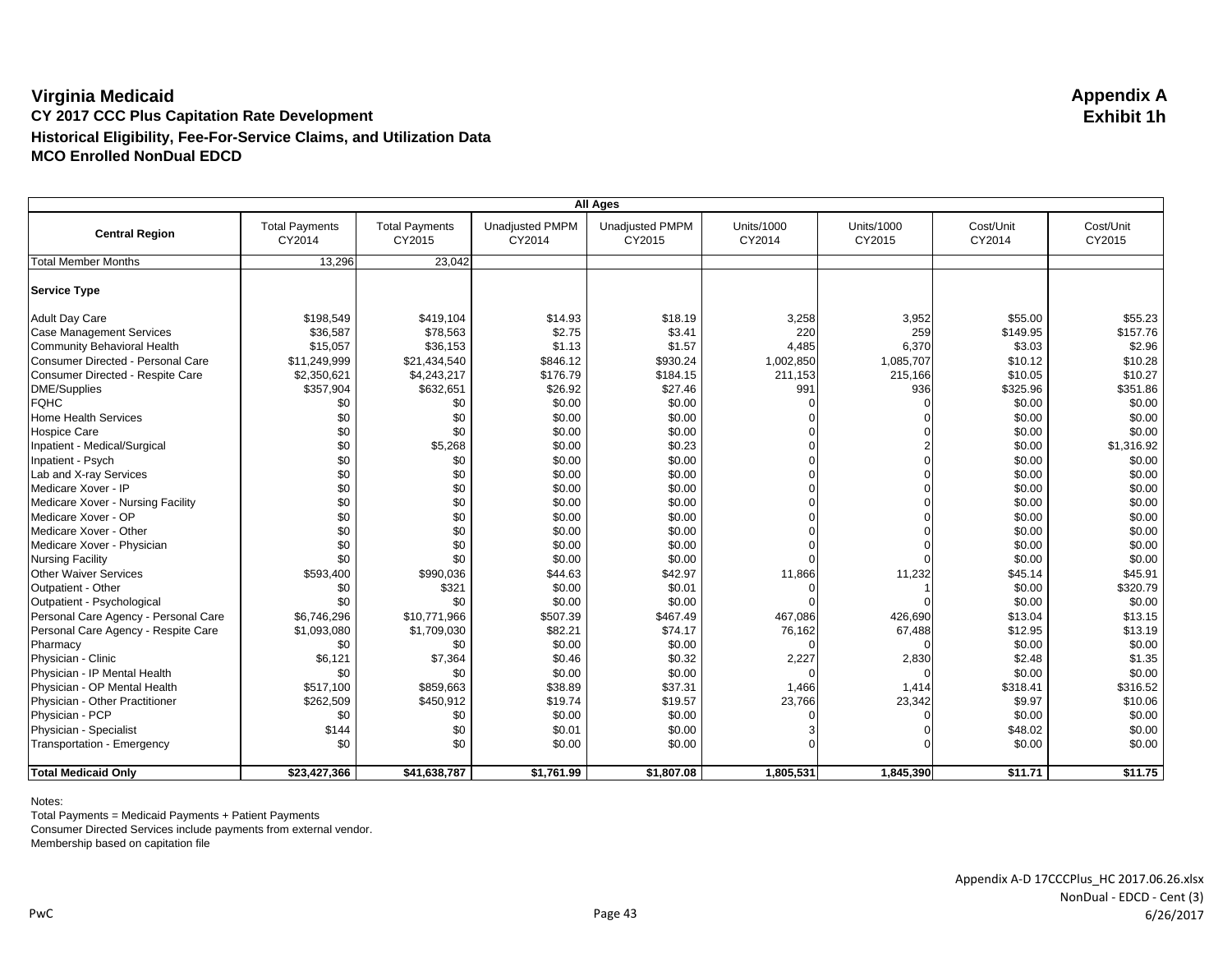|                                       | <b>All Ages</b>                 |                                 |                                  |                                  |                             |                      |                     |                     |  |  |
|---------------------------------------|---------------------------------|---------------------------------|----------------------------------|----------------------------------|-----------------------------|----------------------|---------------------|---------------------|--|--|
| <b>Charlottesville Western Region</b> | <b>Total Payments</b><br>CY2014 | <b>Total Payments</b><br>CY2015 | <b>Unadjusted PMPM</b><br>CY2014 | <b>Unadjusted PMPM</b><br>CY2015 | <b>Units/1000</b><br>CY2014 | Units/1000<br>CY2015 | Cost/Unit<br>CY2014 | Cost/Unit<br>CY2015 |  |  |
| <b>Total Member Months</b>            | 7,231                           | 13,244                          |                                  |                                  |                             |                      |                     |                     |  |  |
| <b>Service Type</b>                   |                                 |                                 |                                  |                                  |                             |                      |                     |                     |  |  |
| <b>Adult Day Care</b>                 | \$69,368                        | \$120,427                       | \$9.59                           | \$9.09                           | 2,084                       | 1,961                | \$55.23             | \$55.65             |  |  |
| <b>Case Management Services</b>       | \$14,871                        | \$41,184                        | \$2.06                           | \$3.11                           | 186                         | 261                  | \$132.77            | \$143.00            |  |  |
| <b>Community Behavioral Health</b>    | \$4,551                         | \$15,034                        | \$0.63                           | \$1.14                           | 196                         | 445                  | \$38.57             | \$30.62             |  |  |
| Consumer Directed - Personal Care     | \$6,740,923                     | \$12,985,973                    | \$932.23                         | \$980.52                         | 1,144,937                   | 1,190,987            | \$9.77              | \$9.88              |  |  |
| Consumer Directed - Respite Care      | \$1,438,453                     | \$2,844,384                     | \$198.93                         | \$214.77                         | 244,334                     | 260,065              | \$9.77              | \$9.91              |  |  |
| <b>DME/Supplies</b>                   | \$111,020                       | \$171,256                       | \$15.35                          | \$12.93                          | 614                         | 614                  | \$300.06            | \$252.59            |  |  |
| <b>FQHC</b>                           | \$0                             | \$0                             | \$0.00                           | \$0.00                           |                             |                      | \$0.00              | \$0.00              |  |  |
| <b>Home Health Services</b>           | \$0                             | \$0                             | \$0.00                           | \$0.00                           |                             |                      | \$0.00              | \$0.00              |  |  |
| <b>Hospice Care</b>                   | \$0                             | \$0                             | \$0.00                           | \$0.00                           |                             |                      | \$0.00              | \$0.00              |  |  |
| Inpatient - Medical/Surgical          | \$8,154                         | \$4,970                         | \$1.13                           | \$0.38                           |                             |                      | \$4,076.81          | \$993.97            |  |  |
| Inpatient - Psych                     | \$0                             | \$0                             | \$0.00                           | \$0.00                           |                             |                      | \$0.00              | \$0.00              |  |  |
| Lab and X-ray Services                | \$0                             | \$0                             | \$0.00                           | \$0.00                           |                             |                      | \$0.00              | \$0.00              |  |  |
| Medicare Xover - IP                   | \$0                             | \$0                             | \$0.00                           | \$0.00                           |                             |                      | \$0.00              | \$0.00              |  |  |
| Medicare Xover - Nursing Facility     | \$0                             | \$0                             | \$0.00                           | \$0.00                           |                             |                      | \$0.00              | \$0.00              |  |  |
| Medicare Xover - OP                   | \$0                             | \$0                             | \$0.00                           | \$0.00                           |                             |                      | \$0.00              | \$0.00              |  |  |
| Medicare Xover - Other                | \$0                             | \$0                             | \$0.00                           | \$0.00                           |                             |                      | \$0.00              | \$0.00              |  |  |
| Medicare Xover - Physician            | \$0                             | \$0                             | \$0.00                           | \$0.00                           |                             |                      | \$0.00              | \$0.00              |  |  |
| <b>Nursing Facility</b>               | \$0                             | \$0                             | \$0.00                           | \$0.00                           |                             |                      | \$0.00              | \$0.00              |  |  |
| <b>Other Waiver Services</b>          | \$267,407                       | \$520,810                       | \$36.98                          | \$39.32                          | 6,905                       | 7,859                | \$64.27             | \$60.04             |  |  |
| Outpatient - Other                    | \$0                             | \$0                             | \$0.00                           | \$0.00                           |                             |                      | \$0.00              | \$0.00              |  |  |
| Outpatient - Psychological            | \$8,576                         | \$0                             | \$1.19                           | \$0.00                           |                             |                      | \$8,576.32          | \$0.00              |  |  |
| Personal Care Agency - Personal Care  | \$1,490,456                     | \$2,384,488                     | \$206.12                         | \$180.04                         | 191,827                     | 165,874              | \$12.89             | \$13.03             |  |  |
| Personal Care Agency - Respite Care   | \$216,842                       | \$324,982                       | \$29.99                          | \$24.54                          | 27,902                      | 22,584               | \$12.90             | \$13.04             |  |  |
| Pharmacy                              | \$0                             | \$0                             | \$0.00                           | \$0.00                           |                             |                      | \$0.00              | \$0.00              |  |  |
| Physician - Clinic                    | \$7,745                         | \$12,803                        | \$1.07                           | \$0.97                           | 47,892                      | 12,720               | \$0.27              | \$0.91              |  |  |
| Physician - IP Mental Health          | \$0                             | \$0                             | \$0.00                           | \$0.00                           |                             |                      | \$0.00              | \$0.00              |  |  |
| Physician - OP Mental Health          | \$260,812                       | \$441,042                       | \$36.07                          | \$33.30                          | 1,484                       | 1,310                | \$291.74            | \$305.01            |  |  |
| Physician - Other Practitioner        | \$90,408                        | \$146,074                       | \$12.50                          | \$11.03                          | 27,804                      | 24,734               | \$5.40              | \$5.35              |  |  |
| Physician - PCP                       | \$0                             | \$0                             | \$0.00                           | \$0.00                           |                             |                      | \$0.00              | \$0.00              |  |  |
| Physician - Specialist                | \$0                             | \$47                            | \$0.00                           | \$0.00                           |                             |                      | \$0.00              | \$23.59             |  |  |
| Transportation - Emergency            | \$0                             | \$0                             | \$0.00                           | \$0.00                           |                             |                      | \$0.00              | \$0.00              |  |  |
|                                       |                                 |                                 |                                  |                                  |                             |                      |                     |                     |  |  |
| <b>Total Medicaid Only</b>            | \$10,729,585                    | \$20,013,474                    | \$1,483.83                       | \$1,511.14                       | 1,696,169                   | 1,689,420            | \$10.50             | \$10.73             |  |  |

Notes:

Total Payments = Medicaid Payments + Patient Payments

Consumer Directed Services include payments from external vendor.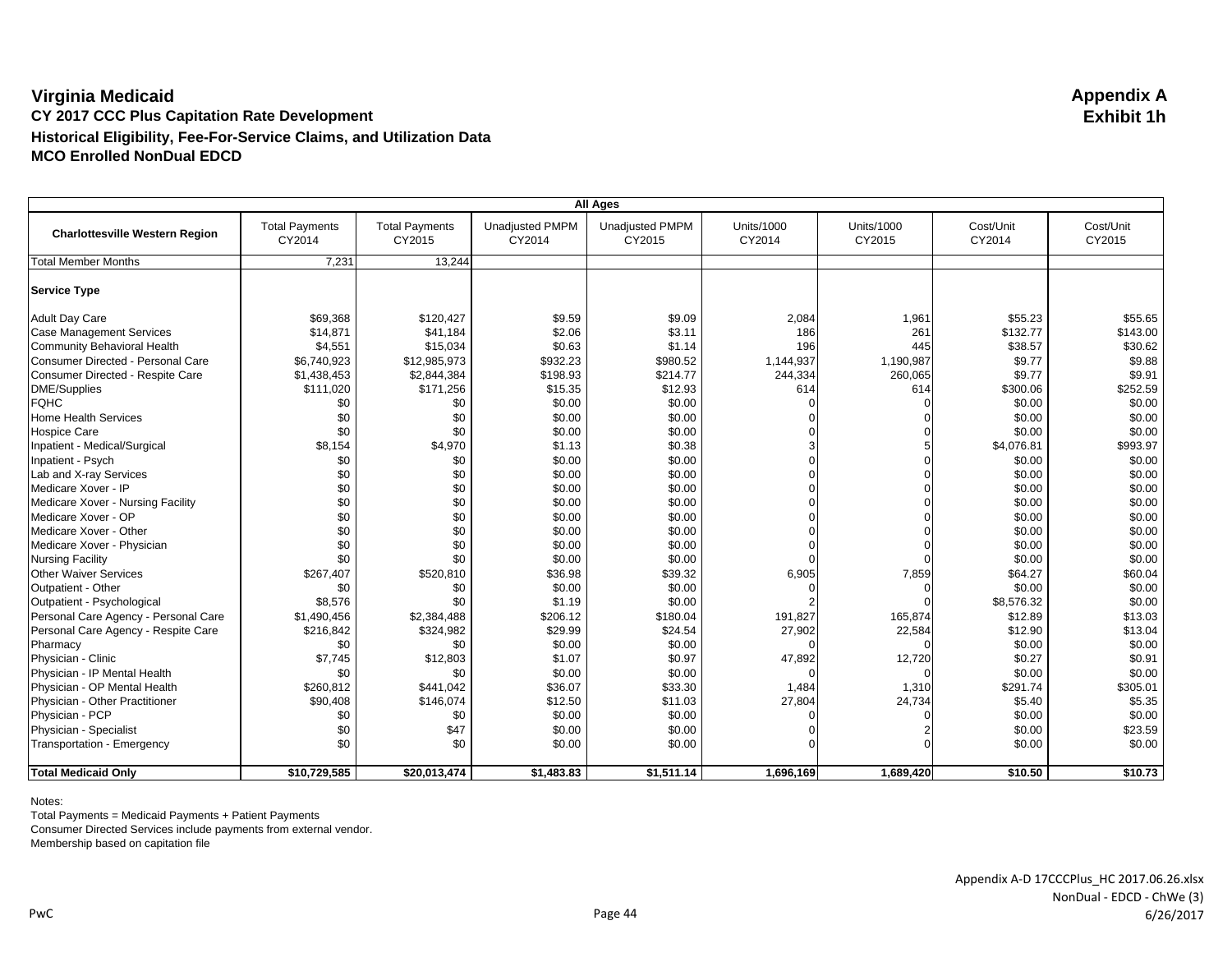| <b>All Ages</b>                      |                                 |                                 |                                  |                                  |                             |                             |                     |                     |  |  |  |
|--------------------------------------|---------------------------------|---------------------------------|----------------------------------|----------------------------------|-----------------------------|-----------------------------|---------------------|---------------------|--|--|--|
| Northern & Winchester Region         | <b>Total Payments</b><br>CY2014 | <b>Total Payments</b><br>CY2015 | <b>Unadjusted PMPM</b><br>CY2014 | <b>Unadjusted PMPM</b><br>CY2015 | <b>Units/1000</b><br>CY2014 | <b>Units/1000</b><br>CY2015 | Cost/Unit<br>CY2014 | Cost/Unit<br>CY2015 |  |  |  |
| <b>Total Member Months</b>           | 10,283                          | 20,177                          |                                  |                                  |                             |                             |                     |                     |  |  |  |
| <b>Service Type</b>                  |                                 |                                 |                                  |                                  |                             |                             |                     |                     |  |  |  |
| <b>Adult Day Care</b>                | \$49,791                        | \$79.471                        | \$4.84                           | \$3.94                           | 2,033                       | 1,420                       | \$28.58             | \$33.28             |  |  |  |
| <b>Case Management Services</b>      | \$48,178                        | \$99,541                        | \$4.69                           | \$4.93                           | 368                         | 395                         | \$152.95            | \$149.91            |  |  |  |
| Community Behavioral Health          | \$8,203                         | \$32,341                        | \$0.80                           | \$1.60                           | 445                         | 603                         | \$21.53             | \$31.89             |  |  |  |
| Consumer Directed - Personal Care    | \$7,648,845                     | \$15,024,237                    | \$743.83                         | \$744.62                         | 761,926                     | 743,750                     | \$11.72             | \$12.01             |  |  |  |
| Consumer Directed - Respite Care     | \$1,699,920                     | \$3,125,740                     | \$165.31                         | \$154.92                         | 169,032                     | 154,504                     | \$11.74             | \$12.03             |  |  |  |
| <b>DME/Supplies</b>                  | \$293,656                       | \$566,108                       | \$28.56                          | \$28.06                          | 1,014                       | 967                         | \$337.92            | \$348.16            |  |  |  |
| <b>FQHC</b>                          | \$0                             | \$0                             | \$0.00                           | \$0.00                           |                             |                             | \$0.00              | \$0.00              |  |  |  |
| Home Health Services                 | \$0                             | \$0                             | \$0.00                           | \$0.00                           |                             |                             | \$0.00              | \$0.00              |  |  |  |
| <b>Hospice Care</b>                  | \$0                             | \$0                             | \$0.00                           | \$0.00                           |                             |                             | \$0.00              | \$0.00              |  |  |  |
| Inpatient - Medical/Surgical         | \$1,698                         | \$1,705                         | \$0.17                           | \$0.08                           |                             |                             | \$1,697.91          | \$852.32            |  |  |  |
| Inpatient - Psych                    | \$0                             | \$0                             | \$0.00                           | \$0.00                           |                             |                             | \$0.00              | \$0.00              |  |  |  |
| Lab and X-ray Services               | \$0                             | \$0                             | \$0.00                           | \$0.00                           |                             |                             | \$0.00              | \$0.00              |  |  |  |
| Medicare Xover - IP                  | \$0                             | \$0                             | \$0.00                           | \$0.00                           |                             |                             | \$0.00              | \$0.00              |  |  |  |
| Medicare Xover - Nursing Facility    | \$0                             | \$0                             | \$0.00                           | \$0.00                           |                             |                             | \$0.00              | \$0.00              |  |  |  |
| Medicare Xover - OP                  | \$0                             | \$0                             | \$0.00                           | \$0.00                           |                             |                             | \$0.00              | \$0.00              |  |  |  |
| Medicare Xover - Other               | \$0                             | \$0                             | \$0.00                           | \$0.00                           |                             |                             | \$0.00              | \$0.00              |  |  |  |
| Medicare Xover - Physician           | \$0                             | \$0                             | \$0.00                           | \$0.00                           |                             |                             | \$0.00              | \$0.00              |  |  |  |
| <b>Nursing Facility</b>              | \$0                             | \$0                             | \$0.00                           | \$0.00                           |                             |                             | \$0.00              | \$0.00              |  |  |  |
| <b>Other Waiver Services</b>         | \$550,823                       | \$842,838                       | \$53.57                          | \$41.77                          | 17,249                      | 12,761                      | \$37.27             | \$39.28             |  |  |  |
| Outpatient - Other                   | \$0                             | \$1,048                         | \$0.00                           | \$0.05                           |                             |                             | \$0.00              | \$1,047.76          |  |  |  |
| Outpatient - Psychological           | \$0                             | \$0                             | \$0.00                           | \$0.00                           |                             |                             | \$0.00              | \$0.00              |  |  |  |
| Personal Care Agency - Personal Care | \$10,588,003                    | \$22,060,741                    | \$1,029.66                       | \$1,093.36                       | 820,207                     | 861,481                     | \$15.06             | \$15.23             |  |  |  |
| Personal Care Agency - Respite Care  | \$1,605,177                     | \$3,002,204                     | \$156.10                         | \$148.79                         | 124,521                     | 117,878                     | \$15.04             | \$15.15             |  |  |  |
| Pharmacy                             | \$0                             | \$0                             | \$0.00                           | \$0.00                           |                             |                             | \$0.00              | \$0.00              |  |  |  |
| Physician - Clinic                   | \$47,684                        | \$44,033                        | \$4.64                           | \$2.18                           | 27,272                      | 17,887                      | \$2.04              | \$1.46              |  |  |  |
| Physician - IP Mental Health         | \$327                           | \$0                             | \$0.03                           | \$0.00                           |                             |                             | \$326.50            | \$0.00              |  |  |  |
| Physician - OP Mental Health         | \$210,171                       | \$511,643                       | \$20.44                          | \$25.36                          | 930                         | 1,141                       | \$263.70            | \$266.62            |  |  |  |
| Physician - Other Practitioner       | \$211,672                       | \$429,656                       | \$20.58                          | \$21.29                          | 32,183                      | 37,707                      | \$7.68              | \$6.78              |  |  |  |
| Physician - PCP                      | \$0                             | \$0                             | \$0.00                           | \$0.00                           |                             |                             | \$0.00              | \$0.00              |  |  |  |
| Physician - Specialist               | \$0                             | \$0                             | \$0.00                           | \$0.00                           |                             |                             | \$0.00              | \$0.00              |  |  |  |
| Transportation - Emergency           | \$0                             | \$0                             | \$0.00                           | \$0.00                           |                             |                             | \$0.00              | \$0.00              |  |  |  |
|                                      |                                 |                                 |                                  |                                  |                             |                             |                     |                     |  |  |  |
| <b>Total Medicaid Only</b>           | \$22,964,149                    | \$45,821,305                    | \$2,233.21                       | \$2,270.97                       | 1,957,181                   | 1,950,496                   | \$13.69             | \$13.97             |  |  |  |

Notes:

Total Payments = Medicaid Payments + Patient Payments

Consumer Directed Services include payments from external vendor.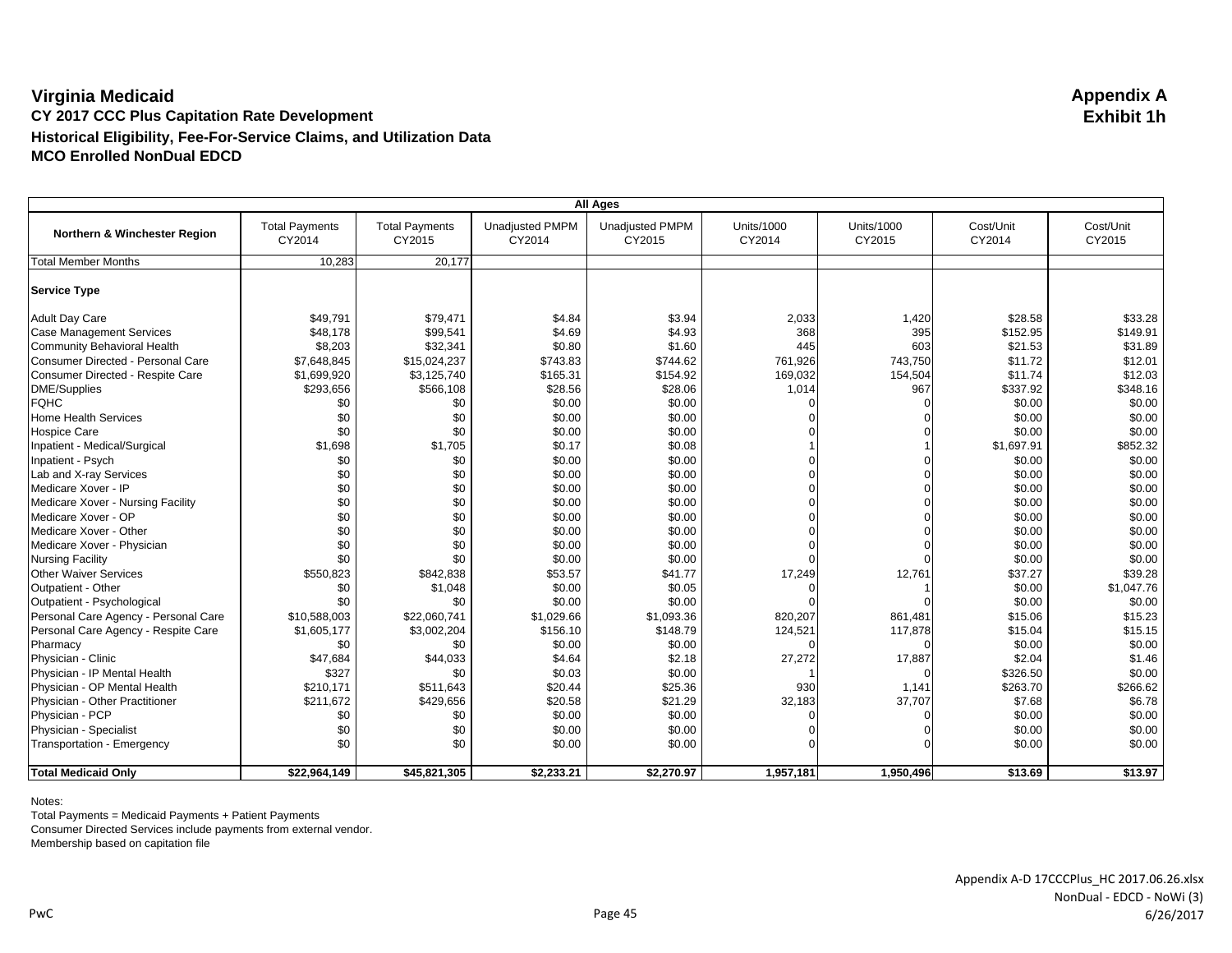| <b>All Ages</b>                      |                                 |                                 |                                  |                                  |                      |                             |                     |                     |  |  |  |
|--------------------------------------|---------------------------------|---------------------------------|----------------------------------|----------------------------------|----------------------|-----------------------------|---------------------|---------------------|--|--|--|
| Roanoke/Alleghany Region             | <b>Total Payments</b><br>CY2014 | <b>Total Payments</b><br>CY2015 | <b>Unadjusted PMPM</b><br>CY2014 | <b>Unadjusted PMPM</b><br>CY2015 | Units/1000<br>CY2014 | <b>Units/1000</b><br>CY2015 | Cost/Unit<br>CY2014 | Cost/Unit<br>CY2015 |  |  |  |
| <b>Total Member Months</b>           | 4,559                           | 9,253                           |                                  |                                  |                      |                             |                     |                     |  |  |  |
| Service Type                         |                                 |                                 |                                  |                                  |                      |                             |                     |                     |  |  |  |
| <b>Adult Day Care</b>                | \$12,915                        | \$64,665                        | \$2.83                           | \$6.99                           | 626                  | 1,507                       | \$54.27             | \$55.65             |  |  |  |
| <b>Case Management Services</b>      | \$21,331                        | \$42,870                        | \$4.68                           | \$4.63                           | 384                  | 368                         | \$146.10            | \$150.95            |  |  |  |
| Community Behavioral Health          | \$5,735                         | \$10,702                        | \$1.26                           | \$1.16                           | 332                  | 402                         | \$45.52             | \$34.52             |  |  |  |
| Consumer Directed - Personal Care    | \$4,562,455                     | \$9,316,840                     | \$1,000.76                       | \$1,006.90                       | 1,229,181            | 1,223,475                   | \$9.77              | \$9.88              |  |  |  |
| Consumer Directed - Respite Care     | \$1,128,922                     | \$2,105,655                     | \$247.62                         | \$227.56                         | 304,145              | 275,669                     | \$9.77              | \$9.91              |  |  |  |
| <b>DME/Supplies</b>                  | \$53,156                        | \$174,113                       | \$11.66                          | \$18.82                          | 321                  | 565                         | \$435.71            | \$399.34            |  |  |  |
| <b>FQHC</b>                          | \$0                             | \$0                             | \$0.00                           | \$0.00                           |                      |                             | \$0.00              | \$0.00              |  |  |  |
| Home Health Services                 | \$0                             | \$0                             | \$0.00                           | \$0.00                           |                      |                             | \$0.00              | \$0.00              |  |  |  |
| <b>Hospice Care</b>                  | \$0                             | \$0                             | \$0.00                           | \$0.00                           |                      |                             | \$0.00              | \$0.00              |  |  |  |
| Inpatient - Medical/Surgical         | \$2,177                         | \$2,179                         | \$0.48                           | \$0.24                           |                      |                             | \$725.58            | \$726.39            |  |  |  |
| Inpatient - Psych                    | \$0                             | \$0                             | \$0.00                           | \$0.00                           |                      |                             | \$0.00              | \$0.00              |  |  |  |
| Lab and X-ray Services               | \$0                             | \$0                             | \$0.00                           | \$0.00                           |                      |                             | \$0.00              | \$0.00              |  |  |  |
| Medicare Xover - IP                  | \$0                             | \$0                             | \$0.00                           | \$0.00                           |                      |                             | \$0.00              | \$0.00              |  |  |  |
| Medicare Xover - Nursing Facility    | \$0                             | \$0                             | \$0.00                           | \$0.00                           |                      |                             | \$0.00              | \$0.00              |  |  |  |
| Medicare Xover - OP                  | \$0                             | \$0                             | \$0.00                           | \$0.00                           |                      |                             | \$0.00              | \$0.00              |  |  |  |
| Medicare Xover - Other               | \$0                             | \$0                             | \$0.00                           | \$0.00                           |                      |                             | \$0.00              | \$0.00              |  |  |  |
| Medicare Xover - Physician           | \$0                             | \$0                             | \$0.00                           | \$0.00                           |                      |                             | \$0.00              | \$0.00              |  |  |  |
| <b>Nursing Facility</b>              | \$0                             | \$0                             | \$0.00                           | \$0.00                           |                      |                             | \$0.00              | \$0.00              |  |  |  |
| <b>Other Waiver Services</b>         | \$225,020                       | \$368,022                       | \$49.36                          | \$39.77                          | 9,955                | 7,709                       | \$59.50             | \$61.91             |  |  |  |
| Outpatient - Other                   | \$0                             | \$0                             | \$0.00                           | \$0.00                           |                      |                             | \$0.00              | \$0.00              |  |  |  |
| Outpatient - Psychological           | \$0                             | \$0                             | \$0.00                           | \$0.00                           |                      |                             | \$0.00              | \$0.00              |  |  |  |
| Personal Care Agency - Personal Care | \$723,364                       | \$1,255,816                     | \$158.67                         | \$135.72                         | 147,869              | 124,686                     | \$12.88             | \$13.06             |  |  |  |
| Personal Care Agency - Respite Care  | \$131,397                       | \$157,525                       | \$28.82                          | \$17.02                          | 26,909               | 15,718                      | \$12.85             | \$13.00             |  |  |  |
| Pharmacy                             | \$0                             | \$0                             | \$0.00                           | \$0.00                           |                      |                             | \$0.00              | \$0.00              |  |  |  |
| Physician - Clinic                   | \$7,880                         | \$15,824                        | \$1.73                           | \$1.71                           | 14,282               | 11,594                      | \$1.45              | \$1.77              |  |  |  |
| Physician - IP Mental Health         | \$0                             | \$0                             | \$0.00                           | \$0.00                           |                      |                             | \$0.00              | \$0.00              |  |  |  |
| Physician - OP Mental Health         | \$163,137                       | \$278,893                       | \$35.78                          | \$30.14                          | 2,264                | 1,606                       | \$189.69            | \$225.28            |  |  |  |
| Physician - Other Practitioner       | \$62,614                        | \$130,664                       | \$13.73                          | \$14.12                          | 16,785               | 18,486                      | \$9.82              | \$9.17              |  |  |  |
| Physician - PCP                      | \$0                             | \$0                             | \$0.00                           | \$0.00                           |                      |                             | \$0.00              | \$0.00              |  |  |  |
| Physician - Specialist               | \$0                             | \$0                             | \$0.00                           | \$0.00                           |                      |                             | \$0.00              | \$0.00              |  |  |  |
| Transportation - Emergency           | \$0                             | \$0                             | \$0.00                           | \$0.00                           |                      |                             | \$0.00              | \$0.00              |  |  |  |
| <b>Total Medicaid Only</b>           | \$7,100,104                     | \$13,923,768                    | \$1,557.38                       | \$1,504.78                       | 1,753,061            | 1,681,788                   | \$10.66             | \$10.74             |  |  |  |

Notes:

Total Payments = Medicaid Payments + Patient Payments

Consumer Directed Services include payments from external vendor.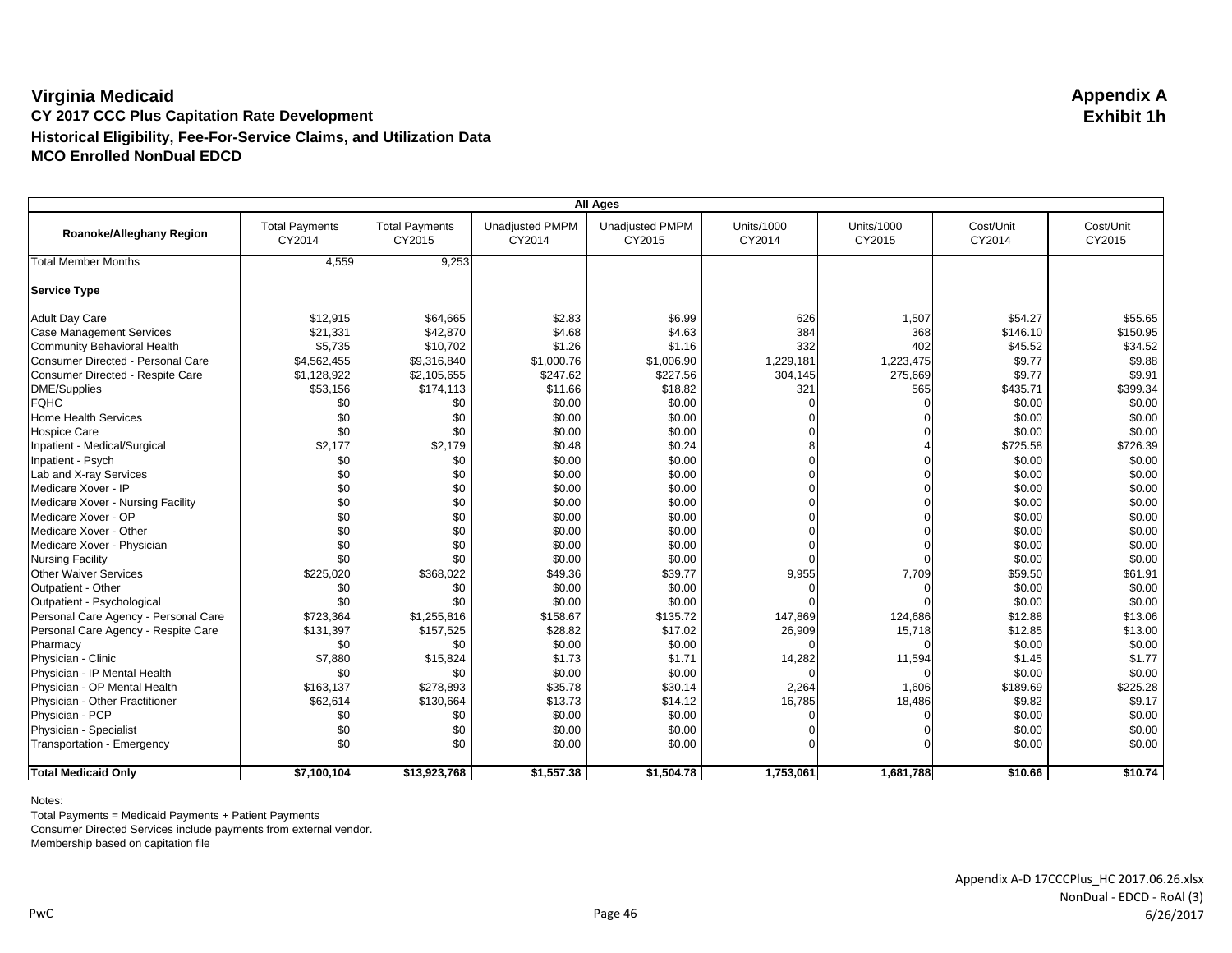| <b>All Ages</b>                      |                                 |                                 |                                  |                                  |                      |                             |                     |                     |  |  |
|--------------------------------------|---------------------------------|---------------------------------|----------------------------------|----------------------------------|----------------------|-----------------------------|---------------------|---------------------|--|--|
| <b>Southwest Region</b>              | <b>Total Payments</b><br>CY2014 | <b>Total Payments</b><br>CY2015 | <b>Unadjusted PMPM</b><br>CY2014 | <b>Unadjusted PMPM</b><br>CY2015 | Units/1000<br>CY2014 | <b>Units/1000</b><br>CY2015 | Cost/Unit<br>CY2014 | Cost/Unit<br>CY2015 |  |  |
| <b>Total Member Months</b>           | 1,398                           | 3,727                           |                                  |                                  |                      |                             |                     |                     |  |  |
| Service Type                         |                                 |                                 |                                  |                                  |                      |                             |                     |                     |  |  |
| <b>Adult Day Care</b>                | \$4,675                         | \$17,829                        | \$3.34                           | \$4.78                           | 721                  | 1,037                       | \$55.65             | \$55.37             |  |  |
| <b>Case Management Services</b>      | \$2,904                         | \$6,953                         | \$2.08                           | \$1.87                           | 189                  | 171                         | \$132.00            | \$131.19            |  |  |
| Community Behavioral Health          | \$452                           | \$2,488                         | \$0.32                           | \$0.67                           | 52                   | 129                         | \$75.26             | \$62.20             |  |  |
| Consumer Directed - Personal Care    | \$1,069,168                     | \$3,150,200                     | \$764.78                         | \$845.24                         | 939,345              | 1,027,177                   | \$9.77              | \$9.87              |  |  |
| Consumer Directed - Respite Care     | \$208,466                       | \$558,408                       | \$149.12                         | \$149.83                         | 183,154              | 181,538                     | \$9.77              | \$9.90              |  |  |
| DME/Supplies                         | \$8,926                         | \$57,479                        | \$6.39                           | \$15.42                          | 300                  | 589                         | \$255.04            | \$314.09            |  |  |
| <b>FQHC</b>                          | \$0                             | \$0                             | \$0.00                           | \$0.00                           |                      |                             | \$0.00              | \$0.00              |  |  |
| Home Health Services                 | \$0                             | \$0                             | \$0.00                           | \$0.00                           |                      |                             | \$0.00              | \$0.00              |  |  |
| <b>Hospice Care</b>                  | \$0                             | \$0                             | \$0.00                           | \$0.00                           |                      |                             | \$0.00              | \$0.00              |  |  |
| Inpatient - Medical/Surgical         | \$0                             | \$0                             | \$0.00                           | \$0.00                           |                      |                             | \$0.00              | \$0.00              |  |  |
| Inpatient - Psych                    | \$0                             | \$0                             | \$0.00                           | \$0.00                           |                      |                             | \$0.00              | \$0.00              |  |  |
| Lab and X-ray Services               | \$0                             | \$0                             | \$0.00                           | \$0.00                           |                      |                             | \$0.00              | \$0.00              |  |  |
| Medicare Xover - IP                  | \$0                             | \$0                             | \$0.00                           | \$0.00                           |                      |                             | \$0.00              | \$0.00              |  |  |
| Medicare Xover - Nursing Facility    | \$0                             | \$0                             | \$0.00                           | \$0.00                           |                      |                             | \$0.00              | \$0.00              |  |  |
| Medicare Xover - OP                  | \$0                             | \$0                             | \$0.00                           | \$0.00                           |                      |                             | \$0.00              | \$0.00              |  |  |
| Medicare Xover - Other               | \$0                             | \$0                             | \$0.00                           | \$0.00                           |                      |                             | \$0.00              | \$0.00              |  |  |
| Medicare Xover - Physician           | \$0                             | \$0                             | \$0.00                           | \$0.00                           |                      |                             | \$0.00              | \$0.00              |  |  |
| <b>Nursing Facility</b>              | \$0                             | \$0                             | \$0.00                           | \$0.00                           |                      |                             | \$0.00              | \$0.00              |  |  |
| <b>Other Waiver Services</b>         | \$46,654                        | \$110,526                       | \$33.37                          | \$29.66                          | 5,219                | 6,240                       | \$76.73             | \$57.03             |  |  |
| Outpatient - Other                   | \$0                             | \$147                           | \$0.00                           | \$0.04                           |                      |                             | \$0.00              | \$146.61            |  |  |
| Outpatient - Psychological           | \$0                             | \$0                             | \$0.00                           | \$0.00                           |                      |                             | \$0.00              | \$0.00              |  |  |
| Personal Care Agency - Personal Care | \$300,196                       | \$750,382                       | \$214.73                         | \$201.34                         | 199,948              | 185,319                     | \$12.89             | \$13.04             |  |  |
| Personal Care Agency - Respite Care  | \$51,755                        | \$106,242                       | \$37.02                          | \$28.51                          | 34,498               | 26,292                      | \$12.88             | \$13.01             |  |  |
| Pharmacy                             | \$0                             | \$0                             | \$0.00                           | \$0.00                           |                      |                             | \$0.00              | \$0.00              |  |  |
| Physician - Clinic                   | \$5,482                         | \$10,780                        | \$3.92                           | \$2.89                           | 26,421               | 23,752                      | \$1.78              | \$1.46              |  |  |
| Physician - IP Mental Health         | \$0                             | \$0                             | \$0.00                           | \$0.00                           |                      |                             | \$0.00              | \$0.00              |  |  |
| Physician - OP Mental Health         | \$43,622                        | \$99,223                        | \$31.20                          | \$26.62                          | 1,691                | 1,520                       | \$221.43            | \$210.22            |  |  |
| Physician - Other Practitioner       | \$30,568                        | \$53,977                        | \$21.87                          | \$14.48                          | 17,330               | 9,015                       | \$15.14             | \$19.28             |  |  |
| Physician - PCP                      | \$0                             | \$0                             | \$0.00                           | \$0.00                           |                      |                             | \$0.00              | \$0.00              |  |  |
| Physician - Specialist               | \$0                             | \$0                             | \$0.00                           | \$0.00                           |                      |                             | \$0.00              | \$0.00              |  |  |
| Transportation - Emergency           | \$0                             | \$0                             | \$0.00                           | \$0.00                           |                      |                             | \$0.00              | \$0.00              |  |  |
|                                      |                                 |                                 |                                  |                                  |                      |                             |                     |                     |  |  |
| <b>Total Medicaid Only</b>           | \$1,772,867                     | \$4,924,634                     | \$1,268.15                       | \$1,321.34                       | 1,408,868            | 1,462,782                   | \$10.80             | \$10.84             |  |  |

Notes:

Total Payments = Medicaid Payments + Patient Payments

Consumer Directed Services include payments from external vendor.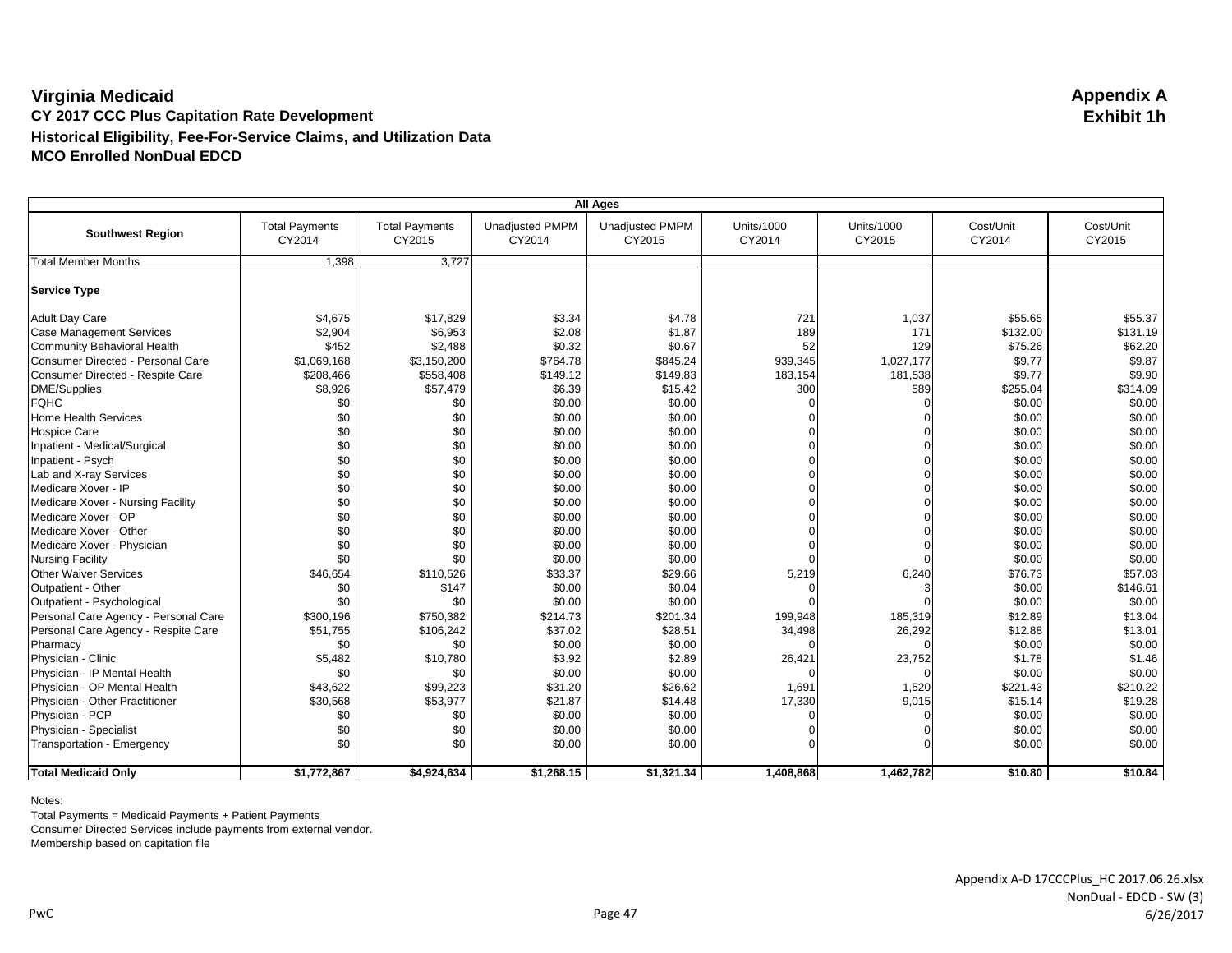| <b>All Ages</b>                      |                                 |                                 |                                  |                                  |                      |                             |                     |                     |  |  |  |
|--------------------------------------|---------------------------------|---------------------------------|----------------------------------|----------------------------------|----------------------|-----------------------------|---------------------|---------------------|--|--|--|
| <b>Tidewater Region</b>              | <b>Total Payments</b><br>CY2014 | <b>Total Payments</b><br>CY2015 | <b>Unadjusted PMPM</b><br>CY2014 | <b>Unadjusted PMPM</b><br>CY2015 | Units/1000<br>CY2014 | <b>Units/1000</b><br>CY2015 | Cost/Unit<br>CY2014 | Cost/Unit<br>CY2015 |  |  |  |
| <b>Total Member Months</b>           | 11,242                          | 18,851                          |                                  |                                  |                      |                             |                     |                     |  |  |  |
| Service Type                         |                                 |                                 |                                  |                                  |                      |                             |                     |                     |  |  |  |
| <b>Adult Day Care</b>                | \$49,362                        | \$62,105                        | \$4.39                           | \$3.29                           | 947                  | 710                         | \$55.65             | \$55.65             |  |  |  |
| <b>Case Management Services</b>      | \$18,892                        | \$50,363                        | \$1.68                           | \$2.67                           | 137                  | 206                         | \$147.60            | \$155.44            |  |  |  |
| Community Behavioral Health          | \$12,201                        | \$18,726                        | \$1.09                           | \$0.99                           | 405                  | 1,076                       | \$32.19             | \$11.08             |  |  |  |
| Consumer Directed - Personal Care    | \$4,416,127                     | \$8,878,483                     | \$392.82                         | \$470.98                         | 482,440              | 571,820                     | \$9.77              | \$9.88              |  |  |  |
| Consumer Directed - Respite Care     | \$1,127,950                     | \$1,990,240                     | \$100.33                         | \$105.58                         | 123,235              | 127,877                     | \$9.77              | \$9.91              |  |  |  |
| DME/Supplies                         | \$108,052                       | \$181,321                       | \$9.61                           | \$9.62                           | 505                  | 497                         | \$228.44            | \$232.17            |  |  |  |
| <b>FQHC</b>                          | \$0                             | \$0                             | \$0.00                           | \$0.00                           |                      |                             | \$0.00              | \$0.00              |  |  |  |
| Home Health Services                 | \$0                             | \$0                             | \$0.00                           | \$0.00                           |                      |                             | \$0.00              | \$0.00              |  |  |  |
| <b>Hospice Care</b>                  | \$0                             | \$0                             | \$0.00                           | \$0.00                           |                      |                             | \$0.00              | \$0.00              |  |  |  |
| Inpatient - Medical/Surgical         | \$11,937                        | \$11,950                        | \$1.06                           | \$0.63                           |                      |                             | \$1,492.14          | \$1,327.81          |  |  |  |
| Inpatient - Psych                    | \$0                             | \$0                             | \$0.00                           | \$0.00                           |                      |                             | \$0.00              | \$0.00              |  |  |  |
| Lab and X-ray Services               | \$0                             | \$0                             | \$0.00                           | \$0.00                           |                      |                             | \$0.00              | \$0.00              |  |  |  |
| Medicare Xover - IP                  | \$0                             | \$0                             | \$0.00                           | \$0.00                           |                      |                             | \$0.00              | \$0.00              |  |  |  |
| Medicare Xover - Nursing Facility    | \$0                             | \$0                             | \$0.00                           | \$0.00                           |                      |                             | \$0.00              | \$0.00              |  |  |  |
| Medicare Xover - OP                  | \$0                             | \$0                             | \$0.00                           | \$0.00                           |                      |                             | \$0.00              | \$0.00              |  |  |  |
| Medicare Xover - Other               | \$0                             | \$0                             | \$0.00                           | \$0.00                           |                      |                             | \$0.00              | \$0.00              |  |  |  |
| Medicare Xover - Physician           | \$0                             | \$0                             | \$0.00                           | \$0.00                           |                      |                             | \$0.00              | \$0.00              |  |  |  |
| <b>Nursing Facility</b>              | \$0                             | \$0                             | \$0.00                           | \$0.00                           |                      |                             | \$0.00              | \$0.00              |  |  |  |
| <b>Other Waiver Services</b>         | \$215,911                       | \$434,507                       | \$19.21                          | \$23.05                          | 5,039                | 6,042                       | \$45.73             | \$45.78             |  |  |  |
| Outpatient - Other                   | \$560                           | \$0                             | \$0.05                           | \$0.00                           |                      |                             | \$279.79            | \$0.00              |  |  |  |
| Outpatient - Psychological           | \$0                             | \$0                             | \$0.00                           | \$0.00                           |                      |                             | \$0.00              | \$0.00              |  |  |  |
| Personal Care Agency - Personal Care | \$12,687,601                    | \$21,415,088                    | \$1,128.59                       | \$1,136.02                       | 1,056,416            | 1,048,925                   | \$12.82             | \$13.00             |  |  |  |
| Personal Care Agency - Respite Care  | \$2,624,533                     | \$3,803,174                     | \$233.46                         | \$201.75                         | 218,880              | 186,478                     | \$12.80             | \$12.98             |  |  |  |
| Pharmacy                             | \$0                             | \$0                             | \$0.00                           | \$0.00                           |                      |                             | \$0.00              | \$0.00              |  |  |  |
| Physician - Clinic                   | \$7,182                         | \$7,271                         | \$0.64                           | \$0.39                           | 5,551                | 2,949                       | \$1.38              | \$1.57              |  |  |  |
| Physician - IP Mental Health         | \$0                             | \$0                             | \$0.00                           | \$0.00                           |                      |                             | \$0.00              | \$0.00              |  |  |  |
| Physician - OP Mental Health         | \$243,243                       | \$410,931                       | \$21.64                          | \$21.80                          | 795                  | 956                         | \$326.50            | \$273.59            |  |  |  |
| Physician - Other Practitioner       | \$119,013                       | \$264,549                       | \$10.59                          | \$14.03                          | 10,706               | 11,060                      | \$11.87             | \$15.23             |  |  |  |
| Physician - PCP                      | \$0                             | \$0                             | \$0.00                           | \$0.00                           |                      |                             | \$0.00              | \$0.00              |  |  |  |
| Physician - Specialist               | \$0                             | \$161                           | \$0.00                           | \$0.01                           |                      |                             | \$0.00              | \$80.30             |  |  |  |
| Transportation - Emergency           | \$0                             | \$0                             | \$0.00                           | \$0.00                           |                      |                             | \$0.00              | \$0.00              |  |  |  |
|                                      |                                 |                                 |                                  |                                  |                      |                             |                     |                     |  |  |  |
| <b>Total Medicaid Only</b>           | \$21,642,563                    | \$37,528,871                    | \$1,925.15                       | \$1,990.82                       | 1,905,066            | 1,958,603                   | \$12.13             | \$12.20             |  |  |  |

Notes:

Total Payments = Medicaid Payments + Patient Payments

Consumer Directed Services include payments from external vendor.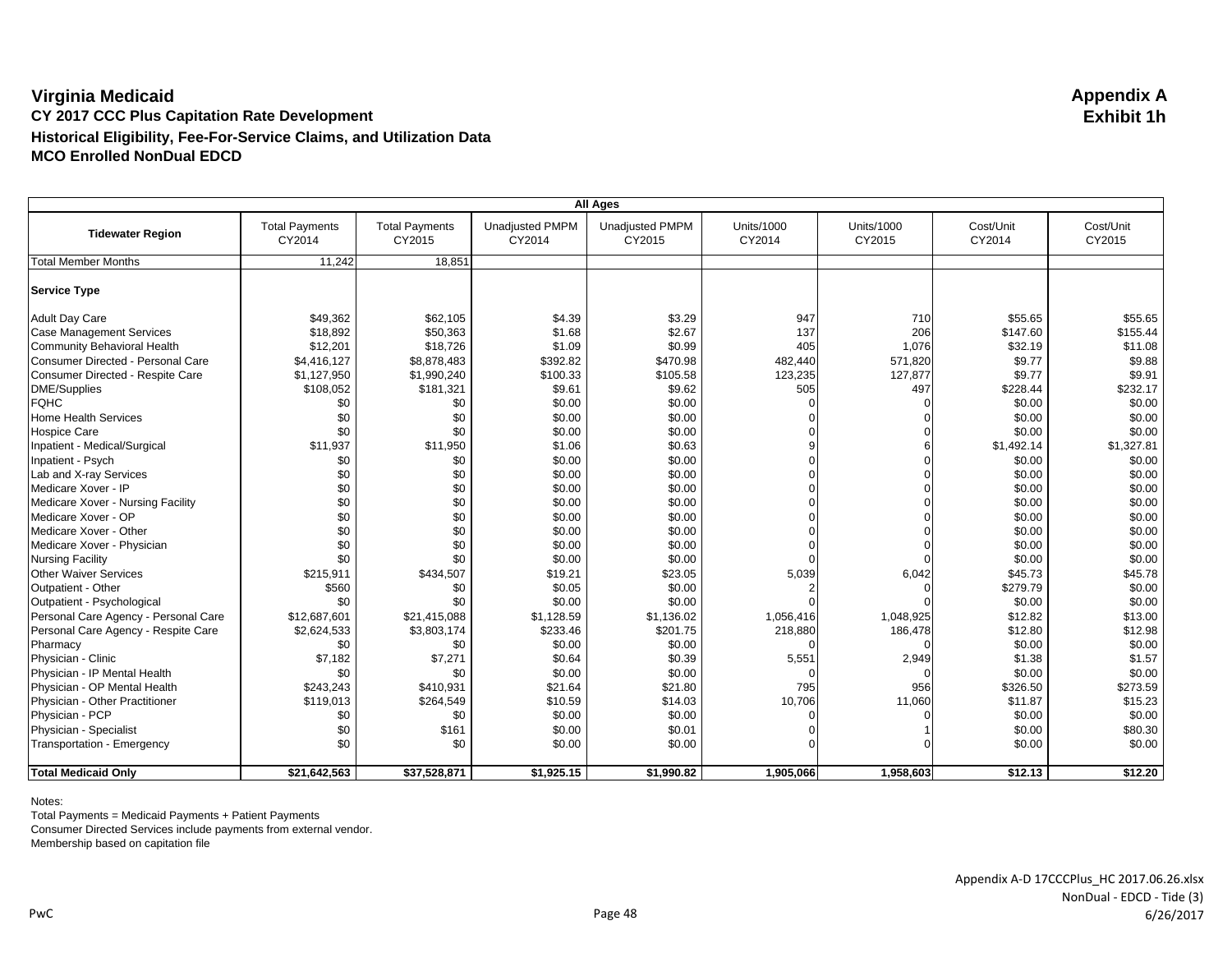| <b>All Ages</b>                      |                                 |                                 |                                  |                                  |                      |                             |                     |                     |  |  |  |
|--------------------------------------|---------------------------------|---------------------------------|----------------------------------|----------------------------------|----------------------|-----------------------------|---------------------|---------------------|--|--|--|
| <b>Statewide</b>                     | <b>Total Payments</b><br>CY2014 | <b>Total Payments</b><br>CY2015 | <b>Unadjusted PMPM</b><br>CY2014 | <b>Unadjusted PMPM</b><br>CY2015 | Units/1000<br>CY2014 | <b>Units/1000</b><br>CY2015 | Cost/Unit<br>CY2014 | Cost/Unit<br>CY2015 |  |  |  |
| <b>Total Member Months</b>           | 9,766                           | 10,859                          |                                  |                                  |                      |                             |                     |                     |  |  |  |
| <b>Service Type</b>                  |                                 |                                 |                                  |                                  |                      |                             |                     |                     |  |  |  |
| <b>Adult Day Care</b>                | \$0                             | \$0                             | \$0.00                           | \$0.00                           |                      |                             | \$0.00              | \$0.00              |  |  |  |
| <b>Case Management Services</b>      | \$4,385                         | \$6,139                         | \$0.45                           | \$0.57                           | 31                   | 39                          | \$175.40            | \$175.40            |  |  |  |
| Community Behavioral Health          | \$4,516                         | \$5,148                         | \$0.46                           | \$0.47                           | 168                  | 144                         | \$32.97             | \$39.60             |  |  |  |
| Consumer Directed - Personal Care    | \$0                             | \$0                             | \$0.00                           | \$0.00                           |                      | $\Omega$                    | \$0.00              | \$0.00              |  |  |  |
| Consumer Directed - Respite Care     | \$0                             | \$0                             | \$0.00                           | \$0.00                           |                      | ∩                           | \$0.00              | \$0.00              |  |  |  |
| DME/Supplies                         | \$90,533                        | \$135,414                       | \$9.27                           | \$12.47                          | 397                  | 494                         | \$280.29            | \$302.94            |  |  |  |
| <b>FQHC</b>                          | \$0                             | \$0                             | \$0.00                           | \$0.00                           |                      |                             | \$0.00              | \$0.00              |  |  |  |
| Home Health Services                 | \$0                             | \$0                             | \$0.00                           | \$0.00                           |                      |                             | \$0.00              | \$0.00              |  |  |  |
| <b>Hospice Care</b>                  | \$0                             | \$0                             | \$0.00                           | \$0.00                           |                      | O                           | \$0.00              | \$0.00              |  |  |  |
| Inpatient - Medical/Surgical         | \$15,690                        | \$17,525                        | \$1.61                           | \$1.61                           | 15                   | 15                          | \$1,307.48          | \$1,251.77          |  |  |  |
| Inpatient - Psych                    | \$0                             | \$0                             | \$0.00                           | \$0.00                           |                      |                             | \$0.00              | \$0.00              |  |  |  |
| Lab and X-ray Services               | \$0                             | \$0                             | \$0.00                           | \$0.00                           |                      |                             | \$0.00              | \$0.00              |  |  |  |
| Medicare Xover - IP                  | \$0                             | \$0                             | \$0.00                           | \$0.00                           |                      |                             | \$0.00              | \$0.00              |  |  |  |
| Medicare Xover - Nursing Facility    | \$0                             | \$0                             | \$0.00                           | \$0.00                           |                      |                             | \$0.00              | \$0.00              |  |  |  |
| Medicare Xover - OP                  | \$0                             | \$0                             | \$0.00                           | \$0.00                           |                      |                             | \$0.00              | \$0.00              |  |  |  |
| Medicare Xover - Other               | \$0                             | \$0                             | \$0.00                           | \$0.00                           |                      |                             | \$0.00              | \$0.00              |  |  |  |
| Medicare Xover - Physician           | \$0                             | \$0                             | \$0.00                           | \$0.00                           |                      |                             | \$0.00              | \$0.00              |  |  |  |
| <b>Nursing Facility</b>              | \$0                             | \$0                             | \$0.00                           | \$0.00                           |                      |                             | \$0.00              | \$0.00              |  |  |  |
| <b>Other Waiver Services</b>         | \$0                             | \$0                             | \$0.00                           | \$0.00                           |                      |                             | \$0.00              | \$0.00              |  |  |  |
| Outpatient - Other                   | \$0                             | \$0                             | \$0.00                           | \$0.00                           |                      |                             | \$0.00              | \$0.00              |  |  |  |
| Outpatient - Psychological           | \$0                             | \$0                             | \$0.00                           | \$0.00                           |                      |                             | \$0.00              | \$0.00              |  |  |  |
| Personal Care Agency - Personal Care | \$0                             | \$0                             | \$0.00                           | \$0.00                           |                      |                             | \$0.00              | \$0.00              |  |  |  |
| Personal Care Agency - Respite Care  | \$0                             | \$0                             | \$0.00                           | \$0.00                           |                      |                             | \$0.00              | \$0.00              |  |  |  |
| Pharmacy                             | \$0                             | \$0                             | \$0.00                           | \$0.00                           |                      |                             | \$0.00              | \$0.00              |  |  |  |
| Physician - Clinic                   | \$0                             | \$0                             | \$0.00                           | \$0.00                           |                      |                             | \$0.00              | \$0.00              |  |  |  |
| Physician - IP Mental Health         | \$0                             | \$0                             | \$0.00                           | \$0.00                           |                      |                             | \$0.00              | \$0.00              |  |  |  |
| Physician - OP Mental Health         | \$299,411                       | \$337,021                       | \$30.66                          | \$31.04                          | 3,232                | 3,606                       | \$113.84            | \$103.29            |  |  |  |
| Physician - Other Practitioner       | \$27,449                        | \$33,207                        | \$2.81                           | \$3.06                           | 15,214               | 15,427                      | \$2.22              | \$2.38              |  |  |  |
| Physician - PCP                      | \$0                             | \$0                             | \$0.00                           | \$0.00                           |                      |                             | \$0.00              | \$0.00              |  |  |  |
| Physician - Specialist               | \$0                             | \$0                             | \$0.00                           | \$0.00                           |                      |                             | \$0.00              | \$0.00              |  |  |  |
| Transportation - Emergency           | \$0                             | \$0                             | \$0.00                           | \$0.00                           |                      |                             | \$0.00              | \$0.00              |  |  |  |
|                                      |                                 |                                 |                                  |                                  |                      |                             |                     |                     |  |  |  |
| <b>Total Medicaid Only</b>           | \$441,984                       | \$534,453                       | \$45.26                          | \$49.22                          | 19,057               | 19,724                      | \$28.50             | \$29.94             |  |  |  |

Notes:

Total Payments = Medicaid Payments + Patient Payments

Consumer Directed Services include payments from external vendor.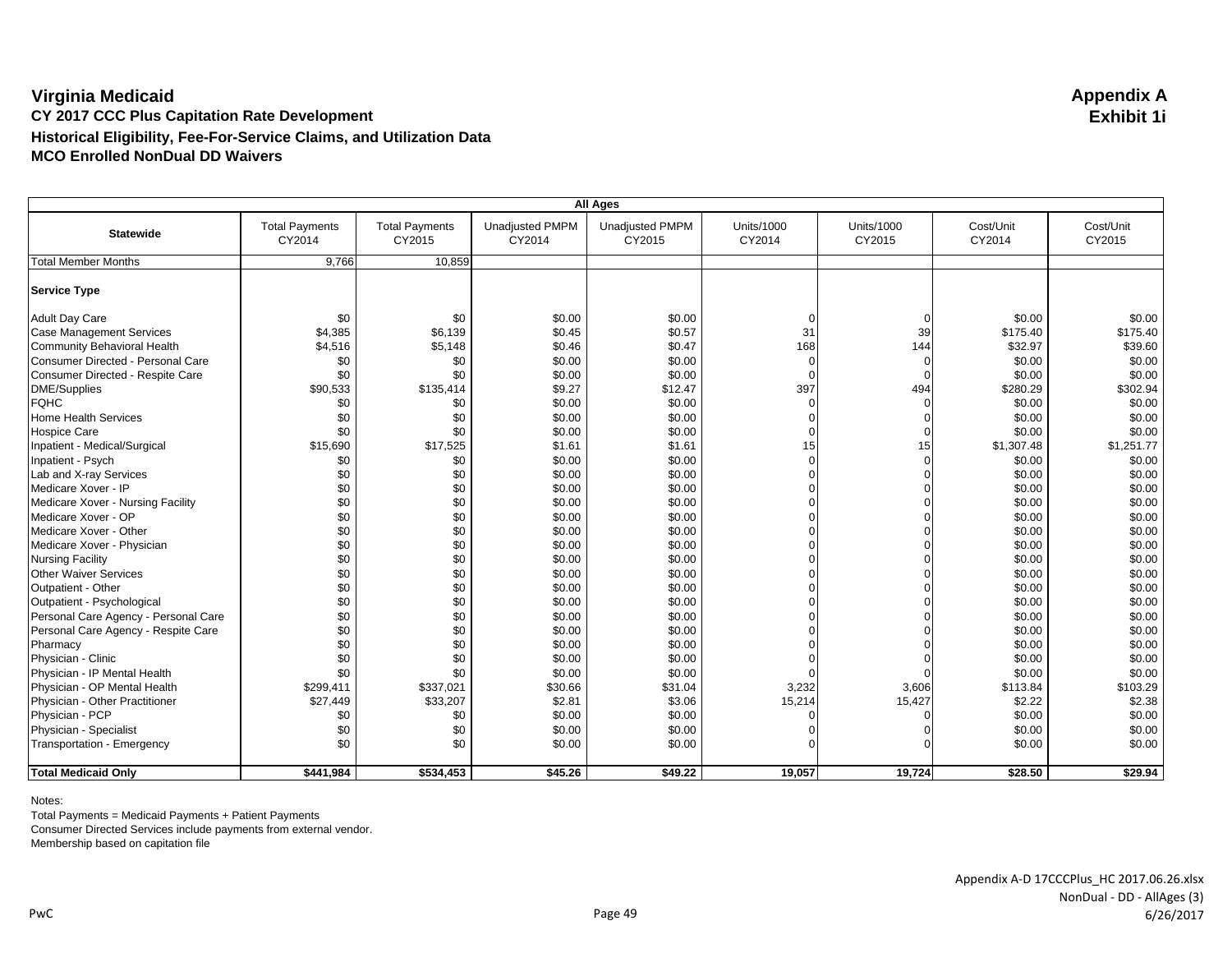#### **Virginia Medicaid Appendix B CY 2017 CCC Plus Capitation Rate Development Exhibit 2a Historical Fee-for-Service Claims Prescription Drug Rebate and Copay Adjustment Not MCO Enrolled**

|                                                  | Dual<br><b>Nursing Home</b> | NonDual<br><b>Nursing Home</b> | Dual<br><b>EDCD</b> | NonDual<br><b>EDCD</b> | Dual<br><b>DD Waivers</b> | NonDual<br><b>DD Waivers</b> | <b>Technology Assisted</b><br>Waiver | Dual<br><b>Community No LTSS</b> | NonDual<br><b>Community No LTSS</b> | <b>Source</b>                                         |
|--------------------------------------------------|-----------------------------|--------------------------------|---------------------|------------------------|---------------------------|------------------------------|--------------------------------------|----------------------------------|-------------------------------------|-------------------------------------------------------|
| 1a. Fee-for-Service Net Cost PMPM*               | \$16.52                     | \$681.00                       | \$2.93              | \$151.31               | \$10.14                   | \$408.04                     | \$1,023.59                           | \$2.36                           | \$86.35                             | CY14-15 FFS Invoices                                  |
| 1b. Fee-for-Service Net Cost per Script          | \$7.58                      | \$61.78                        | \$9.09              | \$108.19               | \$8.68                    | \$93.57                      | \$213.20                             | \$9.09                           | \$72.64                             | CY14-15 FFS Invoices                                  |
| 2a. Average Fee-for-Service Copayment per Script | \$0.02                      | \$0.03                         | \$0.01              | \$0.02                 | \$0.00                    | \$0.00                       | \$0.00                               | \$0.00                           | \$0.76                              | CY14-15 FFS Invoices                                  |
| 2b. Average Fee-for-Service Copayment PMPM       | \$0.04                      | \$0.30                         | \$0.00              | \$0.02                 | \$0.01                    | \$0.01                       | \$0.01                               | \$0.00                           | \$0.90                              | $=$ (2b.) $*$ scripts / MM                            |
| FFS Dispensing Fee PMPM                          | \$6.98                      | \$33.63                        | \$1.07              | \$4.88                 | \$4.07                    | \$15.18                      | \$15.59                              | \$0.91                           | \$4.22                              | CY14-15 FFS Invoices                                  |
| Average Managed Care Rebate                      | 0.5%                        | 2.1%                           | 0.5%                | 2.1%                   | 0.5%                      | 2.1%                         | 2.1%                                 | 0.5%                             | 2.1%                                | From Plan Data                                        |
| 5. Managed Care Dispensing Fee PMPM              | \$2.81                      | \$14.18                        | \$0.41              | \$1.80                 | \$1.50                    | \$5.61                       | <b>\$6.18</b>                        | \$0.33                           | \$1.53                              | From Plan Data                                        |
| 6. Average PBM Admin Cost PMPM                   | \$1.38                      | \$6.95                         | \$0.20              | \$0.88                 | \$0.74                    | \$2.75                       | \$3.03                               | \$0.16                           | \$0.75                              | From Plan Data                                        |
| <b>Adjusted Cost PMPM</b>                        | \$13.71                     | \$655.44                       | \$2.47              | \$146.11               | \$8.28                    | \$393.12                     | \$996.41                             | \$1.95                           | \$83.60                             | $= ((1a.) + (2b.) - (3.)) * (1 - (4.)) + (5.) + (6.)$ |
| 8. Pharmacy Adjustment Factor                    | $-17.0%$                    | $-3.8%$                        | $-15.7%$            | $-3.4%$                | $-18.3%$                  | $-3.7%$                      | $-2.7%$                              | $-17.7%$                         | $-3.2%$                             | $= (7.) / (1.) -1$                                    |

Note: Net of rebates. Standard and supplemental rebates have been applied to the base data<br>Dual Community no LTSS population is subject to limited co-payments. Copayments have been removed from the base data<br>NonDuals EDCD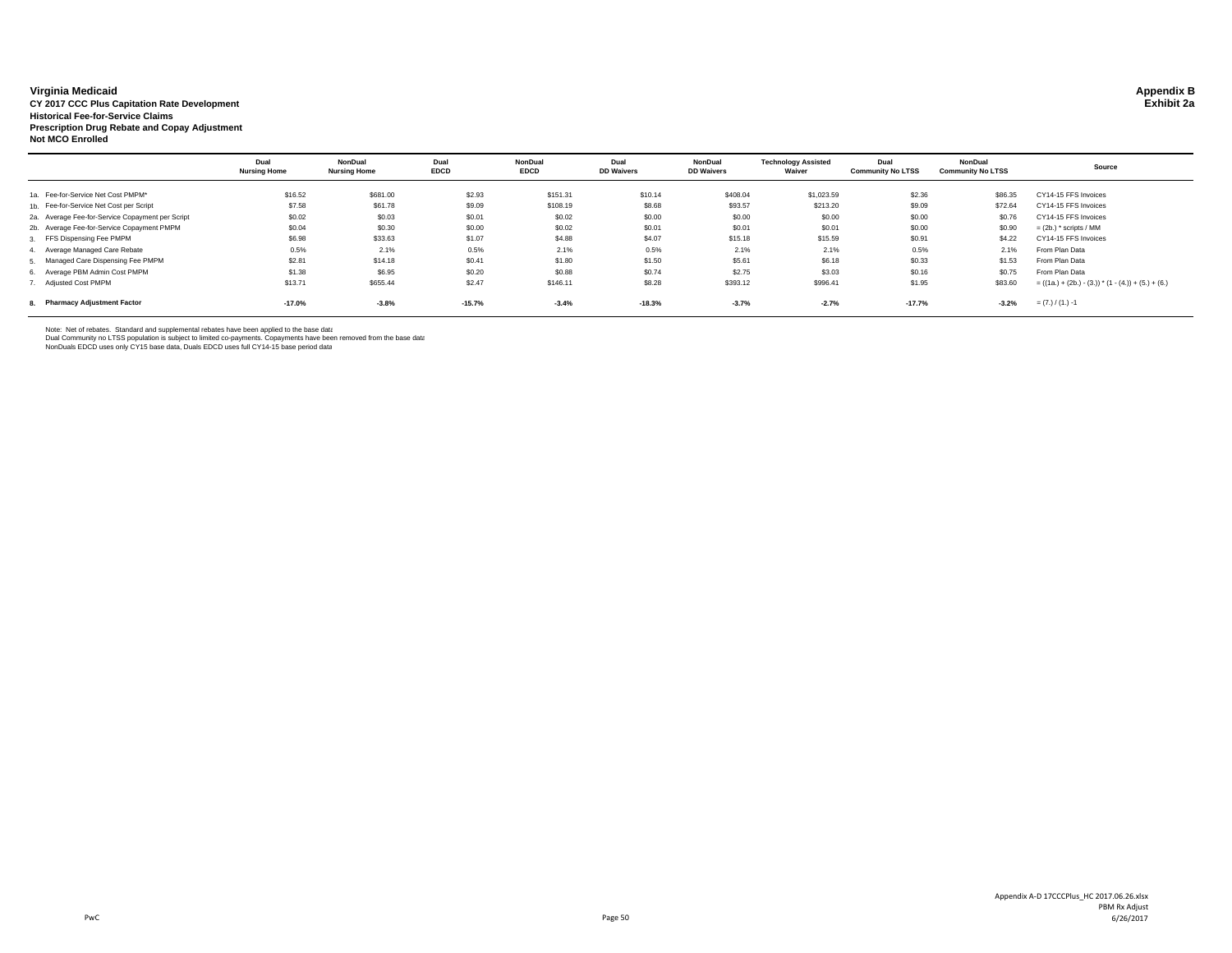## **Virginia Medicaid**<br>CY 2017 CCC Plus Capitation Rate Development<br>Historical Fee-for-Service Claims<br>Hospital Inpatient Adjustment<br>Hospital Inpatient Adjustment<br>Not MCO Enrolled

|                                                 | <b>All Eligibles</b><br><b>Nursing Home</b> |             | <b>Dual EDCD</b> |            | <b>NonDual EDCD</b> |            | <b>All Eligibles</b><br><b>DD Waivers</b> |             | <b>All Eligibles</b><br><b>Technology Assisted Waiver</b> |            | <b>All Eligibles</b><br><b>Community No LTSS</b> |              |                                          |  |
|-------------------------------------------------|---------------------------------------------|-------------|------------------|------------|---------------------|------------|-------------------------------------------|-------------|-----------------------------------------------------------|------------|--------------------------------------------------|--------------|------------------------------------------|--|
|                                                 | IP Med/Surg                                 | IP - Psych  | IP Med/Surg      | IP - Psych | IP Med/Surg         | IP - Psych | IP Med/Surg                               | IP - Psych  | IP Med/Sura                                               | IP - Psych | IP Med/Surg                                      | IP - Psych   | Source                                   |  |
| 1a. Total Claims in IP Service Categories       | \$53,763,057                                | \$1,980,158 | \$8,446,978      | \$547,604  | \$3,880,522         | \$155,481  | \$13,164,242                              | \$1,504,182 | \$8,677,954                                               | \$0        | \$6,164,706                                      | \$11,566,635 | CY14-15 FFS Invoices                     |  |
| 1b. Children Hospital King's Daughter IP Claims | \$2,429,292                                 | \$0         | \$0              | \$0        | \$174,839           | \$0        | \$316,989                                 | \$0         | \$1,904,221                                               | \$0        | \$70,255                                         | \$0          | CY14-15 FFS Invoices                     |  |
| 2a. FY16 Capital Reimbursement Decrease         | $-5.3%$                                     | $-5.3%$     | $-5.3%$          | $-5.3%$    | $-5.3%$             | $-5.3%$    | $-5.3%$                                   | $-5.3%$     | $-5.3%$                                                   | $-5.3%$    | $-5.3%$                                          | $-5.3%$      | $= ((3b.) - (3a.)) / (3a.)$              |  |
| 2b. FY17 Capital Reimbursement Decrease         | 0.0%                                        | 0.0%        | 0.0%             | 0.0%       | 0.0%                | 0.0%       | 0.0%                                      | 0.0%        | 0.0%                                                      | 0.0%       | 0.0%                                             | 0.0%         | Provided by DMAS                         |  |
| 3a. FY14-15 Hospital Capital Percentage         | 8.90%                                       | 8.90%       | 8.90%            | 8.90%      | 8.90%               | 8.90%      | 8.90%                                     | 8.90%       | 8.90%                                                     | 8.90%      | 8.90%                                            | 8.90%        | Provided by DMAS                         |  |
| 3b. FY16-17 Hospital Capital Percentage         | 8.43%                                       | 8.43%       | 8.43%            | 8.43%      | 8.43%               | 8.43%      | 8.43%                                     | 8.43%       | 8.43%                                                     | 8.43%      | 8.43%                                            | 8.43%        | Provided by DMAS                         |  |
| 4a. FY17 Hospital Rate Change - Unit Cost       | 1.05%                                       | 1.05%       | 1.05%            | 1.05%      | 1.05%               | 1.05%      | 1.05%                                     | 1.05%       | 1.05%                                                     | 1.05%      | 1.05%                                            | 1.05%        | Provided by DMAS                         |  |
| 4b. Dollar Change                               | \$493,566                                   | \$19,039    | \$81,216         | \$5,265    | \$35,630            | \$1,495    | \$123,524                                 | \$14,462    | \$65,128                                                  | \$0        | \$58,597                                         | \$111,211    | $=((1a.) - (1b.)) * (1 - (3b.)) * (4a.)$ |  |
| 5a. FY17 Hospital Rate Change - Rebasing        | $-7.25%$                                    | 27.00%      | $-7.25%$         | 27.00%     | $-7.25%$            | 27.00%     | $-7.25%$                                  | 27.00%      | $-7.25%$                                                  | 27.00%     | $-7.25%$                                         | 27.00%       | Provided by DMAS                         |  |
| 5b. Dollar Change                               | (S3,407,959)                                | \$489,572   | (S560, 780)      | \$135,389  | (\$246,014)         | \$38,441   | (\$852,907)                               | \$371,893   | (S449, 696)                                               | \$0        | (\$404,600)                                      | \$2,859,723  | $=((1a.) - (1b.)) * (1 - (3b.)) * (5a.)$ |  |
| <b>Hospital Inpatient Adjustmen</b>             | $-5.4%$                                     | 25.7%       | $-5.7%$          | 25.7%      | $-5.4%$             | 25.7%      | $-5.5%$                                   | 25.7%       | $-4.4%$                                                   | $0.0\%$    | $-5.6%$                                          | 25.7%        | $= ((4b.) + (5b.)) / (1a.)$              |  |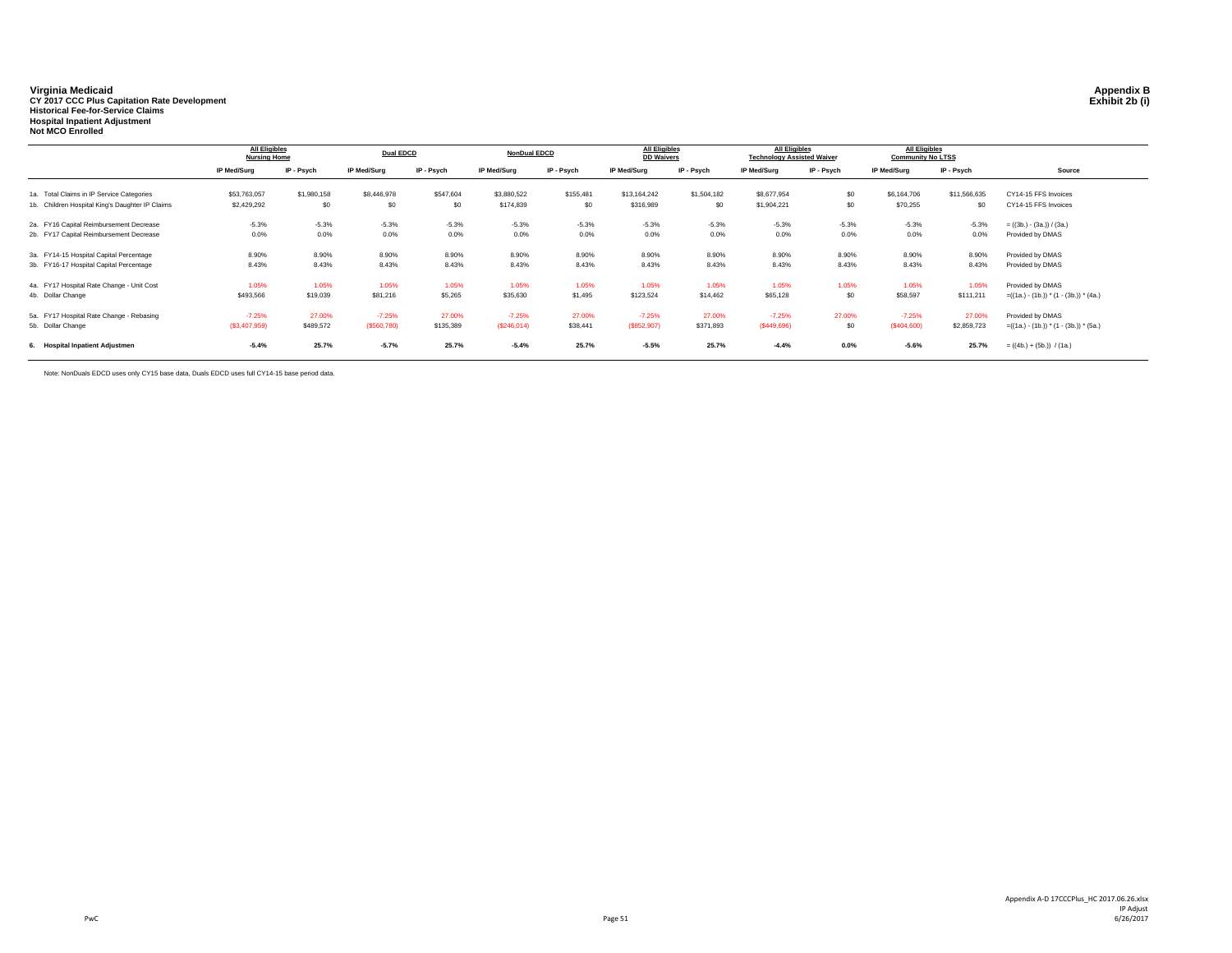**Virginia Medicaid Appendix B CY 2017 CCC Plus Capitation Rate Development Historical Fee-for-Service Claims Hospital Inpatient Adjustments For Children Hospital King's Daughter Not MCO Enrolled**

|                                                   | <b>All Eligibles</b><br><b>Nursing Home</b> | <b>Dual EDCD</b> | <b>NonDual EDCD</b> | <b>All Eligibles</b><br><b>DD Waivers</b> | All Eligibles<br><b>Technology Assisted</b><br>Waiver | <b>All Eligibles</b><br><b>Community No LTSS</b> | Source                                                      |
|---------------------------------------------------|---------------------------------------------|------------------|---------------------|-------------------------------------------|-------------------------------------------------------|--------------------------------------------------|-------------------------------------------------------------|
| 1a. Total Claims in IP Med/Surg (for all ages)    | \$53,763,057                                | \$8,446,978      | \$3,880,522         | \$13,164,242                              | \$8,677,954                                           | \$6,164,706                                      | CY14-15 FFS Invoices                                        |
|                                                   |                                             |                  |                     |                                           |                                                       |                                                  |                                                             |
| 1b. Children Hospital King's Daughter IP Med/Surg | \$2,429,292                                 | \$0              | \$174,839           | \$316,989                                 | \$1,904,221                                           | \$70,255                                         | CY14-15 FFS Invoices                                        |
| 2a. FY16 Capital Reimbursement Increase           | 1.9%                                        | 1.9%             | 1.9%                | 1.9%                                      | 1.9%                                                  | 1.9%                                             | $= ((3b.) - (3a.)) / (3a.)$                                 |
| 2b. FY17 Capital Reimbursement Increase           | 9.7%                                        | 9.7%             | 9.7%                | 9.7%                                      | 9.7%                                                  | 9.7%                                             | $= ((3c.) - (3b.)) / (3b.)$                                 |
| 3a. FY15 Hospital Capital Percentage              | 10.3%                                       | 10.3%            | 10.3%               | 10.3%                                     | 10.3%                                                 | 10.3%                                            | Provided by DMAS                                            |
| 3b. FY16 Hospital Capital Percentage              | 10.5%                                       | 10.5%            | 10.5%               | 10.5%                                     | 10.5%                                                 | 10.5%                                            | Provided by DMAS                                            |
| 3c. FY17-18 Hospital Capital Percentage           | 11.5%                                       | 11.5%            | 11.5%               | 11.5%                                     | 11.5%                                                 | 11.5%                                            | Provided by DMAS                                            |
| 4a. FY17 Hospital Rate Change - Unit Cost         | 2.10%                                       | 2.10%            | 2.10%               | 2.10%                                     | 2.10%                                                 | 2.10%                                            | Provided by DMAS                                            |
| 4b. FY18 Hospital Rate Change - Unit Cost         | 2.80%                                       | 2.80%            | 2.80%               | 2.80%                                     | 2.80%                                                 | 2.80%                                            | Provided by DMAS                                            |
| 4c. Dollar Change                                 | \$106,586                                   | \$0              | \$7,671             | \$13,908                                  | \$83,549                                              | \$3,082                                          | $= ((1b.) * (1 - (3c.)) * ((1 + (4a.)) * (1 + (4b.)) - 1))$ |
| 5a. FY17 Hospital Rate Change - Rebasing          | $-2.65%$                                    | $-2.65%$         | $-2.65%$            | $-2.65%$                                  | $-2.65%$                                              | $-2.65%$                                         | Provided by DMAS                                            |
| 5b. Dollar Change                                 | (\$56,960)                                  | \$0              | (\$4,099)           | (\$7,433)                                 | (S44, 649)                                            | (\$1,647)                                        | $= ((1b.) * (1 - (3c.)) * (5a.)$                            |
| 6. Hospital Inpatient Adjustment                  | 0.092%                                      | $0.000\%$        | 0.092%              | 0.049%                                    | 0.448%                                                | 0.023%                                           | $= ((4c.) + (5b.)) / (1a.)$                                 |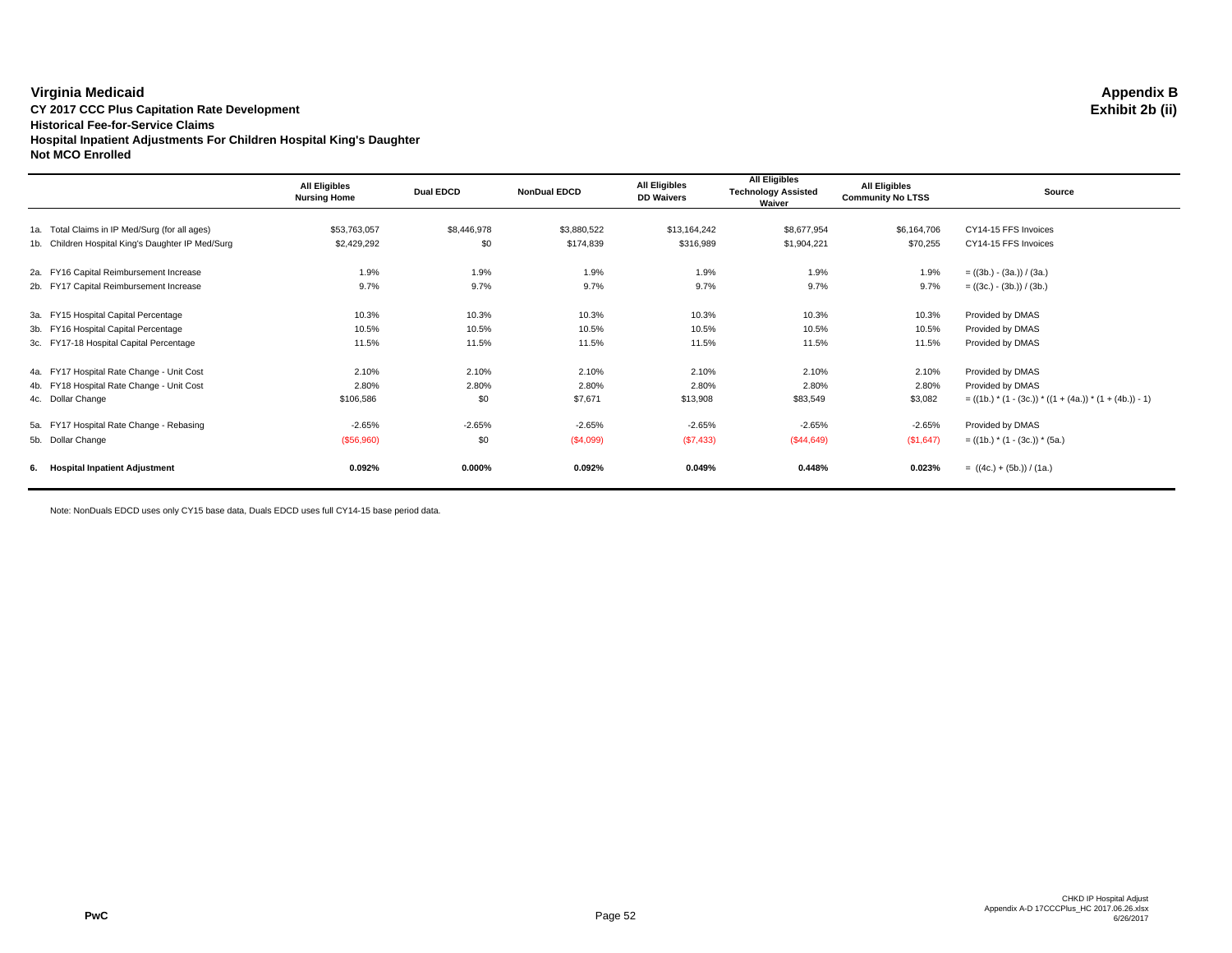#### **Virginia Medicaid Appendix B**

**CY 2017 CCC Plus Capitation Rate Development Exhibit 2c (i) Historical Fee-for-Service ClaimsHospital Outpatient Adjustment**

**Not MCO Enrolled**

|                                                                                                                   | <b>All Eligibles</b><br><b>Nursing Home</b> | <b>Dual EDCD</b> | <b>NonDual EDCD</b> | <b>All Eligibles</b><br><b>DD Waivers</b> | <b>All Eligibles</b><br><b>Technology Assisted</b><br>Waiver | <b>All Eligibles</b><br><b>Community No LTSS</b> | Source                      |
|-------------------------------------------------------------------------------------------------------------------|---------------------------------------------|------------------|---------------------|-------------------------------------------|--------------------------------------------------------------|--------------------------------------------------|-----------------------------|
|                                                                                                                   |                                             |                  |                     |                                           |                                                              |                                                  |                             |
| 1a. Total Claims in Outpatient - Other Service Category<br>Children's Hospital of The King's Daughters OP - Other | \$6,987,851                                 | \$141,063        | \$1,713,852         | \$4,881,619                               | \$1,639,567                                                  | \$2,706,007                                      | CY14-15 FFS Invoices        |
| 1b. Claims                                                                                                        | \$245,529                                   | \$150            | \$148,646           | \$173,562                                 | \$489,579                                                    | \$81,535                                         | CY14-15 FFS Invoices        |
| 2a. FY17 Hospital Rate Change - Unit Cost                                                                         | 1.05%                                       | 1.05%            | 1.05%               | 1.05%                                     | 1.05%                                                        | 1.05%                                            | Provided by DMAS            |
| 2b. Dollar Change                                                                                                 | \$70,794                                    | \$1,480          | \$16,435            | \$49,435                                  | \$12,075                                                     | \$27,557                                         | $= ((1a.) - (1b.)) * (2a.)$ |
| 3a. FY17 Hospital Rate Change - Rebasing                                                                          | 0.1%                                        | 0.1%             | 0.1%                | 0.1%                                      | 0.1%                                                         | 0.1%                                             | Provided by DMAS            |
| 3b. Dollar Change                                                                                                 | \$6,742                                     | \$141            | \$1,565             | \$4,708                                   | \$1,150                                                      | \$2,624                                          | $= ((1a.) - (1b.)) * (3a.)$ |
| 4. Hospital Outpatient Adjustment                                                                                 | 1.1%                                        | 1.1%             | 1.1%                | 1.1%                                      | 0.8%                                                         | 1.1%                                             | $= ((2b.) + (3b.)) / (1a.)$ |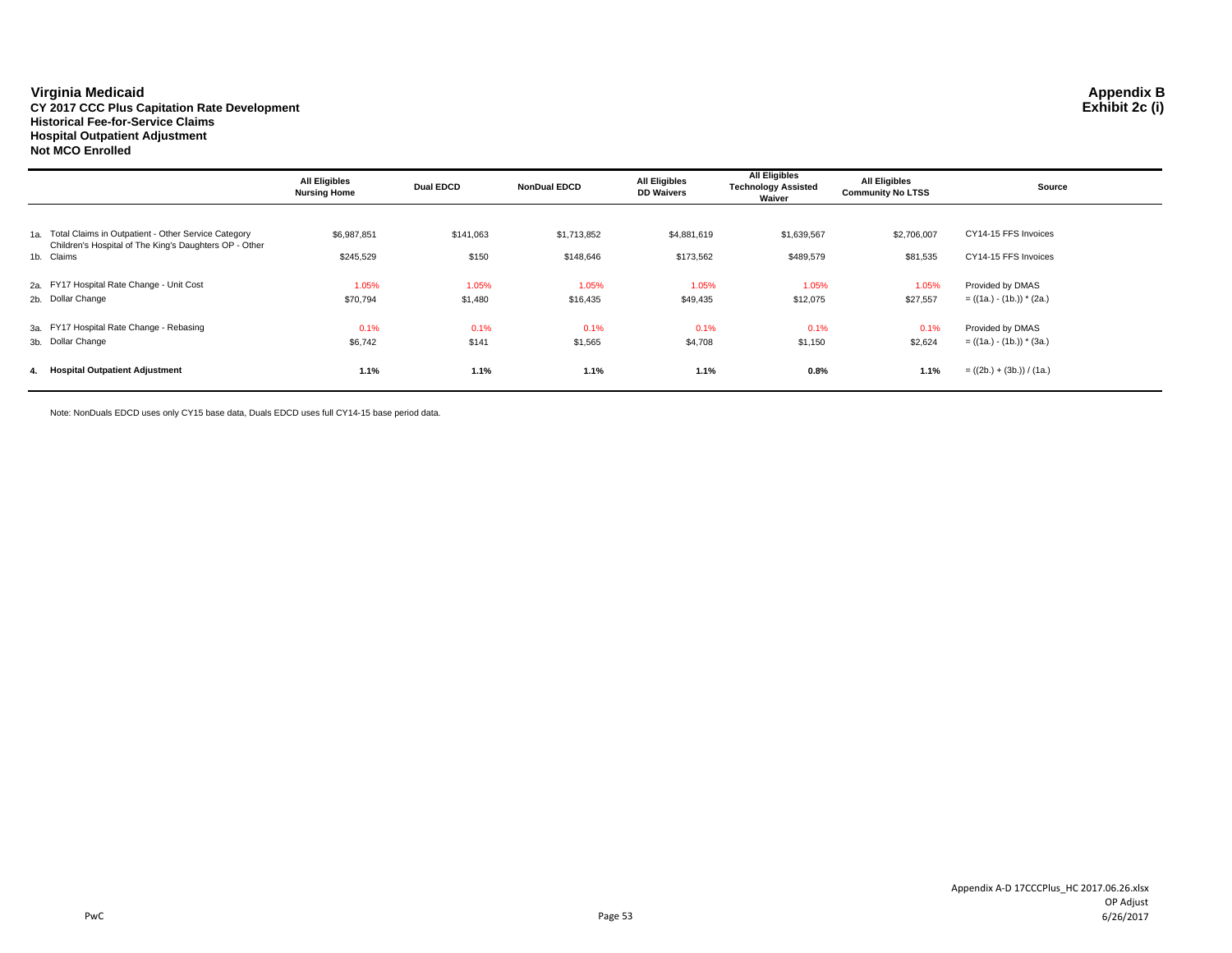**Virginia Medicaid Appendix B CY 2017 CCC Plus Capitation Rate Development Historical Fee-for-Service Claims Hospital Outpatient Adjustments for Children's Hospital of The King's Daughters Not MCO Enrolled**

|                                                 | <b>All Eligibles</b><br><b>Nursing Home</b> | <b>Dual EDCD</b> | <b>NonDual EDCD</b> | <b>All Eligibles</b><br><b>DD Waivers</b> | <b>All Eligibles</b><br><b>Technology Assisted</b><br>Waiver | <b>All Eligibles</b><br><b>Community No LTSS</b> | Source                                      |
|-------------------------------------------------|---------------------------------------------|------------------|---------------------|-------------------------------------------|--------------------------------------------------------------|--------------------------------------------------|---------------------------------------------|
|                                                 |                                             |                  |                     |                                           |                                                              |                                                  |                                             |
| 1a. Total Claims in OP - Other (for All Ages)   | \$6,987,851                                 | \$141,063        | \$1,713,852         | \$4,881,619                               | \$1,639,567                                                  | \$2,706,007                                      | CY14-15 FFS Invoices                        |
| 1b. Children Hospital King's Daughter OP Claims | \$245.529                                   | \$150            | \$148.646           | \$173,562                                 | \$489,579                                                    | \$81,535                                         | CY14-15 FFS Invoices                        |
| 2a. FY17 Hospital Rate Change - Unit Cost       | 2.1%                                        | 2.1%             | 2.1%                | 2.1%                                      | 2.1%                                                         | 2.1%                                             | Provided by DMAS                            |
| 2b. FY18 Hospital Rate Change - Unit Cost       | 2.8%                                        | 2.8%             | 2.8%                | 2.8%                                      | 2.8%                                                         | 2.8%                                             | Provided by DMAS                            |
| 2c. Dollar Change                               | \$12,175                                    | \$7              | \$7,371             | \$8,607                                   | \$24,277                                                     | \$4,043                                          | $=$ (1b.) $*(1 + (2a.)) * (1 + (2b.)) - 1)$ |
| 3a. FY17 Hospital Rate Change - Rebasing        | 0.1%                                        | 0.1%             | 0.1%                | 0.1%                                      | 0.1%                                                         | 0.1%                                             | Provided by DMAS                            |
| 3b. Dollar Change                               | \$246                                       | \$0              | \$149               | \$174                                     | \$490                                                        | \$82                                             | $=$ (1b.) $*$ (3a.)                         |
| <b>Hospital Outpatient Adjustment</b><br>4.     | 0.18%                                       | 0.01%            | 0.44%               | 0.18%                                     | 1.51%                                                        | 0.15%                                            | $= ((2c.) + (3b.)) / (1a.)$                 |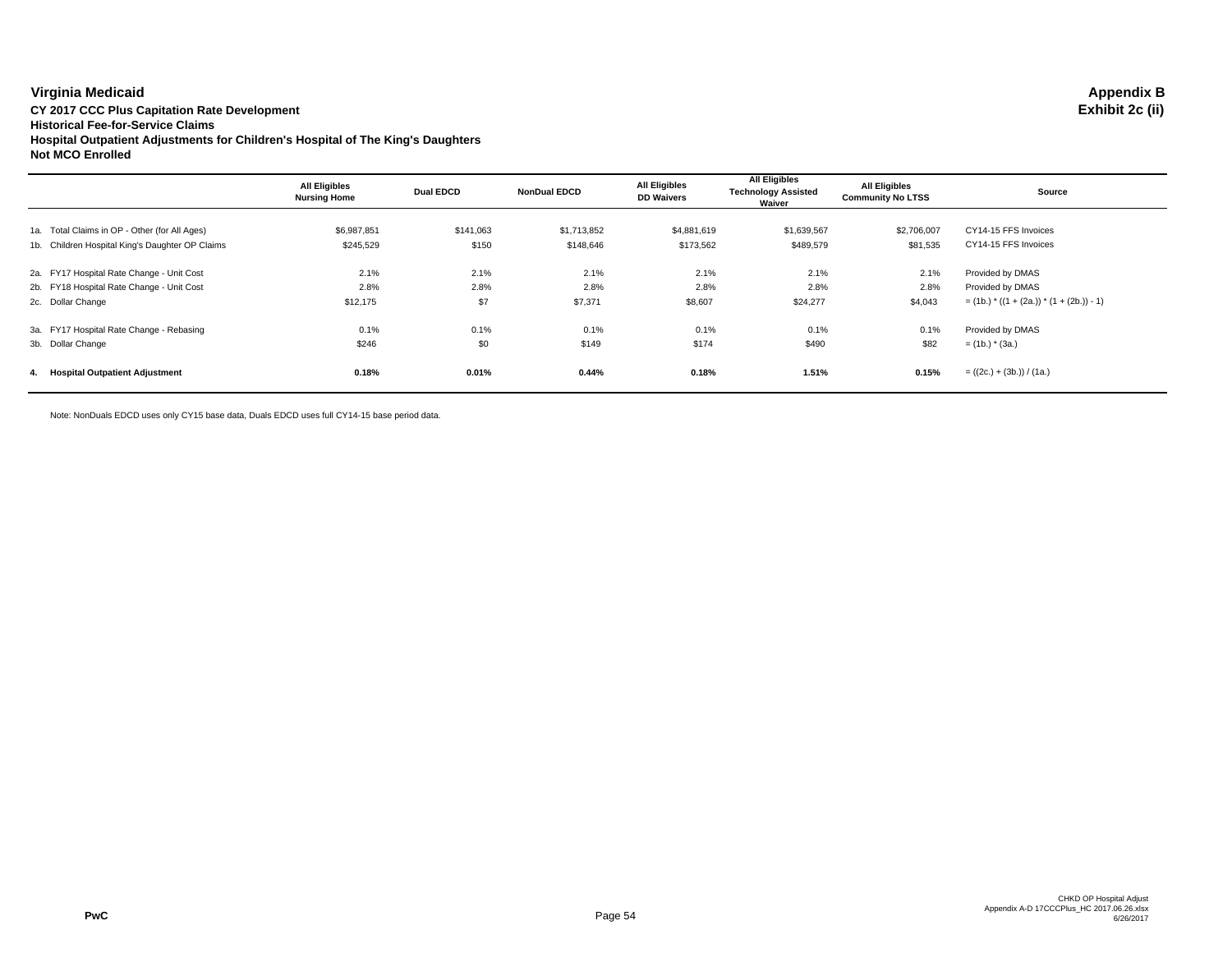# **Virginia Medicaid Appendix B CY 2017 CCC Plus Capitation Rate Development Exhibit 2d Historical Fee-for-Service Claims Nursing Facility Adjustment Not MCO Enrolled**

|                                                                         | <b>All Eligibles</b><br><b>Nursing Home</b> | <b>Dual EDCD</b> | <b>NonDual EDCD</b> | <b>All Eligibles</b><br><b>DD Waivers</b> | <b>All Eligibles</b><br><b>Technology Assisted</b><br>Waiver | <b>All Eligibles</b><br><b>Community No LTSS</b> | Source                                                                     |
|-------------------------------------------------------------------------|---------------------------------------------|------------------|---------------------|-------------------------------------------|--------------------------------------------------------------|--------------------------------------------------|----------------------------------------------------------------------------|
|                                                                         |                                             |                  |                     |                                           |                                                              |                                                  |                                                                            |
| 1a. Nursing Facility Service Claims - January 1, 2014 to June 30, 2014  | \$449,112,391                               | \$88,606         | \$0                 | N/A                                       | \$166                                                        | \$10,001,160                                     | CY14 FFS Invoices (January 1, 2014 to June 30, 2014)                       |
| 1b. Nursing Facility Service Claims - July 1, 2014 to December 31, 2015 | \$1,297,804,078                             | \$189,036        | \$8,760             | N/A                                       | \$6,588                                                      | \$33,734,757                                     | CY14-15 FFS Invoices (July 1, 2014 to December 31, 2015)                   |
| 2a. FY15 Prospective Payment Change                                     | 10.1%                                       | 10.1%            | 10.1%               | N/A                                       | 10.1%                                                        | 10.1%                                            | Provided by DMAS                                                           |
| 2b. Dollar Change                                                       | \$45,426,428                                | \$8,962          | \$0                 | N/A                                       | \$17                                                         | \$1,011,589                                      | $=$ (1a.) $*$ (2a.)                                                        |
| 3. FY17-18 Nursing Facility Capital Percentage                          | 9.5%                                        | 9.5%             | 9.5%                | N/A                                       | 9.5%                                                         | 9.5%                                             | Provided by DMAS                                                           |
| 4a. FY17 Nursing Facility Rate Change                                   | 0.9%                                        | 0.9%             | 0.9%                | N/A                                       | 0.9%                                                         | 0.9%                                             | Provided by DMAS                                                           |
| 4b. FY18 Nursing Facility Rate Change                                   | 3.1%                                        | 3.1%             | 3.1%                | N/A                                       | 3.1%                                                         | 3.1%                                             | Provided by DMAS                                                           |
| 4c. Dollar Change                                                       | \$65,335,370                                | \$10,447         | \$319               | N/A                                       | \$247                                                        | \$1,631,158                                      | $= ((1a.) + (1b.) + (2b.)) * (1 - (3.)) * ((1 + (4a.)) * (1 + (4b.)) - 1)$ |
| 5a. FY18 Nursing Facility Change - Rebasing                             | $-0.85%$                                    | $-0.85%$         | $-0.85%$            | $-0.85%$                                  | $-0.85%$                                                     | $-0.85%$                                         | Provided by DMAS                                                           |
| 5b. Dollar Change                                                       | (\$14,290,190)                              | (S2, 285)        | (S70)               | N/A                                       | (S54)                                                        | (\$356,768)                                      | $= ((1a.) + (1b.) + (2b.) + (4c.))* (1 - (3.))* (6a.)$                     |
| 6. Nursing Facility Adjustment                                          | 5.5%                                        | 6.2%             | 2.8%                | N/A                                       | 3.1%                                                         | 5.2%                                             | $= ((2b.) + (4c.) + (5b.)) / ((1a.) + (1b.))$                              |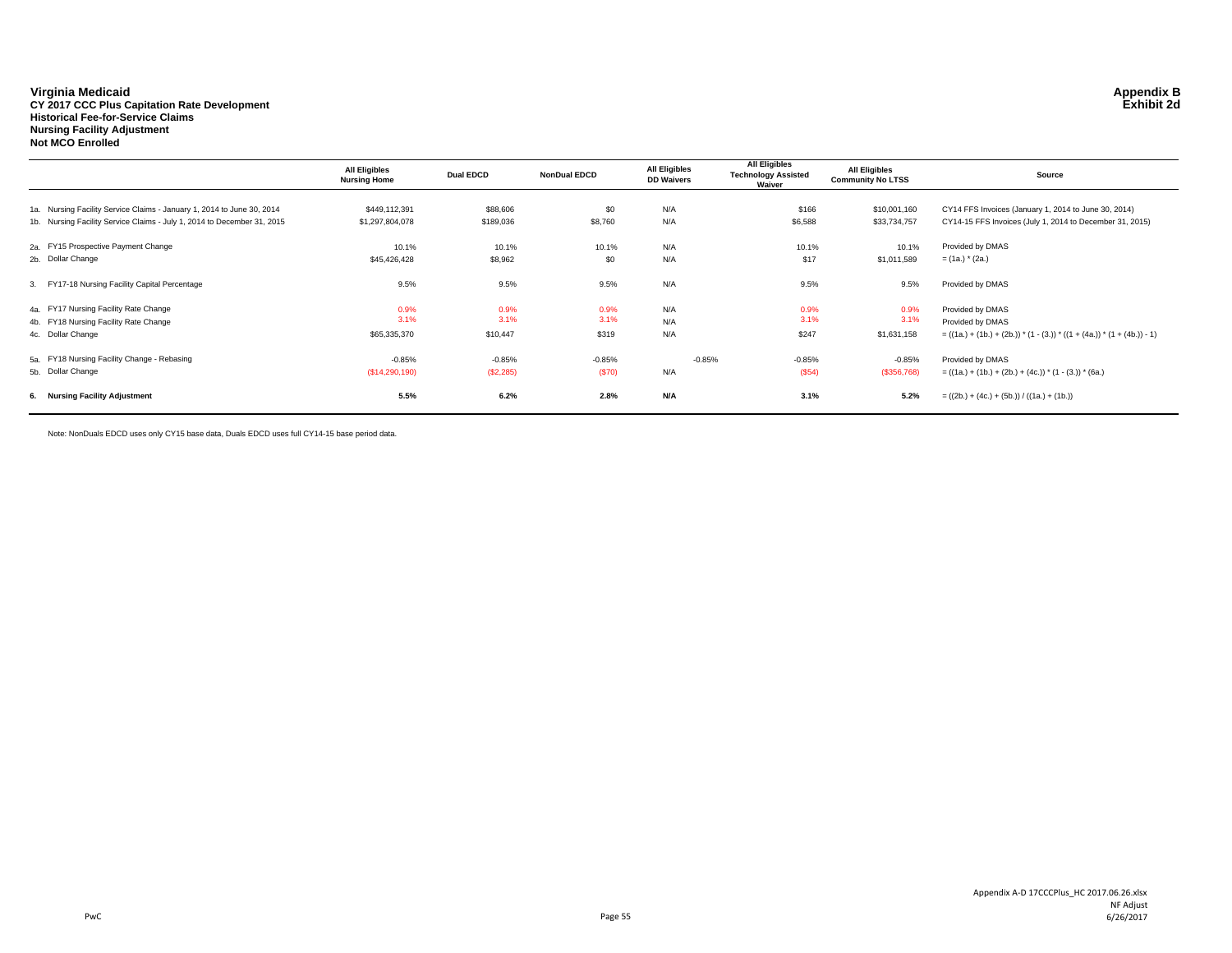#### **Virginia Medicaid Appendix B**

PwC

**CY 2017 CCC Plus Capitation Rate Development Exhibit 2e Historical Fee-for-Service Claims Adult Day Care Adjustment Not MCO Enrolled**

**All Eligibles Nursing Home Dual EDCD NonDual EDCD All Eligibles DD Waivers All Eligibles Technology Assisted Waiver All Eligibles Community No LTSS Source** 1. Total Claims in Adult Day Care \$13,713 \$13,386,986 \$172,634 N/A \$0 \$12,018 CY14-15 FFS Invoices 2. FY17 Fee Change 2.5% 2.5% 2.5% N/A 2.5% 2.5% Provided by DMAS, Effective July 1, 2016 3. Claims Associated with Procedure Code S5102 \$13,634 \$12,727,718 \$172,428 N/A \$0 \$11,804 CY14-15 FFS Invoices 4. Dollar Change due to FY17 Fee Change **3.31 5244** \$341 \$318,193 \$4,311 N/A \$0 \$295 = (2.) \* (3.) **5. Adult Day Care Adjustment 2.5% 2.4% 2.5% N/A 0.0% 2.5%** = (4.) / (1.)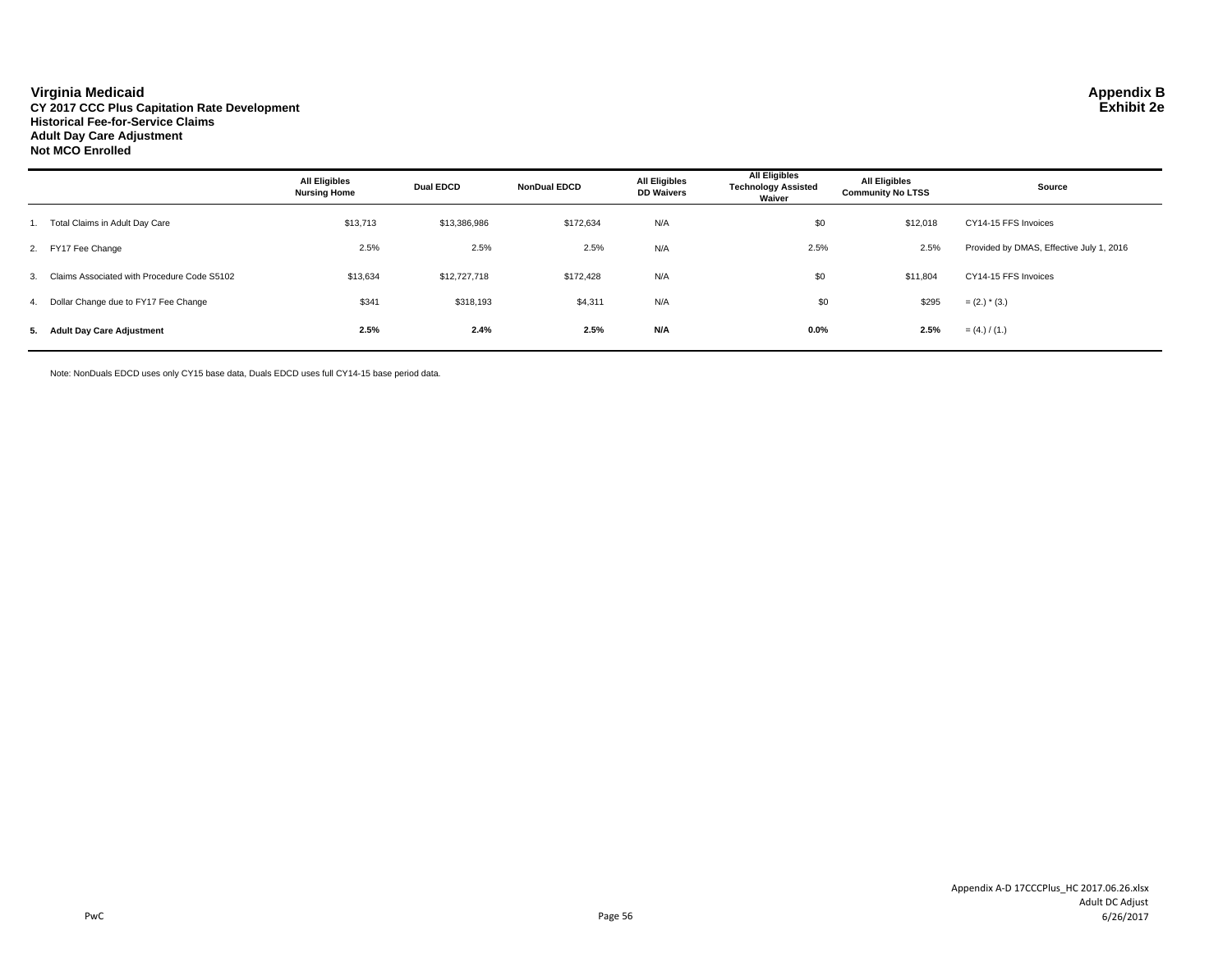#### **Virginia Medicaid Appendix B CY 2017 CCC Plus Capitation Rate Development Exhibit 2f Historical Fee-for-Service Claims Personal Care and Respite Care Adjustment Not MCO Enrolled**

|    |                                          |                                         | <b>All Eligibles</b><br><b>Nursing Home</b> | <b>Dual EDCD</b> | <b>NonDual EDCD</b> | <b>All Eligibles</b><br><b>DD Waivers</b> | <b>All Eligibles</b><br>Technology<br><b>Assisted Waiver</b> | <b>All Eligibles</b><br><b>Community No</b><br><b>LTSS</b> | <b>Source</b>                                                    |
|----|------------------------------------------|-----------------------------------------|---------------------------------------------|------------------|---------------------|-------------------------------------------|--------------------------------------------------------------|------------------------------------------------------------|------------------------------------------------------------------|
|    |                                          |                                         |                                             |                  |                     |                                           |                                                              |                                                            |                                                                  |
|    | CY14-15 Claims in Service Categories     | a. Personal Care Agency - Personal Care | \$355,012                                   | \$412,695,444    | \$16,900.120        |                                           | \$37,013                                                     | \$1,037,376                                                | CY14-15 FFS Invoices                                             |
|    |                                          | b. Personal Care Agency - Respite Care  | \$0                                         | \$59.922.494     | \$2,906,069         |                                           | \$0                                                          | \$0                                                        | CY14-15 FFS Invoices                                             |
|    |                                          | c. Consumer Directed - Personal Care    | \$245,908                                   | \$241,583,143    | \$46,818,148        |                                           | \$0                                                          | \$253,920                                                  | CY14-15 FFS Invoices                                             |
|    |                                          | d. Consumer Directed - Respite Care     | \$47,202                                    | \$45,246,659     | \$9,004,168         |                                           | \$0                                                          | \$49,565                                                   | CY14-15 FFS Invoices                                             |
| 2. | January 1, 2014 to June 30, 2015 Claims  | a. Personal Care Agency - Personal Care | \$266,197                                   | \$298.386.298    | \$7,999.623         |                                           | \$9,290                                                      | \$791,549                                                  | FFS Invoices - January 1, 2014 to June 30, 2015                  |
|    | Associated with Fee Changes              | b. Personal Care Agency - Respite Care  | \$0                                         | \$42,967,484     | \$1.293.531         |                                           | \$0                                                          | \$0                                                        | FFS Invoices - January 1, 2014 to June 30, 2015                  |
|    |                                          | c. Consumer Directed - Personal Care    | \$224,424                                   | \$173,205,814    | \$22,074,214        |                                           | \$0                                                          | \$198,100                                                  | FFS Invoices - January 1, 2014 to June 30, 2015                  |
|    |                                          | d. Consumer Directed - Respite Care     | \$42,520                                    | \$29,209,647     | \$3,675,898         |                                           | \$0                                                          | \$36,850                                                   | FFS Invoices - January 1, 2014 to June 30, 2015                  |
| 3. | July 1, 2015 to December 31, 2015 Claims | a. Personal Care Agency - Personal Care | \$74,508                                    | \$110.980.332    | \$8,875,148         |                                           | \$3,582                                                      | \$239,771                                                  | FFS Invoices - July 1, 2015 to December 31, 2015                 |
|    | Associated with Fee Changes              | b. Personal Care Agency - Respite Care  | \$0                                         | \$16,931,330     | \$1,611,403         |                                           | \$0                                                          | \$0                                                        | FFS Invoices - July 1, 2015 to December 31, 2015                 |
|    |                                          | c. Consumer Directed - Personal Care    | \$21,484                                    | \$68,377,330     | \$24,743,935        |                                           | \$0                                                          | \$55,820                                                   | FFS Invoices - July 1, 2015 to December 31, 2015                 |
|    |                                          | d. Consumer Directed - Respite Care     | \$4,682                                     | \$16,037,011     | \$5,328,270         |                                           | \$0                                                          | \$12,716                                                   | FFS Invoices - July 1, 2015 to December 31, 2015                 |
|    | 4a. FY16 Fee Change                      |                                         | 2.0%                                        | 2.0%             | 2.0%                |                                           | 2.0%                                                         | 2.0%                                                       | Provided by DMAS, Effective July 1, 2015                         |
|    | 4b. FY17 Fee Change                      |                                         | 2.0%                                        | 2.0%             | 2.0%                |                                           | 2.0%                                                         | 2.0%                                                       | Provided by DMAS, Effective July 1, 2016                         |
| 5. | Dollar Change                            | a. Personal Care Agency - Personal Care | \$12,245                                    | \$14,274,413     | \$500,688           |                                           | \$447                                                        | \$36,774                                                   | $=(2a.)$ * ((1 + (4a.)) * (1 + (4b.)) - 1) + (3a.) * (4b.)       |
|    |                                          | b. Personal Care Agency - Respite Care  | \$0                                         | \$2,074,513      | \$84,487            |                                           | \$0                                                          | \$0                                                        | $=(2b.)$ * $((1 + (4a.))$ * $(1 + (4b.)) - 1) + (3b.)$ * $(4b.)$ |
|    |                                          | c. Consumer Directed - Personal Care    | \$9,496                                     | \$8,365,061      | \$1,386,677         |                                           | \$0                                                          | \$9,120                                                    | $=(2c.)$ * ((1 + (4a.)) * (1 + (4b.)) - 1) + (3c.) * (4b.)       |
|    |                                          | d. Consumer Directed - Respite Care     | \$1,811                                     | \$1,500,810      | \$255,072           |                                           | \$0                                                          | \$1,743                                                    | $=(2d.)$ * $((1 + (4a.))$ * $(1 + (4b.)) - 1) + (3d.)$ * $(4b.)$ |
|    | 6. Personal Care and Respite Care        | a. Personal Care Agency - Personal Care | 3.45%                                       | 3.46%            | 2.96%               | N/A                                       | 1.21%                                                        | 3.54%                                                      | $= (5a.) / (1a.)$                                                |
|    | Adjustment                               | b. Personal Care Agency - Respite Care  | $0.00\%$                                    | 3.46%            | 2.91%               | N/A                                       | $0.00\%$                                                     | 0.00%                                                      | $= (5b.) / (1b.)$                                                |
|    |                                          | c. Consumer Directed - Personal Care    | 3.86%                                       | 3.46%            | 2.96%               | N/A                                       | 0.00%                                                        | 3.59%                                                      | $= (5c.) / (1c.)$                                                |
|    |                                          | d. Consumer Directed - Respite Care     | 3.84%                                       | 3.32%            | 2.83%               | N/A                                       | $0.00\%$                                                     | 3.52%                                                      | $= (5d.) / (1d.)$                                                |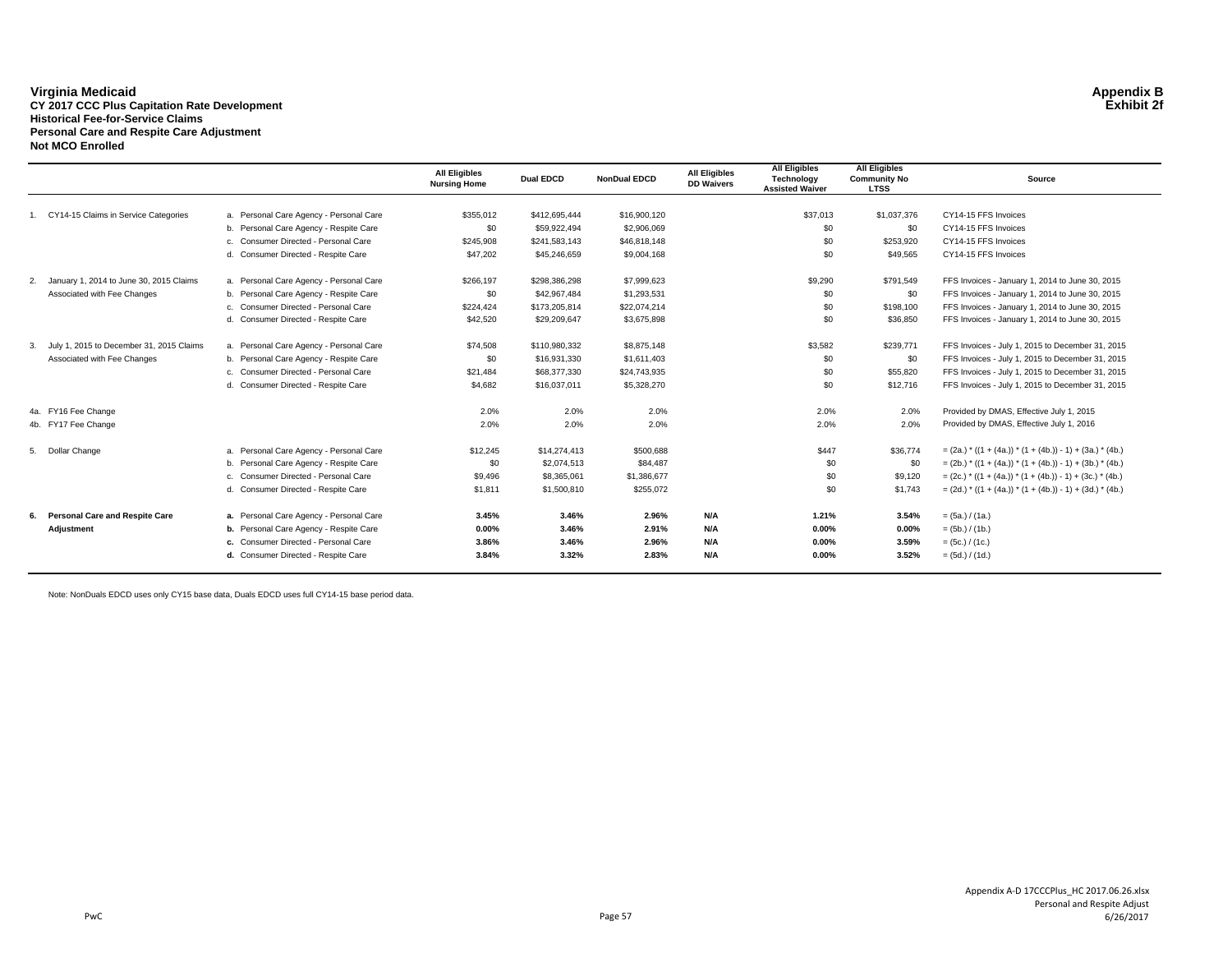#### **Virginia Medicaid Appendix B**

**CY 2017 CCC Plus Capitation Rate Development Exhibit 2g Historical Fee-for-Service Claims DME Fee Adjustment Not MCO Enrolled**

|                                                             | <b>All Eligibles</b><br><b>Nursing Home</b> | <b>Dual EDCD</b>       | <b>NonDual EDCD</b> | <b>All Eligibles</b><br><b>DD Waivers</b> | <b>All Eligibles</b><br><b>Technology Assisted</b><br>Waiver | <b>All Eligibles</b><br><b>Community No LTSS</b> | Source                               |
|-------------------------------------------------------------|---------------------------------------------|------------------------|---------------------|-------------------------------------------|--------------------------------------------------------------|--------------------------------------------------|--------------------------------------|
| Claims Associated with DME/Supplies Service Category        | \$1,616,672                                 | \$15,381,005           | \$4,551,418         | \$17.584.169                              | \$12,476,016                                                 | \$6,164,706                                      | CY14-15 FFS Invoices                 |
| 2. Jan 2014 - Jun 2014 claims subject to DME Fee Adjustment | \$57,217                                    | \$297,691              | \$0                 | \$694,906                                 | \$446.572                                                    | \$166,744                                        | Provided by DMAS                     |
| 3a. FY15 DME Fee Change<br>3b. Dollar Change                | $-30.7%$<br>(\$17,572)                      | $-32.5%$<br>(\$96,781) | \$0                 | $-34.0%$<br>(S236, 515)                   | $-28.2%$<br>(\$126,042)                                      | $-33.1%$<br>(\$55,140)                           | Provided by DMAS<br>$= (2.)$ * (3a.) |
| 4. DME Fee Adjustment                                       | $-1.1%$                                     | $-0.6%$                | N/A                 | $-1.3%$                                   | $-1.0%$                                                      | $-0.9%$                                          | $=$ (3b.) / (1.)                     |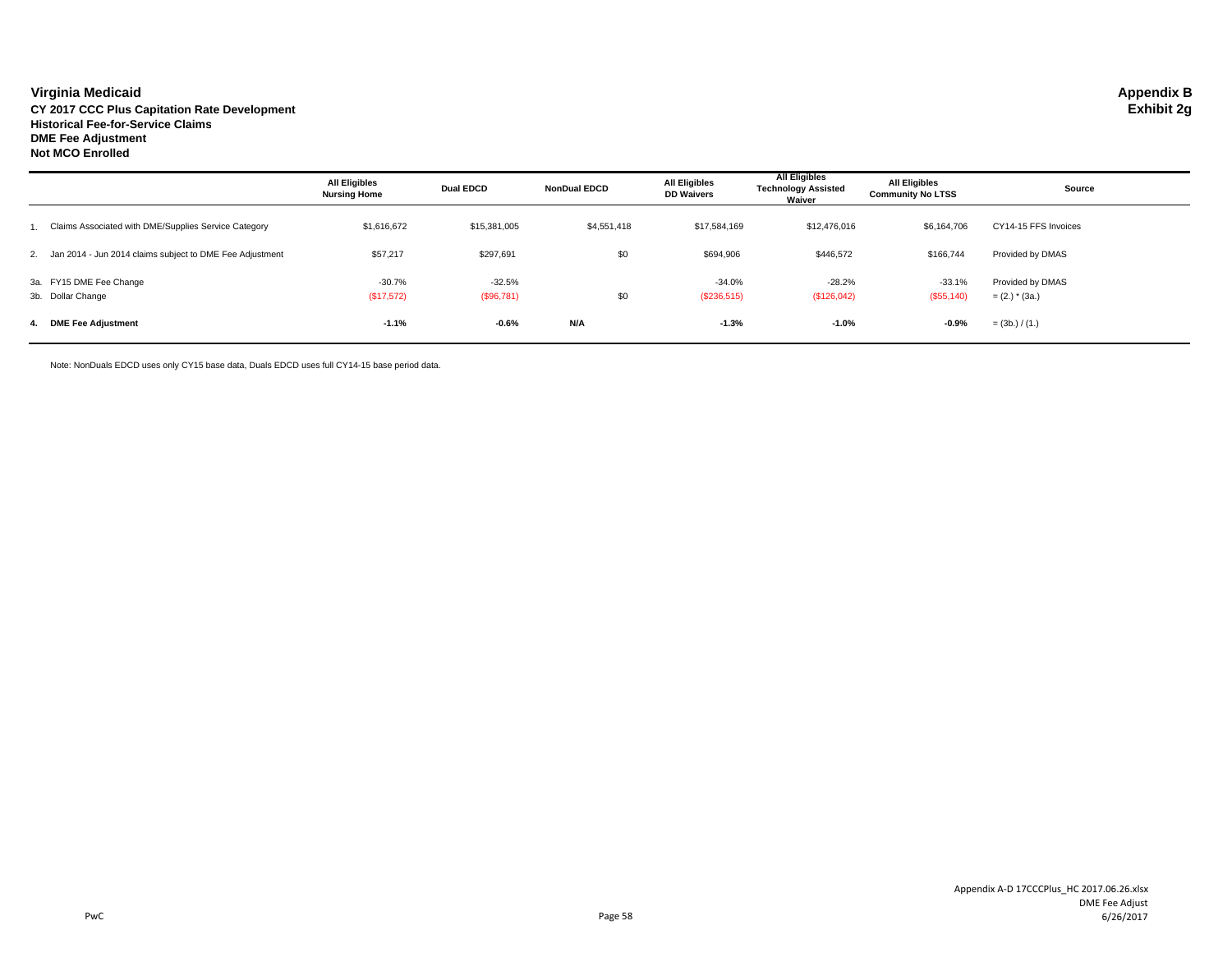#### **Virginia Medicaid Appendix B CY 2017 CCC Plus Capitation Rate Development Historical Fee-for-Service Claims Hepatitis C Treatment Adjustment Not MCO Enrolled**

|     |                                                                                                                                                                                     | <b>NonDual</b><br><b>Nursing Home</b> | <b>NonDual</b><br><b>EDCD</b> | <b>NonDual</b><br><b>DD Waivers</b> | NonDual<br><b>Technology Assisted</b><br>Waiver | <b>NonDual</b><br><b>Community No LTSS</b> | Source                                                       |
|-----|-------------------------------------------------------------------------------------------------------------------------------------------------------------------------------------|---------------------------------------|-------------------------------|-------------------------------------|-------------------------------------------------|--------------------------------------------|--------------------------------------------------------------|
|     | <b>Total Claims in Pharmacy</b>                                                                                                                                                     | \$26,892,051                          | \$8,340,010                   | \$39,266,472                        | \$7,124,026                                     | \$6,168,627                                | CY14-15 FFS Invoices                                         |
| 2.  | Unique Individuals in Base Perioc                                                                                                                                                   | 4,024                                 | 6,378                         | 4,546                               | 319                                             | 5,214                                      | CY14-15 FFS Invoices                                         |
|     | 3a. Proportion of Population Being Tested for Hepatitis C                                                                                                                           | 2.3%                                  | 0.3%                          | 1.6%                                | 0.3%                                            | 0.3%                                       | CY14-15 FFS Invoices                                         |
|     | 3b. Number of Individuals Being Tested                                                                                                                                              | 92                                    | 20                            | 74                                  |                                                 | 15                                         | CY14-15 FFS Invoices                                         |
| 3c. | Projected Testing Change in FY18                                                                                                                                                    | 35%                                   | 35%                           | 35%                                 | 35%                                             | 35%                                        | Estimate                                                     |
| 3d. | Additional Number of People Being Tested                                                                                                                                            | 32                                    |                               | 26                                  |                                                 | 5                                          | $=$ (3b.) $*(3c.)$                                           |
|     | 3e. Average Cost Per Test Per Person                                                                                                                                                | \$43.85                               | \$43.85                       | \$43.85                             | \$43.85                                         | \$43.85                                    | CY14-15 FFS Invoices                                         |
|     | 4a. Proportion of Population Diagnosed With Hepatitis C                                                                                                                             | 7.50%                                 | 0.75%                         | 0.22%                               | 0.63%                                           | 0.52%                                      | CY14-15 FFS Invoices                                         |
|     | 4b. Number of Individuals Diagnosed With Hepatitis C                                                                                                                                | 302                                   | 48                            | 10                                  | $\overline{2}$                                  | 27                                         | CY14-15 FFS Invoices                                         |
|     | 4c. Projected Increase in People Diagnosed With Hepatitis C                                                                                                                         | 5%                                    | 5%                            | 5%                                  | 5%                                              | 5%                                         | Estimate                                                     |
|     | 4d. Projected Number of People With Hepatitis C                                                                                                                                     | 317                                   | 50                            | 11                                  | $\overline{2}$                                  | 28                                         | $= (4b.)$ * $(1 + (4c.))$                                    |
|     | 5a. Proportion of People With Hepatitis C With Drug Therapy<br>Number of Individuals With Hepatitis C With Drug Therapy in Base                                                     | 0.3%                                  | 4.2%                          | 10.0%                               | 0.0%                                            | 3.7%                                       | CY14-15 FFS Invoices                                         |
| 5b. | Period                                                                                                                                                                              |                                       | $\overline{2}$                |                                     | $\mathbf 0$                                     |                                            | CY14-15 FFS Invoices                                         |
|     | Expected Percentage Increase of Hepatitis C Receiving Drug Therapy                                                                                                                  |                                       |                               |                                     |                                                 |                                            |                                                              |
|     | 5c. - Current Protocol In The Base Period<br>Expected Percentage Increase of Hepatitis C Receiving Drug Therapy<br>- New Protocols (Eff. Jul 2016 and Eff. Jan 2017; both protocols | 0%                                    | 0%                            | 0%                                  | 0%                                              | 0%                                         | Estimate                                                     |
|     | 5d. combined)                                                                                                                                                                       | 100%                                  | 100%                          | 100%                                | 100%                                            | 100%                                       | Estimate                                                     |
|     | 5e. Projected Number of Additional People Going Through Drug Therapy                                                                                                                |                                       | $\overline{2}$                |                                     | $\Omega$                                        |                                            | $=$ (4d.) $*(5a.) * (1 + (5c.)) * (1 + (5d.)) - (5b.)$       |
| 5f. | Base Period Average Cost of Drug Therapy                                                                                                                                            | \$106,093                             | \$106,093                     | \$106,093                           | \$106.093                                       | \$106,093                                  | CY14-15 FFS Invoices                                         |
|     | 5q. Projected Average Cost of Drug Therapy                                                                                                                                          | \$70,000                              | \$70,000                      | \$70,000                            | \$70,000                                        | \$70,000                                   | Estimate                                                     |
| 6.  | Additional Cost of Hepatitis C Treatment                                                                                                                                            | \$42,320                              | \$82,122                      | \$42,043                            | \$15                                            | \$41,138                                   | $= ((3d.) * (3e.)) + ((5g.) - (5f.)) * (5b.) + (5e.) * (5g.$ |
| 7.  | Hepatitis C Treatment Adjustment                                                                                                                                                    | 0.16%                                 | 0.98%                         | 0.11%                               | $0.00\%$                                        | 0.67%                                      | $= (6.) / (1.)$                                              |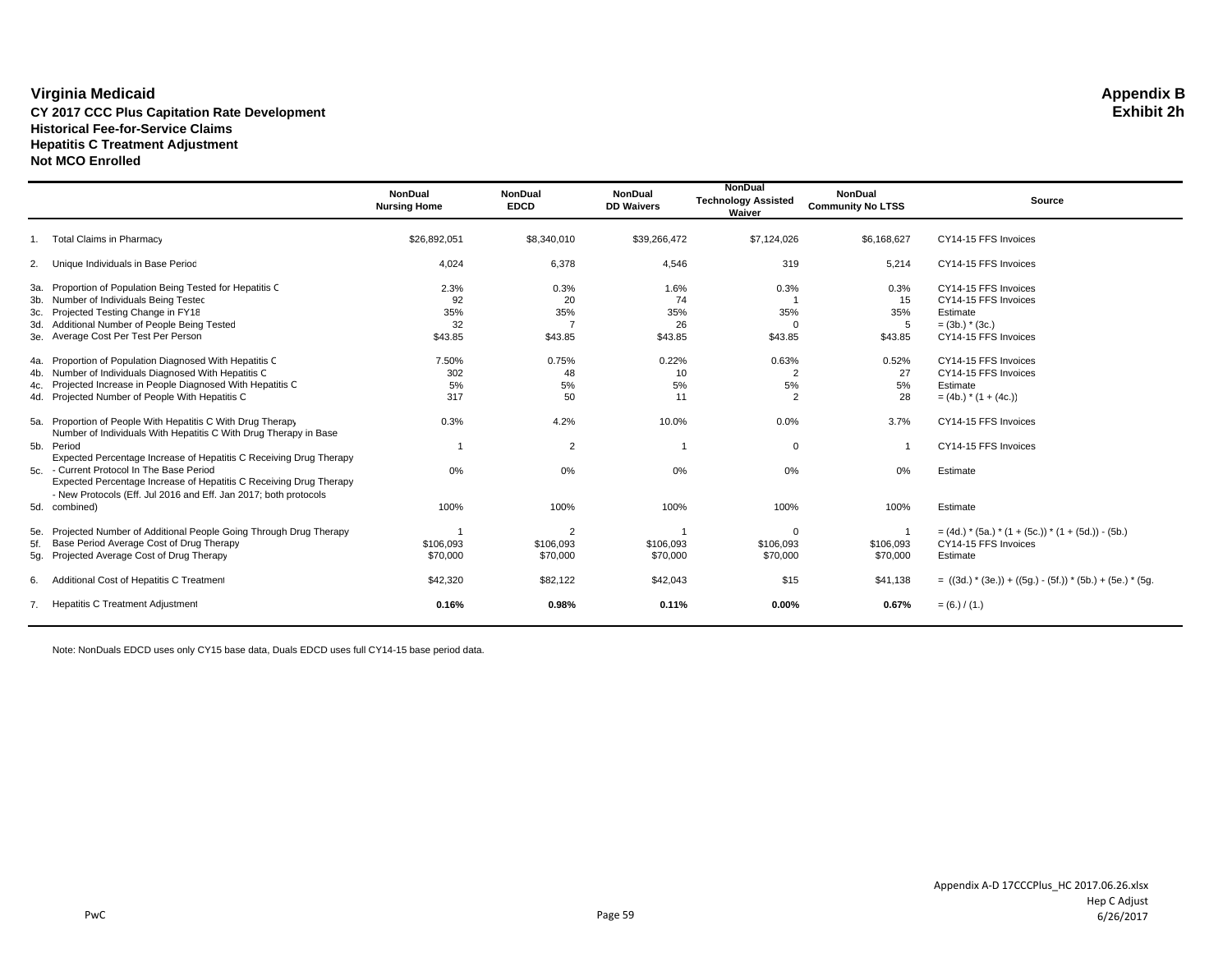#### **Virginia Medicaid Appendix B CY 2017 CCC Plus Capitation Rate Development Exhibit 2i Historical Fee-for-Service Claims**

**Lab Fee Adjustment**

#### **Not MCO Enrolled**

|                                                               | <b>All Eligibles</b><br>Nursing Home | <b>Dual EDCD</b> | <b>NonDual EDCD</b> | <b>All Eligibles</b><br><b>DD Waivers</b> | <b>All Eligibles</b><br><b>Technology Assisted</b><br>Waiver | <b>All Eligibles</b><br><b>Community No LTSS</b> | Source                                           |
|---------------------------------------------------------------|--------------------------------------|------------------|---------------------|-------------------------------------------|--------------------------------------------------------------|--------------------------------------------------|--------------------------------------------------|
| 1a. Total Claims in Lab Category - January to June 2014       | \$254,693                            | \$10,432         | \$0                 | \$114,625                                 | \$7,622                                                      | \$65,120                                         | FFS Invoices - January 1, 2014 to June 30, 2014  |
| 1b. Total Claims in Lab Category - July 2014 to December 2015 | \$751,702                            | \$20,107         | \$51,014            | \$283,153                                 | \$17,369                                                     | \$154,031                                        | FFS Invoices - July 1, 2014 to December 31, 2015 |
| 2a. Lab Fee Adjustment (Effective FY15)                       | $-12.0%$                             | $-12.0%$         | $-12.0%$            | $-12.0%$                                  | $-12.0%$                                                     | $-12.0%$                                         | Provided by DMAS                                 |
| 2b. Dollar Change                                             | (S30, 563)                           | (\$1,252)        | \$0                 | (\$13,755)                                | (\$915)                                                      | (S7, 814)                                        | = (1a.) * (2a.)                                  |
| 3. Lab Fee Adjustment                                         | $-3.0%$                              | $-4.1%$          | $0.0\%$             | $-3.5%$                                   | $-3.7%$                                                      | $-3.6%$                                          | $= (2b.) / ((1a.) + (1b.))$                      |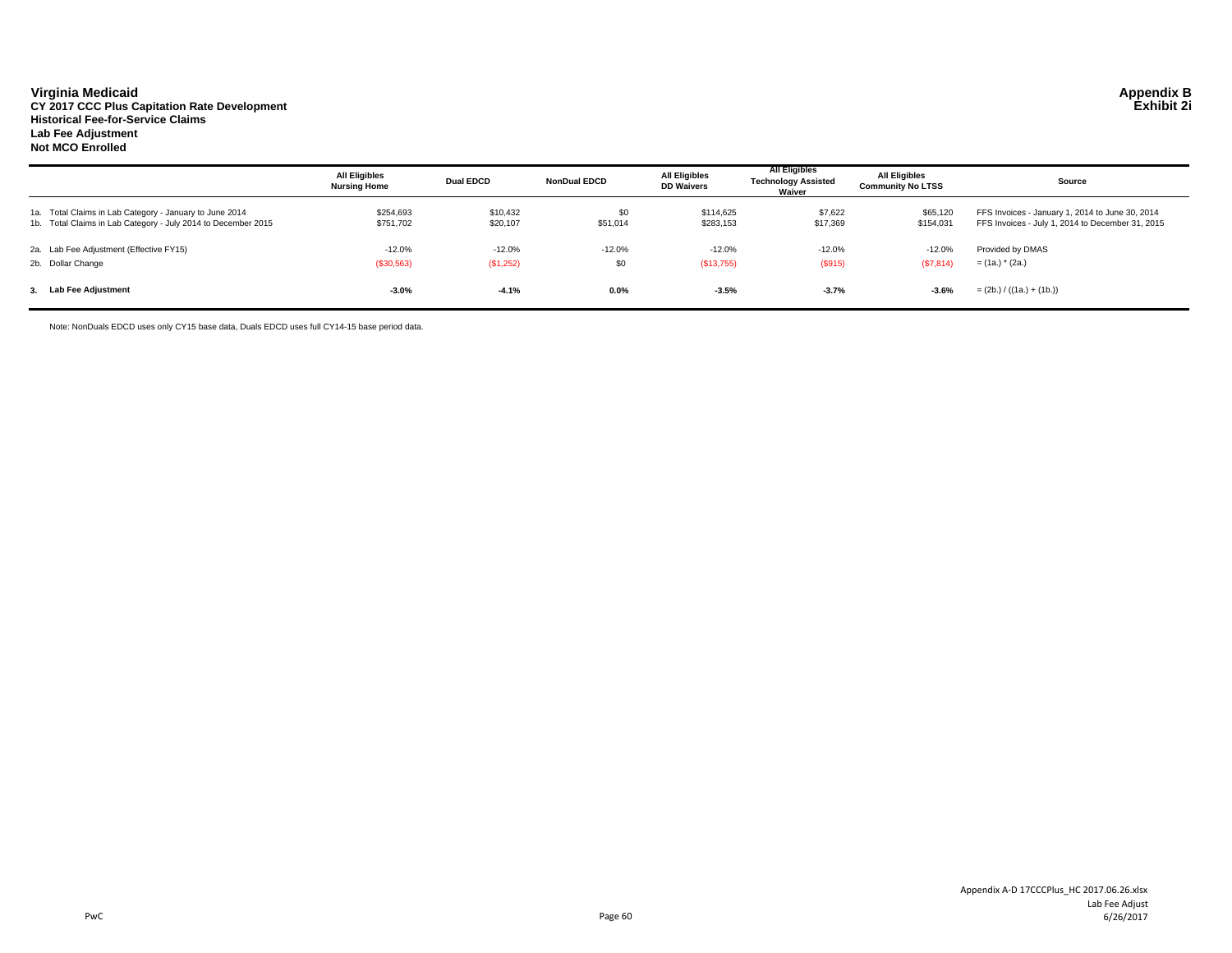#### **Virginia Medicaid Appendix B**

**CY 2017 CCC Plus Capitation Rate Development Exhibit 2j Historical Fee-for-Service Claims Emergency Room Triage Adjustment Not MCO Enrolled**

|                                                                    | <b>All Eligibles</b><br><b>Nursing Home</b> | <b>Dual EDCD</b> | <b>NonDual EDCD</b> | <b>All Eligibles</b><br><b>DD Waivers</b> | <b>All Eligibles</b><br><b>Technology Assisted</b><br>Waiver | <b>All Eligibles</b><br><b>Community No LTSS</b> | Source                  |
|--------------------------------------------------------------------|---------------------------------------------|------------------|---------------------|-------------------------------------------|--------------------------------------------------------------|--------------------------------------------------|-------------------------|
| 1. Total Claims in Physician - Other Practitioner, PCP, Specialist | \$12,291,487                                | \$1,676,125      | \$18,398,484        | \$7,195,224                               | \$2,623,338                                                  | \$7,200,257                                      | CY14-15 FFS Invoices    |
| 2 CY14-15 Number of Claims in ER Triage Level 3                    | 251                                         | 30               | 45                  | 699                                       | 50                                                           | 454                                              | CY14-15 FFS Invoices    |
| 3. ER Cost No Triage Level 3                                       | \$43.65                                     | \$43.65          | \$43.65             | \$43.65                                   | \$43.65                                                      | \$43.65                                          | Provided by DMAS        |
| 4. ER Triage Cost                                                  | \$22.06                                     | \$22.06          | \$22.06             | \$22.06                                   | \$22.06                                                      | \$22.06                                          | Provided by DMAS        |
| 5. CY17 ER Triage Financial Impact (2 years)                       | \$5,419                                     | \$648            | \$972               | \$15,091                                  | \$1,080                                                      | \$9,802                                          | $= (2.) * ((3.) - (4.)$ |
| 6. CY17 ER Triage Adjustment                                       | 0.04%                                       | 0.04%            | 0.01%               | 0.21%                                     | 0.04%                                                        | 0.14%                                            | $= (5.) / (1.)$         |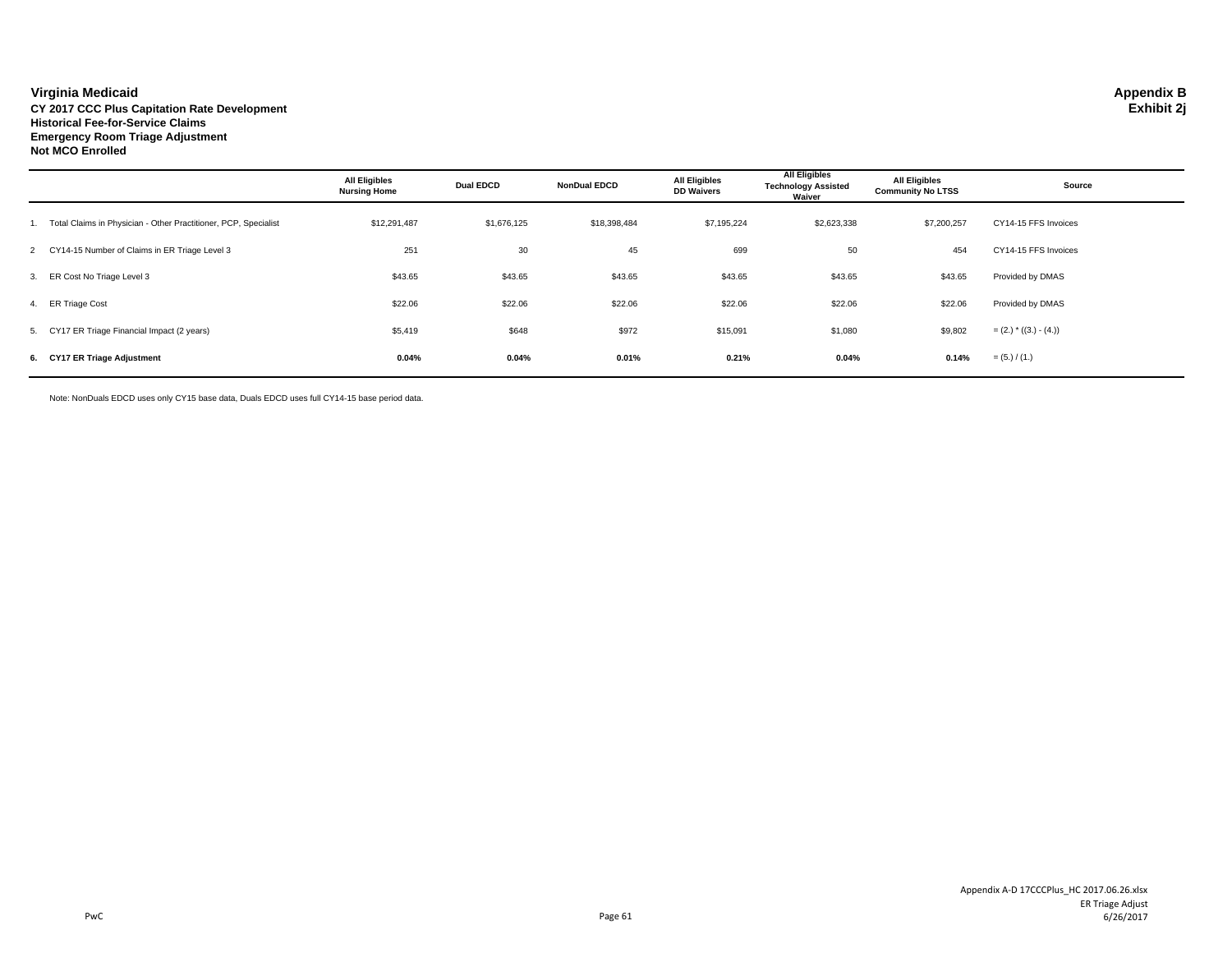**Virginia Medicaid Appendix B CY 2017 CCC Plus Capitation Rate Development Exhibit 2k Historical Fee-for-Service Claims Resource Based Relative Value Scale Adjustment Not MCO Enrolled**

|                                                   | <b>All Eligibles</b><br><b>Nursing Home</b> | <b>Dual EDCD</b> | <b>NonDual EDCD</b> | <b>All Eligibles</b><br><b>DD Waivers</b> | <b>All Eligibles</b><br><b>Technology Assisted</b><br>Waiver | <b>All Eligibles</b><br><b>Community No LTSS</b> | Source               |
|---------------------------------------------------|---------------------------------------------|------------------|---------------------|-------------------------------------------|--------------------------------------------------------------|--------------------------------------------------|----------------------|
| Professional Fee Adjustment - Effective FY18      | 0.71%                                       | 0.71%            | 0.71%               | 0.71%                                     | 0.71%                                                        | 0.71%                                            | Provided by DMAS     |
| 2. Proportion of claims subject to fee adjustment | 95.5%                                       | 97.3%            | 98.3%               | 97.4%                                     | 98.4%                                                        | 96.8%                                            | CY14-15 FFS Invoices |
| 3. Final Professional Fee Adjustment              | 0.7%                                        | 0.7%             | 0.7%                | 0.7%                                      | 0.7%                                                         | 0.7%                                             | $=$ (1.) $*$ (2.)    |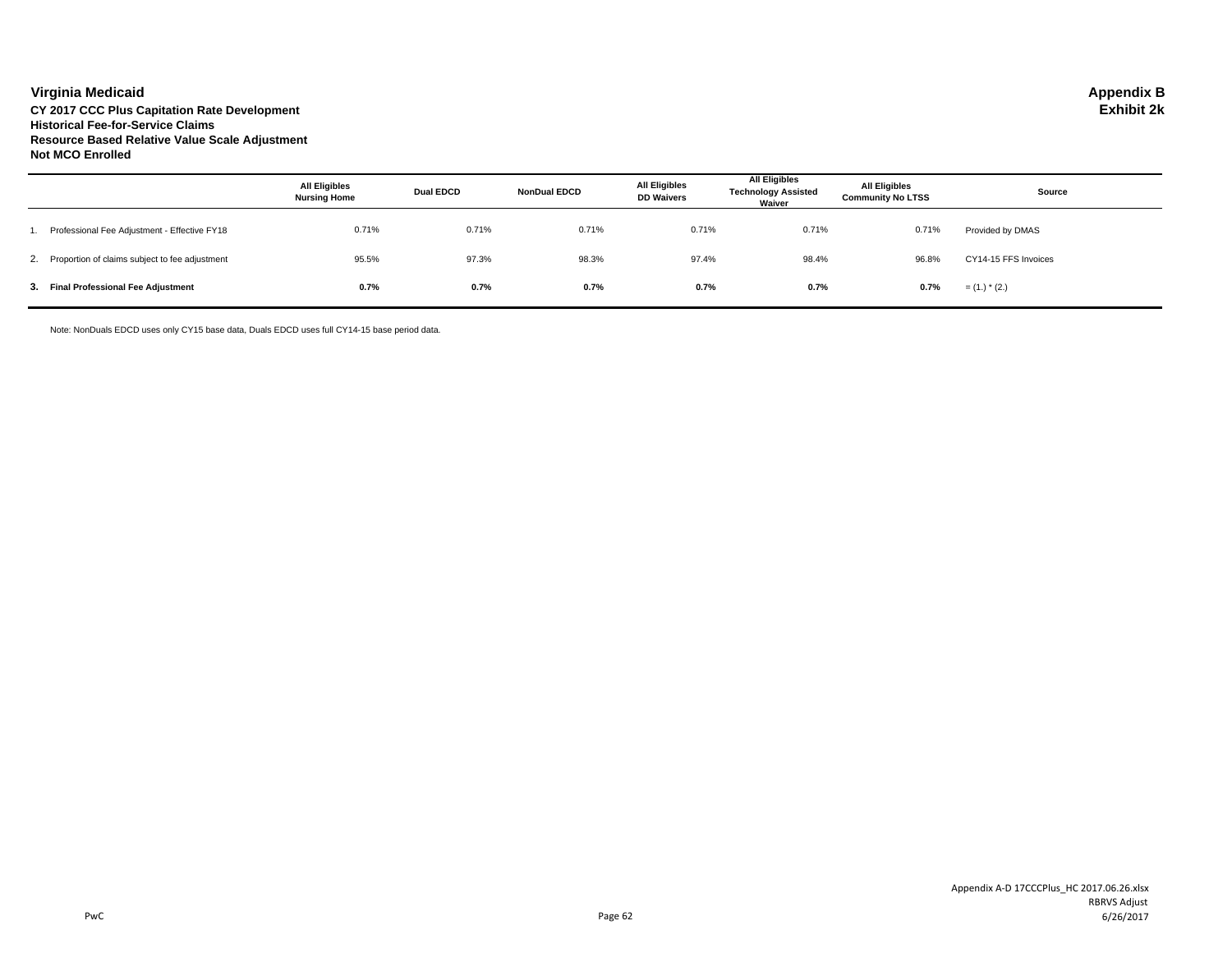#### **Virginia Medicaid Appendix B CY 2017 CCC Plus Capitation Rate Development Exhibit 2l Historical Fee-for-Service Claims Home Health and Rehab Adjustment Not MCO Enrolled**

|    |                                           |                                                              | <b>All Eligibles</b><br><b>Nursing Home</b> | <b>Dual EDCD</b> | <b>NonDual EDCD</b> | <b>All Eligibles</b><br><b>DD Waivers</b> | <b>All Eligibles</b><br>Technology<br><b>Assisted Waiver</b> | <b>All Eligibles</b><br><b>Community No</b><br><b>LTSS</b> | Source                                                     |
|----|-------------------------------------------|--------------------------------------------------------------|---------------------------------------------|------------------|---------------------|-------------------------------------------|--------------------------------------------------------------|------------------------------------------------------------|------------------------------------------------------------|
| 1. | CY14-15 Claims in Service Categories      | a. Home Health Services                                      | \$159,565                                   | \$83,385         | \$381,295           | \$692,737                                 | \$174,698                                                    | \$123,621                                                  | CY14-15 FFS Invoices                                       |
|    |                                           | b. Physician - Other Practitioner                            | \$1,659,077                                 | \$1,229,686      | \$16,937,064        | \$2,108,697                               | \$1,546,104                                                  | \$3,606,925                                                | CY14-15 FFS Invoices                                       |
| 2. | CY14-15 Claims Associated with Fee Change | a. Home Health                                               | \$79,819                                    | \$42,423         | \$197,186           | \$406,993                                 | \$91,875                                                     | \$71,311                                                   | CY14-15 FFS Invoices                                       |
|    |                                           | b. Physician - Other Practitioner                            | \$81,045                                    | \$8,678          | \$1,000,393         | \$593,737                                 | \$188,897                                                    | \$219,311                                                  | CY14-15 FFS Invoices                                       |
| 3. | FY17 Fee Change                           | a. Home Health Inflation                                     | 1.7%                                        | 1.7%             | 1.7%                | 1.7%                                      | 1.7%                                                         | 1.7%                                                       | Provided by DMAS                                           |
|    |                                           | b. OP Rehab Inflation                                        | 2.1%                                        | 2.1%             | 2.1%                | 2.1%                                      | 2.1%                                                         | 2.1%                                                       | Provided by DMAS                                           |
| 4. | Dollar Change                             | a. Home Health Services                                      | \$1,357                                     | \$721            | \$3,352             | \$6,919                                   | \$1,562                                                      | \$1,212                                                    | $= ((2a.) * (3a.))$                                        |
|    |                                           | b. Physician - Other Practitioner                            | \$1,702                                     | \$182            | \$21,008            | \$12.468                                  | \$3,967                                                      | \$4,606                                                    | $= ((2b.) * (3b.))$                                        |
| 5. | FY18 Fee Change                           | a. 50% of Home Health Inflation                              | 1.15%                                       | 1.15%            | 1.15%               | 1.15%                                     | 1.15%                                                        | 1.15%                                                      | Provided by DMAS                                           |
|    |                                           | b. 50% of OP Rehab Inflation                                 | 1.35%                                       | 1.35%            | 1.35%               | 1.35%                                     | 1.35%                                                        | 1.35%                                                      | Provided by DMAS                                           |
| 6. | Dollar Change                             | a. Home Health Services                                      | \$934                                       | \$496            | \$2,306             | \$4,760                                   | \$1,075                                                      | \$834                                                      | $= ((2a.) + (4a.)) * (5a.)$                                |
|    |                                           | b. Physician - Other Practitioner                            | \$1,117                                     | \$120            | \$13,789            | \$8,184                                   | \$2,604                                                      | \$3,023                                                    | $= ((2b.) + (4b.)) * (5b.)$                                |
| 7. | Home Health and Rehab Adjustment          | a. Home Health Services<br>b. Physician - Other Practitioner | 1.4%<br>0.17%                               | 1.5%<br>0.02%    | 1.5%<br>0.21%       | $1.7\%$<br>0.98%                          | 1.5%<br>0.42%                                                | 1.7%<br>0.21%                                              | $= ((4a.) + (6a.)) / (1a.)$<br>$= ((4b.) + (6b.)) / (1b.)$ |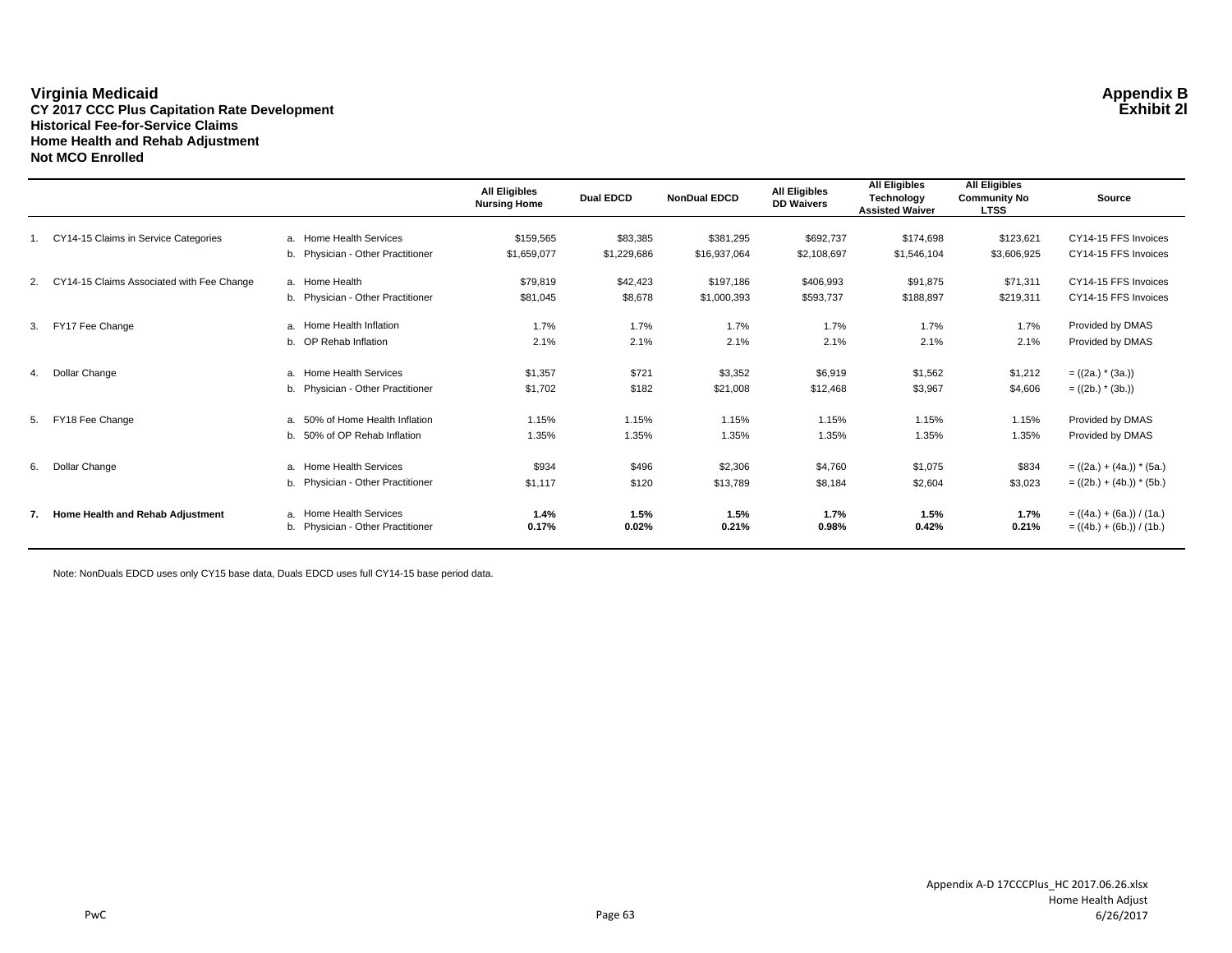#### **Virginia Medicaid Appendix B CY 2017 CCC Plus Capitation Rate Development Exhibit 2m Historical Fee-for-Service Claims Non-Emergency Transportation Adjustment Not MCO Enrolled**

|                                   | <b>All Eligibles</b><br><b>Nursing Home</b> | <b>All Eligibles</b><br><b>EDCD</b> | All Eligibles<br><b>DD Waivers</b> | <b>All Eligibles</b><br><b>Technology Assisted</b><br>Waiver | <b>All Eligibles</b><br><b>Community No LTSS</b> | Source                                                                    |
|-----------------------------------|---------------------------------------------|-------------------------------------|------------------------------------|--------------------------------------------------------------|--------------------------------------------------|---------------------------------------------------------------------------|
| <b>Non-ER Transportation Rate</b> | \$82.46                                     | \$31.80                             | \$31.80                            | \$82.46                                                      | \$31.80                                          | From DMAS - Rates Effective January 1, 2016 -<br>Present - includes admin |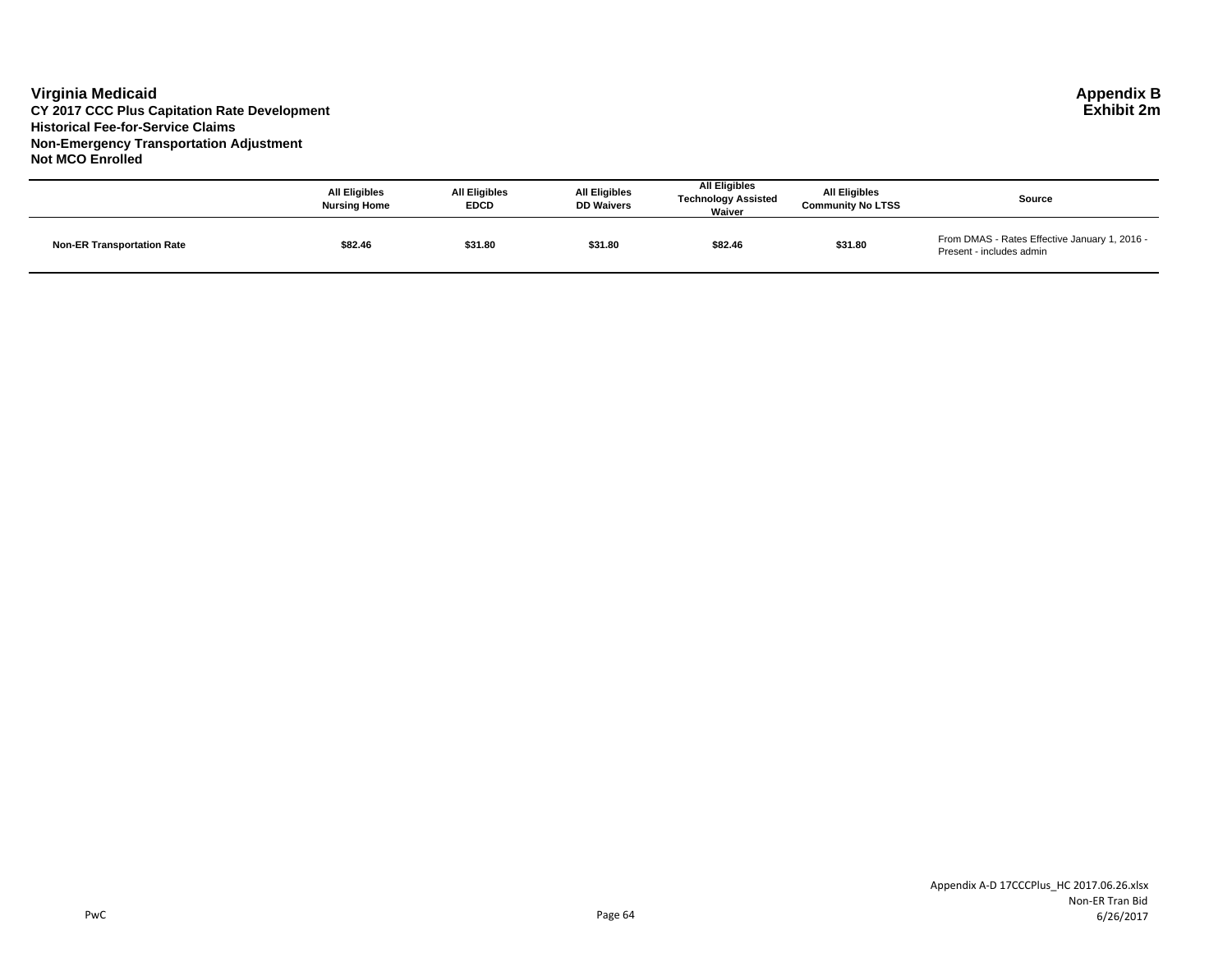#### **Virginia Medicaid Appendix B CY 2017 CCC Plus Capitation Rate Development Exhibit 2n Historical Fee-for-Service Claims Managed Care Savings Adjustment Not MCO Enrolled**

|                                                         | <b>All Eligibles</b><br><b>Nursing Home</b> | <b>All Eligibles</b><br><b>EDCD</b> | <b>All Eligibles</b><br><b>DD Waivers</b> | <b>All Eligibles</b><br><b>Technology Assisted</b><br>Waiver | <b>All Eligibles</b><br><b>Community No LTSS</b> | Source           |
|---------------------------------------------------------|---------------------------------------------|-------------------------------------|-------------------------------------------|--------------------------------------------------------------|--------------------------------------------------|------------------|
| <b>Managed Care Adjustment - All Service Categories</b> | $-0.2%$                                     | $-4.8%$                             | $-2.0%$                                   | $-2.0%$                                                      | $-1.2%$                                          | Provided by DMAS |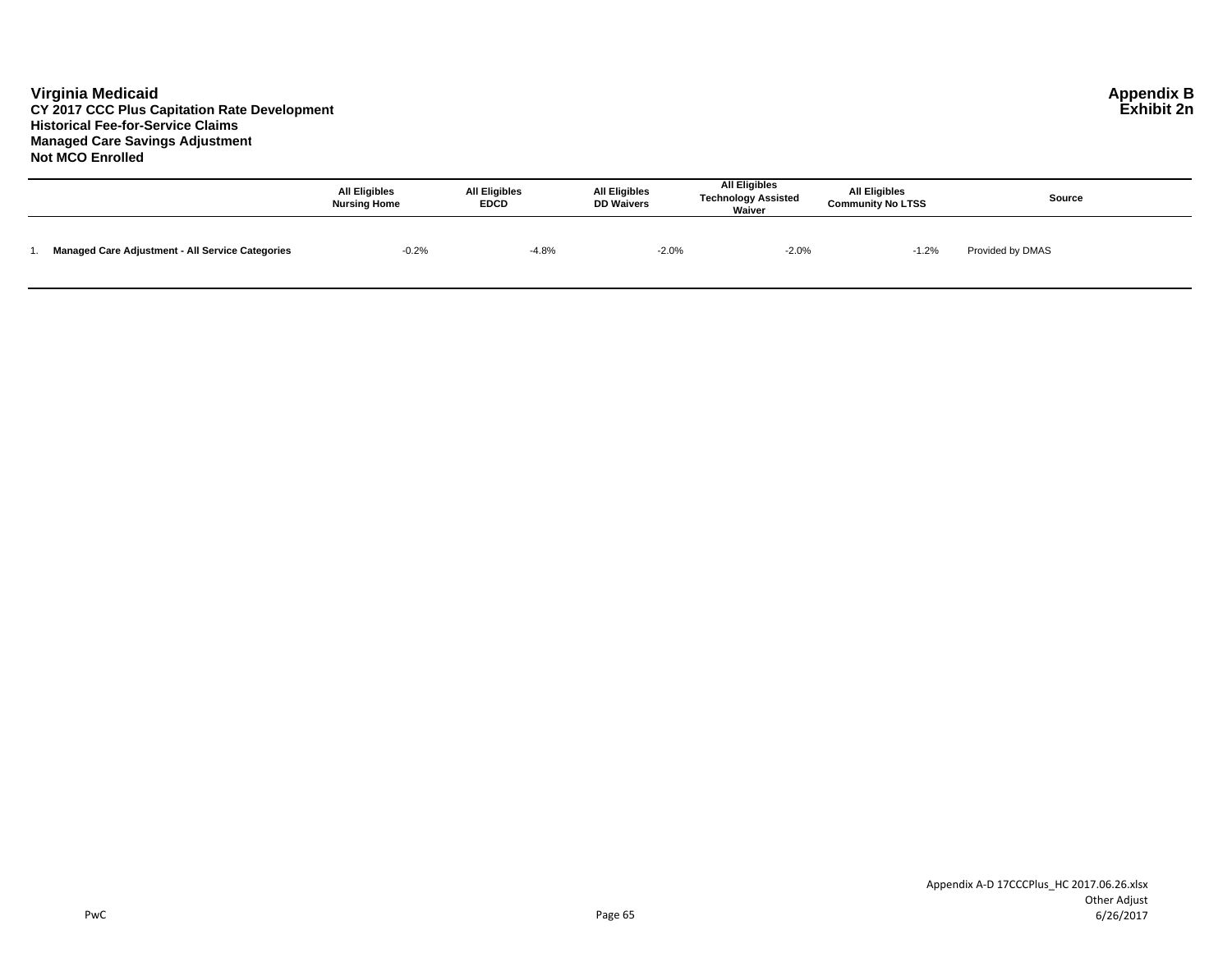# **Virginia Medicaid Appendix B CY 2017 CCC Plus Capitation Rate Development Exhibit 3a Historical Fee-for-Service ClaimsIncurred But Not Reported (IBNR), Policy/Program, and Trend Adjustments - Dual Nursing Home Population Not MCO Enrolled**

|                                   |             |                    | Completion and Policy/Program Adjustments |                   | <b>Data Period Trend</b>    |                                                | Contract<br>Period                             |                                     |
|-----------------------------------|-------------|--------------------|-------------------------------------------|-------------------|-----------------------------|------------------------------------------------|------------------------------------------------|-------------------------------------|
| <b>Category of Service</b>        | <b>IBNR</b> | Policy/<br>Program | <b>Total Base</b><br>Data<br>Adjustments  | <b>Cost Trend</b> | <b>Utilization</b><br>Trend | <b>Cost and</b><br><b>Utilization</b><br>Trend | <b>Cost and</b><br>Utilization<br><b>Trend</b> | <b>Total Trend</b><br><b>Factor</b> |
| Inpatient                         | 2.1%        | $0.0\%$            | 2.1%                                      | $-32.7%$          | 49.4%                       | 0.5%                                           | 14.4%                                          | 1.2866                              |
| Outpatient/ER                     | 1.0%        | 5.5%               | 6.6%                                      | 4.7%              | -23.6%                      | $-20.0\%$                                      | $0.0\%$                                        | 0.8000                              |
| Physician/Professional            | 2.6%        | 1.1%               | 3.7%                                      | 10.2%             | 5.8%                        | 16.6%                                          | 7.0%                                           | 1.3208                              |
| Pharmacy                          | 0.1%        | 3.4%               | 3.5%                                      | $-5.2\%$          | -12.9%                      | $-17.4%$                                       | $0.0\%$                                        | 0.8260                              |
| Nursing Facility*                 | 0.3%        | $0.0\%$            | 0.3%                                      | 0.3%              | $-1.4%$                     | $-1.2%$                                        | $0.0\%$                                        | 0.9888                              |
| <b>HCBS/Home Health Services*</b> | 0.2%        | $0.0\%$            | 0.2%                                      | 40.2%             | $-29.7%$                    | $-1.4%$                                        | 10.8%                                          | 1.1902                              |
| Mental Health/Substance Abuse     | 0.8%        | -16.3%             | -15.6%                                    | 17.8%             | 4.9%                        | 23.5%                                          | 33.1%                                          | 2.0865                              |
| Ancillary/Other                   | 1.0%        | -4.6%              | $-3.7\%$                                  | 4.7%              | -23.6%                      | $-20.0\%$                                      | $0.0\%$                                        | 0.8000                              |
| Medicare Crossover                | 0.9%        | 1.9%               | 2.8%                                      | 1.3%              | 2.4%                        | 3.7%                                           | 4.3%                                           | 1.1204                              |
| <b>Weighted Average*</b>          | $0.3\%$     | $0.0\%$            | 0.3%                                      | 0.2%              | $-1.2\%$                    | $-1.1%$                                        | 0.2%                                           | 0.9930                              |

**Months of Trend Applied** 12 12 12 12 22

Trend rates are calculated based on regression studies of historical Virginia fee-for-service data. Contract period trend for Nursing Home, Adult Day Care, and Personal Care categories may also consider DMAS budget projections. Trend rates have been calculated separately for the broad service categories shown above.

Data period trend are applied from the midpoint of the data period to the end of the data period using compound interest calculations. Contract period trends are applied from the end of the data period to the midpoint of the contract period using compound interest.

**Total Trend & IBNR = [(1 + Data Period Trend) ^ (months/12) \* (1+ Contract Period Utilization Trend) ^ (months/12) \* (1 + IBNR Adjustment)]**

\*Weighted average is calculated using a distribution by Service Type, before Trend (Adjusted CY 2014-2015 Claims)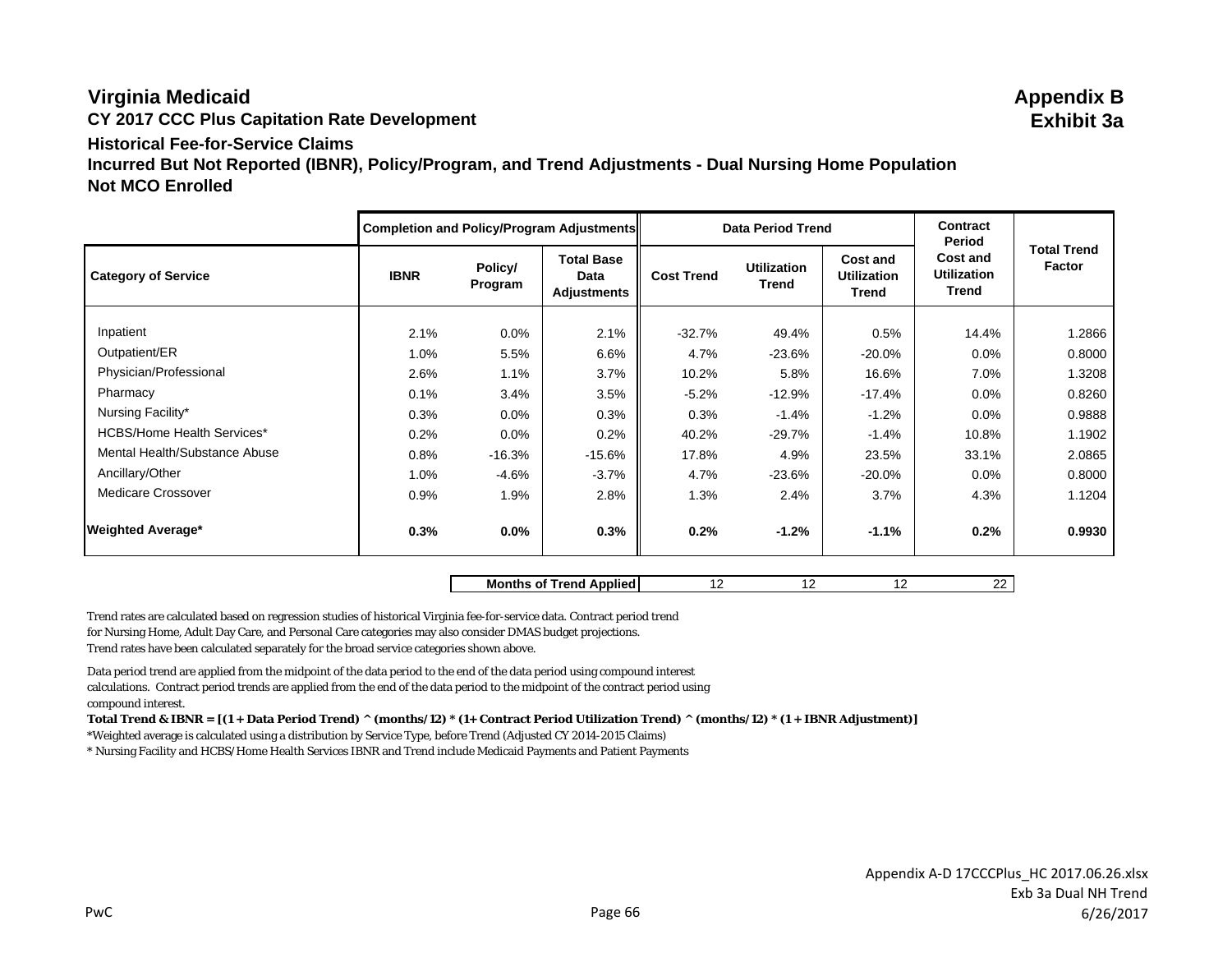# **Virginia Medicaid Appendix B**

**CY 2017 CCC Plus Capitation Rate Development Exhibit 3b**

# **Historical Fee-for-Service Claims**

**Incurred But Not Reported (IBNR), Policy/Program, and Trend Adjustments - NonDual Nursing Home Population Not MCO Enrolled**

|                                   |             |                    | <b>Completion and Policy/Program Adjustments</b> |                   | <b>Data Period Trend</b>           |                                                | Contract<br>Period                                    |                                     |
|-----------------------------------|-------------|--------------------|--------------------------------------------------|-------------------|------------------------------------|------------------------------------------------|-------------------------------------------------------|-------------------------------------|
| <b>Category of Service</b>        | <b>IBNR</b> | Policy/<br>Program | <b>Total Base</b><br>Data<br>Adjustments         | <b>Cost Trend</b> | <b>Utilization</b><br><b>Trend</b> | <b>Cost and</b><br><b>Utilization</b><br>Trend | <b>Cost and</b><br><b>Utilization</b><br><b>Trend</b> | <b>Total Trend</b><br><b>Factor</b> |
|                                   |             |                    |                                                  |                   |                                    |                                                |                                                       |                                     |
| Inpatient                         | 2.0%        | 0.2%               | 2.3%                                             | 12.3%             | $-12.3%$                           | $-1.5%$                                        | 0.5%                                                  | 0.9936                              |
| Outpatient/ER                     | 2.5%        | 5.5%               | 8.2%                                             | 0.1%              | 0.2%                               | 0.3%                                           | 5.1%                                                  | 1.0990                              |
| Physician/Professional            | 2.2%        | 0.8%               | 3.0%                                             | $-3.0%$           | 5.8%                               | 2.6%                                           | 0.1%                                                  | 1.0285                              |
| Pharmacy                          | 0.2%        | 3.4%               | 3.6%                                             | 10.5%             | $-6.3%$                            | 3.5%                                           | 2.9%                                                  | 1.0898                              |
| Nursing Facility*                 | 0.5%        | 0.0%               | 0.5%                                             | $-1.6%$           | $-1.7%$                            | $-3.2%$                                        | 0.0%                                                  | 0.9680                              |
| <b>HCBS/Home Health Services*</b> | 1.8%        | 0.9%               | 2.7%                                             | $-16.2%$          | 59.3%                              | 33.5%                                          | 31.6%                                                 | 2.2085                              |
| Mental Health/Substance Abuse     | 0.5%        | $-3.3%$            | $-2.8%$                                          | $-0.7%$           | 27.8%                              | 26.9%                                          | 31.3%                                                 | 2.0919                              |
| Ancillary/Other                   | 2.5%        | $-4.7%$            | $-2.3%$                                          | 0.1%              | 0.2%                               | 0.3%                                           | 5.1%                                                  | 1.0990                              |
| Medicare Crossover                | 0.0%        | 6.5%               | 6.5%                                             | 0.0%              | 0.0%                               | 0.0%                                           | 0.0%                                                  | 1.0000                              |
| <b>Weighted Average*</b>          | 0.8%        | 0.4%               | 1.2%                                             | 1.1%              | $-3.0%$                            | $-2.1%$                                        | 0.5%                                                  | 0.9875                              |

**Months of Trend Applied** 12 12 12 12 22

Trend rates are calculated based on regression studies of historical Virginia fee-for-service data. Contract period trend for Nursing Home, Adult Day Care, and Personal Care categories may also consider DMAS budget projections.

Trend rates have been calculated separately for the broad service categories shown above.

Data period trend are applied from the midpoint of the data period to the end of the data period using compound interest calculations. Contract period trends are applied from the end of the data period to the midpoint of the contract period using compound interest.

**Total Trend & IBNR = [(1 + Data Period Trend) ^ (months/12) \* (1+ Contract Period Utilization Trend) ^ (months/12) \* (1 + IBNR Adjustment)]**

\*Weighted average is calculated using a distribution by Service Type, before Trend (Adjusted CY 2014-2015 Claims)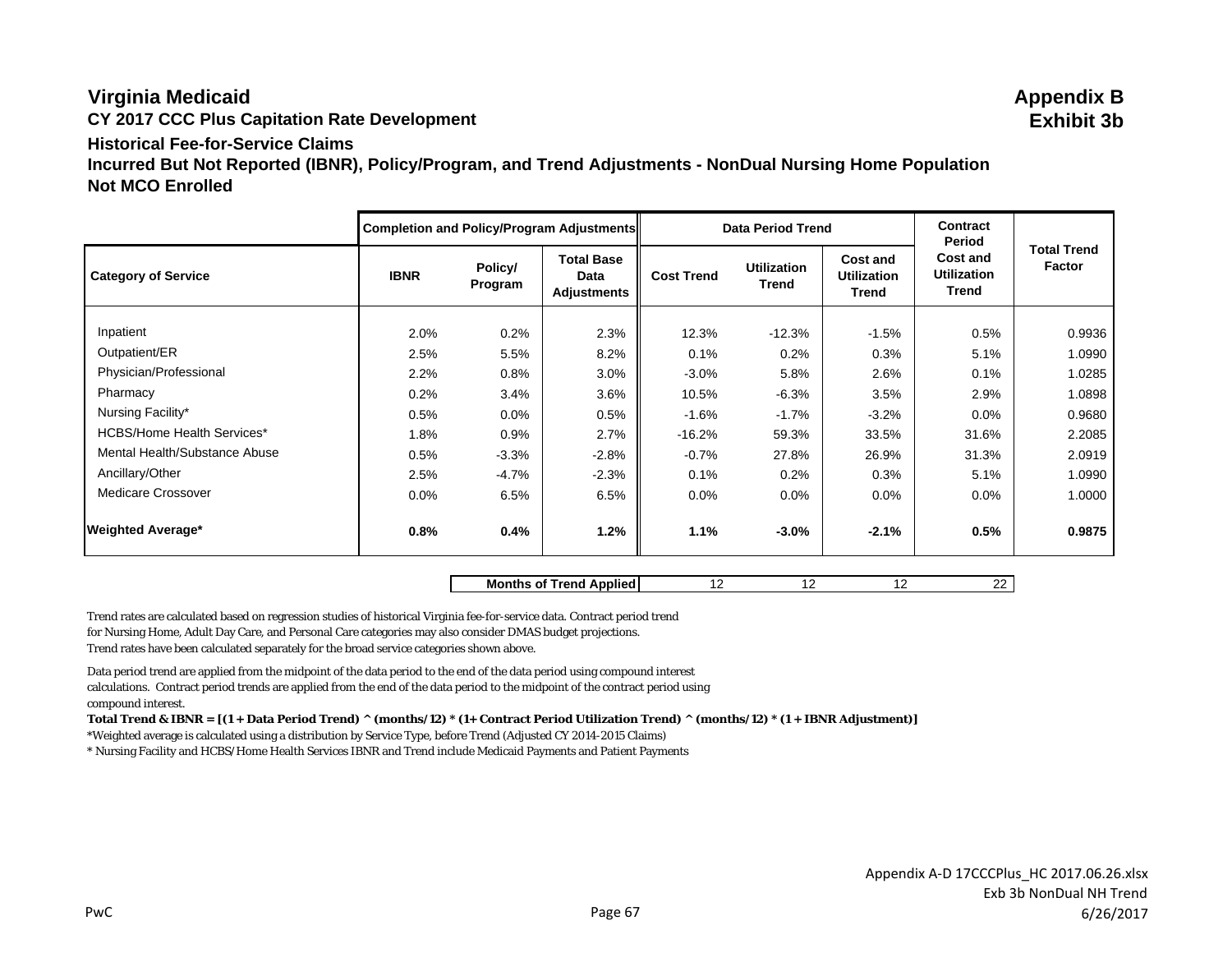# **Virginia Medicaid Appendix B CY 2017 CCC Plus Capitation Rate Development Exhibit 3c Historical Fee-for-Service ClaimsIncurred But Not Reported (IBNR), Policy/Program, and Trend Adjustments - Dual EDCD Population Not MCO Enrolled**

|                                   |             |                    | Completion and Policy/Program Adjustments |                   | <b>Data Period Trend</b>           |                                         | <b>Contract</b><br>Period               |                                     |
|-----------------------------------|-------------|--------------------|-------------------------------------------|-------------------|------------------------------------|-----------------------------------------|-----------------------------------------|-------------------------------------|
| <b>Category of Service</b>        | <b>IBNR</b> | Policy/<br>Program | <b>Total Base</b><br>Data<br>Adjustments  | <b>Cost Trend</b> | <b>Utilization</b><br><b>Trend</b> | Cost and<br><b>Utilization</b><br>Trend | Cost and<br><b>Utilization</b><br>Trend | <b>Total Trend</b><br><b>Factor</b> |
| Inpatient                         | 0.8%        | $-3.8%$            | $-3.0%$                                   | 99.6%             | -42.0%                             | 15.7%                                   | 0.6%                                    | 1.1708                              |
| Outpatient/ER                     | 0.9%        | 1.1%               | 2.0%                                      | 16.5%             | $-5.1%$                            | 10.5%                                   | 2.7%                                    | 1.1595                              |
| Physician/Professional            | 1.5%        | 0.3%               | 1.8%                                      | 30.0%             | -15.7%                             | 9.6%                                    | 0.5%                                    | 1.1057                              |
| Pharmacy                          | 0.0%        | $-15.7%$           | -15.7%                                    | $-13.7%$          | $-9.4%$                            | $-21.8%$                                | 0.0%                                    | 0.7820                              |
| Nursing Facility*                 | 1.0%        | 6.2%               | 7.2%                                      | 23.2%             | $-21.2%$                           | $-3.0%$                                 | 0.0%                                    | 0.9700                              |
| <b>HCBS/Home Health Services*</b> | 0.2%        | 3.4%               | 3.6%                                      | $-0.6%$           | 3.8%                               | 3.1%                                    | 2.7%                                    | 1.0832                              |
| Mental Health/Substance Abuse     | 0.2%        | 0.6%               | 0.8%                                      | $-5.3%$           | 16.3%                              | 10.1%                                   | 6.3%                                    | 1.2304                              |
| Ancillary/Other                   | 0.9%        | $-0.6%$            | 0.3%                                      | 16.5%             | $-5.1%$                            | 10.5%                                   | 2.7%                                    | 1.1595                              |
| <b>Medicare Crossover</b>         | 0.8%        | 0.0%               | 0.8%                                      | $-0.3%$           | $-1.6\%$                           | $-1.9%$                                 | 0.1%                                    | 0.9831                              |
| <b>Weighted Average*</b>          | 0.3%        | 3.0%               | 3.3%                                      | 0.8%              | 2.8%                               | 3.1%                                    | 2.6%                                    | 1.0801                              |

**Months of Trend Applied** 12 12 12 12 22

Trend rates are calculated based on regression studies of historical Virginia fee-for-service data. Contract period trend for Nursing Home, Adult Day Care, and Personal Care categories may also consider DMAS budget projections. Trend rates have been calculated separately for the broad service categories shown above.

Data period trend are applied from the midpoint of the data period to the end of the data period using compound interest calculations. Contract period trends are applied from the end of the data period to the midpoint of the contract period using compound interest.

**Total Trend & IBNR = [(1 + Data Period Trend) ^ (months/12) \* (1+ Contract Period Utilization Trend) ^ (months/12) \* (1 + IBNR Adjustment)]**

\*Weighted average is calculated using a distribution by Service Type, before Trend (Adjusted CY 2014-2015 Claims)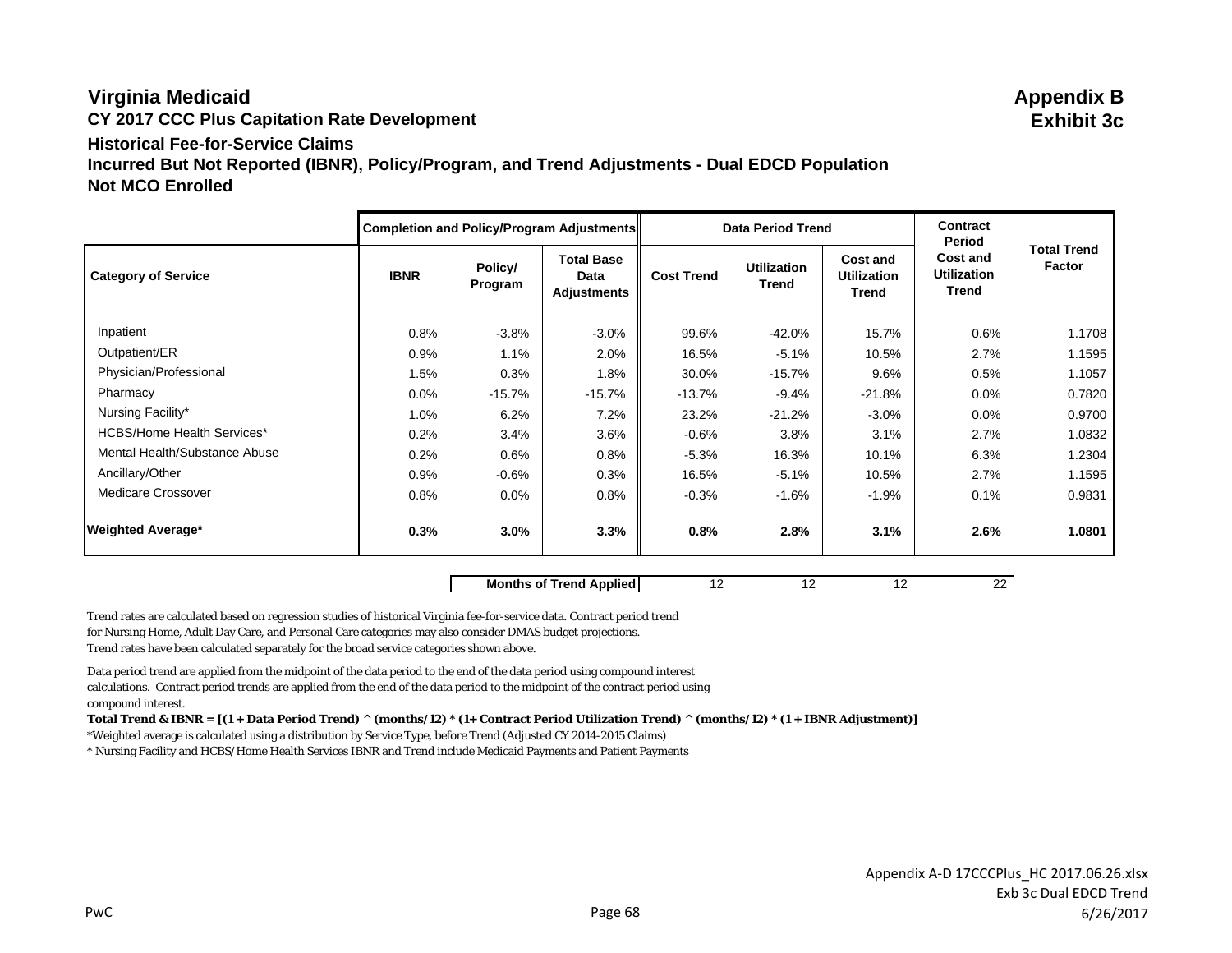# **Virginia Medicaid Appendix B CY 2017 CCC Plus Capitation Rate Development Exhibit 3d Historical Fee-for-Service ClaimsIncurred But Not Reported (IBNR), Policy/Program, and Trend Adjustments - NonDual EDCD Population Not MCO Enrolled**

| Completion and Policy/Program Adjustments |             |                    | <b>Data Period Trend</b>                 |                   | <b>Contract</b><br>Period          |                                                |                                                |                              |
|-------------------------------------------|-------------|--------------------|------------------------------------------|-------------------|------------------------------------|------------------------------------------------|------------------------------------------------|------------------------------|
| <b>Category of Service</b>                | <b>IBNR</b> | Policy/<br>Program | <b>Total Base</b><br>Data<br>Adjustments | <b>Cost Trend</b> | <b>Utilization</b><br><b>Trend</b> | <b>Cost and</b><br><b>Utilization</b><br>Trend | <b>Cost and</b><br><b>Utilization</b><br>Trend | <b>Total Trend</b><br>Factor |
| Inpatient                                 | 1.9%        |                    |                                          |                   |                                    |                                                |                                                |                              |
| Outpatient/ER                             |             | $-4.2%$            | $-2.4%$                                  | 3.4%              | $-0.6%$                            | 2.8%                                           | 0.0%                                           | 1.0139                       |
|                                           | 1.9%        | 1.1%               | 3.0%                                     | 3.4%              | $-0.6\%$                           | 2.8%                                           | $0.0\%$                                        | 1.0139                       |
| Physician/Professional                    | 1.9%        | 0.8%               | 2.7%                                     | 3.4%              | $-0.6\%$                           | 2.8%                                           | 5.6%                                           | 1.1207                       |
| Pharmacy                                  | $0.0\%$     | $-2.5%$            | $-2.4%$                                  | 24.3%             | $-23.7%$                           | $-5.2%$                                        | 0.0%                                           | 0.9737                       |
| Nursing Facility*                         | 0.0%        | 2.8%               | 2.8%                                     | 0.0%              | 0.0%                               | $0.0\%$                                        | $0.0\%$                                        | 1.0000                       |
| <b>HCBS/Home Health Services*</b>         | 0.3%        | 2.8%               | 3.2%                                     | 0.3%              | 16.8%                              | 17.1%                                          | 4.4%                                           | 1.1712                       |
| Mental Health/Substance Abuse             | 0.2%        | 0.3%               | 0.6%                                     | $-2.6%$           | 35.8%                              | 32.3%                                          | 28.5%                                          | 1.8218                       |
| Ancillary/Other                           | 1.9%        | $0.0\%$            | 1.9%                                     | 3.4%              | $-0.6\%$                           | 2.8%                                           | $0.0\%$                                        | 1.0139                       |
| Medicare Crossover                        | $0.0\%$     | 0.0%               | $0.0\%$                                  | 0.0%              | $0.0\%$                            | 0.0%                                           | $0.0\%$                                        | 1.0000                       |
| <b>Weighted Average*</b>                  | 0.7%        | 1.7%               | 2.4%                                     | 2.5%              | 10.5%                              | 12.6%                                          | 4.9%                                           | 1.1576                       |

**Months of Trend Applied**  $\begin{array}{ccc} 6 & 6 & 6 \end{array}$  **22** 

Trend rates are calculated based on regression studies of historical Virginia fee-for-service data. Contract period trend for Nursing Home, Adult Day Care, and Personal Care categories may also consider DMAS budget projections. Trend rates have been calculated separately for the broad service categories shown above.

Data period trend are applied from the midpoint of the data period to the end of the data period using compound interest calculations. Contract period trends are applied from the end of the data period to the midpoint of the contract period using compound interest.

**Total Trend & IBNR = [(1 + Data Period Trend) ^ (months/12) \* (1+ Contract Period Utilization Trend) ^ (months/12) \* (1 + IBNR Adjustment)]**

\*Weighted average is calculated using a distribution by Service Type, before Trend (Adjusted CY 2014-2015 Claims)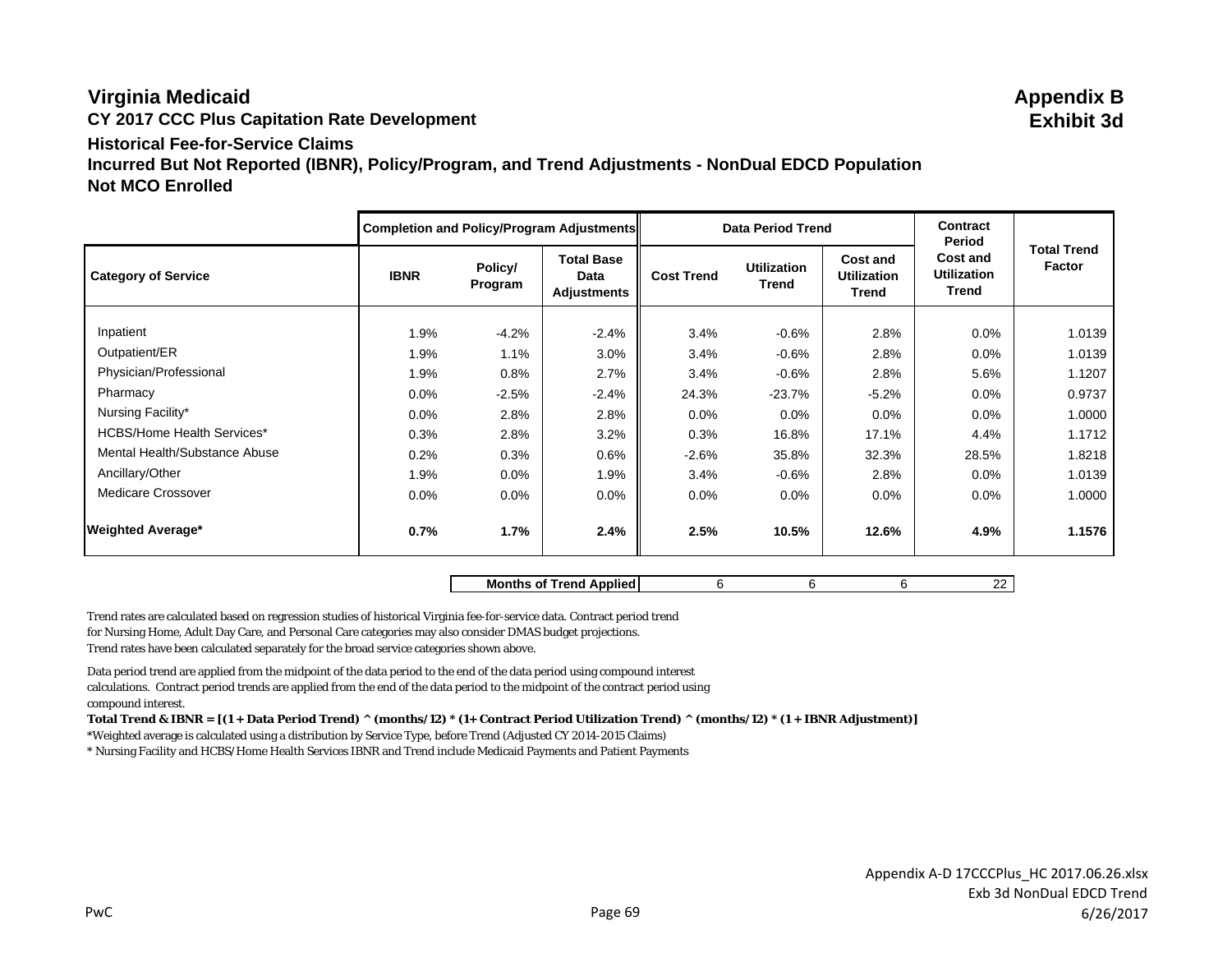# **Virginia Medicaid Appendix B CY 2017 CCC Plus Capitation Rate Development Exhibit 3e Historical Fee-for-Service ClaimsIncurred But Not Reported (IBNR), Policy/Program, and Trend Adjustments - Dual DD Waivers Population Not MCO Enrolled**

| Completion and Policy/Program Adjustments |             |                    |                                                 | <b>Data Period Trend</b> |                             | Contract<br>Period                             |                                                |                              |
|-------------------------------------------|-------------|--------------------|-------------------------------------------------|--------------------------|-----------------------------|------------------------------------------------|------------------------------------------------|------------------------------|
| <b>Category of Service</b>                | <b>IBNR</b> | Policy/<br>Program | <b>Total Base</b><br>Data<br><b>Adjustments</b> | <b>Cost Trend</b>        | <b>Utilization</b><br>Trend | <b>Cost and</b><br><b>Utilization</b><br>Trend | <b>Cost and</b><br><b>Utilization</b><br>Trend | <b>Total Trend</b><br>Factor |
| Inpatient                                 |             |                    |                                                 |                          |                             |                                                |                                                |                              |
| Outpatient/ER                             |             | 10.7%<br>1.2%      | 11.4%<br>1.9%                                   |                          |                             |                                                |                                                |                              |
| Physician/Professional                    |             |                    |                                                 |                          |                             |                                                |                                                |                              |
|                                           |             | 1.0%               | 1.6%                                            |                          |                             |                                                |                                                |                              |
| Pharmacy                                  |             | $-18.3%$           | $-17.8%$                                        |                          |                             |                                                |                                                |                              |
| Nursing Facility*                         |             | $0.0\%$            | $0.6\%$                                         |                          |                             |                                                |                                                |                              |
| <b>HCBS/Home Health Services*</b>         |             | 1.7%               | 2.3%                                            |                          |                             |                                                |                                                |                              |
| Mental Health/Substance Abuse             |             | 0.7%               | 1.3%                                            |                          |                             |                                                |                                                |                              |
| Ancillary/Other                           |             | $-1.3%$            | $-0.7\%$                                        |                          |                             |                                                |                                                |                              |
| Medicare Crossover                        |             | $0.0\%$            | $0.6\%$                                         |                          |                             |                                                |                                                |                              |
| <b>Weighted Average*</b>                  | 0.6%        | $-1.1%$            | $-0.5%$                                         | 1.1%                     | $-1.8%$                     | $-0.7%$                                        | $0.0\%$                                        | 0.9930                       |

**Months of Trend Applied** 12 12 12 12 22

Trend rates are calculated based on regression studies of historical Virginia fee-for-service data. Contract period trend for Nursing Home, Adult Day Care, and Personal Care categories may also consider DMAS budget projections. Trend rates have been calculated separately for the broad service categories shown above.

Data period trend are applied from the midpoint of the data period to the end of the data period using compound interest calculations. Contract period trends are applied from the end of the data period to the midpoint of the contract period using compound interest.

**Total Trend & IBNR = [(1 + Data Period Trend) ^ (months/12) \* (1+ Contract Period Utilization Trend) ^ (months/12) \* (1 + IBNR Adjustment)]**

\*Weighted average is calculated using a distribution by Service Type, before Trend (Adjusted CY 2014-2015 Claims)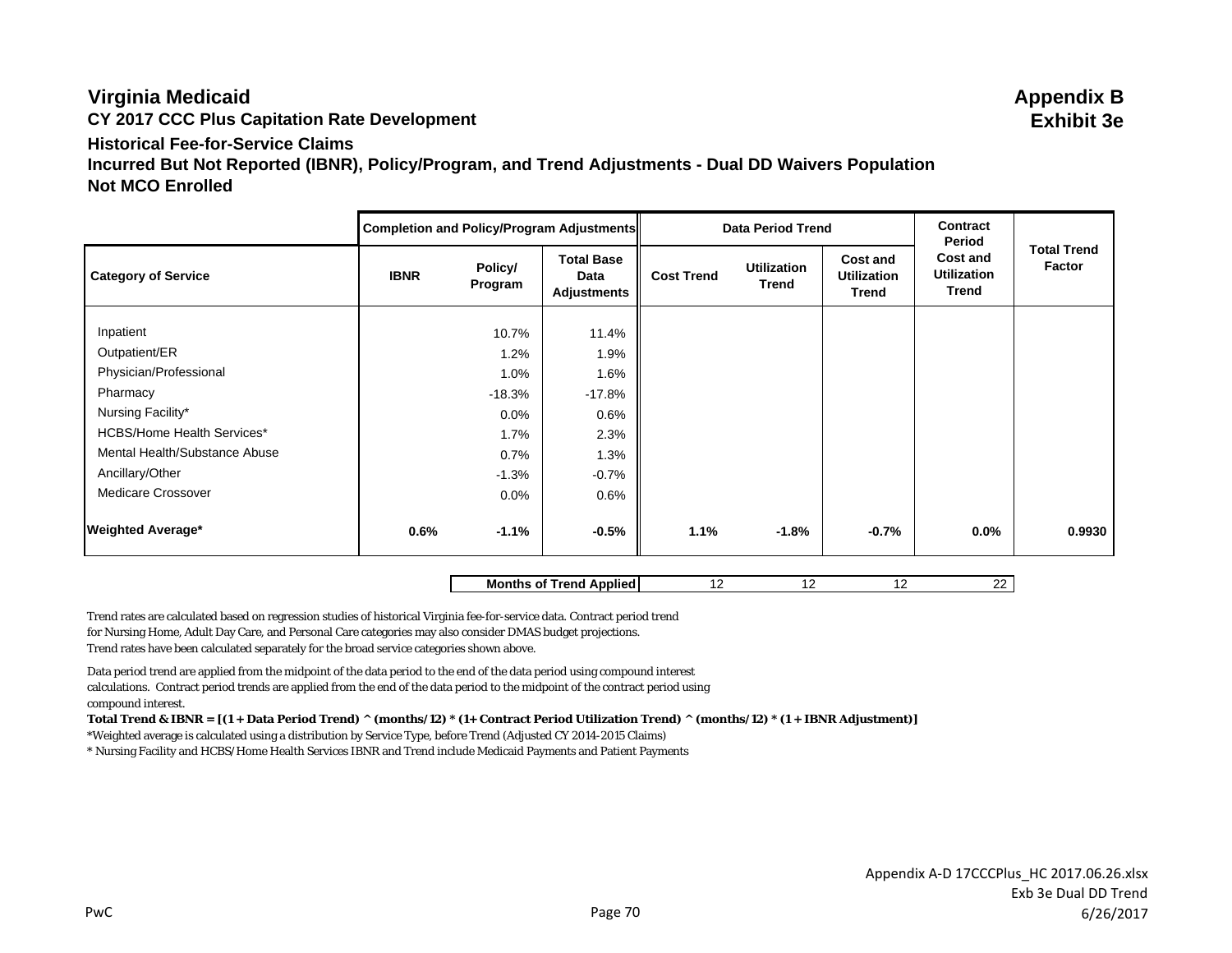# **Virginia Medicaid Appendix B CY 2017 CCC Plus Capitation Rate Development Exhibit 3f Historical Fee-for-Service ClaimsIncurred But Not Reported (IBNR), Policy/Program, and Trend Adjustments - NonDual DD Waivers Population Not MCO Enrolled**

|                                   |             | Completion and Policy/Program Adjustments |                                                 |                   | <b>Data Period Trend</b>    |                                                |                                                          |                                     |
|-----------------------------------|-------------|-------------------------------------------|-------------------------------------------------|-------------------|-----------------------------|------------------------------------------------|----------------------------------------------------------|-------------------------------------|
| <b>Category of Service</b>        | <b>IBNR</b> | Policy/<br>Program                        | <b>Total Base</b><br>Data<br><b>Adjustments</b> | <b>Cost Trend</b> | <b>Utilization</b><br>Trend | <b>Cost and</b><br><b>Utilization</b><br>Trend | Period<br><b>Cost and</b><br><b>Utilization</b><br>Trend | <b>Total Trend</b><br><b>Factor</b> |
| Inpatient                         |             | $-2.9%$                                   | $-2.4%$                                         |                   |                             |                                                |                                                          |                                     |
| Outpatient/ER                     |             | 1.2%                                      | 1.7%                                            |                   |                             |                                                |                                                          |                                     |
| Physician/Professional            |             | 1.1%                                      | 1.6%                                            |                   |                             |                                                |                                                          |                                     |
| Pharmacy                          |             | $-3.6%$                                   | $-3.1%$                                         |                   |                             |                                                |                                                          |                                     |
| Nursing Facility*                 |             | 0.0%                                      | 0.5%                                            |                   |                             |                                                |                                                          |                                     |
| <b>HCBS/Home Health Services*</b> |             | 1.7%                                      | 2.2%                                            |                   |                             |                                                |                                                          |                                     |
| Mental Health/Substance Abuse     |             | 0.6%                                      | 1.1%                                            |                   |                             |                                                |                                                          |                                     |
| Ancillary/Other                   |             | $-1.4%$                                   | $-0.9\%$                                        |                   |                             |                                                |                                                          |                                     |
| Medicare Crossover                |             | $0.0\%$                                   | 0.5%                                            |                   |                             |                                                |                                                          |                                     |
| <b>Weighted Average*</b>          | 0.5%        | $-2.1%$                                   | $-1.6%$                                         | $-0.9%$           | $-1.2%$                     | $-2.1%$                                        | 2.5%                                                     | 1.0239                              |

**Months of Trend Applied** 12 12 12 12 22

Trend rates are calculated based on regression studies of historical Virginia fee-for-service data. Contract period trend for Nursing Home, Adult Day Care, and Personal Care categories may also consider DMAS budget projections. Trend rates have been calculated separately for the broad service categories shown above.

Data period trend are applied from the midpoint of the data period to the end of the data period using compound interest calculations. Contract period trends are applied from the end of the data period to the midpoint of the contract period using compound interest.

**Total Trend & IBNR = [(1 + Data Period Trend) ^ (months/12) \* (1+ Contract Period Utilization Trend) ^ (months/12) \* (1 + IBNR Adjustment)]**

\*Weighted average is calculated using a distribution by Service Type, before Trend (Adjusted CY 2014-2015 Claims)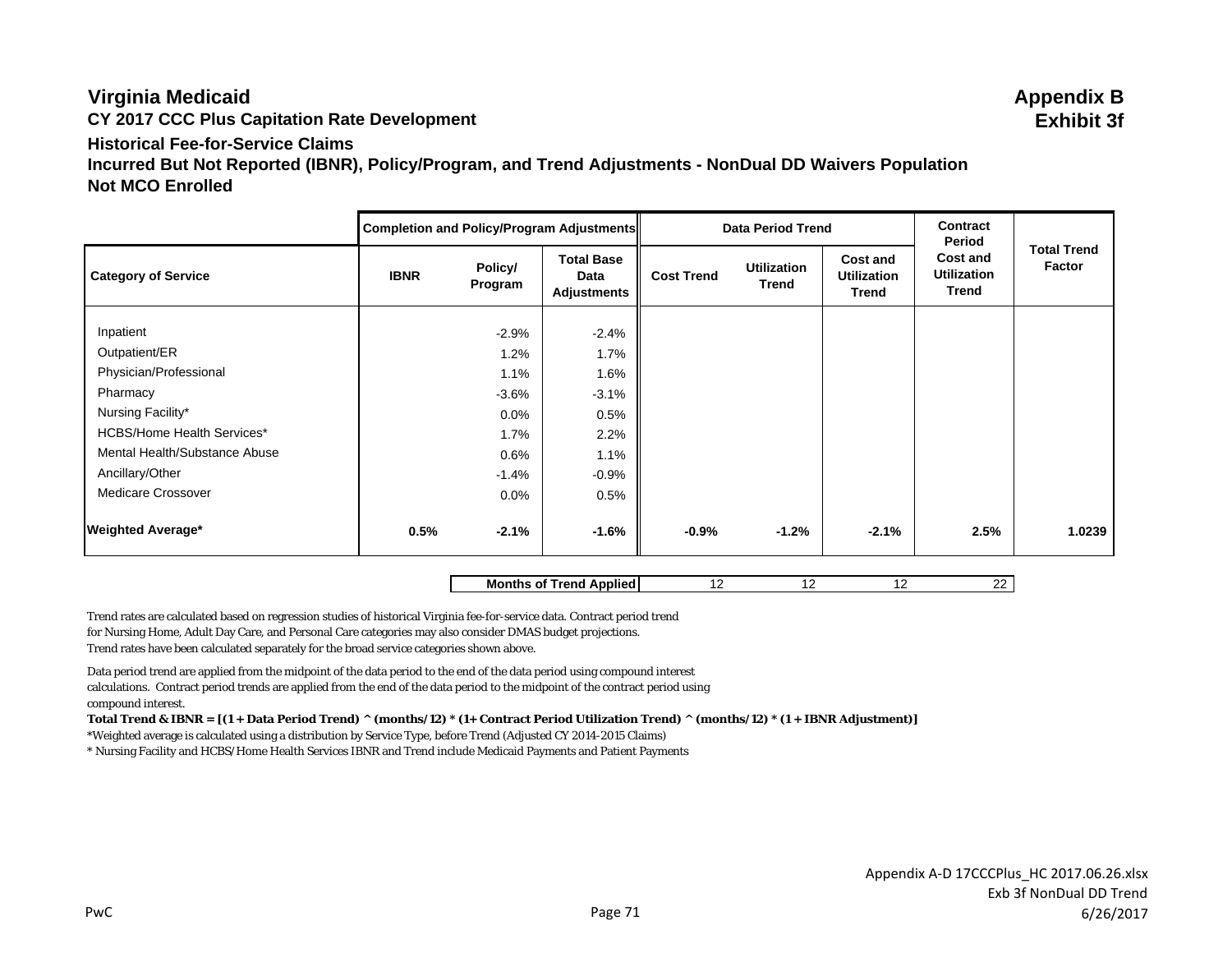# **Virginia Medicaid Appendix B CY 2017 CCC Plus Capitation Rate Development Exhibit 3g Historical Fee-for-Service ClaimsIncurred But Not Reported (IBNR), Policy/Program, and Trend Adjustments - Technology Assisted Waiver Population Not MCO Enrolled**

|                                   | Completion and Policy/Program Adjustments |                    |                                                 |                   | <b>Data Period Trend</b>           |                                                | Contract<br>Period                      |                              |
|-----------------------------------|-------------------------------------------|--------------------|-------------------------------------------------|-------------------|------------------------------------|------------------------------------------------|-----------------------------------------|------------------------------|
| <b>Category of Service</b>        | <b>IBNR</b>                               | Policy/<br>Program | <b>Total Base</b><br>Data<br><b>Adjustments</b> | <b>Cost Trend</b> | <b>Utilization</b><br><b>Trend</b> | <b>Cost and</b><br><b>Utilization</b><br>Trend | Cost and<br><b>Utilization</b><br>Trend | <b>Total Trend</b><br>Factor |
| Inpatient                         |                                           | $-4.4%$            | $-4.0%$                                         |                   |                                    |                                                |                                         |                              |
| Outpatient/ER                     |                                           | 2.3%               | 2.8%                                            |                   |                                    |                                                |                                         |                              |
| Physician/Professional            |                                           | 1.0%               | 1.5%                                            |                   |                                    |                                                |                                         |                              |
| Pharmacy                          |                                           | $-2.7%$            | $-2.2%$                                         |                   |                                    |                                                |                                         |                              |
| Nursing Facility*                 |                                           | 3.1%               | 3.6%                                            |                   |                                    |                                                |                                         |                              |
| <b>HCBS/Home Health Services*</b> |                                           | $0.0\%$            | 0.5%                                            |                   |                                    |                                                |                                         |                              |
| Mental Health/Substance Abuse     |                                           | 0.7%               | 1.2%                                            |                   |                                    |                                                |                                         |                              |
| Ancillary/Other                   |                                           | $-1.0%$            | $-0.5%$                                         |                   |                                    |                                                |                                         |                              |
| Medicare Crossover                |                                           | $0.0\%$            | 0.5%                                            |                   |                                    |                                                |                                         |                              |
| <b>Weighted Average*</b>          | 0.5%                                      | $-0.7%$            | $-0.2%$                                         | $-1.3%$           | $-1.5%$                            | $-2.8%$                                        | $0.0\%$                                 | 0.9720                       |

**Months of Trend Applied** 12 12 12 12 22

Trend rates are calculated based on regression studies of historical Virginia fee-for-service data. Contract period trend for Nursing Home, Adult Day Care, and Personal Care categories may also consider DMAS budget projections. Trend rates have been calculated separately for the broad service categories shown above.

Data period trend are applied from the midpoint of the data period to the end of the data period using compound interest calculations. Contract period trends are applied from the end of the data period to the midpoint of the contract period using compound interest.

**Total Trend & IBNR = [(1 + Data Period Trend) ^ (months/12) \* (1+ Contract Period Utilization Trend) ^ (months/12) \* (1 + IBNR Adjustment)]**

\*Weighted average is calculated using a distribution by Service Type, before Trend (Adjusted CY 2014-2015 Claims)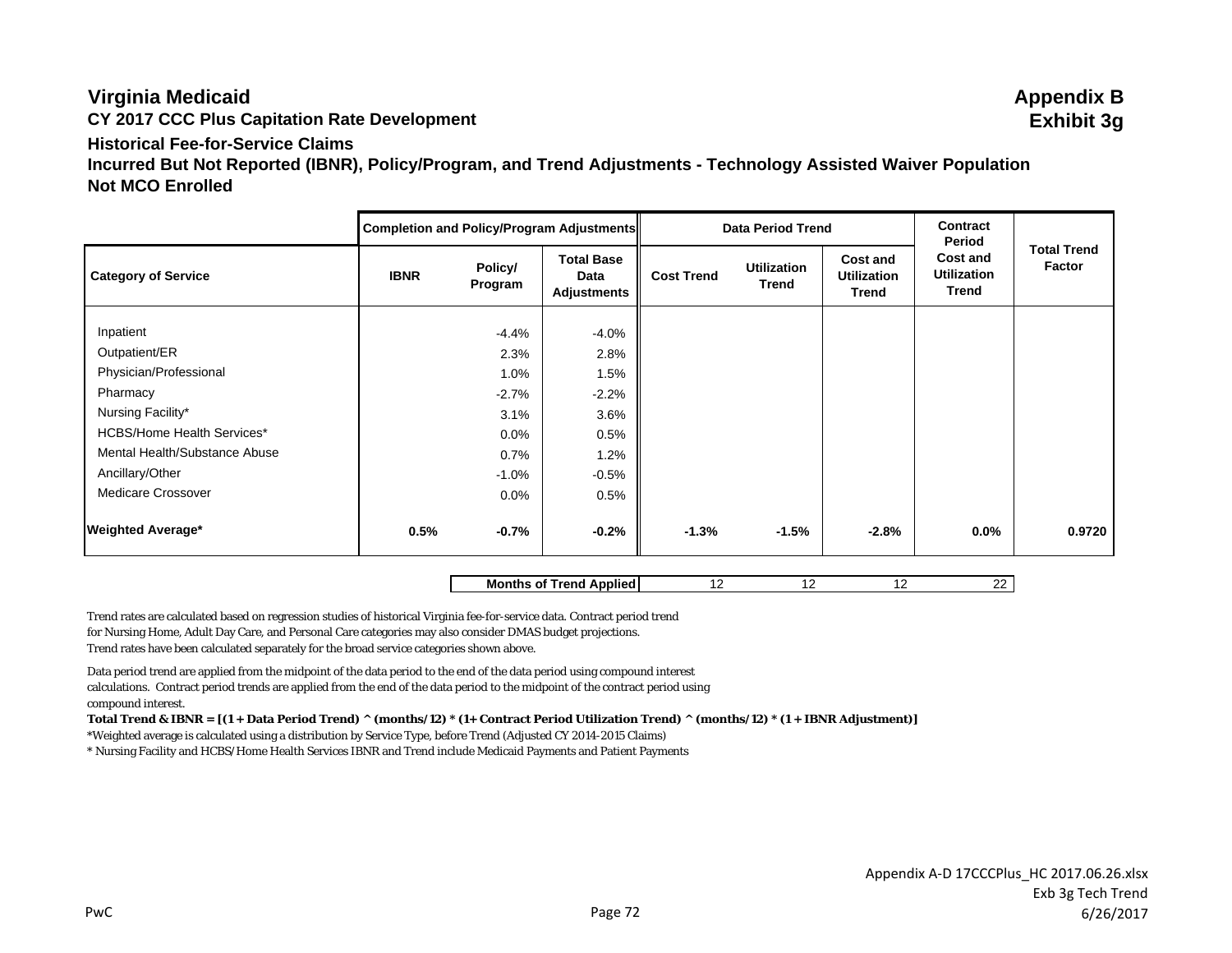# **Virginia Medicaid Appendix B**

**CY 2017 CCC Plus Capitation Rate Development Exhibit 3h**

## **Historical Fee-for-Service Claims**

**Incurred But Not Reported (IBNR), Policy/Program, and Trend Adjustments - Dual Community No LTSS Population Not MCO Enrolled**

|                                   | <b>Completion and Policy/Program Adjustments</b> |                    |                                                 |                   | <b>Data Period Trend</b>           |                                                | <b>Contract</b><br>Period                      |                                     |
|-----------------------------------|--------------------------------------------------|--------------------|-------------------------------------------------|-------------------|------------------------------------|------------------------------------------------|------------------------------------------------|-------------------------------------|
| <b>Category of Service</b>        | <b>IBNR</b>                                      | Policy/<br>Program | <b>Total Base</b><br>Data<br><b>Adjustments</b> | <b>Cost Trend</b> | <b>Utilization</b><br><b>Trend</b> | <b>Cost and</b><br><b>Utilization</b><br>Trend | <b>Cost and</b><br><b>Utilization</b><br>Trend | <b>Total Trend</b><br><b>Factor</b> |
| Inpatient                         |                                                  |                    |                                                 |                   |                                    |                                                |                                                |                                     |
|                                   | 5.7%                                             | 6.3%               | 12.3%                                           | 111.6%            | $-62.8%$                           | $-21.2%$                                       | $0.0\%$                                        | 0.7880                              |
| Outpatient/ER                     | 1.8%                                             | 1.2%               | 3.0%                                            | 8.8%              | $-6.8%$                            | 1.4%                                           | 6.2%                                           | 1.1330                              |
| Physician/Professional            | 0.0%                                             | 0.7%               | 0.7%                                            | 21.6%             | $-12.6%$                           | 6.2%                                           | 0.0%                                           | 1.0620                              |
| Pharmacy                          | $0.0\%$                                          | $-17.0\%$          | $-17.0%$                                        | 0.7%              | $-6.3%$                            | $-5.7%$                                        | 0.0%                                           | 0.9430                              |
| Nursing Facility*                 | 2.1%                                             | 5.5%               | 7.8%                                            | 7.1%              | 3.1%                               | 10.4%                                          | 5.9%                                           | 1.2255                              |
| <b>HCBS/Home Health Services*</b> | 0.2%                                             | 3.4%               | 3.6%                                            | $-1.1%$           | $-12.8%$                           | $-13.7\%$                                      | 0.0%                                           | 0.8630                              |
| Mental Health/Substance Abuse     | 0.3%                                             | 0.5%               | 0.8%                                            | $-0.4%$           | 7.5%                               | 7.1%                                           | 1.2%                                           | 1.0955                              |
| Ancillary/Other                   | 1.8%                                             | $-1.1%$            | 0.6%                                            | 8.8%              | $-6.8%$                            | 1.4%                                           | 6.2%                                           | 1.1330                              |
| Medicare Crossover                | 1.2%                                             | $0.0\%$            | 1.2%                                            | $-2.4%$           | $-0.2%$                            | $-2.6%$                                        | 1.0%                                           | 0.9919                              |
| <b>Weighted Average*</b>          | 2.1%                                             | 2.2%               | 4.4%                                            | 20.1%             | $-10.3\%$                          | $-2.1%$                                        | 2.2%                                           | 1.0187                              |

**Months of Trend Applied** 12 12 12 12 22

Trend rates are calculated based on regression studies of historical Virginia fee-for-service data. Contract period trend for Nursing Home, Adult Day Care, and Personal Care categories may also consider DMAS budget projections. Trend rates have been calculated separately for the broad service categories shown above.

Data period trend are applied from the midpoint of the data period to the end of the data period using compound interest calculations. Contract period trends are applied from the end of the data period to the midpoint of the contract period using compound interest.

**Total Trend & IBNR = [(1 + Data Period Trend) ^ (months/12) \* (1+ Contract Period Utilization Trend) ^ (months/12) \* (1 + IBNR Adjustment)]**

\*Weighted average is calculated using a distribution by Service Type, before Trend (Adjusted CY 2014-2015 Claims)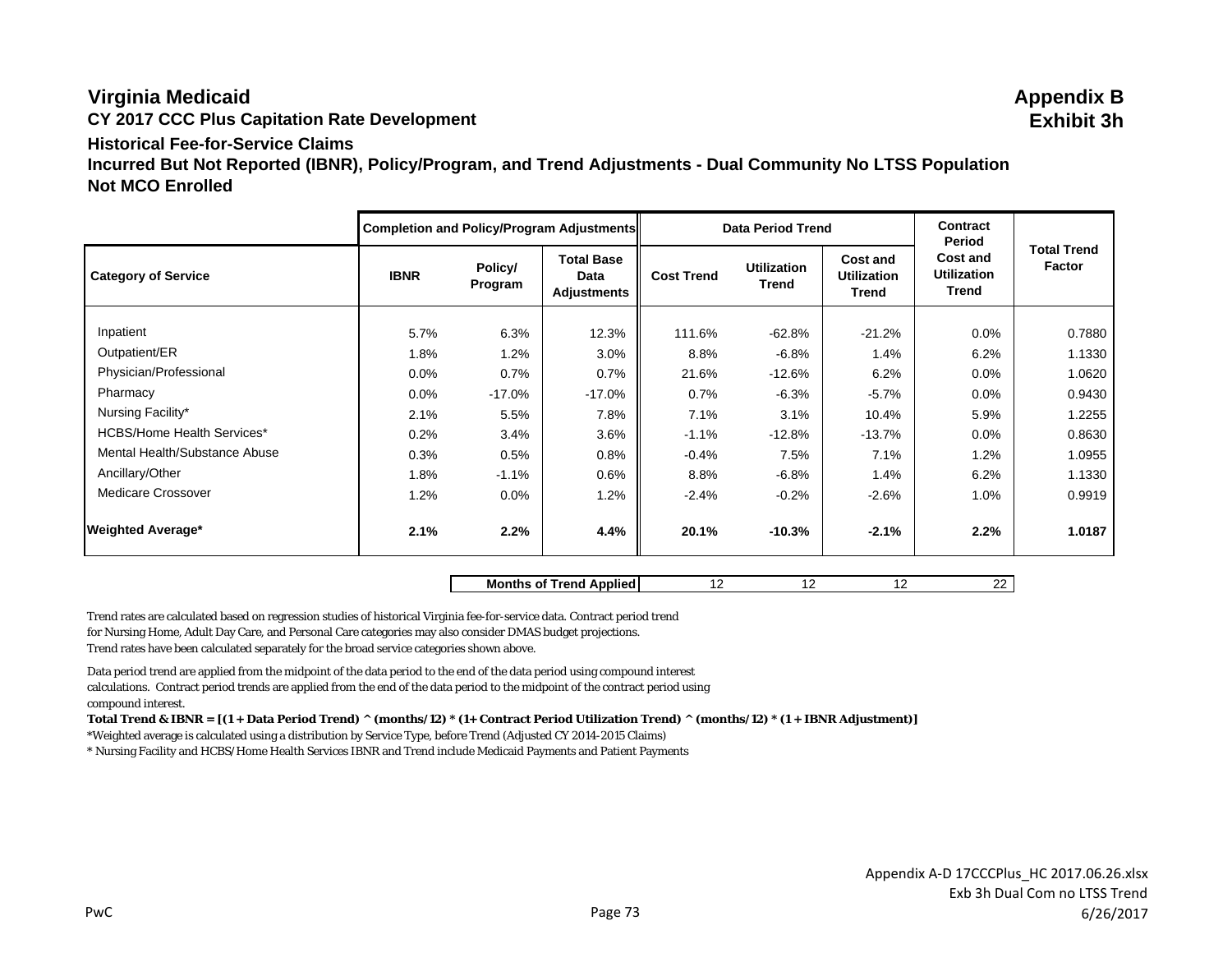# **Virginia Medicaid Appendix B**

# **Historical Fee-for-Service Claims**

**Incurred But Not Reported (IBNR), Policy/Program, and Trend Adjustments - NonDual Community No LTSS Population Not MCO Enrolled**

|                                   |             |                    | Completion and Policy/Program Adjustments       |                   | <b>Data Period Trend</b>           |                                                | <b>Contract</b><br>Period               |                              |
|-----------------------------------|-------------|--------------------|-------------------------------------------------|-------------------|------------------------------------|------------------------------------------------|-----------------------------------------|------------------------------|
| <b>Category of Service</b>        | <b>IBNR</b> | Policy/<br>Program | <b>Total Base</b><br>Data<br><b>Adjustments</b> | <b>Cost Trend</b> | <b>Utilization</b><br><b>Trend</b> | <b>Cost and</b><br><b>Utilization</b><br>Trend | Cost and<br><b>Utilization</b><br>Trend | <b>Total Trend</b><br>Factor |
| Inpatient                         |             | $-3.6%$            | $-3.1%$                                         |                   |                                    |                                                |                                         |                              |
| Outpatient/ER                     |             | 1.3%               | 1.8%                                            |                   |                                    |                                                |                                         |                              |
| Physician/Professional            |             | 1.0%               | 1.5%                                            |                   |                                    |                                                |                                         |                              |
| Pharmacy                          |             | $-2.5%$            | $-2.0%$                                         |                   |                                    |                                                |                                         |                              |
| Nursing Facility*                 |             | 5.2%               | 5.8%                                            |                   |                                    |                                                |                                         |                              |
| <b>HCBS/Home Health Services*</b> |             | 3.4%               | 3.9%                                            |                   |                                    |                                                |                                         |                              |
| Mental Health/Substance Abuse     |             | 0.3%               | 0.8%                                            |                   |                                    |                                                |                                         |                              |
| Ancillary/Other                   |             | $-1.0\%$           | $-0.5%$                                         |                   |                                    |                                                |                                         |                              |
| <b>Medicare Crossover</b>         |             | $0.0\%$            | 0.5%                                            |                   |                                    |                                                |                                         |                              |
| <b>Weighted Average*</b>          | 0.5%        | $-1.3%$            | $-0.8%$                                         | $-4.0%$           | 4.6%                               | 0.4%                                           | 0.7%                                    | 1.0167                       |

**Months of Trend Applied** 12 12 12 12 22

Trend rates are calculated based on regression studies of historical Virginia fee-for-service data. Contract period trend for Nursing Home, Adult Day Care, and Personal Care categories may also consider DMAS budget projections. Trend rates have been calculated separately for the broad service categories shown above.

Data period trend are applied from the midpoint of the data period to the end of the data period using compound interest calculations. Contract period trends are applied from the end of the data period to the midpoint of the contract period using compound interest.

**Total Trend & IBNR = [(1 + Data Period Trend) ^ (months/12) \* (1+ Contract Period Utilization Trend) ^ (months/12) \* (1 + IBNR Adjustment)]**

\*Weighted average is calculated using a distribution by Service Type, before Trend (Adjusted CY 2014-2015 Claims)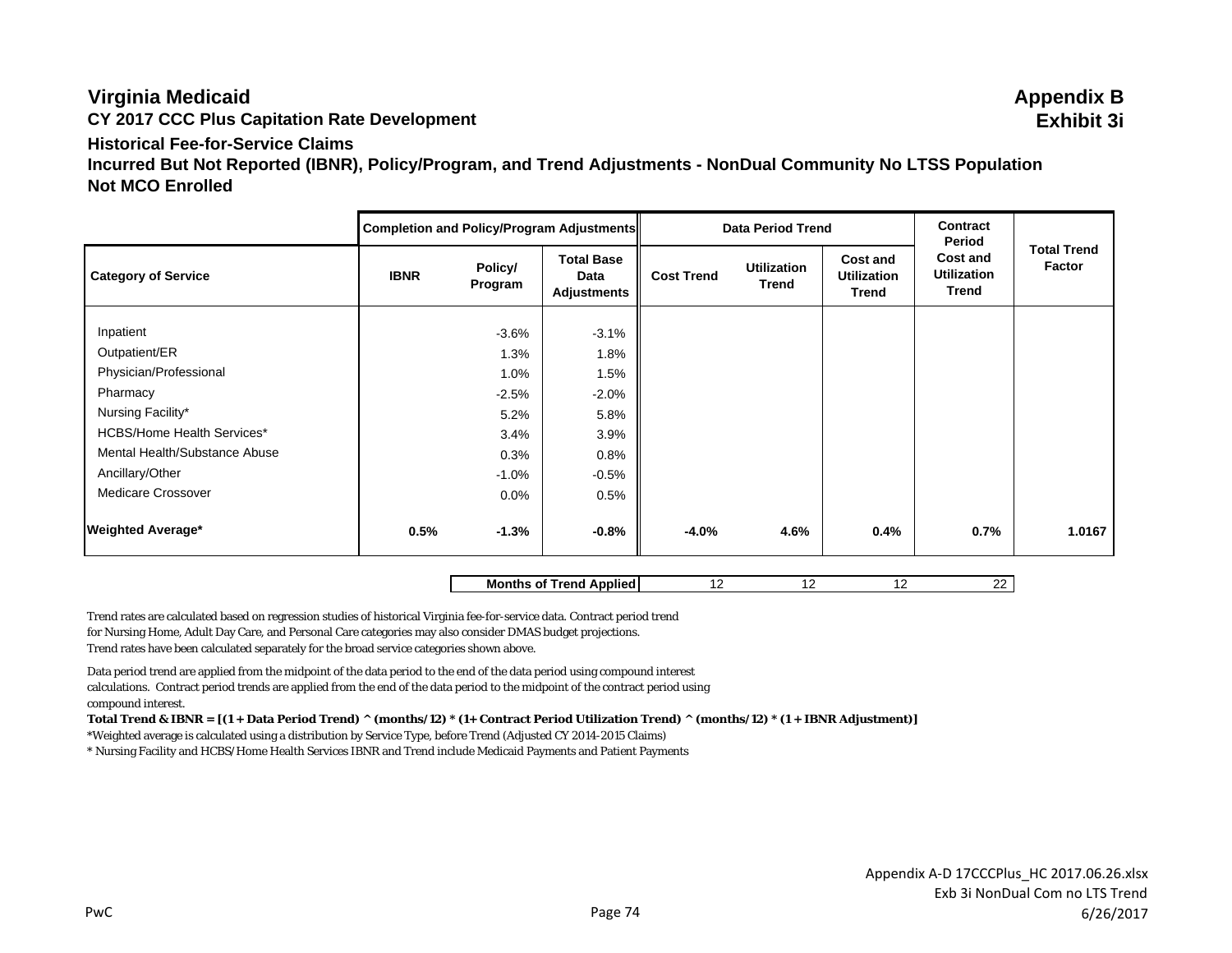## **Virginia Medicaid Appendix B CY 2017 CCC Plus Capitation Rate Development Exhibit 2a HAP - Health Plan Encounter Data Pharmacy Adjustment MCO Enrolled**

|    |                                                          | <b>NonDual</b><br><b>EDCD</b> | <b>NonDual</b><br><b>DD Waivers</b> | <b>Source</b>                                       |
|----|----------------------------------------------------------|-------------------------------|-------------------------------------|-----------------------------------------------------|
| 1. | Health Plan Drug Cost PMPM                               | \$507.33                      | \$398.84                            | CY14-15 Health Plan Encounter Data                  |
|    | 2. Health Plan Drug Ingredient Cost PMPM                 | \$473.93                      | \$385.51                            | <b>Health Plan Encounter Analysis</b>               |
|    | 3. Change in Average Managed Care Discount               | 0.3%                          | 0.3%                                | From Plan Data                                      |
|    | 4. FY18 Effective Managed Care Rebate                    | 2.1%                          | 2.1%                                | From Plan Data                                      |
|    | 5. FY18 Managed Care Dispensing Fee PMPM                 | \$6.39                        | \$4.91                              | From Plan Data                                      |
|    | 6. Average PBM Admin Cost PMPM                           | \$2.92                        | \$2.50                              | From Plan Data                                      |
|    | 7. Adjusted PMPM with FY18 Pharmacy Pricing Arrangements | \$472.08                      | \$383.84                            | $=(2.)$ * $(1 - (3.))$ * $(1 - (4.)) + (5.) + (6.)$ |
| 8. | <b>Pharmacy Adjustment</b>                               | $-6.9\%$                      | $-3.8%$                             | $= (7.) / (1.) - 1$                                 |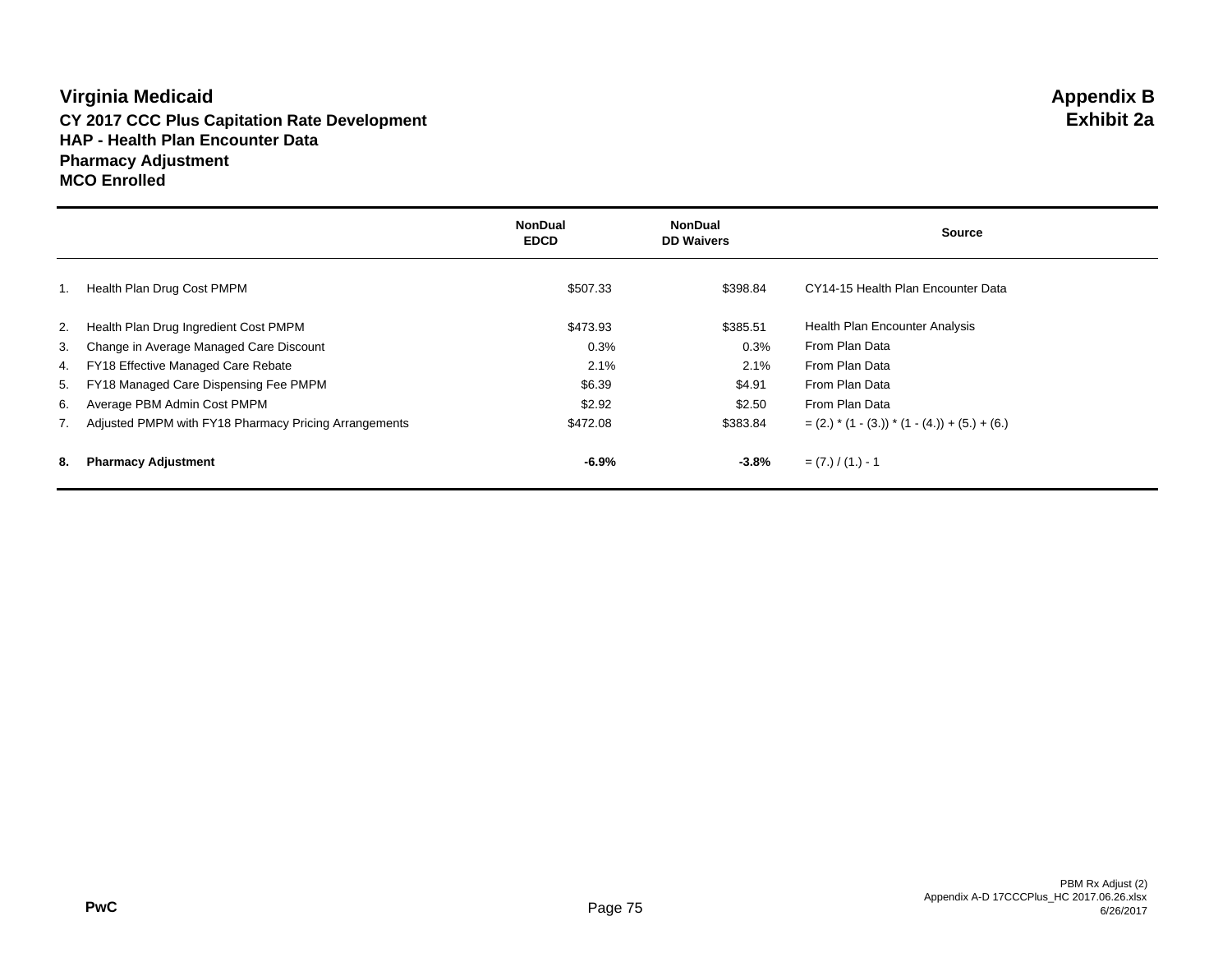## **Virginia Medicaid Appendix B CY 2017 CCC Plus Capitation Rate Development HAP - Health Plan Encounter Data DMAS Formulary Adjustment MCO Enrolled**

|                                  | <b>NonDual</b><br><b>EDCD</b> | <b>NonDual</b><br><b>DD Waivers</b> | <b>Source</b>    |
|----------------------------------|-------------------------------|-------------------------------------|------------------|
| <b>DMAS Formulary Adjustment</b> | 1.0%                          | 1.0%                                | Provided by DMAS |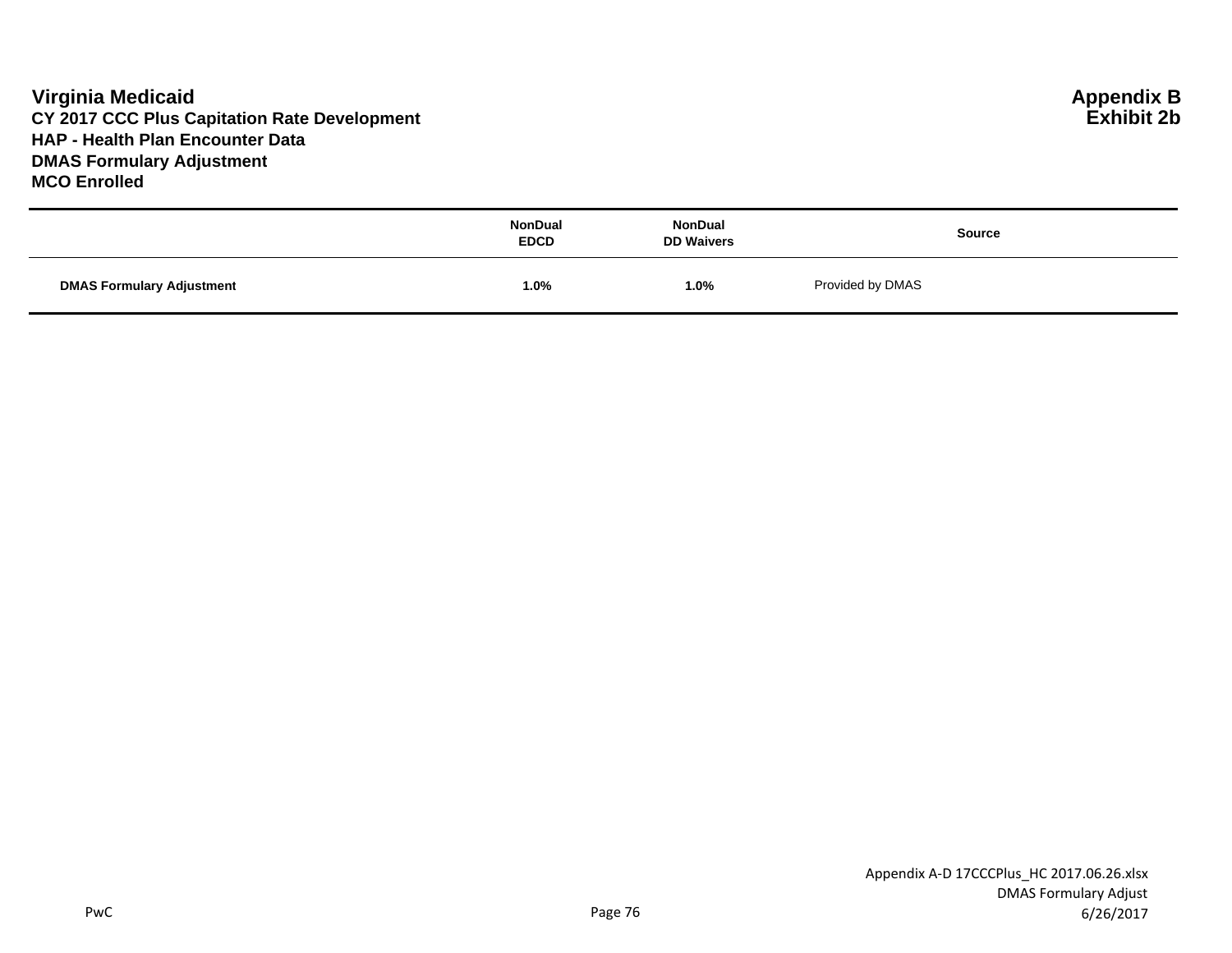#### **Virginia Medicaid Appendix B CY 2017 CCC Plus Capitation Rate Development HAP - Health Plan Encounter Data Hospital Inpatient Adjustments MCO Enrolled**

|     |                                                        | <b>NonDual EDCD</b> |             | <b>NonDual DD Waivers</b> |            |                                                        |
|-----|--------------------------------------------------------|---------------------|-------------|---------------------------|------------|--------------------------------------------------------|
|     |                                                        | IP - Med/Surg       | IP - Psych  | IP - Med/Surg             | IP - Psych | <b>Source</b>                                          |
|     | 1a. Total Claims in IP Service Categories              | \$86,198,263        | \$3,092,873 | \$2,661,902               | \$374,182  | CY14-15 Health Plan Encounter Data                     |
|     | 1b. Children Hospital King's Daughter IP Claims        | \$539,703           | \$0         | \$15,047                  | \$0        | CY14-15 Health Plan Encounter Data                     |
| 2a. | FY16 Capital Reimbursement Increase                    | $-5.28%$            | $-5.28%$    | $-5.28%$                  | $-5.28%$   | $= ((3b.) - (3a.)) / (3a.)$                            |
|     | 2b. FY17 Capital Reimbursement Increase                | 0.00%               | 0.00%       | 0.00%                     | 0.00%      | Provided by DMAS                                       |
|     | 3a. FY14-15 Hospital Capital Percentage                | 8.90%               | 8.90%       | 8.90%                     | 8.90%      | Provided by DMAS                                       |
|     | 3b. FY16-17 Hospital Capital Percentage                | 8.43%               | 8.43%       | 8.43%                     | 8.43%      | Provided by DMAS                                       |
|     | 4. % Excluded Claims from Freestanding Psych Hospitals | 0.00%               | 10.20%      | $0.00\%$                  | 20.12%     | CY14-15 Health Plan Encounter Data                     |
|     | 5a. FY17 Hospital Rate Change - Unit Cost              | 1.05%               | 1.05%       | 1.05%                     | 1.05%      | Provided by DMAS                                       |
|     | 5b. Dollar Change                                      | \$823,594           | \$26,704    | \$25,449                  | \$2,874    | $=((1a.)-(1b.)) * (1-(3b.)) * (1-(4.)) * (5a.)$        |
| 6а. | FY17 Hospital Rate Change - Rebasing                   | $-2.65%$            | 27.00%      | $-2.65%$                  | 27.00%     | Provided by DMAS                                       |
|     | 6b. Dollar Change                                      | (\$2,078,595)       | \$686,683   | (\$64,229)                | \$73,903   | $= ((1a.) - (1b.)) * (1 - (3b.)) * (1 - (4.)) * (6a.)$ |
| 7.  | <b>Hospital Inpatient Adjustment</b>                   | $-1.5%$             | 23.1%       | $-1.5%$                   | 20.5%      | $= ((5b.) + (6b.)) / (1a.)$                            |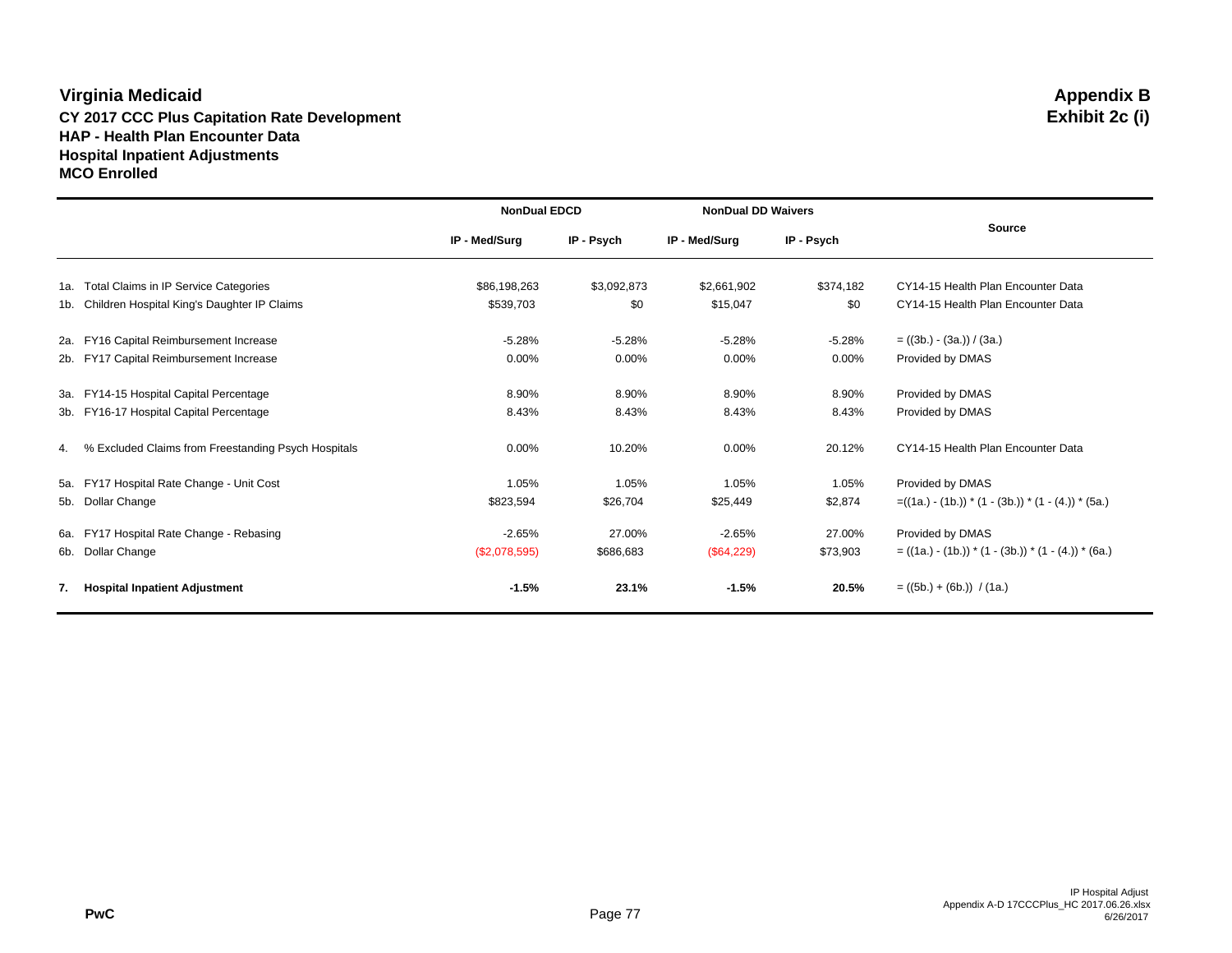## **Virginia Medicaid Appendix B CY 2017 CCC Plus Capitation Rate Development Exhibit 2c (ii) HAP - Health Plan Encounter Data Hospital Inpatient Adjustments For Children Hospital King's Daughter MCO Enrolled**

|                                                          | <b>NonDual EDCD</b> | <b>NonDual DD Waivers</b> |                                                                          |
|----------------------------------------------------------|---------------------|---------------------------|--------------------------------------------------------------------------|
|                                                          | IP - Med/Surg       | IP - Med/Surg             | <b>Source</b>                                                            |
| 1a. Total Claims in IP Service Categories (for all ages) | \$86,198,263        | \$2,661,902               | CY14-15 Health Plan Encounter Data                                       |
| 1b. Children Hospital King's Daughter IP Claims          | \$539,703           | \$15,047                  | CY14-15 Health Plan Encounter Data                                       |
| 2a. FY16 Capital Reimbursement Increase                  | 1.9%                | 1.9%                      | $= ((3b.) - (3a.)) / (3a.)$                                              |
| 2b. FY17 Capital Reimbursement Increase                  | 9.7%                | 9.7%                      | $= ((3c.) - (3b.)) / (3b.)$                                              |
| 3a. FY15 Hospital Capital Percentage                     | 10.3%               | 10.3%                     | Provided by DMAS                                                         |
| 3b. FY16 Hospital Capital Percentage                     | 10.5%               | 10.5%                     | Provided by DMAS                                                         |
| 3c. FY17-18 Hospital Capital Percentage                  | 11.5%               | 11.5%                     | Provided by DMAS                                                         |
| 4. % Excluded Claims from Freestanding Psych Hospitals   | 0.00%               | 0.00%                     | CY14-15 Health Plan Encounter Data                                       |
| 5a. FY17 Hospital Rate Change - Unit Cost                | 2.10%               | 2.10%                     | Provided by DMAS                                                         |
| 5b. FY18 Hospital Rate Change - Unit Cost                | 2.80%               | 2.80%                     | Provided by DMAS                                                         |
| 5c. Dollar Change                                        | \$23,680            | \$660                     | $= ((1b.) * (1 - (3c.)) * (1 - (4.)) * ((1 + (5a.)) * (1 + (5b.)) - 1))$ |
| 6a. FY17 Hospital Rate Change - Rebasing                 | $-2.65%$            | $-2.65%$                  | Provided by DMAS                                                         |
| 6b. Dollar Change                                        | (\$12,655)          | (\$353)                   | $= ((1b.) * (1 - (3c.)) * (1 - (4.)) * (6a.)$                            |
| 7. Hospital Inpatient Adjustment                         | 0.013%              | 0.012%                    | $= ((5c.) + (6b.)) / (1a.)$                                              |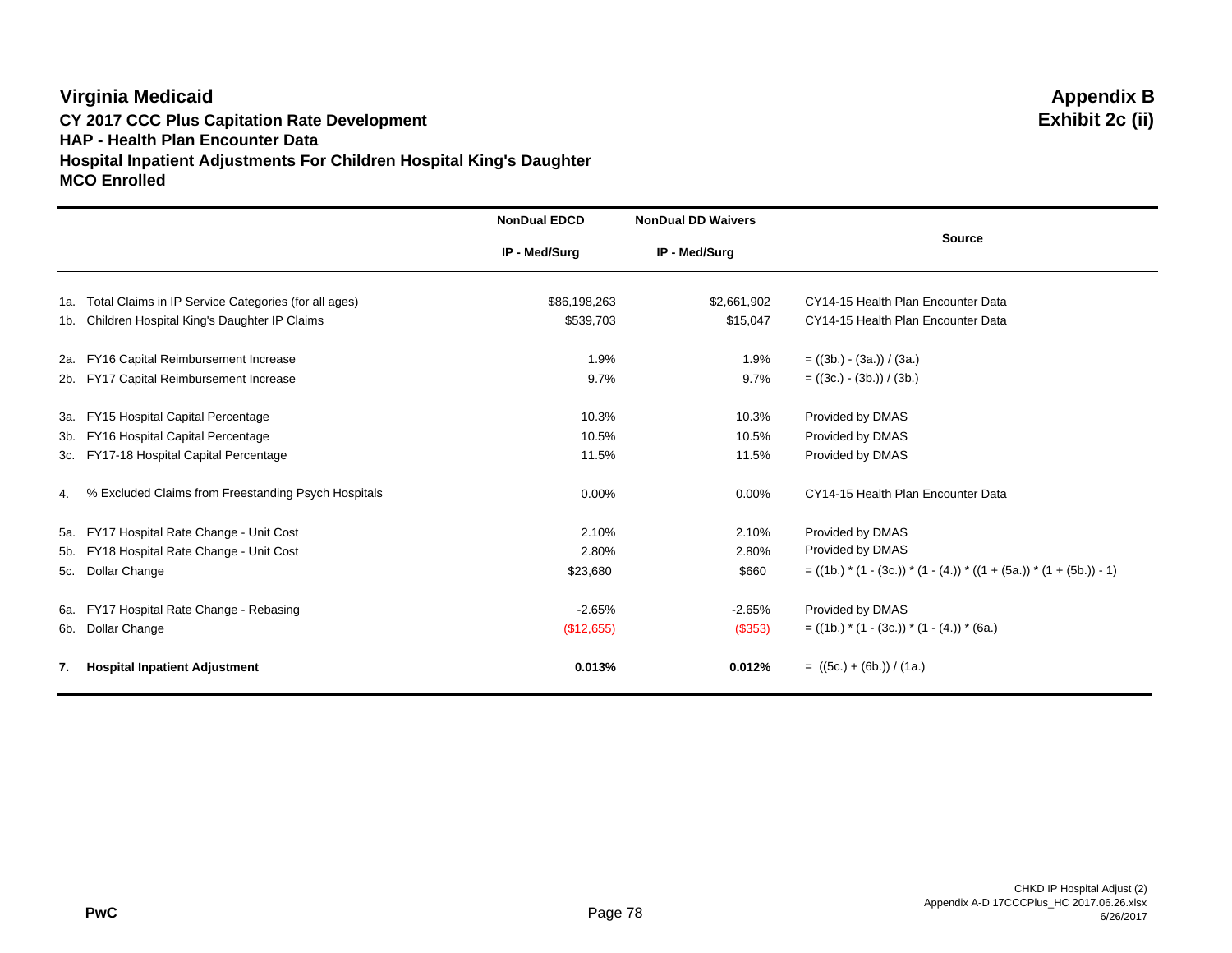#### **Virginia Medicaid Appendix B CY 2017 CCC Plus Capitation Rate Development Exhibit 2d HAP - Health Plan Encounter Data Freestanding Psychiatric Hospital Rate Adjustment MCO Enrolled**

|    |                                                          | <b>NonDual</b><br><b>EDCD</b> | <b>NonDual</b><br><b>DD Waivers</b> | <b>Source</b>                                   |
|----|----------------------------------------------------------|-------------------------------|-------------------------------------|-------------------------------------------------|
|    | 1a. CY14 Total Claims in IP Psych                        | \$1,185,232                   | \$267,115                           | CY14 Health Plan Encounter Data                 |
|    | 1b. CY15 Total Claims in IP Psych                        | \$1,907,641                   | \$107,067                           | CY15 Health Plan Encounter Data                 |
|    | 2. CY14-15 Hospital Capital Percentage                   | 4.9%                          | 4.9%                                | Provided by DMAS                                |
| 3. | % Claims from Freestanding Psych Hospitals               | 10.2%                         | 20.1%                               | CY14-15 Health Plan Encounter Data              |
|    | 4a. FY17 Hospital Rate Change - Unit Cost                | 1.05%                         | 1.05%                               | Provided by DMAS                                |
|    | 4b. Dollar Change                                        | \$3,150                       | \$752                               | $= ((1a.) + (1b.)) * (1 - (2.)) * (3.) * (4a.)$ |
|    | 5a. FY17 Hospital Rate Change - Rebasing                 | 2.5%                          | 2.5%                                | Provided by DMAS                                |
|    | 5b. Dollar Change                                        | \$7,500                       | \$1,789                             | $= ((1a.) + (1b.)) * (1 - (2.)) * (3.) * (5a.)$ |
| 6. | <b>Freestanding Psychiatric Hospital Rate Adjustment</b> | 0.3%                          | 0.7%                                | $= ((4b.) + (5b.)) / ((1a.) + (1b.))$           |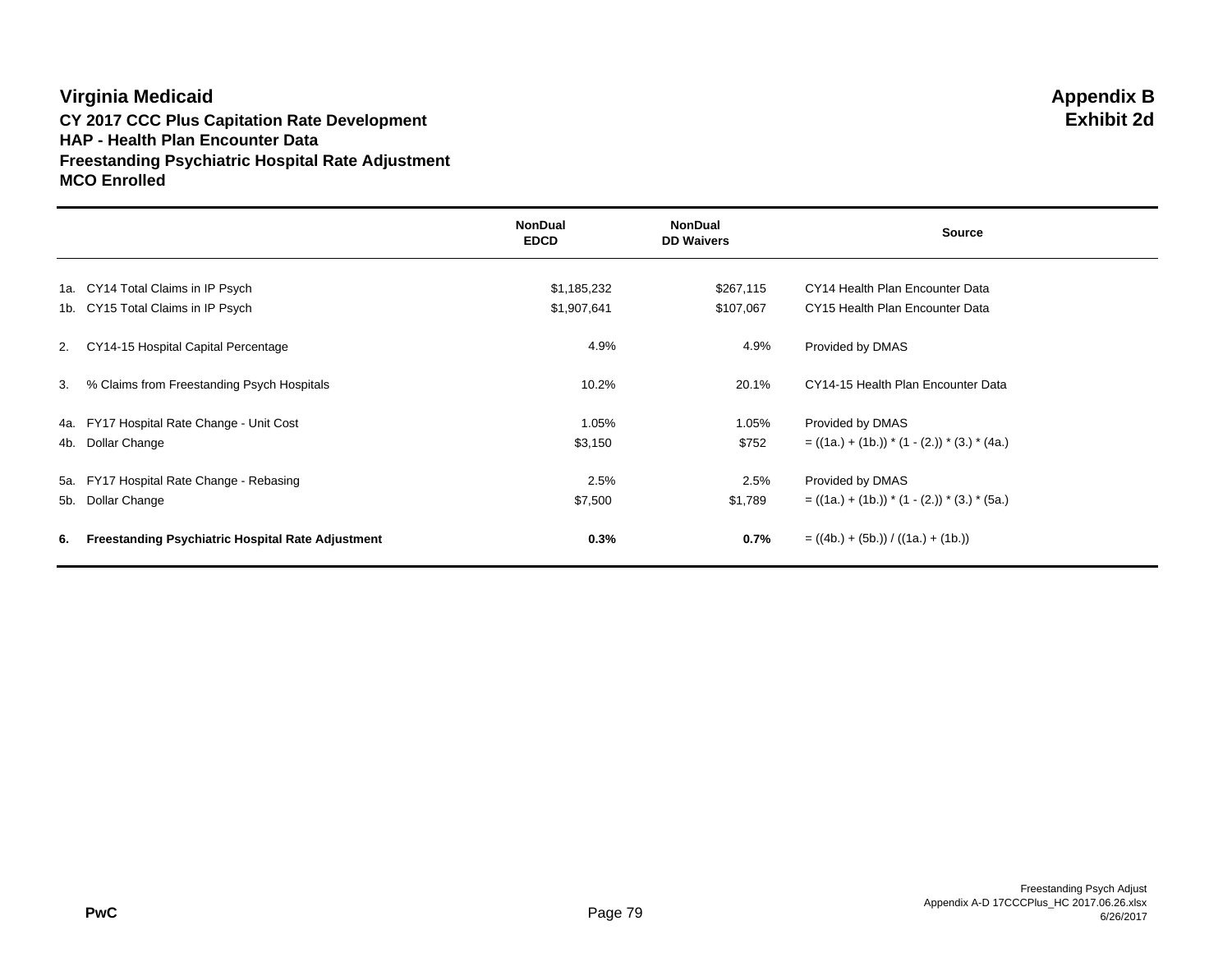#### **Virginia Medicaid Appendix B CY 2017 CCC Plus Capitation Rate Development HAP - Health Plan Encounter Data Hospital Outpatient Adjustments MCO Enrolled**

|    |                                                           | <b>NonDual EDCD</b>              |              | <b>NonDual DD Waivers</b>        |             |                                                       |  |
|----|-----------------------------------------------------------|----------------------------------|--------------|----------------------------------|-------------|-------------------------------------------------------|--|
|    |                                                           | OP - Emergency<br>Room & Related | OP - Other   | OP - Emergency<br>Room & Related | OP - Other  | <b>Source</b>                                         |  |
|    | 1a. Total Claims in OP Service Categories                 | \$9,317,486                      | \$31,034,823 | \$425,775                        | \$1,313,241 | CY14-15 Health Plan Encounter Data                    |  |
|    | 1b. Children's Hospital of The King's Daughters OP Claims | \$74,644                         | \$891,834    | \$1,070                          | \$25,305    | CY14-15 Health Plan Encounter Data                    |  |
|    | 2a. FY17 Hospital Rate Change - Unit Cost                 | 1.05%                            | 1.05%        | 1.05%                            | 1.05%       | Provided by DMAS                                      |  |
|    | 2b. FY18 Hospital Rate Change - Unit Cost                 | 2.80%                            | 2.80%        | 2.80%                            | 2.80%       | Provided by DMAS                                      |  |
|    | 2c. Dollar Change                                         | \$358,567                        | \$1,169,367  | \$16,476                         | \$49,964    | $= ((1a.) - (1b.)) * ((1 + (2a.)) * (1 + (2b.)) - 1)$ |  |
|    | 3a. FY17 Hospital Rate Change - Rebasing                  | 0.1%                             | 0.1%         | 0.1%                             | 0.1%        | Provided by DMAS                                      |  |
|    | 3b. Dollar Change                                         | \$9,243                          | \$30,143     | \$425                            | \$1,288     | $= ((1a.) - (1b.)) * (3a.)$                           |  |
| 4. | <b>Hospital Outpatient Adjustment</b>                     | 3.95%                            | 3.87%        | 3.97%                            | 3.90%       | $= ((2c.) + (3b.)) / (1a.)$                           |  |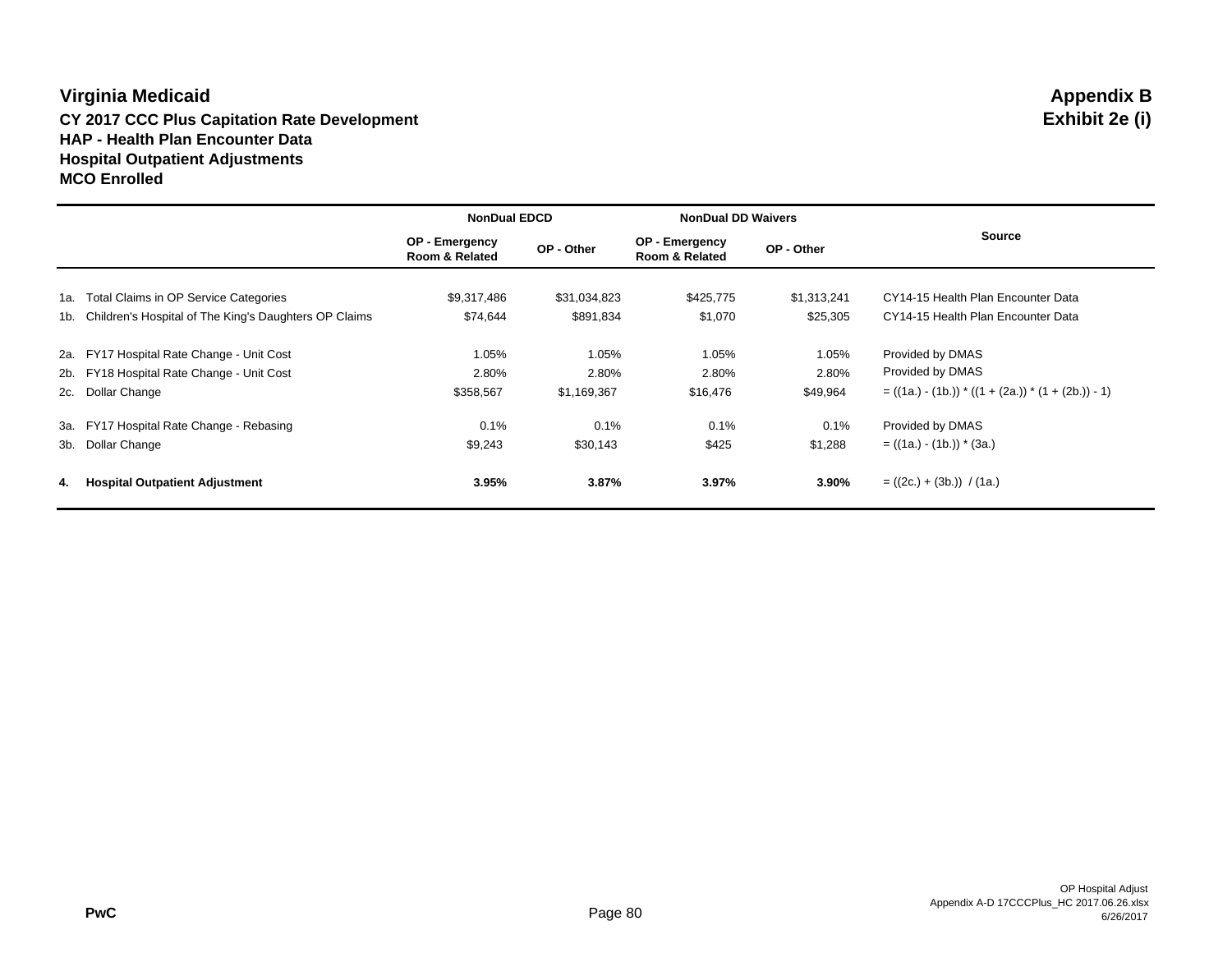## **Virginia Medicaid Appendix B CY 2017 CCC Plus Capitation Rate Development Exhibit 2e (ii) HAP - Health Plan Encounter Data Hospital Outpatient Adjustments for Children's Hospital of The King's Daughters MCO Enrolled**

|                                                          | <b>NonDual EDCD</b>              |              | <b>NonDual DD Waivers</b>               |             |                                                |  |
|----------------------------------------------------------|----------------------------------|--------------|-----------------------------------------|-------------|------------------------------------------------|--|
|                                                          | OP - Emergency<br>Room & Related | OP - Other   | <b>OP - Emergency</b><br>Room & Related | OP - Other  | <b>Source</b>                                  |  |
| 1a. Total Claims in OP Service Categories (for all ages) | \$9,317,486                      | \$31,034,823 | \$425,775                               | \$1,313,241 | CY14-15 Health Plan Encounter Data             |  |
| 1b. Children Hospital King's Daughter OP Claims          | \$74,644                         | \$891,834    | \$1,070                                 | \$25,305    | CY14-15 Health Plan Encounter Data             |  |
| 2a. FY17 Hospital Rate Change - Unit Cost                | 2.1%                             | 2.1%         | 2.1%                                    | 2.1%        | Provided by DMAS                               |  |
| 2b. FY18 Hospital Rate Change - Unit Cost                | 2.8%                             | 2.8%         | 2.8%                                    | 2.8%        | Provided by DMAS                               |  |
| 2c. Dollar Change                                        | \$3,701                          | \$44,224     | \$53                                    | \$1,255     | $=$ (1b.) $*($ (1 + (2a.)) $*(1 + (2b.)) - 1)$ |  |
| 3a. FY17 Hospital Rate Change - Rebasing                 | 0.1%                             | 0.1%         | 0.1%                                    | 0.1%        | Provided by DMAS                               |  |
| 3b. Dollar Change                                        | \$75                             | \$892        | \$1                                     | \$25        | $=$ (1b.) $*$ (3a.)                            |  |
| 4. Hospital Outpatient Adjustment                        | 0.04%                            | 0.15%        | 0.01%                                   | 0.10%       | $= ((2c.) + (3b.)) / (1a.)$                    |  |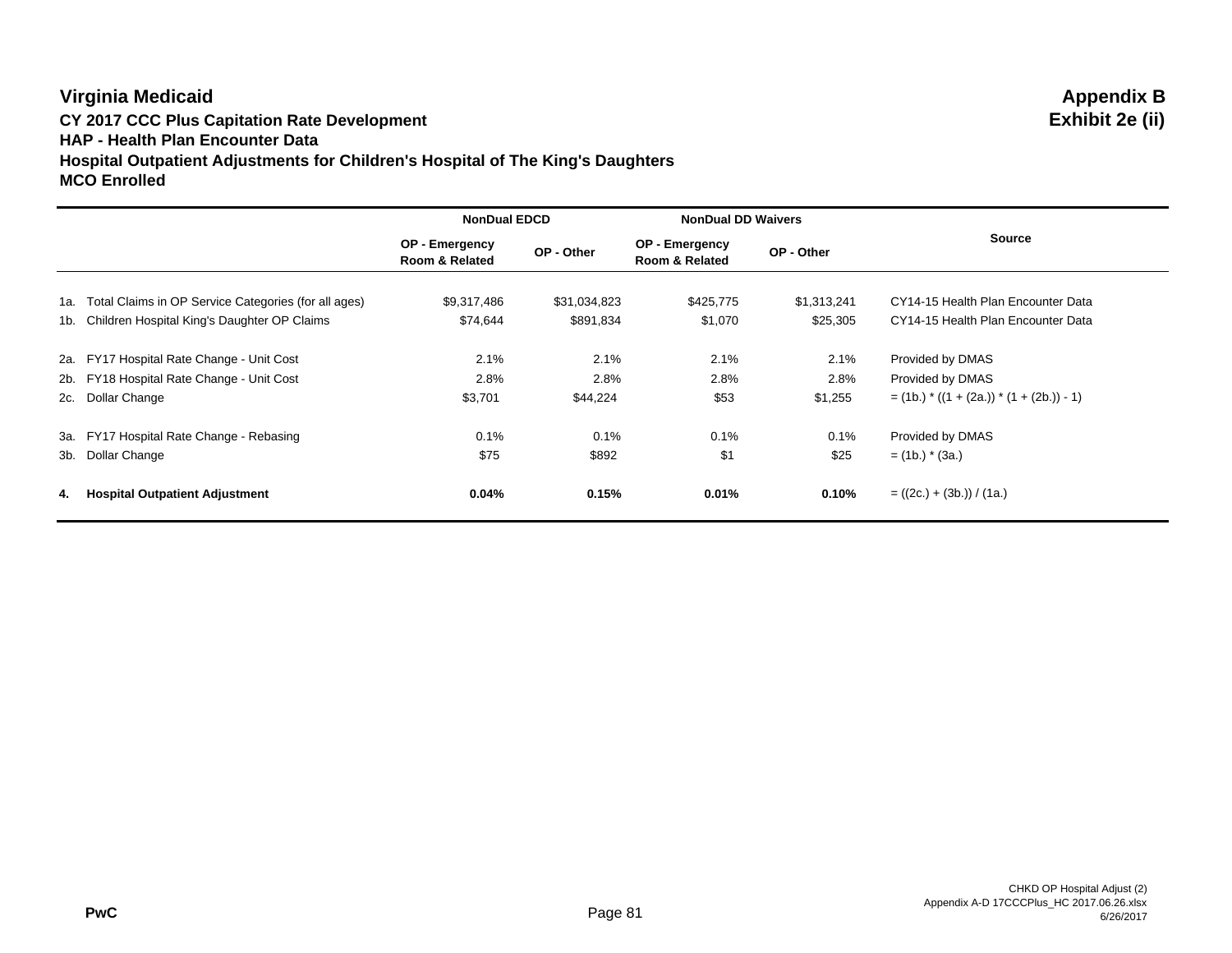#### **Virginia Medicaid Appendix B CY 2017 CCC Plus Capitation Rate Development Exhibit 2f HAP - Health Plan Encounter Data Exempt Infant Formula Carveout Adjustment MCO Enrolled**

|                                                                                                  | <b>NonDual EDCD</b>       | <b>DD Waivers</b>      | <b>Source</b>                                                            |
|--------------------------------------------------------------------------------------------------|---------------------------|------------------------|--------------------------------------------------------------------------|
| Claims Associated with Exempt Infant Formula<br>2. Total Claims in DME/Supplies Service Category | \$175.846<br>\$20,928,916 | \$6.735<br>\$1,336,230 | CY14-15 Health Plan Encounter Data<br>CY14-15 Health Plan Encounter Data |
| 3. Exempt Infant Formula Carveout Adjustment                                                     | $-0.8%$                   | $-0.5%$                | $= (1.) / (2.)$                                                          |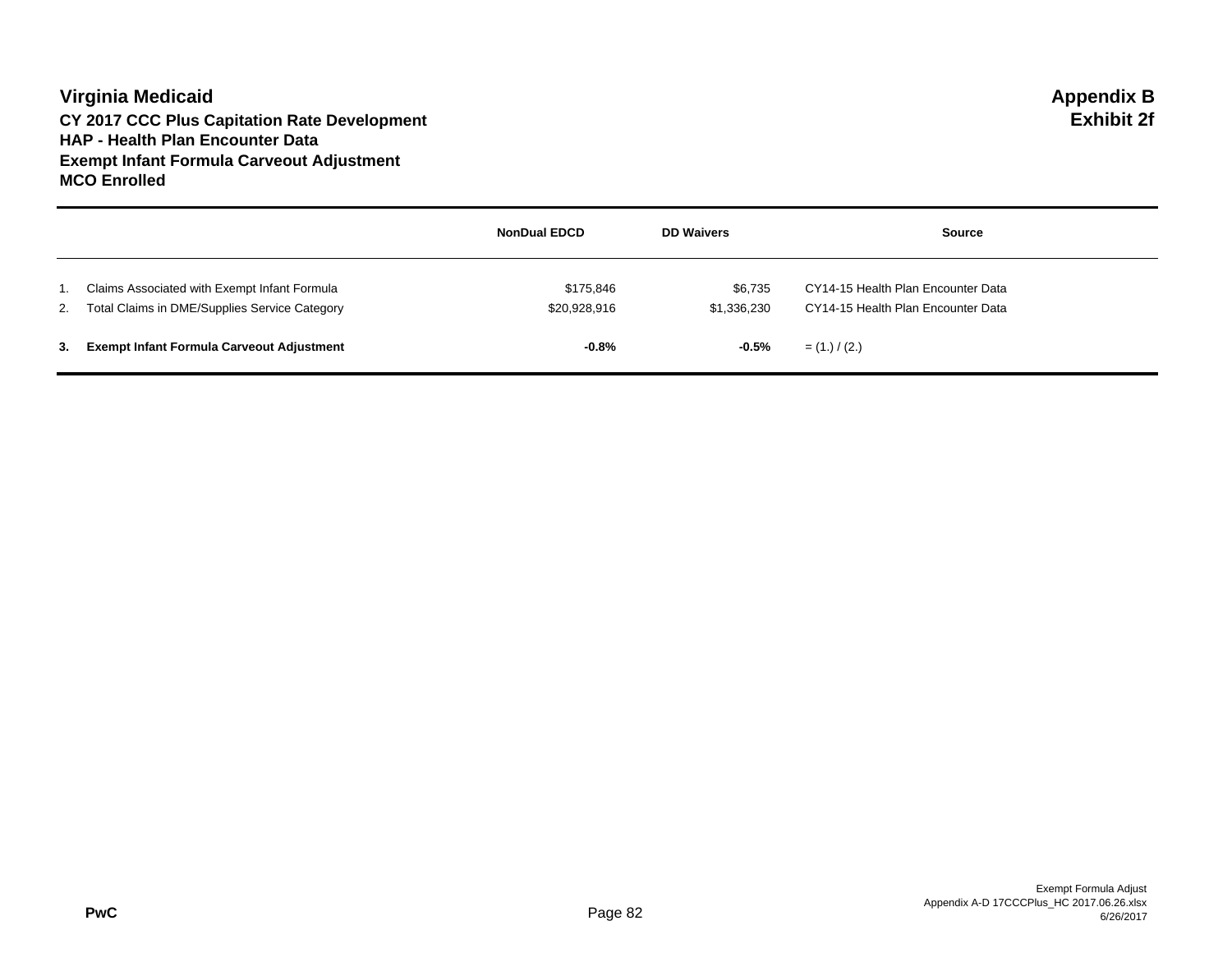## **Virginia Medicaid Appendix B CY 2017 CCC Plus Capitation Rate Development Exhibit 2g HAP - Health Plan Encounter Data DME Fee Adjustment MCO Enrolled**

|    |                                                             | <b>NonDual</b><br><b>EDCD</b> | <b>NonDual</b><br><b>DD Waivers</b> | <b>Source</b>                        |
|----|-------------------------------------------------------------|-------------------------------|-------------------------------------|--------------------------------------|
| 1. | Claims Associated with DME/Supplies Service Category        | \$20,928,916                  | \$1,336,230                         | CY14-15 Health Plan Encounter Data   |
|    | 2. Jan 2014 - Jun 2014 claims subject to DME Fee Adjustment | \$758,767                     | \$56,955                            | Provided by DMAS                     |
|    | 3a. FY15 DME Fee Change<br>3b. Dollar Change                | -28.0%<br>(\$212,684)         | -36.2%<br>(\$20,626)                | Provided by DMAS<br>$= (2.)$ * (3a.) |
| 4. | <b>DME Fee Adjustment</b>                                   | $-1.0%$                       | $-1.5%$                             | $=$ (3b.) / (1.)                     |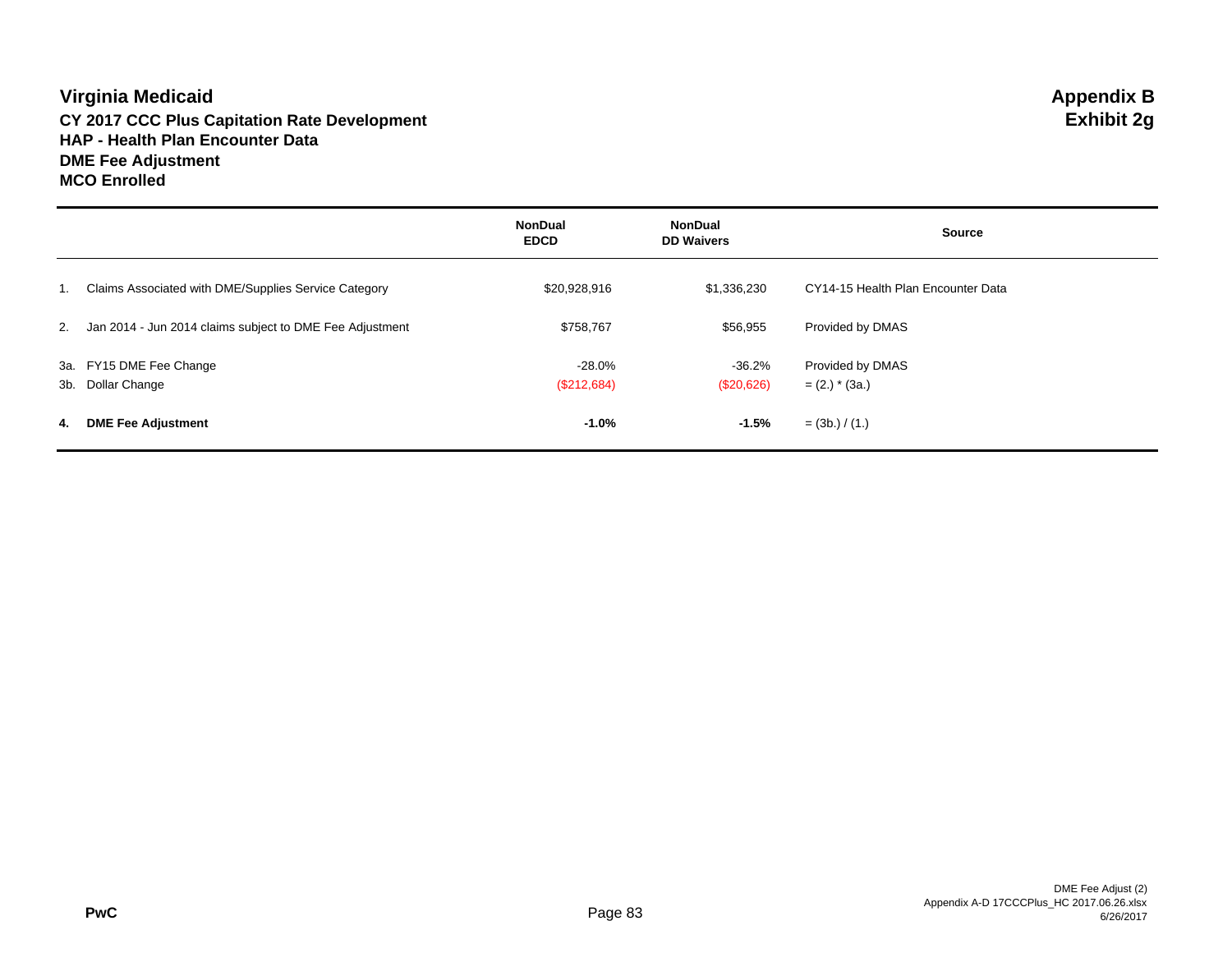#### **Virginia Medicaid Appendix B CY 2017 CCC Plus Capitation Rate Development HAP - Health Plan Encounter Data Hepatitis C Treatment Adjustment MCO Enrolled**

|     |                                                                                                                                  | <b>NonDual</b><br><b>EDCD</b> | <b>NonDual</b><br><b>DD Waivers</b> | <b>Source</b>                                                 |
|-----|----------------------------------------------------------------------------------------------------------------------------------|-------------------------------|-------------------------------------|---------------------------------------------------------------|
|     | 1. Total Claims in Pharmacy                                                                                                      | \$69,149,942                  | \$8,226,086                         | CY14-15 Health Plan Encounter Data                            |
| 2.  | Unique Individuals in Base Period                                                                                                | 9,911                         | 1,147                               | CY14-15 Health Plan Encounter Data                            |
| 3а. | Proportion of Population Being Tested for Hepatitis C                                                                            | 3.4%                          | 2.1%                                | CY14-15 Health Plan Encounter Data                            |
|     | 3b. Number of Individuals Being Tested                                                                                           | 339                           | 24                                  | CY14-15 Health Plan Encounter Data                            |
| 3c. | Projected Testing Change in FY18                                                                                                 | 35%                           | 35%                                 | Estimate                                                      |
| 3d. | Additional Number of People Being Tested                                                                                         | 119                           | 8                                   | $=$ (3b.) $*$ (3c.)                                           |
|     | 3e. Average Cost Per Test Per Person                                                                                             | \$72.26                       | \$72.26                             | CY14-15 Health Plan Encounter Data                            |
| 4a. | Proportion of Population Diagnosed With Hepatitis C                                                                              | 3.49%                         | 0.17%                               | CY14-15 Health Plan Encounter Data                            |
| 4b. | Number of Individuals Diagnosed With Hepatitis C                                                                                 | 346                           | $\overline{2}$                      | CY14-15 Health Plan Encounter Data                            |
| 4c. | Projected Increase in People Diagnosed With Hepatitis C                                                                          | 5%                            | 5%                                  | Estimate                                                      |
|     | 4d. Projected Number of People With Hepatitis C                                                                                  | 363                           | $\overline{c}$                      | $= (4b.)$ * $(1 + (4c.))$                                     |
|     | 5a. Proportion of People With Hepatitis C With Drug Therapy                                                                      | 5.8%                          | 0.0%                                | CY14-15 Health Plan Encounter Data                            |
| 5b. | Number of Individuals With Hepatitis C With Drug Therapy in Base<br>Period                                                       | 20                            | $\mathbf 0$                         | CY14-15 Health Plan Encounter Data                            |
| 5c. | Expected Percentage Increase of Hepatitis C Receiving Drug<br>Therapy - Current Protocols                                        | 0%                            | 0%                                  | Estimate                                                      |
|     | Expected Percentage Increase of Hepatitis C Receiving Drug<br>5d. Therapy - New Protocols (Eff. Jul 2016 and Eff. Jan 2017; both |                               |                                     |                                                               |
|     | protocols combined)                                                                                                              | 60%                           | 60%                                 | Estimate                                                      |
|     | 5e. Projected Number of Additional People Going Through Drug Therapy                                                             | 14                            | 0                                   | $=$ (4d.) $*(5a.)*(1 + (5c.))*(1 + (5d.)) - (5b.)$            |
| 5f. | Base Period Average Cost of Drug Therapy                                                                                         | \$100,448                     | \$100,448                           | CY14-15 Health Plan Encounter Data                            |
| 5g. | Projected Average Cost of Drug Therapy                                                                                           | \$70,000                      | \$70,000                            | Estimate                                                      |
| 6.  | Additional Cost of Hepatitis C Treatment                                                                                         | \$351,613                     | \$607                               | $= ((3d.) * (3e.)) + ((5g.) - (5f.)) * (5b.) + (5e.) * (5g.)$ |
|     | 7. Hepatitis C Treatment Adjustment                                                                                              | 0.51%                         | 0.01%                               | $= (6.) / (1.)$                                               |

Note: The Hepatitis C adjustment is evaluated for the adults only and is adjusted over all ages in the base data.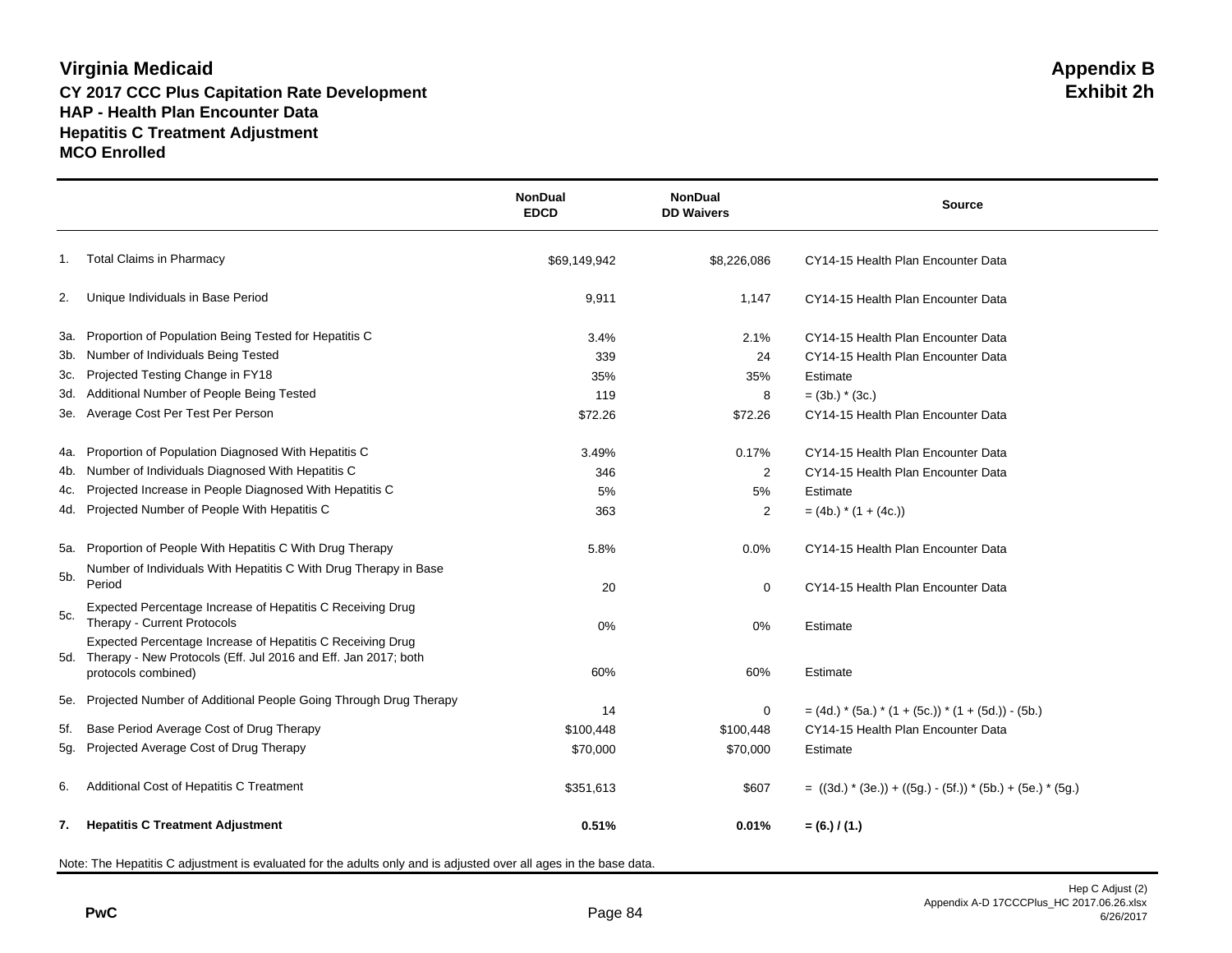## **Virginia Medicaid Appendix B CY 2017 CCC Plus Capitation Rate Development Exhibit 2i HAP - Health Plan Encounter Data Emergency Room Triage Adjustment MCO Enrolled**

|                                                 | <b>NonDual</b><br><b>EDCD</b> | <b>NonDual</b><br><b>DD Waivers</b> | <b>Source</b>                      |
|-------------------------------------------------|-------------------------------|-------------------------------------|------------------------------------|
| Total Claims in Prof - Evaluation & Management  | \$14,890,291                  | \$1,093,054                         | CY14-15 Health Plan Encounter Data |
| 2 CY14-15 Number of Claims in ER Triage Level 3 | 883                           | 101                                 | CY14-15 Health Plan Encounter Data |
| ER Cost No Triage Level 3                       | \$43.80                       | \$43.80                             | CY14-15 Health Plan Encounter Data |
| <b>ER Triage Cost</b>                           | \$22.06                       | \$22.06                             | Provided by DMAS                   |
| 5. CY17 ER Triage Financial Impact (2 years)    | \$19,198                      | \$2,196                             | $=(2.)$ * $((3.) - (4.)$           |
| 6. CY17 ER Triage Adjustment                    | 0.1%                          | 0.2%                                | $= (5.) / (1.)$                    |
|                                                 |                               |                                     |                                    |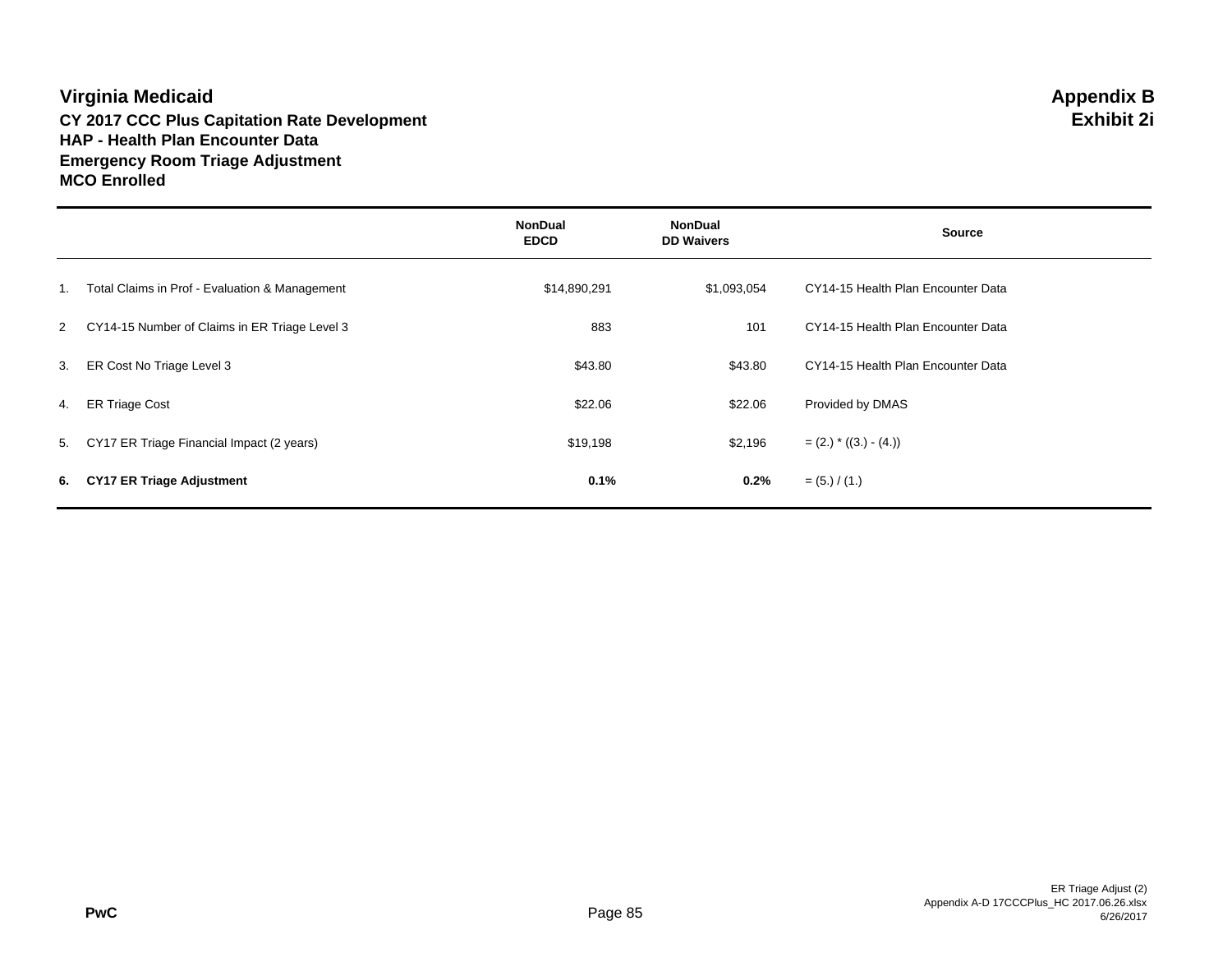## **Virginia Medicaid Appendix B CY 2017 CCC Plus Capitation Rate Development Exhibit 2j HAP - Health Plan Encounter Data Resource Based Relative Value Scale Adjustment MCO Enrolled**

|                                                          | <b>NonDual</b><br><b>EDCD</b> | <b>NonDual</b><br><b>DD Waivers</b> | <b>Source</b>                      |
|----------------------------------------------------------|-------------------------------|-------------------------------------|------------------------------------|
| 1. Professional Fee Adjustment - Effective FY18          | $-0.19%$                      | -0.19%                              | Provided by DMAS                   |
| <b>2.</b> Proportion of claims subject to fee adjustment | 86%                           | 81%                                 | CY14-15 Health Plan Encounter Data |
| 3. Final Professional Fee Adjustment                     | $-0.16%$                      | -0.15%                              | $=$ (1.) $*$ (2.)                  |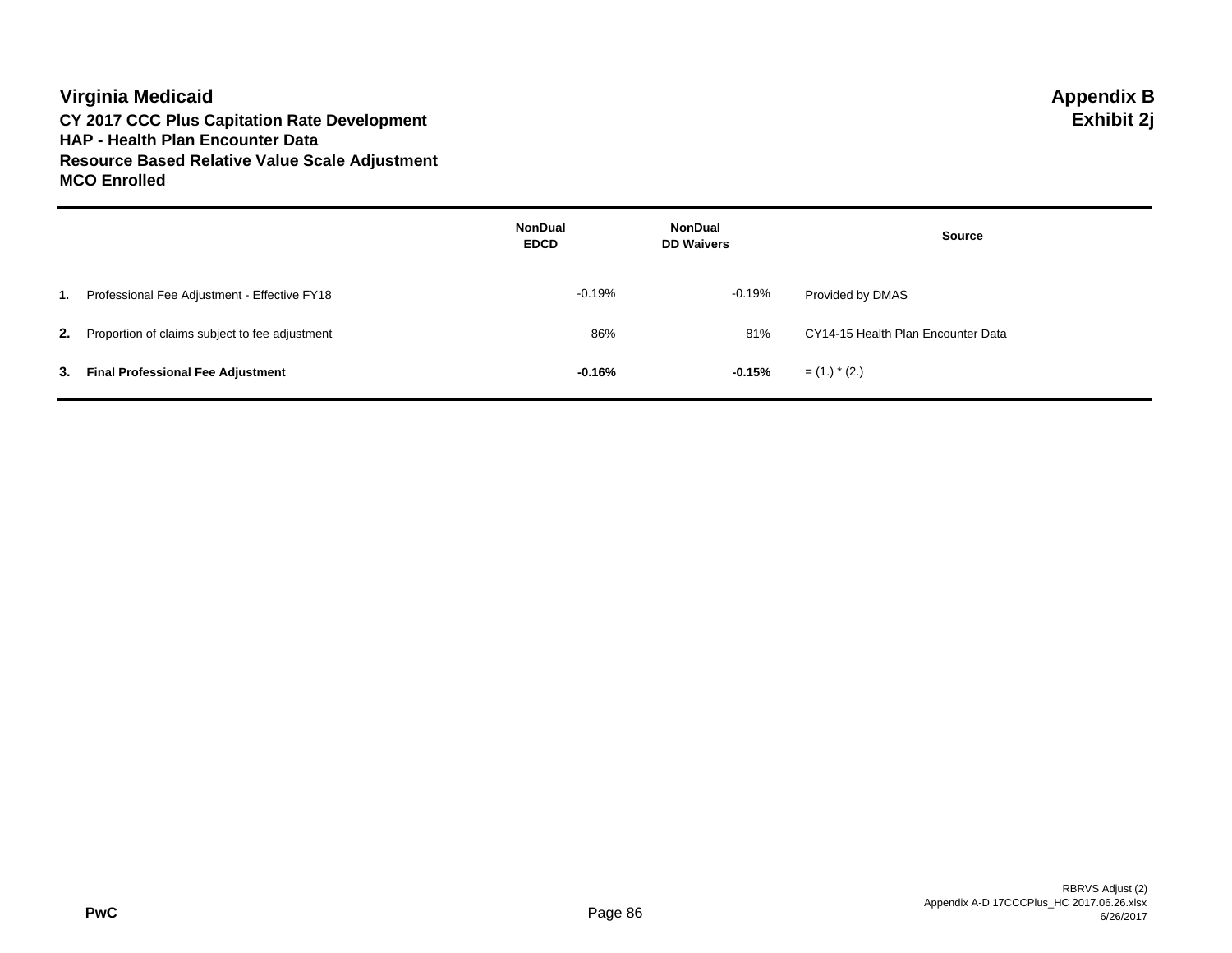## **Virginia Medicaid Appendix B CY 2017 CCC Plus Capitation Rate Development Exhibit 2k HAP - Health Plan Encounter Data Managed Care Savings Adjustment MCO Enrolled**

|     |                                                         | NonDual<br><b>EDCD</b> | NonDual<br><b>DD Waivers</b> | <b>Source</b>    |
|-----|---------------------------------------------------------|------------------------|------------------------------|------------------|
| . . | <b>Managed Care Adjustment - All Service Categories</b> | 0%                     | 0%                           | Provided by DMAS |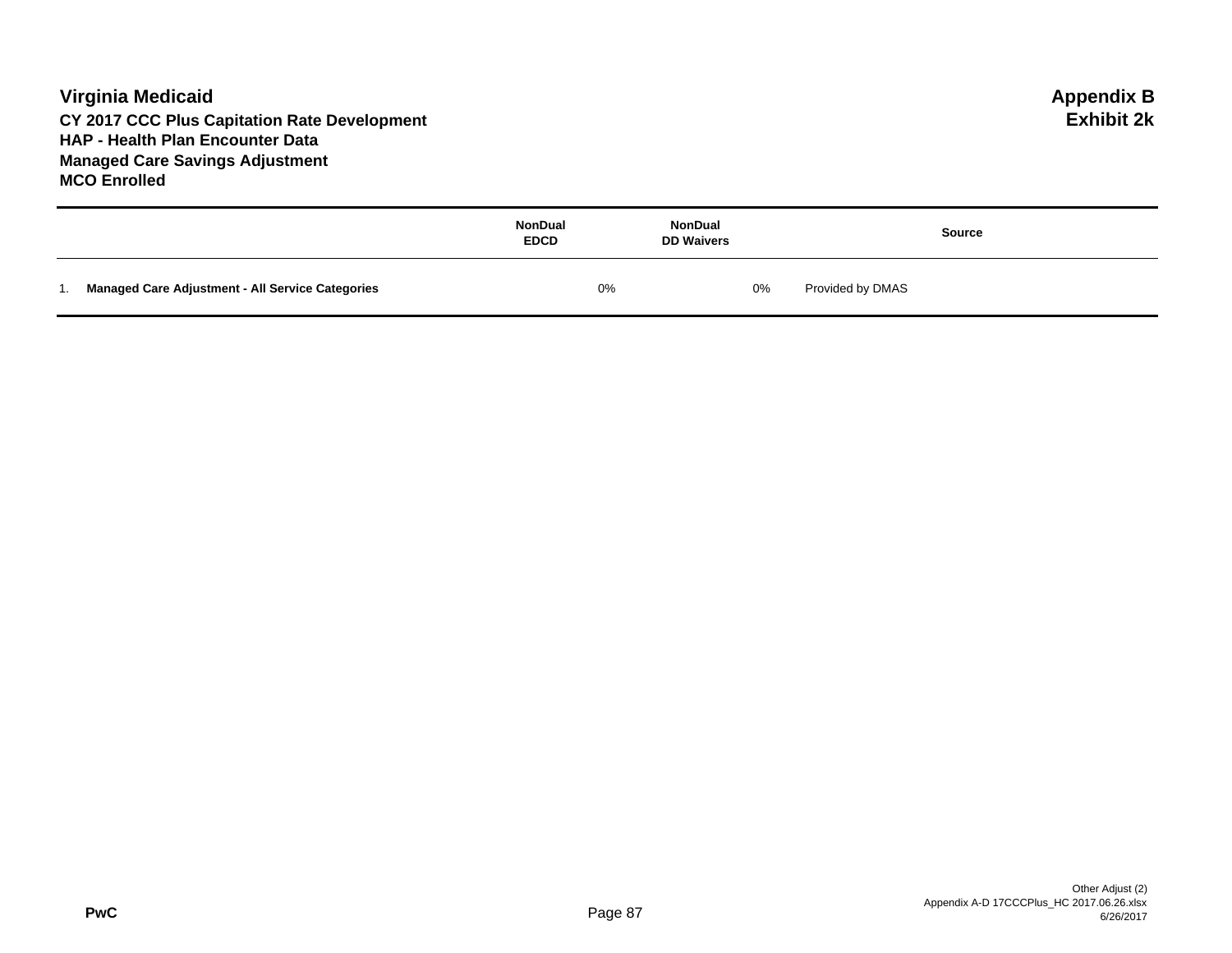## **Virginia Medicaid Appendix B CY 2017 CCC Plus Capitation Rate Development Exhibit 3a HAP - Health Plan Encounter Data Incurred But Not Reported (IBNR), Policy/Program, and Trend Adjustments - EDCD MCO Enrolled**

|                                     |             | <b>EDCD All Ages Categories</b>                  |                                       |                   |                          |                                      |                                                                |                           |
|-------------------------------------|-------------|--------------------------------------------------|---------------------------------------|-------------------|--------------------------|--------------------------------------|----------------------------------------------------------------|---------------------------|
|                                     |             | <b>Completion and Policy/Program Adjustments</b> |                                       |                   | <b>Data Period Trend</b> |                                      |                                                                |                           |
| <b>Category of Service</b>          | <b>IBNR</b> | Policy/<br>Program <sup>1</sup>                  | <b>Total Base Data</b><br>Adjustments | <b>Cost Trend</b> | <b>Utilization Trend</b> | Cost and<br><b>Utilization Trend</b> | <b>Contract Period</b><br>Cost and<br><b>Utilization Trend</b> | <b>Total Trend Factor</b> |
|                                     |             |                                                  |                                       |                   |                          |                                      |                                                                |                           |
| Inpatient Medical/Surgical          |             | $-1.4%$                                          | 0.4%                                  |                   |                          |                                      |                                                                |                           |
| Inpatient Psychiatric               |             | 23.4%                                            | 25.7%                                 |                   |                          |                                      |                                                                |                           |
| <b>Outpatient Hospital</b>          |             | 3.6%                                             | 5.5%                                  |                   |                          |                                      |                                                                |                           |
| Practitioner                        |             | $-0.1%$                                          | 1.8%                                  |                   |                          |                                      |                                                                |                           |
| <b>Prescription Drug</b>            |             | $-5.5%$                                          | $-3.7%$                               |                   |                          |                                      |                                                                |                           |
| Other                               |             | $-1.4%$                                          | 0.5%                                  |                   |                          |                                      |                                                                |                           |
| <b>Weighted Average<sup>2</sup></b> | 1.9%        | $-1.1%$                                          | 0.8%                                  | 3.3%              | $-1.2%$                  | 2.1%                                 | 2.8%                                                           | 1.0744                    |
|                                     |             |                                                  | <b>Months of Trend Applied</b>        | 12                | 12                       | 12                                   | 22                                                             |                           |

<sup>1</sup> The Policy and Program Adjustments are summarized in this table as weighted averages and are applied at the rate cell level in Exhibits 4.

 $2$  Weighted averages for Completion and Program Adjustments are calculated using a distribution by Service Type, before Trend and Adjustments (Total Claims CY14-15), whereas weighted averages for Trends are calculated using a distribution by Service Type, before Trend (Adjusted CY14-15 Claims)

Trend rates for managed care plans are calculated based on regression studies of historical health plan data.

Utilization trend is based on service units per thousand.

Data period trends are applied from the weighted midpoint of the data period to the end of the data period using compound interest calculations; includes CY14-15 incurred claims paid through Feb 2016.

Contract period trends are applied from the end of the data period to the midpoint of the contract period using compound interest calculations; includes CY13-15 incurred claims paid through Feb 2016.

**Total Trend = [(1 + data period trend) ^ (months/12) \* (1 + contract period trend) ^ (months/12)]**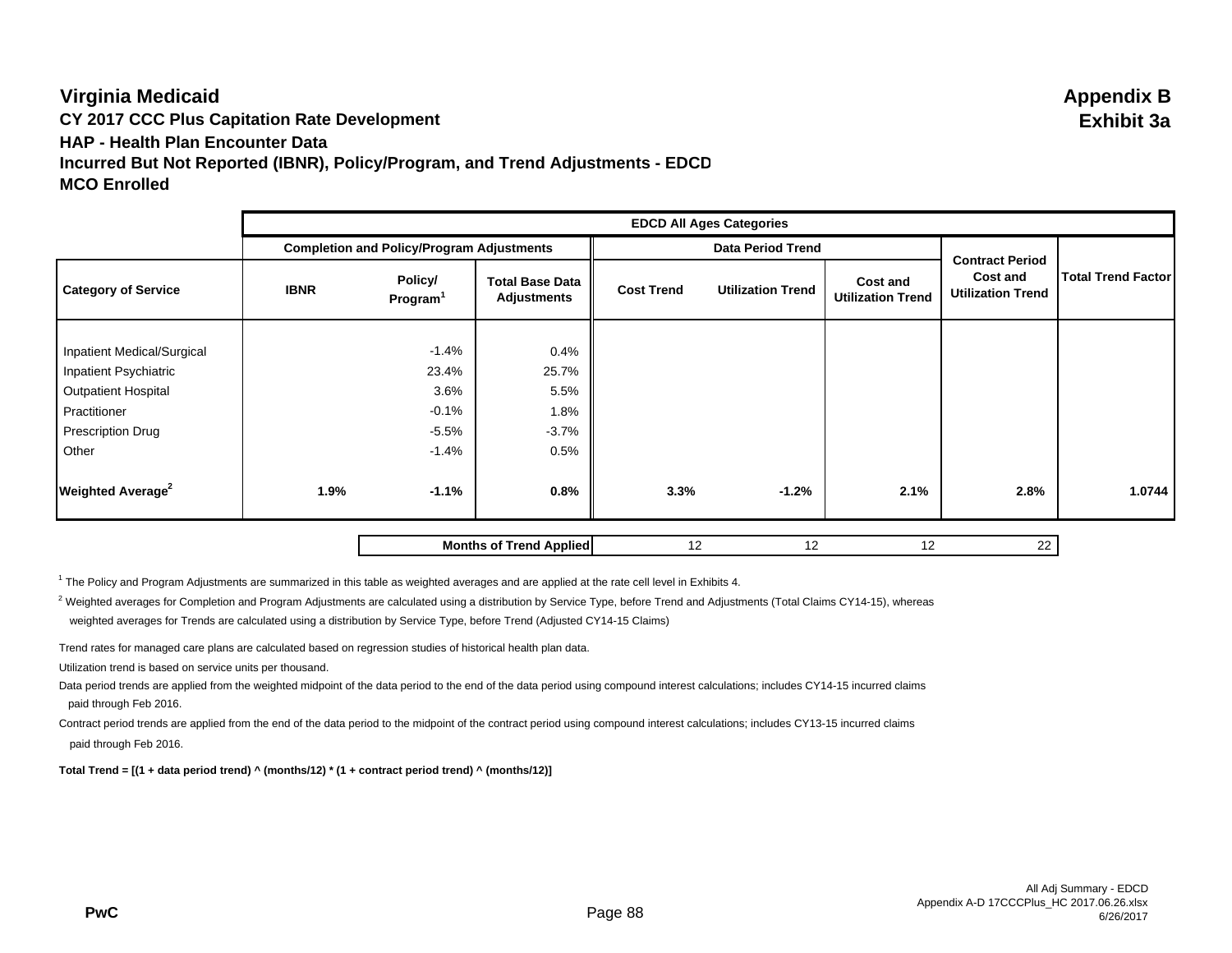# **Virginia Medicaid Appendix B CY 2017 CCC Plus Capitation Rate Development Exhibit 3b HAP - Health Plan Encounter Data Incurred But Not Reported (IBNR), Policy/Program, and Trend Adjustments - DD Waivers**

|                                |             | <b>DD Waivers All Ages Categories</b>            |                                       |                   |                          |                                                                |                           |                                      |
|--------------------------------|-------------|--------------------------------------------------|---------------------------------------|-------------------|--------------------------|----------------------------------------------------------------|---------------------------|--------------------------------------|
|                                |             | <b>Completion and Policy/Program Adjustments</b> |                                       |                   | <b>Data Period Trend</b> | <b>Contract Period</b><br>Cost and<br><b>Utilization Trend</b> | <b>Total Trend Factor</b> |                                      |
| <b>Category of Service</b>     | <b>IBNR</b> | Policy/<br>Program <sup>1</sup>                  | <b>Total Base Data</b><br>Adjustments | <b>Cost Trend</b> |                          |                                                                |                           | Cost and<br><b>Utilization Trend</b> |
|                                |             |                                                  |                                       |                   |                          |                                                                |                           |                                      |
| Inpatient Medical/Surgical     |             | $-1.4%$                                          | $-0.3%$                               |                   |                          |                                                                |                           |                                      |
| Inpatient Psychiatric          |             | 21.2%                                            | 22.6%                                 |                   |                          |                                                                |                           |                                      |
| <b>Outpatient Hospital</b>     |             | 3.8%                                             | 5.1%                                  |                   |                          |                                                                |                           |                                      |
| Practitioner                   |             | $-0.1%$                                          | 1.1%                                  |                   |                          |                                                                |                           |                                      |
| <b>Prescription Drug</b>       |             | $-2.8%$                                          | $-1.6%$                               |                   |                          |                                                                |                           |                                      |
| Other                          |             | $-1.6%$                                          | $-0.4%$                               |                   |                          |                                                                |                           |                                      |
| Weighted Average <sup>2</sup>  | 1.2%        | $-0.8%$                                          | 0.3%                                  | $-0.2%$           | 9.3%                     | $9.0\%$                                                        | 7.1%                      | 1.2354                               |
| <b>Months of Trend Applied</b> |             |                                                  | 12                                    | 12                | 12                       | 22                                                             |                           |                                      |

<sup>1</sup> The Policy and Program Adjustments are summarized in this table as weighted averages and are applied at the rate cell level in Exhibits 4.

 $^2$  Weighted averages for Completion and Program Adjustments are calculated using a distribution by Service Type, before Trend and Adjustments (Total Claims CY14-15), whereas weighted averages for Trends are calculated using a distribution by Service Type, before Trend (Adjusted CY14-15 Claims)

Trend rates for managed care plans are calculated based on regression studies of historical health plan data.

Utilization trend is based on service units per thousand.

Data period trends are applied from the weighted midpoint of the data period to the end of the data period using compound interest calculations; includes CY14-15 incurred claims paid through Feb 2016.

Contract period trends are applied from the end of the data period to the midpoint of the contract period using compound interest calculations; includes CY13-15 incurred claims paid through Feb 2016.

**Total Trend = [(1 + data period trend) ^ (months/12) \* (1 + contract period trend) ^ (months/12)]**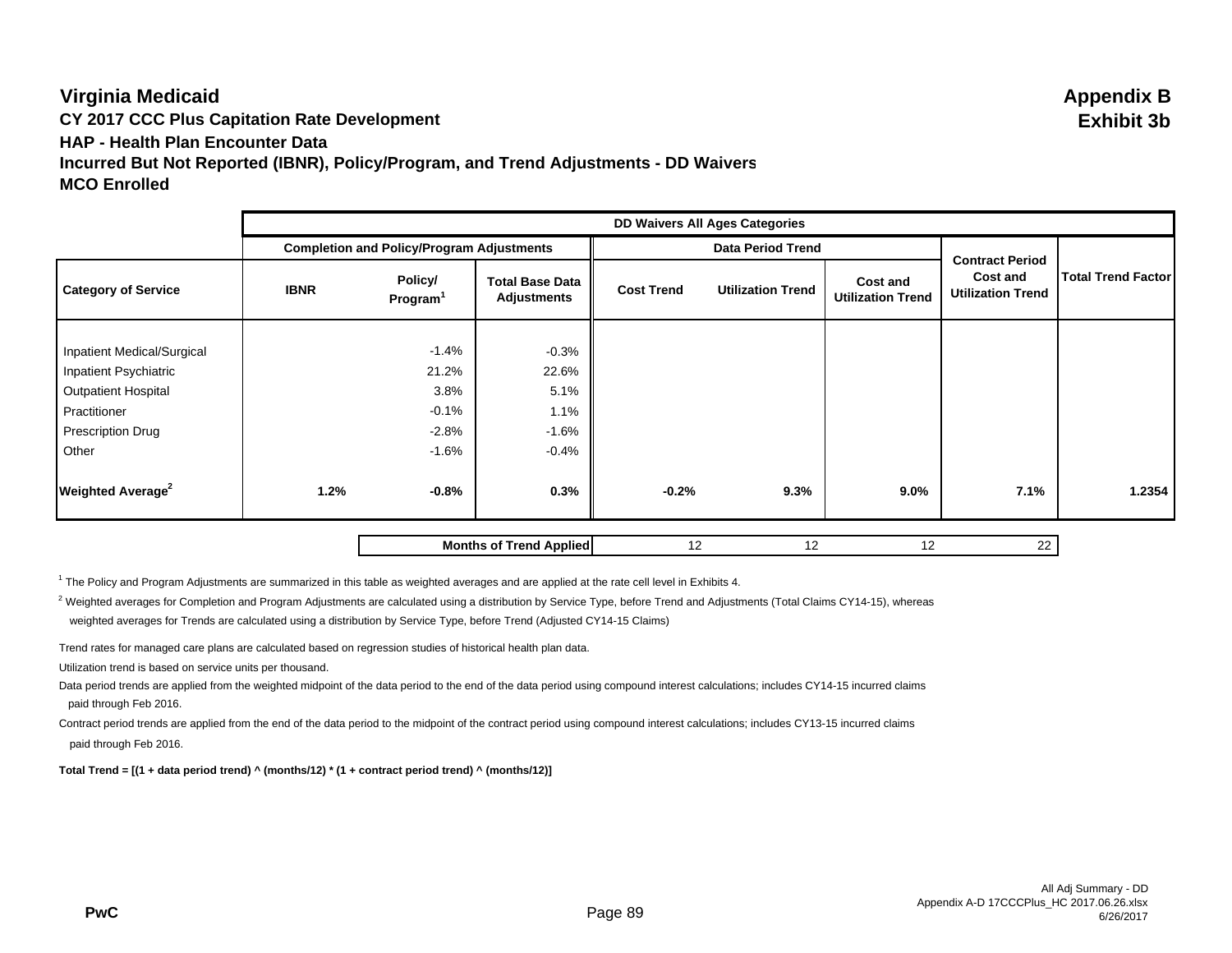#### **Virginia Medicaid Appendix B CY 2017 CCC Plus Capitation Rate Development Exhibit 2a Historical Fee-for-Service Claims Hospital Inpatient Adjustment MCO Enrolled**

|     |                                                   | <b>NonDual</b><br><b>EDCD</b> | <b>NonDual</b><br><b>DD Waivers</b> | <b>Source</b>                             |
|-----|---------------------------------------------------|-------------------------------|-------------------------------------|-------------------------------------------|
| 1a. | Total Claims in IP Med/Surg                       | \$50,037                      | \$33,214                            | CY14-15 FFS Invoices                      |
|     | 1b. Children Hospital King's Daughter IP Med/Surg | \$0                           | \$0                                 | CY14-15 FFS Invoices                      |
| 2a. | FY16 Capital Reimbursement Decrease               | $-5.3%$                       | $-5.3%$                             | $= ((3b.) - (3a.)) / (3a.)$               |
|     | 2b. FY17 Capital Reimbursement Decrease           | $0.0\%$                       | $0.0\%$                             | Provided by DMAS                          |
| 3а. | FY14-15 Hospital Capital Percentage               | 8.90%                         | 8.90%                               | Provided by DMAS                          |
|     | 3b. FY16-17 Hospital Capital Percentage           | 8.43%                         | 8.43%                               | Provided by DMAS                          |
|     | 4a. FY17 Hospital Rate Change - Unit Cost         | 1.05%                         | 1.05%                               | Provided by DMAS                          |
|     | 4b. Dollar Change                                 | \$481                         | \$319                               | $= ((1a.) - (1b.)) * (1 - (3b.)) * (4a.)$ |
| 5а. | FY17 Hospital Rate Change - Rebasing              | $-7.25%$                      | $-7.25%$                            | Provided by DMAS                          |
|     | 5b. Dollar Change                                 | (\$3,322)                     | (\$2,205)                           | $= ((1a.) - (1b.)) * (1 - (3b.)) * (5a.)$ |
| 6.  | <b>Hospital Inpatient Adjustment</b>              | $-5.7%$                       | $-5.7%$                             | $= ((4b.) + (5b.)) / (1a.)$               |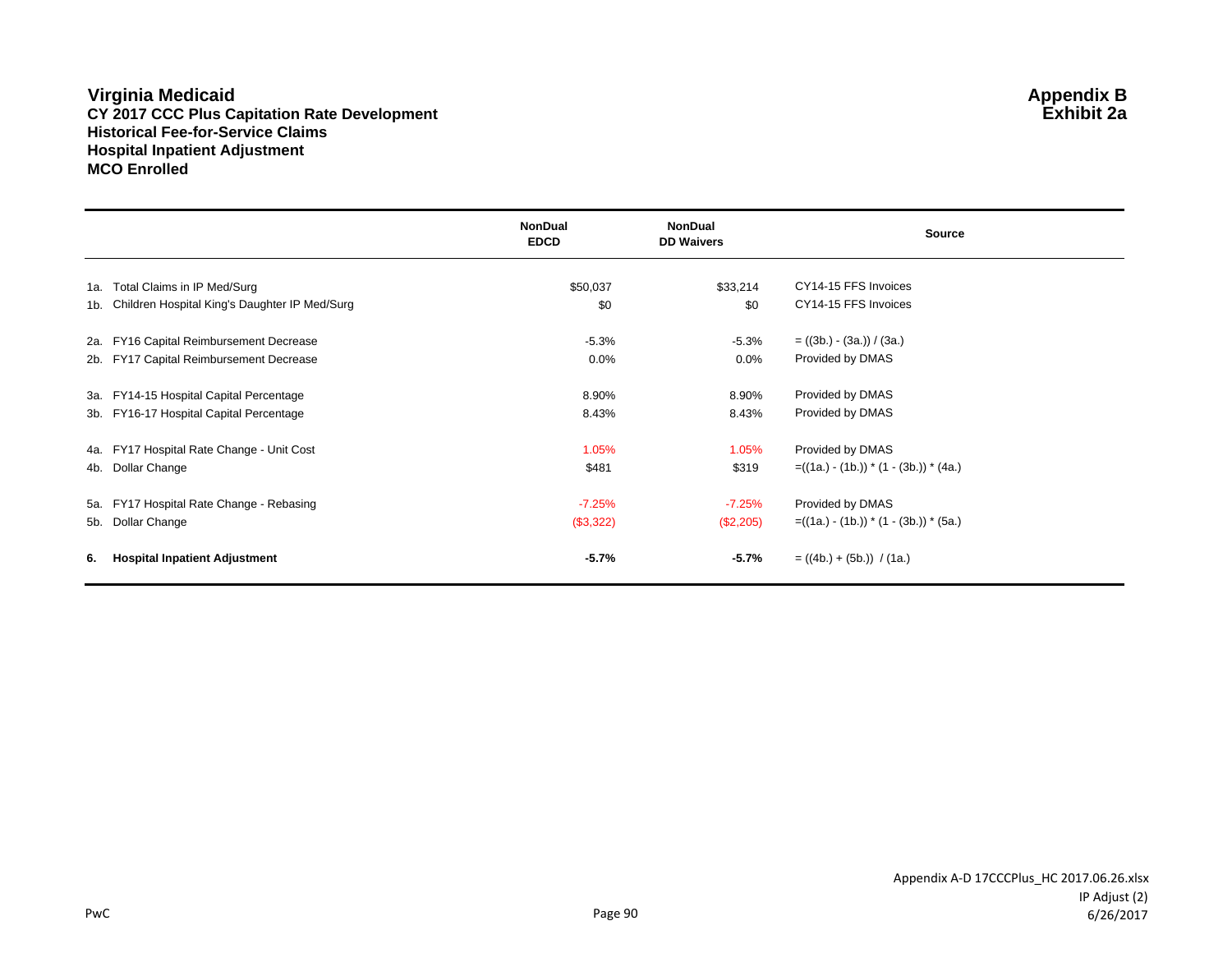#### **Virginia Medicaid Appendix B CY 2017 CCC Plus Capitation Rate Development Exhibit 2b Historical Fee-for-Service Claims Personal Care and Respite Care Adjustment MCO Enrolled**

|    |                                          |    |                                               | <b>NonDual</b><br><b>EDCD</b> | <b>NonDual</b><br><b>DD Waivers</b> | <b>Source</b>                                                    |
|----|------------------------------------------|----|-----------------------------------------------|-------------------------------|-------------------------------------|------------------------------------------------------------------|
|    | 1. CY14-15 Claims in Service Categories  |    | a. Personal Care Agency - Personal Care       | \$91,174,397                  | \$0                                 | CY14-15 FFS Invoices                                             |
|    |                                          |    | b. Personal Care Agency - Respite Care        | \$14,825,940                  | \$0                                 | CY14-15 FFS Invoices                                             |
|    |                                          | c. | Consumer Directed - Personal Care             | \$106,477,789                 | \$0                                 | CY14-15 FFS Invoices                                             |
|    |                                          | d. | Consumer Directed - Respite Care              | \$22,821,977                  | \$0                                 | CY14-15 FFS Invoices                                             |
| 2. | January 1, 2014 to June 30, 2015 Claims  |    | a. Personal Care Agency - Personal Care       | \$59,632,301                  | \$0                                 | FFS Invoices - January 1, 2014 to June 30, 2015                  |
|    | Associated with Fee Changes              |    | b. Personal Care Agency - Respite Care        | \$9,172,224                   | \$0                                 | FFS Invoices - January 1, 2014 to June 30, 2015                  |
|    |                                          | C. | Consumer Directed - Personal Care             | \$69,518,601                  | \$0                                 | FFS Invoices - January 1, 2014 to June 30, 2015                  |
|    |                                          |    | d. Consumer Directed - Respite Care           | \$12,777,864                  | \$0                                 | FFS Invoices - January 1, 2014 to June 30, 2015                  |
| 3. | July 1, 2015 to December 31, 2015 Claims |    | a. Personal Care Agency - Personal Care       | \$31,542,095                  | \$0                                 | FFS Invoices - July 1, 2015 to December 31, 2015                 |
|    | Associated with Fee Changes              |    | b. Personal Care Agency - Respite Care        | \$5,653,716                   | \$0                                 | FFS Invoices - July 1, 2015 to December 31, 2015                 |
|    |                                          | C. | Consumer Directed - Personal Care             | \$36,959,189                  | \$0                                 | FFS Invoices - July 1, 2015 to December 31, 2015                 |
|    |                                          |    | Consumer Directed - Respite Care              | \$10,044,113                  | \$0                                 | FFS Invoices - July 1, 2015 to December 31, 2015                 |
|    | 4a. FY16 Fee Change                      |    |                                               | 2.0%                          | 2.0%                                | Provided by DMAS, Effective July 1, 2015                         |
|    | 4b. FY17 Fee Change                      |    |                                               | 2.0%                          | 2.0%                                | Provided by DMAS, Effective July 1, 2016                         |
| 5. | Dollar Change                            |    | a. Personal Care Agency - Personal Care       | \$3,039,987                   | \$0                                 | $=(2a.)$ * ((1 + (4a.)) * (1 + (4b.)) - 1) + (3a.) * (4b.)       |
|    |                                          |    | b. Personal Care Agency - Respite Care        | \$483,632                     | \$0                                 | $=(2b.)$ * ((1 + (4a.)) * (1 + (4b.)) - 1) + (3b.) * (4b.)       |
|    |                                          | c. | <b>Consumer Directed - Personal Care</b>      | \$3,547,735                   | \$0                                 | $=(2c.)$ * ((1 + (4a.)) * (1 + (4b.)) - 1) + (3c.) * (4b.)       |
|    |                                          |    | d. Consumer Directed - Respite Care           | \$717,108                     | \$0                                 | $=(2d.)$ * $((1 + (4a.))$ * $(1 + (4b.)) - 1) + (3d.)$ * $(4b.)$ |
| 6. | <b>Personal Care and Respite Care</b>    |    | a. Personal Care Agency - Personal Care       | 3.33%                         | N/A                                 | $= (5a.) / (1a.)$                                                |
|    | Adjustment                               |    | <b>b.</b> Personal Care Agency - Respite Care | 3.26%                         | N/A                                 | $= (5b.) / (1b.)$                                                |
|    |                                          |    | c. Consumer Directed - Personal Care          | 3.33%                         | N/A                                 | $= (5c.) / (1c.)$                                                |
|    |                                          |    | d. Consumer Directed - Respite Care           | 3.14%                         | N/A                                 | $= (5d.) / (1d.)$                                                |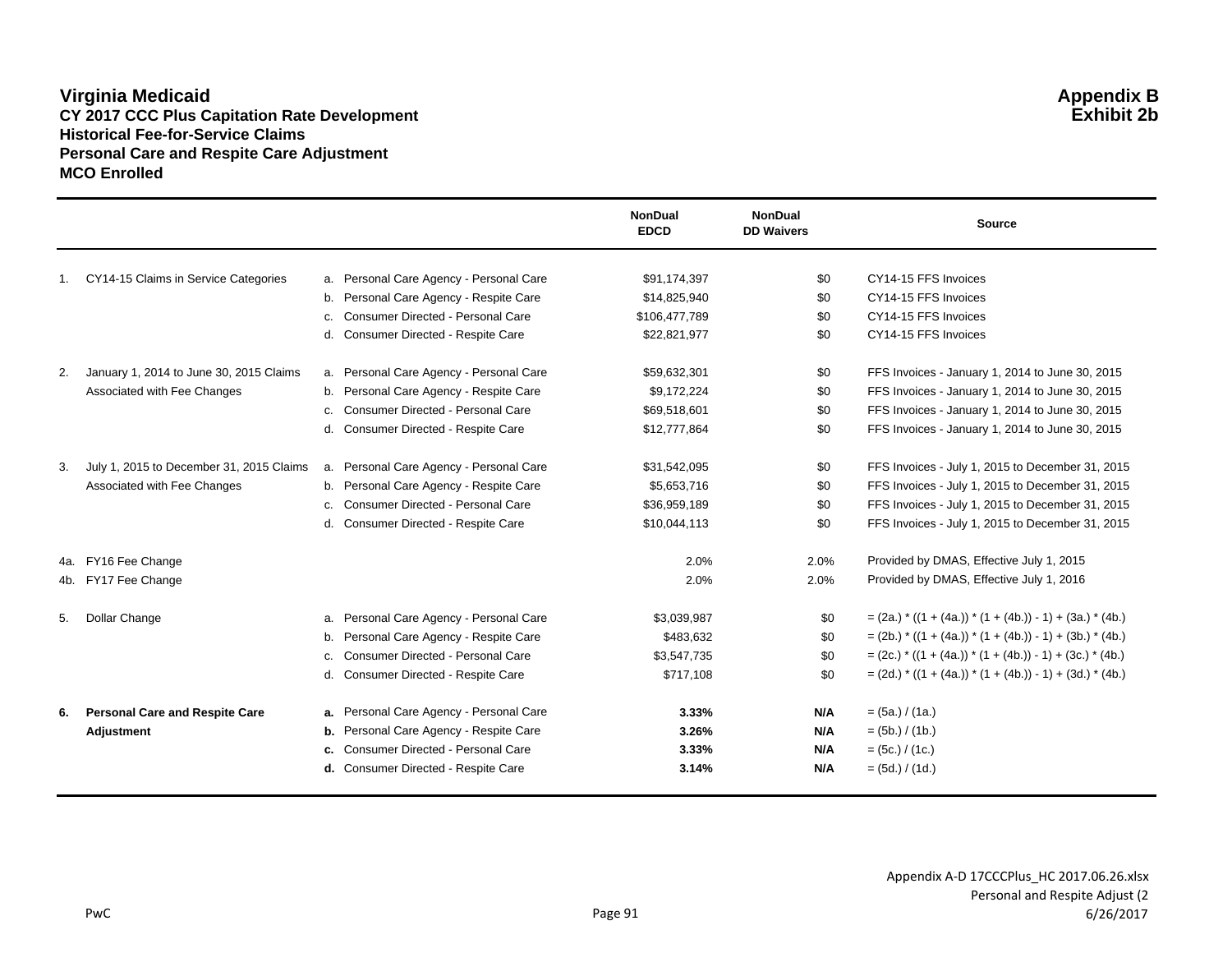#### **Virginia Medicaid Appendix B CY 2017 CCC Plus Capitation Rate Development Historical Fee-for-Service Claims DME Fee Adjustment MCO Enrolled**

|    |                                                             | <b>NonDual</b><br><b>EDCD</b> | <b>NonDual</b><br><b>DD Waivers</b> | <b>Source</b>        |
|----|-------------------------------------------------------------|-------------------------------|-------------------------------------|----------------------|
|    | Claims Associated with DME/Supplies Service Category        | \$2,715,644                   | \$225,947                           | CY14-15 FFS Invoices |
|    | 2. Jan 2014 - Jun 2014 claims subject to DME Fee Adjustment | \$39,547                      | \$10,567                            | Provided by DMAS     |
|    | 3a. FY15 DME Fee Change                                     | $-32.4%$                      | -34.6%                              | Provided by DMAS     |
|    | 3b. Dollar Change                                           | (\$12,813)                    | (\$3,656)                           | $= (2.)$ * (3a.)     |
| 4. | <b>DME Fee Adjustment</b>                                   | $-0.5%$                       | $-1.6%$                             | $=$ (3b.) / (1.)     |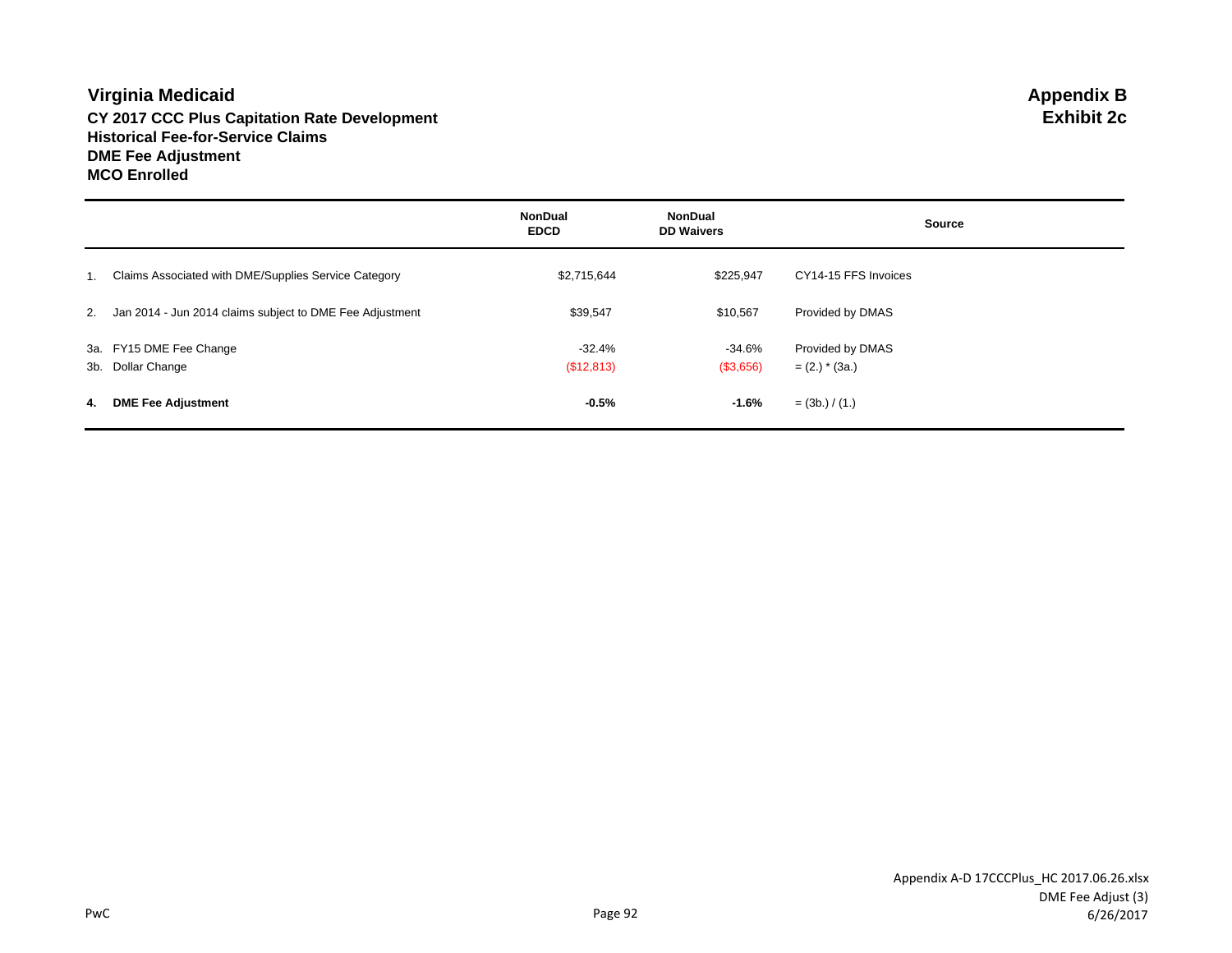**Virginia Medicaid Appendix B CY 2017 CCC Plus Capitation Rate Development Historical Fee-for-Service Claims Resource Based Relative Value Scale Adjustment MCO Enrolled**

|    |                                                | <b>NonDual</b><br><b>EDCD</b> | NonDual<br><b>DD Waivers</b> | <b>Source</b>        |
|----|------------------------------------------------|-------------------------------|------------------------------|----------------------|
| 1. | Professional Fee Adjustment - Effective FY18   | 0.71%                         | 0.71%                        | Provided by DMAS     |
| 2. | Proportion of claims subject to fee adjustment | 100.0%                        | 100.0%                       | CY14-15 FFS Invoices |
| 3. | <b>Final Professional Fee Adjustment</b>       | 0.7%                          | 0.7%                         | $=$ (1.) $*$ (2.)    |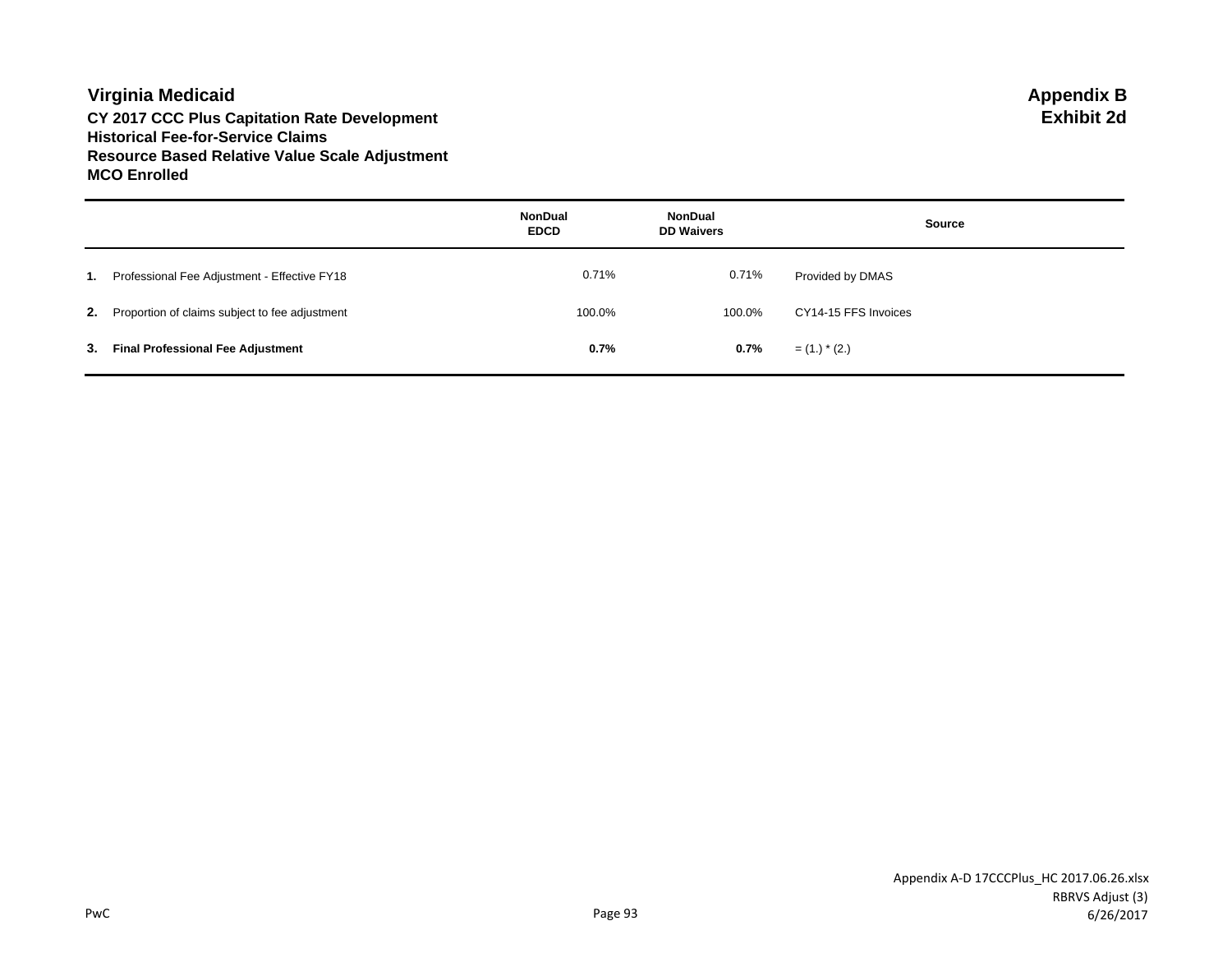#### **Virginia Medicaid Appendix B CY 2017 CCC Plus Capitation Rate Development Exhibit 2e Historical Fee-for-Service Claims Non-Emergency Transportation Adjustment MCO Enrolled**

|                                   | <b>NonDual</b><br><b>EDCD</b> | NonDual<br><b>DD Waivers</b> | <b>Source</b>                                                             |
|-----------------------------------|-------------------------------|------------------------------|---------------------------------------------------------------------------|
| <b>Non-ER Transportation Rate</b> | \$31.80                       | \$31.80                      | From DMAS - Rates Effective January 1, 2016 - Present -<br>includes admin |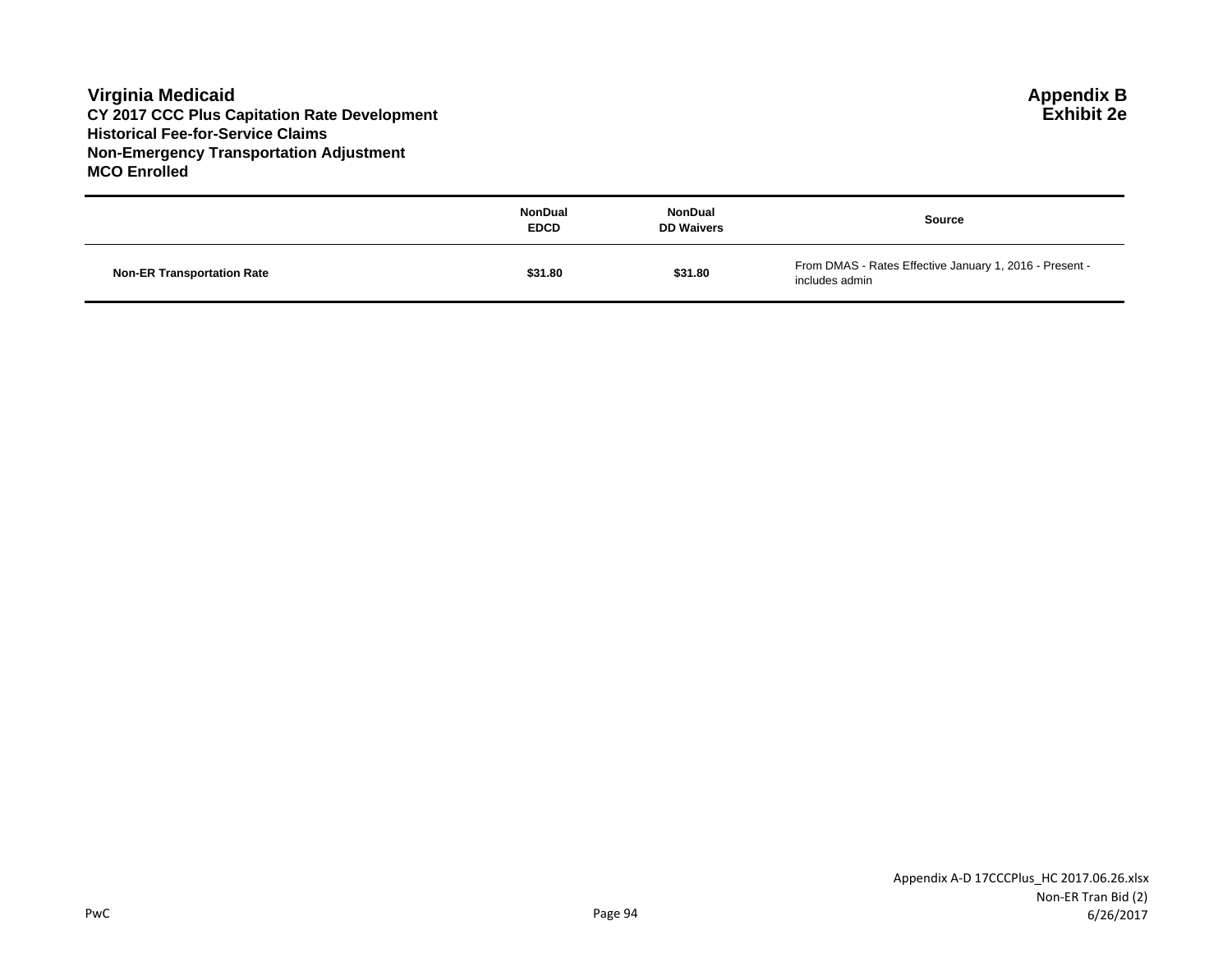#### **Virginia Medicaid Appendix B CY 2017 CCC Plus Capitation Rate Development Exhibit 2f Historical Fee-for-Service Claims Managed Care Savings Adjustment MCO Enrolled**

|                                                         | <b>NonDual</b><br><b>EDCD</b> | <b>NonDual</b><br><b>DD Waivers</b> | Source           |
|---------------------------------------------------------|-------------------------------|-------------------------------------|------------------|
| <b>Managed Care Adjustment - All Service Categories</b> | $-6.0%$                       | $-2.3%$                             | Provided by DMAS |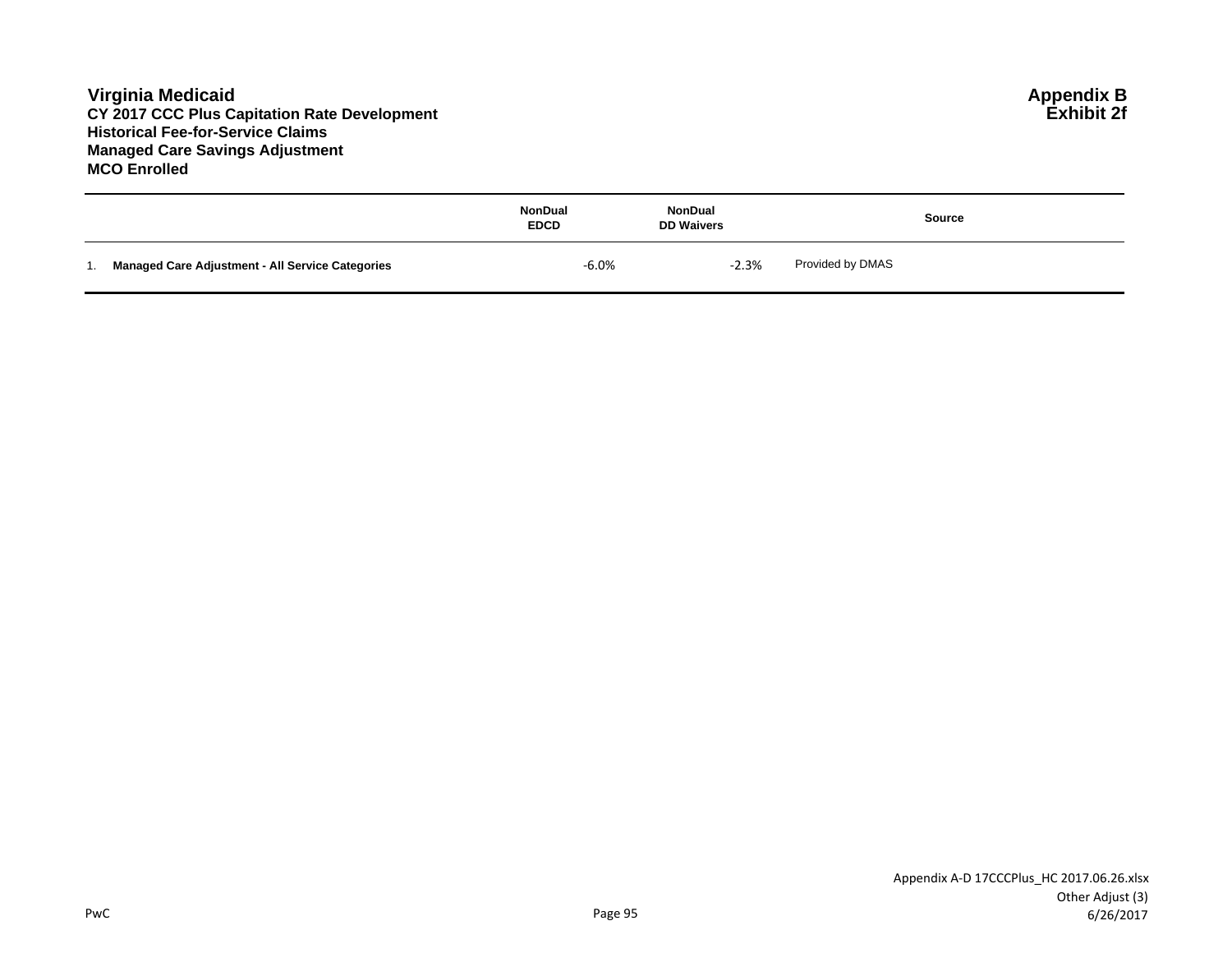# **Virginia Medicaid Appendix B CY 2017 CCC Plus Capitation Rate Development Exhibit 3a Historical Fee-for-Service ClaimsIncurred But Not Reported (IBNR), Policy/Program, and Trend Adjustments - EDCD Population MCO Enrolled**

|                                   |             | <b>Completion and Policy/Program Adjustments</b> |                                                 |                   | <b>Data Period Trend</b>           | <b>Contract</b><br>Period               |                                                |                              |
|-----------------------------------|-------------|--------------------------------------------------|-------------------------------------------------|-------------------|------------------------------------|-----------------------------------------|------------------------------------------------|------------------------------|
| <b>Category of Service</b>        | <b>IBNR</b> | Policy/<br>Program                               | <b>Total Base</b><br>Data<br><b>Adjustments</b> | <b>Cost Trend</b> | <b>Utilization</b><br><b>Trend</b> | Cost and<br><b>Utilization</b><br>Trend | Cost and<br><b>Utilization</b><br><b>Trend</b> | <b>Total Trend</b><br>Factor |
| Inpatient                         | 0.0%        | $-5.7%$                                          | $-5.7%$                                         | 0.0%              | $0.0\%$                            | $0.0\%$                                 | $0.0\%$                                        | 1.0000                       |
| Outpatient/ER                     | 0.0%        | 0.0%                                             | 0.0%                                            | 0.0%              | $0.0\%$                            | $0.0\%$                                 | $0.0\%$                                        | 1.0000                       |
|                                   |             |                                                  |                                                 |                   |                                    |                                         |                                                |                              |
| Physician/Professional            | 1.8%        | 0.7%                                             | 2.5%                                            | $-1.3%$           | 2.0%                               | 0.7%                                    | $0.0\%$                                        | 1.0070                       |
| Pharmacy                          | 0.0%        | 0.0%                                             | 0.0%                                            | 0.0%              | $0.0\%$                            | $0.0\%$                                 | 0.0%                                           | 1.0000                       |
| Nursing Facility*                 | 0.0%        | 0.0%                                             | 0.0%                                            | 0.0%              | 0.0%                               | $0.0\%$                                 | 0.0%                                           | 1.0000                       |
| <b>HCBS/Home Health Services*</b> | 0.2%        | 3.2%                                             | 3.4%                                            | $-0.2%$           | 3.3%                               | 3.1%                                    | 2.2%                                           | 1.0727                       |
| Mental Health/Substance Abuse     | 0.1%        | 0.6%                                             | 0.8%                                            | $-20.7%$          | 33.0%                              | 5.4%                                    | 6.2%                                           | 1.1761                       |
| Ancillary/Other                   | 4.0%        | $-0.5%$                                          | 3.5%                                            | 15.4%             | 6.3%                               | 22.8%                                   | 15.5%                                          | 1.6005                       |
| Medicare Crossover                | 0.0%        | 0.0%                                             | 0.0%                                            | 0.0%              | 0.0%                               | $0.0\%$                                 | 0.0%                                           | 1.0000                       |
| <b>Weighted Average*</b>          | 0.3%        | 3.1%                                             | 3.4%                                            | $-0.5%$           | 3.9%                               | 3.3%                                    | 2.4%                                           | 1.0789                       |

**Months of Trend Applied 12** 12 12 12 12 22

Trend rates are calculated based on regression studies of historical Virginia fee-for-service data. Contract period trend for Nursing Home, Adult Day Care, and Personal Care categories may also consider DMAS budget projections. Trend rates have been calculated separately for the broad service categories shown above.

Data period trend are applied from the midpoint of the data period to the end of the data period using compound interest calculations. Contract period trends are applied from the end of the data period to the midpoint of the contract period using compound interest.

**Total Trend & IBNR = [(1 + Data Period Trend) ^ (months/12) \* (1+ Contract Period Utilization Trend) ^ (months/12) \* (1 + IBNR Adjustment)]**

\*Weighted average is calculated using a distribution by Service Type, before Trend (Adjusted CY 2014-2015 Claims)

\* Nursing Facility and HCBS/Home Health Services IBNR and Trend include Medicaid Payments and Patient Payments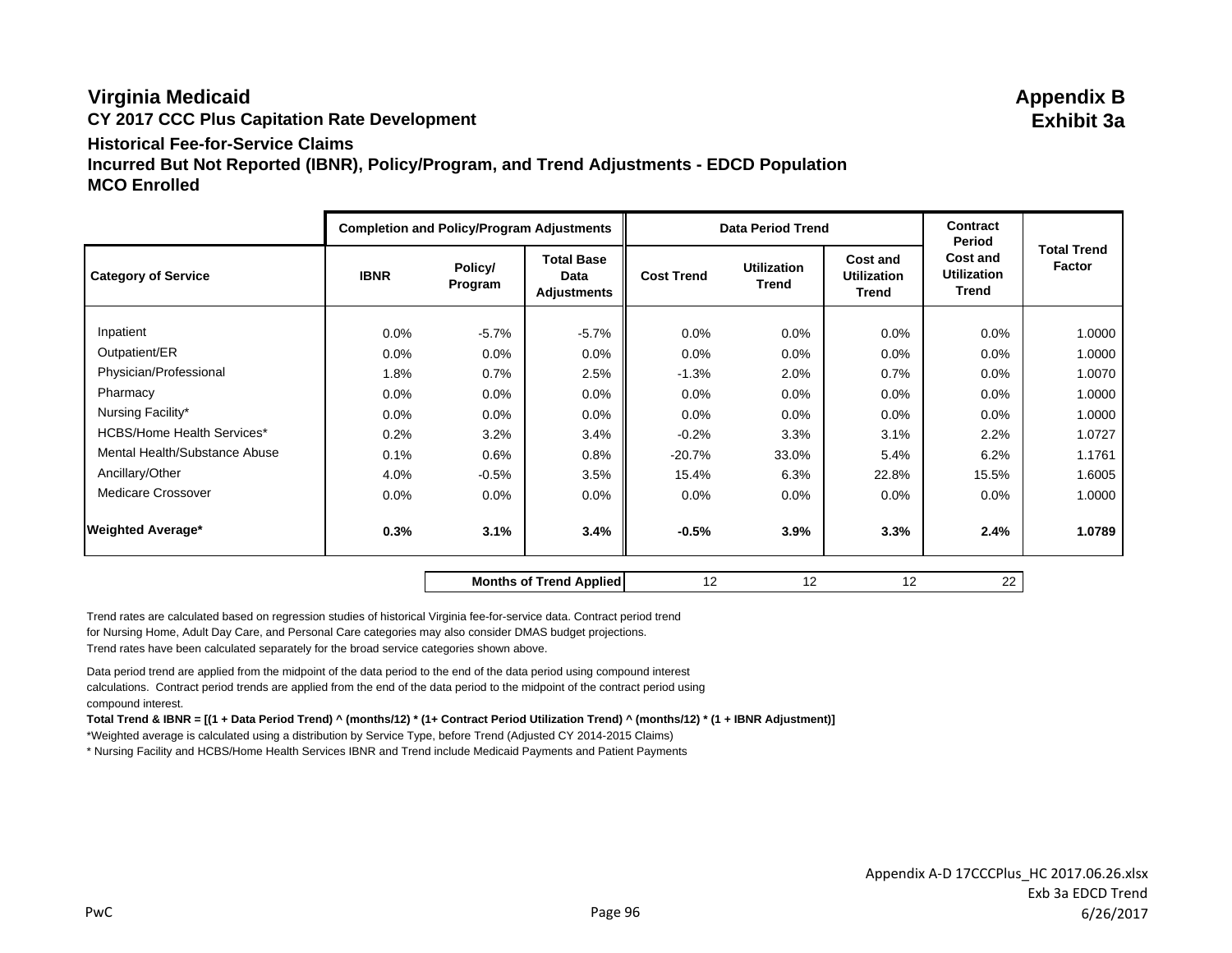# **Virginia Medicaid Appendix B CY 2017 CCC Plus Capitation Rate Development Exhibit 3b Historical Fee-for-Service ClaimsIncurred But Not Reported (IBNR), Policy/Program, and Trend Adjustments - DD Waivers Population MCO Enrolled**

|                                   |             | <b>Completion and Policy/Program Adjustments</b> |                                                 |                   | <b>Data Period Trend</b>           |                                                | <b>Contract</b><br>Period                      |                              |
|-----------------------------------|-------------|--------------------------------------------------|-------------------------------------------------|-------------------|------------------------------------|------------------------------------------------|------------------------------------------------|------------------------------|
| <b>Category of Service</b>        | <b>IBNR</b> | Policy/<br>Program                               | <b>Total Base</b><br>Data<br><b>Adjustments</b> | <b>Cost Trend</b> | <b>Utilization</b><br><b>Trend</b> | Cost and<br><b>Utilization</b><br><b>Trend</b> | Cost and<br><b>Utilization</b><br><b>Trend</b> | <b>Total Trend</b><br>Factor |
| Inpatient                         | $0.0\%$     | $-5.7%$                                          | $-5.7%$                                         | 0.0%              | $0.0\%$                            | 0.0%                                           | $0.0\%$                                        | 1.0000                       |
| Outpatient/ER                     | 0.0%        | 0.0%                                             | $0.0\%$                                         | 0.0%              | $0.0\%$                            | 0.0%                                           | $0.0\%$                                        | 1.0000                       |
| Physician/Professional            | 0.3%        | 0.7%                                             | 1.0%                                            | $-2.4%$           | 16.2%                              | 13.3%                                          | 16.2%                                          | 1.4923                       |
| Pharmacy                          | $0.0\%$     | 0.0%                                             | $0.0\%$                                         | 0.0%              | $0.0\%$                            | $0.0\%$                                        | $0.0\%$                                        | 1.0000                       |
| Nursing Facility*                 | $0.0\%$     | 0.0%                                             | $0.0\%$                                         | 0.0%              | $0.0\%$                            | 0.0%                                           | $0.0\%$                                        | 1.0000                       |
| <b>HCBS/Home Health Services*</b> | 0.3%        | 0.0%                                             | 0.3%                                            | $-2.4%$           | 16.2%                              | 13.3%                                          | 16.2%                                          | 1.4923                       |
| Mental Health/Substance Abuse     | 0.3%        | 0.7%                                             | 1.0%                                            | $-2.4%$           | 16.2%                              | 13.3%                                          | 16.2%                                          | 1.4923                       |
| Ancillary/Other                   | 0.3%        | $-1.6%$                                          | $-1.3%$                                         | $-2.4%$           | 16.2%                              | 13.3%                                          | 16.2%                                          | 1.4923                       |
| Medicare Crossover                | 0.0%        | 0.0%                                             | $0.0\%$                                         | 0.0%              | $0.0\%$                            | $0.0\%$                                        | $0.0\%$                                        | 1.0000                       |
| <b>Weighted Average*</b>          | 0.3%        | 0.0%                                             | 0.2%                                            | $-2.4%$           | 15.7%                              | 12.9%                                          | 15.7%                                          | 1.4746                       |

**Months of Trend Applied 12** 12 12 12 12 22

Trend rates are calculated based on regression studies of historical Virginia fee-for-service data. Contract period trend for Nursing Home, Adult Day Care, and Personal Care categories may also consider DMAS budget projections. Trend rates have been calculated separately for the broad service categories shown above.

Data period trend are applied from the midpoint of the data period to the end of the data period using compound interest calculations. Contract period trends are applied from the end of the data period to the midpoint of the contract period using compound interest.

**Total Trend & IBNR = [(1 + Data Period Trend) ^ (months/12) \* (1+ Contract Period Utilization Trend) ^ (months/12) \* (1 + IBNR Adjustment)]**

\*Weighted average is calculated using a distribution by Service Type, before Trend (Adjusted CY 2014-2015 Claims)

\* Nursing Facility and HCBS/Home Health Services IBNR and Trend include Medicaid Payments and Patient Payments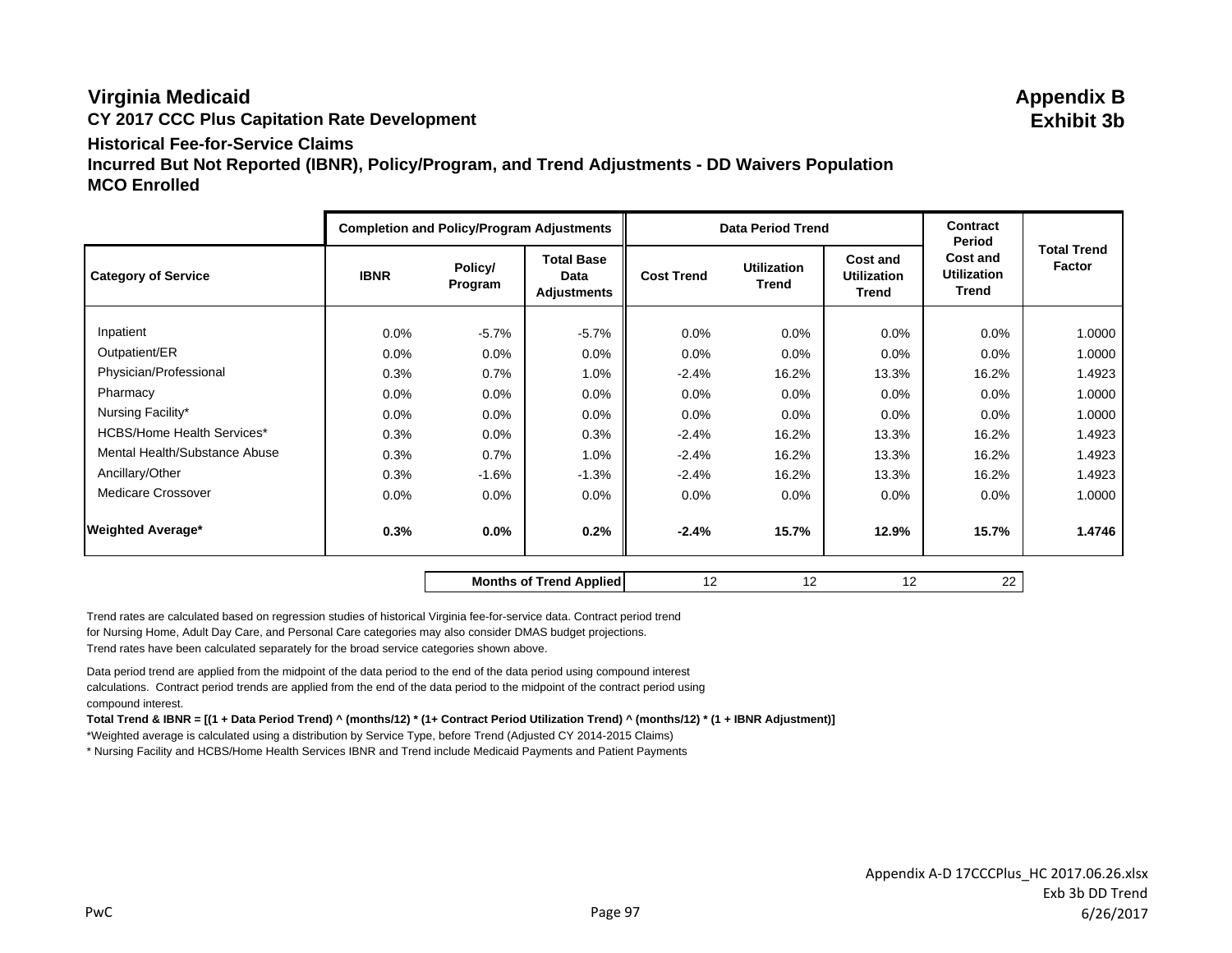| <b>All Ages</b>                      |                                     |                                    |                                        |                                   |                                         |                     |                                      |            |
|--------------------------------------|-------------------------------------|------------------------------------|----------------------------------------|-----------------------------------|-----------------------------------------|---------------------|--------------------------------------|------------|
| <b>Central Region</b>                | <b>Medicaid Payments</b><br>CY14-15 | <b>Patient Payments</b><br>CY14-15 | <b>Completion Factor</b><br>Adjustment | Policy and Program<br>Adjustments | Completed and<br><b>Adjusted Claims</b> | Trend<br>Adjustment | Completed &<br><b>Trended Claims</b> | PMPM CY17  |
|                                      |                                     |                                    |                                        |                                   |                                         |                     |                                      |            |
|                                      |                                     |                                    |                                        |                                   |                                         |                     |                                      |            |
| <b>Service Type</b>                  |                                     |                                    |                                        |                                   |                                         |                     |                                      |            |
| <b>Adult Day Care</b>                | \$79                                | \$0                                | \$0                                    | \$2                               | \$81                                    | 1.19                | \$97                                 | \$0.00     |
| <b>Case Management Services</b>      | \$0                                 | \$0<br>\$0                         | \$0                                    | \$0                               | \$0                                     | 2.09                | \$0                                  | \$0.00     |
| Community Behavioral Health          | \$1,108                             |                                    | \$9                                    | \$0                               | \$1,117                                 | 2.09                | \$2,331                              | \$0.03     |
| Consumer Directed - Personal Care    | \$24,571                            | \$3,259                            | \$62                                   | \$1,077                           | \$28,969                                | 1.19                | \$34,478                             | \$0.45     |
| Consumer Directed - Respite Care     | \$6,907                             | \$0                                | \$15                                   | \$266                             | \$7,188                                 | 1.19                | \$8,555                              | \$0.11     |
| <b>DME/Supplies</b>                  | \$52,672                            | \$0                                | \$518                                  | (\$578)                           | \$52,612                                | 0.80                | \$42,090                             | \$0.55     |
| <b>FQHC</b>                          | \$1,837                             | \$0                                | \$47                                   | \$0                               | \$1,885                                 | 1.32                | \$2,489                              | \$0.03     |
| <b>Home Health Services</b>          | \$0                                 | \$0                                | \$0                                    | \$0                               | \$0                                     | 1.19                | \$0                                  | \$0.00     |
| <b>Hospice Care</b>                  | \$1,094,679                         | \$127,716                          | \$31,395                               | \$0                               | \$1,253,790                             | 1.32                | \$1,655,956                          | \$21.81    |
| Inpatient - Medical/Surgical         | \$1,138,455                         | \$1                                | \$23,925                               | (\$63,010)                        | \$1,099,371                             | 1.29                | \$1,414,461                          | \$18.63    |
| Inpatient - Psych                    | \$121,408                           | \$49,976                           | \$3,602                                | \$44,946                          | \$219,931                               | 1.29                | \$282,965                            | \$3.73     |
| Lab and X-ray Services               | \$24,934                            | \$0                                | \$245                                  | (S765)                            | \$24,415                                | 0.80                | \$19,532                             | \$0.26     |
| Medicare Xover - IP                  | \$1,900,899                         | \$250                              | \$17,056                               | \$0                               | \$1,918,205                             | 1.12                | \$2,149,236                          | \$28.30    |
| Medicare Xover - Nursing Facility    | \$2,171,293                         | \$26,545                           | \$19,718                               | \$0                               | \$2,217,556                             | 1.12                | \$2,484,641                          | \$32.72    |
| Medicare Xover - OP                  | \$495,815                           | \$521                              | \$4,453                                | \$0                               | \$500,789                               | 1.12                | \$561,105                            | \$7.39     |
| Medicare Xover - Other               | \$257,356                           | \$48                               | \$2,309                                | \$0                               | \$259,713                               | 1.12                | \$290,993                            | \$3.83     |
| Medicare Xover - Physician           | \$2,148,403                         | \$219                              | \$19,276                               | \$0                               | \$2,167,898                             | 1.12                | \$2,429,002                          | \$31.99    |
| <b>Nursing Facility</b>              | \$278,134,787                       | \$72,080,227                       | \$898,609                              | \$19,389,877                      | \$370,503,501                           | 0.99                | \$366,337,159                        | \$4,824.16 |
| <b>Other Waiver Services</b>         | \$0                                 | \$0                                | \$0                                    | \$0                               | \$0                                     | 1.19                | \$0                                  | \$0.00     |
| Outpatient - Other                   | \$77,048                            | \$0                                | \$757                                  | \$1,002                           | \$78,807                                | 0.80                | \$63,046                             | \$0.83     |
| Outpatient - Psychological           | \$505                               | \$389                              | \$9                                    | \$0                               | \$903                                   | 0.80                | \$722                                | \$0.01     |
| Personal Care Agency - Personal Care | \$36,517                            | \$1,646                            | \$85                                   | \$1,319                           | \$39,567                                | 1.19                | \$47,091                             | \$0.62     |
| Personal Care Agency - Respite Care  | \$0                                 | \$0                                | \$0                                    | \$0                               | \$0                                     | 1.19                | \$0                                  | \$0.00     |
| Pharmacy                             | \$1,297,464                         | \$0                                | \$1,117                                | (\$220,862)                       | \$1,077,719                             | 0.83                | \$890,196                            | \$11.72    |
| Physician - Clinic                   | \$44,692                            | \$0                                | \$1,148                                | \$311                             | \$46,151                                | 1.32                | \$60,954                             | \$0.80     |
| Physician - IP Mental Health         | \$0                                 | \$0                                | \$0                                    | \$0                               | \$0                                     | 2.09                | \$0                                  | \$0.00     |
| Physician - OP Mental Health         | \$35,512                            | \$3,790                            | \$330                                  | \$269                             | \$39,901                                | 2.09                | \$83,252                             | \$1.10     |
| Physician - Other Practitioner       | \$34,317                            | \$0                                | \$881                                  | \$314                             | \$35,513                                | 1.32                | \$46,904                             | \$0.62     |
| Physician - PCP                      | \$108,202                           | \$0                                | \$2,779                                | \$801                             | \$111,783                               | 1.32                | \$147,638                            | \$1.94     |
| Physician - Specialist               | \$94,362                            | \$273                              | \$2,431                                | \$701                             | \$97,766                                | 1.32                | \$129,126                            | \$1.70     |
| Transportation - Emergency           | \$10,628                            | \$0                                | \$104                                  | \$0                               | \$10,732                                | 0.80                | \$8,586                              | \$0.11     |
| Transportation - Non-Emergency       |                                     |                                    |                                        |                                   |                                         | 1.00                | \$0                                  | \$82.46    |
| Total                                | \$289,314,452                       | \$72,294,858                       | \$1,030,882                            | \$19,155,669                      | \$381,795,861                           |                     | \$379,192,603                        | \$5,075.91 |
| Managed Care Adjustment              |                                     |                                    |                                        |                                   |                                         |                     |                                      | $-0.07%$   |
| <b>Base Rate</b>                     |                                     |                                    |                                        |                                   |                                         |                     |                                      | \$5,072.46 |

Policy and program adjustments are applied to Patient Payments.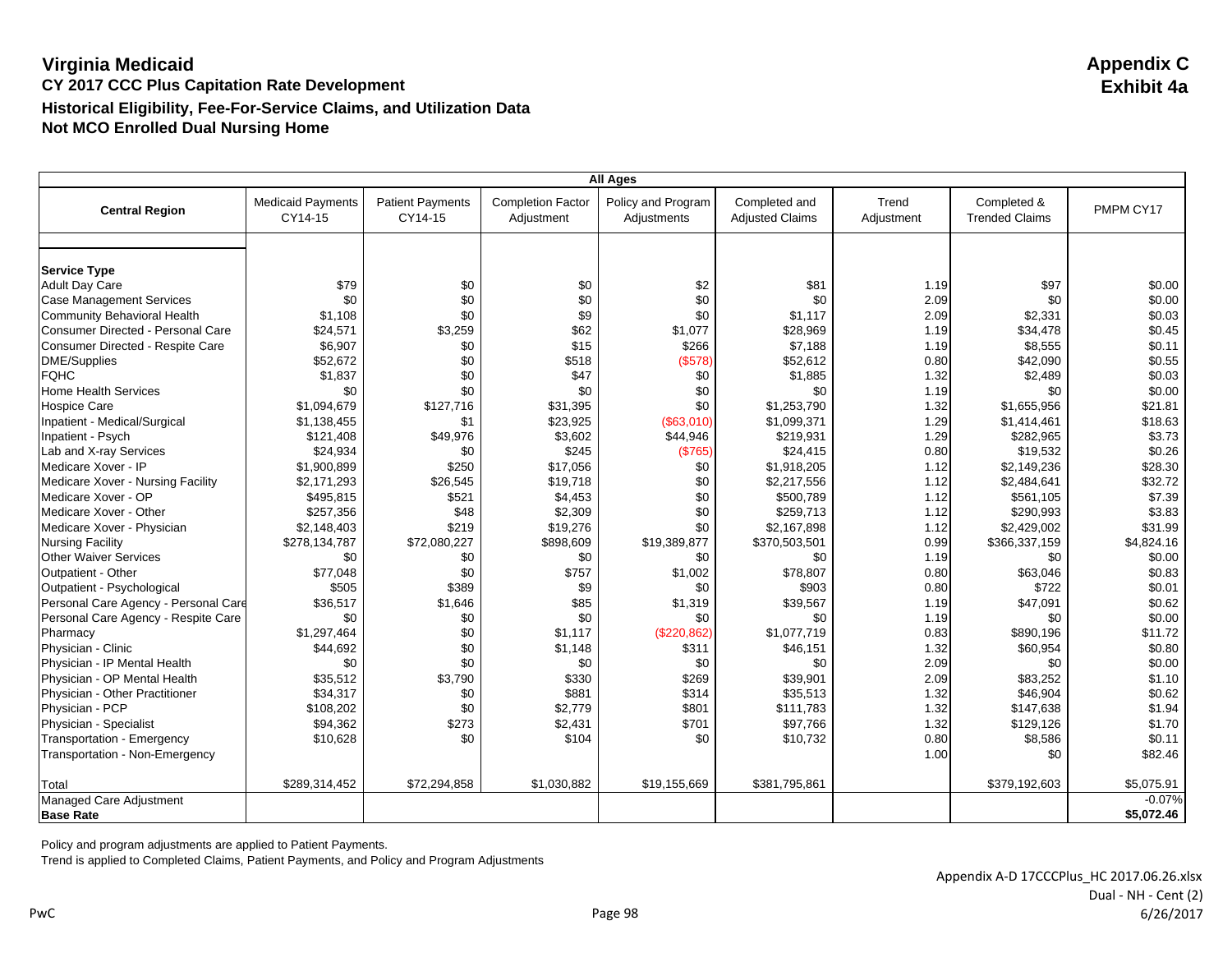|                                       |                                     |                                    |                                        | <b>All Ages</b>                   |                                         |                     |                                      |                  |
|---------------------------------------|-------------------------------------|------------------------------------|----------------------------------------|-----------------------------------|-----------------------------------------|---------------------|--------------------------------------|------------------|
| <b>Charlottesville Western Region</b> | <b>Medicaid Payments</b><br>CY14-15 | <b>Patient Payments</b><br>CY14-15 | <b>Completion Factor</b><br>Adjustment | Policy and Program<br>Adjustments | Completed and<br><b>Adjusted Claims</b> | Trend<br>Adjustment | Completed &<br><b>Trended Claims</b> | PMPM CY17        |
|                                       |                                     |                                    |                                        |                                   |                                         |                     |                                      |                  |
|                                       |                                     |                                    |                                        |                                   |                                         |                     |                                      |                  |
| <b>Service Type</b>                   |                                     |                                    |                                        |                                   |                                         |                     |                                      |                  |
| <b>Adult Day Care</b>                 | \$0                                 | \$0<br>\$0                         | \$0                                    | \$0<br>\$0                        | \$0<br>\$0                              | 1.19<br>2.09        | \$0<br>\$0                           | \$0.00<br>\$0.00 |
| <b>Case Management Services</b>       | \$0                                 | \$0                                | \$0<br>\$10                            | \$0                               |                                         |                     |                                      |                  |
| Community Behavioral Health           | \$1,231                             |                                    |                                        |                                   | \$1,241                                 | 2.09                | \$2,590                              | \$0.04           |
| Consumer Directed - Personal Care     | \$36,717                            | \$214                              | \$82                                   | \$1,429                           | \$38.443                                | 1.19                | \$45,753                             | \$0.77           |
| Consumer Directed - Respite Care      | \$16,365                            | \$0                                | \$36                                   | \$629                             | \$17,031                                | 1.19                | \$20,269                             | \$0.34           |
| DME/Supplies                          | \$61,810                            | \$0                                | \$608                                  | (S678)                            | \$61,739                                | 0.80                | \$49,391                             | \$0.83           |
| <b>FQHC</b>                           | \$1,853                             | \$737                              | \$67                                   | \$0                               | \$2,657                                 | 1.32                | \$3,509                              | \$0.06           |
| <b>Home Health Services</b>           | \$4,641                             | \$0                                | \$10                                   | \$67                              | \$4,718                                 | 1.19                | \$5,615                              | \$0.09           |
| <b>Hospice Care</b>                   | \$486,101                           | \$74,493                           | \$14,398                               | \$0                               | \$574,991                               | 1.32                | \$759,425                            | \$12.78          |
| Inpatient - Medical/Surgical          | \$1,069,961                         | \$0                                | \$22,485                               | (\$59,219)                        | \$1,033,227                             | 1.29                | \$1,329,360                          | \$22.36          |
| Inpatient - Psych                     | \$216,730                           | \$87,424                           | \$6,392                                | \$79,765                          | \$390,311                               | 1.29                | \$502,178                            | \$8.45           |
| Lab and X-ray Services                | \$7,331                             | \$0                                | \$72                                   | (\$225)                           | \$7,178                                 | 0.80                | \$5,743                              | \$0.10           |
| Medicare Xover - IP                   | \$1.443.542                         | \$0                                | \$12,951                               | \$0                               | \$1.456.492                             | 1.12                | \$1,631,914                          | \$27.45          |
| Medicare Xover - Nursing Facility     | \$1,797,220                         | \$89,640                           | \$16,928                               | \$0                               | \$1,903,788                             | 1.12                | \$2,133,083                          | \$35.89          |
| Medicare Xover - OP                   | \$557,664                           | \$0                                | \$5,003                                | \$0                               | \$562,667                               | 1.12                | \$630,435                            | \$10.61          |
| Medicare Xover - Other                | \$207,319                           | \$15                               | \$1,860                                | \$0                               | \$209,194                               | 1.12                | \$234,390                            | \$3.94           |
| Medicare Xover - Physician            | \$1,584,130                         | \$197                              | \$14,214                               | \$0                               | \$1,598,541                             | 1.12                | \$1,791,071                          | \$30.13          |
| <b>Nursing Facility</b>               | \$219,258,181                       | \$49,617,676                       | \$689,903                              | \$14,886,483                      | \$284,452,243                           | 0.99                | \$281,253,554                        | \$4,731.59       |
| <b>Other Waiver Services</b>          | \$10,456                            | \$0                                | \$23                                   | \$0                               | \$10,479                                | 1.19                | \$12,472                             | \$0.21           |
| Outpatient - Other                    | \$69.797                            | \$0                                | \$686                                  | \$907                             | \$71,391                                | 0.80                | \$57,113                             | \$0.96           |
| Outpatient - Psychological            | \$462                               | \$501                              | \$9                                    | \$0                               | \$973                                   | 0.80                | \$778                                | \$0.01           |
| Personal Care Agency - Personal Care  | \$50,457                            | \$193                              | \$113                                  | \$1,751                           | \$52,514                                | 1.19                | \$62,500                             | \$1.05           |
| Personal Care Agency - Respite Care   | \$0                                 | \$0                                | \$0                                    | \$0                               | \$0                                     | 1.19                | \$0                                  | \$0.00           |
| Pharmacy                              | \$755,089                           | \$0                                | \$650                                  | (\$128,536)                       | \$627,203                               | 0.83                | \$518,070                            | \$8.72           |
| Physician - Clinic                    | \$5,788                             | \$0                                | \$149                                  | \$40                              | \$5,977                                 | 1.32                | \$7,894                              | \$0.13           |
| Physician - IP Mental Health          | \$102                               | \$0                                | \$1                                    | \$1                               | \$104                                   | 2.09                | \$217                                | \$0.00           |
| Physician - OP Mental Health          | \$11,835                            | \$2,379                            | \$119                                  | \$97                              | \$14,431                                | 2.09                | \$30,110                             | \$0.51           |
| Physician - Other Practitioner        | \$28,420                            | \$152                              | \$734                                  | \$261                             | \$29,568                                | 1.32                | \$39,052                             | \$0.66           |
| Physician - PCP                       | \$71,226                            | \$0                                | \$1,829                                | \$528                             | \$73,583                                | 1.32                | \$97,186                             | \$1.63           |
| Physician - Specialist                | \$37,920                            | \$828                              | \$995                                  | \$287                             | \$40,030                                | 1.32                | \$52,870                             | \$0.89           |
| Transportation - Emergency            | \$7,315                             | \$0                                | \$72                                   | \$0                               | \$7,387                                 | 0.80                | \$5,910                              | \$0.10           |
| Transportation - Non-Emergency        |                                     |                                    |                                        |                                   |                                         | 1.00                | \$0                                  | \$82.46          |
|                                       | \$227,799,663                       | \$49,874,449                       | \$790,400                              | \$14,783,587                      | \$293,248,100                           |                     | \$291,282,450                        | \$4,982.77       |
| Total<br>Managed Care Adjustment      |                                     |                                    |                                        |                                   |                                         |                     |                                      | $-0.07%$         |
|                                       |                                     |                                    |                                        |                                   |                                         |                     |                                      |                  |
| <b>Base Rate</b>                      |                                     |                                    |                                        |                                   |                                         |                     |                                      | \$4,979.30       |

Policy and program adjustments are applied to Patient Payments.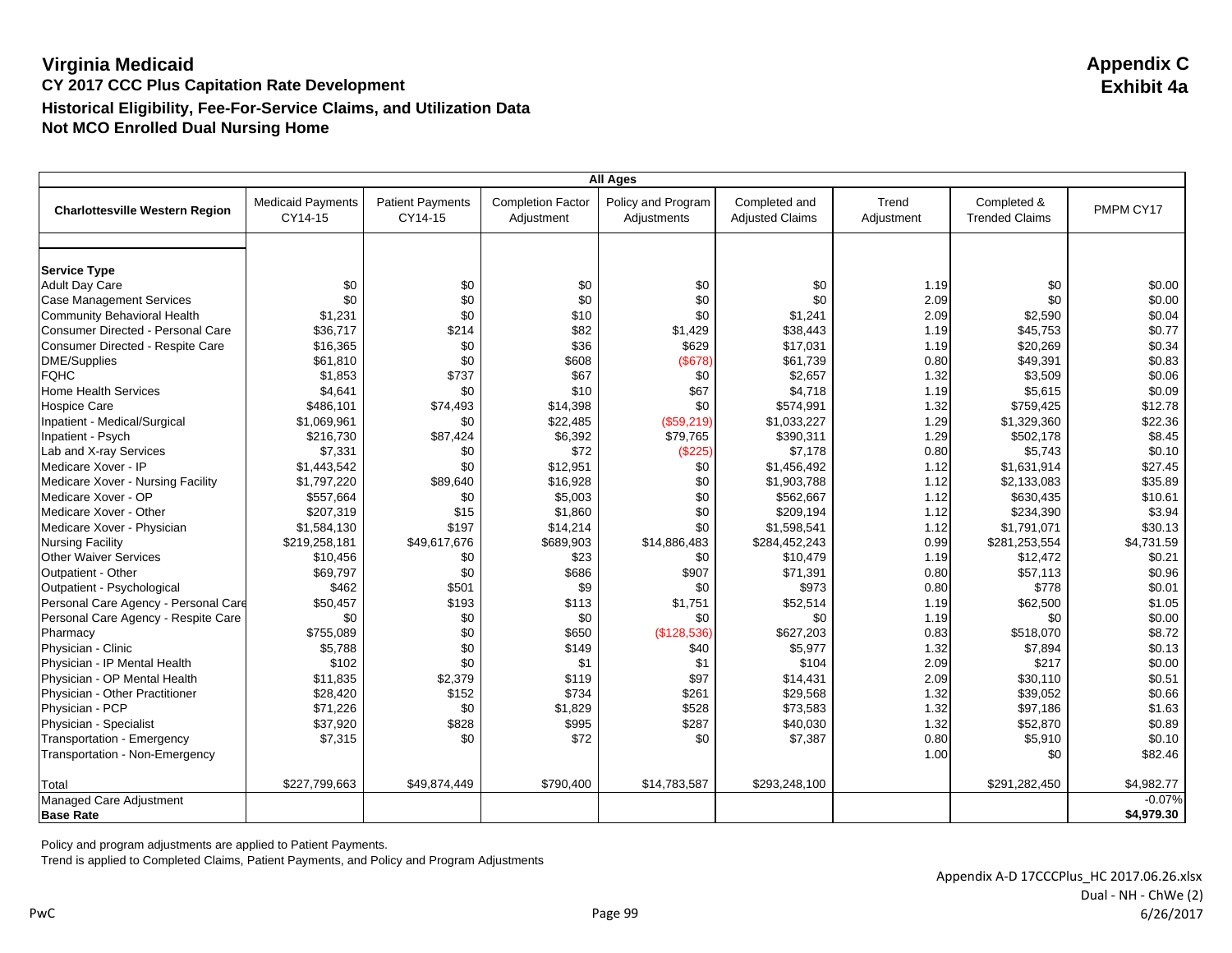|                                      |                                     |                                    |                                        | <b>All Ages</b>                   |                                         |                     |                                      |            |
|--------------------------------------|-------------------------------------|------------------------------------|----------------------------------------|-----------------------------------|-----------------------------------------|---------------------|--------------------------------------|------------|
| Northern & Winchester Region         | <b>Medicaid Payments</b><br>CY14-15 | <b>Patient Payments</b><br>CY14-15 | <b>Completion Factor</b><br>Adjustment | Policy and Program<br>Adjustments | Completed and<br><b>Adjusted Claims</b> | Trend<br>Adjustment | Completed &<br><b>Trended Claims</b> | PMPM CY17  |
|                                      |                                     |                                    |                                        |                                   |                                         |                     |                                      |            |
|                                      |                                     |                                    |                                        |                                   |                                         |                     |                                      |            |
| <b>Service Type</b>                  |                                     |                                    |                                        |                                   |                                         |                     |                                      |            |
| <b>Adult Day Care</b>                | \$0                                 | \$0                                | \$0                                    | \$0                               | \$0                                     | 1.19                | \$0                                  | \$0.00     |
| <b>Case Management Services</b>      | \$0<br>\$871                        | \$0<br>\$0                         | \$0                                    | \$0<br>\$0                        | \$0<br>\$879                            | 2.09                | \$0                                  | \$0.00     |
| Community Behavioral Health          |                                     |                                    | \$7                                    |                                   |                                         | 2.09                | \$1,834                              | \$0.03     |
| Consumer Directed - Personal Care    | \$92,015                            | \$210                              | \$206                                  | \$3,569                           | \$96,000                                | 1.19                | \$114,256                            | \$2.14     |
| Consumer Directed - Respite Care     | \$5,667                             | \$0                                | \$13                                   | \$218                             | \$5,898                                 | 1.19                | \$7,019                              | \$0.13     |
| DME/Supplies                         | \$129,922                           | \$0                                | \$1,277                                | (\$1,426)                         | \$129,773                               | 0.80                | \$103,819                            | \$1.94     |
| <b>FQHC</b>                          | \$236                               | \$0                                | \$6                                    | \$0                               | \$242                                   | 1.32                | \$319                                | \$0.01     |
| <b>Home Health Services</b>          | \$6,107                             | \$0                                | \$14                                   | \$88                              | \$6,208                                 | 1.19                | \$7,389                              | \$0.14     |
| <b>Hospice Care</b>                  | \$1,117,102                         | \$92,248                           | \$31,060                               | \$0                               | \$1,240,409                             | 1.32                | \$1,638,283                          | \$30.67    |
| Inpatient - Medical/Surgical         | \$1,789,280                         | \$0                                | \$37,602                               | (\$99,032)                        | \$1,727,851                             | 1.29                | \$2,223,069                          | \$41.61    |
| Inpatient - Psych                    | \$263,567                           | \$53,015                           | \$6,653                                | \$83,024                          | \$406,259                               | 1.29                | \$522,697                            | \$9.78     |
| Lab and X-ray Services               | \$13,725                            | \$0                                | \$135                                  | (\$421)                           | \$13,439                                | 0.80                | \$10,751                             | \$0.20     |
| Medicare Xover - IP                  | \$1,127,647                         | (50)                               | \$10.117                               | \$0                               | \$1,137,763                             | 1.12                | \$1,274,797                          | \$23.86    |
| Medicare Xover - Nursing Facility    | \$1,321,282                         | \$29,871                           | \$12,122                               | \$0                               | \$1,363,274                             | 1.12                | \$1,527,469                          | \$28.59    |
| Medicare Xover - OP                  | \$527,635                           | \$483                              | \$4,738                                | \$0                               | \$532,856                               | 1.12                | \$597,034                            | \$11.18    |
| Medicare Xover - Other               | \$122,436                           | \$0                                | \$1,098                                | \$0                               | \$123,535                               | 1.12                | \$138,414                            | \$2.59     |
| Medicare Xover - Physician           | \$1,294,338                         | \$66                               | \$11,613                               | \$0                               | \$1,306,016                             | 1.12                | \$1,463,315                          | \$27.39    |
| <b>Nursing Facility</b>              | \$238,211,090                       | \$51,412,232                       | \$743,138                              | \$16,035,180                      | \$306,401,640                           | 0.99                | \$302,956,128                        | \$5,670.78 |
| <b>Other Waiver Services</b>         | \$7,016                             | \$0                                | \$16                                   | \$0                               | \$7,032                                 | 1.19                | \$8,369                              | \$0.16     |
| Outpatient - Other                   | \$111,226                           | \$0                                | \$1,093                                | \$1,446                           | \$113,765                               | 0.80                | \$91,012                             | \$1.70     |
| Outpatient - Psychological           | \$939                               | \$2,065                            | \$30                                   | \$0                               | \$3,034                                 | 0.80                | \$2,427                              | \$0.05     |
| Personal Care Agency - Personal Care | \$133,716                           | \$108                              | \$298                                  | \$4,626                           | \$138,748                               | 1.19                | \$165,132                            | \$3.09     |
| Personal Care Agency - Respite Care  | \$0                                 | \$0                                | \$0                                    | \$0                               | \$0                                     | 1.19                | \$0                                  | \$0.00     |
| Pharmacy                             | \$1,140,986                         | \$0                                | \$982                                  | (\$194,226)                       | \$947,743                               | 0.83                | \$782,835                            | \$14.65    |
| Physician - Clinic                   | \$79,291                            | \$0                                | \$2,036                                | \$551                             | \$81,879                                | 1.32                | \$108,143                            | \$2.02     |
| Physician - IP Mental Health         | \$0                                 | \$0                                | \$0                                    | \$0                               | \$0                                     | 2.09                | \$0                                  | \$0.00     |
| Physician - OP Mental Health         | \$18,166                            | \$4,451                            | \$190                                  | \$155                             | \$22,961                                | 2.09                | \$47,908                             | \$0.90     |
| Physician - Other Practitioner       | \$52,033                            | \$256                              | \$1,343                                | \$478                             | \$54,110                                | 1.32                | \$71,466                             | \$1.34     |
| Physician - PCP                      | \$142,790                           | \$60                               | \$3,669                                | \$1,058                           | \$147,577                               | 1.32                | \$194,913                            | \$3.65     |
| Physician - Specialist               | \$76,231                            | \$2,053                            | \$2,011                                | \$580                             | \$80,874                                | 1.32                | \$106,816                            | \$2.00     |
| Transportation - Emergency           | \$12,463                            | \$0                                | \$123                                  | \$0                               | \$12,586                                | 0.80                | \$10,068                             | \$0.19     |
| Transportation - Non-Emergency       |                                     |                                    |                                        |                                   |                                         | 1.00                | \$0                                  | \$82.46    |
| Total                                | \$247,797,776                       | \$51,597,117                       | \$871,588                              | \$15,835,869                      | \$316,102,351                           |                     | \$314,175,682                        | \$5,963.25 |
| Managed Care Adjustment              |                                     |                                    |                                        |                                   |                                         |                     |                                      | $-0.07%$   |
| <b>Base Rate</b>                     |                                     |                                    |                                        |                                   |                                         |                     |                                      | \$5,958.85 |

Policy and program adjustments are applied to Patient Payments.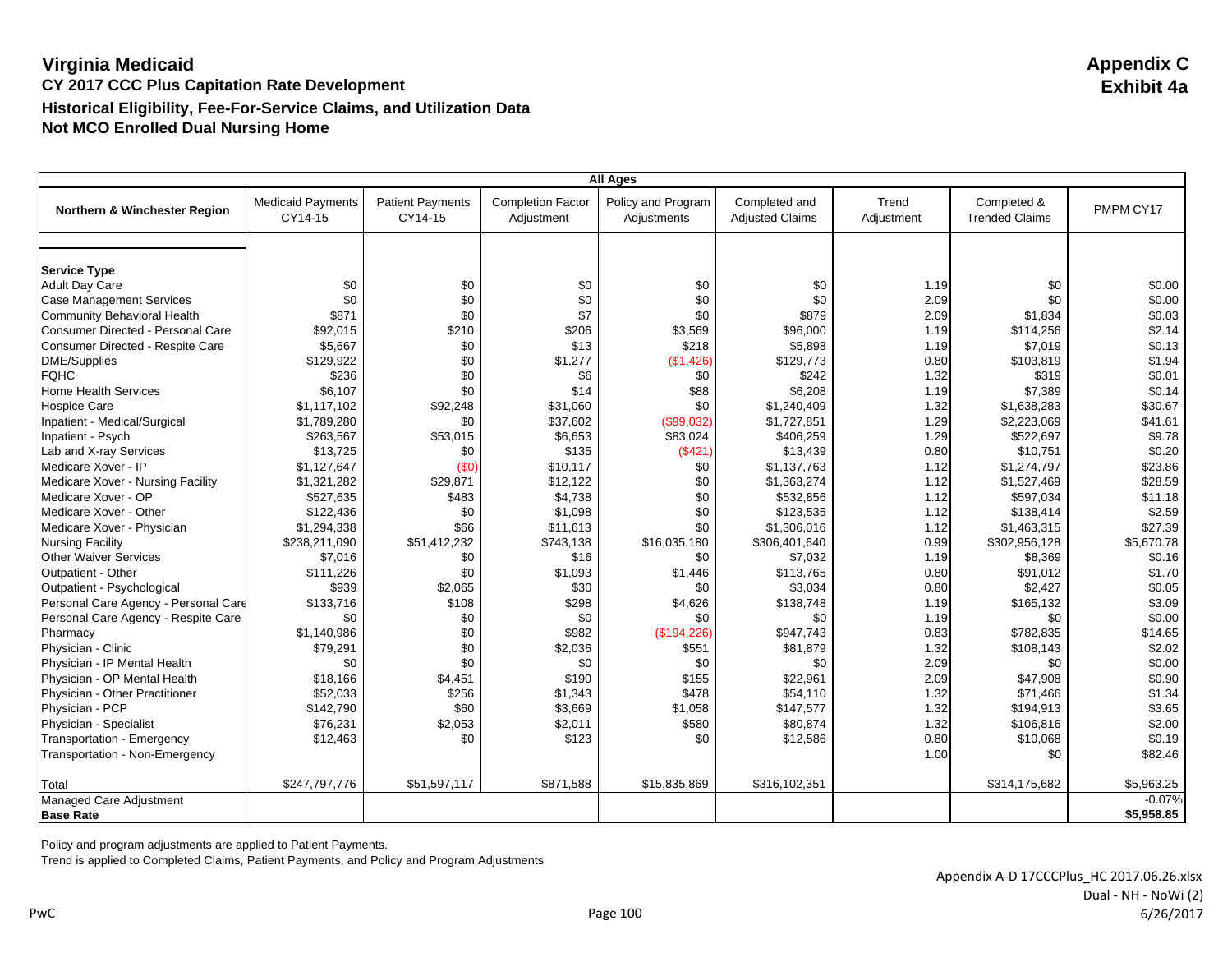|                                                          |                                     |                                    |                                        | <b>All Ages</b>                   |                                         |                     |                                      |            |
|----------------------------------------------------------|-------------------------------------|------------------------------------|----------------------------------------|-----------------------------------|-----------------------------------------|---------------------|--------------------------------------|------------|
| Roanoke/Alleghany Region                                 | <b>Medicaid Payments</b><br>CY14-15 | <b>Patient Payments</b><br>CY14-15 | <b>Completion Factor</b><br>Adjustment | Policy and Program<br>Adjustments | Completed and<br><b>Adjusted Claims</b> | Trend<br>Adjustment | Completed &<br><b>Trended Claims</b> | PMPM CY17  |
|                                                          |                                     |                                    |                                        |                                   |                                         |                     |                                      |            |
|                                                          |                                     |                                    |                                        |                                   |                                         |                     |                                      |            |
| <b>Service Type</b>                                      | \$13,189                            | \$0                                | \$29                                   | \$329                             | \$13,547                                | 1.19                | \$16,123                             | \$0.32     |
| <b>Adult Day Care</b><br><b>Case Management Services</b> | \$0                                 | \$0                                | \$0                                    | \$0                               | \$0                                     | 2.09                | \$0                                  | \$0.00     |
| <b>Community Behavioral Health</b>                       | \$2,966                             | \$0                                | \$25                                   | \$0                               | \$2,991                                 | 2.09                |                                      | \$0.13     |
| Consumer Directed - Personal Care                        |                                     |                                    |                                        |                                   |                                         |                     | \$6,241                              | \$1.69     |
|                                                          | \$66,085                            | \$1,576<br>\$0                     | \$151<br>\$34                          | \$2,619<br>\$582                  | \$70,431                                | 1.19                | \$83,824                             | \$0.38     |
| Consumer Directed - Respite Care                         | \$15,144                            |                                    |                                        |                                   | \$15,760                                | 1.19                | \$18,757                             |            |
| <b>DME/Supplies</b>                                      | \$40,043                            | \$0                                | \$394                                  | (\$440)                           | \$39,997                                | 0.80                | \$31,998                             | \$0.64     |
| <b>FQHC</b>                                              | \$1,190                             | \$622                              | \$47                                   | \$0                               | \$1,858                                 | 1.32                | \$2,454                              | \$0.05     |
| <b>Home Health Services</b>                              | \$0                                 | \$0                                | \$0                                    | \$0                               | \$0                                     | 1.19                | \$0                                  | \$0.00     |
| <b>Hospice Care</b>                                      | \$596,795                           | \$78,604                           | \$17,346                               | \$0                               | \$692,745                               | 1.32                | \$914,950                            | \$18.42    |
| Inpatient - Medical/Surgical                             | \$309,840                           | \$0                                | \$6,511                                | (\$17,149)                        | \$299,203                               | 1.29                | \$384,957                            | \$7.75     |
| Inpatient - Psych                                        | \$522,711                           | \$82,803                           | \$12,725                               | \$158,797                         | \$777,036                               | 1.29                | \$999,742                            | \$20.13    |
| Lab and X-ray Services                                   | \$19,704                            | \$0                                | \$194                                  | $($ \$604)                        | \$19,294                                | 0.80                | \$15,435                             | \$0.31     |
| Medicare Xover - IP                                      | \$1,069,323                         | (SO)                               | \$9.593                                | \$0                               | \$1.078.917                             | 1.12                | \$1,208,863                          | \$24.34    |
| Medicare Xover - Nursing Facility                        | \$1,541,802                         | \$22,859                           | \$14,037                               | \$0                               | \$1,578,699                             | 1.12                | \$1,768,840                          | \$35.61    |
| Medicare Xover - OP                                      | \$430,394                           | \$0                                | \$3,861                                | \$0                               | \$434,256                               | 1.12                | \$486,558                            | \$9.79     |
| Medicare Xover - Other                                   | \$146,449                           | \$17                               | \$1,314                                | \$0                               | \$147,780                               | 1.12                | \$165,579                            | \$3.33     |
| Medicare Xover - Physician                               | \$1,218,253                         | \$214                              | \$10,931                               | \$0                               | \$1,229,399                             | 1.12                | \$1,377,470                          | \$27.73    |
| <b>Nursing Facility</b>                                  | \$177,613,116                       | \$42,301,586                       | \$564,275                              | \$12,175,718                      | \$232,654,694                           | 0.99                | \$230,038,473                        | \$4,630.88 |
| <b>Other Waiver Services</b>                             | \$95,303                            | \$0                                | \$212                                  | \$0                               | \$95,515                                | 1.19                | \$113,679                            | \$2.29     |
| Outpatient - Other                                       | \$33,835                            | \$0                                | \$333                                  | \$440                             | \$34,607                                | 0.80                | \$27,686                             | \$0.56     |
| Outpatient - Psychological                               | \$30                                | \$0                                | \$0                                    | \$0                               | \$30                                    | 0.80                | \$24                                 | \$0.00     |
| Personal Care Agency - Personal Care                     | \$15,354                            | \$160                              | \$35                                   | \$536                             | \$16,084                                | 1.19                | \$19,143                             | \$0.39     |
| Personal Care Agency - Respite Care                      | \$0                                 | \$0                                | \$0                                    | \$0                               | \$0                                     | 1.19                | \$0                                  | \$0.00     |
| Pharmacy                                                 | \$842,116                           | \$0                                | \$725                                  | (\$143,350)                       | \$699,491                               | 0.83                | \$577,780                            | \$11.63    |
| Physician - Clinic                                       | \$42,405                            | \$0                                | \$1,089                                | \$295                             | \$43,789                                | 1.32                | \$57,835                             | \$1.16     |
| Physician - IP Mental Health                             | \$110                               | \$30                               | \$1                                    | \$1                               | \$143                                   | 2.09                | \$298                                | \$0.01     |
| Physician - OP Mental Health                             | \$15,323                            | \$3,657                            | \$159                                  | \$130                             | \$19,269                                | 2.09                | \$40,204                             | \$0.81     |
| Physician - Other Practitioner                           | \$49,564                            | \$0                                | \$1,273                                | \$453                             | \$51,290                                | 1.32                | \$67,742                             | \$1.36     |
| Physician - PCP                                          | \$41,265                            | \$0                                | \$1,060                                | \$306                             | \$42,631                                | 1.32                | \$56,305                             | \$1.13     |
| Physician - Specialist                                   | \$42,126                            | \$1,386                            | \$1,118                                | \$322                             | \$44,952                                | 1.32                | \$59,370                             | \$1.20     |
| Transportation - Emergency                               | \$4,891                             | \$0                                | \$48                                   | \$0                               | \$4,939                                 | 0.80                | \$3,951                              | \$0.08     |
| Transportation - Non-Emergency                           |                                     |                                    |                                        |                                   |                                         | 1.00                | \$0                                  | \$82.46    |
| Total                                                    | \$184,789,326                       | \$42,493,515                       | \$647,520                              | \$12,178,985                      | \$240,109,345                           |                     | \$238,544,277                        | \$4,884.57 |
| Managed Care Adjustment                                  |                                     |                                    |                                        |                                   |                                         |                     |                                      | $-0.07%$   |
| <b>Base Rate</b>                                         |                                     |                                    |                                        |                                   |                                         |                     |                                      | \$4,880.96 |

Policy and program adjustments are applied to Patient Payments.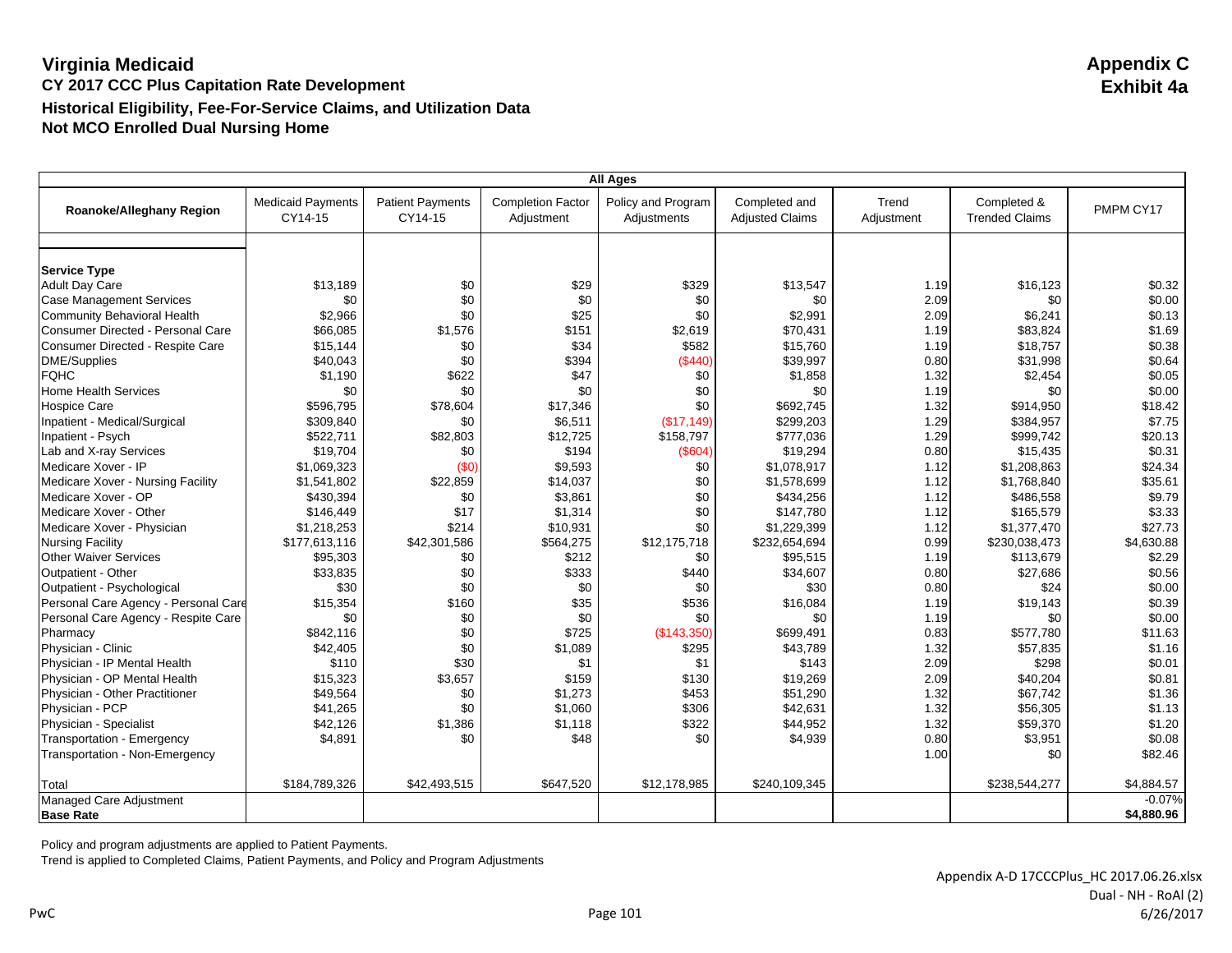| <b>All Ages</b>                      |                                     |                                    |                                        |                                   |                                         |                     |                                      |                  |
|--------------------------------------|-------------------------------------|------------------------------------|----------------------------------------|-----------------------------------|-----------------------------------------|---------------------|--------------------------------------|------------------|
| <b>Southwest Region</b>              | <b>Medicaid Payments</b><br>CY14-15 | <b>Patient Payments</b><br>CY14-15 | <b>Completion Factor</b><br>Adjustment | Policy and Program<br>Adjustments | Completed and<br><b>Adjusted Claims</b> | Trend<br>Adjustment | Completed &<br><b>Trended Claims</b> | PMPM CY17        |
|                                      |                                     |                                    |                                        |                                   |                                         |                     |                                      |                  |
|                                      |                                     |                                    |                                        |                                   |                                         |                     |                                      |                  |
| <b>Service Type</b>                  |                                     |                                    |                                        |                                   |                                         |                     |                                      |                  |
| <b>Adult Day Care</b>                | \$0<br>\$0                          | \$0<br>\$0                         | \$0<br>\$0                             | \$0<br>\$0                        | \$0                                     | 1.19<br>2.09        | \$0<br>\$0                           | \$0.00<br>\$0.00 |
| <b>Case Management Services</b>      | \$629                               | \$0                                |                                        | \$0                               | \$0<br>\$635                            |                     |                                      |                  |
| Community Behavioral Health          |                                     |                                    | \$5                                    |                                   |                                         | 2.09                | \$1,324                              | \$0.04           |
| Consumer Directed - Personal Care    | \$9,640                             | \$29                               | \$22                                   | \$374                             | \$10,065                                | 1.19                | \$11,979                             | \$0.35           |
| Consumer Directed - Respite Care     | \$1,260                             | \$0                                | \$3                                    | \$48                              | \$1,312                                 | 1.19                | \$1,561                              | \$0.05           |
| DME/Supplies                         | \$52,456                            | \$0                                | \$516                                  | (\$576)                           | \$52,396                                | 0.80                | \$41,917                             | \$1.21           |
| <b>FQHC</b>                          | \$1,315                             | \$0                                | \$34                                   | \$0                               | \$1,349                                 | 1.32                | \$1,782                              | \$0.05           |
| <b>Home Health Services</b>          | \$518                               | \$0                                | \$1                                    | \$7                               | \$527                                   | 1.19                | \$627                                | \$0.02           |
| <b>Hospice Care</b>                  | \$330,457                           | \$23,270                           | \$9,085                                | \$0                               | \$362,812                               | 1.32                | \$479,187                            | \$13.86          |
| Inpatient - Medical/Surgical         | \$407,806                           | \$0                                | \$8,570                                | (\$22,571)                        | \$393,805                               | 1.29                | \$506,674                            | \$14.66          |
| Inpatient - Psych                    | \$25,924                            | \$51,385                           | \$1,625                                | \$20,274                          | \$99,208                                | 1.29                | \$127,643                            | \$3.69           |
| Lab and X-ray Services               | \$8,409                             | \$0                                | \$83                                   | (\$258)                           | \$8,234                                 | 0.80                | \$6,587                              | \$0.19           |
| Medicare Xover - IP                  | \$817,888                           | (50)                               | \$7,338                                | \$0                               | \$825,226                               | 1.12                | \$924,617                            | \$26.75          |
| Medicare Xover - Nursing Facility    | \$1,208,513                         | \$17,582                           | \$11,000                               | \$0                               | \$1,237,095                             | 1.12                | \$1,386,093                          | \$40.10          |
| Medicare Xover - OP                  | \$285,026                           | \$0                                | \$2,557                                | \$0                               | \$287,583                               | 1.12                | \$322,220                            | \$9.32           |
| Medicare Xover - Other               | \$107,867                           | \$0                                | \$968                                  | \$0                               | \$108,835                               | 1.12                | \$121,943                            | \$3.53           |
| Medicare Xover - Physician           | \$774,362                           | \$626                              | \$6,953                                | \$0                               | \$781,941                               | 1.12                | \$876,119                            | \$25.35          |
| <b>Nursing Facility</b>              | \$112,689,520                       | \$25,951,103                       | \$355,735                              | \$7,675,926                       | \$146,672,285                           | 0.99                | \$145,022,943                        | \$4,195.52       |
| <b>Other Waiver Services</b>         | \$8,222                             | \$0                                | \$18                                   | \$0                               | \$8,241                                 | 1.19                | \$9,808                              | \$0.28           |
| Outpatient - Other                   | \$34,312                            | \$0                                | \$337                                  | \$446                             | \$35,095                                | 0.80                | \$28,076                             | \$0.81           |
| Outpatient - Psychological           | \$157                               | \$0                                | \$2                                    | \$0                               | \$158                                   | 0.80                | \$127                                | \$0.00           |
| Personal Care Agency - Personal Care | \$8,123                             | \$381                              | \$19                                   | \$294                             | \$8,817                                 | 1.19                | \$10,494                             | \$0.30           |
| Personal Care Agency - Respite Care  | \$0                                 | \$0                                | \$0                                    | \$0                               | \$0                                     | 1.19                | \$0                                  | \$0.00           |
| Pharmacy                             | \$501,371                           | \$0                                | \$432                                  | (\$85,346)                        | \$416,456                               | 0.83                | \$343,993                            | \$9.95           |
| Physician - Clinic                   | \$17,283                            | \$0                                | \$444                                  | \$120                             | \$17,847                                | 1.32                | \$23,571                             | \$0.68           |
| Physician - IP Mental Health         | \$0                                 | \$0                                | \$0                                    | \$0                               | \$0                                     | 2.09                | \$0                                  | \$0.00           |
| Physician - OP Mental Health         | \$7,598                             | \$1,478                            | \$76                                   | \$62                              | \$9,213                                 | 2.09                | \$19,223                             | \$0.56           |
| Physician - Other Practitioner       | \$13,576                            | \$0                                | \$349                                  | \$124                             | \$14,048                                | 1.32                | \$18,555                             | \$0.54           |
| Physician - PCP                      | \$39,523                            | \$0                                | \$1,015                                | \$293                             | \$40,831                                | 1.32                | \$53,927                             | \$1.56           |
| Physician - Specialist               | \$22,562                            | \$447                              | \$591                                  | \$170                             | \$23,770                                | 1.32                | \$31,395                             | \$0.91           |
| Transportation - Emergency           | \$9,228                             | \$0                                | \$91                                   | \$0                               | \$9,318                                 | 0.80                | \$7,455                              | \$0.22           |
| Transportation - Non-Emergency       |                                     |                                    |                                        |                                   |                                         | 1.00                | \$0                                  | \$82.46          |
|                                      | \$117,383,543                       | \$26,046,302                       | \$407,866                              | \$7,589,390                       | \$151,427,101                           |                     | \$150,379,836                        | \$4,432.96       |
| Total<br>Managed Care Adjustment     |                                     |                                    |                                        |                                   |                                         |                     |                                      | $-0.07%$         |
| <b>Base Rate</b>                     |                                     |                                    |                                        |                                   |                                         |                     |                                      | \$4,429.81       |

Policy and program adjustments are applied to Patient Payments.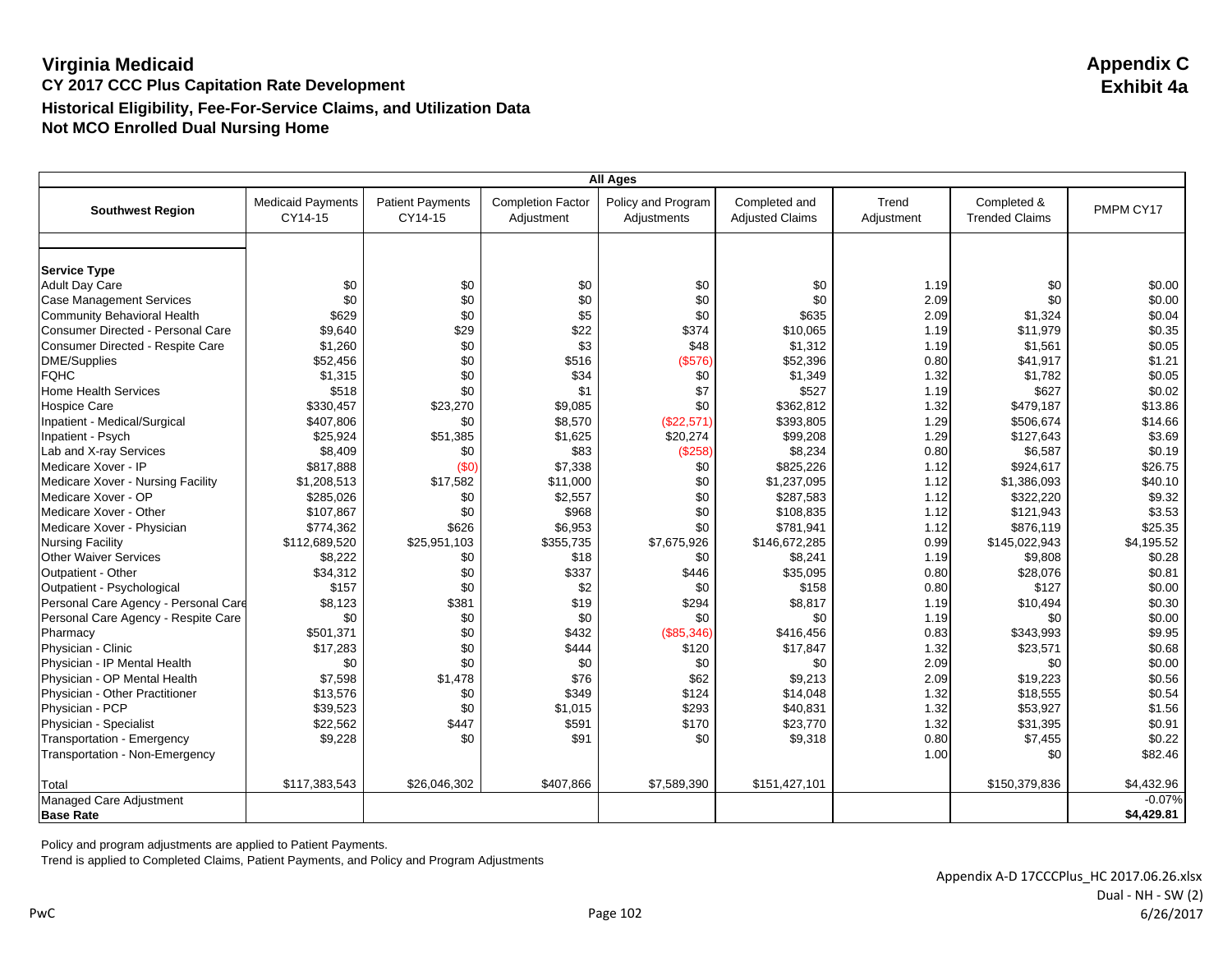|                                      | <b>All Ages</b>                     |                                    |                                        |                                   |                                         |                     |                                      |            |
|--------------------------------------|-------------------------------------|------------------------------------|----------------------------------------|-----------------------------------|-----------------------------------------|---------------------|--------------------------------------|------------|
| <b>Tidewater Region</b>              | <b>Medicaid Payments</b><br>CY14-15 | <b>Patient Payments</b><br>CY14-15 | <b>Completion Factor</b><br>Adjustment | Policy and Program<br>Adjustments | Completed and<br><b>Adjusted Claims</b> | Trend<br>Adjustment | Completed &<br><b>Trended Claims</b> | PMPM CY17  |
|                                      |                                     |                                    |                                        |                                   |                                         |                     |                                      |            |
|                                      |                                     |                                    |                                        |                                   |                                         |                     |                                      |            |
| <b>Service Type</b>                  |                                     |                                    |                                        |                                   |                                         |                     |                                      |            |
| <b>Adult Day Care</b>                | \$0                                 | \$0                                | \$0                                    | \$0                               | \$0                                     | 1.19                | \$0                                  | \$0.00     |
| <b>Case Management Services</b>      | \$526                               | \$0                                | \$4                                    | \$0                               | \$531                                   | 2.09                | \$1,107                              | \$0.02     |
| <b>Community Behavioral Health</b>   | \$946                               | \$0                                | \$8                                    | \$0                               | \$954                                   | 2.09                | \$1,991                              | \$0.04     |
| Consumer Directed - Personal Care    | \$1,653                             | \$0                                | \$4                                    | \$64                              | \$1,720                                 | 1.19                | \$2,047                              | \$0.04     |
| Consumer Directed - Respite Care     | \$34                                | \$0                                | \$0                                    | \$1                               | \$36                                    | 1.19                | \$42                                 | \$0.00     |
| <b>DME/Supplies</b>                  | \$52,820                            | \$0                                | \$519                                  | ( \$580)                          | \$52,760                                | 0.80                | \$42,208                             | \$0.84     |
| <b>FQHC</b>                          | \$0                                 | \$0                                | \$0                                    | \$0                               | \$0                                     | 1.32                | \$0                                  | \$0.00     |
| <b>Home Health Services</b>          | \$0                                 | \$0                                | \$0                                    | \$0                               | \$0                                     | 1.19                | \$0                                  | \$0.00     |
| <b>Hospice Care</b>                  | \$556,454                           | \$71,186                           | \$16,120                               | \$0                               | \$643,759                               | 1.32                | \$850,252                            | \$16.94    |
| Inpatient - Medical/Surgical         | \$862,767                           | \$0                                | \$18,131                               | (\$47,752)                        | \$833,146                               | 1.29                | \$1,071,934                          | \$21.36    |
| Inpatient - Psych                    | \$20,871                            | \$20,759                           | \$875                                  | \$10,917                          | \$53,421                                | 1.29                | \$68,732                             | \$1.37     |
| Lab and X-ray Services               | \$9,175                             | \$0                                | \$90                                   | (S281)                            | \$8,984                                 | 0.80                | \$7,187                              | \$0.14     |
| Medicare Xover - IP                  | \$1,159,111                         | \$850                              | \$10,407                               | \$0                               | \$1,170,367                             | 1.12                | \$1,311,328                          | \$26.13    |
| Medicare Xover - Nursing Facility    | \$901,500                           | \$29,854                           | \$8,356                                | \$0                               | \$939,710                               | 1.12                | \$1,052,890                          | \$20.98    |
| Medicare Xover - OP                  | \$343,911                           | \$0                                | \$3,085                                | \$0                               | \$346,996                               | 1.12                | \$388,789                            | \$7.75     |
| Medicare Xover - Other               | \$141,000                           | \$4                                | \$1,265                                | \$0                               | \$142,269                               | 1.12                | \$159,404                            | \$3.18     |
| Medicare Xover - Physician           | \$1,563,326                         | \$928                              | \$14,034                               | \$0                               | \$1,578,288                             | 1.12                | \$1,768,379                          | \$35.24    |
| <b>Nursing Facility</b>              | \$184,110,952                       | \$51,911,311                       | \$605,605                              | \$13,067,523                      | \$249,695,391                           | 0.99                | \$246,887,546                        | \$4,920.07 |
| <b>Other Waiver Services</b>         | \$33,942                            | \$0                                | \$76                                   | \$0                               | \$34,017                                | 1.19                | \$40,486                             | \$0.81     |
| Outpatient - Other                   | \$65,770                            | \$0                                | \$647                                  | \$855                             | \$67,271                                | 0.80                | \$53,817                             | \$1.07     |
| Outpatient - Psychological           | \$368                               | \$0                                | \$4                                    | \$0                               | \$372                                   | 0.80                | \$297                                | \$0.01     |
| Personal Care Agency - Personal Care | \$80,895                            | \$1,160                            | \$183                                  | \$2,836                           | \$85,074                                | 1.19                | \$101,252                            | \$2.02     |
| Personal Care Agency - Respite Care  | \$0                                 | \$0                                | \$0                                    | \$0                               | \$0                                     | 1.19                | \$0                                  | \$0.00     |
| Pharmacy                             | \$803,955                           | \$0                                | \$692                                  | (\$136,854)                       | \$667,793                               | 0.83                | \$551,597                            | \$10.99    |
| Physician - Clinic                   | \$8,059                             | \$0                                | \$207                                  | \$56                              | \$8,322                                 | 1.32                | \$10,991                             | \$0.22     |
| Physician - IP Mental Health         | \$251                               | \$511                              | \$6                                    | \$5                               | \$774                                   | 2.09                | \$1,614                              | \$0.03     |
| Physician - OP Mental Health         | \$45,979                            | \$22,994                           | \$579                                  | \$472                             | \$70,023                                | 2.09                | \$146,102                            | \$2.91     |
| Physician - Other Practitioner       | \$61,460                            | \$40                               | \$1,579                                | \$563                             | \$63,642                                | 1.32                | \$84,055                             | \$1.68     |
| Physician - PCP                      | \$42,258                            | \$0                                | \$1,085                                | \$313                             | \$43,656                                | 1.32                | \$57,659                             | \$1.15     |
| Physician - Specialist               | \$37,699                            | \$1,737                            | \$1,013                                | \$292                             | \$40,741                                | 1.32                | \$53,809                             | \$1.07     |
| Transportation - Emergency           | \$2,937                             | \$0                                | \$29                                   | \$0                               | \$2,966                                 | 0.80                | \$2,373                              | \$0.05     |
| Transportation - Non-Emergency       |                                     |                                    |                                        |                                   |                                         | 1.00                | \$0                                  | \$82.46    |
| Total                                | \$190,908,617                       | \$52,061,334                       | \$684,602                              | \$12,898,431                      | \$256,552,983                           |                     | \$254,717,888                        | \$5,158.58 |
| Managed Care Adjustment              |                                     |                                    |                                        |                                   |                                         |                     |                                      | $-0.06%$   |
| <b>Base Rate</b>                     |                                     |                                    |                                        |                                   |                                         |                     |                                      | \$5,155.40 |

Policy and program adjustments are applied to Patient Payments.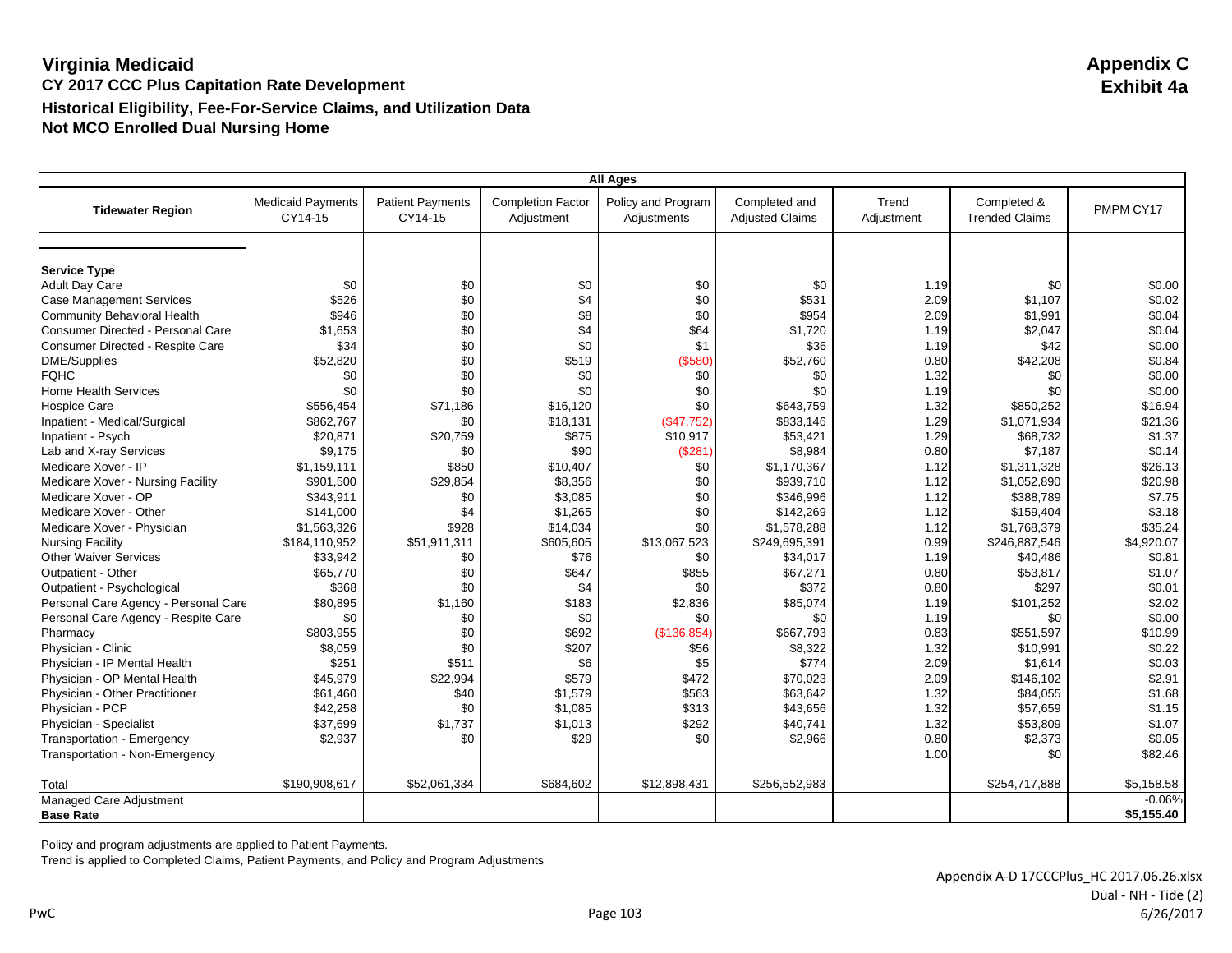| <b>All Ages</b>                      |                                     |                                    |                                        |                                   |                                         |                     |                                      |            |
|--------------------------------------|-------------------------------------|------------------------------------|----------------------------------------|-----------------------------------|-----------------------------------------|---------------------|--------------------------------------|------------|
| <b>Statewide</b>                     | <b>Medicaid Payments</b><br>CY14-15 | <b>Patient Payments</b><br>CY14-15 | <b>Completion Factor</b><br>Adjustment | Policy and Program<br>Adjustments | Completed and<br><b>Adjusted Claims</b> | Trend<br>Adjustment | Completed &<br><b>Trended Claims</b> | PMPM CY17  |
|                                      |                                     |                                    |                                        |                                   |                                         |                     |                                      |            |
|                                      |                                     |                                    |                                        |                                   |                                         |                     |                                      |            |
| <b>Service Type</b>                  |                                     |                                    |                                        |                                   |                                         |                     |                                      |            |
| <b>Adult Day Care</b>                | \$445                               | \$0                                | \$8                                    | \$11                              | \$464                                   | 2.21                | \$1,026                              | \$0.03     |
| <b>Case Management Services</b>      | \$2,989                             | \$0                                | \$16                                   | \$0                               | \$3,005                                 | 2.09                | \$6,286                              | \$0.16     |
| Community Behavioral Health          | \$4,788                             | \$0                                | \$26                                   | \$0                               | \$4,814                                 | 2.09                | \$10,071                             | \$0.26     |
| Consumer Directed - Personal Care    | \$9,939                             | \$0                                | \$179                                  | \$391                             | \$10,509                                | 2.21                | \$23,210                             | \$0.59     |
| Consumer Directed - Respite Care     | \$1,825                             | \$0                                | \$33                                   | \$71                              | \$1,929                                 | 2.21                | \$4,260                              | \$0.11     |
| <b>DME/Supplies</b>                  | \$1,226,948                         | \$0                                | \$30,813                               | (\$13,671)                        | \$1,244,090                             | 1.10                | \$1,367,200                          | \$34.62    |
| <b>FQHC</b>                          | \$168,665                           | \$0                                | \$3,666                                | \$0                               | \$172,331                               | 1.03                | \$177,246                            | \$4.49     |
| <b>Home Health Services</b>          | \$148,300                           | \$0                                | \$2,676                                | \$2,167                           | \$153,143                               | 2.21                | \$338,217                            | \$8.56     |
| <b>Hospice Care</b>                  | \$776,020                           | \$4,752                            | \$16,970                               | \$0                               | \$797,741                               | 1.03                | \$820,493                            | \$20.78    |
| Inpatient - Medical/Surgical         | \$48,184,946                        | \$0                                | \$977,559                              | (\$2,665,005)                     | \$46,497,500                            | 0.99                | \$46,200,555                         | \$1,169.95 |
| Inpatient - Psych                    | \$463,586                           | \$0                                | \$9,405                                | \$121.490                         | \$594,481                               | 0.99                | \$590,684                            | \$14.96    |
| Lab and X-ray Services               | \$923,116                           | \$0                                | \$23,183                               | (\$28,738)                        | \$917,561                               | 1.10                | \$1,008,359                          | \$25.53    |
| Medicare Xover - IP                  | \$262                               | \$0                                | \$0                                    | \$0                               | \$262                                   | 1.00                | \$262                                | \$0.01     |
| Medicare Xover - Nursing Facility    | \$1,036                             | \$0                                | \$0                                    | \$0                               | \$1,036                                 | 1.00                | \$1,036                              | \$0.03     |
| Medicare Xover - OP                  | \$0                                 | \$0                                | \$0                                    | \$0                               | \$0                                     | 1.00                | \$0                                  | \$0.00     |
| Medicare Xover - Other               | \$24                                | \$0                                | \$0                                    | \$0                               | \$24                                    | 1.00                | \$24                                 | \$0.00     |
| Medicare Xover - Physician           | \$161                               | \$0                                | \$0                                    | \$0                               | \$161                                   | 1.00                | \$161                                | \$0.00     |
| <b>Nursing Facility</b>              | \$238,923,135                       | \$4,701,552                        | \$1,143,327                            | \$13,517,054                      | \$258,285,067                           | 0.97                | \$250,019,945                        | \$6,331.33 |
| <b>Other Waiver Services</b>         | \$55,024                            | \$0                                | \$993                                  | \$0                               | \$56.017                                | 2.21                | \$123,715                            | \$3.13     |
| Outpatient - Other                   | \$6,595,861                         | \$3                                | \$165,647                              | \$87,044                          | \$6,848,555                             | 1.10                | \$7,526,260                          | \$190.59   |
| Outpatient - Psychological           | \$35,997                            | \$0                                | \$904                                  | \$0                               | \$36,901                                | 1.10                | \$40,553                             | \$1.03     |
| Personal Care Agency - Personal Care | \$26,303                            | \$0                                | \$475                                  | \$924                             | \$27,702                                | 2.21                | \$61,179                             | \$1.55     |
| Personal Care Agency - Respite Care  | \$0                                 | \$0                                | \$0                                    | \$0                               | \$0                                     | 2.21                | \$0                                  | \$0.00     |
| Pharmacy                             | \$26,892,051                        | \$0                                | \$40,880                               | (\$968,473)                       | \$25,964,458                            | 1.09                | \$28,297,206                         | \$716.58   |
| Physician - Clinic                   | \$2,011,932                         | \$0                                | \$43,728                               | \$13,939                          | \$2,069,599                             | 1.03                | \$2,128,624                          | \$53.90    |
| Physician - IP Mental Health         | \$8,161                             | \$64                               | \$45                                   | \$56                              | \$8,326                                 | 2.09                | \$17,416                             | \$0.44     |
| Physician - OP Mental Health         | \$309,795                           | \$910                              | \$1,684                                | \$2,118                           | \$314,507                               | 2.09                | \$657,902                            | \$16.66    |
| Physician - Other Practitioner       | \$1,419,260                         | \$0                                | \$30,847                               | \$12,936                          | \$1,463,043                             | 1.03                | \$1,504,769                          | \$38.11    |
| Physician - PCP                      | \$6,442,108                         | \$0                                | \$140,016                              | \$47,533                          | \$6,629,657                             | 1.03                | \$6,818,735                          | \$172.67   |
| Physician - Specialist               | \$3,427,332                         | \$23                               | \$74,492                               | \$25,289                          | \$3,527,136                             | 1.03                | \$3,627,730                          | \$91.87    |
| Transportation - Emergency           | \$804,921                           | \$0                                | \$20,215                               | \$0                               | \$825,136                               | 1.10                | \$906,788                            | \$22.96    |
| Transportation - Non-Emergency       |                                     |                                    |                                        |                                   |                                         | 1.00                | \$0                                  | \$82.46    |
| Total                                | \$338,864,931                       | \$4,707,303                        | \$2,727,786                            | \$10,155,135                      | \$356,455,156                           |                     | \$352,279,910                        | \$9,003.35 |
| Managed Care Adjustment              |                                     |                                    |                                        |                                   |                                         |                     |                                      | $-0.58%$   |
| <b>Base Rate</b>                     |                                     |                                    |                                        |                                   |                                         |                     |                                      | \$8,951.16 |

Policy and program adjustments are applied to Patient Payments.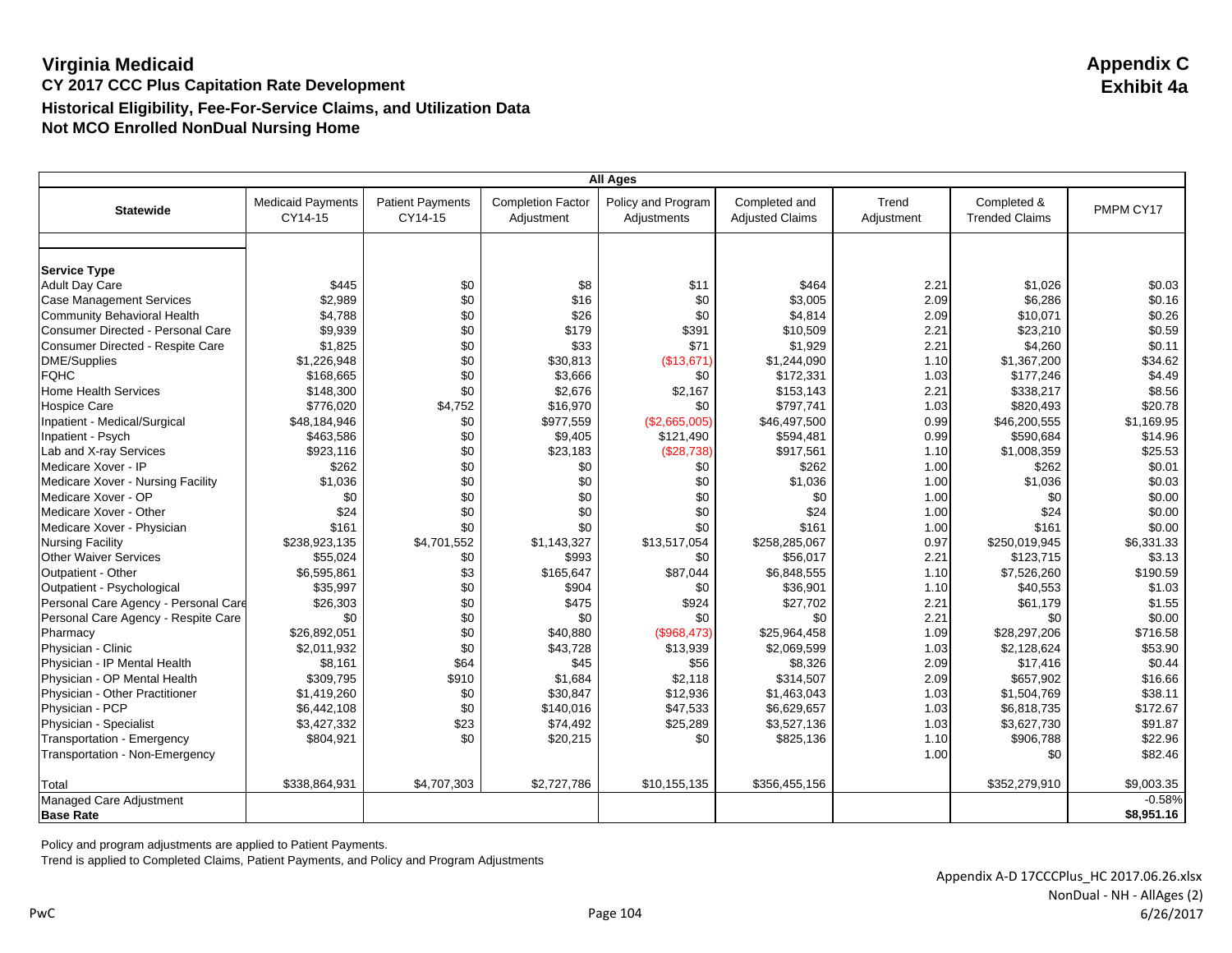|                                              |                                     |                                    |                                        | <b>All Ages</b>                   |                                         |                     |                                      |            |
|----------------------------------------------|-------------------------------------|------------------------------------|----------------------------------------|-----------------------------------|-----------------------------------------|---------------------|--------------------------------------|------------|
| <b>Central Region</b>                        | <b>Medicaid Payments</b><br>CY14-15 | <b>Patient Payments</b><br>CY14-15 | <b>Completion Factor</b><br>Adjustment | Policy and Program<br>Adjustments | Completed and<br><b>Adjusted Claims</b> | Trend<br>Adjustment | Completed &<br><b>Trended Claims</b> | PMPM CY17  |
|                                              |                                     |                                    |                                        |                                   |                                         |                     |                                      |            |
|                                              |                                     |                                    |                                        |                                   |                                         |                     |                                      |            |
| <b>Service Type</b><br><b>Adult Day Care</b> | \$2.719.430                         | \$94,597                           | \$6,924                                | \$67,051                          | \$2,888,002                             | 1.08                | \$3,128,390                          | \$32.47    |
| <b>Case Management Services</b>              | \$11,681                            | \$0                                | \$20                                   | \$0                               | \$11,700                                | 1.23                | \$14,397                             | \$0.15     |
| <b>Community Behavioral Health</b>           | \$35,494                            | \$0                                | \$60                                   | \$0                               | \$35,554                                | 1.23                | \$43,747                             | \$0.45     |
| Consumer Directed - Personal Care            | \$70,853,077                        | \$1,132,656                        | \$177,124                              | \$2,498,712                       | \$74.661.569                            | 1.08                | \$80,876,164                         | \$839.45   |
| Consumer Directed - Respite Care             | \$12,663,734                        | \$0                                | \$31,160                               | \$421.084                         | \$13,115,977                            | 1.08                | \$14,207,709                         | \$147.47   |
| <b>DME/Supplies</b>                          | \$4,604,438                         | \$1,662                            | \$42,157                               | (\$29,248)                        | \$4,619,008                             | 1.16                | \$5,355,612                          | \$55.59    |
| <b>FQHC</b>                                  | \$927                               | \$0                                | \$14                                   | \$0                               | \$941                                   | 1.11                | \$1,040                              | \$0.01     |
| <b>Home Health Services</b>                  | \$16,539                            | \$0                                | \$41                                   | \$242                             | \$16,822                                | 1.08                | \$18,222                             | \$0.19     |
| <b>Hospice Care</b>                          | \$436,438                           | \$44,878                           | \$7,271                                | \$0                               | \$488,587                               | 1.11                | \$540,231                            | \$5.61     |
| Inpatient - Medical/Surgical                 | \$737,391                           | \$0                                | \$5,562                                | (\$42,180)                        | \$700,773                               | 1.17                | \$820,442                            | \$8.52     |
| Inpatient - Psych                            | \$46,560                            | \$126,504                          | \$1,305                                | \$44,787                          | \$219,157                               | 1.17                | \$256,581                            | \$2.66     |
| Lab and X-ray Services                       | \$3,781                             | \$0                                | \$35                                   | (\$156)                           | \$3,659                                 | 1.16                | \$4,243                              | \$0.04     |
| Medicare Xover - IP                          | \$3,561,233                         | \$0                                | \$29,894                               | \$0                               | \$3,591,127                             | 0.98                | \$3,530,418                          | \$36.64    |
| Medicare Xover - Nursing Facility            | \$8,107                             | \$63                               | \$69                                   | \$0                               | \$8,239                                 | 0.98                | \$8,099                              | \$0.08     |
| Medicare Xover - OP                          | \$1,765,935                         | \$37                               | \$14,824                               | \$0                               | \$1,780,796                             | 0.98                | \$1,750,691                          | \$18.17    |
| Medicare Xover - Other                       | \$1,545,582                         | \$8,890                            | \$13,049                               | \$0                               | \$1,567,521                             | 0.98                | \$1,541,022                          | \$15.99    |
| Medicare Xover - Physician                   | \$5,342,185                         | \$2,030                            | \$44,860                               | \$0                               | \$5,389,076                             | 0.98                | \$5,297,972                          | \$54.99    |
| <b>Nursing Facility</b>                      | \$38,679                            | \$2,397                            | \$412                                  | \$2,559                           | \$44,047                                | 0.97                | \$42,725                             | \$0.44     |
| <b>Other Waiver Services</b>                 | \$2,691,267                         | \$0                                | \$6,622                                | \$0                               | \$2,697,889                             | 1.08                | \$2,922,453                          | \$30.33    |
| Outpatient - Other                           | \$21,542                            | \$0                                | \$197                                  | \$250                             | \$21,989                                | 1.16                | \$25,495                             | \$0.26     |
| Outpatient - Psychological                   | \$1,765                             | \$9,080                            | \$99                                   | \$0                               | \$10,945                                | 1.16                | \$12,690                             | \$0.13     |
| Personal Care Agency - Personal Care         | \$83,808,035                        | \$928,736                          | \$208,499                              | \$2,938,108                       | \$87.883.378                            | 1.08                | \$95,198,514                         | \$988.11   |
| Personal Care Agency - Respite Care          | \$12,887,474                        | \$3,831                            | \$31,720                               | \$447,394                         | \$13,370,418                            | 1.08                | \$14,483,330                         | \$150.33   |
| Pharmacy                                     | \$234,532                           | \$0                                | ( \$3]                                 | (\$36,888)                        | \$197,641                               | 0.78                | \$154,555                            | \$1.60     |
| Physician - Clinic                           | \$18,200                            | \$0                                | \$275                                  | \$128                             | \$18,603                                | 1.11                | \$20,569                             | \$0.21     |
| Physician - IP Mental Health                 | \$364                               | \$1,429                            | \$3                                    | \$12                              | \$1,808                                 | 1.23                | \$2,225                              | \$0.02     |
| Physician - OP Mental Health                 | \$331,905                           | \$6,044                            | \$567                                  | \$2,339                           | \$340,854                               | 1.23                | \$419,400                            | \$4.35     |
| Physician - Other Practitioner               | \$341,869                           | \$5,535                            | \$5,248                                | \$2,659                           | \$355,312                               | 1.11                | \$392,868                            | \$4.08     |
| Physician - PCP                              | \$37,271                            | \$4,332                            | \$629                                  | \$308                             | \$42,540                                | 1.11                | \$47,036                             | \$0.49     |
| Physician - Specialist                       | \$57,017                            | \$5,372                            | \$943                                  | \$462                             | \$63,793                                | 1.11                | \$70,536                             | \$0.73     |
| Transportation - Emergency                   | \$2,623                             | \$0                                | \$24                                   | \$0                               | \$2,647                                 | 1.16                | \$3,069                              | \$0.03     |
| Transportation - Non-Emergency               |                                     |                                    |                                        |                                   |                                         | 1.00                | \$0                                  | \$31.80    |
| Total                                        | \$204,825,076                       | \$2,378,072                        | \$629,600                              | \$6,317,623                       | \$214,150,371                           |                     | \$231,190,445                        | \$2,431.43 |
| Managed Care Adjustment                      |                                     |                                    |                                        |                                   |                                         |                     |                                      | $-5.22%$   |
| <b>Base Rate</b>                             |                                     |                                    |                                        |                                   |                                         |                     |                                      | \$2,304.41 |

Policy and program adjustments are applied to Patient Payments.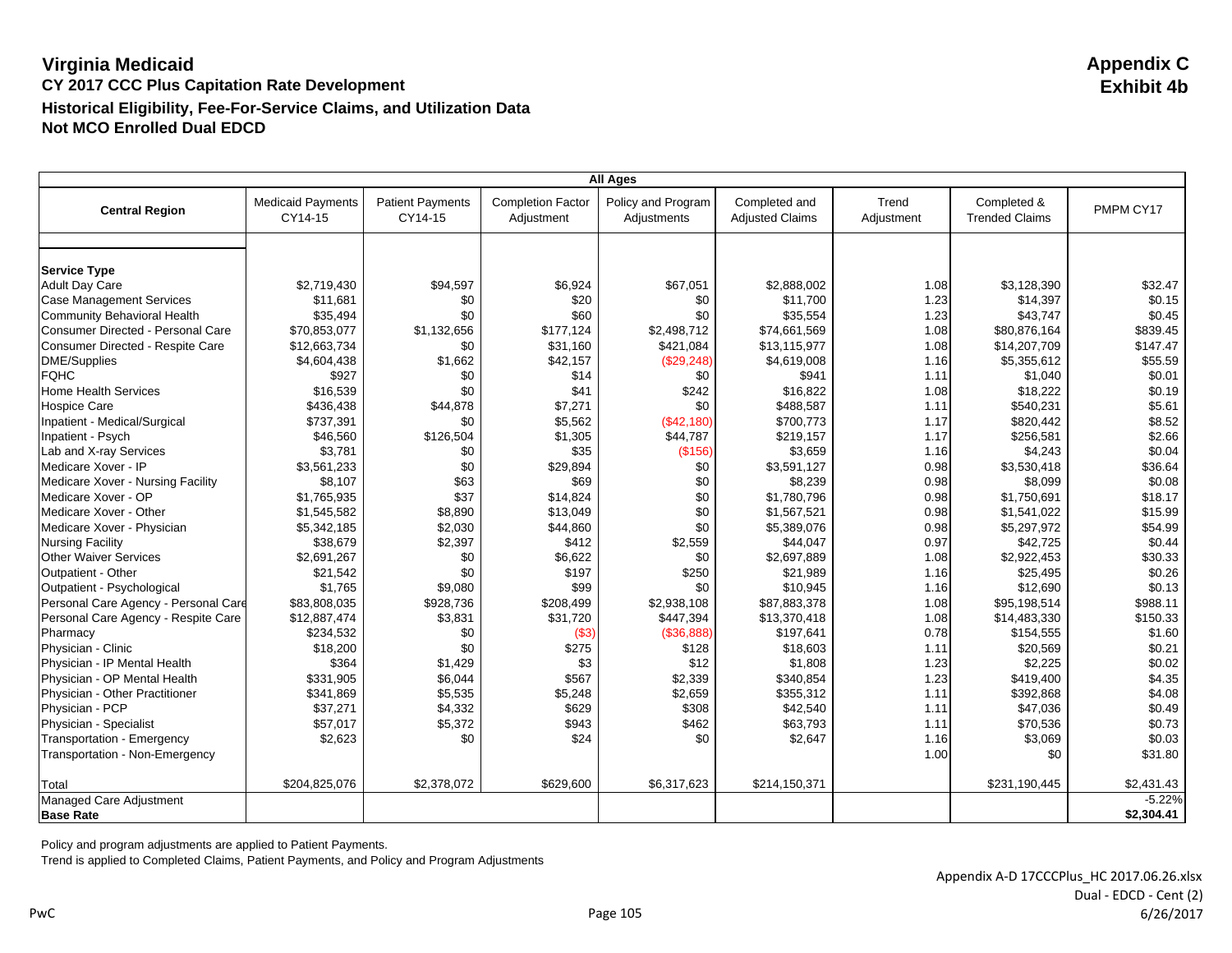|                                       | <b>All Ages</b>                     |                                    |                                        |                                   |                                         |                     |                                      |                  |
|---------------------------------------|-------------------------------------|------------------------------------|----------------------------------------|-----------------------------------|-----------------------------------------|---------------------|--------------------------------------|------------------|
| <b>Charlottesville Western Region</b> | <b>Medicaid Payments</b><br>CY14-15 | <b>Patient Payments</b><br>CY14-15 | <b>Completion Factor</b><br>Adjustment | Policy and Program<br>Adjustments | Completed and<br><b>Adjusted Claims</b> | Trend<br>Adjustment | Completed &<br><b>Trended Claims</b> | PMPM CY17        |
|                                       |                                     |                                    |                                        |                                   |                                         |                     |                                      |                  |
|                                       |                                     |                                    |                                        |                                   |                                         |                     |                                      |                  |
| <b>Service Type</b>                   |                                     |                                    |                                        |                                   |                                         |                     |                                      |                  |
| <b>Adult Day Care</b>                 | \$667,350                           | \$6,460                            | \$1,658                                | \$16,055                          | \$691,523                               | 1.08                | \$749,083                            | \$11.79          |
| <b>Case Management Services</b>       | \$4,396                             | \$0<br>\$0                         | \$7<br>\$38                            | \$0<br>\$0                        | \$4,403                                 | 1.23                | \$5,418                              | \$0.09<br>\$0.44 |
| Community Behavioral Health           | \$22,574                            |                                    |                                        |                                   | \$22,612                                | 1.23                | \$27,823                             |                  |
| Consumer Directed - Personal Care     | \$48,226,303                        | \$598,545                          | \$120,136                              | \$1,694,770                       | \$50.639.754                            | 1.08                | \$54,854,848                         | \$863.61         |
| Consumer Directed - Respite Care      | \$9,602,099                         | \$0                                | \$23,626                               | \$319,281                         | \$9,945,006                             | 1.08                | \$10,772,797                         | \$169.60         |
| DME/Supplies                          | \$2,169,634                         | \$223                              | \$19,859                               | (\$13,778)                        | \$2,175,937                             | 1.16                | \$2,522,939                          | \$39.72          |
| <b>FQHC</b>                           | \$877                               | \$240                              | \$17                                   | \$0                               | \$1,134                                 | 1.11                | \$1,254                              | \$0.02           |
| <b>Home Health Services</b>           | \$5,863                             | \$0                                | \$14                                   | \$86                              | \$5,963                                 | 1.08                | \$6,460                              | \$0.10           |
| <b>Hospice Care</b>                   | \$237,810                           | \$16,594                           | \$3,843                                | \$0                               | \$258,246                               | 1.11                | \$285,543                            | \$4.50           |
| Inpatient - Medical/Surgical          | \$815,937                           | \$0                                | \$6,154                                | (\$46,673)                        | \$775,418                               | 1.17                | \$907,834                            | \$14.29          |
| Inpatient - Psych                     | \$32,953                            | \$33,635                           | \$502                                  | \$17,232                          | \$84,323                                | 1.17                | \$98,722                             | \$1.55           |
| Lab and X-ray Services                | \$3,246                             | \$0                                | \$30                                   | (\$134)                           | \$3,141                                 | 1.16                | \$3,642                              | \$0.06           |
| Medicare Xover - IP                   | \$2,283,949                         | \$0                                | \$19.172                               | \$0                               | \$2,303,121                             | 0.98                | \$2,264,186                          | \$35.65          |
| Medicare Xover - Nursing Facility     | \$6,746                             | \$954                              | \$65                                   | \$0                               | \$7,765                                 | 0.98                | \$7,634                              | \$0.12           |
| Medicare Xover - OP                   | \$1,558,768                         | \$0                                | \$13,085                               | \$0                               | \$1,571,853                             | 0.98                | \$1,545,281                          | \$24.33          |
| Medicare Xover - Other                | \$1,201,662                         | \$100                              | \$10,088                               | \$0                               | \$1,211,850                             | 0.98                | \$1,191,364                          | \$18.76          |
| Medicare Xover - Physician            | \$3,688,059                         | \$510                              | \$30,963                               | \$0                               | \$3,719,532                             | 0.98                | \$3,656,652                          | \$57.57          |
| <b>Nursing Facility</b>               | \$51,063                            | \$3,874                            | \$551                                  | \$3,422                           | \$58,910                                | 0.97                | \$57,142                             | \$0.90           |
| <b>Other Waiver Services</b>          | \$1,872,328                         | \$0                                | \$4,607                                | \$0                               | \$1,876,935                             | 1.08                | \$2,033,165                          | \$32.01          |
| Outpatient - Other                    | \$20,363                            | \$0                                | \$186                                  | \$236                             | \$20,786                                | 1.16                | \$24,100                             | \$0.38           |
| Outpatient - Psychological            | \$33                                | \$0                                | \$0                                    | \$0                               | \$33                                    | 1.16                | \$38                                 | \$0.00           |
| Personal Care Agency - Personal Care  | \$39,899,549                        | \$497,048                          | \$99,398                               | \$1,400,686                       | \$41.896.681                            | 1.08                | \$45,384,028                         | \$714.51         |
| Personal Care Agency - Respite Care   | \$6,261,264                         | \$2,649                            | \$15,413                               | \$217,390                         | \$6,496,715                             | 1.08                | \$7,037,482                          | \$110.80         |
| Pharmacy                              | \$176,810                           | \$0                                | (\$2)                                  | (\$27,809)                        | \$148,998                               | 0.78                | \$116,517                            | \$1.83           |
| Physician - Clinic                    | \$958                               | \$0                                | \$14                                   | \$7                               | \$979                                   | 1.11                | \$1,082                              | \$0.02           |
| Physician - IP Mental Health          | \$246                               | \$874                              | \$2                                    | \$8                               | \$1,129                                 | 1.23                | \$1,390                              | \$0.02           |
| Physician - OP Mental Health          | \$173,266                           | \$6,022                            | \$301                                  | \$1,241                           | \$180,830                               | 1.23                | \$222,499                            | \$3.50           |
| Physician - Other Practitioner        | \$261,104                           | \$202                              | \$3,948                                | \$2,000                           | \$267,254                               | 1.11                | \$295,503                            | \$4.65           |
| Physician - PCP                       | \$22,513                            | \$821                              | \$353                                  | \$173                             | \$23,859                                | 1.11                | \$26,381                             | \$0.42           |
| Physician - Specialist                | \$35,003                            | \$7,543                            | \$643                                  | \$315                             | \$43,504                                | 1.11                | \$48,103                             | \$0.76           |
| Transportation - Emergency            | \$20,630                            | \$0                                | \$189                                  | \$0                               | \$20,818                                | 1.16                | \$24,138                             | \$0.38           |
| Transportation - Non-Emergency        |                                     |                                    |                                        |                                   |                                         | 1.00                | \$0                                  | \$31.80          |
|                                       |                                     |                                    |                                        |                                   |                                         |                     |                                      |                  |
| Total                                 | \$119,323,354                       | \$1,176,294                        | \$374,858                              | \$3,584,506                       | \$124,459,013                           |                     | \$134,173,046                        | \$2,144.17       |
| Managed Care Adjustment               |                                     |                                    |                                        |                                   |                                         |                     |                                      | $-5.83%$         |
| <b>Base Rate</b>                      |                                     |                                    |                                        |                                   |                                         |                     |                                      | \$2,019.22       |

Policy and program adjustments are applied to Patient Payments.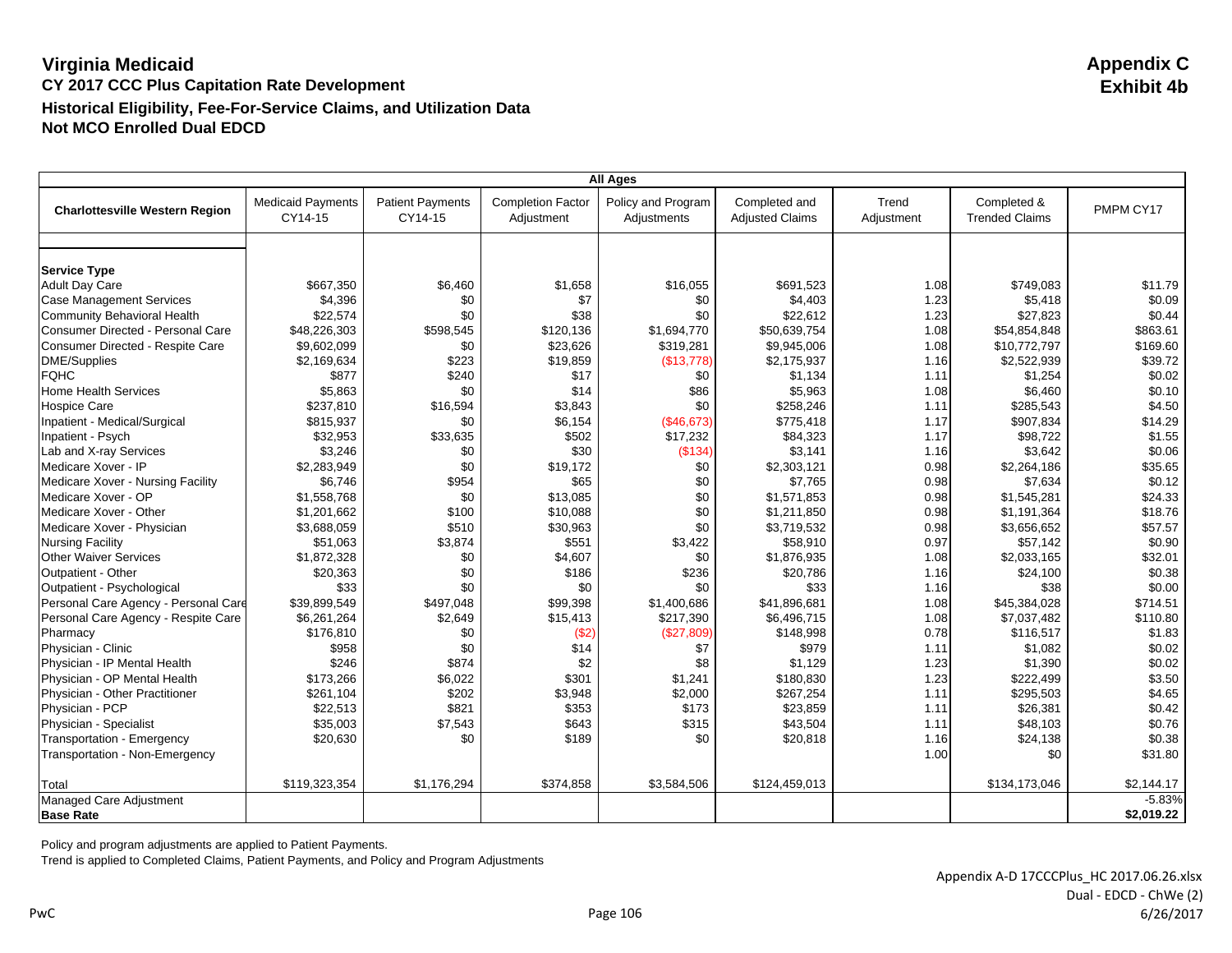|                                      | <b>All Ages</b>                     |                                    |                                        |                                   |                                         |                     |                                      |            |
|--------------------------------------|-------------------------------------|------------------------------------|----------------------------------------|-----------------------------------|-----------------------------------------|---------------------|--------------------------------------|------------|
| Northern & Winchester Region         | <b>Medicaid Payments</b><br>CY14-15 | <b>Patient Payments</b><br>CY14-15 | <b>Completion Factor</b><br>Adjustment | Policy and Program<br>Adjustments | Completed and<br><b>Adjusted Claims</b> | Trend<br>Adjustment | Completed &<br><b>Trended Claims</b> | PMPM CY17  |
|                                      |                                     |                                    |                                        |                                   |                                         |                     |                                      |            |
|                                      |                                     |                                    |                                        |                                   |                                         |                     |                                      |            |
| <b>Service Type</b>                  |                                     |                                    |                                        |                                   |                                         |                     |                                      |            |
| <b>Adult Day Care</b>                | \$8,969,755                         | \$30,006                           | \$22,144                               | \$214,440                         | \$9,236,345                             | 1.08                | \$10,005,150                         | \$120.71   |
| <b>Case Management Services</b>      | \$5,662                             | \$0                                | \$9                                    | \$0                               | \$5,671                                 | 1.23                | \$6,978                              | \$0.08     |
| <b>Community Behavioral Health</b>   | \$10,416                            | \$0                                | \$17                                   | \$0                               | \$10,433                                | 1.23                | \$12,838                             | \$0.15     |
| Consumer Directed - Personal Care    | \$36,778,271                        | \$496,600                          | \$91,716                               | \$1,293,856                       | \$38,660,443                            | 1.08                | \$41,878,417                         | \$505.27   |
| Consumer Directed - Respite Care     | \$6,566,913                         | \$0                                | \$16,158                               | \$218,357                         | \$6,801,428                             | 1.08                | \$7,367,558                          | \$88.89    |
| <b>DME/Supplies</b>                  | \$2,942,308                         | \$688                              | \$26,935                               | (\$18,688)                        | \$2,951,244                             | 1.16                | \$3,421,885                          | \$41.29    |
| <b>FQHC</b>                          | \$165                               | \$111                              | \$4                                    | \$0                               | \$280                                   | 1.11                | \$310                                | \$0.00     |
| <b>Home Health Services</b>          | \$11,004                            | \$0                                | \$27                                   | \$161                             | \$11.192                                | 1.08                | \$12,124                             | \$0.15     |
| <b>Hospice Care</b>                  | \$1,467,731                         | \$40,772                           | \$22,789                               | \$0                               | \$1,531,292                             | 1.11                | \$1,693,149                          | \$20.43    |
| Inpatient - Medical/Surgical         | \$5,608,380                         | \$0                                | \$42,303                               | (\$320,809)                       | \$5,329,875                             | 1.17                | \$6,240,038                          | \$75.29    |
| Inpatient - Psych                    | \$43,064                            | \$52,297                           | \$719                                  | \$24,679                          | \$120,759                               | 1.17                | \$141,381                            | \$1.71     |
| Lab and X-ray Services               | \$5,490                             | \$0                                | \$50                                   | (\$227)                           | \$5,314                                 | 1.16                | \$6,161                              | \$0.07     |
| Medicare Xover - IP                  | \$1,972,501                         | \$0                                | \$16,558                               | \$0                               | \$1,989,058                             | 0.98                | \$1,955,433                          | \$23.59    |
| Medicare Xover - Nursing Facility    | \$8,101                             | \$0                                | \$68                                   | \$0                               | \$8,169                                 | 0.98                | \$8,031                              | \$0.10     |
| Medicare Xover - OP                  | \$1,497,633                         | \$0                                | \$12,571                               | \$0                               | \$1.510.205                             | 0.98                | \$1,484,674                          | \$17.91    |
| Medicare Xover - Other               | \$664,328                           | \$406                              | \$5,580                                | \$0                               | \$670,313                               | 0.98                | \$658,982                            | \$7.95     |
| Medicare Xover - Physician           | \$3,426,300                         | \$307                              | \$28,764                               | \$0                               | \$3,455,371                             | 0.98                | \$3,396,957                          | \$40.98    |
| <b>Nursing Facility</b>              | \$63,426                            | \$1,078                            | \$646                                  | \$4,018                           | \$69,169                                | 0.97                | \$67,094                             | \$0.81     |
| <b>Other Waiver Services</b>         | \$1,075,388                         | \$1                                | \$2,646                                | \$0                               | \$1,078,035                             | 1.08                | \$1,167,767                          | \$14.09    |
| Outpatient - Other                   | \$38,452                            | \$0                                | \$352                                  | \$446                             | \$39,250                                | 1.16                | \$45,509                             | \$0.55     |
| Outpatient - Psychological           | \$0                                 | \$0                                | \$0                                    | \$0                               | \$0                                     | 1.16                | \$0                                  | \$0.00     |
| Personal Care Agency - Personal Care | \$160.926.600                       | \$661.946                          | \$397.596                              | \$5,602,817                       | \$167.588.958                           | 1.08                | \$181.538.536                        | \$2,190.30 |
| Personal Care Agency - Respite Care  | \$22,066,469                        | \$6,781                            | \$54,312                               | \$766,055                         | \$22,893,618                            | 1.08                | \$24,799,210                         | \$299.21   |
| Pharmacy                             | \$268,419                           | \$0                                | ( \$4]                                 | (\$42,218)                        | \$226,198                               | 0.78                | \$176,887                            | \$2.13     |
| Physician - Clinic                   | \$4,157                             | \$0                                | \$63                                   | \$29                              | \$4,249                                 | 1.11                | \$4,698                              | \$0.06     |
| Physician - IP Mental Health         | \$688                               | \$1,417                            | \$4                                    | \$15                              | \$2,123                                 | 1.23                | \$2,612                              | \$0.03     |
| Physician - OP Mental Health         | \$182,395                           | \$8,785                            | \$321                                  | \$1,323                           | \$192,824                               | 1.23                | \$237,257                            | \$2.86     |
| Physician - Other Practitioner       | \$307,107                           | \$1,211                            | \$4,658                                | \$2,360                           | \$315,336                               | 1.11                | \$348,667                            | \$4.21     |
| Physician - PCP                      | \$39,201                            | \$3,226                            | \$641                                  | \$314                             | \$43,383                                | 1.11                | \$47,968                             | \$0.58     |
| Physician - Specialist               | \$34,116                            | \$8,145                            | \$638                                  | \$313                             | \$43,213                                | 1.11                | \$47,780                             | \$0.58     |
| Transportation - Emergency           | \$1,650                             | \$0                                | \$15                                   | \$0                               | \$1,665                                 | 1.16                | \$1,931                              | \$0.02     |
| Transportation - Non-Emergency       |                                     |                                    |                                        |                                   |                                         | 1.00                | \$0                                  | \$31.80    |
|                                      |                                     |                                    |                                        |                                   |                                         |                     |                                      |            |
| Total                                | \$254,986,089                       | \$1,313,777                        | \$748,303                              | \$7,747,242                       | \$264,795,411                           |                     | \$286,775,979                        | \$3,491.81 |
| Managed Care Adjustment              |                                     |                                    |                                        |                                   |                                         |                     |                                      | $-3.34%$   |
| <b>Base Rate</b>                     |                                     |                                    |                                        |                                   |                                         |                     |                                      | \$3,375.04 |

Policy and program adjustments are applied to Patient Payments.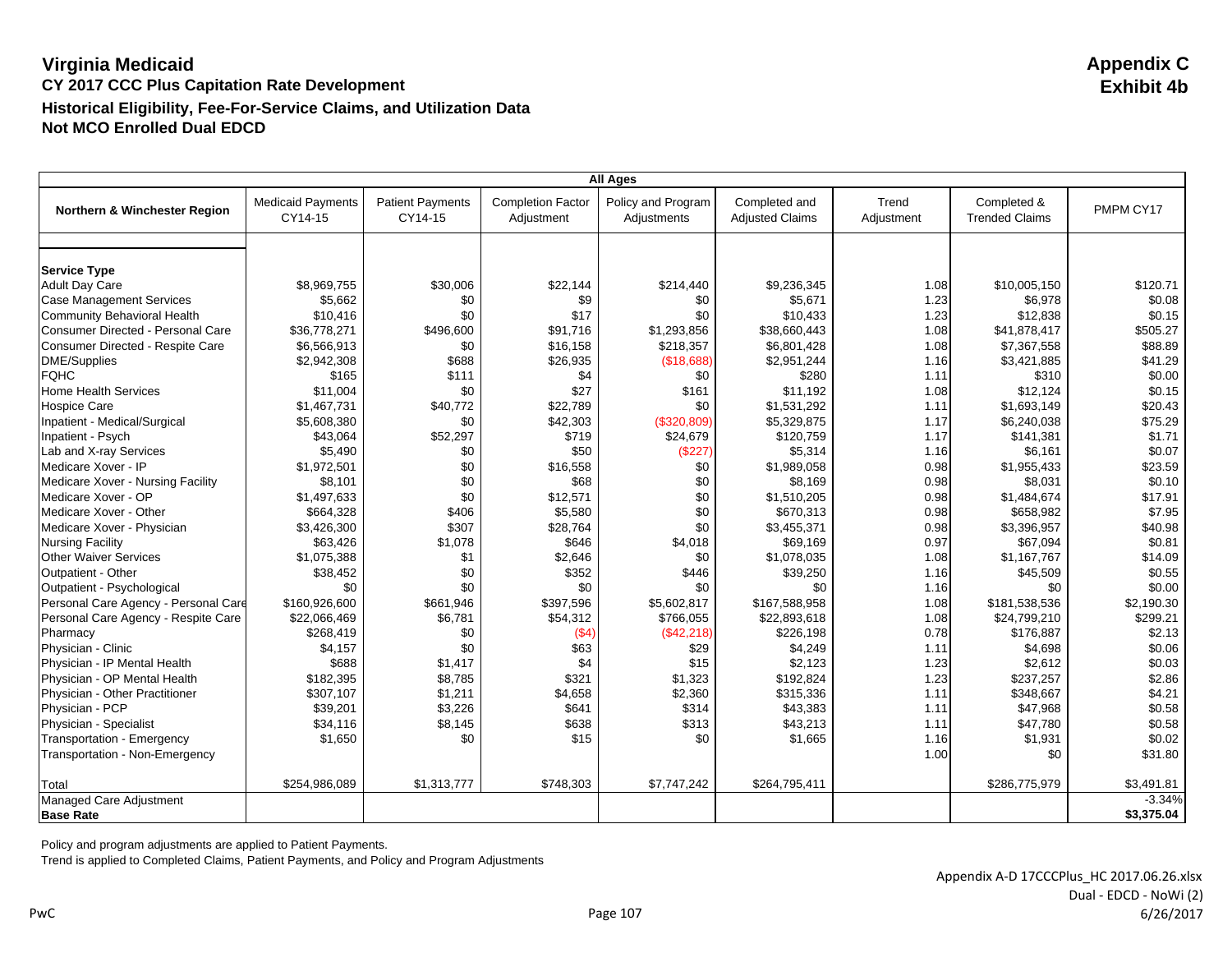|                                      | <b>All Ages</b>                     |                                    |                                        |                                   |                                         |                     |                                      |            |
|--------------------------------------|-------------------------------------|------------------------------------|----------------------------------------|-----------------------------------|-----------------------------------------|---------------------|--------------------------------------|------------|
| <b>Roanoke/Alleghany Region</b>      | <b>Medicaid Payments</b><br>CY14-15 | <b>Patient Payments</b><br>CY14-15 | <b>Completion Factor</b><br>Adjustment | Policy and Program<br>Adjustments | Completed and<br><b>Adjusted Claims</b> | Trend<br>Adjustment | Completed &<br><b>Trended Claims</b> | PMPM CY17  |
|                                      |                                     |                                    |                                        |                                   |                                         |                     |                                      |            |
|                                      |                                     |                                    |                                        |                                   |                                         |                     |                                      |            |
| <b>Service Type</b>                  |                                     |                                    |                                        |                                   |                                         |                     |                                      |            |
| <b>Adult Day Care</b>                | \$444,599                           | \$10,454                           | \$1,120                                | \$10,843                          | \$467,015                               | 1.08                | \$505,888                            | \$12.27    |
| <b>Case Management Services</b>      | \$0                                 | \$0                                | \$0                                    | \$0                               | \$0                                     | 1.23                | \$0                                  | \$0.00     |
| Community Behavioral Health          | \$23,423                            | \$0                                | \$39                                   | \$0                               | \$23,462                                | 1.23                | \$28,869                             | \$0.70     |
| Consumer Directed - Personal Care    | \$38,975,305                        | \$532,403                          | \$97,210                               | \$1,371,360                       | \$40,976,279                            | 1.08                | \$44,387,015                         | \$1,076.45 |
| Consumer Directed - Respite Care     | \$8,250,773                         | \$0                                | \$20,301                               | \$274,348                         | \$8,545,422                             | 1.08                | \$9,256,716                          | \$224.49   |
| <b>DME/Supplies</b>                  | \$1,396,778                         | \$2,905                            | \$12,810                               | (\$8,888)                         | \$1,403,606                             | 1.16                | \$1,627,442                          | \$39.47    |
| <b>FQHC</b>                          | \$618                               | \$0                                | \$9                                    | \$0                               | \$627                                   | 1.11                | \$693                                | \$0.02     |
| <b>Home Health Services</b>          | \$5,316                             | \$0                                | \$13                                   | \$78                              | \$5,407                                 | 1.08                | \$5,857                              | \$0.14     |
| <b>Hospice Care</b>                  | \$90,871                            | \$12,872                           | \$1,567                                | \$0                               | \$105,310                               | 1.11                | \$116,441                            | \$2.82     |
| Inpatient - Medical/Surgical         | \$219,904                           | \$0                                | \$1,659                                | (\$12,579)                        | \$208,984                               | 1.17                | \$244,672                            | \$5.93     |
| Inpatient - Psych                    | \$117,847                           | \$41,209                           | \$1,200                                | \$41,162                          | \$201,418                               | 1.17                | \$235,814                            | \$5.72     |
| Lab and X-ray Services               | \$6,526                             | \$0                                | \$60                                   | (\$270)                           | \$6,316                                 | 1.16                | \$7,323                              | \$0.18     |
| Medicare Xover - IP                  | \$1,353,100                         | \$0                                | \$11,358                               | \$0                               | \$1,364,458                             | 0.98                | \$1,341,392                          | \$32.53    |
| Medicare Xover - Nursing Facility    | \$5,391                             | \$0                                | \$45                                   | \$0                               | \$5,436                                 | 0.98                | \$5,344                              | \$0.13     |
| Medicare Xover - OP                  | \$731,228                           | \$86                               | \$6.139                                | \$0                               | \$737.453                               | 0.98                | \$724,986                            | \$17.58    |
| Medicare Xover - Other               | \$838,868                           | \$40                               | \$7,042                                | \$0                               | \$845,950                               | 0.98                | \$831,649                            | \$20.17    |
| Medicare Xover - Physician           | \$1,805,371                         | \$3,031                            | \$15,180                               | \$0                               | \$1,823,582                             | 0.98                | \$1,792,754                          | \$43.48    |
| <b>Nursing Facility</b>              | \$23,638                            | \$2,039                            | \$257                                  | \$1,600                           | \$27,534                                | 0.97                | \$26,708                             | \$0.65     |
| <b>Other Waiver Services</b>         | \$1,665,032                         | \$1                                | \$4,097                                | \$0                               | \$1,669,130                             | 1.08                | \$1,808,064                          | \$43.85    |
| Outpatient - Other                   | \$25,164                            | \$0                                | \$230                                  | \$292                             | \$25,686                                | 1.16                | \$29,782                             | \$0.72     |
| Outpatient - Psychological           | \$0                                 | \$0                                | \$0                                    | \$0                               | \$0                                     | 1.16                | \$0                                  | \$0.00     |
| Personal Care Agency - Personal Care | \$16,934,474                        | \$208,370                          | \$42,181                               | \$594,400                         | \$17,779,424                            | 1.08                | \$19,259,327                         | \$467.07   |
| Personal Care Agency - Respite Care  | \$2,550,165                         | \$1,621                            | \$6,279                                | \$88,560                          | \$2,646,625                             | 1.08                | \$2,866,922                          | \$69.53    |
| Pharmacy                             | \$107,968                           | \$0                                | (S2)                                   | (\$16,982)                        | \$90,985                                | 0.78                | \$71,150                             | \$1.73     |
| Physician - Clinic                   | \$28,112                            | \$0                                | \$425                                  | \$197                             | \$28,734                                | 1.11                | \$31,772                             | \$0.77     |
| Physician - IP Mental Health         | \$25                                | \$100                              | \$0                                    | \$1                               | \$126                                   | 1.23                | \$155                                | \$0.00     |
| Physician - OP Mental Health         | \$169,392                           | \$1,854                            | \$287                                  | \$1,185                           | \$172,719                               | 1.23                | \$212,520                            | \$5.15     |
| Physician - Other Practitioner       | \$79,238                            | \$2,218                            | \$1,231                                | \$624                             | \$83,310                                | 1.11                | \$92,116                             | \$2.23     |
| Physician - PCP                      | \$39,507                            | \$710                              | \$608                                  | \$298                             | \$41,123                                | 1.11                | \$45,469                             | \$1.10     |
| Physician - Specialist               | \$21,670                            | \$6,038                            | \$419                                  | \$205                             | \$28,332                                | 1.11                | \$31,326                             | \$0.76     |
| Transportation - Emergency           | \$1,543                             | \$0                                | \$14                                   | \$0                               | \$1,557                                 | 1.16                | \$1,805                              | \$0.04     |
| Transportation - Non-Emergency       |                                     |                                    |                                        |                                   |                                         | 1.00                | \$0                                  | \$31.80    |
|                                      |                                     |                                    |                                        |                                   |                                         |                     |                                      |            |
| Total                                | \$75,911,846                        | \$825,951                          | \$231,779                              | \$2,346,434                       | \$79,316,010                            |                     | \$85,589,971                         | \$2,107.49 |
| Managed Care Adjustment              |                                     |                                    |                                        |                                   |                                         |                     |                                      | $-6.91%$   |
| <b>Base Rate</b>                     |                                     |                                    |                                        |                                   |                                         |                     |                                      | \$1,961.82 |

Policy and program adjustments are applied to Patient Payments.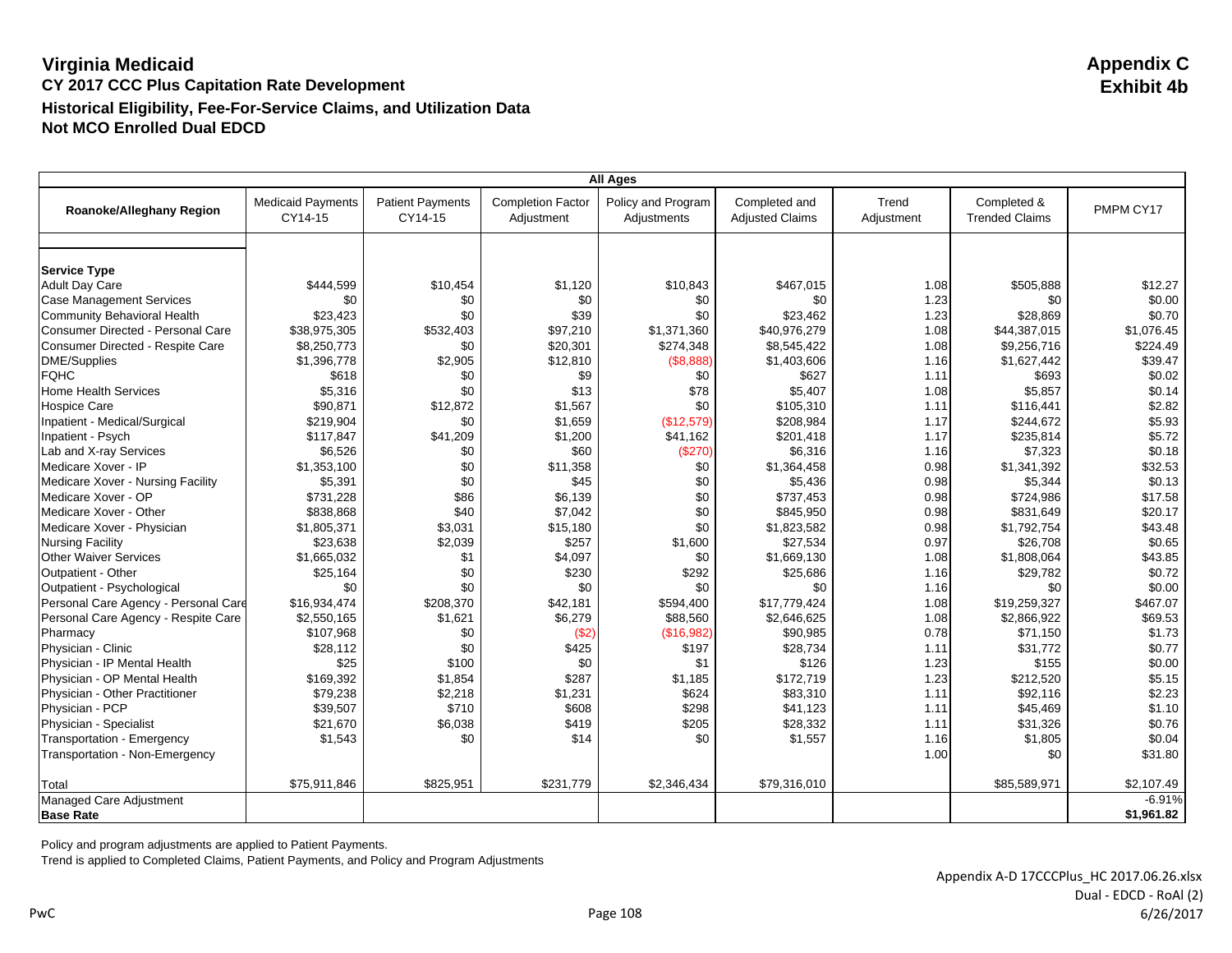|                                      |                                     |                                    |                                        | <b>All Ages</b>                   |                                         |                     |                                      |            |
|--------------------------------------|-------------------------------------|------------------------------------|----------------------------------------|-----------------------------------|-----------------------------------------|---------------------|--------------------------------------|------------|
| <b>Southwest Region</b>              | <b>Medicaid Payments</b><br>CY14-15 | <b>Patient Payments</b><br>CY14-15 | <b>Completion Factor</b><br>Adjustment | Policy and Program<br>Adjustments | Completed and<br><b>Adjusted Claims</b> | Trend<br>Adjustment | Completed &<br><b>Trended Claims</b> | PMPM CY17  |
|                                      |                                     |                                    |                                        |                                   |                                         |                     |                                      |            |
| <b>Service Type</b>                  |                                     |                                    |                                        |                                   |                                         |                     |                                      |            |
| <b>Adult Day Care</b>                | \$70,992                            | \$0                                | \$175                                  | \$1,692                           | \$72,858                                | 1.08                | \$78,923                             | \$2.44     |
| Case Management Services             | \$790                               | \$0                                | \$1                                    | \$0                               | \$791                                   | 1.23                | \$973                                | \$0.03     |
| Community Behavioral Health          | \$3,671                             | \$0                                | \$6                                    | \$0                               | \$3,677                                 | 1.23                | \$4,525                              | \$0.14     |
| Consumer Directed - Personal Care    | \$24,078,405                        | \$398,426                          | \$60,226                               | \$849,621                         | \$25,386,679                            | 1.08                | \$27,499,786                         | \$850.76   |
| Consumer Directed - Respite Care     | \$4,154,781                         | \$0                                | \$10,223                               | \$138,151                         | \$4,303,155                             | 1.08                | \$4,661,336                          | \$144.21   |
| DME/Supplies                         | \$1,101,031                         | \$84                               | \$10,078                               | (\$6,992)                         | \$1,104,201                             | 1.16                | \$1,280,291                          | \$39.61    |
| <b>FQHC</b>                          | \$1,259                             | \$1,263                            | \$38                                   | \$0                               | \$2,560                                 | 1.11                | \$2,831                              | \$0.09     |
| <b>Home Health Services</b>          | \$10,360                            | \$0                                | \$25                                   | \$152                             | \$10,537                                | 1.08                | \$11,414                             | \$0.35     |
| <b>Hospice Care</b>                  | \$91,492                            | \$3,979                            | \$1,442                                | \$0                               | \$96,913                                | 1.11                | \$107,157                            | \$3.32     |
| Inpatient - Medical/Surgical         | \$226,177                           | \$0                                | \$1,706                                | (\$12,938)                        | \$214,945                               | 1.17                | \$251,651                            | \$7.79     |
| Inpatient - Psych                    | \$4,375                             | \$22,516                           | \$203                                  | \$6,959                           | \$34,052                                | 1.17                | \$39,867                             | \$1.23     |
| Lab and X-ray Services               | \$5,711                             | \$0                                | \$52                                   | (\$236)                           | \$5,527                                 | 1.16                | \$6,409                              | \$0.20     |
| Medicare Xover - IP                  | \$1,189,207                         | \$0                                | \$9,982                                | \$0                               | \$1.199.189                             | 0.98                | \$1,178,917                          | \$36.47    |
| Medicare Xover - Nursing Facility    | \$1,509                             | \$0                                | \$13                                   | \$0                               | \$1,522                                 | 0.98                | \$1,496                              | \$0.05     |
| Medicare Xover - OP                  | \$553,160                           | \$0                                | \$4,643                                | \$0                               | \$557,803                               | 0.98                | \$548,373                            | \$16.97    |
| Medicare Xover - Other               | \$843,055                           | \$411                              | \$7,080                                | \$0                               | \$850,546                               | 0.98                | \$836,167                            | \$25.87    |
| Medicare Xover - Physician           | \$865,387                           | \$1,468                            | \$7,277                                | \$0                               | \$874,131                               | 0.98                | \$859,353                            | \$26.59    |
| Nursing Facility                     | \$13,180                            | \$0                                | \$132                                  | \$821                             | \$14,134                                | 0.97                | \$13,710                             | \$0.42     |
| <b>Other Waiver Services</b>         | \$1,036,992                         | \$0                                | \$2,552                                | \$0                               | \$1,039,543                             | 1.08                | \$1,126,071                          | \$34.84    |
| Outpatient - Other                   | \$10,775                            | \$0                                | \$99                                   | \$125                             | \$10,998                                | 1.16                | \$12,752                             | \$0.39     |
| Outpatient - Psychological           | \$17                                | \$65                               | \$1                                    | \$0                               | \$83                                    | 1.16                | \$96                                 | \$0.00     |
| Personal Care Agency - Personal Care | \$11,222,315                        | \$203,419                          | \$28,114                               | \$396,169                         | \$11.850.016                            | 1.08                | \$12,836,374                         | \$397.12   |
| Personal Care Agency - Respite Care  | \$1,634,531                         | \$294                              | \$4,023                                | \$56,737                          | \$1,695,584                             | 1.08                | \$1,836,719                          | \$56.82    |
| Pharmacy                             | \$170,505                           | \$0                                | (\$2)                                  | (\$26,818)                        | \$143,685                               | 0.78                | \$112,362                            | \$3.48     |
| Physician - Clinic                   | \$78                                | \$0                                | \$1                                    | \$1                               | \$80                                    | 1.11                | \$88                                 | \$0.00     |
| Physician - IP Mental Health         | \$165                               | \$456                              | \$1                                    | \$4                               | \$627                                   | 1.23                | \$772                                | \$0.02     |
| Physician - OP Mental Health         | \$17,424                            | \$2,185                            | \$33                                   | \$136                             | \$19,778                                | 1.23                | \$24,335                             | \$0.75     |
| Physician - Other Practitioner       | \$96,735                            | (\$45)                             | \$1,461                                | \$740                             | \$98,891                                | 1.11                | \$109,344                            | \$3.38     |
| Physician - PCP                      | \$10,157                            | \$806                              | \$166                                  | \$81                              | \$11,210                                | 1.11                | \$12,394                             | \$0.38     |
| Physician - Specialist               | \$8,458                             | \$2,659                            | \$168                                  | \$82                              | \$11,367                                | 1.11                | \$12,569                             | \$0.39     |
| <b>Transportation - Emergency</b>    | \$4,904                             | \$0                                | \$45                                   | \$0                               | \$4,949                                 | 1.16                | \$5,738                              | \$0.18     |
| Transportation - Non-Emergency       |                                     |                                    |                                        |                                   |                                         | 1.00                | \$0                                  | \$31.80    |
| Total                                | \$47,427,596                        | \$637,987                          | \$149,963                              | \$1,404,486                       | \$49,620,032                            |                     | \$53,472,793                         | \$1,686.09 |
| Managed Care Adjustment              |                                     |                                    |                                        |                                   |                                         |                     |                                      | $-6.68%$   |
| Base Rate                            |                                     |                                    |                                        |                                   |                                         |                     |                                      | \$1,573.41 |

Policy and program adjustments are applied to Patient Payments.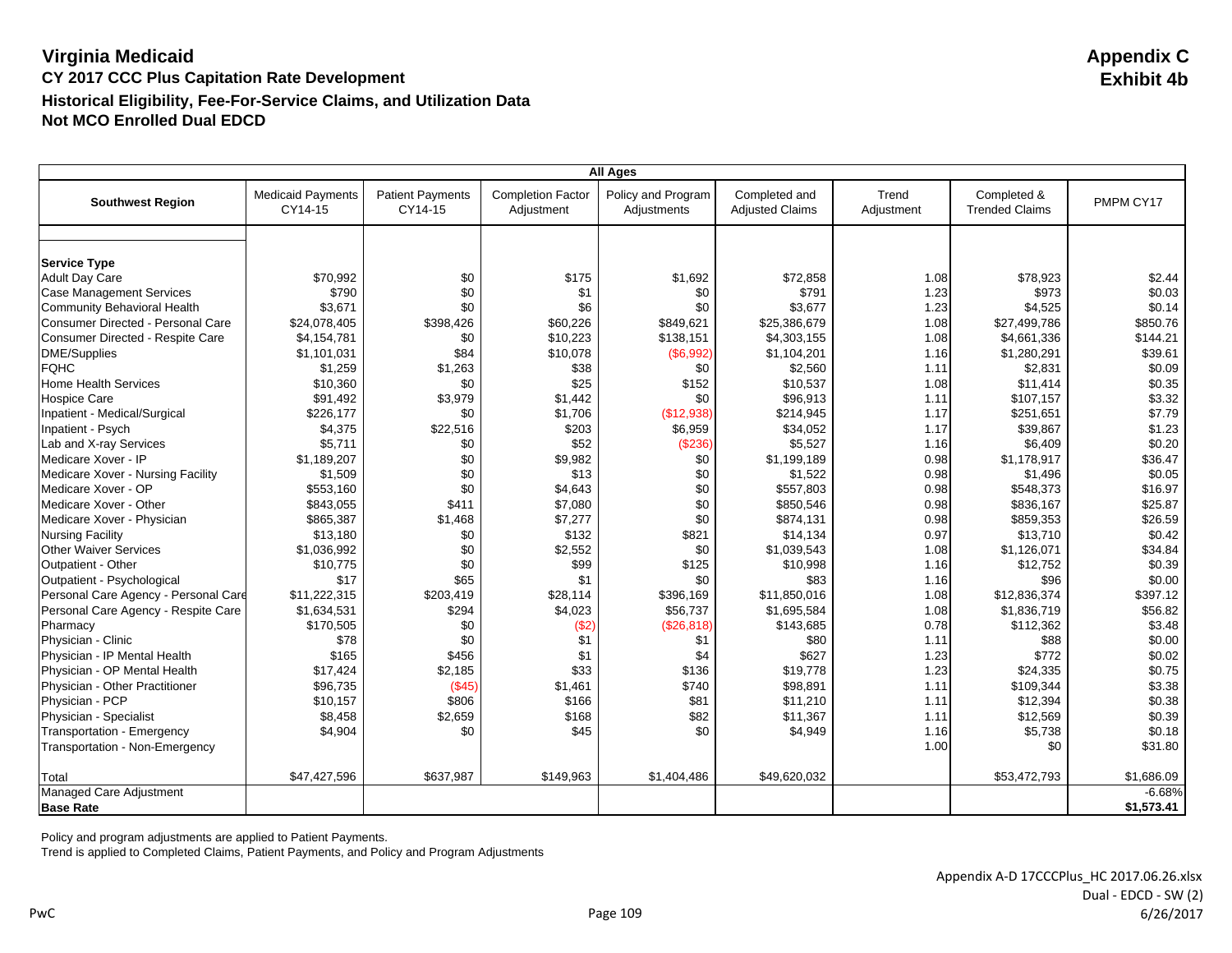|                                                          |                                     |                                    |                                        | <b>All Ages</b>                   |                                         |                     |                                      |                  |
|----------------------------------------------------------|-------------------------------------|------------------------------------|----------------------------------------|-----------------------------------|-----------------------------------------|---------------------|--------------------------------------|------------------|
| <b>Tidewater Region</b>                                  | <b>Medicaid Payments</b><br>CY14-15 | <b>Patient Payments</b><br>CY14-15 | <b>Completion Factor</b><br>Adjustment | Policy and Program<br>Adjustments | Completed and<br><b>Adjusted Claims</b> | Trend<br>Adjustment | Completed &<br><b>Trended Claims</b> | PMPM CY17        |
|                                                          |                                     |                                    |                                        |                                   |                                         |                     |                                      |                  |
|                                                          |                                     |                                    |                                        |                                   |                                         |                     |                                      |                  |
| <b>Service Type</b><br><b>Adult Day Care</b>             | \$372.825                           | \$518                              | \$919                                  | \$8,896                           | \$383,158                               | 1.08                | \$415,050                            | \$6.51           |
| <b>Case Management Services</b>                          | \$2,759                             | \$0                                | \$5                                    | \$0                               | \$2,764                                 | 1.23                | \$3,401                              | \$0.05           |
| Community Behavioral Health                              | \$12,549                            | \$0                                | \$21                                   | \$0                               | \$12,570                                | 1.23                | \$15,467                             | \$0.24           |
| Consumer Directed - Personal Care                        | \$19,207,286                        | \$305,866                          | \$48.013                               | \$677,325                         | \$20,238,490                            | 1.08                | \$21,923,078                         | \$344.01         |
| Consumer Directed - Respite Care                         | \$4,008,360                         | \$0                                | \$9,863                                | \$133,283                         | \$4,151,505                             | 1.08                | \$4,497,063                          | \$70.57          |
| DME/Supplies                                             | \$3,158,793                         | \$2,462                            | \$28,933                               | (\$20,073)                        | \$3,170,115                             | 1.16                | \$3,675,660                          | \$57.68          |
| <b>FQHC</b>                                              | \$206                               | \$0                                | \$3                                    | \$0                               | \$209                                   |                     | \$231                                | \$0.00           |
| <b>Home Health Services</b>                              |                                     |                                    | \$84                                   | \$502                             | \$34,890                                | 1.11                |                                      | \$0.59           |
|                                                          | \$34,303                            | \$0                                |                                        |                                   |                                         | 1.08                | \$37,794                             |                  |
| <b>Hospice Care</b>                                      | \$312,465                           | \$25,308                           | \$5,103                                | \$0                               | \$342,876                               | 1.11                | \$379,117                            | \$5.95           |
| Inpatient - Medical/Surgical                             | \$839,188                           | \$0                                | \$6,330                                | (\$48,003)                        | \$797,515                               | 1.17                | \$933,704                            | \$14.65          |
| Inpatient - Psych                                        | \$4,876<br>\$5,785                  | \$21,769<br>\$0                    | \$201<br>\$53                          | \$6,895                           | \$33,741<br>\$5,598                     | 1.17                | \$39,503                             | \$0.62<br>\$0.10 |
| Lab and X-ray Services<br>Medicare Xover - IP            | \$2.126.472                         | \$0                                | \$17,850                               | (\$239)<br>\$0                    |                                         | 1.16<br>0.98        | \$6,491<br>\$2,108,072               | \$33.08          |
|                                                          |                                     | \$0                                | \$22                                   | \$0                               | \$2,144,322                             |                     |                                      | \$0.04           |
| Medicare Xover - Nursing Facility<br>Medicare Xover - OP | \$2,614                             |                                    |                                        |                                   | \$2,636                                 | 0.98                | \$2,591                              |                  |
| Medicare Xover - Other                                   | \$1,352,638                         | \$0<br>\$449                       | \$11,354                               | \$0                               | \$1,363,993                             | 0.98                | \$1,340,934                          | \$21.04          |
|                                                          | \$1,265,453                         |                                    | \$10,626                               | \$0                               | \$1,276,529                             | 0.98                | \$1,254,949                          | \$19.69          |
| Medicare Xover - Physician                               | \$3,940,978                         | \$564                              | \$33,086                               | \$0                               | \$3,974,628                             | 0.98                | \$3,907,436                          | \$61.31          |
| <b>Nursing Facility</b>                                  | \$65,677                            | \$12,590                           | \$784                                  | \$4,876                           | \$83,928                                | 0.97                | \$81,410                             | \$1.28           |
| <b>Other Waiver Services</b>                             | \$878,313                           | \$147                              | \$2,161                                | \$0                               | \$880,621                               | 1.08                | \$953,921                            | \$14.97          |
| Outpatient - Other                                       | \$24,767                            | \$0                                | \$227                                  | \$287                             | \$25,281                                | 1.16                | \$29,313                             | \$0.46           |
| Outpatient - Psychological                               | \$0                                 | \$0                                | \$0                                    | \$0                               | \$0                                     | 1.16                | \$0                                  | \$0.00           |
| Personal Care Agency - Personal Care                     | \$96,575,657                        | \$829,295                          | \$239,669                              | \$3,377,357                       | \$101.021.978                           | 1.08                | \$109,430,730                        | \$1,717.17       |
| Personal Care Agency - Respite Care                      | \$14,498,912                        | \$8,503                            | \$35,696                               | \$503,482                         | \$15,046,593                            | 1.08                | \$16,299,024                         | \$255.76         |
| Pharmacy                                                 | \$153,748                           | \$0                                | (\$2)                                  | (\$24,182)                        | \$129,564                               | 0.78                | \$101,319                            | \$1.59           |
| Physician - Clinic                                       | \$7,295                             | \$0                                | \$110                                  | \$51                              | \$7,456                                 | 1.11                | \$8,244                              | \$0.13           |
| Physician - IP Mental Health                             | \$121                               | \$0                                | \$0                                    | \$1                               | \$122                                   | 1.23                | \$150                                | \$0.00           |
| Physician - OP Mental Health                             | \$203,151                           | \$14,564                           | \$365                                  | \$1,507                           | \$219,587                               | 1.23                | \$270,188                            | \$4.24           |
| Physician - Other Practitioner                           | \$134,184                           | \$328                              | \$2,032                                | \$1,030                           | \$137,574                               | 1.11                | \$152,115                            | \$2.39           |
| Physician - PCP                                          | \$40,269                            | \$1,482                            | \$631                                  | \$309                             | \$42,690                                | 1.11                | \$47,202                             | \$0.74           |
| Physician - Specialist                                   | \$53,741                            | \$6,383                            | \$908                                  | \$445                             | \$61,477                                | 1.11                | \$67,975                             | \$1.07           |
| Transportation - Emergency                               | \$3,182                             | \$0                                | \$29                                   | \$0                               | \$3,211                                 | 1.16                | \$3,723                              | \$0.06           |
| Transportation - Non-Emergency                           |                                     |                                    |                                        |                                   |                                         | 1.00                | \$0                                  | \$31.80          |
| Total                                                    | \$149,286,565                       | \$1,230,227                        | \$455,077                              | \$4,623,747                       | \$155,595,617                           |                     | \$167,985,854                        | \$2,667.81       |
| Managed Care Adjustment                                  |                                     |                                    |                                        |                                   |                                         |                     |                                      | $-3.22%$         |
| <b>Base Rate</b>                                         |                                     |                                    |                                        |                                   |                                         |                     |                                      | \$2,581.87       |

Policy and program adjustments are applied to Patient Payments.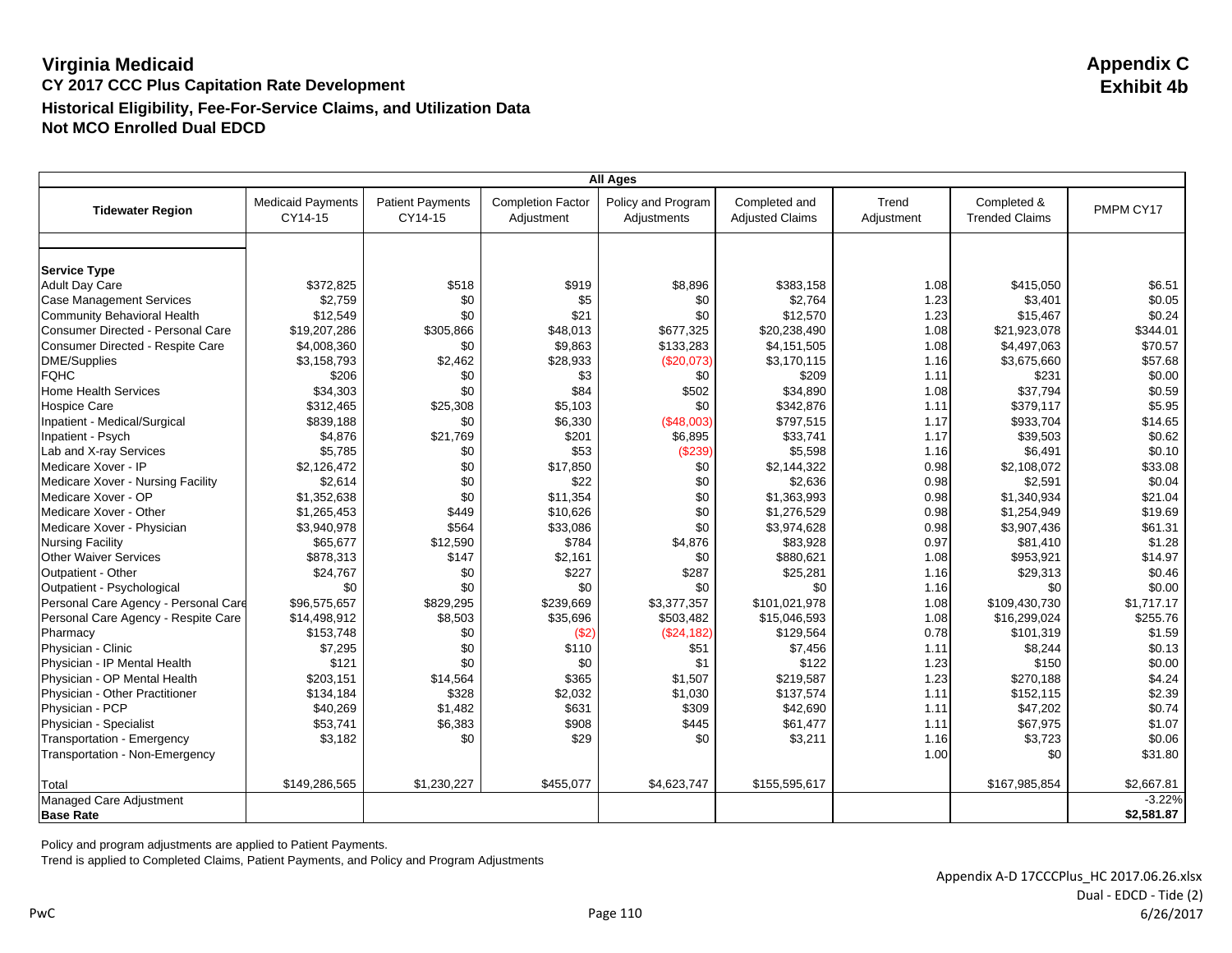|                                      | <b>All Ages</b>                  |                                        |                                        |                                   |                                         |                     |                                      |            |
|--------------------------------------|----------------------------------|----------------------------------------|----------------------------------------|-----------------------------------|-----------------------------------------|---------------------|--------------------------------------|------------|
| <b>Central Region</b>                | <b>Medicaid Payments</b><br>CY15 | <b>Patient Payments</b><br><b>CY15</b> | <b>Completion Factor</b><br>Adjustment | Policy and Program<br>Adjustments | Completed and<br><b>Adjusted Claims</b> | Trend<br>Adjustment | Completed &<br><b>Trended Claims</b> | PMPM CY17  |
|                                      |                                  |                                        |                                        |                                   |                                         |                     |                                      |            |
|                                      |                                  |                                        |                                        |                                   |                                         |                     |                                      |            |
| <b>Service Type</b>                  |                                  |                                        |                                        |                                   |                                         |                     |                                      |            |
| <b>Adult Day Care</b>                | \$101.088                        | \$0                                    | \$336                                  | \$2,533                           | \$103,956                               | 1.17                | \$121,750                            | \$9.98     |
| <b>Case Management Services</b>      | \$160,551                        | \$0                                    | \$399                                  | \$0                               | \$160,950                               | 1.82                | \$293,214                            | \$24.04    |
| <b>Community Behavioral Health</b>   | \$357,556                        | \$0                                    | \$888                                  | \$0                               | \$358,444                               | 1.82                | \$653,005                            | \$53.54    |
| Consumer Directed - Personal Care    | \$11,048,917                     | \$2,875                                | \$36,684                               | \$328,422                         | \$11,416,898                            | 1.17                | \$13,371,112                         | \$1,096.30 |
| Consumer Directed - Respite Care     | \$2,098,238                      | \$0                                    | \$6,965                                | \$59,637                          | \$2,164,839                             | 1.17                | \$2,535,391                          | \$207.88   |
| <b>DME/Supplies</b>                  | \$1,116,894                      | \$34,149                               | \$21,750                               | \$0                               | \$1,172,793                             | 1.01                | \$1,189,099                          | \$97.49    |
| <b>FQHC</b>                          | \$5,395                          | \$55                                   | \$103                                  | \$0                               | \$5,552                                 | 1.12                | \$6,222                              | \$0.51     |
| <b>Home Health Services</b>          | \$91,744                         | \$0                                    | \$305                                  | \$1,366                           | \$93,415                                | 1.17                | \$109,404                            | \$8.97     |
| <b>Hospice Care</b>                  | \$637,394                        | \$2,658                                | \$12,094                               | \$0                               | \$652,146                               | 1.12                | \$730,836                            | \$59.92    |
| Inpatient - Medical/Surgical         | \$1,210,985                      | \$0                                    | \$22,882                               | (\$66,895)                        | \$1,166,973                             | 1.01                | \$1,183,198                          | \$97.01    |
| Inpatient - Psych                    | \$14,176                         | \$9,675                                | \$451                                  | \$6,242                           | \$30,544                                | 1.01                | \$30,969                             | \$2.54     |
| Lab and X-ray Services               | \$10,673                         | \$0                                    | \$202                                  | \$0                               | \$10,875                                | 1.01                | \$11,026                             | \$0.90     |
| Medicare Xover - IP                  | \$0                              | \$0                                    | \$0                                    | \$0                               | \$0                                     | 1.00                | \$0                                  | \$0.00     |
| Medicare Xover - Nursing Facility    | \$0                              | \$0                                    | \$0                                    | \$0                               | \$0                                     | 1.00                | \$0                                  | \$0.00     |
| Medicare Xover - OP                  | \$0                              | \$0                                    | \$0                                    | \$0                               | \$0                                     | 1.00                | \$0                                  | \$0.00     |
| Medicare Xover - Other               | \$76                             | \$0                                    | \$0                                    | \$0                               | \$76                                    | 1.00                | \$76                                 | \$0.01     |
| Medicare Xover - Physician           | \$0                              | \$0                                    | \$0                                    | \$0                               | \$0                                     | 1.00                | \$0                                  | \$0.00     |
| <b>Nursing Facility</b>              | \$0                              | \$0                                    | \$0                                    | \$0                               | \$0                                     | 1.00                | \$0                                  | \$0.00     |
| <b>Other Waiver Services</b>         | \$612,870                        | \$0                                    | \$2,034                                | \$0                               | \$614,904                               | 1.17                | \$720,157                            | \$59.05    |
| Outpatient - Other                   | \$476,877                        | \$275                                  | \$9,016                                | \$5,553                           | \$491,722                               | 1.01                | \$498,559                            | \$40.88    |
| Outpatient - Psychological           | \$26,012                         | \$3,970                                | \$567                                  | \$0                               | \$30,549                                | 1.01                | \$30,973                             | \$2.54     |
| Personal Care Agency - Personal Care | \$1,844,562                      | \$7,469                                | \$6,147                                | \$55,051                          | \$1.913.229                             | 1.17                | \$2,240,714                          | \$183.72   |
| Personal Care Agency - Respite Care  | \$292,621                        | \$425                                  | \$973                                  | \$8,548                           | \$302,567                               | 1.17                | \$354,357                            | \$29.05    |
| Pharmacy                             | \$2,028,256                      | \$0                                    | \$99                                   | (\$49,707)                        | \$1,978,648                             | 0.97                | \$1,926,517                          | \$157.96   |
| Physician - Clinic                   | \$17,628                         | \$0                                    | \$333                                  | \$125                             | \$18,086                                | 1.12                | \$20,268                             | \$1.66     |
| Physician - IP Mental Health         | \$578                            | \$0                                    | \$1                                    | \$4                               | \$584                                   | 1.82                | \$1,063                              | \$0.09     |
| Physician - OP Mental Health         | \$674,125                        | \$13,730                               | \$1,708                                | \$4,810                           | \$694,374                               | 1.82                | \$1,264,993                          | \$103.72   |
| Physician - Other Practitioner       | \$2,641,952                      | \$5,364                                | \$50,023                               | \$24,500                          | \$2,721,839                             | 1.12                | \$3,050,264                          | \$250.09   |
| Physician - PCP                      | \$196,818                        | \$555                                  | \$3,729                                | \$1,413                           | \$202,516                               | 1.12                | \$226,952                            | \$18.61    |
| Physician - Specialist               | \$136,398                        | \$7,532                                | \$2,720                                | \$1,031                           | \$147,681                               | 1.12                | \$165,501                            | \$13.57    |
| Transportation - Emergency           | \$21,974                         | \$0                                    | \$415                                  | \$0                               | \$22,389                                | 1.01                | \$22,700                             | \$1.86     |
| Transportation - Non-Emergency       |                                  |                                        |                                        |                                   |                                         | 1.00                | \$0                                  | \$31.80    |
| Total                                | \$25,824,357                     | \$88,733                               | \$180,823                              | \$382,634                         | \$26,476,547                            |                     | \$30,758,319                         | \$2,553.69 |
| Managed Care Adjustment              |                                  |                                        |                                        |                                   |                                         |                     |                                      | $-6.12%$   |
| <b>Base Rate</b>                     |                                  |                                        |                                        |                                   |                                         |                     |                                      | \$2,397.43 |

Policy and program adjustments are applied to Patient Payments.

Trend is applied to Completed Claims, Patient Payments, and Policy and Program Adjustments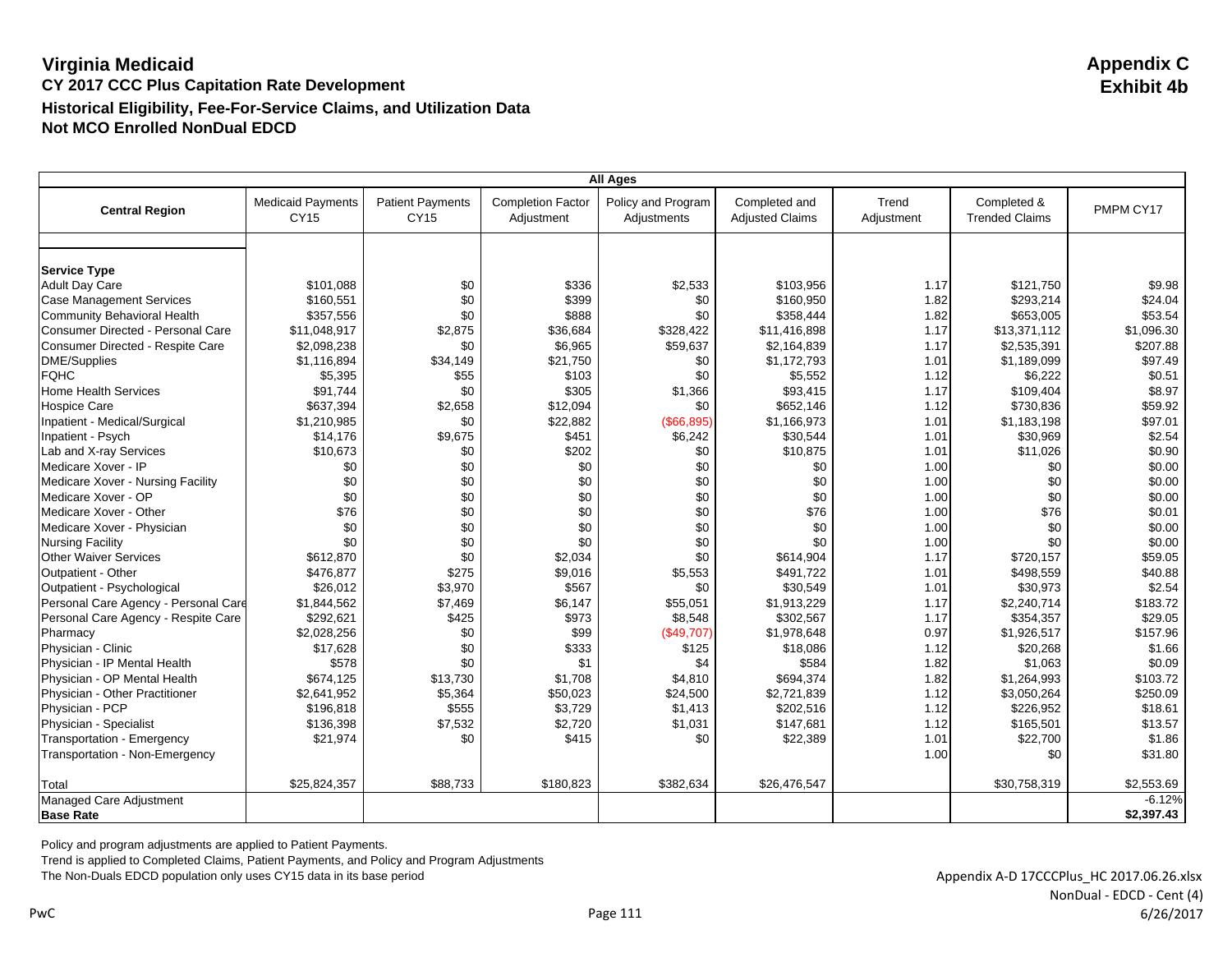|                                                          | <b>All Ages</b>                  |                                 |                                        |                                   |                                         |                     |                                      |                   |
|----------------------------------------------------------|----------------------------------|---------------------------------|----------------------------------------|-----------------------------------|-----------------------------------------|---------------------|--------------------------------------|-------------------|
| <b>Charlottesville Western Region</b>                    | <b>Medicaid Payments</b><br>CY15 | <b>Patient Payments</b><br>CY15 | <b>Completion Factor</b><br>Adjustment | Policy and Program<br>Adjustments | Completed and<br><b>Adjusted Claims</b> | Trend<br>Adjustment | Completed &<br><b>Trended Claims</b> | PMPM CY17         |
|                                                          |                                  |                                 |                                        |                                   |                                         |                     |                                      |                   |
|                                                          |                                  |                                 |                                        |                                   |                                         |                     |                                      |                   |
| <b>Service Type</b>                                      | \$12,354                         |                                 |                                        | \$310                             |                                         |                     |                                      |                   |
| <b>Adult Day Care</b><br><b>Case Management Services</b> | \$79.132                         | \$0<br>\$0                      | \$41<br>\$197                          |                                   | \$12,705<br>\$79,329                    | 1.17<br>1.82        | \$14,879<br>\$144,519                | \$2.71<br>\$26.31 |
|                                                          |                                  | \$49                            | \$652                                  | \$0<br>\$0                        |                                         |                     |                                      |                   |
| Community Behavioral Health                              | \$262,278                        |                                 |                                        |                                   | \$262,978                               | 1.82                | \$479,087                            | \$87.23           |
| Consumer Directed - Personal Care                        | \$4,608,608                      | \$5,166                         | \$15,314                               | \$137,106                         | \$4,766,195                             | 1.17                | \$5,582,017                          | \$1,016.31        |
| Consumer Directed - Respite Care                         | \$816,479                        | \$0                             | \$2,710                                | \$23,206                          | \$842,395                               | 1.17                | \$986,587                            | \$179.63          |
| <b>DME/Supplies</b>                                      | \$416,087                        | \$1,385                         | \$7,888                                | \$0                               | \$425,361                               | 1.01                | \$431,275                            | \$78.52           |
| <b>FQHC</b>                                              | \$4,651                          | \$193                           | \$92                                   | \$0                               | \$4,935                                 | 1.12                | \$5,531                              | \$1.01            |
| <b>Home Health Services</b>                              | \$38,776                         | \$0                             | \$129                                  | \$577                             | \$39,483                                | 1.17                | \$46,241                             | \$8.42            |
| <b>Hospice Care</b>                                      | \$376,201                        | \$435                           | \$7,117                                | \$0                               | \$383,753                               | 1.12                | \$430,058                            | \$78.30           |
| Inpatient - Medical/Surgical                             | \$415,385                        | \$0                             | \$7,849                                | (\$22,946)                        | \$400,288                               | 1.01                | \$405,854                            | \$73.89           |
| Inpatient - Psych                                        | \$53,192                         | \$0                             | \$1,005                                | \$13,921                          | \$68,118                                | 1.01                | \$69,065                             | \$12.57           |
| Lab and X-ray Services                                   | \$4,331                          | \$0                             | \$82                                   | \$0                               | \$4,412                                 | 1.01                | \$4,474                              | \$0.81            |
| Medicare Xover - IP                                      | \$0                              | \$0                             | \$0                                    | \$0                               | \$0                                     | 1.00                | \$0                                  | \$0.00            |
| Medicare Xover - Nursing Facility                        | \$0                              | \$0                             | \$0                                    | \$0                               | \$0                                     | 1.00                | \$0                                  | \$0.00            |
| Medicare Xover - OP                                      | \$0                              | \$0                             | \$0                                    | \$0                               | \$0                                     | 1.00                | \$0                                  | \$0.00            |
| Medicare Xover - Other                                   | \$0                              | \$0                             | \$0                                    | \$0                               | \$0                                     | 1.00                | \$0                                  | \$0.00            |
| Medicare Xover - Physician                               | \$0                              | \$0                             | \$0                                    | \$0                               | \$0                                     | 1.00                | \$0                                  | \$0.00            |
| <b>Nursing Facility</b>                                  | \$221                            | \$0                             | \$0                                    | \$6                               | \$227                                   | 1.00                | \$227                                | \$0.04            |
| <b>Other Waiver Services</b>                             | \$294,866                        | \$0                             | \$979                                  | \$0                               | \$295,845                               | 1.17                | \$346,485                            | \$63.08           |
| Outpatient - Other                                       | \$250.154                        | \$0                             | \$4,727                                | \$2,912                           | \$257,793                               | 1.01                | \$261,377                            | \$47.59           |
| Outpatient - Psychological                               | \$6,950                          | \$0                             | \$131                                  | \$0                               | \$7.082                                 | 1.01                | \$7,180                              | \$1.31            |
| Personal Care Agency - Personal Care                     | \$481,935                        | \$1,083                         | \$1,603                                | \$14,358                          | \$498,979                               | 1.17                | \$584,389                            | \$106.40          |
| Personal Care Agency - Respite Care                      | \$67,199                         | \$0                             | \$223                                  | \$1,960                           | \$69,382                                | 1.17                | \$81,258                             | \$14.79           |
| Pharmacy                                                 | \$953,004                        | \$0                             | \$47                                   | (\$23,356)                        | \$929,695                               | 0.97                | \$905,201                            | \$164.81          |
| Physician - Clinic                                       | \$7,733                          | \$0                             | \$146                                  | \$55                              | \$7,934                                 | 1.12                | \$8,891                              | \$1.62            |
| Physician - IP Mental Health                             | \$0                              | \$0                             | \$0                                    | \$0                               | \$0                                     | 1.82                | \$0                                  | \$0.00            |
| Physician - OP Mental Health                             | \$228,729                        | \$5,622                         | \$582                                  | \$1,639                           | \$236,572                               | 1.82                | \$430,981                            | \$78.47           |
| Physician - Other Practitioner                           | \$673,853                        | \$500                           | \$12,742                               | \$6,241                           | \$693,337                               | 1.12                | \$776,997                            | \$141.47          |
| Physician - PCP                                          | \$75,280                         | \$286                           | \$1,428                                | \$541                             | \$77,535                                | 1.12                | \$86,890                             | \$15.82           |
| Physician - Specialist                                   | \$50,963                         | \$674                           | \$976                                  | \$370                             | \$52,983                                | 1.12                | \$59,376                             | \$10.81           |
| Transportation - Emergency                               | \$13,095                         | \$0                             | \$247                                  | \$0                               | \$13,343                                | 1.01                | \$13,528                             | \$2.46            |
| Transportation - Non-Emergency                           |                                  |                                 |                                        |                                   |                                         | 1.00                | \$0                                  | \$31.80           |
| Total                                                    | \$10,191,458                     | \$15,393                        | \$66,906                               | \$156,900                         | \$10,430,657                            |                     | \$12,162,364                         | \$2,246.18        |
| Managed Care Adjustment                                  |                                  |                                 |                                        |                                   |                                         |                     |                                      | $-6.25%$          |
| <b>Base Rate</b>                                         |                                  |                                 |                                        |                                   |                                         |                     |                                      | \$2,105.87        |

Policy and program adjustments are applied to Patient Payments.

Trend is applied to Completed Claims, Patient Payments, and Policy and Program Adjustments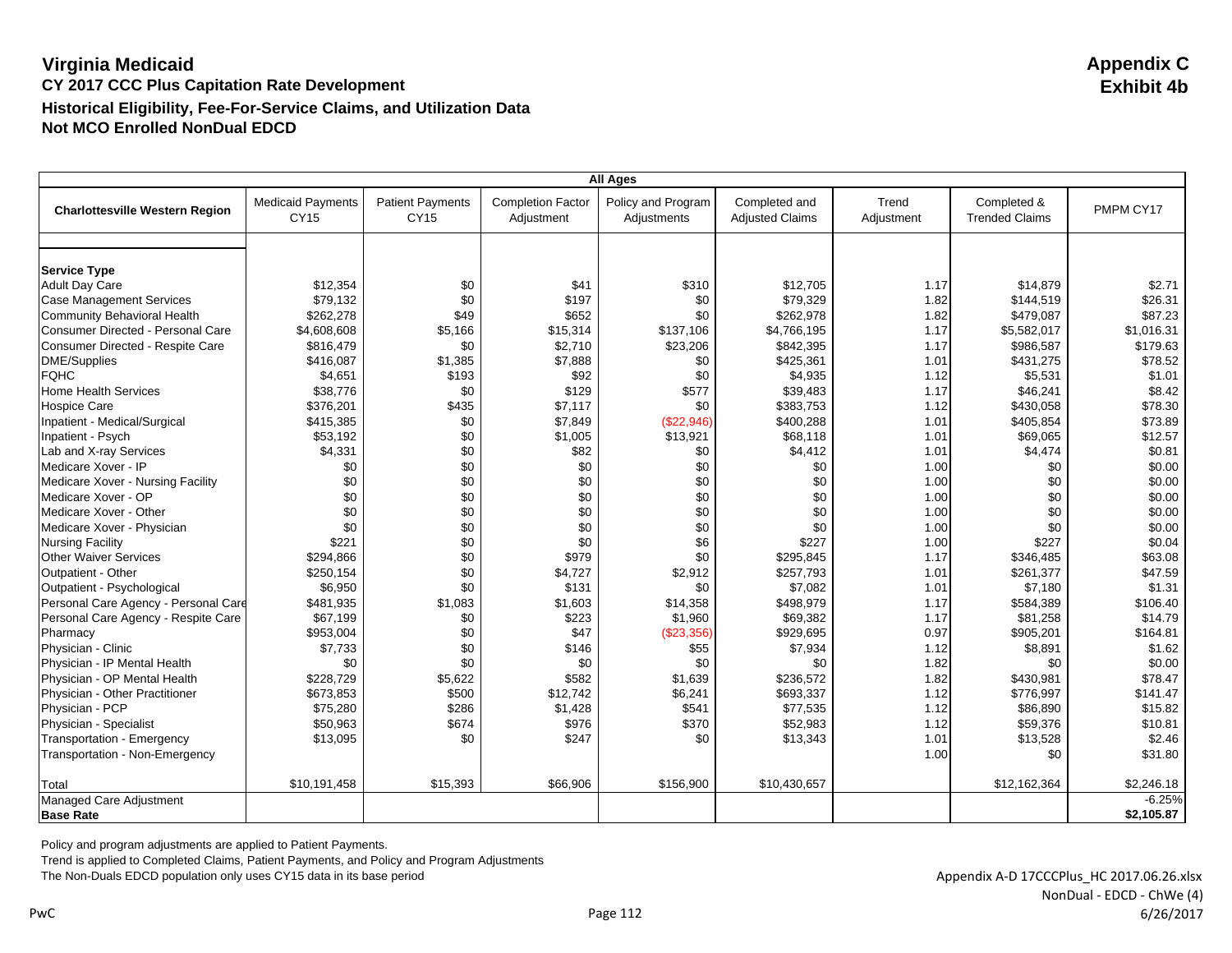|                                      |                                  |                                 |                                        | <b>All Ages</b>                   |                                         |                     |                                      |            |
|--------------------------------------|----------------------------------|---------------------------------|----------------------------------------|-----------------------------------|-----------------------------------------|---------------------|--------------------------------------|------------|
| Northern & Winchester Region         | <b>Medicaid Payments</b><br>CY15 | <b>Patient Payments</b><br>CY15 | <b>Completion Factor</b><br>Adjustment | Policy and Program<br>Adjustments | Completed and<br><b>Adjusted Claims</b> | Trend<br>Adjustment | Completed &<br><b>Trended Claims</b> | PMPM CY17  |
|                                      |                                  |                                 |                                        |                                   |                                         |                     |                                      |            |
|                                      |                                  |                                 |                                        |                                   |                                         |                     |                                      |            |
| <b>Service Type</b>                  | \$10.220                         |                                 | \$34                                   |                                   |                                         |                     |                                      |            |
| <b>Adult Day Care</b>                |                                  | \$0                             |                                        | \$256                             | \$10,510                                | 1.17                | \$12,308                             | \$0.52     |
| <b>Case Management Services</b>      | \$197,333                        | \$0                             | \$490                                  | \$0                               | \$197,823                               | 1.82                | \$360,389                            | \$15.21    |
| <b>Community Behavioral Health</b>   | \$914,238                        | \$404                           | \$2,272                                | \$0                               | \$916,913                               | 1.82                | \$1,670,409                          | \$70.49    |
| Consumer Directed - Personal Care    | \$20,122,369                     | \$31,818                        | \$66,897                               | \$598,915                         | \$20,819,999                            | 1.17                | \$24,383,729                         | \$1,028.91 |
| Consumer Directed - Respite Care     | \$3,884,024                      | \$0                             | \$12,892                               | \$110,393                         | \$4,007,309                             | 1.17                | \$4,693,235                          | \$198.04   |
| <b>DME/Supplies</b>                  | \$1,725,743                      | \$28,796                        | \$33,153                               | \$0                               | \$1,787,693                             | 1.01                | \$1,812,548                          | \$76.48    |
| <b>FQHC</b>                          | \$900                            | \$0                             | \$17                                   | \$0                               | \$917                                   | 1.12                | \$1,027                              | \$0.04     |
| <b>Home Health Services</b>          | \$36,792                         | \$0                             | \$122                                  | \$548                             | \$37,462                                | 1.17                | \$43,875                             | \$1.85     |
| <b>Hospice Care</b>                  | \$605,018                        | \$0                             | \$11,432                               | \$0                               | \$616,450                               | 1.12                | \$690,833                            | \$29.15    |
| Inpatient - Medical/Surgical         | \$896,640                        | \$7,129                         | \$17,077                               | (\$49,924)                        | \$870,922                               | 1.01                | \$883,031                            | \$37.26    |
| Inpatient - Psych                    | \$30,563                         | \$0                             | \$578                                  | \$7,999                           | \$39,139                                | 1.01                | \$39,683                             | \$1.67     |
| Lab and X-ray Services               | \$13,542                         | \$0                             | \$256                                  | \$0                               | \$13,798                                | 1.01                | \$13,990                             | \$0.59     |
| Medicare Xover - IP                  | \$0                              | \$0                             | \$0                                    | \$0                               | \$0                                     | 1.00                | \$0                                  | \$0.00     |
| Medicare Xover - Nursing Facility    | \$0                              | \$0                             | \$0                                    | \$0                               | \$0                                     | 1.00                | \$0                                  | \$0.00     |
| Medicare Xover - OP                  | \$0                              | \$0                             | \$0                                    | \$0                               | \$0                                     | 1.00                | \$0                                  | \$0.00     |
| Medicare Xover - Other               | \$0                              | \$0                             | \$0                                    | \$0                               | \$0                                     | 1.00                | \$0                                  | \$0.00     |
| Medicare Xover - Physician           | \$0                              | \$0                             | \$0                                    | \$0                               | \$0                                     | 1.00                | \$0                                  | \$0.00     |
| <b>Nursing Facility</b>              | \$5,285                          | \$0                             | \$0                                    | \$151                             | \$5,436                                 | 1.00                | \$5,436                              | \$0.23     |
| <b>Other Waiver Services</b>         | \$1,567,362                      | \$1,453                         | \$5,207                                | \$0                               | \$1,574,022                             | 1.17                | \$1,843,446                          | \$77.79    |
| Outpatient - Other                   | \$414,861                        | \$0                             | \$7,839                                | \$4,829                           | \$427,529                               | 1.01                | \$433,473                            | \$18.29    |
| Outpatient - Psychological           | \$34,360                         | \$776                           | \$664                                  | \$0                               | \$35,800                                | 1.01                | \$36,298                             | \$1.53     |
| Personal Care Agency - Personal Care | \$10,966,361                     | \$8,162                         | \$36,427                               | \$326,214                         | \$11,337,164                            | 1.17                | \$13,277,731                         | \$560.28   |
| Personal Care Agency - Respite Care  | \$1,952,214                      | \$710                           | \$6,482                                | \$56,965                          | \$2,016,371                             | 1.17                | \$2,361,510                          | \$99.65    |
| Pharmacy                             | \$2,843,410                      | \$0                             | \$139                                  | (\$69,684)                        | \$2,773,865                             | 0.97                | \$2,700,782                          | \$113.96   |
| Physician - Clinic                   | \$53,996                         | \$0                             | \$1,020                                | \$384                             | \$55,400                                | 1.12                | \$62,085                             | \$2.62     |
| Physician - IP Mental Health         | \$196                            | \$0                             | \$0                                    | \$1                               | \$198                                   | 1.82                | \$360                                | \$0.02     |
| Physician - OP Mental Health         | \$652,943                        | \$8,494                         | \$1,643                                | \$4,626                           | \$667,706                               | 1.82                | \$1,216,409                          | \$51.33    |
| Physician - Other Practitioner       | \$10,666,909                     | \$5,358                         | \$201,659                              | \$98,769                          | \$10,972,696                            | 1.12                | \$12,296,695                         | \$518.88   |
| Physician - PCP                      | \$209,094                        | \$1,031                         | \$3,970                                | \$1,505                           | \$215,600                               | 1.12                | \$241,615                            | \$10.20    |
| Physician - Specialist               | \$100,360                        | \$6,216                         | \$2,014                                | \$763                             | \$109,353                               | 1.12                | \$122,548                            | \$5.17     |
| Transportation - Emergency           | \$14,153                         | \$0                             | \$267                                  | \$0                               | \$14,421                                | 1.01                | \$14,621                             | \$0.62     |
| Transportation - Non-Emergency       |                                  |                                 |                                        |                                   |                                         | 1.00                | \$0                                  | \$31.80    |
| Total                                | \$57,918,889                     | \$100,346                       | \$412,553                              | \$1,092,708                       | \$59,524,496                            |                     | \$69,218,066                         | \$2,952.57 |
| Managed Care Adjustment              |                                  |                                 |                                        |                                   |                                         |                     |                                      | $-5.30%$   |
| <b>Base Rate</b>                     |                                  |                                 |                                        |                                   |                                         |                     |                                      | \$2,796.08 |

Policy and program adjustments are applied to Patient Payments.

Trend is applied to Completed Claims, Patient Payments, and Policy and Program Adjustments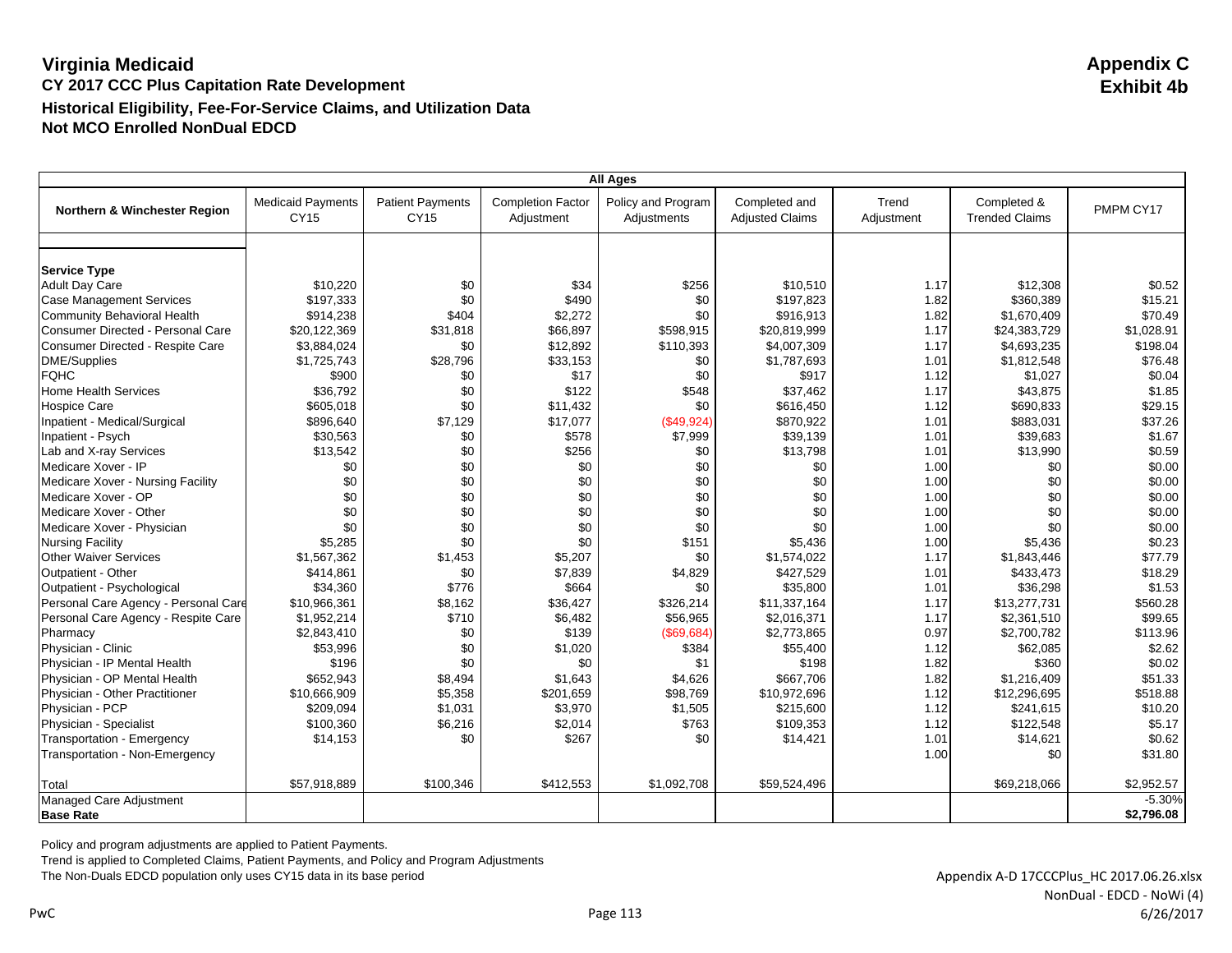|                                      |                                  |                                 |                                        | <b>All Ages</b>                   |                                         |                     |                                      |            |
|--------------------------------------|----------------------------------|---------------------------------|----------------------------------------|-----------------------------------|-----------------------------------------|---------------------|--------------------------------------|------------|
| Roanoke/Alleghany Region             | <b>Medicaid Payments</b><br>CY15 | <b>Patient Payments</b><br>CY15 | <b>Completion Factor</b><br>Adjustment | Policy and Program<br>Adjustments | Completed and<br><b>Adjusted Claims</b> | Trend<br>Adjustment | Completed &<br><b>Trended Claims</b> | PMPM CY17  |
|                                      |                                  |                                 |                                        |                                   |                                         |                     |                                      |            |
| <b>Service Type</b>                  |                                  |                                 |                                        |                                   |                                         |                     |                                      |            |
| <b>Adult Day Care</b>                | \$30.552                         | \$0                             | \$101                                  | \$765                             | \$31,419                                | 1.17                | \$36,797                             | \$8.80     |
| <b>Case Management Services</b>      | \$42.873                         | \$0                             | \$106                                  | \$0                               | \$42,979                                | 1.82                | \$78,299                             | \$18.73    |
| Community Behavioral Health          | \$139,120                        | \$0                             | \$346                                  | \$0                               | \$139,466                               | 1.82                | \$254,075                            | \$60.79    |
| Consumer Directed - Personal Care    | \$3,651,719                      | \$3,744                         | \$12,133                               | \$108.628                         | \$3,776,225                             | 1.17                | \$4,422,596                          | \$1.058.12 |
| Consumer Directed - Respite Care     | \$761,555                        | \$0                             | \$2,528                                | \$21,645                          | \$785,728                               | 1.17                | \$920,220                            | \$220.17   |
| DME/Supplies                         | \$265,410                        | \$12,452                        | \$5,250                                | \$0                               | \$283,112                               | 1.01                | \$287,049                            | \$68.68    |
| <b>FQHC</b>                          | \$721                            | \$0                             | \$14                                   | \$0                               | \$735                                   | 1.12                | \$824                                | \$0.20     |
| <b>Home Health Services</b>          | \$71,816                         | \$0                             | \$238                                  | \$1,069                           | \$73,124                                | 1.17                | \$85,640                             | \$20.49    |
| <b>Hospice Care</b>                  | \$164,831                        | \$0                             | \$3,115                                | \$0                               | \$167,945                               | 1.12                | \$188,210                            | \$45.03    |
| Inpatient - Medical/Surgical         | \$225,277                        | \$0                             | \$4,257                                | (\$12,444)                        | \$217,089                               | 1.01                | \$220,108                            | \$52.66    |
| Inpatient - Psych                    | \$16,830                         | \$4,808                         | \$409                                  | \$5,663                           | \$27,710                                | 1.01                | \$28,095                             | \$6.72     |
| Lab and X-ray Services               | \$5,307                          | \$0                             | \$100                                  | \$0                               | \$5,407                                 | 1.01                | \$5,482                              | \$1.31     |
| Medicare Xover - IP                  | \$0                              | \$0                             | \$0                                    | \$0                               | \$0                                     | 1.00                | \$0                                  | \$0.00     |
| Medicare Xover - Nursing Facility    | \$0                              | \$0                             | \$0                                    | \$0                               | \$0                                     | 1.00                | \$0                                  | \$0.00     |
| Medicare Xover - OP                  | \$0                              | \$0                             | \$0                                    | \$0                               | \$0                                     | 1.00                | \$0                                  | \$0.00     |
| Medicare Xover - Other               | \$0                              | \$0                             | \$0                                    | \$0                               | \$0                                     | 1.00                | \$0                                  | \$0.00     |
| Medicare Xover - Physician           | \$0                              | \$0                             | \$0                                    | \$0                               | \$0                                     | 1.00                | \$0                                  | \$0.00     |
| <b>Nursing Facility</b>              | \$0                              | \$0                             | \$0                                    | \$0                               | \$0                                     | 1.00                | \$0                                  | \$0.00     |
| <b>Other Waiver Services</b>         | \$157,983                        | \$0                             | \$524                                  | \$0                               | \$158,507                               | 1.17                | \$185,639                            | \$44.41    |
| Outpatient - Other                   | \$81,613                         | \$0                             | \$1,542                                | \$950                             | \$84,105                                | 1.01                | \$85,275                             | \$20.40    |
| Outpatient - Psychological           | \$8,019                          | \$56                            | \$153                                  | \$0                               | \$8,228                                 | 1.01                | \$8,342                              | \$2.00     |
| Personal Care Agency - Personal Care | \$241,658                        | \$2,461                         | \$810                                  | \$7,256                           | \$252,186                               | 1.17                | \$295,353                            | \$70.66    |
| Personal Care Agency - Respite Care  | \$37,833                         | \$0                             | \$126                                  | \$1,104                           | \$39,062                                | 1.17                | \$45,748                             | \$10.95    |
| Pharmacy                             | \$897,463                        | \$0                             | \$44                                   | (\$21,994)                        | \$875,513                               | 0.97                | \$852,446                            | \$203.95   |
| Physician - Clinic                   | \$4,497                          | \$0                             | \$85                                   | \$32                              | \$4,614                                 | 1.12                | \$5,171                              | \$1.24     |
| Physician - IP Mental Health         | \$0                              | \$0                             | \$0                                    | \$0                               | \$0                                     | 1.82                | \$0                                  | \$0.00     |
| Physician - OP Mental Health         | \$291,307                        | \$6,744                         | \$740                                  | \$2,084                           | \$300,876                               | 1.82                | \$548,127                            | \$131.14   |
| Physician - Other Practitioner       | \$461,959                        | \$130                           | \$8,731                                | \$4,277                           | \$475,097                               | 1.12                | \$532,424                            | \$127.38   |
| Physician - PCP                      | \$48,278                         | \$168                           | \$915                                  | \$347                             | \$49,708                                | 1.12                | \$55,706                             | \$13.33    |
| Physician - Specialist               | \$45,821                         | \$917                           | \$883                                  | \$335                             | \$47,956                                | 1.12                | \$53,742                             | \$12.86    |
| Transportation - Emergency           | \$4,231                          | \$0                             | \$80                                   | \$0                               | \$4,311                                 | 1.01                | \$4,371                              | \$1.05     |
| Transportation - Non-Emergency       |                                  |                                 |                                        |                                   |                                         | 1.00                | \$0                                  | \$31.80    |
| Total                                | \$7,656,674                      | \$31,480                        | \$43,232                               | \$119,716                         | \$7,851,102                             |                     | \$9,199,737                          | \$2,232.87 |
| Managed Care Adjustment              |                                  |                                 |                                        |                                   |                                         |                     |                                      | $-6.63%$   |
| <b>Base Rate</b>                     |                                  |                                 |                                        |                                   |                                         |                     |                                      | \$2,084.80 |

Policy and program adjustments are applied to Patient Payments.

Trend is applied to Completed Claims, Patient Payments, and Policy and Program Adjustments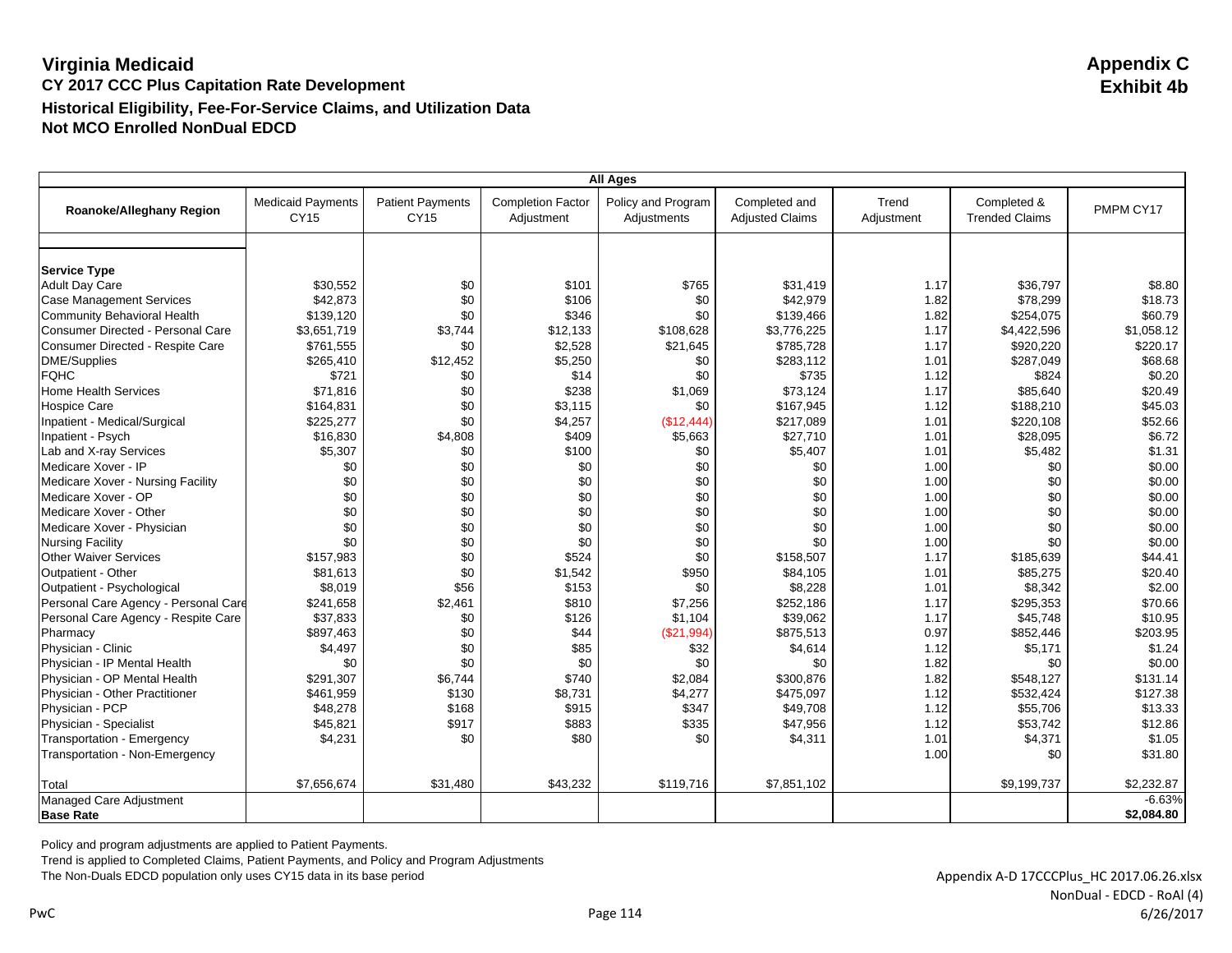|                                                                       | <b>All Ages</b>                  |                                        |                                        |                                   |                                         |                     |                                      |                  |  |
|-----------------------------------------------------------------------|----------------------------------|----------------------------------------|----------------------------------------|-----------------------------------|-----------------------------------------|---------------------|--------------------------------------|------------------|--|
| <b>Southwest Region</b>                                               | <b>Medicaid Payments</b><br>CY15 | <b>Patient Payments</b><br><b>CY15</b> | <b>Completion Factor</b><br>Adjustment | Policy and Program<br>Adjustments | Completed and<br><b>Adjusted Claims</b> | Trend<br>Adjustment | Completed &<br><b>Trended Claims</b> | PMPM CY17        |  |
|                                                                       |                                  |                                        |                                        |                                   |                                         |                     |                                      |                  |  |
|                                                                       |                                  |                                        |                                        |                                   |                                         |                     |                                      |                  |  |
| <b>Service Type</b>                                                   |                                  |                                        |                                        |                                   |                                         |                     |                                      |                  |  |
| <b>Adult Day Care</b>                                                 | \$0<br>\$3,778                   | \$0<br>\$0                             | \$0                                    | \$0<br>\$0                        | \$0                                     | 1.17                | \$0                                  | \$0.00<br>\$8.93 |  |
| <b>Case Management Services</b><br><b>Community Behavioral Health</b> | \$110                            | \$0                                    | \$9<br>\$0                             | \$0                               | \$3,787                                 | 1.82                | \$6,900<br>\$200                     | \$0.26           |  |
|                                                                       |                                  |                                        |                                        |                                   | \$110                                   | 1.82                |                                      |                  |  |
| Consumer Directed - Personal Care                                     | \$651,741                        | \$2,956<br>\$0                         | \$2,173                                | \$19,455                          | \$676,325                               | 1.17                | \$792,091                            | \$1,024.98       |  |
| Consumer Directed - Respite Care                                      | \$130,976                        |                                        | \$435                                  | \$3,723                           | \$135,134                               | 1.17                | \$158,264                            | \$204.80         |  |
| <b>DME/Supplies</b>                                                   | \$88,874                         | \$0                                    | \$1,679                                | \$0                               | \$90.553                                | 1.01                | \$91,812                             | \$118.81         |  |
| <b>FQHC</b>                                                           | \$1,841                          | \$122                                  | \$37                                   | \$0                               | \$1,999                                 | 1.12                | \$2,241                              | \$2.90           |  |
| <b>Home Health Services</b>                                           | \$17,933                         | \$0                                    | \$60                                   | \$267                             | \$18,259                                | 1.17                | \$21,385                             | \$27.67          |  |
| <b>Hospice Care</b>                                                   | \$202,138                        | \$0                                    | \$3,820                                | \$0                               | \$205,958                               | 1.12                | \$230,809                            | \$298.67         |  |
| Inpatient - Medical/Surgical                                          | \$108,995                        | \$0                                    | \$2,060                                | (\$6,021)                         | \$105,034                               | 1.01                | \$106,494                            | \$137.80         |  |
| Inpatient - Psych                                                     | \$11,339                         | \$0                                    | \$214                                  | \$2,967                           | \$14,521                                | 1.01                | \$14,723                             | \$19.05          |  |
| Lab and X-ray Services                                                | \$3,775                          | \$0                                    | \$71                                   | \$0                               | \$3,847                                 | 1.01                | \$3,900                              | \$5.05           |  |
| Medicare Xover - IP                                                   | \$0                              | \$0                                    | \$0                                    | \$0                               | \$0                                     | 1.00                | \$0                                  | \$0.00           |  |
| Medicare Xover - Nursing Facility                                     | \$0                              | \$0                                    | \$0                                    | \$0                               | \$0                                     | 1.00                | \$0                                  | \$0.00           |  |
| Medicare Xover - OP                                                   | \$0                              | \$0                                    | \$0                                    | \$0                               | \$0                                     | 1.00                | \$0                                  | \$0.00           |  |
| Medicare Xover - Other                                                | \$0                              | \$0                                    | \$0                                    | \$0                               | \$0                                     | 1.00                | \$0                                  | \$0.00           |  |
| Medicare Xover - Physician                                            | \$0                              | \$0                                    | \$0                                    | \$0                               | \$0                                     | 1.00                | \$0                                  | \$0.00           |  |
| <b>Nursing Facility</b>                                               | \$0                              | \$0                                    | \$0                                    | \$0                               | \$0                                     | 1.00                | \$0                                  | \$0.00           |  |
| <b>Other Waiver Services</b>                                          | \$28,904                         | \$0                                    | \$96                                   | \$0                               | \$29,000                                | 1.17                | \$33,964                             | \$43.95          |  |
| Outpatient - Other                                                    | \$121,023                        | \$0                                    | \$2,287                                | \$1,409                           | \$124,719                               | 1.01                | \$126,453                            | \$163.63         |  |
| Outpatient - Psychological                                            | \$2,058                          | \$0                                    | \$39                                   | \$0                               | \$2.097                                 | 1.01                | \$2,126                              | \$2.75           |  |
| Personal Care Agency - Personal Care                                  | \$84,019                         | \$0                                    | \$279                                  | \$2,497                           | \$86,795                                | 1.17                | \$101,652                            | \$131.54         |  |
| Personal Care Agency - Respite Care                                   | \$8,447                          | \$0                                    | \$28                                   | \$246                             | \$8,722                                 | 1.17                | \$10,214                             | \$13.22          |  |
| Pharmacy                                                              | \$226,196                        | \$0                                    | \$11                                   | (\$5,543)                         | \$220,663                               | 0.97                | \$214,850                            | \$278.02         |  |
| Physician - Clinic                                                    | \$85                             | \$0                                    | \$2                                    | \$1                               | \$87                                    | 1.12                | \$98                                 | \$0.13           |  |
| Physician - IP Mental Health                                          | \$0                              | \$0                                    | \$0                                    | \$0                               | \$0                                     | 1.82                | \$0                                  | \$0.00           |  |
| Physician - OP Mental Health                                          | \$67,449                         | \$560                                  | \$169                                  | \$476                             | \$68,654                                | 1.82                | \$125,071                            | \$161.84         |  |
| Physician - Other Practitioner                                        | \$105,372                        | \$242                                  | \$1,996                                | \$977                             | \$108,587                               | 1.12                | \$121,690                            | \$157.47         |  |
| Physician - PCP                                                       | \$19,124                         | \$45                                   | \$362                                  | \$137                             | \$19,669                                | 1.12                | \$22,043                             | \$28.52          |  |
| Physician - Specialist                                                | \$18,664                         | \$31                                   | \$353                                  | \$134                             | \$19,182                                | 1.12                | \$21,496                             | \$27.82          |  |
| Transportation - Emergency                                            | \$4,810                          | \$0                                    | \$91                                   | \$0                               | \$4,901                                 | 1.01                | \$4,969                              | \$6.43           |  |
| Transportation - Non-Emergency                                        |                                  |                                        |                                        |                                   |                                         | 1.00                | \$0                                  | \$31.80          |  |
| Total                                                                 | \$1,907,652                      | \$3,956                                | \$16,270                               | \$20,725                          | \$1,948,604                             |                     | \$2,213,445                          | \$2,896.03       |  |
| Managed Care Adjustment                                               |                                  |                                        |                                        |                                   |                                         |                     |                                      | $-5.49%$         |  |
| <b>Base Rate</b>                                                      |                                  |                                        |                                        |                                   |                                         |                     |                                      | \$2,736.95       |  |

Policy and program adjustments are applied to Patient Payments.

Trend is applied to Completed Claims, Patient Payments, and Policy and Program Adjustments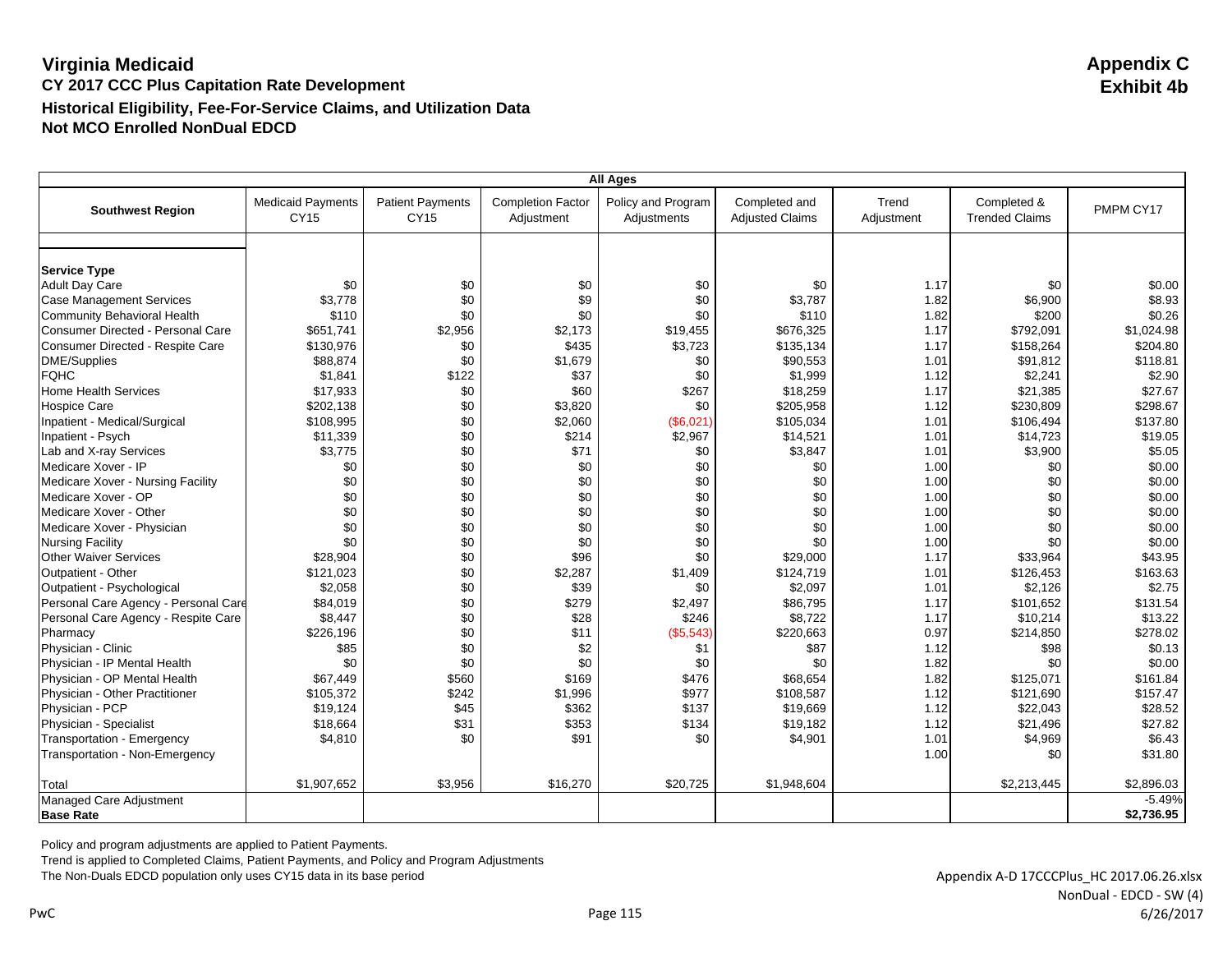|                                                          | <b>All Ages</b>                  |                                        |                                        |                                   |                                         |                     |                                      |                   |
|----------------------------------------------------------|----------------------------------|----------------------------------------|----------------------------------------|-----------------------------------|-----------------------------------------|---------------------|--------------------------------------|-------------------|
| <b>Tidewater Region</b>                                  | <b>Medicaid Payments</b><br>CY15 | <b>Patient Payments</b><br><b>CY15</b> | <b>Completion Factor</b><br>Adjustment | Policy and Program<br>Adjustments | Completed and<br><b>Adjusted Claims</b> | Trend<br>Adjustment | Completed &<br><b>Trended Claims</b> | PMPM CY17         |
|                                                          |                                  |                                        |                                        |                                   |                                         |                     |                                      |                   |
|                                                          |                                  |                                        |                                        |                                   |                                         |                     |                                      |                   |
| <b>Service Type</b>                                      | \$18,420                         |                                        |                                        | \$461                             |                                         |                     | \$22,185                             |                   |
| <b>Adult Day Care</b><br><b>Case Management Services</b> | \$116,540                        | \$0<br>\$0                             | \$61<br>\$289                          |                                   | \$18,943<br>\$116,830                   | 1.17<br>1.82        | \$212,838                            | \$2.53<br>\$24.24 |
|                                                          |                                  | \$0                                    | \$391                                  | \$0<br>\$0                        |                                         |                     |                                      |                   |
| Community Behavioral Health                              | \$157,438                        |                                        |                                        |                                   | \$157.829                               | 1.82                | \$287,529                            | \$32.75           |
| Consumer Directed - Personal Care                        | \$6,687,755                      | \$480                                  | \$22,200                               | \$198,752                         | \$6,909,187                             | 1.17                | \$8,091,823                          | \$921.71          |
| Consumer Directed - Respite Care                         | \$1,312,895                      | \$0                                    | \$4,358                                | \$37,315                          | \$1,354,569                             | 1.17                | \$1,586,428                          | \$180.70          |
| <b>DME/Supplies</b>                                      | \$841,632                        | \$19,994                               | \$16,281                               | \$0                               | \$877,907                               | 1.01                | \$890,113                            | \$101.39          |
| <b>FQHC</b>                                              | \$1,706                          | \$0                                    | \$32                                   | \$0                               | \$1,738                                 | 1.12                | \$1,948                              | \$0.22            |
| <b>Home Health Services</b>                              | \$124,233                        | \$0                                    | \$412                                  | \$1,850                           | \$126,495                               | 1.17                | \$148,147                            | \$16.87           |
| <b>Hospice Care</b>                                      | \$226,445                        | \$0                                    | \$4,279                                | \$0                               | \$230,724                               | 1.12                | \$258,563                            | \$29.45           |
| Inpatient - Medical/Surgical                             | \$1,016,111                      | \$0                                    | \$19,200                               | (\$56,130)                        | \$979,181                               | 1.01                | \$992,795                            | \$113.09          |
| Inpatient - Psych                                        | \$14,898                         | \$0                                    | \$282                                  | \$3,899                           | \$19,078                                | 1.01                | \$19,343                             | \$2.20            |
| Lab and X-ray Services                                   | \$13,387                         | \$0                                    | \$253                                  | \$0                               | \$13,639                                | 1.01                | \$13,829                             | \$1.58            |
| Medicare Xover - IP                                      | \$0                              | \$0                                    | \$0                                    | \$0                               | \$0                                     | 1.00                | \$0                                  | \$0.00            |
| Medicare Xover - Nursing Facility                        | \$0                              | \$0                                    | \$0                                    | \$0                               | \$0                                     | 1.00                | \$0                                  | \$0.00            |
| Medicare Xover - OP                                      | \$0                              | \$0                                    | \$0                                    | \$0                               | \$0                                     | 1.00                | \$0                                  | \$0.00            |
| Medicare Xover - Other                                   | \$0                              | \$0                                    | \$0                                    | \$0                               | \$0                                     | 1.00                | \$0                                  | \$0.00            |
| Medicare Xover - Physician                               | \$36                             | \$0                                    | \$0                                    | \$0                               | \$36                                    | 1.00                | \$36                                 | \$0.00            |
| <b>Nursing Facility</b>                                  | \$3,254                          | \$0                                    | \$0                                    | \$93                              | \$3,347                                 | 1.00                | \$3,347                              | \$0.38            |
| <b>Other Waiver Services</b>                             | \$534,040                        | \$56                                   | \$1,773                                | \$0                               | \$535,868                               | 1.17                | \$627,592                            | \$71.49           |
| Outpatient - Other                                       | \$369,047                        | \$0                                    | \$6,973                                | \$4,295                           | \$380,316                               | 1.01                | \$385,604                            | \$43.92           |
| Outpatient - Psychological                               | \$7,456                          | \$191                                  | \$144                                  | \$0                               | \$7,791                                 | 1.01                | \$7,900                              | \$0.90            |
| Personal Care Agency - Personal Care                     | \$3,256,236                      | \$6,173                                | \$10,829                               | \$96,974                          | \$3,370,211                             | 1.17                | \$3,947,086                          | \$449.60          |
| Personal Care Agency - Respite Care                      | \$546,620                        | \$0                                    | \$1,814                                | \$15,944                          | \$564,379                               | 1.17                | \$660,982                            | \$75.29           |
| Pharmacy                                                 | \$1,391,680                      | \$0                                    | \$68                                   | (\$34,106)                        | \$1,357,642                             | 0.97                | \$1,321,872                          | \$150.57          |
| Physician - Clinic                                       | \$26,605                         | \$0                                    | \$503                                  | \$189                             | \$27,297                                | 1.12                | \$30,590                             | \$3.48            |
| Physician - IP Mental Health                             | \$121                            | \$0                                    | \$0                                    | \$1                               | \$122                                   | 1.82                | \$222                                | \$0.03            |
| Physician - OP Mental Health                             | \$278,656                        | \$14,587                               | \$728                                  | \$2,051                           | \$296,022                               | 1.82                | \$539,285                            | \$61.43           |
| Physician - Other Practitioner                           | \$2,373,852                      | \$1,571                                | \$44,885                               | \$21,984                          | \$2,442,293                             | 1.12                | \$2,736,987                          | \$311.76          |
| Physician - PCP                                          | \$364,864                        | \$494                                  | \$6.904                                | \$2,616                           | \$374,878                               | 1.12                | \$420,112                            | \$47.85           |
| Physician - Specialist                                   | \$173,271                        | \$4,536                                | \$3,360                                | \$1,273                           | \$182,441                               | 1.12                | \$204,454                            | \$23.29           |
| Transportation - Emergency                               | \$17,234                         | \$0                                    | \$326                                  | \$0                               | \$17,560                                | 1.01                | \$17,804                             | \$2.03            |
| Transportation - Non-Emergency                           |                                  |                                        |                                        |                                   |                                         | 1.00                | \$0                                  | \$31.80           |
| Total                                                    | \$19,874,433                     | \$48,081                               | \$146,346                              | \$297,462                         | \$20,366,322                            |                     | \$23,429,416                         | \$2,700.56        |
| Managed Care Adjustment                                  |                                  |                                        |                                        |                                   |                                         |                     |                                      | $-5.28%$          |
| <b>Base Rate</b>                                         |                                  |                                        |                                        |                                   |                                         |                     |                                      | \$2,557.94        |

Policy and program adjustments are applied to Patient Payments.

Trend is applied to Completed Claims, Patient Payments, and Policy and Program Adjustments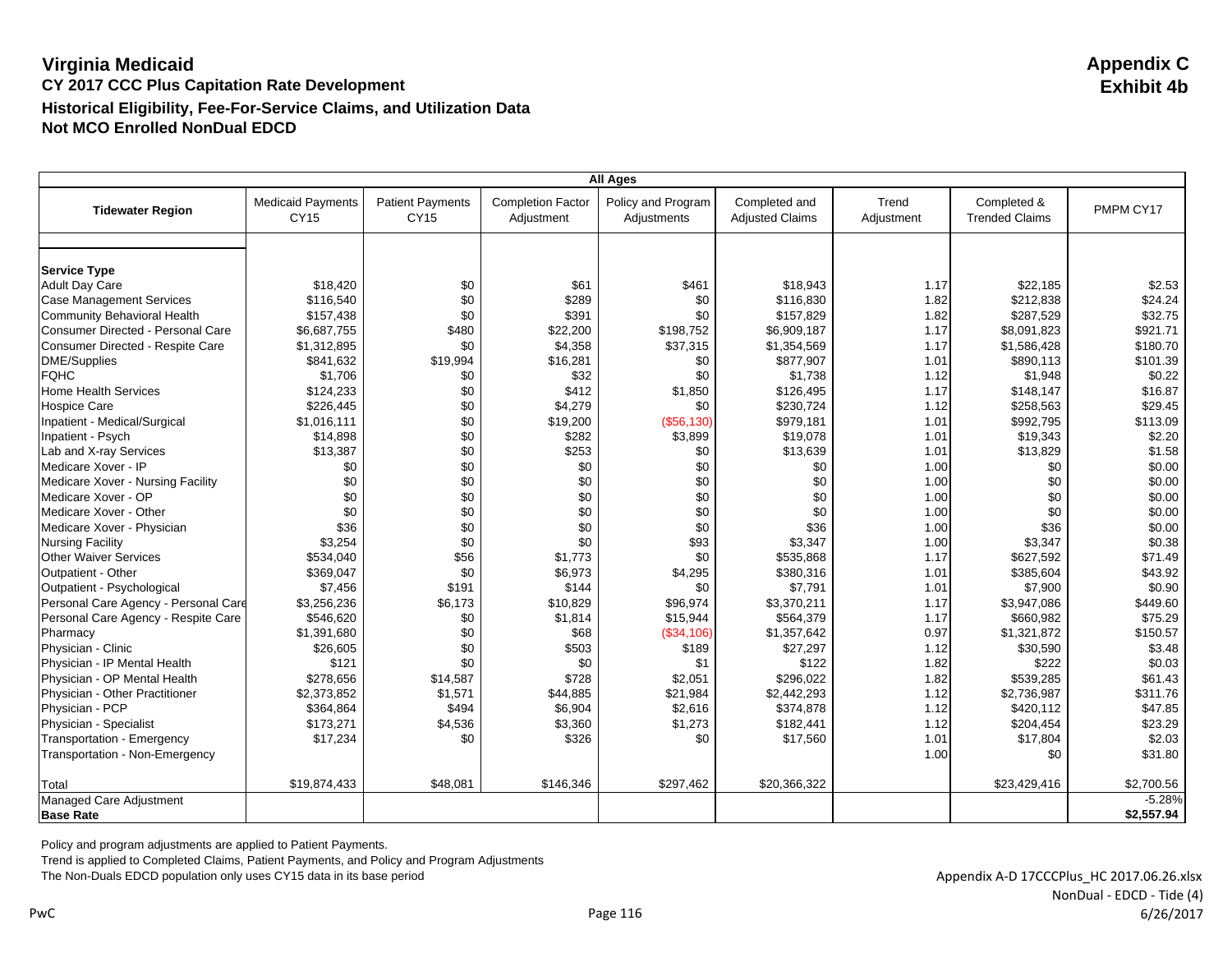|                                              | <b>All Ages</b>                     |                                    |                                        |                                   |                                         |                     |                                      |           |
|----------------------------------------------|-------------------------------------|------------------------------------|----------------------------------------|-----------------------------------|-----------------------------------------|---------------------|--------------------------------------|-----------|
| <b>Statewide</b>                             | <b>Medicaid Payments</b><br>CY14-15 | <b>Patient Payments</b><br>CY14-15 | <b>Completion Factor</b><br>Adjustment | Policy and Program<br>Adjustments | Completed and<br><b>Adjusted Claims</b> | Trend<br>Adjustment | Completed &<br><b>Trended Claims</b> | PMPM CY17 |
|                                              |                                     |                                    |                                        |                                   |                                         |                     |                                      |           |
|                                              |                                     |                                    |                                        |                                   |                                         |                     |                                      |           |
| <b>Service Type</b><br><b>Adult Day Care</b> | \$0                                 | \$0                                | \$0                                    | \$0                               | \$0                                     | 0.99                | \$0                                  | \$0.00    |
| <b>Case Management Services</b>              | \$157,685                           | \$0                                | \$999                                  | \$0                               | \$158,684                               | 0.99                | \$157,573                            | \$1.04    |
| Community Behavioral Health                  | \$17,253                            | \$0                                | \$109                                  | \$0                               | \$17,362                                | 0.99                | \$17,240                             | \$0.11    |
| Consumer Directed - Personal Care            | \$0                                 | \$0                                | \$0                                    | \$0                               | \$0                                     | 0.99                | \$0                                  | \$0.00    |
| Consumer Directed - Respite Care             | \$0                                 | \$0                                | \$0                                    | \$0                               | \$0                                     | 0.99                | \$0                                  | \$0.00    |
| DME/Supplies                                 | \$5,413,542                         | \$4,847                            | \$34,341                               | (\$73,342)                        | \$5,379,388                             | 0.99                | \$5,341,732                          | \$35.33   |
| <b>FQHC</b>                                  | \$1,040                             | \$77                               | \$7                                    | \$0                               | \$1,123                                 | 0.99                | \$1,116                              | \$0.01    |
| <b>Home Health Services</b>                  | \$24,019                            | \$0                                | \$152                                  | \$407                             | \$24,578                                | 0.99                | \$24,406                             | \$0.16    |
| <b>Hospice Care</b>                          | \$61,667                            | \$1,441                            | \$400                                  | \$0                               | \$63,508                                | 0.99                | \$63,064                             | \$0.42    |
| Inpatient - Medical/Surgical                 | \$284,342                           | \$2,702                            | \$1,819                                | (\$16,005)                        | \$272,859                               | 0.99                | \$270,948                            | \$1.79    |
| Inpatient - Psych                            | \$107,777                           | \$204,329                          | \$1,978                                | \$80,674                          | \$394,757                               | 0.99                | \$391,994                            | \$2.59    |
| Lab and X-ray Services                       | \$9,547                             | \$0                                | \$61                                   | (\$332)                           | \$9,275                                 | 0.99                | \$9,210                              | \$0.06    |
| Medicare Xover - IP                          | \$1.240.444                         | \$0                                | \$7,862                                | \$0                               | \$1,248,306                             | 0.99                | \$1,239,568                          | \$8.20    |
| Medicare Xover - Nursing Facility            | \$1,894                             | \$0                                | \$12                                   | \$0                               | \$1,906                                 | 0.99                | \$1,893                              | \$0.01    |
| Medicare Xover - OP                          | \$1,184,978                         | \$0                                | \$7,510                                | \$0                               | \$1,192,488                             | 0.99                | \$1,184,140                          | \$7.83    |
| Medicare Xover - Other                       | \$1,115,824                         | \$22,824                           | \$7,217                                | \$0                               | \$1,145,865                             | 0.99                | \$1,137,844                          | \$7.52    |
| Medicare Xover - Physician                   | \$2,164,365                         | \$758                              | \$13,722                               | \$0                               | \$2,178,845                             | 0.99                | \$2,163,593                          | \$14.31   |
| <b>Nursing Facility</b>                      | \$0                                 | \$0                                | \$0                                    | \$0                               | \$0                                     | 0.99                | \$0                                  | \$0.00    |
| <b>Other Waiver Services</b>                 | \$0                                 | \$0                                | \$0                                    | \$0                               | \$0                                     | 0.99                | \$0                                  | \$0.00    |
| Outpatient - Other                           | \$113,191                           | \$0                                | \$717                                  | \$1,468                           | \$115,377                               | 0.99                | \$114,569                            | \$0.76    |
| Outpatient - Psychological                   | \$3,809                             | \$179                              | \$25                                   | \$0                               | \$4,013                                 | 0.99                | \$3,985                              | \$0.03    |
| Personal Care Agency - Personal Care         | \$0                                 | \$0                                | \$0                                    | \$0                               | \$0                                     | 0.99                | \$0                                  | \$0.00    |
| Personal Care Agency - Respite Care          | \$0                                 | \$0                                | \$0                                    | \$0                               | \$0                                     | 0.99                | \$0                                  | \$0.00    |
| Pharmacy                                     | \$1,532,967                         | \$0                                | \$9,716                                | (\$282,999)                       | \$1,259,684                             | 0.99                | \$1,250,866                          | \$8.27    |
| Physician - Clinic                           | \$19,760                            | \$0                                | \$125                                  | \$138                             | \$20,022                                | 0.99                | \$19,882                             | \$0.13    |
| Physician - IP Mental Health                 | \$58                                | \$228                              | \$2                                    | \$2                               | \$290                                   | 0.99                | \$288                                | \$0.00    |
| Physician - OP Mental Health                 | \$4,161,367                         | \$25,738                           | \$26,537                               | \$29,151                          | \$4,242,793                             | 0.99                | \$4,213,093                          | \$27.86   |
| Physician - Other Practitioner               | \$94,462                            | \$867                              | \$604                                  | \$1,804                           | \$97,737                                | 0.99                | \$97,053                             | \$0.64    |
| Physician - PCP                              | \$52,400                            | \$1,214                            | \$340                                  | \$486                             | \$54,441                                | 0.99                | \$54,060                             | \$0.36    |
| Physician - Specialist                       | \$103,745                           | \$19,720                           | \$782                                  | \$1,120                           | \$125,368                               | 0.99                | \$124,490                            | \$0.82    |
| Transportation - Emergency                   | \$5,151                             | \$0                                | \$33                                   | \$0                               | \$5,183                                 | 0.99                | \$5,147                              | \$0.03    |
| Transportation - Non-Emergency               | \$0                                 | \$0                                | \$0                                    | \$0                               | \$0                                     | 1.00                | \$0                                  | \$31.80   |
| Total                                        | \$17,871,286                        | \$284,923                          | \$115,071                              | (\$257,427)                       | \$18,013,853                            |                     | \$17,887,756                         | \$150.09  |
| Managed Care Adjustment                      |                                     |                                    |                                        |                                   |                                         |                     |                                      | $-1.96%$  |
| <b>Base Rate</b>                             |                                     |                                    |                                        |                                   |                                         |                     |                                      | \$147.15  |

Policy and program adjustments are applied to Patient Payments.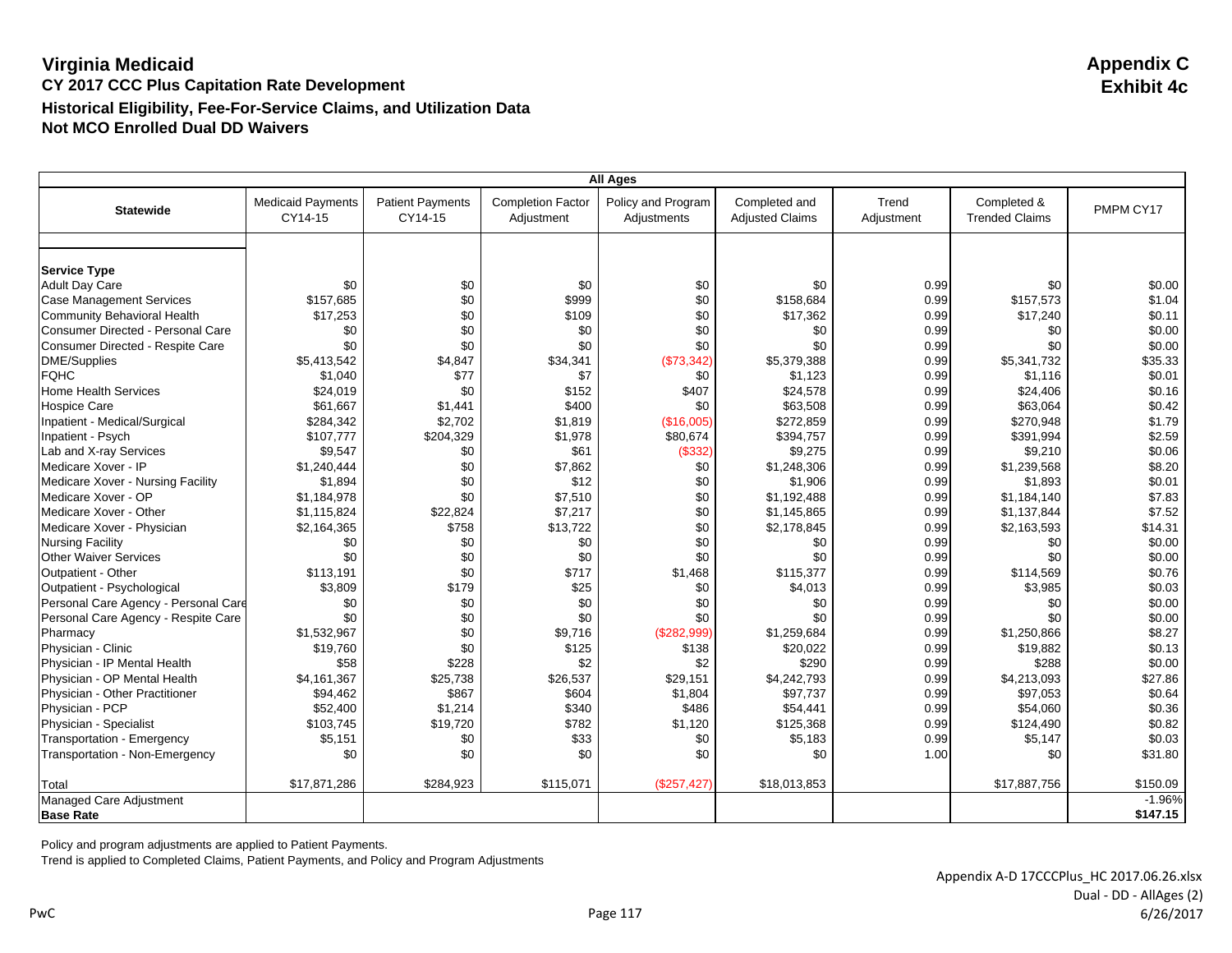|                                      | <b>All Ages</b>                     |                                    |                                        |                                   |                                         |                     |                                      |           |
|--------------------------------------|-------------------------------------|------------------------------------|----------------------------------------|-----------------------------------|-----------------------------------------|---------------------|--------------------------------------|-----------|
| <b>Statewide</b>                     | <b>Medicaid Payments</b><br>CY14-15 | <b>Patient Payments</b><br>CY14-15 | <b>Completion Factor</b><br>Adjustment | Policy and Program<br>Adjustments | Completed and<br><b>Adjusted Claims</b> | Trend<br>Adjustment | Completed &<br><b>Trended Claims</b> | PMPM CY17 |
|                                      |                                     |                                    |                                        |                                   |                                         |                     |                                      |           |
|                                      |                                     |                                    |                                        |                                   |                                         |                     |                                      |           |
| <b>Service Type</b>                  |                                     |                                    |                                        |                                   |                                         |                     |                                      |           |
| <b>Adult Day Care</b>                | \$0                                 | \$0                                | \$0                                    | \$0                               | \$0                                     | 1.02                | \$0                                  | \$0.00    |
| <b>Case Management Services</b>      | \$477,394                           | \$0                                | \$2,389                                | \$0                               | \$479,783                               | 1.02                | \$491,238                            | \$5.10    |
| <b>Community Behavioral Health</b>   | \$361,147                           | \$0                                | \$1,807                                | \$0                               | \$362,954                               | 1.02                | \$371,620                            | \$3.86    |
| Consumer Directed - Personal Care    | \$0                                 | \$0                                | \$0                                    | \$0                               | \$0                                     | 1.02                | \$0                                  | \$0.00    |
| Consumer Directed - Respite Care     | \$0                                 | \$0                                | \$0                                    | \$0                               | \$0                                     | 1.02                | \$0                                  | \$0.00    |
| <b>DME/Supplies</b>                  | \$12,125,767                        | \$40,013                           | \$60,884                               | (\$164, 454)                      | \$12,062,210                            | 1.02                | \$12,350,205                         | \$128.34  |
| <b>FQHC</b>                          | \$104,406                           | \$208                              | \$524                                  | \$0                               | \$105,138                               | 1.02                | \$107,648                            | \$1.12    |
| <b>Home Health Services</b>          | \$668,364                           | \$355                              | \$3,347                                | \$11,330                          | \$683,396                               | 1.02                | \$699,712                            | \$7.27    |
| <b>Hospice Care</b>                  | \$192,499                           | \$0                                | \$963                                  | \$0                               | \$193,462                               | 1.02                | \$198,081                            | \$2.06    |
| Inpatient - Medical/Surgical         | \$12,872,866                        | \$4,331                            | \$64,445                               | (\$717,049)                       | \$12,224,593                            | 1.02                | \$12,516,465                         | \$130.07  |
| Inpatient - Psych                    | \$1,186,984                         | \$5,093                            | \$5.966                                | \$307,722                         | \$1,505,764                             | 1.02                | \$1,541,716                          | \$16.02   |
| Lab and X-ray Services               | \$388,231                           | \$0                                | \$1,943                                | (\$13,492)                        | \$376,682                               | 1.02                | \$385,676                            | \$4.01    |
| Medicare Xover - IP                  | \$1,480                             | \$0                                | \$7                                    | \$0                               | \$1,487                                 | 1.02                | \$1,523                              | \$0.02    |
| Medicare Xover - Nursing Facility    | \$0                                 | \$0                                | \$0                                    | \$0                               | \$0                                     | 1.02                | \$0                                  | \$0.00    |
| Medicare Xover - OP                  | \$0                                 | \$0                                | \$0                                    | \$0                               | \$0                                     | 1.02                | \$0                                  | \$0.00    |
| Medicare Xover - Other               | \$901                               | \$0                                | \$5                                    | \$0                               | \$905                                   | 1.02                | \$927                                | \$0.01    |
| Medicare Xover - Physician           | \$179                               | \$0                                | \$1                                    | \$0                               | \$180                                   | 1.02                | \$185                                | \$0.00    |
| <b>Nursing Facility</b>              | \$0                                 | \$0                                | \$0                                    | \$0                               | \$0                                     | 1.02                | \$0                                  | \$0.00    |
| <b>Other Waiver Services</b>         | \$0                                 | \$0                                | \$0                                    | \$0                               | \$0                                     | 1.02                | \$0                                  | \$0.00    |
| Outpatient - Other                   | \$4,768,016                         | \$412                              | \$23,864                               | \$61,771                          | \$4,854,063                             | 1.02                | \$4,969,957                          | \$51.65   |
| Outpatient - Psychological           | \$184,031                           | \$221                              | \$922                                  | \$0                               | \$185,174                               | 1.02                | \$189,595                            | \$1.97    |
| Personal Care Agency - Personal Care | \$0                                 | \$0                                | \$0                                    | \$0                               | \$0                                     | 1.02                | \$0                                  | \$0.00    |
| Personal Care Agency - Respite Care  | \$0                                 | \$0                                | \$0                                    | \$0                               | \$0                                     | 1.02                | \$0                                  | \$0.00    |
| Pharmacy                             | \$39,266,472                        | \$0                                | \$196,512                              | (S1, 401, 003)                    | \$38,061,981                            | 1.02                | \$38,970,740                         | \$404.97  |
| Physician - Clinic                   | \$186,826                           | \$0                                | \$935                                  | \$1,299                           | \$189,060                               | 1.02                | \$193,574                            | \$2.01    |
| Physician - IP Mental Health         | \$12,126                            | \$0                                | \$61                                   | \$84                              | \$12,271                                | 1.02                | \$12,564                             | \$0.13    |
| Physician - OP Mental Health         | \$3,790,527                         | \$38,694                           | \$19,164                               | \$26,624                          | \$3,875,008                             | 1.02                | \$3,967,527                          | \$41.23   |
| Physician - Other Practitioner       | \$2,004,193                         | \$9,176                            | \$10,076                               | \$38,060                          | \$2,061,504                             | 1.02                | \$2,110,724                          | \$21.93   |
| Physician - PCP                      | \$2,463,592                         | \$3,006                            | \$12,344                               | \$22,349                          | \$2,501,291                             | 1.02                | \$2,561,011                          | \$26.61   |
| Physician - Specialist               | \$2,424,653                         | \$18,197                           | \$12,225                               | \$22,134                          | \$2,477,209                             | 1.02                | \$2,536,355                          | \$26.36   |
| Transportation - Emergency           | \$238,846                           | \$0                                | \$1,195                                | \$0                               | \$240,042                               | 1.02                | \$245,773                            | \$2.55    |
| Transportation - Non-Emergency       | \$0                                 | \$0                                | \$0                                    | \$0                               | \$0                                     | 1.00                | \$0                                  | \$31.80   |
| Total                                | \$83,719,499                        | \$119,706                          | \$419,579                              | (\$1,804,624)                     | \$82,454,159                            |                     | \$84,422,817                         | \$909.09  |
| Managed Care Adjustment              |                                     |                                    |                                        |                                   |                                         |                     |                                      | $-2.02%$  |
| <b>Base Rate</b>                     |                                     |                                    |                                        |                                   |                                         |                     |                                      | \$890.69  |

Policy and program adjustments are applied to Patient Payments.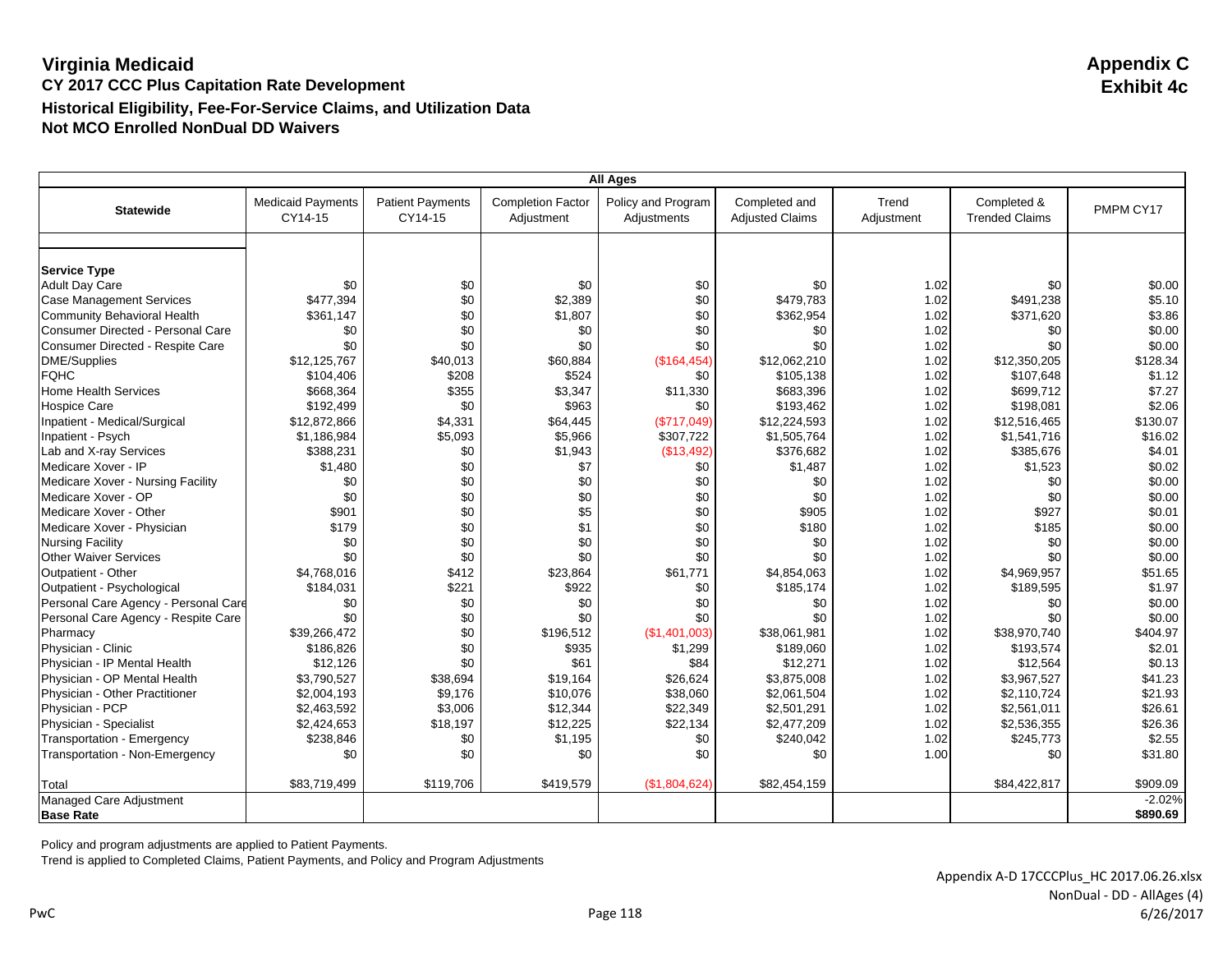|                                          | <b>All Ages</b>                     |                                    |                                        |                                   |                                         |                     |                                      |             |  |
|------------------------------------------|-------------------------------------|------------------------------------|----------------------------------------|-----------------------------------|-----------------------------------------|---------------------|--------------------------------------|-------------|--|
| <b>Statewide</b>                         | <b>Medicaid Payments</b><br>CY14-15 | <b>Patient Payments</b><br>CY14-15 | <b>Completion Factor</b><br>Adjustment | Policy and Program<br>Adjustments | Completed and<br><b>Adjusted Claims</b> | Trend<br>Adjustment | Completed &<br><b>Trended Claims</b> | PMPM CY17   |  |
|                                          |                                     |                                    |                                        |                                   |                                         |                     |                                      |             |  |
|                                          |                                     |                                    |                                        |                                   |                                         |                     |                                      |             |  |
| <b>Service Type</b>                      |                                     |                                    |                                        |                                   |                                         |                     |                                      |             |  |
| <b>Adult Day Care</b>                    | \$0                                 | \$0                                | \$0                                    | \$0                               | \$0                                     | 0.97                | \$0                                  | \$0.00      |  |
| <b>Case Management Services</b>          | \$91.130                            | \$0                                | \$448                                  | \$0                               | \$91,577                                | 0.97                | \$89,013                             | \$12.76     |  |
| Community Behavioral Health              | \$746                               | \$0                                | \$4                                    | \$0                               | \$750                                   | 0.97                | \$729                                | \$0.10      |  |
| <b>Consumer Directed - Personal Care</b> | \$0                                 | \$0                                | \$0                                    | \$0                               | \$0                                     | 0.97                | \$0                                  | \$0.00      |  |
| Consumer Directed - Respite Care         | \$0                                 | \$0                                | \$0                                    | \$0                               | \$0                                     | 0.97                | \$0                                  | \$0.00      |  |
| <b>DME/Supplies</b>                      | \$12,443,433                        | \$32,583                           | \$61,275                               | (\$126,661)                       | \$12,410,630                            | 0.97                | \$12,063,132                         | \$1,729.16  |  |
| <b>FQHC</b>                              | \$8,870                             | \$0                                | \$44                                   | \$0                               | \$8,914                                 | 0.97                | \$8,664                              | \$1.24      |  |
| <b>Home Health Services</b>              | \$174,698                           | \$0                                | \$858                                  | \$2,649                           | \$178,205                               | 0.97                | \$173,215                            | \$24.83     |  |
| <b>Hospice Care</b>                      | \$13,721                            | \$0                                | \$67                                   | \$0                               | \$13,789                                | 0.97                | \$13,403                             | \$1.92      |  |
| Inpatient - Medical/Surgical             | \$8,677,954                         | \$0                                | \$42,621                               | (\$386,457)                       | \$8,334,119                             | 0.97                | \$8,100,764                          | \$1.161.19  |  |
| Inpatient - Psych                        | \$0                                 | \$0                                | \$0                                    | \$0                               | \$0                                     | 0.97                | \$0                                  | \$0.00      |  |
| Lab and X-ray Services                   | \$24,990                            | \$0                                | \$123                                  | (\$919)                           | \$24,194                                | 0.97                | \$23,516                             | \$3.37      |  |
| Medicare Xover - IP                      | \$85,621                            | \$0                                | \$421                                  | \$0                               | \$86,041                                | 0.97                | \$83,632                             | \$11.99     |  |
| Medicare Xover - Nursing Facility        | \$0                                 | \$0                                | \$0                                    | \$0                               | \$0                                     | 0.97                | \$0                                  | \$0.00      |  |
| Medicare Xover - OP                      | \$32,708                            | \$0                                | \$161                                  | \$0                               | \$32,869                                | 0.97                | \$31,949                             | \$4.58      |  |
| Medicare Xover - Other                   | \$359,793                           | \$0                                | \$1,767                                | \$0                               | \$361,560                               | 0.97                | \$351,437                            | \$50.38     |  |
| Medicare Xover - Physician               | \$19,159                            | \$0                                | \$94                                   | \$0                               | \$19,254                                | 0.97                | \$18,714                             | \$2.68      |  |
| <b>Nursing Facility</b>                  | \$6,754                             | \$0                                | \$33                                   | \$211                             | \$6.998                                 | 0.97                | \$6,802                              | \$0.97      |  |
| <b>Other Waiver Services</b>             | \$55,513,498                        | \$46,105                           | \$272.877                              | \$0                               | \$55,832,480                            | 0.97                | \$54,269,171                         | \$7,779.09  |  |
| Outpatient - Other                       | \$1,639,567                         | \$0                                | \$8,053                                | \$38,178                          | \$1,685,798                             | 0.97                | \$1,638,596                          | \$234.88    |  |
| Outpatient - Psychological               | \$15,779                            | \$0                                | \$77                                   | \$0                               | \$15,856                                | 0.97                | \$15,412                             | \$2.21      |  |
| Personal Care Agency - Personal Care     | \$37,013                            | \$0                                | \$182                                  | \$449                             | \$37,644                                | 0.97                | \$36,590                             | \$5.24      |  |
| Personal Care Agency - Respite Care      | \$0                                 | \$0                                | \$0                                    | \$0                               | \$0                                     | 0.97                | \$0                                  | \$0.00      |  |
| Pharmacy                                 | \$7,140,855                         | \$0                                | \$35,072                               | (\$190,554)                       | \$6,985,373                             | 0.97                | \$6,789,783                          | \$973.27    |  |
| Physician - Clinic                       | \$23,426                            | \$0                                | \$115                                  | \$163                             | \$23,703                                | 0.97                | \$23,040                             | \$3.30      |  |
| Physician - IP Mental Health             | \$29                                | \$0                                | \$0                                    | \$0                               | \$29                                    | 0.97                | \$28                                 | \$0.00      |  |
| Physician - OP Mental Health             | \$2,169,026                         | \$875                              | \$10,657                               | \$15,066                          | \$2.195.624                             | 0.97                | \$2,134,147                          | \$305.91    |  |
| Physician - Other Practitioner           | \$1,545,881                         | \$223                              | \$7,594                                | \$17,977                          | \$1,571,675                             | 0.97                | \$1,527,668                          | \$218.98    |  |
| Physician - PCP                          | \$642,874                           | \$78                               | \$3,158                                | \$4,730                           | \$650,840                               | 0.97                | \$632,617                            | \$90.68     |  |
| Physician - Specialist                   | \$434,116                           | \$166                              | \$2,133                                | \$3,195                           | \$439,610                               | 0.97                | \$427,301                            | \$61.25     |  |
| Transportation - Emergency               | \$81,380                            | \$0                                | \$400                                  | \$0                               | \$81,780                                | 0.97                | \$79,490                             | \$11.39     |  |
| Transportation - Non-Emergency           | \$0                                 | \$0                                | \$0                                    | \$0                               | \$0                                     | 1.00                | \$0                                  | \$82.46     |  |
| Total                                    | \$91,183,023                        | \$80,029                           | \$448,233                              | (\$621,972)                       | \$91,089,313                            |                     | \$88,538,812                         | \$12,773.85 |  |
| Managed Care Adjustment                  |                                     |                                    |                                        |                                   |                                         |                     |                                      | $-2.04%$    |  |
| <b>Base Rate</b>                         |                                     |                                    |                                        |                                   |                                         |                     |                                      | \$12,513.67 |  |

Policy and program adjustments are applied to Patient Payments.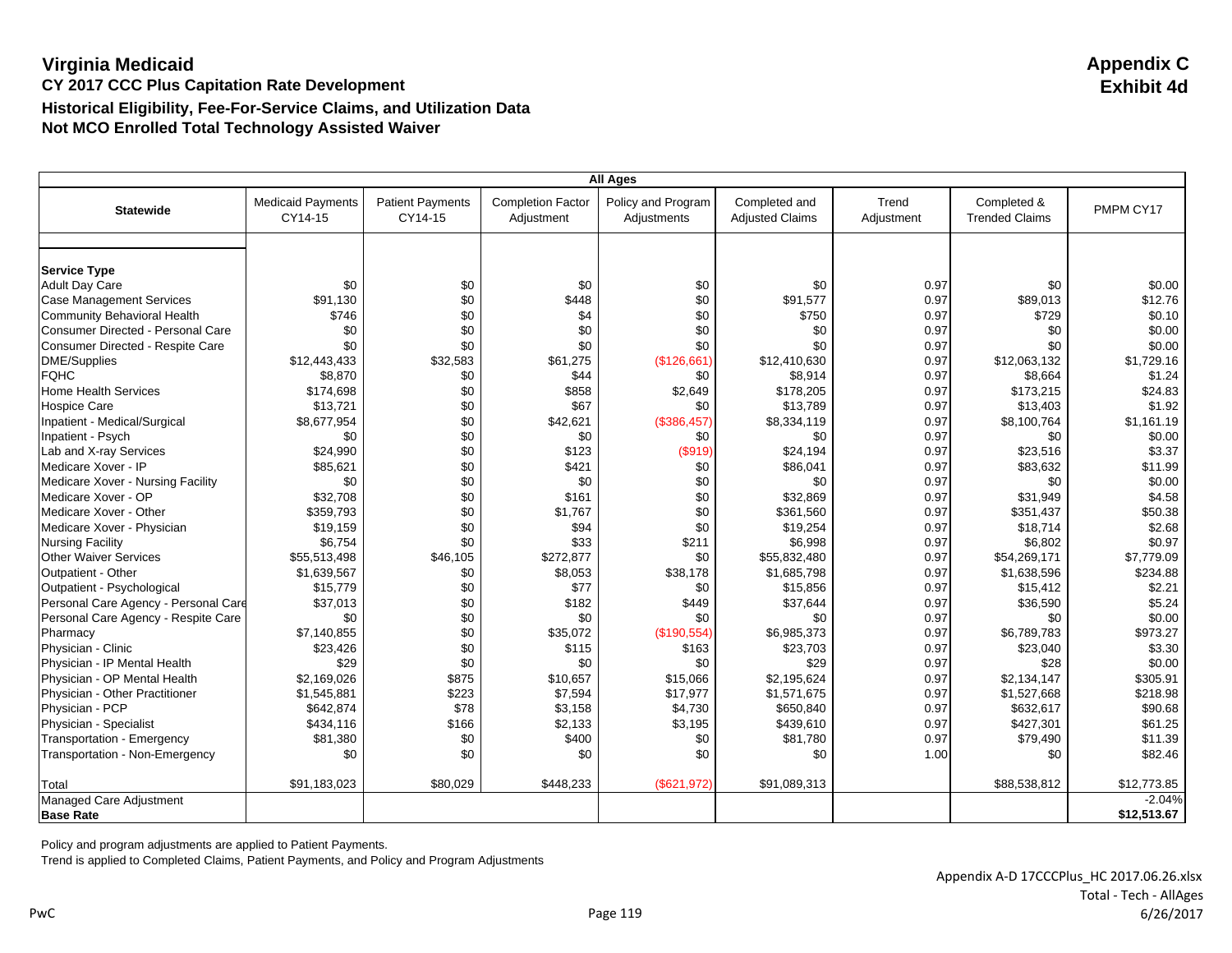|                                      | Age Under 65                        |                                    |                                        |                                   |                                         |                     |                                      |                  |
|--------------------------------------|-------------------------------------|------------------------------------|----------------------------------------|-----------------------------------|-----------------------------------------|---------------------|--------------------------------------|------------------|
| <b>Central Region</b>                | <b>Medicaid Payments</b><br>CY14-15 | <b>Patient Payments</b><br>CY14-15 | <b>Completion Factor</b><br>Adjustment | Policy and Program<br>Adjustments | Completed and<br><b>Adjusted Claims</b> | Trend<br>Adjustment | Completed &<br><b>Trended Claims</b> | PMPM CY17        |
|                                      |                                     |                                    |                                        |                                   |                                         |                     |                                      |                  |
|                                      |                                     |                                    |                                        |                                   |                                         |                     |                                      |                  |
| <b>Service Type</b>                  |                                     |                                    |                                        |                                   |                                         |                     |                                      |                  |
| <b>Adult Day Care</b>                | \$0<br>\$9,822                      | \$0<br>\$0                         | \$0<br>\$28                            | \$0<br>\$0                        | \$0                                     | 0.86                | \$0<br>\$10,791                      | \$0.00<br>\$0.09 |
| <b>Case Management Services</b>      |                                     |                                    |                                        |                                   | \$9,850                                 | 1.10                |                                      |                  |
| <b>Community Behavioral Health</b>   | \$312,970                           | \$61                               | \$888                                  | \$0                               | \$313,919                               | 1.10                | \$343,908                            | \$2.77           |
| Consumer Directed - Personal Care    | \$11,007                            | \$0                                | \$20                                   | \$396                             | \$11,424                                | 0.86                | \$9,859                              | \$0.08           |
| Consumer Directed - Respite Care     | \$3,630                             | \$0                                | \$7                                    | \$128                             | \$3,765                                 | 0.86                | \$3,249                              | \$0.03           |
| DME/Supplies                         | \$531,904                           | \$0                                | \$9,341                                | (\$4,841)                         | \$536.404                               | 1.13                | \$607,733                            | \$4.90           |
| <b>FQHC</b>                          | \$5,650                             | \$298                              | \$0                                    | \$0                               | \$5,947                                 | 1.06                | \$6,316                              | \$0.05           |
| <b>Home Health Services</b>          | \$14,575                            | \$0                                | \$27                                   | \$242                             | \$14,844                                | 0.86                | \$12,810                             | \$0.10           |
| <b>Hospice Care</b>                  | \$0                                 | \$0                                | \$0                                    | \$0                               | \$0                                     | 1.06                | \$0                                  | \$0.00           |
| Inpatient - Medical/Surgical         | \$1,721,920                         | \$124,921                          | \$105,249                              | (\$109,564)                       | \$1,842,527                             | 0.79                | \$1,451,911                          | \$11.70          |
| Inpatient - Psych                    | \$506,178                           | \$1,186,667                        | \$96,473                               | \$459,593                         | \$2,248,911                             | 0.79                | \$1,772,142                          | \$14.28          |
| Lab and X-ray Services               | \$23,945                            | \$0                                | \$421                                  | ( \$869)                          | \$23,497                                | 1.13                | \$26,621                             | \$0.21           |
| Medicare Xover - IP                  | \$2,398,569                         | \$0                                | \$28,444                               | \$0                               | \$2,427,013                             | 0.99                | \$2,407,279                          | \$19.39          |
| Medicare Xover - Nursing Facility    | \$51,631                            | \$3,335                            | \$652                                  | \$0                               | \$55,618                                | 0.99                | \$55,166                             | \$0.44           |
| Medicare Xover - OP                  | \$2,500,392                         | \$53                               | \$29.652                               | \$0                               | \$2,530.097                             | 0.99                | \$2,509,524                          | \$20.22          |
| Medicare Xover - Other               | \$870,572                           | \$382                              | \$10,328                               | \$0                               | \$881,282                               | 0.99                | \$874,116                            | \$7.04           |
| Medicare Xover - Physician           | \$6,865,445                         | \$2,290                            | \$81,443                               | \$0                               | \$6,949,178                             | 0.99                | \$6,892,675                          | \$55.53          |
| <b>Nursing Facility</b>              | \$883,663                           | \$180,771                          | \$22,591                               | \$56,816                          | \$1,143,841                             | 1.23                | \$1,401,806                          | \$11.29          |
| <b>Other Waiver Services</b>         | \$0                                 | \$0                                | \$0                                    | \$0                               | \$0                                     | 0.86                | \$0                                  | \$0.00           |
| Outpatient - Other                   | \$415,922                           | \$0                                | \$7,304                                | \$5,366                           | \$428,592                               | 1.13                | \$485,584                            | \$3.91           |
| Outpatient - Psychological           | \$4,783                             | \$14,186                           | \$333                                  | \$0                               | \$19,302                                | 1.13                | \$21,869                             | \$0.18           |
| Personal Care Agency - Personal Care | \$41,315                            | \$0                                | \$77                                   | \$1,467                           | \$42,858                                | 0.86                | \$36,987                             | \$0.30           |
| Personal Care Agency - Respite Care  | \$0                                 | \$0                                | \$0                                    | \$0                               | \$0                                     | 0.86                | \$0                                  | \$0.00           |
| Pharmacy                             | \$285,045                           | \$0                                | \$125                                  | (\$50,340)                        | \$234,829                               | 0.94                | \$221,444                            | \$1.78           |
| Physician - Clinic                   | \$138,011                           | \$0                                | \$0                                    | \$955                             | \$138,966                               | 1.06                | \$147,582                            | \$1.19           |
| Physician - IP Mental Health         | \$8,520                             | \$6,171                            | \$42                                   | \$102                             | \$14,834                                | 1.10                | \$16,251                             | \$0.13           |
| Physician - OP Mental Health         | \$801,573                           | \$26,316                           | \$2,348                                | \$5,744                           | \$835,981                               | 1.10                | \$915,843                            | \$7.38           |
| Physician - Other Practitioner       | \$117,290                           | \$122                              | \$0                                    | \$1,220                           | \$118,633                               | 1.06                | \$125,988                            | \$1.01           |
| Physician - PCP                      | \$187,193                           | \$0                                | \$0                                    | \$1,550                           | \$188,743                               | 1.06                | \$200,445                            | \$1.61           |
| Physician - Specialist               | \$196,610                           | \$12,488                           | \$0                                    | \$1,731                           | \$210,830                               | 1.06                | \$223,901                            | \$1.80           |
| Transportation - Emergency           | \$12,087                            | \$0                                | \$212                                  | \$0                               | \$12,299                                | 1.13                | \$13,935                             | \$0.11           |
| Transportation - Non-Emergency       | \$0                                 | \$0                                | \$0                                    | \$0                               | \$0                                     | 1.00                | \$0                                  | \$31.80          |
| Total                                | \$18,920,219                        | \$1,558,062                        | \$396,006                              | \$369,696                         | \$21,243,983                            |                     | \$20,795,733                         | \$199.34         |
| Managed Care Adjustment              |                                     |                                    |                                        |                                   |                                         |                     |                                      | $-1.62%$         |
| <b>Base Rate</b>                     |                                     |                                    |                                        |                                   |                                         |                     |                                      | \$196.11         |

Policy and program adjustments are applied to Patient Payments.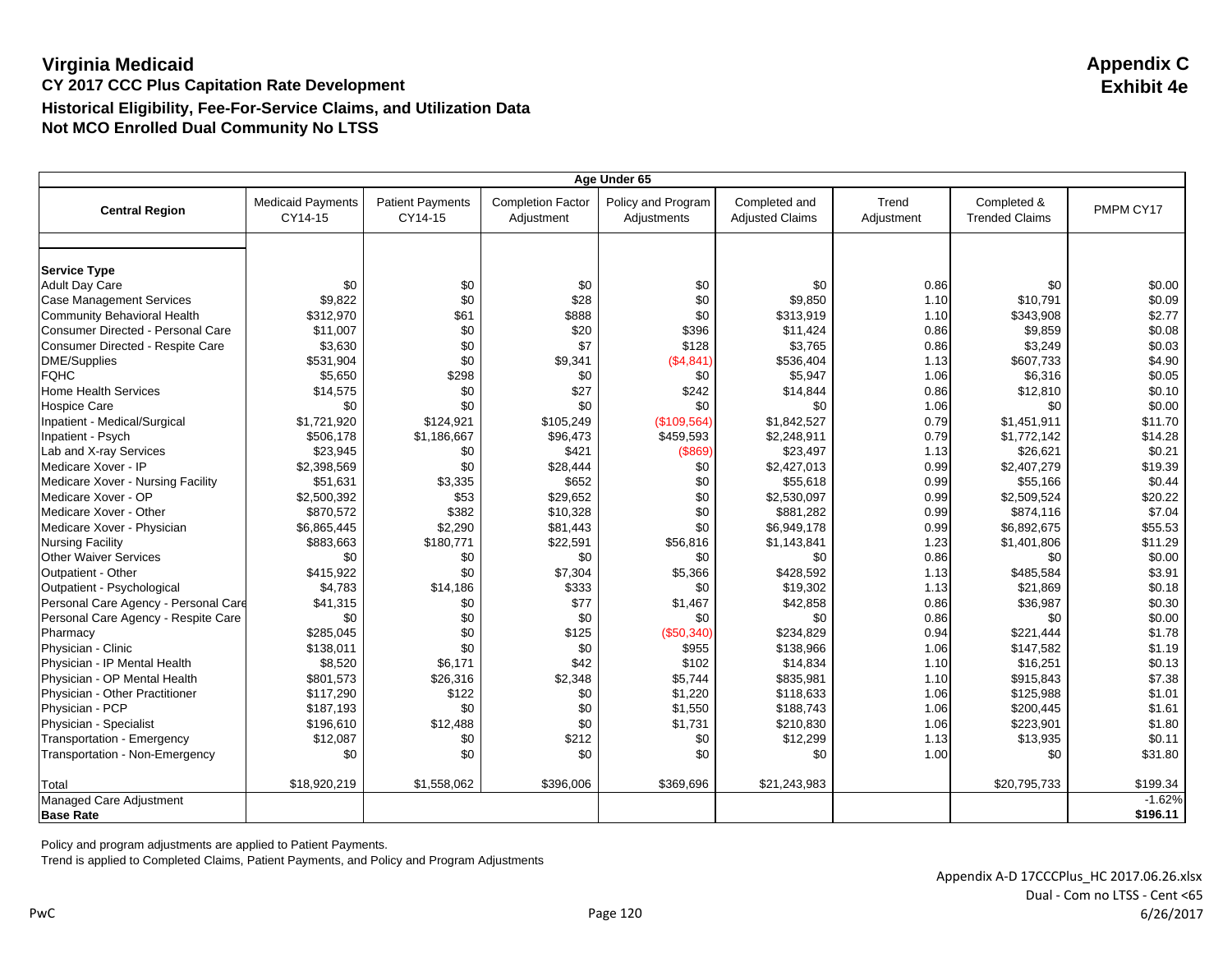|                                              | Age 65 and Over                     |                                    |                                        |                                   |                                         |                     |                                      |           |
|----------------------------------------------|-------------------------------------|------------------------------------|----------------------------------------|-----------------------------------|-----------------------------------------|---------------------|--------------------------------------|-----------|
| <b>Central Region</b>                        | <b>Medicaid Payments</b><br>CY14-15 | <b>Patient Payments</b><br>CY14-15 | <b>Completion Factor</b><br>Adjustment | Policy and Program<br>Adjustments | Completed and<br><b>Adjusted Claims</b> | Trend<br>Adjustment | Completed &<br><b>Trended Claims</b> | PMPM CY17 |
|                                              |                                     |                                    |                                        |                                   |                                         |                     |                                      |           |
|                                              |                                     |                                    |                                        |                                   |                                         |                     |                                      |           |
| <b>Service Type</b><br><b>Adult Day Care</b> | \$10,788                            | \$0                                | \$20                                   | \$265                             | \$11,073                                | 0.86                | \$9,556                              | \$0.09    |
| <b>Case Management Services</b>              | \$0                                 | \$0                                | \$0                                    | \$0                               | \$0                                     | 1.10                | \$0                                  | \$0.00    |
| Community Behavioral Health                  | \$38,580                            | \$0                                | \$109                                  | \$0                               | \$38,690                                | 1.10                | \$42,386                             | \$0.39    |
| Consumer Directed - Personal Care            | \$38,298                            | \$855                              | \$73                                   | \$1,409                           | \$40.635                                | 0.86                | \$35,068                             | \$0.32    |
| Consumer Directed - Respite Care             | \$8,650                             | \$0                                | \$16                                   | \$305                             | \$8,971                                 | 0.86                | \$7,742                              | \$0.07    |
| DME/Supplies                                 | \$568,320                           | \$0                                | \$9,981                                | ( \$5,173)                        | \$573,128                               | 1.13                | \$649,340                            | \$5.98    |
| <b>FQHC</b>                                  | \$2,629                             | \$0                                | \$0                                    | \$0                               | \$2,629                                 | 1.06                | \$2,792                              | \$0.03    |
| <b>Home Health Services</b>                  | \$1,463                             | \$0                                | \$3                                    | \$24                              | \$1,490                                 | 0.86                | \$1,286                              | \$0.01    |
| <b>Hospice Care</b>                          | \$15,985                            | \$1,167                            | \$0                                    | \$0                               | \$17,152                                | 1.06                | \$18,215                             | \$0.17    |
| Inpatient - Medical/Surgical                 | \$2,509,416                         | \$0                                | \$143,009                              | (\$148,871)                       | \$2,503,554                             | 0.79                | \$1,972,800                          | \$18.17   |
| Inpatient - Psych                            | \$986,308                           | \$226,312                          | \$69,106                               | \$329,216                         | \$1,610,942                             | 0.79                | \$1,269,422                          | \$11.69   |
| Lab and X-ray Services                       | \$4,992                             | \$0                                | \$88                                   | (S181)                            | \$4,899                                 | 1.13                | \$5,550                              | \$0.05    |
| Medicare Xover - IP                          | \$2.096.789                         | (SO)                               | \$24,865                               | \$0                               | \$2,121,655                             | 0.99                | \$2,104,403                          | \$19.39   |
| Medicare Xover - Nursing Facility            | \$176,135                           | \$368                              | \$2,093                                | \$0                               | \$178,596                               | 0.99                | \$177,144                            | \$1.63    |
| Medicare Xover - OP                          | \$1,565,204                         | \$0                                | \$18,561                               | \$0                               | \$1,583,766                             | 0.99                | \$1,570,888                          | \$14.47   |
| Medicare Xover - Other                       | \$429,405                           | \$195                              | \$5,095                                | \$0                               | \$434,695                               | 0.99                | \$431,161                            | \$3.97    |
| Medicare Xover - Physician                   | \$3,562,766                         | \$4,028                            | \$42,298                               | \$0                               | \$3,609,091                             | 0.99                | \$3,579,746                          | \$32.98   |
| <b>Nursing Facility</b>                      | \$6,487,670                         | \$1,717,414                        | \$174,139                              | \$437,963                         | \$8,817,186                             | 1.23                | \$10,805,679                         | \$99.55   |
| <b>Other Waiver Services</b>                 | \$0                                 | \$0                                | \$0                                    | \$0                               | \$0                                     | 0.86                | \$0                                  | \$0.00    |
| Outpatient - Other                           | \$159,345                           | \$0                                | \$2,798                                | \$2,056                           | \$164,199                               | 1.13                | \$186,033                            | \$1.71    |
| Outpatient - Psychological                   | \$1,654                             | \$7,371                            | \$158                                  | \$0                               | \$9,183                                 | 1.13                | \$10,405                             | \$0.10    |
| Personal Care Agency - Personal Care         | \$96,740                            | \$557                              | \$180                                  | \$3,455                           | \$100,933                               | 0.86                | \$87,105                             | \$0.80    |
| Personal Care Agency - Respite Care          | \$0                                 | \$0                                | \$0                                    | \$0                               | \$0                                     | 0.86                | \$0                                  | \$0.00    |
| Pharmacy                                     | \$197,177                           | \$0                                | \$86                                   | (\$34,822)                        | \$162,441                               | 0.94                | \$153,182                            | \$1.41    |
| Physician - Clinic                           | \$5,574                             | \$0                                | \$0                                    | \$39                              | \$5,612                                 | 1.06                | \$5,960                              | \$0.05    |
| Physician - IP Mental Health                 | \$818                               | \$1,407                            | \$6                                    | \$15                              | \$2,247                                 | 1.10                | \$2,461                              | \$0.02    |
| Physician - OP Mental Health                 | \$65,524                            | \$3,901                            | \$197                                  | \$482                             | \$70,103                                | 1.10                | \$76,800                             | \$0.71    |
| Physician - Other Practitioner               | \$73,659                            | \$72                               | \$0                                    | \$766                             | \$74,497                                | 1.06                | \$79,115                             | \$0.73    |
| Physician - PCP                              | \$109,653                           | \$0                                | \$0                                    | \$908                             | \$110,561                               | 1.06                | \$117,415                            | \$1.08    |
| Physician - Specialist                       | \$95,904                            | \$1,766                            | \$0                                    | \$809                             | \$98,478                                | 1.06                | \$104,584                            | \$0.96    |
| Transportation - Emergency                   | \$7,762                             | \$0                                | \$136                                  | \$0                               | \$7,898                                 | 1.13                | \$8,949                              | \$0.08    |
| Transportation - Non-Emergency               | \$0                                 | \$0                                | \$0                                    | \$0                               | \$0                                     | 1.00                | \$0                                  | \$31.80   |
|                                              |                                     |                                    |                                        |                                   |                                         |                     |                                      |           |
| Total                                        | \$19,317,208                        | \$1,965,411                        | \$493,018                              | \$588,665                         | \$22,364,303                            |                     | \$23,515,189                         | \$248.44  |
| Managed Care Adjustment                      |                                     |                                    |                                        |                                   |                                         |                     |                                      | $-0.96%$  |
| <b>Base Rate</b>                             |                                     |                                    |                                        |                                   |                                         |                     |                                      | \$246.06  |

Policy and program adjustments are applied to Patient Payments.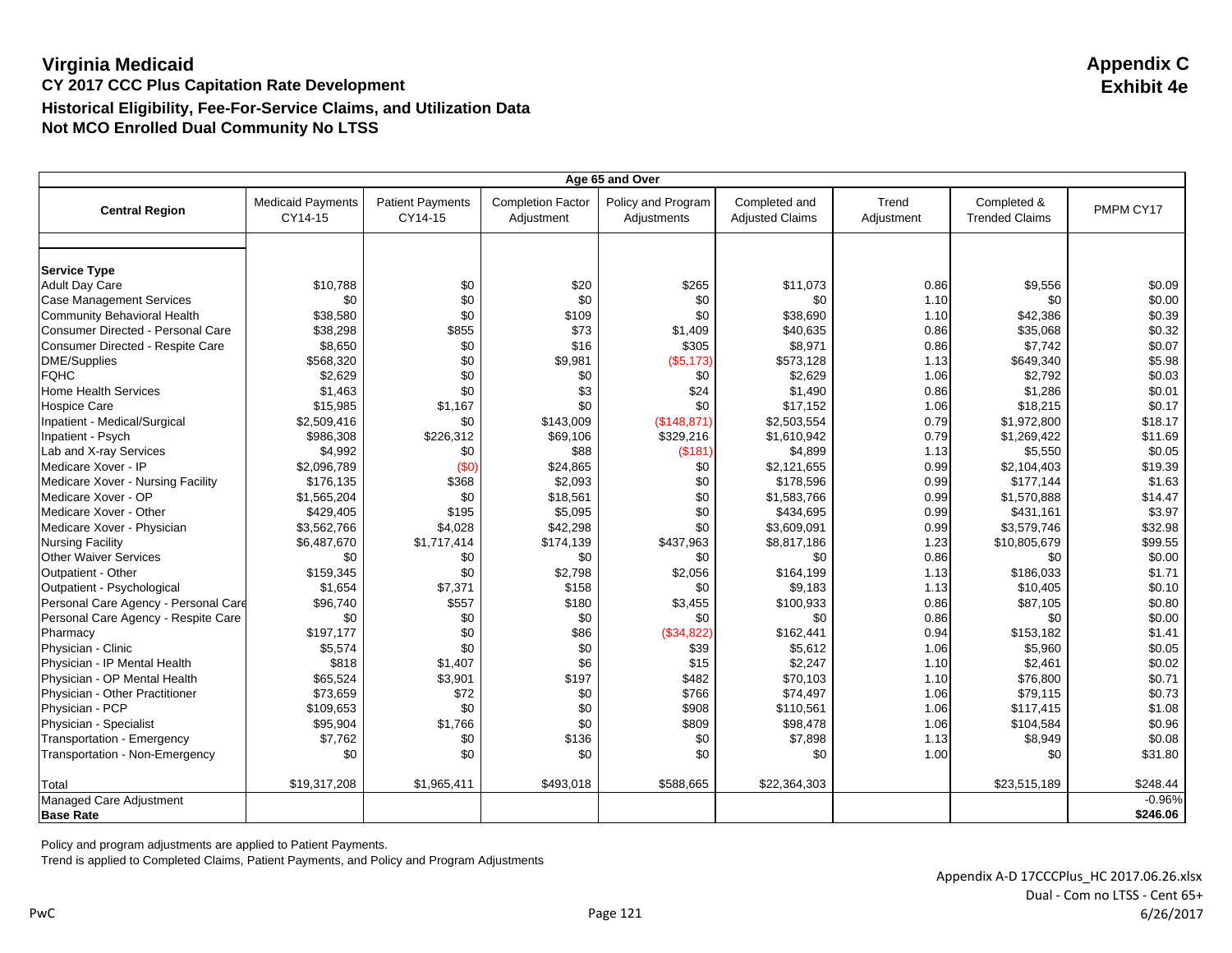| Age Under 65                                                   |                                     |                                    |                                        |                                   |                                         |                     |                                      |                  |
|----------------------------------------------------------------|-------------------------------------|------------------------------------|----------------------------------------|-----------------------------------|-----------------------------------------|---------------------|--------------------------------------|------------------|
| <b>Charlottesville Western Region</b>                          | <b>Medicaid Payments</b><br>CY14-15 | <b>Patient Payments</b><br>CY14-15 | <b>Completion Factor</b><br>Adjustment | Policy and Program<br>Adjustments | Completed and<br><b>Adjusted Claims</b> | Trend<br>Adjustment | Completed &<br><b>Trended Claims</b> | PMPM CY17        |
|                                                                |                                     |                                    |                                        |                                   |                                         |                     |                                      |                  |
|                                                                |                                     |                                    |                                        |                                   |                                         |                     |                                      |                  |
| <b>Service Type</b>                                            |                                     |                                    |                                        |                                   |                                         |                     |                                      |                  |
| <b>Adult Day Care</b>                                          | \$0<br>\$1,937                      | \$0<br>\$0                         | \$0                                    | \$0<br>\$0                        | \$0                                     | 0.86                | \$0<br>\$2,128                       | \$0.00<br>\$0.02 |
| <b>Case Management Services</b><br>Community Behavioral Health | \$197,150                           | \$0                                | \$5<br>\$559                           | \$0                               | \$1,943                                 | 1.10                | \$216,597                            | \$2.03           |
|                                                                |                                     |                                    |                                        |                                   | \$197,709                               | 1.10                |                                      |                  |
| <b>Consumer Directed - Personal Care</b>                       | \$6,926                             | \$481                              | \$14                                   | \$267                             | \$7,687                                 | 0.86                | \$6,634                              | \$0.06           |
| Consumer Directed - Respite Care                               | \$910                               | \$0                                | \$2                                    | \$32                              | \$943                                   | 0.86                | \$814                                | \$0.01           |
| DME/Supplies                                                   | \$342.657                           | \$0                                | \$6,018                                | (\$3,119)                         | \$345.556                               | 1.13                | \$391.506                            | \$3.67           |
| <b>FQHC</b>                                                    | \$5,636                             | \$1,239                            | \$0                                    | \$0                               | \$6,875                                 | 1.06                | \$7,301                              | \$0.07           |
| <b>Home Health Services</b>                                    | \$11,222                            | \$0                                | \$21                                   | \$186                             | \$11,429                                | 0.86                | \$9,863                              | \$0.09           |
| <b>Hospice Care</b>                                            | \$0                                 | \$0                                | \$0                                    | \$0                               | \$0                                     | 1.06                | \$0                                  | \$0.00           |
| Inpatient - Medical/Surgical                                   | \$596,307                           | \$1,957                            | \$34,094                               | (\$35,492)                        | \$596,867                               | 0.79                | \$470,331                            | \$4.41           |
| Inpatient - Psych                                              | \$175,506                           | \$394,824                          | \$32,502                               | \$154,840                         | \$757,673                               | 0.79                | \$597,046                            | \$5.59           |
| Lab and X-ray Services                                         | \$17,862                            | \$0                                | \$314                                  | (S648)                            | \$17.527                                | 1.13                | \$19,858                             | \$0.19           |
| Medicare Xover - IP                                            | \$1,727,065                         | \$0                                | \$20,481                               | \$0                               | \$1,747,546                             | 0.99                | \$1,733,337                          | \$16.24          |
| Medicare Xover - Nursing Facility                              | \$54,209                            | \$5,730                            | \$711                                  | \$0                               | \$60,650                                | 0.99                | \$60,157                             | \$0.56           |
| Medicare Xover - OP                                            | \$2,029,795                         | \$0                                | \$24.071                               | \$0                               | \$2.053.866                             | 0.99                | \$2,037,166                          | \$19.08          |
| Medicare Xover - Other                                         | \$650,469                           | \$137                              | \$7,715                                | \$0                               | \$658,322                               | 0.99                | \$652,969                            | \$6.12           |
| Medicare Xover - Physician                                     | \$4,586,658                         | \$674                              | \$54,400                               | \$0                               | \$4,641,732                             | 0.99                | \$4,603,990                          | \$43.13          |
| <b>Nursing Facility</b>                                        | \$601,783                           | \$125,094                          | \$15,427                               | \$38,799                          | \$781,103                               | 1.23                | \$957,261                            | \$8.97           |
| <b>Other Waiver Services</b>                                   | \$0                                 | \$0                                | \$0                                    | \$0                               | \$0                                     | 0.86                | \$0                                  | \$0.00           |
| Outpatient - Other                                             | \$254,375                           | \$0                                | \$4,467                                | \$3,282                           | \$262,124                               | 1.13                | \$296,980                            | \$2.78           |
| Outpatient - Psychological                                     | \$1,899                             | \$420                              | \$41                                   | \$0                               | \$2,360                                 | 1.13                | \$2,674                              | \$0.03           |
| Personal Care Agency - Personal Care                           | \$7,269                             | \$220                              | \$14                                   | \$266                             | \$7,769                                 | 0.86                | \$6,704                              | \$0.06           |
| Personal Care Agency - Respite Care                            | \$0                                 | \$0                                | \$0                                    | \$0                               | \$0                                     | 0.86                | \$0                                  | \$0.00           |
| Pharmacy                                                       | \$255,721                           | \$0                                | \$112                                  | (\$45,162)                        | \$210,672                               | 0.94                | \$198,663                            | \$1.86           |
| Physician - Clinic                                             | \$29,505                            | \$0                                | \$0                                    | \$204                             | \$29,709                                | 1.06                | \$31,551                             | \$0.30           |
| Physician - IP Mental Health                                   | \$955                               | \$1,798                            | \$8                                    | \$19                              | \$2,780                                 | 1.10                | \$3,046                              | \$0.03           |
| Physician - OP Mental Health                                   | \$775,365                           | \$27,976                           | \$2,279                                | \$5,573                           | \$811,193                               | 1.10                | \$888,686                            | \$8.32           |
| Physician - Other Practitioner                                 | \$57,443                            | \$112                              | \$0                                    | \$598                             | \$58,153                                | 1.06                | \$61,758                             | \$0.58           |
| Physician - PCP                                                | \$69,742                            | \$0                                | \$0                                    | \$577                             | \$70,319                                | 1.06                | \$74,679                             | \$0.70           |
| Physician - Specialist                                         | \$117,354                           | \$21,059                           | \$0                                    | \$1,146                           | \$139,559                               | 1.06                | \$148,212                            | \$1.39           |
| Transportation - Emergency                                     | \$18,885                            | \$0                                | \$332                                  | \$0                               | \$19,217                                | 1.13                | \$21,772                             | \$0.20           |
| Transportation - Non-Emergency                                 | \$0                                 | \$0                                | \$0                                    | \$0                               | \$0                                     | 1.00                | \$0                                  | \$31.80          |
| Total                                                          | \$12,594,605                        | \$581,720                          | \$203,586                              | \$121,369                         | \$13,501,280                            |                     | \$13,501,682                         | \$158.28         |
| Managed Care Adjustment                                        |                                     |                                    |                                        |                                   |                                         |                     |                                      | $-1.57%$         |
| <b>Base Rate</b>                                               |                                     |                                    |                                        |                                   |                                         |                     |                                      | \$155.79         |

Policy and program adjustments are applied to Patient Payments.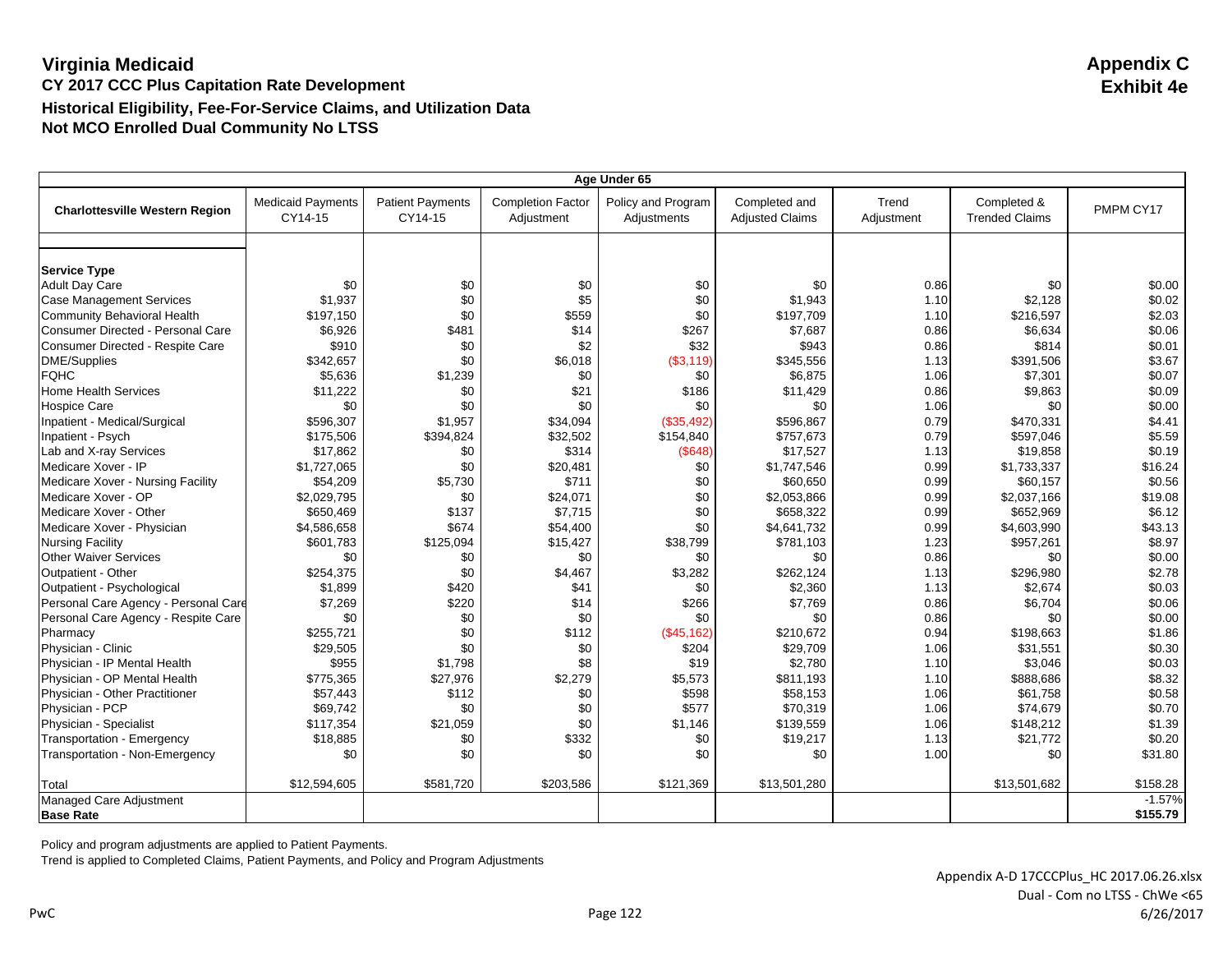|                                                                | Age 65 and Over                     |                                    |                                        |                                   |                                         |                     |                                      |                  |
|----------------------------------------------------------------|-------------------------------------|------------------------------------|----------------------------------------|-----------------------------------|-----------------------------------------|---------------------|--------------------------------------|------------------|
| <b>Charlottesville Western Region</b>                          | <b>Medicaid Payments</b><br>CY14-15 | <b>Patient Payments</b><br>CY14-15 | <b>Completion Factor</b><br>Adjustment | Policy and Program<br>Adjustments | Completed and<br><b>Adjusted Claims</b> | Trend<br>Adjustment | Completed &<br><b>Trended Claims</b> | PMPM CY17        |
|                                                                |                                     |                                    |                                        |                                   |                                         |                     |                                      |                  |
|                                                                |                                     |                                    |                                        |                                   |                                         |                     |                                      |                  |
| <b>Service Type</b>                                            |                                     |                                    |                                        |                                   |                                         |                     |                                      |                  |
| <b>Adult Day Care</b>                                          | \$334<br>\$0                        | \$0<br>\$0                         | \$1<br>\$0                             | \$8<br>\$0                        | \$343<br>\$0                            | 0.86                | \$296<br>\$0                         | \$0.00<br>\$0.00 |
| <b>Case Management Services</b><br>Community Behavioral Health |                                     | \$0                                | \$70                                   | \$0                               |                                         | 1.10                |                                      | \$0.32           |
|                                                                | \$24,731                            |                                    |                                        |                                   | \$24,801                                | 1.10                | \$27,170                             |                  |
| <b>Consumer Directed - Personal Care</b>                       | \$24,905                            | \$2,258                            | \$50                                   | \$977                             | \$28,191                                | 0.86                | \$24,329                             | \$0.29           |
| Consumer Directed - Respite Care                               | \$5,631                             | \$0                                | \$10                                   | \$198                             | \$5,840                                 | 0.86                | \$5,040                              | \$0.06           |
| DME/Supplies                                                   | \$421,779                           | \$0                                | \$7,407                                | (\$3,839)                         | \$425,348                               | 1.13                | \$481,909                            | \$5.70           |
| <b>FQHC</b>                                                    | \$1,087                             | \$173                              | \$0                                    | \$0                               | \$1,260                                 | 1.06                | \$1,338                              | \$0.02           |
| <b>Home Health Services</b>                                    | \$8,027                             | \$0                                | \$15                                   | \$133                             | \$8,175                                 | 0.86                | \$7,055                              | \$0.08           |
| <b>Hospice Care</b>                                            | \$15,052                            | \$2,311                            | \$0                                    | \$0                               | \$17,363                                | 1.06                | \$18,440                             | \$0.22           |
| Inpatient - Medical/Surgical                                   | \$797,059                           | \$0                                | \$45,423                               | (\$47,285)                        | \$795,197                               | 0.79                | \$626,615                            | \$7.41           |
| Inpatient - Psych                                              | \$1,536,405                         | \$118,017                          | \$94,284                               | \$449,162                         | \$2,197,868                             | 0.79                | \$1,731,920                          | \$20.48          |
| Lab and X-ray Services                                         | \$2,499                             | \$0                                | \$44                                   | (S91)                             | \$2,452                                 | 1.13                | \$2,778                              | \$0.03           |
| Medicare Xover - IP                                            | \$1,667,994                         | \$0                                | \$19,780                               | \$0                               | \$1,687,774                             | 0.99                | \$1,674,051                          | \$19.80          |
| Medicare Xover - Nursing Facility                              | \$195,680                           | \$9,337                            | \$2,431                                | \$0                               | \$207.449                               | 0.99                | \$205,762                            | \$2.43           |
| Medicare Xover - OP                                            | \$1,184,762                         | \$7                                | \$14,050                               | \$0                               | \$1.198.819                             | 0.99                | \$1,189,071                          | \$14.06          |
| Medicare Xover - Other                                         | \$459,020                           | \$131                              | \$5,445                                | \$0                               | \$464,596                               | 0.99                | \$460,818                            | \$5.45           |
| Medicare Xover - Physician                                     | \$2,348,802                         | \$264                              | \$27,857                               | \$0                               | \$2,376,924                             | 0.99                | \$2,357,597                          | \$27.88          |
| <b>Nursing Facility</b>                                        | \$6,074,402                         | \$1,510,808                        | \$160,983                              | \$404,876                         | \$8,151,069                             | 1.23                | \$9,989,337                          | \$118.12         |
| <b>Other Waiver Services</b>                                   | \$0                                 | \$0                                | \$0                                    | \$0                               | \$0                                     | 0.86                | \$0                                  | \$0.00           |
| Outpatient - Other                                             | \$61,048                            | \$0                                | \$1,072                                | \$788                             | \$62,908                                | 1.13                | \$71,273                             | \$0.84           |
| Outpatient - Psychological                                     | \$982                               | \$803                              | \$31                                   | \$0                               | \$1,817                                 | 1.13                | \$2,058                              | \$0.02           |
| Personal Care Agency - Personal Care                           | \$22,056                            | \$0                                | \$41                                   | \$783                             | \$22,880                                | 0.86                | \$19,746                             | \$0.23           |
| Personal Care Agency - Respite Care                            | \$0                                 | \$0                                | \$0                                    | \$0                               | \$0                                     | 0.86                | \$0                                  | \$0.00           |
| Pharmacy                                                       | \$175,239                           | \$0                                | \$77                                   | (\$30,948)                        | \$144,368                               | 0.94                | \$136,139                            | \$1.61           |
| Physician - Clinic                                             | \$751                               | \$0                                | \$0                                    | \$5                               | \$756                                   | 1.06                | \$803                                | \$0.01           |
| Physician - IP Mental Health                                   | \$80                                | \$208                              | \$1                                    | \$2                               | \$290                                   | 1.10                | \$318                                | \$0.00           |
| Physician - OP Mental Health                                   | \$92,576                            | \$4,164                            | \$274                                  | \$671                             | \$97,685                                | 1.10                | \$107,017                            | \$1.27           |
| Physician - Other Practitioner                                 | \$42,167                            | \$0                                | \$0                                    | \$438                             | \$42,606                                | 1.06                | \$45,247                             | \$0.54           |
| Physician - PCP                                                | \$36,222                            | \$0                                | \$0                                    | \$300                             | \$36,522                                | 1.06                | \$38,786                             | \$0.46           |
| Physician - Specialist                                         | \$45,156                            | \$780                              | \$0                                    | \$380                             | \$46,316                                | 1.06                | \$49,188                             | \$0.58           |
| Transportation - Emergency                                     | \$11,430                            | \$0                                | \$201                                  | \$0                               | \$11,631                                | 1.13                | \$13,178                             | \$0.16           |
| Transportation - Non-Emergency                                 | \$0                                 | \$0                                | \$0                                    | \$0                               | \$0                                     | 1.00                | \$0                                  | \$31.80          |
| Total                                                          | \$15,255,875                        | \$1,649,262                        | \$379,548                              | \$776,560                         | \$18,061,245                            |                     | \$19,287,277                         | \$259.87         |
| Managed Care Adjustment                                        |                                     |                                    |                                        |                                   |                                         |                     |                                      | $-0.86%$         |
| <b>Base Rate</b>                                               |                                     |                                    |                                        |                                   |                                         |                     |                                      | \$257.62         |
|                                                                |                                     |                                    |                                        |                                   |                                         |                     |                                      |                  |

Policy and program adjustments are applied to Patient Payments.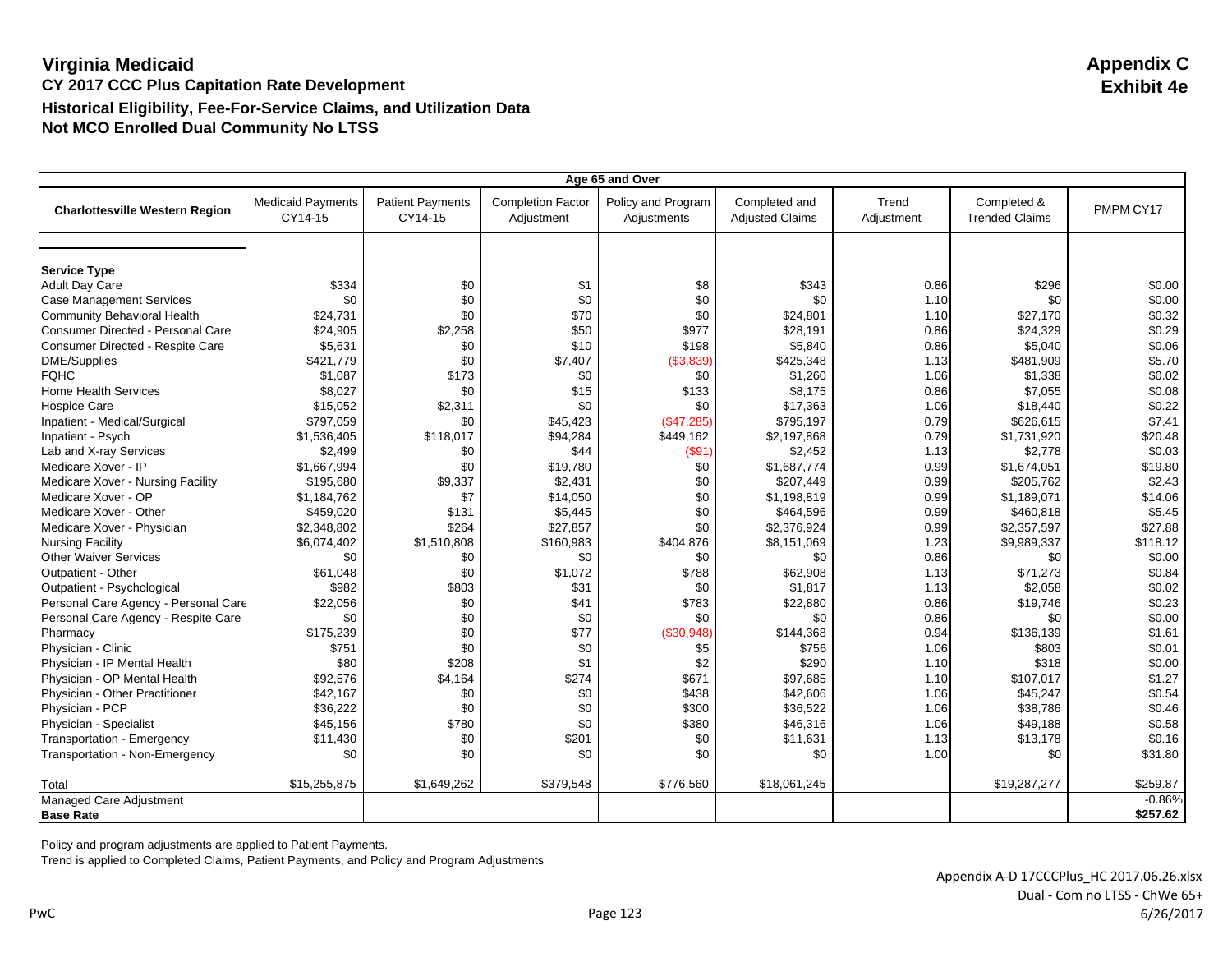| Age Under 65                         |                                     |                                    |                                        |                                   |                                         |                     |                                      |           |
|--------------------------------------|-------------------------------------|------------------------------------|----------------------------------------|-----------------------------------|-----------------------------------------|---------------------|--------------------------------------|-----------|
| Northern & Winchester Region         | <b>Medicaid Payments</b><br>CY14-15 | <b>Patient Payments</b><br>CY14-15 | <b>Completion Factor</b><br>Adjustment | Policy and Program<br>Adjustments | Completed and<br><b>Adjusted Claims</b> | Trend<br>Adjustment | Completed &<br><b>Trended Claims</b> | PMPM CY17 |
|                                      |                                     |                                    |                                        |                                   |                                         |                     |                                      |           |
|                                      |                                     |                                    |                                        |                                   |                                         |                     |                                      |           |
| <b>Service Type</b>                  |                                     |                                    |                                        |                                   |                                         |                     |                                      |           |
| <b>Adult Day Care</b>                | \$0                                 | \$0                                | \$0                                    | \$0                               | \$0                                     | 0.86                | \$0                                  | \$0.00    |
| <b>Case Management Services</b>      | \$7.718                             | \$0                                | \$22                                   | \$0                               | \$7,739                                 | 1.10                | \$8,479                              | \$0.11    |
| Community Behavioral Health          | \$230,167                           | \$0                                | \$653                                  | \$0                               | \$230,820                               | 1.10                | \$252,870                            | \$3.26    |
| Consumer Directed - Personal Care    | \$9,466                             | \$0                                | \$18                                   | \$341                             | \$9,824                                 | 0.86                | \$8,478                              | \$0.11    |
| Consumer Directed - Respite Care     | \$0                                 | \$0                                | \$0                                    | \$0                               | \$0                                     | 0.86                | \$0                                  | \$0.00    |
| <b>DME/Supplies</b>                  | \$273,386                           | \$0                                | \$4,801                                | (\$2,488)                         | \$275,699                               | 1.13                | \$312,360                            | \$4.03    |
| <b>FQHC</b>                          | \$249                               | \$0                                | \$0                                    | \$0                               | \$249                                   | 1.06                | \$264                                | \$0.00    |
| <b>Home Health Services</b>          | \$5,831                             | \$0                                | \$11                                   | \$97                              | \$5,938                                 | 0.86                | \$5,125                              | \$0.07    |
| <b>Hospice Care</b>                  | \$0                                 | \$0                                | \$0                                    | \$0                               | \$0                                     | 1.06                | \$0                                  | \$0.00    |
| Inpatient - Medical/Surgical         | \$690,917                           | \$4,381                            | \$39,624                               | (\$41,249)                        | \$693,673                               | 0.79                | \$546,614                            | \$7.05    |
| Inpatient - Psych                    | \$88,564                            | \$138,465                          | \$12,938                               | \$61,637                          | \$301,605                               | 0.79                | \$237,664                            | \$3.06    |
| Lab and X-ray Services               | \$18,958                            | \$0                                | \$333                                  | (\$688)                           | \$18,603                                | 1.13                | \$21,077                             | \$0.27    |
| Medicare Xover - IP                  | \$1,248,736                         | \$0                                | \$14,808                               | \$0                               | \$1,263,545                             | 0.99                | \$1,253,271                          | \$16.16   |
| Medicare Xover - Nursing Facility    | \$22,049                            | \$358                              | \$266                                  | \$0                               | \$22,673                                | 0.99                | \$22,489                             | \$0.29    |
| Medicare Xover - OP                  | \$1,488,731                         | \$0                                | \$17,655                               | \$0                               | \$1,506,385                             | 0.99                | \$1,494,137                          | \$19.27   |
| Medicare Xover - Other               | \$436,367                           | \$87                               | \$5,176                                | \$0                               | \$441,630                               | 0.99                | \$438,039                            | \$5.65    |
| Medicare Xover - Physician           | \$3,566,001                         | \$3,994                            | \$42,336                               | \$0                               | \$3,612,331                             | 0.99                | \$3,582,959                          | \$46.20   |
| <b>Nursing Facility</b>              | \$679,259                           | \$127,650                          | \$17,125                               | \$43,070                          | \$867,105                               | 1.23                | \$1,062,658                          | \$13.70   |
| <b>Other Waiver Services</b>         | \$0                                 | \$0                                | \$0                                    | \$0                               | \$0                                     | 0.86                | \$0                                  | \$0.00    |
| Outpatient - Other                   | \$149,950                           | \$0                                | \$2,633                                | \$1,934                           | \$154,517                               | 1.13                | \$175,065                            | \$2.26    |
| Outpatient - Psychological           | \$2,110                             | \$470                              | \$45                                   | \$0                               | \$2,625                                 | 1.13                | \$2,974                              | \$0.04    |
| Personal Care Agency - Personal Care | \$27,482                            | \$54                               | \$51                                   | \$978                             | \$28,565                                | 0.86                | \$24,651                             | \$0.32    |
| Personal Care Agency - Respite Care  | \$0                                 | \$0                                | \$0                                    | \$0                               | \$0                                     | 0.86                | \$0                                  | \$0.00    |
| Pharmacy                             | \$221.953                           | \$0                                | \$97                                   | (\$39,198)                        | \$182,852                               | 0.94                | \$172,430                            | \$2.22    |
| Physician - Clinic                   | \$171,944                           | \$0                                | \$0                                    | \$1,190                           | \$173,134                               | 1.06                | \$183,868                            | \$2.37    |
| Physician - IP Mental Health         | \$3,126                             | \$5,278                            | \$24                                   | \$58                              | \$8,486                                 | 1.10                | \$9,297                              | \$0.12    |
| Physician - OP Mental Health         | \$642,431                           | \$97,432                           | \$2,099                                | \$5,133                           | \$747,096                               | 1.10                | \$818,466                            | \$10.55   |
| Physician - Other Practitioner       | \$48,138                            | \$2,890                            | \$0                                    | \$530                             | \$51,558                                | 1.06                | \$54,754                             | \$0.71    |
| Physician - PCP                      | \$85,264                            | \$26                               | \$0                                    | \$706                             | \$85,997                                | 1.06                | \$91,328                             | \$1.18    |
| Physician - Specialist               | \$92,492                            | \$29,368                           | \$0                                    | \$1,009                           | \$122,869                               | 1.06                | \$130,487                            | \$1.68    |
| Transportation - Emergency           | \$6,895                             | \$0                                | \$121                                  | \$0                               | \$7,016                                 | 1.13                | \$7,949                              | \$0.10    |
| Transportation - Non-Emergency       | \$0                                 | \$0                                | \$0                                    | \$0                               | \$0                                     | 1.00                | \$0                                  | \$31.80   |
|                                      |                                     |                                    |                                        |                                   |                                         |                     |                                      |           |
| Total                                | \$10,218,183                        | \$410,454                          | \$160,836                              | \$33,061                          | \$10,822,532                            |                     | \$10,917,753                         | \$172.58  |
| Managed Care Adjustment              |                                     |                                    |                                        |                                   |                                         |                     |                                      | $-1.56%$  |
| <b>Base Rate</b>                     |                                     |                                    |                                        |                                   |                                         |                     |                                      | \$169.88  |

Policy and program adjustments are applied to Patient Payments.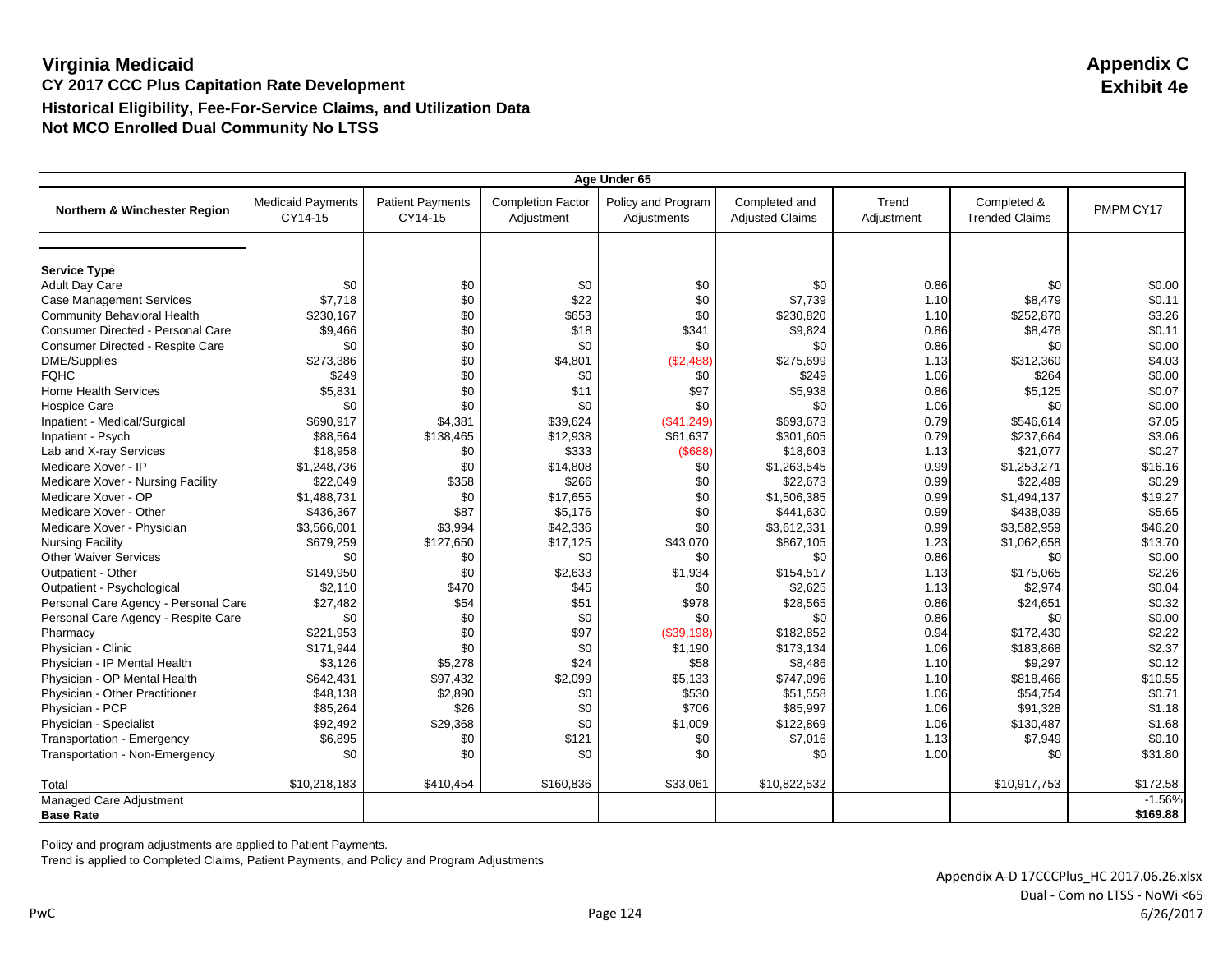|                                              | Age 65 and Over                     |                                    |                                        |                                   |                                         |                     |                                      |           |
|----------------------------------------------|-------------------------------------|------------------------------------|----------------------------------------|-----------------------------------|-----------------------------------------|---------------------|--------------------------------------|-----------|
| Northern & Winchester Region                 | <b>Medicaid Payments</b><br>CY14-15 | <b>Patient Payments</b><br>CY14-15 | <b>Completion Factor</b><br>Adjustment | Policy and Program<br>Adjustments | Completed and<br><b>Adjusted Claims</b> | Trend<br>Adjustment | Completed &<br><b>Trended Claims</b> | PMPM CY17 |
|                                              |                                     |                                    |                                        |                                   |                                         |                     |                                      |           |
|                                              |                                     |                                    |                                        |                                   |                                         |                     |                                      |           |
| <b>Service Type</b><br><b>Adult Day Care</b> | \$897                               | \$0                                | \$2                                    | \$22                              | \$921                                   | 0.86                | \$794                                | \$0.00    |
| <b>Case Management Services</b>              | \$0                                 | \$0                                | \$0                                    | \$0                               | \$0                                     | 1.10                | \$0                                  | \$0.00    |
| Community Behavioral Health                  | \$13,874                            | \$0                                | \$39                                   | \$0                               | \$13,913                                | 1.10                | \$15,242                             | \$0.07    |
| Consumer Directed - Personal Care            | \$52,912                            | \$140                              | \$98                                   | \$1,909                           | \$55,060                                | 0.86                | \$47,516                             | \$0.21    |
|                                              |                                     |                                    | \$19                                   | \$370                             |                                         |                     |                                      | \$0.04    |
| Consumer Directed - Respite Care             | \$10,503                            | \$0                                |                                        |                                   | \$10,893                                | 0.86                | \$9,400                              | \$2.62    |
| DME/Supplies                                 | \$525,314                           | \$0<br>\$0                         | \$9,226                                | (\$4,781)                         | \$529,758                               | 1.13                | \$600,203                            |           |
| <b>FQHC</b>                                  | \$362                               |                                    | \$0                                    | \$0                               | \$362                                   | 1.06                | \$384                                | \$0.00    |
| <b>Home Health Services</b>                  | \$15,334                            | \$0                                | \$28                                   | \$254                             | \$15,617                                | 0.86                | \$13,478                             | \$0.06    |
| <b>Hospice Care</b>                          | \$48,060                            | \$2,847                            | \$0                                    | \$0                               | \$50,907                                | 1.06                | \$54,063                             | \$0.24    |
| Inpatient - Medical/Surgical                 | \$7,535,691                         | \$0                                | \$429,450                              | (\$447,055)                       | \$7,518,087                             | 0.79                | \$5,924,252                          | \$25.84   |
| Inpatient - Psych                            | \$1,277,659                         | \$90,296                           | \$77,958                               | \$371,388                         | \$1,817,302                             | 0.79                | \$1,432,034                          | \$6.25    |
| Lab and X-ray Services                       | \$13,509                            | \$0                                | \$237                                  | (\$490)                           | \$13,256                                | 1.13                | \$15,019                             | \$0.07    |
| Medicare Xover - IP                          | \$2,407,642                         | \$151                              | \$28,553                               | \$0                               | \$2,436,346                             | 0.99                | \$2,416,537                          | \$10.54   |
| Medicare Xover - Nursing Facility            | \$219,622                           | \$1,183                            | \$2,618                                | \$0                               | \$223,423                               | 0.99                | \$221,606                            | \$0.97    |
| Medicare Xover - OP                          | \$2,813,193                         | \$126                              | \$33,363                               | \$0                               | \$2,846,681                             | 0.99                | \$2,823,534                          | \$12.32   |
| Medicare Xover - Other                       | \$406,747                           | \$314                              | \$4,827                                | \$0                               | \$411,889                               | 0.99                | \$408,540                            | \$1.78    |
| Medicare Xover - Physician                   | \$4,409.784                         | \$968                              | \$52,306                               | \$0                               | \$4,463,058                             | 0.99                | \$4.426.769                          | \$19.31   |
| <b>Nursing Facility</b>                      | \$6,314,422                         | \$1,391,048                        | \$163,535                              | \$411,295                         | \$8,280,301                             | 1.23                | \$10,147,713                         | \$44.26   |
| <b>Other Waiver Services</b>                 | \$0                                 | \$0                                | \$0                                    | \$0                               | \$0                                     | 0.86                | \$0                                  | \$0.00    |
| Outpatient - Other                           | \$85,112                            | \$0                                | \$1,495                                | \$1,098                           | \$87.705                                | 1.13                | \$99,368                             | \$0.43    |
| Outpatient - Psychological                   | \$364                               | \$1,315                            | \$29                                   | \$0                               | \$1,709                                 | 1.13                | \$1,937                              | \$0.01    |
| Personal Care Agency - Personal Care         | \$296,741                           | \$658                              | \$551                                  | \$10,562                          | \$308,512                               | 0.86                | \$266,246                            | \$1.16    |
| Personal Care Agency - Respite Care          | \$0                                 | \$0                                | \$0                                    | \$0                               | \$0                                     | 0.86                | \$0                                  | \$0.00    |
| Pharmacy                                     | \$526,238                           | \$0                                | \$230                                  | (\$92,936)                        | \$433,532                               | 0.94                | \$408,821                            | \$1.78    |
| Physician - Clinic                           | \$17,220                            | \$0                                | \$0                                    | \$119                             | \$17,340                                | 1.06                | \$18,415                             | \$0.08    |
| Physician - IP Mental Health                 | \$388                               | \$645                              | \$3                                    | \$7                               | \$1.043                                 | 1.10                | \$1,143                              | \$0.00    |
| Physician - OP Mental Health                 | \$87,180                            | \$11,544                           | \$280                                  | \$685                             | \$99,689                                | 1.10                | \$109,212                            | \$0.48    |
| Physician - Other Practitioner               | \$40,147                            | \$651                              | \$0                                    | \$424                             | \$41,222                                | 1.06                | \$43,778                             | \$0.19    |
| Physician - PCP                              | \$138,917                           | \$0                                | \$0                                    | \$1,150                           | \$140,067                               | 1.06                | \$148,751                            | \$0.65    |
| Physician - Specialist                       | \$125,294                           | \$6,245                            | \$0                                    | \$1,089                           | \$132,628                               | 1.06                | \$140,851                            | \$0.61    |
| Transportation - Emergency                   | \$4,907                             | \$0                                | \$86                                   | \$0                               | \$4,993                                 | 1.13                | \$5,657                              | \$0.02    |
| Transportation - Non-Emergency               | \$0                                 | \$0                                | \$0                                    | \$0                               | \$0                                     | 1.00                | \$0                                  | \$31.80   |
| Total                                        | \$27,388,033                        | \$1,508,131                        | \$804,937                              | \$255,112                         | \$29,956,212                            |                     | \$29,801,263                         | \$161.79  |
| Managed Care Adjustment                      |                                     |                                    |                                        |                                   |                                         |                     |                                      | $-1.08%$  |
| <b>Base Rate</b>                             |                                     |                                    |                                        |                                   |                                         |                     |                                      | \$160.05  |

Policy and program adjustments are applied to Patient Payments.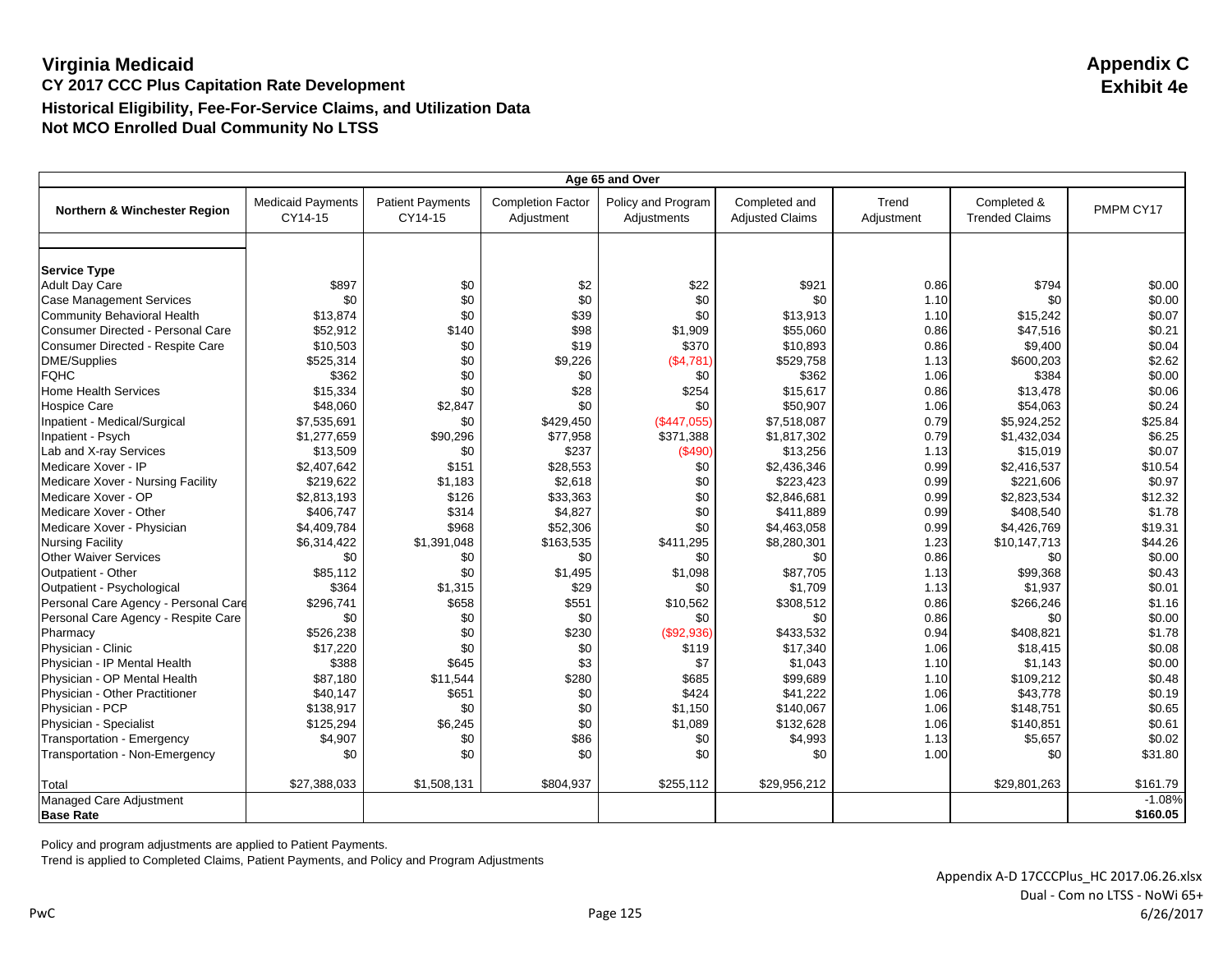| Age Under 65                         |                                     |                                    |                                        |                                   |                                         |                     |                                      |           |
|--------------------------------------|-------------------------------------|------------------------------------|----------------------------------------|-----------------------------------|-----------------------------------------|---------------------|--------------------------------------|-----------|
| Roanoke/Alleghany Region             | <b>Medicaid Payments</b><br>CY14-15 | <b>Patient Payments</b><br>CY14-15 | <b>Completion Factor</b><br>Adjustment | Policy and Program<br>Adjustments | Completed and<br><b>Adjusted Claims</b> | Trend<br>Adjustment | Completed &<br><b>Trended Claims</b> | PMPM CY17 |
|                                      |                                     |                                    |                                        |                                   |                                         |                     |                                      |           |
| <b>Service Type</b>                  |                                     |                                    |                                        |                                   |                                         |                     |                                      |           |
| <b>Adult Day Care</b>                | \$0                                 | \$0                                | \$0                                    | \$0                               | \$0                                     | 0.86                | \$0                                  | \$0.00    |
| <b>Case Management Services</b>      | \$2,428                             | \$0                                | \$7                                    | \$0                               | \$2,435                                 | 1.10                | \$2,668                              | \$0.04    |
| Community Behavioral Health          | \$217,056                           | \$0                                | \$616                                  | \$0                               | \$217.671                               | 1.10                | \$238,466                            | \$3.20    |
| Consumer Directed - Personal Care    | \$8,038                             | \$35                               | \$15                                   | \$290                             | \$8,379                                 | 0.86                | \$7,231                              | \$0.10    |
| Consumer Directed - Respite Care     | \$891                               | \$0                                | \$2                                    | \$31                              | \$925                                   | 0.86                | \$798                                | \$0.01    |
| <b>DME/Supplies</b>                  | \$247.609                           | \$0                                | \$4,349                                | (S2.254)                          | \$249.704                               | 1.13                | \$282,909                            | \$3.80    |
| <b>FQHC</b>                          | \$2,930                             | \$217                              | \$0                                    | \$0                               | \$3,147                                 | 1.06                | \$3,342                              | \$0.04    |
| <b>Home Health Services</b>          | \$1,438                             | \$0                                | \$3                                    | \$24                              | \$1,465                                 | 0.86                | \$1,264                              | \$0.02    |
| <b>Hospice Care</b>                  | \$0                                 | \$0                                | \$0                                    | \$0                               | \$0                                     | 1.06                | \$0                                  | \$0.00    |
| Inpatient - Medical/Surgical         | \$505,071                           | \$1,928                            | \$28,893                               | (\$30,078)                        | \$505,814                               | 0.79                | \$398,582                            | \$5.35    |
| Inpatient - Psych                    | \$116,529                           | \$273,570                          | \$22,231                               | \$105,909                         | \$518,240                               | 0.79                | \$408,373                            | \$5.49    |
| Lab and X-ray Services               | \$29,802                            | \$0                                | \$523                                  | (S1,081)                          | \$29,244                                | 1.13                | \$33,133                             | \$0.45    |
| Medicare Xover - IP                  | \$1,278,052                         | \$0                                | \$15,156                               | \$0                               | \$1,293,209                             | 0.99                | \$1,282,694                          | \$17.23   |
| Medicare Xover - Nursing Facility    | \$42,233                            | \$5,416                            | \$565                                  | \$0                               | \$48,214                                | 0.99                | \$47,822                             | \$0.64    |
| Medicare Xover - OP                  | \$1,375,475                         | \$0                                | \$16,311                               | \$0                               | \$1.391.786                             | 0.99                | \$1,380,470                          | \$18.54   |
| Medicare Xover - Other               | \$548,664                           | \$108                              | \$6,508                                | \$0                               | \$555,280                               | 0.99                | \$550,765                            | \$7.40    |
| Medicare Xover - Physician           | \$2,493,855                         | \$685                              | \$29,582                               | \$0                               | \$2,524,122                             | 0.99                | \$2,503,599                          | \$33.63   |
| <b>Nursing Facility</b>              | \$479,152                           | \$106,818                          | \$12,436                               | \$31,277                          | \$629,683                               | 1.23                | \$771,692                            | \$10.37   |
| <b>Other Waiver Services</b>         | \$0                                 | \$0                                | \$0                                    | \$0                               | \$0                                     | 0.86                | \$0                                  | \$0.00    |
| Outpatient - Other                   | \$149,875                           | \$0                                | \$2,632                                | \$1,933                           | \$154,440                               | 1.13                | \$174,977                            | \$2.35    |
| Outpatient - Psychological           | \$886                               | \$625                              | \$27                                   | \$0                               | \$1,538                                 | 1.13                | \$1.742                              | \$0.02    |
| Personal Care Agency - Personal Care | \$1,377                             | \$0                                | \$3                                    | \$49                              | \$1,428                                 | 0.86                | \$1,233                              | \$0.02    |
| Personal Care Agency - Respite Care  | \$0                                 | \$0                                | \$0                                    | \$0                               | \$0                                     | 0.86                | \$0                                  | \$0.00    |
| Pharmacy                             | \$172,916                           | \$0                                | \$76                                   | (\$30,538)                        | \$142,454                               | 0.94                | \$134,334                            | \$1.80    |
| Physician - Clinic                   | \$77,393                            | \$0                                | \$0                                    | \$535                             | \$77,928                                | 1.06                | \$82,759                             | \$1.11    |
| Physician - IP Mental Health         | \$1,043                             | \$1,042                            | \$6                                    | \$14                              | \$2,105                                 | 1.10                | \$2,306                              | \$0.03    |
| Physician - OP Mental Health         | \$536,447                           | \$14,601                           | \$1,563                                | \$3,823                           | \$556,434                               | 1.10                | \$609,590                            | \$8.19    |
| Physician - Other Practitioner       | \$34,842                            | \$4,975                            | \$0                                    | \$414                             | \$40,231                                | 1.06                | \$42,726                             | \$0.57    |
| Physician - PCP                      | \$73,206                            | \$0                                | \$0                                    | \$606                             | \$73,812                                | 1.06                | \$78,389                             | \$1.05    |
| Physician - Specialist               | \$103,518                           | \$30,045                           | \$0                                    | \$1,106                           | \$134,669                               | 1.06                | \$143,019                            | \$1.92    |
| Transportation - Emergency           | \$12,499                            | \$0                                | \$220                                  | \$0                               | \$12,719                                | 1.13                | \$14,410                             | \$0.19    |
| Transportation - Non-Emergency       | \$0                                 | \$0                                | \$0                                    | \$0                               | \$0                                     | 1.00                | \$0                                  | \$31.80   |
| Total                                | \$8,513,227                         | \$440,065                          | \$141,722                              | \$82,063                          | \$9,177,077                             |                     | \$9,199,291                          | \$155.37  |
| Managed Care Adjustment              |                                     |                                    |                                        |                                   |                                         |                     |                                      | $-1.53%$  |
| <b>Base Rate</b>                     |                                     |                                    |                                        |                                   |                                         |                     |                                      | \$152.99  |

Policy and program adjustments are applied to Patient Payments.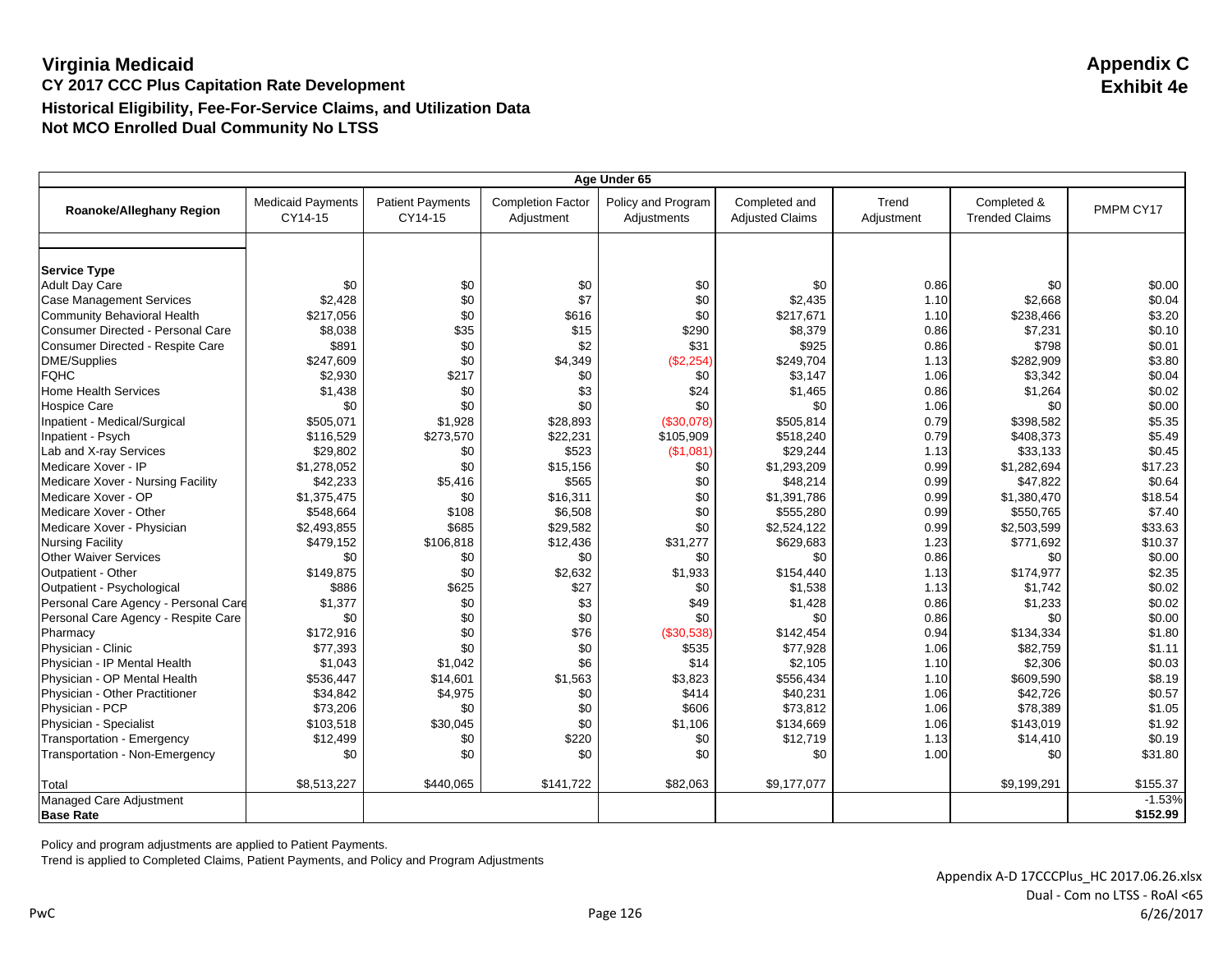| Age 65 and Over                               |                                     |                                    |                                        |                                   |                                         |                     |                                      |                   |
|-----------------------------------------------|-------------------------------------|------------------------------------|----------------------------------------|-----------------------------------|-----------------------------------------|---------------------|--------------------------------------|-------------------|
| Roanoke/Alleghany Region                      | <b>Medicaid Payments</b><br>CY14-15 | <b>Patient Payments</b><br>CY14-15 | <b>Completion Factor</b><br>Adjustment | Policy and Program<br>Adjustments | Completed and<br><b>Adjusted Claims</b> | Trend<br>Adjustment | Completed &<br><b>Trended Claims</b> | PMPM CY17         |
|                                               |                                     |                                    |                                        |                                   |                                         |                     |                                      |                   |
|                                               |                                     |                                    |                                        |                                   |                                         |                     |                                      |                   |
| <b>Service Type</b><br><b>Adult Day Care</b>  | \$0                                 | \$0                                | \$0                                    | \$0                               | \$0                                     | 0.86                | \$0                                  | \$0.00            |
| <b>Case Management Services</b>               | \$0                                 | \$0                                | \$0                                    | \$0                               | \$0                                     | 1.10                | \$0                                  | \$0.00            |
| Community Behavioral Health                   | \$29,435                            | \$0                                | \$83                                   | \$0                               | \$29,519                                | 1.10                | \$32,339                             | \$0.66            |
| Consumer Directed - Personal Care             | \$31,026                            | \$1,683                            | \$61                                   | \$1,177                           | \$33,947                                | 0.86                | \$29,296                             | \$0.60            |
| Consumer Directed - Respite Care              | \$10,504                            | \$0                                | \$19                                   | \$370                             | \$10,894                                | 0.86                | \$9,402                              | \$0.19            |
| <b>DME/Supplies</b>                           | \$285,483                           | \$0                                |                                        | (\$2,598)                         | \$287,899                               |                     | \$326,182                            | \$6.70            |
|                                               |                                     |                                    | \$5,014                                |                                   |                                         | 1.13                |                                      |                   |
| <b>FQHC</b>                                   | \$1,263                             | \$198                              | \$0                                    | \$0                               | \$1,461                                 | 1.06                | \$1,552                              | \$0.03            |
| <b>Home Health Services</b>                   | \$0                                 | \$0                                | \$0<br>\$0                             | \$0                               | \$0                                     | 0.86                | \$0                                  | \$0.00            |
| <b>Hospice Care</b>                           | \$0                                 | \$0                                |                                        | \$0                               | \$0                                     | 1.06                | \$0                                  | \$0.00            |
| Inpatient - Medical/Surgical                  | \$545,637                           | \$0                                | \$31,095                               | (\$32,370)                        | \$544,363                               | 0.79                | \$428,958                            | \$8.80            |
| Inpatient - Psych                             | \$2,918,052                         | \$263,748                          | \$181,327                              | \$863,832                         | \$4,226,959                             | 0.79                | \$3,330,844                          | \$68.37<br>\$0.12 |
| Lab and X-ray Services<br>Medicare Xover - IP | \$5,153                             | \$0<br>\$0                         | \$90                                   | (\$187)                           | \$5,056                                 | 1.13                | \$5,729                              |                   |
|                                               | \$1,067,264                         |                                    | \$12,656                               | \$0                               | \$1,079,921                             | 0.99                | \$1,071,140                          | \$21.99           |
| Medicare Xover - Nursing Facility             | \$141,500                           | \$3,683                            | \$1,722                                | \$0                               | \$146,905                               | 0.99                | \$145,710                            | \$2.99            |
| Medicare Xover - OP                           | \$755,245                           | \$3                                | \$8.956                                | \$0                               | \$764,205                               | 0.99                | \$757,991                            | \$15.56           |
| Medicare Xover - Other                        | \$304,597                           | \$214                              | \$3,615                                | \$0                               | \$308,425                               | 0.99                | \$305,918                            | \$6.28            |
| Medicare Xover - Physician                    | \$1,242,002                         | \$949                              | \$14,740                               | \$0                               | \$1,257,691                             | 0.99                | \$1,247,465                          | \$25.61           |
| <b>Nursing Facility</b>                       | \$4,580,709                         | \$1,204,238                        | \$122,776                              | \$308,783                         | \$6,216,506                             | 1.23                | \$7,618,482                          | \$156.38          |
| <b>Other Waiver Services</b>                  | \$0                                 | \$0                                | \$0                                    | \$0                               | \$0                                     | 0.86                | \$0                                  | \$0.00            |
| Outpatient - Other                            | \$42,550                            | \$0                                | \$747                                  | \$549                             | \$43,846                                | 1.13                | \$49,676                             | \$1.02            |
| Outpatient - Psychological                    | \$0                                 | \$0                                | \$0                                    | \$0                               | \$0                                     | 1.13                | \$0                                  | \$0.00            |
| Personal Care Agency - Personal Care          | \$29,504                            | \$0                                | \$55                                   | \$1,048                           | \$30,606                                | 0.86                | \$26,413                             | \$0.54            |
| Personal Care Agency - Respite Care           | \$0                                 | \$0                                | \$0                                    | \$0                               | \$0                                     | 0.86                | \$0                                  | \$0.00            |
| Pharmacy                                      | \$100,300                           | \$0                                | \$44                                   | (\$17,713)                        | \$82,630                                | 0.94                | \$77,920                             | \$1.60            |
| Physician - Clinic                            | \$47                                | \$0                                | \$0                                    | \$0                               | \$47                                    | 1.06                | \$50                                 | \$0.00            |
| Physician - IP Mental Health                  | \$48                                | \$187                              | \$1                                    | \$2                               | \$237                                   | 1.10                | \$260                                | \$0.01            |
| Physician - OP Mental Health                  | \$30,281                            | \$923                              | \$89                                   | \$216                             | \$31,509                                | 1.10                | \$34,519                             | \$0.71            |
| Physician - Other Practitioner                | \$30,517                            | \$48                               | \$0                                    | \$318                             | \$30,882                                | 1.06                | \$32,797                             | \$0.67            |
| Physician - PCP                               | \$23,412                            | \$0                                | \$0                                    | \$194                             | \$23,606                                | 1.06                | \$25,070                             | \$0.51            |
| Physician - Specialist                        | \$33,586                            | \$5,806                            | \$0                                    | \$326                             | \$39,718                                | 1.06                | \$42,181                             | \$0.87            |
| Transportation - Emergency                    | \$6,292                             | \$0                                | \$111                                  | \$0                               | \$6,403                                 | 1.13                | \$7,254                              | \$0.15            |
| Transportation - Non-Emergency                | \$0                                 | \$0                                | \$0                                    | \$0                               | \$0                                     | 1.00                | \$0                                  | \$31.80           |
| Total                                         | \$12,214,408                        | \$1,481,681                        | \$383,200                              | \$1,123,947                       | \$15,203,236                            |                     | \$15,607,147                         | \$352.15          |
| Managed Care Adjustment                       |                                     |                                    |                                        |                                   |                                         |                     |                                      | $-0.95%$          |
| <b>Base Rate</b>                              |                                     |                                    |                                        |                                   |                                         |                     |                                      | \$348.81          |

Policy and program adjustments are applied to Patient Payments.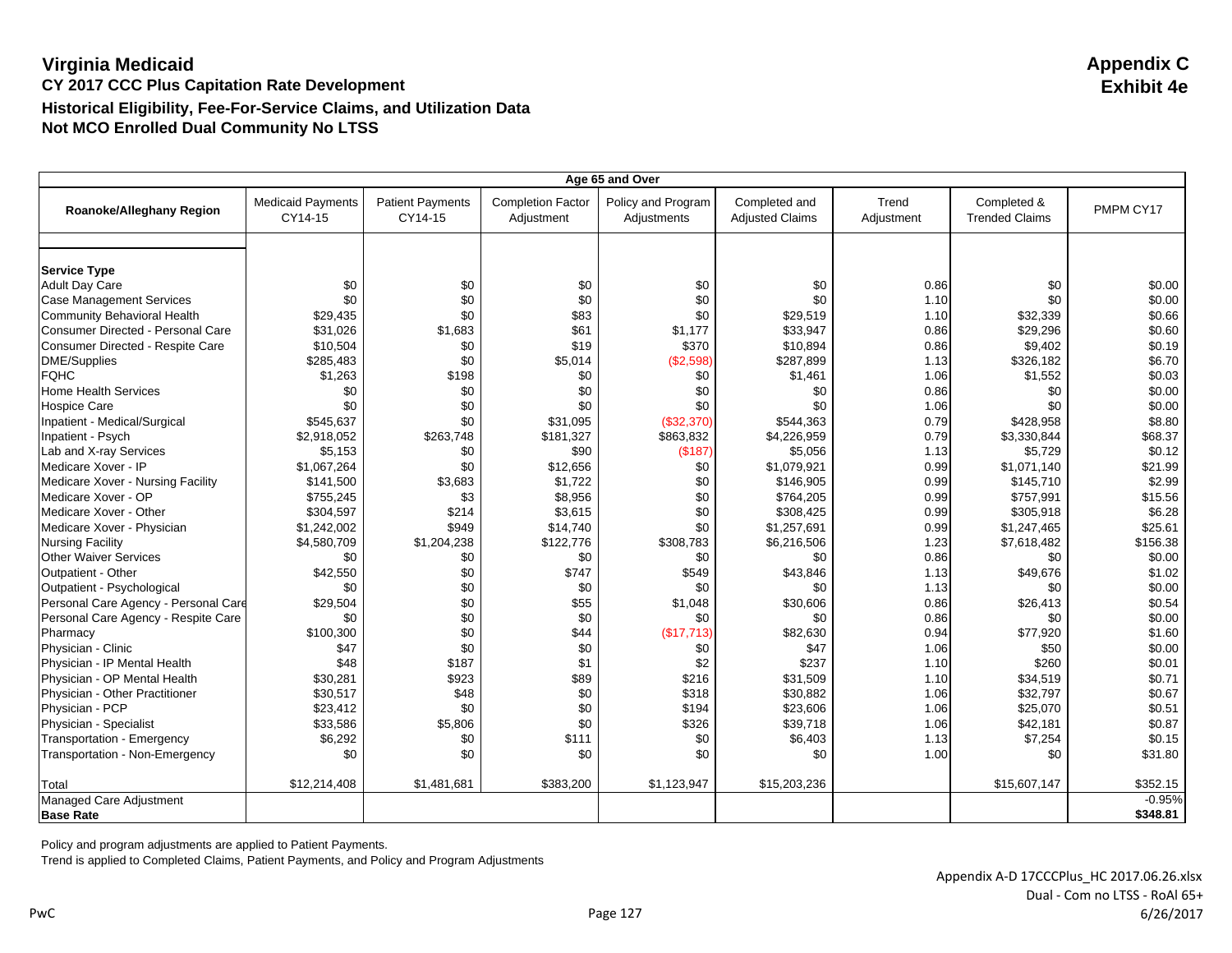|                                              | Age Under 65                        |                                    |                                        |                                   |                                         |                     |                                      |           |  |
|----------------------------------------------|-------------------------------------|------------------------------------|----------------------------------------|-----------------------------------|-----------------------------------------|---------------------|--------------------------------------|-----------|--|
| <b>Southwest Region</b>                      | <b>Medicaid Payments</b><br>CY14-15 | <b>Patient Payments</b><br>CY14-15 | <b>Completion Factor</b><br>Adjustment | Policy and Program<br>Adjustments | Completed and<br><b>Adjusted Claims</b> | Trend<br>Adjustment | Completed &<br><b>Trended Claims</b> | PMPM CY17 |  |
|                                              |                                     |                                    |                                        |                                   |                                         |                     |                                      |           |  |
|                                              |                                     |                                    |                                        |                                   |                                         |                     |                                      |           |  |
| <b>Service Type</b><br><b>Adult Day Care</b> | \$0                                 | \$0                                | \$0                                    | \$0                               | \$0                                     | 0.86                | \$0                                  | \$0.00    |  |
| <b>Case Management Services</b>              | \$6,634                             | \$0                                | \$19                                   | \$0                               | \$6,653                                 | 1.10                | \$7,288                              | \$0.06    |  |
| <b>Community Behavioral Health</b>           | \$86,644                            | \$0                                | \$246                                  | \$0                               | \$86,889                                | 1.10                | \$95,190                             | \$0.76    |  |
| Consumer Directed - Personal Care            | \$2,127                             | \$0                                | \$4                                    | \$77                              | \$2,207                                 | 0.86                | \$1,905                              | \$0.02    |  |
| Consumer Directed - Respite Care             | \$50                                | \$0                                | \$0                                    | \$2                               | \$52                                    | 0.86                | \$45                                 | \$0.00    |  |
| DME/Supplies                                 | \$492,976                           | \$0                                | \$8,658                                | (\$4,487)                         | \$497.147                               | 1.13                | \$563.256                            | \$4.52    |  |
| <b>FQHC</b>                                  | \$10,827                            | \$0                                | \$0                                    | \$0                               | \$10,827                                | 1.06                | \$11,498                             | \$0.09    |  |
| <b>Home Health Services</b>                  | \$8,518                             | \$0                                | \$16                                   | \$141                             | \$8,675                                 | 0.86                | \$7,487                              | \$0.06    |  |
| <b>Hospice Care</b>                          | \$0                                 | \$0                                | \$0                                    | \$0                               | \$0                                     | 1.06                | \$0                                  | \$0.00    |  |
| Inpatient - Medical/Surgical                 | \$255,792                           | \$0                                | \$14,577                               | (\$15, 175)                       | \$255,194                               | 0.79                | \$201,093                            | \$1.61    |  |
| Inpatient - Psych                            | \$41,953                            | \$113,395                          | \$8,853                                | \$42,176                          | \$206,378                               | 0.79                | \$162,626                            | \$1.30    |  |
| Lab and X-ray Services                       | \$26,650                            | \$0                                | \$468                                  | (\$967)                           | \$26,151                                | 1.13                | \$29,628                             | \$0.24    |  |
| Medicare Xover - IP                          | \$1,629,812                         | \$0                                | \$19,328                               | \$0                               | \$1,649,139                             | 0.99                | \$1,635,730                          | \$13.12   |  |
| Medicare Xover - Nursing Facility            | \$21,387                            | \$338                              | \$258                                  | \$0                               | \$21,982                                | 0.99                | \$21,804                             | \$0.17    |  |
| Medicare Xover - OP                          | \$1,906,588                         | \$0                                | \$22,610                               | \$0                               | \$1,929,198                             | 0.99                | \$1,913,511                          | \$15.35   |  |
| Medicare Xover - Other                       | \$790,329                           | \$653                              | \$9,380                                | \$0                               | \$800,362                               | 0.99                | \$793,854                            | \$6.37    |  |
| Medicare Xover - Physician                   | \$2,763,443                         | \$2,747                            | \$32,804                               | \$0                               | \$2,798,994                             | 0.99                | \$2,776,236                          | \$22.27   |  |
| <b>Nursing Facility</b>                      | \$351,197                           | \$64,360                           | \$8,820                                | \$22,181                          | \$446,559                               | 1.23                | \$547,269                            | \$4.39    |  |
| <b>Other Waiver Services</b>                 | \$0                                 | \$0                                | \$0                                    | \$0                               | \$0                                     | 0.86                | \$0                                  | \$0.00    |  |
| Outpatient - Other                           | \$52,983                            | \$0                                | \$930                                  | \$684                             | \$54,597                                | 1.13                | \$61,858                             | \$0.50    |  |
| Outpatient - Psychological                   | \$630                               | \$122                              | \$13                                   | \$0                               | \$765                                   | 1.13                | \$867                                | \$0.01    |  |
| Personal Care Agency - Personal Care         | \$0                                 | \$0                                | \$0                                    | \$0                               | \$0                                     | 0.86                | \$0                                  | \$0.00    |  |
| Personal Care Agency - Respite Care          | \$0                                 | \$0                                | \$0                                    | \$0                               | \$0                                     | 0.86                | \$0                                  | \$0.00    |  |
| Pharmacy                                     | \$359.035                           | \$0                                | \$157                                  | (\$63,407)                        | \$295,784                               | 0.94                | \$278,925                            | \$2.24    |  |
| Physician - Clinic                           | \$16,043                            | \$0                                | \$0                                    | \$111                             | \$16,154                                | 1.06                | \$17,156                             | \$0.14    |  |
| Physician - IP Mental Health                 | \$1,618                             | \$2,702                            | \$12                                   | \$30                              | \$4,362                                 | 1.10                | \$4,778                              | \$0.04    |  |
| Physician - OP Mental Health                 | \$484,148                           | \$14,384                           | \$1,414                                | \$3,459                           | \$503,406                               | 1.10                | \$551,496                            | \$4.42    |  |
| Physician - Other Practitioner               | \$86,015                            | \$0                                | \$0                                    | \$894                             | \$86,909                                | 1.06                | \$92,298                             | \$0.74    |  |
| Physician - PCP                              | \$43,744                            | \$0                                | \$0                                    | \$362                             | \$44,106                                | 1.06                | \$46,841                             | \$0.38    |  |
| Physician - Specialist                       | \$67,065                            | \$1,750                            | \$0                                    | \$570                             | \$69,385                                | 1.06                | \$73,687                             | \$0.59    |  |
| Transportation - Emergency                   | \$18,179                            | \$0                                | \$319                                  | \$0                               | \$18,498                                | 1.13                | \$20,958                             | \$0.17    |  |
| Transportation - Non-Emergency               | \$0                                 | \$0                                | \$0                                    | \$0                               | \$0                                     | 1.00                | \$0                                  | \$31.80   |  |
| Total                                        | \$9,524,386                         | \$200,452                          | \$128,885                              | (\$13,350)                        | \$9,840,373                             |                     | \$9,917,280                          | \$111.35  |  |
| Managed Care Adjustment                      |                                     |                                    |                                        |                                   |                                         |                     |                                      | $-1.42%$  |  |
| <b>Base Rate</b>                             |                                     |                                    |                                        |                                   |                                         |                     |                                      | \$109.77  |  |

Policy and program adjustments are applied to Patient Payments.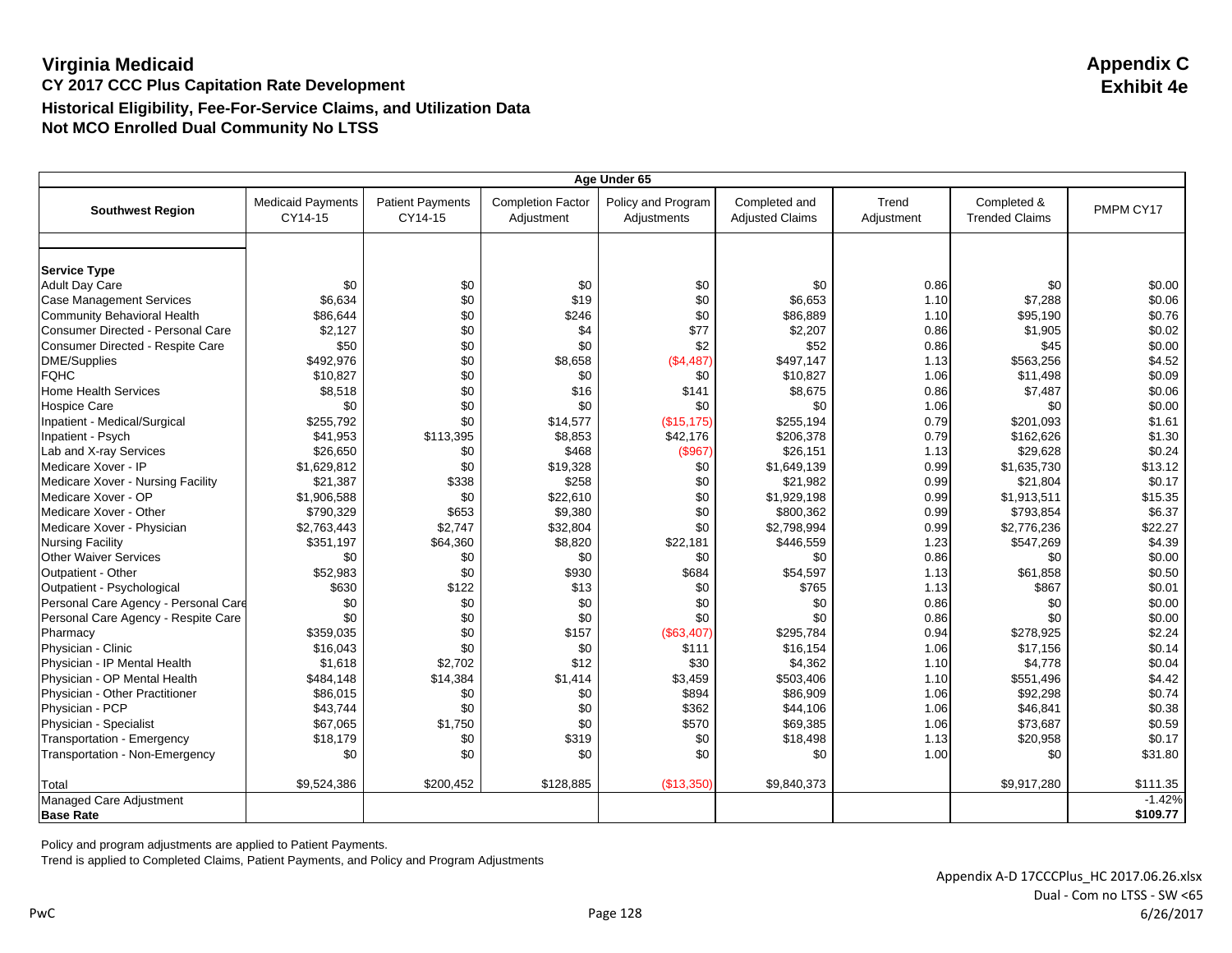|                                               |                                     |                                    |                                        | Age 65 and Over                   |                                         |                     |                                      |           |
|-----------------------------------------------|-------------------------------------|------------------------------------|----------------------------------------|-----------------------------------|-----------------------------------------|---------------------|--------------------------------------|-----------|
| <b>Southwest Region</b>                       | <b>Medicaid Payments</b><br>CY14-15 | <b>Patient Payments</b><br>CY14-15 | <b>Completion Factor</b><br>Adjustment | Policy and Program<br>Adjustments | Completed and<br><b>Adjusted Claims</b> | Trend<br>Adjustment | Completed &<br><b>Trended Claims</b> | PMPM CY17 |
|                                               |                                     |                                    |                                        |                                   |                                         |                     |                                      |           |
|                                               |                                     |                                    |                                        |                                   |                                         |                     |                                      |           |
| <b>Service Type</b><br><b>Adult Day Care</b>  |                                     | \$0                                | \$0                                    | \$0                               | \$0                                     | 0.86                | \$0                                  | \$0.00    |
| <b>Case Management Services</b>               | \$0<br>\$0                          | \$0                                | \$0                                    | \$0                               | \$0                                     | 1.10                | \$0                                  | \$0.00    |
| Community Behavioral Health                   | \$11.748                            | \$0                                | \$33                                   | \$0                               | \$11.781                                | 1.10                | \$12,907                             | \$0.16    |
| Consumer Directed - Personal Care             |                                     |                                    | \$24                                   | \$475                             |                                         | 0.86                |                                      | \$0.15    |
| Consumer Directed - Respite Care              | \$13,188<br>\$4,403                 | \$0<br>\$0                         | \$8                                    | \$155                             | \$13,687<br>\$4,567                     | 0.86                | \$11,812                             | \$0.05    |
|                                               | \$520,185                           | \$0                                | \$9,135                                |                                   |                                         |                     | \$3,941<br>\$594,344                 | \$7.30    |
| <b>DME/Supplies</b>                           |                                     |                                    |                                        | (\$4,734)                         | \$524,586                               | 1.13                |                                      |           |
| <b>FQHC</b>                                   | \$6,853                             | \$0                                | \$0                                    | \$0                               | \$6,853                                 | 1.06                | \$7,278                              | \$0.09    |
| <b>Home Health Services</b>                   | \$11,697                            | \$0                                | \$22                                   | \$194                             | \$11,913                                | 0.86                | \$10,281                             | \$0.13    |
| <b>Hospice Care</b>                           | \$135                               | \$0                                | \$0                                    | \$0                               | \$135                                   | 1.06                | \$143                                | \$0.00    |
| Inpatient - Medical/Surgical                  | \$1,118,319                         | \$0                                | \$63,732                               | (\$66,344)                        | \$1,115,706                             | 0.79                | \$879,176                            | \$10.80   |
| Inpatient - Psych                             | \$35,273                            | \$38,929                           | \$4,229<br>\$173                       | \$20,145                          | \$98,576                                | 0.79                | \$77,678                             | \$0.95    |
| Lab and X-ray Services<br>Medicare Xover - IP | \$9,876                             | \$0                                |                                        | ( \$358)                          | \$9,691                                 | 1.13                | \$10,979                             | \$0.13    |
|                                               | \$1,568,393                         | (50)                               | \$18,599                               | \$0                               | \$1,586,992                             | 0.99                | \$1,574,088                          | \$19.34   |
| Medicare Xover - Nursing Facility             | \$120,307                           | \$2,223                            | \$1,453                                | \$0                               | \$123,983                               | 0.99                | \$122,975                            | \$1.51    |
| Medicare Xover - OP                           | \$1,151,780                         | \$0                                | \$13,659                               | \$0                               | \$1.165.439                             | 0.99                | \$1,155,962                          | \$14.20   |
| Medicare Xover - Other                        | \$751,985                           | \$409                              | \$8,922                                | \$0                               | \$761,317                               | 0.99                | \$755,127                            | \$9.28    |
| Medicare Xover - Physician                    | \$1,651,346                         | \$2,445                            | \$19,612                               | \$0                               | \$1,673,403                             | 0.99                | \$1,659,797                          | \$20.39   |
| <b>Nursing Facility</b>                       | \$2,803,440                         | \$664,547                          | \$73,602                               | \$185,111                         | \$3,726,700                             | 1.23                | \$4,567,163                          | \$56.11   |
| <b>Other Waiver Services</b>                  | \$0                                 | \$0                                | \$0                                    | \$0                               | \$0                                     | 0.86                | \$0                                  | \$0.00    |
| Outpatient - Other                            | \$28,715                            | \$0                                | \$504                                  | \$370                             | \$29,589                                | 1.13                | \$33,524                             | \$0.41    |
| Outpatient - Psychological                    | \$79                                | \$437                              | \$9                                    | \$0                               | \$525                                   | 1.13                | \$595                                | \$0.01    |
| Personal Care Agency - Personal Care          | \$2,079                             | \$0                                | \$4                                    | \$74                              | \$2,157                                 | 0.86                | \$1,861                              | \$0.02    |
| Personal Care Agency - Respite Care           | \$0                                 | \$0                                | \$0                                    | \$0                               | \$0                                     | 0.86                | \$0                                  | \$0.00    |
| Pharmacy                                      | \$257,776                           | \$0                                | \$113                                  | (\$45,524)                        | \$212,364                               | 0.94                | \$200,259                            | \$2.46    |
| Physician - Clinic                            | \$214                               | \$0                                | \$0                                    | \$1                               | \$215                                   | 1.06                | \$228                                | \$0.00    |
| Physician - IP Mental Health                  | \$15                                | \$56                               | \$0                                    | \$0                               | \$72                                    | 1.10                | \$79                                 | \$0.00    |
| Physician - OP Mental Health                  | \$32,824                            | \$1,581                            | \$98                                   | \$239                             | \$34,742                                | 1.10                | \$38,061                             | \$0.47    |
| Physician - Other Practitioner                | \$56,275                            | \$412                              | \$0                                    | \$589                             | \$57,276                                | 1.06                | \$60,827                             | \$0.75    |
| Physician - PCP                               | \$25,215                            | \$0                                | \$0                                    | \$209                             | \$25,424                                | 1.06                | \$27,000                             | \$0.33    |
| Physician - Specialist                        | \$30,110                            | \$2,504                            | \$0                                    | \$270                             | \$32,883                                | 1.06                | \$34,922                             | \$0.43    |
| Transportation - Emergency                    | \$11,367                            | \$0                                | \$200                                  | \$0                               | \$11,566                                | 1.13                | \$13,104                             | \$0.16    |
| Transportation - Non-Emergency                | \$0                                 | \$0                                | \$0                                    | \$0                               | \$0                                     | 1.00                | \$0                                  | \$31.80   |
| Total                                         | \$10,223,596                        | \$713,544                          | \$214,132                              | \$90,871                          | \$11,242,143                            |                     | \$11,854,112                         | \$177.42  |
| Managed Care Adjustment                       |                                     |                                    |                                        |                                   |                                         |                     |                                      | $-1.02%$  |
| <b>Base Rate</b>                              |                                     |                                    |                                        |                                   |                                         |                     |                                      | \$175.61  |

Policy and program adjustments are applied to Patient Payments.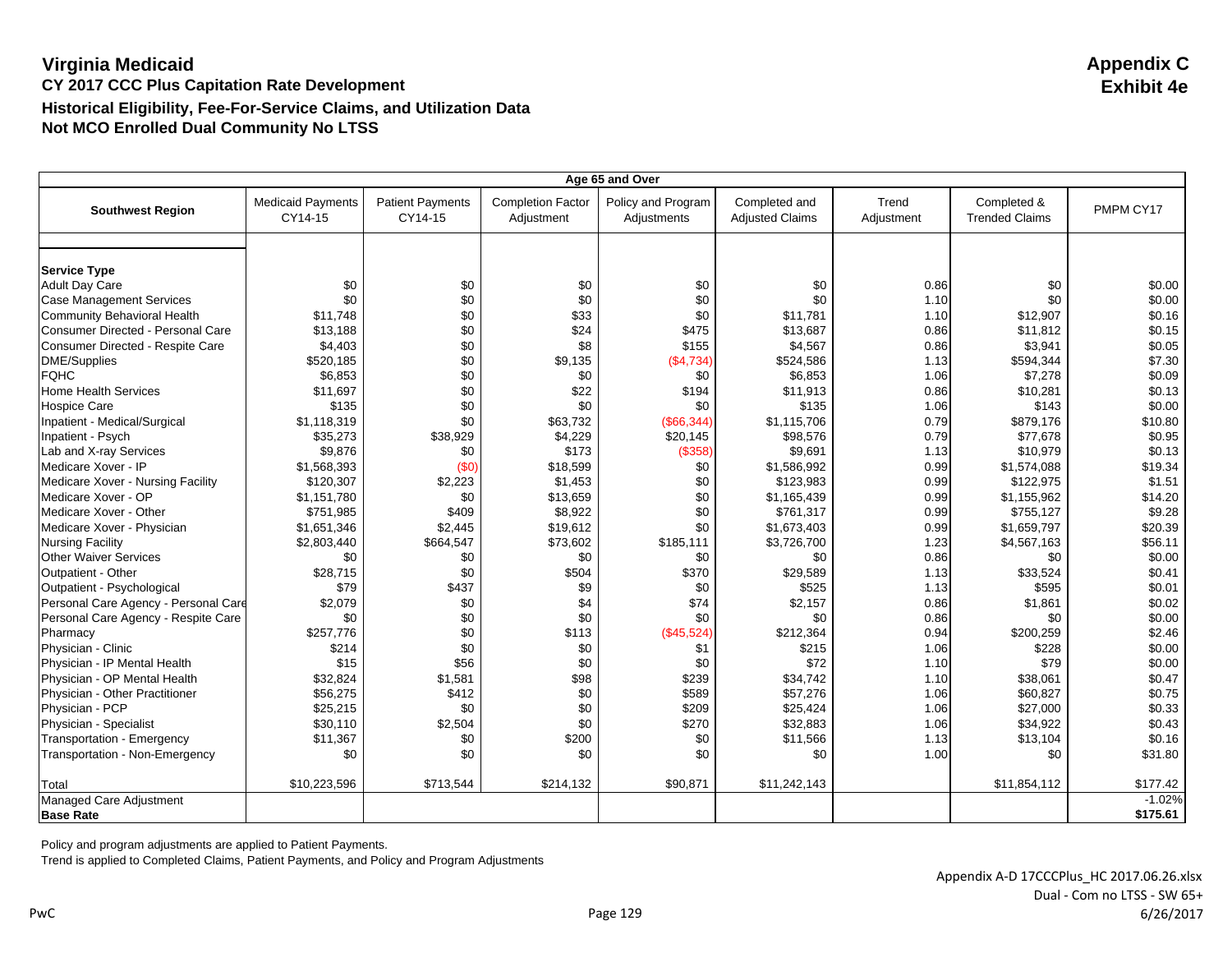|                                              |                                     |                                    |                                        | Age Under 65                      |                                         |                     |                                      |           |
|----------------------------------------------|-------------------------------------|------------------------------------|----------------------------------------|-----------------------------------|-----------------------------------------|---------------------|--------------------------------------|-----------|
| <b>Tidewater Region</b>                      | <b>Medicaid Payments</b><br>CY14-15 | <b>Patient Payments</b><br>CY14-15 | <b>Completion Factor</b><br>Adjustment | Policy and Program<br>Adjustments | Completed and<br><b>Adjusted Claims</b> | Trend<br>Adjustment | Completed &<br><b>Trended Claims</b> | PMPM CY17 |
|                                              |                                     |                                    |                                        |                                   |                                         |                     |                                      |           |
|                                              |                                     |                                    |                                        |                                   |                                         |                     |                                      |           |
| <b>Service Type</b><br><b>Adult Day Care</b> | \$0                                 | \$0                                | \$0                                    | \$0                               | \$0                                     | 0.86                | \$0                                  | \$0.00    |
| <b>Case Management Services</b>              | \$5,125                             | \$0                                | \$15                                   | \$0                               | \$5,140                                 | 1.10                | \$5,631                              | \$0.06    |
| <b>Community Behavioral Health</b>           | \$286,911                           | \$0                                | \$814                                  | \$0                               | \$287,725                               | 1.10                | \$315,211                            | \$3.32    |
| Consumer Directed - Personal Care            | \$5,415                             | \$308                              | \$11                                   | \$206                             | \$5,939                                 | 0.86                | \$5,125                              | \$0.05    |
| Consumer Directed - Respite Care             | \$1,951                             | \$0                                | \$4                                    | \$69                              | \$2,023                                 | 0.86                | \$1,746                              | \$0.02    |
| DME/Supplies                                 | \$539,594                           | \$0                                | \$9,476                                | (\$4,911)                         | \$544,159                               | 1.13                | \$616,519                            | \$6.50    |
| <b>FQHC</b>                                  | \$1,200                             | \$0                                | \$0                                    | \$0                               | \$1,200                                 | 1.06                | \$1,274                              | \$0.01    |
| Home Health Services                         | \$6,421                             | \$0                                | \$12                                   | \$106                             | \$6,540                                 | 0.86                | \$5,644                              | \$0.06    |
| <b>Hospice Care</b>                          | \$0                                 | \$0                                | \$0                                    | \$0                               | \$0                                     | 1.06                | \$0                                  | \$0.00    |
| Inpatient - Medical/Surgical                 | \$742,588                           | \$0                                | \$42,319                               | (\$44,054)                        | \$740,854                               | 0.79                | \$583,793                            | \$6.16    |
| Inpatient - Psych                            | \$104,842                           | \$353,162                          | \$26,101                               | \$124,344                         | \$608,449                               | 0.79                | \$479,458                            | \$5.06    |
| Lab and X-ray Services                       | \$18,436                            | \$0                                | \$324                                  | (\$669)                           | \$18,091                                | 1.13                | \$20,497                             | \$0.22    |
| Medicare Xover - IP                          | \$1,695,387                         | \$0                                | \$20,105                               | \$0                               | \$1,715,493                             | 0.99                | \$1,701,544                          | \$17.94   |
| Medicare Xover - Nursing Facility            | \$35,304                            | \$3,027                            | \$455                                  | \$0                               | \$38,785                                | 0.99                | \$38,470                             | \$0.41    |
| Medicare Xover - OP                          | \$2,097,126                         | \$210                              | \$24,872                               | \$0                               | \$2,122,208                             | 0.99                | \$2,104,952                          | \$22.19   |
| Medicare Xover - Other                       | \$878,113                           | \$2,296                            | \$10,441                               | \$0                               | \$890,849                               | 0.99                | \$883,605                            | \$9.32    |
| Medicare Xover - Physician                   | \$6,907,054                         | \$754                              | \$81,918                               | \$0                               | \$6,989,726                             | 0.99                | \$6,932,893                          | \$73.10   |
| <b>Nursing Facility</b>                      | \$759,802                           | \$142,454                          | \$19,149                               | \$48,160                          | \$969,565                               | 1.23                | \$1,188,226                          | \$12.53   |
| <b>Other Waiver Services</b>                 | \$0                                 | \$0                                | \$0                                    | \$0                               | \$0                                     | 0.86                | \$0                                  | \$0.00    |
| Outpatient - Other                           | \$140,456                           | \$0                                | \$2,467                                | \$1,812                           | \$144,735                               | 1.13                | \$163,981                            | \$1.73    |
| Outpatient - Psychological                   | \$1,420                             | \$7,187                            | \$151                                  | \$0                               | \$8,759                                 | 1.13                | \$9,923                              | \$0.10    |
| Personal Care Agency - Personal Care         | \$67,720                            | \$0                                | \$126                                  | \$2,405                           | \$70,251                                | 0.86                | \$60,627                             | \$0.64    |
| Personal Care Agency - Respite Care          | \$0                                 | \$0                                | \$0                                    | \$0                               | \$0                                     | 0.86                | \$0                                  | \$0.00    |
| Pharmacy                                     | \$234,917                           | \$0                                | \$103                                  | (S41, 488)                        | \$193,532                               | 0.94                | \$182,501                            | \$1.92    |
| Physician - Clinic                           | \$97,517                            | \$0                                | \$0                                    | \$675                             | \$98,192                                | 1.06                | \$104,279                            | \$1.10    |
| Physician - IP Mental Health                 | \$582                               | \$2,300                            | \$8                                    | \$20                              | \$2,910                                 | 1.10                | \$3,188                              | \$0.03    |
| Physician - OP Mental Health                 | \$767,812                           | \$26,594                           | \$2,253                                | \$5,511                           | \$802,171                               | 1.10                | \$878,803                            | \$9.27    |
| Physician - Other Practitioner               | \$142,554                           | \$871                              | \$0                                    | \$1,491                           | \$144,916                               | 1.06                | \$153,901                            | \$1.62    |
| Physician - PCP                              | \$111,801                           | \$64                               | \$0                                    | \$926                             | \$112,792                               | 1.06                | \$119,785                            | \$1.26    |
| Physician - Specialist                       | \$154,634                           | \$54,169                           | \$0                                    | \$1,729                           | \$210,531                               | 1.06                | \$223,584                            | \$2.36    |
| Transportation - Emergency                   | \$7,805                             | \$0                                | \$137                                  | \$0                               | \$7,942                                 | 1.13                | \$8,999                              | \$0.09    |
| Transportation - Non-Emergency               | \$0                                 | \$0                                | \$0                                    | \$0                               | \$0                                     | 1.00                | \$0                                  | \$31.80   |
|                                              |                                     |                                    |                                        |                                   |                                         |                     |                                      |           |
| Total                                        | \$15,812,489                        | \$593,395                          | \$241,259                              | \$96,333                          | \$16,743,476                            |                     | \$16,794,159                         | \$208.88  |
| Managed Care Adjustment                      |                                     |                                    |                                        |                                   |                                         |                     |                                      | $-1.64%$  |
| <b>Base Rate</b>                             |                                     |                                    |                                        |                                   |                                         |                     |                                      | \$205.46  |

Policy and program adjustments are applied to Patient Payments.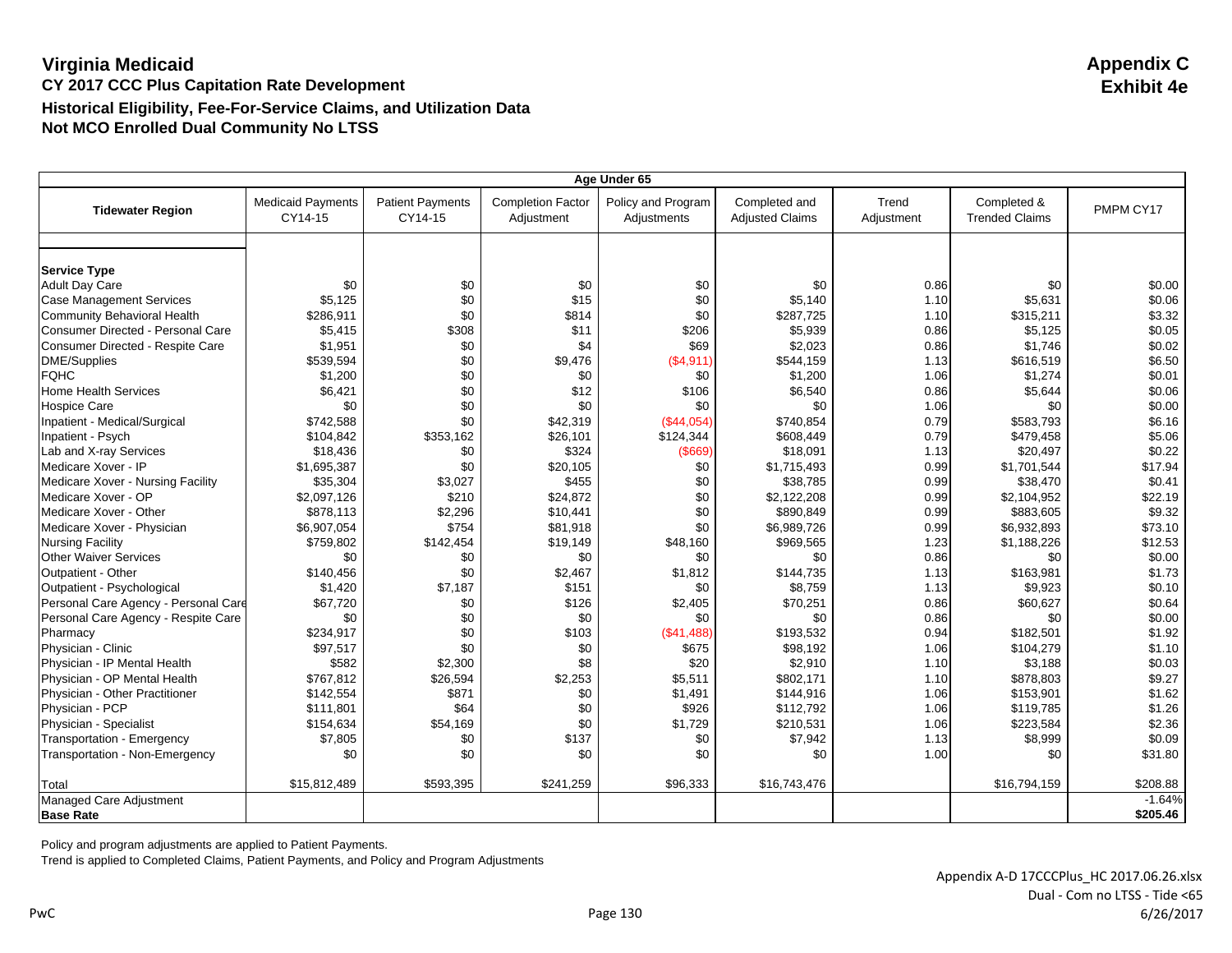|                                                          |                                     |                                    |                                        | Age 65 and Over                   |                                         |                     |                                      |           |
|----------------------------------------------------------|-------------------------------------|------------------------------------|----------------------------------------|-----------------------------------|-----------------------------------------|---------------------|--------------------------------------|-----------|
| <b>Tidewater Region</b>                                  | <b>Medicaid Payments</b><br>CY14-15 | <b>Patient Payments</b><br>CY14-15 | <b>Completion Factor</b><br>Adjustment | Policy and Program<br>Adjustments | Completed and<br><b>Adjusted Claims</b> | Trend<br>Adjustment | Completed &<br><b>Trended Claims</b> | PMPM CY17 |
|                                                          |                                     |                                    |                                        |                                   |                                         |                     |                                      |           |
|                                                          |                                     |                                    |                                        |                                   |                                         |                     |                                      |           |
| <b>Service Type</b>                                      |                                     | \$0                                | \$0                                    | \$0                               | \$0                                     | 0.86                | \$0                                  | \$0.00    |
| <b>Adult Day Care</b><br><b>Case Management Services</b> | \$0<br>\$0                          | \$0                                | \$0                                    | \$0                               | \$0                                     | 1.10                | \$0                                  | \$0.00    |
| Community Behavioral Health                              |                                     | \$0                                | \$63                                   | \$0                               | \$22,345                                | 1.10                |                                      | \$0.31    |
| Consumer Directed - Personal Care                        | \$22,281<br>\$3,586                 | \$0                                | \$7                                    | \$129                             | \$3,722                                 | 0.86                | \$24,479<br>\$3,212                  | \$0.04    |
|                                                          | \$509                               |                                    |                                        | \$18                              | \$528                                   |                     | \$456                                | \$0.01    |
| Consumer Directed - Respite Care                         |                                     | \$0                                | \$1                                    |                                   |                                         | 0.86                |                                      |           |
| DME/Supplies                                             | \$434,027                           | \$0                                | \$7,622                                | (\$3,950)                         | \$437,699                               | 1.13                | \$495,902                            | \$6.29    |
| <b>FQHC</b>                                              | \$944                               | \$0                                | \$0                                    | \$0                               | \$944                                   | 1.06                | \$1,002                              | \$0.01    |
| <b>Home Health Services</b>                              | \$3,822                             | \$0                                | \$7                                    | \$63                              | \$3,893                                 | 0.86                | \$3,359                              | \$0.04    |
| <b>Hospice Care</b>                                      | \$8,288                             | \$2,755                            | \$0                                    | \$0                               | \$11,043                                | 1.06                | \$11,727                             | \$0.15    |
| Inpatient - Medical/Surgical                             | \$1,406,102                         | \$0                                | \$80,132                               | (\$83,417)                        | \$1,402,817                             | 0.79                | \$1,105,420                          | \$14.03   |
| Inpatient - Psych                                        | \$141,263                           | \$52,225                           | \$11,027                               | \$52,531                          | \$257,046                               | 0.79                | \$202,552                            | \$2.57    |
| Lab and X-ray Services                                   | \$2,907                             | \$0                                | \$51                                   | (\$105)                           | \$2,852                                 | 1.13                | \$3,231                              | \$0.04    |
| Medicare Xover - IP                                      | \$1,344,328                         | \$53                               | \$15,943                               | \$0                               | \$1,360,323                             | 0.99                | \$1,349,263                          | \$17.12   |
| Medicare Xover - Nursing Facility                        | \$95,628                            | \$4,555                            | \$1,188                                | \$0                               | \$101,372                               | 0.99                | \$100,548                            | \$1.28    |
| Medicare Xover - OP                                      | \$1,173,513                         | \$0                                | \$13,916                               | \$0                               | \$1,187,430                             | 0.99                | \$1,177,775                          | \$14.95   |
| Medicare Xover - Other                                   | \$331,796                           | \$143                              | \$3,936                                | \$0                               | \$335,876                               | 0.99                | \$333,145                            | \$4.23    |
| Medicare Xover - Physician                               | \$2,589,108                         | \$1,026                            | \$30,716                               | \$0                               | \$2,620,850                             | 0.99                | \$2,599,540                          | \$32.99   |
| <b>Nursing Facility</b>                                  | \$5,018,473                         | \$1,447,437                        | \$137,228                              | \$345,131                         | \$6,948,269                             | 1.23                | \$8,515,275                          | \$108.06  |
| <b>Other Waiver Services</b>                             | \$0                                 | \$0                                | \$0                                    | \$0                               | \$0                                     | 0.86                | \$0                                  | \$0.00    |
| Outpatient - Other                                       | \$46,517                            | \$0                                | \$817                                  | \$600                             | \$47,934                                | 1.13                | \$54,309                             | \$0.69    |
| Outpatient - Psychological                               | \$0                                 | \$0                                | \$0                                    | \$0                               | \$0                                     | 1.13                | \$0                                  | \$0.00    |
| Personal Care Agency - Personal Care                     | \$156,179                           | \$199                              | \$290                                  | \$5,554                           | \$162,222                               | 0.86                | \$139,997                            | \$1.78    |
| Personal Care Agency - Respite Care                      | \$0                                 | \$0                                | \$0                                    | \$0                               | \$0                                     | 0.86                | \$0                                  | \$0.00    |
| Pharmacy                                                 | \$127,683                           | \$0                                | \$56                                   | (\$22,549)                        | \$105,190                               | 0.94                | \$99,194                             | \$1.26    |
| Physician - Clinic                                       | \$52                                | \$0                                | \$0                                    | \$0                               | \$52                                    | 1.06                | \$55                                 | \$0.00    |
| Physician - IP Mental Health                             | \$186                               | \$633                              | \$2                                    | \$6                               | \$827                                   | 1.10                | \$906                                | \$0.01    |
| Physician - OP Mental Health                             | \$32,656                            | \$5,937                            | \$109                                  | \$268                             | \$38,970                                | 1.10                | \$42,693                             | \$0.54    |
| Physician - Other Practitioner                           | \$40,985                            | \$331                              | \$0                                    | \$429                             | \$41,745                                | 1.06                | \$44,333                             | \$0.56    |
| Physician - PCP                                          | \$61,565                            | \$141                              | \$0                                    | \$511                             | \$62,217                                | 1.06                | \$66,074                             | \$0.84    |
| Physician - Specialist                                   | \$80,582                            | \$7,643                            | \$0                                    | \$730                             | \$88,955                                | 1.06                | \$94,470                             | \$1.20    |
| Transportation - Emergency                               | \$4,224                             | \$0                                | \$74                                   | \$0                               | \$4,299                                 | 1.13                | \$4,870                              | \$0.06    |
| Transportation - Non-Emergency                           | \$0                                 | \$0                                | \$0                                    | \$0                               | \$0                                     | 1.00                | \$0                                  | \$31.80   |
| Total                                                    | \$13,127,205                        | \$1,523,078                        | \$303,186                              | \$295,948                         | \$15,249,418                            |                     | \$16,473,788                         | \$240.85  |
| Managed Care Adjustment                                  |                                     |                                    |                                        |                                   |                                         |                     |                                      | $-0.84%$  |
| <b>Base Rate</b>                                         |                                     |                                    |                                        |                                   |                                         |                     |                                      | \$238.83  |

Policy and program adjustments are applied to Patient Payments.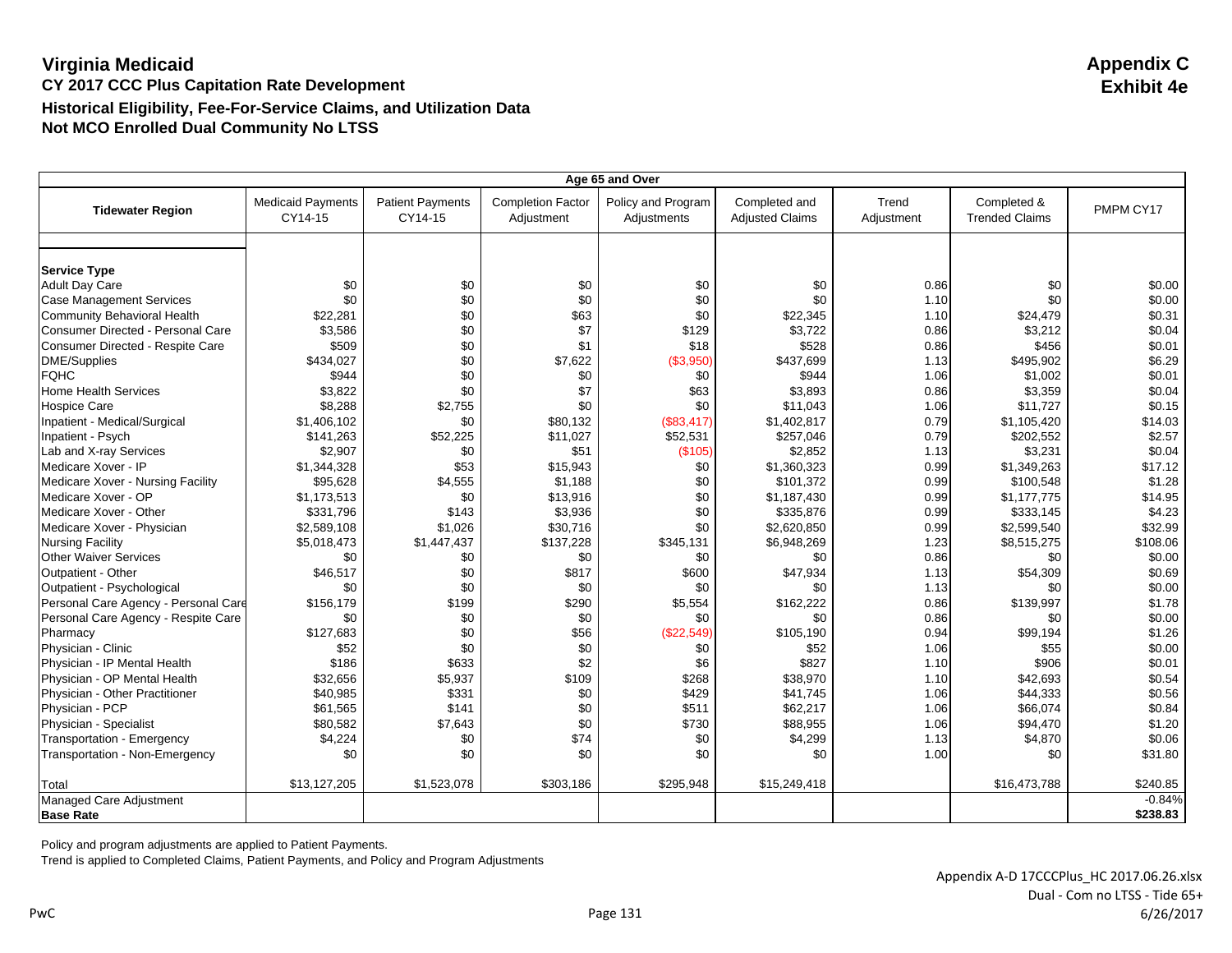|                                                                |                                     |                                    |                                        | <b>All Ages</b>                   |                                         |                     |                                      |                  |
|----------------------------------------------------------------|-------------------------------------|------------------------------------|----------------------------------------|-----------------------------------|-----------------------------------------|---------------------|--------------------------------------|------------------|
| <b>All Regions</b>                                             | <b>Medicaid Payments</b><br>CY14-15 | <b>Patient Payments</b><br>CY14-15 | <b>Completion Factor</b><br>Adjustment | Policy and Program<br>Adjustments | Completed and<br><b>Adjusted Claims</b> | Trend<br>Adjustment | Completed &<br><b>Trended Claims</b> | PMPM CY17        |
|                                                                |                                     |                                    |                                        |                                   |                                         |                     |                                      |                  |
|                                                                |                                     |                                    |                                        |                                   |                                         |                     |                                      |                  |
| <b>Service Type</b>                                            |                                     |                                    |                                        |                                   |                                         |                     |                                      |                  |
| <b>Adult Day Care</b>                                          | \$0<br>\$50.866                     | \$0                                | \$0<br>\$255                           | \$0<br>\$0                        | \$0<br>\$51.121                         | 1.02<br>1.02        | \$0<br>\$51,974                      | \$0.00<br>\$0.73 |
| <b>Case Management Services</b><br>Community Behavioral Health | \$1,702,992                         | \$0<br>\$8                         | \$8,523                                | \$0                               | \$1,711,523                             | 1.02                | \$1,740,101                          | \$24.36          |
| Consumer Directed - Personal Care                              | \$41,266                            | \$0                                | \$207                                  | \$1,489                           | \$42,962                                | 1.02                | \$43,679                             | \$0.61           |
| Consumer Directed - Respite Care                               | \$1,932                             | \$0                                | \$10                                   | \$68                              | \$2,010                                 | 1.02                | \$2,044                              | \$0.03           |
| DME/Supplies                                                   | \$981,472                           | \$0                                | \$4,912                                | (\$8,823)                         | \$977,561                               | 1.02                | \$993,884                            | \$13.91          |
| <b>FQHC</b>                                                    | \$27,952                            | \$789                              | \$144                                  | \$0                               | \$28,885                                | 1.02                | \$29,367                             | \$0.41           |
| <b>Home Health Services</b>                                    | \$35,271                            | \$0                                | \$177                                  | \$587                             | \$36,035                                | 1.02                | \$36,636                             | \$0.51           |
| <b>Hospice Care</b>                                            | \$0                                 | \$0                                | \$0                                    | \$0                               | \$0                                     | 1.02                | \$0                                  | \$0.00           |
| Inpatient - Medical/Surgical                                   | \$5,681,136                         | \$32,386                           | \$28,594                               | (\$322, 284)                      | \$5,419,831                             | 1.02                | \$5,510,330                          | \$77.13          |
| Inpatient - Psych                                              | \$333,107                           | \$55,382                           | \$1,944                                | \$100,284                         | \$490.718                               | 1.02                | \$498,912                            | \$6.98           |
| Lab and X-ray Services                                         | \$44,563                            | \$0                                | \$223                                  | (\$1,597)                         | \$43,189                                | 1.02                | \$43,910                             | \$0.61           |
| Medicare Xover - IP                                            | \$0                                 | \$0                                | \$0                                    | \$0                               | \$0                                     | 1.02                | \$0                                  | \$0.00           |
| Medicare Xover - Nursing Facility                              | \$0                                 | \$0                                | \$0                                    | \$0                               | \$0                                     | 1.02                | \$0                                  | \$0.00           |
| Medicare Xover - OP                                            | \$23                                | \$0                                | \$0                                    | \$0                               | \$23                                    | 1.02                | \$24                                 | \$0.00           |
| Medicare Xover - Other                                         | \$970                               | \$0                                | \$5                                    | \$0                               | \$974                                   | 1.02                | \$991                                | \$0.01           |
| Medicare Xover - Physician                                     | \$21                                | \$0                                | \$0                                    | \$0                               | \$21                                    | 1.02                | \$21                                 | \$0.00           |
| <b>Nursing Facility</b>                                        | \$13,028                            | \$6,276                            | \$97                                   | \$1,014                           | \$20,415                                | 1.02                | \$20,756                             | \$0.29           |
| <b>Other Waiver Services</b>                                   | \$0                                 | \$0                                | \$0                                    | \$0                               | \$0                                     | 1.02                | \$0                                  | \$0.00           |
| Outpatient - Other                                             | \$1,119,093                         | \$66                               | \$5,601                                | \$14,259                          | \$1,139,019                             | 1.02                | \$1,158,038                          | \$16.21          |
| Outpatient - Psychological                                     | \$14,484                            | \$561                              | \$75                                   | \$0                               | \$15,120                                | 1.02                | \$15,372                             | \$0.22           |
| Personal Care Agency - Personal Care                           | \$287,228                           | \$0                                | \$1,437                                | \$10,233                          | \$298,898                               | 1.02                | \$303,889                            | \$4.25           |
| Personal Care Agency - Respite Care                            | \$0                                 | \$0                                | \$0                                    | \$0                               | \$0                                     | 1.02                | \$0                                  | \$0.00           |
| Pharmacy                                                       | \$6,168,627                         | \$0                                | \$30,871                               | (\$156, 371)                      | \$6,043,127                             | 1.02                | \$6,144,033                          | \$86.00          |
| Physician - Clinic                                             | \$73,231                            | \$0                                | \$366                                  | \$509                             | \$74,107                                | 1.02                | \$75,344                             | \$1.05           |
| Physician - IP Mental Health                                   | \$6,751                             | \$394                              | \$36                                   | \$50                              | \$7,230                                 | 1.02                | \$7,350                              | \$0.10           |
| Physician - OP Mental Health                                   | \$1,500,779                         | \$100,620                          | \$8,014                                | \$11,134                          | \$1,620,548                             | 1.02                | \$1,647,607                          | \$23.06          |
| Physician - Other Practitioner                                 | \$2,825,255                         | \$1,156                            | \$14,145                               | \$29,526                          | \$2,870,082                             | 1.02                | \$2,918,005                          | \$40.85          |
| Physician - PCP                                                | \$672,638                           | \$236                              | \$3,367                                | \$5,599                           | \$681,840                               | 1.02                | \$693,225                            | \$9.70           |
| Physician - Specialist                                         | \$616,801                           | \$21,565                           | \$3,195                                | \$5,312                           | \$646,872                               | 1.02                | \$657,673                            | \$9.21           |
| Transportation - Emergency                                     | \$45,127                            | \$0                                | \$226                                  | \$0                               | \$45,352                                | 1.02                | \$46,110                             | \$0.65           |
| Transportation - Non-Emergency                                 | \$0                                 | \$0                                | \$0                                    | \$0                               | \$0                                     | 1.00                | \$0                                  | \$31.80          |
| Total                                                          | \$22,244,611                        | \$219,438                          | \$112,423                              | (\$309,010)                       | \$22,267,462                            |                     | \$22,639,276                         | \$348.71         |
| Managed Care Adjustment                                        |                                     |                                    |                                        |                                   |                                         |                     |                                      | $-1.83%$         |
| <b>Base Rate</b>                                               |                                     |                                    |                                        |                                   |                                         |                     |                                      | \$342.33         |

Policy and program adjustments are applied to Patient Payments.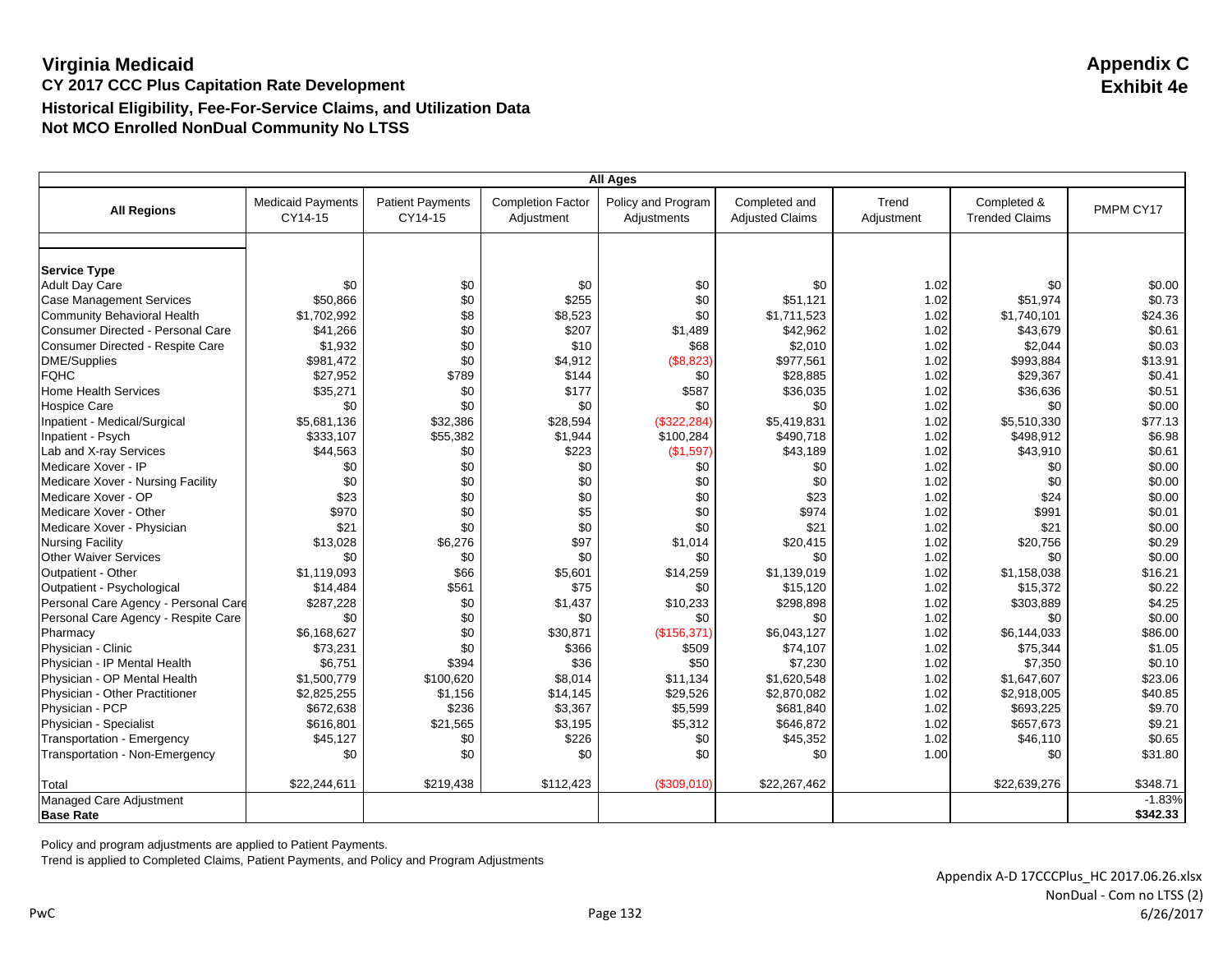|                                |                                        |                                                  | <b>All Ages</b>                                   |                                                    |                     |                                                     |            |
|--------------------------------|----------------------------------------|--------------------------------------------------|---------------------------------------------------|----------------------------------------------------|---------------------|-----------------------------------------------------|------------|
| <b>Central Region</b>          | <b>Total Base</b><br>Claims<br>CY14-15 | Completion<br>Factor<br>Adjustments <sup>1</sup> | Policy and<br>Program<br>Adjustments <sup>2</sup> | Completed and<br><b>Adjusted Claims</b><br>CY14-15 | Trend<br>Adjustment | Completed &<br><b>Trended Claims</b><br><b>CY17</b> | PMPM CY17  |
| <b>Service Type</b>            |                                        |                                                  |                                                   |                                                    |                     |                                                     |            |
| DME/Supplies                   | \$6,311,869                            | \$119,267                                        | (\$119,389)                                       | \$6,311,746                                        | 1.074               | \$6,781,215                                         | \$186.61   |
| <b>FQHC / RHC</b>              | \$220,473                              | \$4,166                                          |                                                   | \$224,639                                          | 1.074               | \$241,347                                           | \$6.64     |
| Home Health                    | \$1,321,073                            | \$24,962                                         |                                                   | \$1,346,035                                        | 1.074               | \$1,446,153                                         | \$39.80    |
| IP - Maternity                 | \$28,877                               | \$546                                            | (\$425)                                           | \$28,998                                           | 1.074               | \$31,155                                            | \$0.86     |
| IP - Newborn                   | \$11,608                               | \$219                                            | (\$171)                                           | \$11,656                                           | 1.074               | \$12,523                                            | \$0.34     |
| IP - Other                     | \$25,407,007                           | \$480,081                                        | (\$373,591)                                       | \$25,513,496                                       | 1.074               | \$27,411,195                                        | \$754.34   |
| IP - Psych                     | \$978,246                              | \$11,289                                         | \$231,649                                         | \$1,221,184                                        | 1.074               | \$1,312,015                                         | \$36.11    |
| Lab                            | \$236,433                              | \$4,033                                          |                                                   | \$240,466                                          | 1.074               | \$258,352                                           | \$7.11     |
| OP - Emergency Room & Related  | \$2,399,555                            | \$45,341                                         | \$97,504                                          | \$2,542,399                                        | 1.074               | \$2,731,504                                         | \$75.17    |
| OP - Other                     | \$10,029,320                           | \$189,510                                        | \$409,818                                         | \$10,628,648                                       | 1.074               | \$11,419,209                                        | \$314.25   |
| Pharmacy                       | \$17,510,581                           | \$330,873                                        | (\$975,516)                                       | \$16,865,938                                       | 1.074               | \$18,120,430                                        | \$498.66   |
| Prof - Anesthesia              | \$193,990                              | \$3,666                                          |                                                   | \$197,655                                          | 1.074               | \$212,357                                           | \$5.84     |
| Prof - Child EPSDT             | \$28,646                               | \$541                                            | (\$48)                                            | \$29,139                                           | 1.074               | \$31,307                                            | \$0.86     |
| Prof - Evaluation & Management | \$3,900,147                            | \$73,463                                         | (\$1,407)                                         | \$3,972,203                                        | 1.074               | \$4,267,657                                         | \$117.44   |
| <b>Prof - Maternity</b>        | \$7,539                                | \$142                                            | (\$13)                                            | \$7,668                                            | 1.074               | \$8,239                                             | \$0.23     |
| Prof - Other                   | \$8,037,065                            | \$151,895                                        | (\$13,457)                                        | \$8,175,503                                        | 1.074               | \$8,783,598                                         | \$241.72   |
| Prof - Psych                   | \$165,963                              | \$1,643                                          | (\$275)                                           | \$167,330                                          | 1.074               | \$179,776                                           | \$4.95     |
| Prof - Specialist              | \$1,403,995                            | \$26,529                                         | (\$2,351)                                         | \$1,428,174                                        | 1.074               | \$1,534,402                                         | \$42.23    |
| Prof - Vision                  | \$149,330                              | \$2,174                                          | (\$249)                                           | \$151,255                                          | 1.074               | \$162,505                                           | \$4.47     |
| Radiology                      | \$687,720                              | \$12,995                                         |                                                   | \$700,715                                          | 1.074               | \$752,834                                           | \$20.72    |
| Transportation/Ambulance       | \$1,075,413                            | \$18,316                                         |                                                   | \$1,093,729                                        | 1.074               | \$1,175,080                                         | \$32.34    |
| Total                          | \$80,104,846                           | \$1,501,651                                      | $(\$747,921)$                                     | \$80,858,576                                       |                     | \$86,872,854                                        | \$2,390.69 |
| Managed Care Adjustment        |                                        |                                                  |                                                   |                                                    |                     |                                                     | \$0.00     |
| <b>Base Rate</b>               |                                        |                                                  |                                                   |                                                    |                     |                                                     | \$2,390.69 |

<sup>1</sup> Completion Factor Adjustment is applied to non-capitated claims only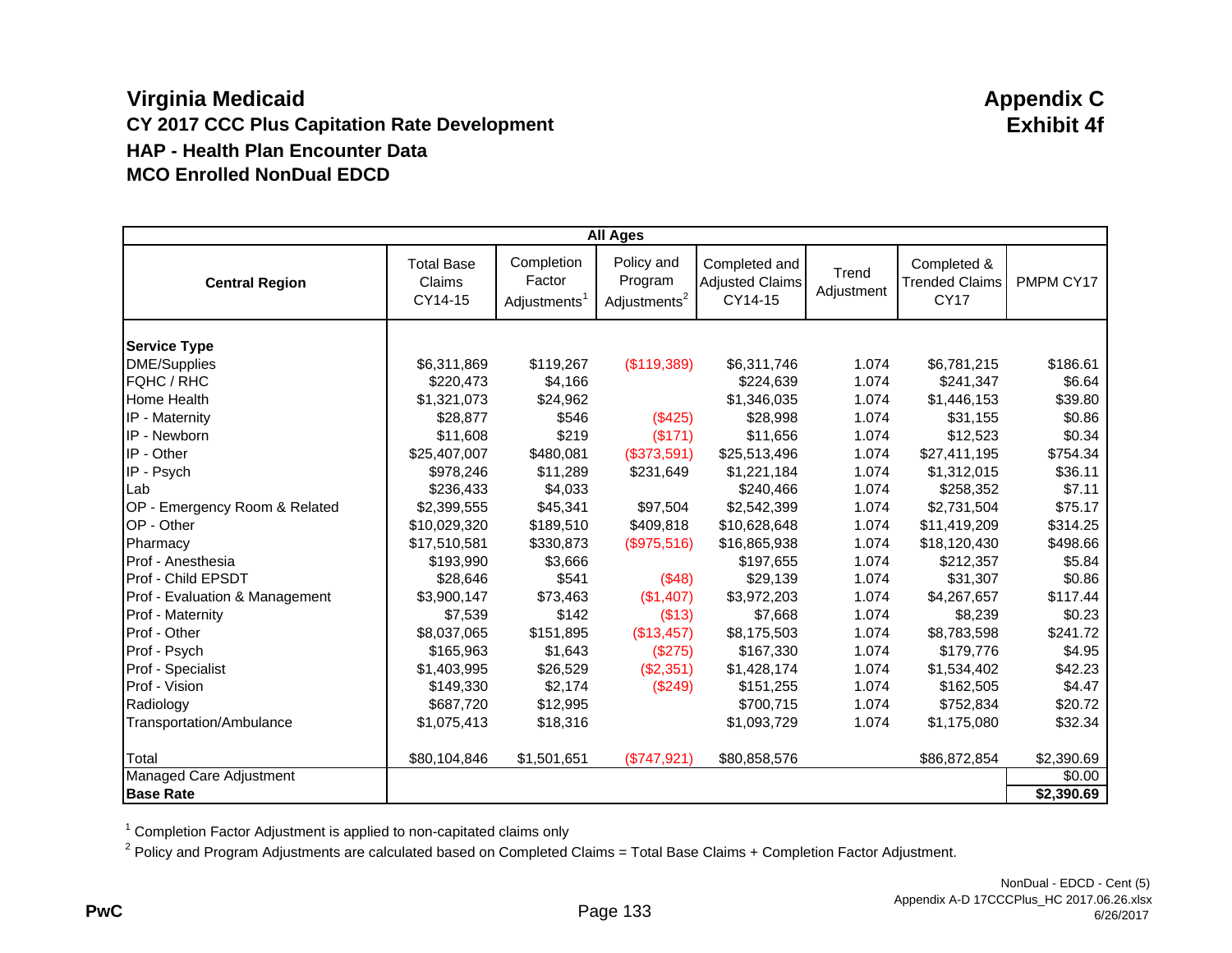|                                       |                                        |                                     | <b>All Ages</b>                                   |                                                    |                     |                                                     |            |
|---------------------------------------|----------------------------------------|-------------------------------------|---------------------------------------------------|----------------------------------------------------|---------------------|-----------------------------------------------------|------------|
| <b>Charlottesville Western Region</b> | <b>Total Base</b><br>Claims<br>CY14-15 | Completion<br>Factor<br>Adjustments | Policy and<br>Program<br>Adjustments <sup>2</sup> | Completed and<br><b>Adjusted Claims</b><br>CY14-15 | Trend<br>Adjustment | Completed &<br><b>Trended Claims</b><br><b>CY17</b> | PMPM CY17  |
| <b>Service Type</b>                   |                                        |                                     |                                                   |                                                    |                     |                                                     |            |
| DME/Supplies                          | \$2,807,371                            | \$53,047                            | (\$53,102)                                        | \$2,807,316                                        | 1.074               | \$3,016,125                                         | \$147.31   |
| <b>FQHC / RHC</b>                     | \$114,540                              | \$2,164                             |                                                   | \$116,705                                          | 1.074               | \$125,385                                           | \$6.12     |
| Home Health                           | \$195,566                              | \$3,695                             |                                                   | \$199,261                                          | 1.074               | \$214,082                                           | \$10.46    |
| IP - Maternity                        | \$35,687                               | \$674                               | (\$525)                                           | \$35,837                                           | 1.074               | \$38,502                                            | \$1.88     |
| IP - Newborn                          | \$10,351                               | \$196                               | (\$152)                                           | \$10,395                                           | 1.074               | \$11,168                                            | \$0.55     |
| IP - Other                            | \$10,670,955                           | \$201,634                           | (\$156,908)                                       | \$10,715,681                                       | 1.074               | \$11,512,715                                        | \$562.28   |
| IP - Psych                            | \$434,081                              | \$3,110                             | \$102,346                                         | \$539,538                                          | 1.074               | \$579,669                                           | \$28.31    |
| Lab                                   | \$160,299                              | \$2,808                             |                                                   | \$163,107                                          | 1.074               | \$175,238                                           | \$8.56     |
| OP - Emergency Room & Related         | \$1,126,259                            | \$21,281                            | \$45,764                                          | \$1,193,305                                        | 1.074               | \$1,282,063                                         | \$62.62    |
| OP - Other                            | \$4,513,931                            | \$85,293                            | \$184,448                                         | \$4,783,673                                        | 1.074               | \$5,139,483                                         | \$251.01   |
| Pharmacy                              | \$9,660,719                            | \$182,545                           | (\$538,200)                                       | \$9,305,065                                        | 1.074               | \$9,997,178                                         | \$488.26   |
| <b>Prof</b> - Anesthesia              | \$94,047                               | \$1,777                             |                                                   | \$95,824                                           | 1.074               | \$102,952                                           | \$5.03     |
| Prof - Child EPSDT                    | \$26,704                               | \$505                               | (\$45)                                            | \$27,164                                           | 1.074               | \$29,184                                            | \$1.43     |
| Prof - Evaluation & Management        | \$1,891,284                            | \$35,510                            | (\$682)                                           | \$1,926,112                                        | 1.074               | \$2,069,376                                         | \$101.07   |
| Prof - Maternity                      | \$3,591                                | \$68                                | $($ \$6)                                          | \$3,653                                            | 1.074               | \$3,925                                             | \$0.19     |
| Prof - Other                          | \$2,324,187                            | \$43,940                            | (\$3,892)                                         | \$2,364,235                                        | 1.074               | \$2,540,088                                         | \$124.06   |
| Prof - Psych                          | \$103,652                              | \$902                               | (\$172)                                           | \$104,382                                          | 1.074               | \$112,146                                           | \$5.48     |
| Prof - Specialist                     | \$493,355                              | \$9,322                             | (\$826)                                           | \$501,851                                          | 1.074               | \$539,179                                           | \$26.33    |
| Prof - Vision                         | \$79,039                               | \$1,078                             | (\$132)                                           | \$79,985                                           | 1.074               | \$85,935                                            | \$4.20     |
| Radiology                             | \$297,971                              | \$5,630                             |                                                   | \$303,602                                          | 1.074               | \$326,184                                           | \$15.93    |
| Transportation/Ambulance              | \$726,937                              | \$12,697                            |                                                   | \$739,634                                          | 1.074               | \$794,648                                           | \$38.81    |
| Total                                 | \$35,770,527                           | \$667,877                           | $(\$422,082)$                                     | \$36,016,323                                       |                     | \$38,695,225                                        | \$1,889.88 |
| Managed Care Adjustment               |                                        |                                     |                                                   |                                                    |                     |                                                     | \$0.00     |
| <b>Base Rate</b>                      |                                        |                                     |                                                   |                                                    |                     |                                                     | \$1,889.88 |

<sup>1</sup> Completion Factor Adjustment is applied to non-capitated claims only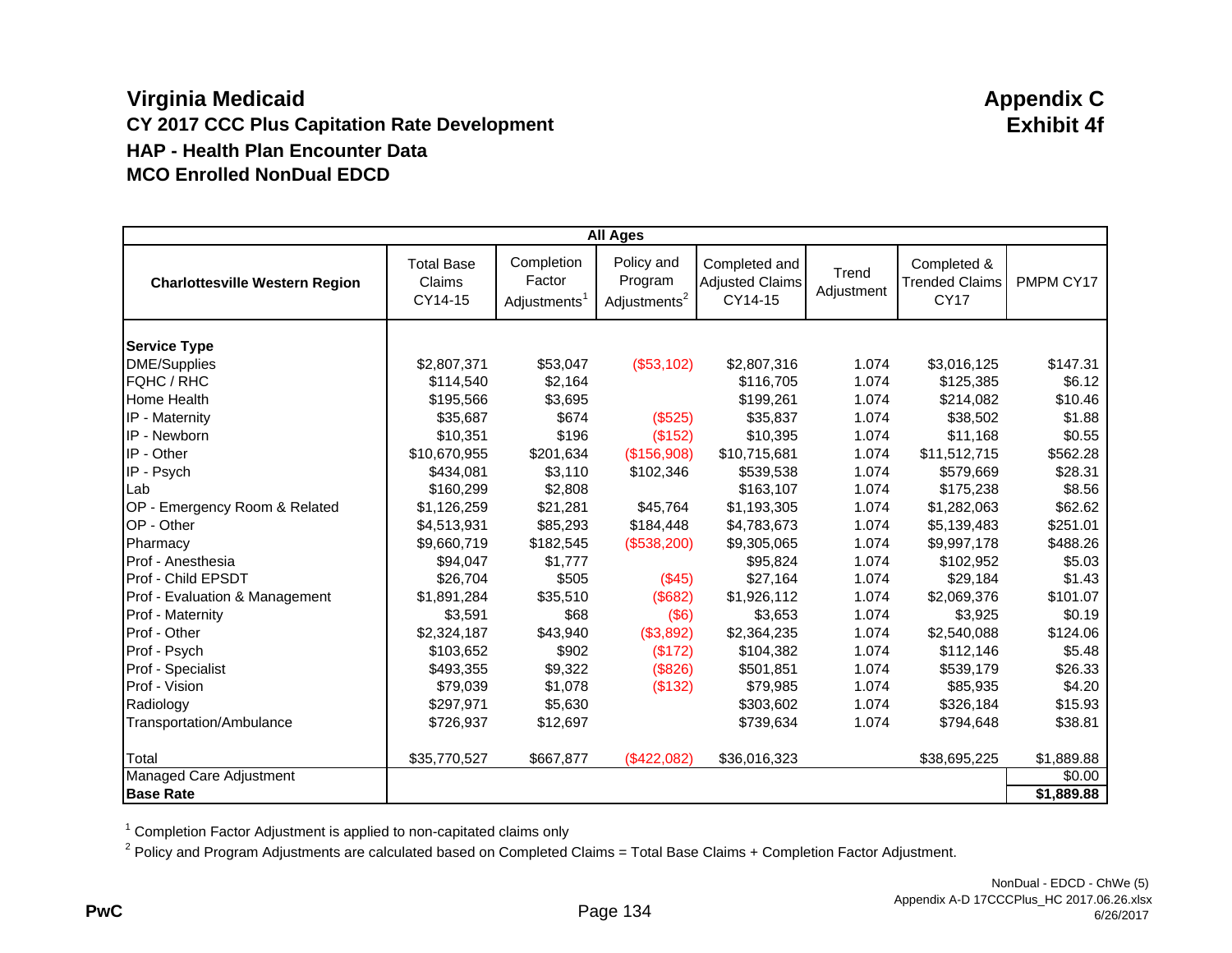|                                         |                                        |                                     | <b>All Ages</b>                                   |                                                    |                     |                                                     |            |
|-----------------------------------------|----------------------------------------|-------------------------------------|---------------------------------------------------|----------------------------------------------------|---------------------|-----------------------------------------------------|------------|
| <b>Northern &amp; Winchester Region</b> | <b>Total Base</b><br>Claims<br>CY14-15 | Completion<br>Factor<br>Adjustments | Policy and<br>Program<br>Adjustments <sup>2</sup> | Completed and<br><b>Adjusted Claims</b><br>CY14-15 | Trend<br>Adjustment | Completed &<br><b>Trended Claims</b><br><b>CY17</b> | PMPM CY17  |
| <b>Service Type</b>                     |                                        |                                     |                                                   |                                                    |                     |                                                     |            |
| DME/Supplies                            | \$3,950,777                            | \$74,652                            | (\$74,729)                                        | \$3,950,700                                        | 1.074               | \$4,244,554                                         | \$139.35   |
| <b>FQHC / RHC</b>                       | \$6,499                                | \$123                               |                                                   | \$6,622                                            | 1.074               | \$7,114                                             | \$0.23     |
| Home Health                             | \$1,270,233                            | \$24,002                            |                                                   | \$1,294,235                                        | 1.074               | \$1,390,500                                         | \$45.65    |
| IP - Maternity                          | \$6,354                                | \$120                               | (\$93)                                            | \$6,380                                            | 1.074               | \$6,855                                             | \$0.23     |
| IP - Newborn                            | \$58,517                               | \$1,106                             | (\$860)                                           | \$58,762                                           | 1.074               | \$63,133                                            | \$2.07     |
| IP - Other                              | \$16,830,444                           | \$318,021                           | (\$247,479)                                       | \$16,900,986                                       | 1.074               | \$18,158,085                                        | \$596.13   |
| IP - Psych                              | \$453,407                              | \$8,416                             | \$108,112                                         | \$569,935                                          | 1.074               | \$612,327                                           | \$20.10    |
| Lab                                     | \$227,963                              | \$4,007                             |                                                   | \$231,970                                          | 1.074               | \$249,224                                           | \$8.18     |
| OP - Emergency Room & Related           | \$1,481,064                            | \$27,986                            | \$60,182                                          | \$1,569,232                                        | 1.074               | \$1,685,951                                         | \$55.35    |
| OP - Other                              | \$5,878,177                            | \$111,072                           | \$240,194                                         | \$6,229,443                                        | 1.074               | \$6,692,790                                         | \$219.72   |
| Pharmacy                                | \$15,416,237                           | \$291,299                           | (\$858, 840)                                      | \$14,848,696                                       | 1.074               | \$15,953,145                                        | \$523.74   |
| <b>Prof</b> - Anesthesia                | \$165,552                              | \$3,128                             |                                                   | \$168,680                                          | 1.074               | \$181,227                                           | \$5.95     |
| Prof - Child EPSDT                      | \$40,607                               | \$767                               | (\$68)                                            | \$41,307                                           | 1.074               | \$44,379                                            | \$1.46     |
| Prof - Evaluation & Management          | \$3,197,186                            | \$60,088                            | (\$1,153)                                         | \$3,256,121                                        | 1.074               | \$3,498,312                                         | \$114.85   |
| Prof - Maternity                        | \$71,645                               | \$1,354                             | (\$120)                                           | \$72,879                                           | 1.074               | \$78,299                                            | \$2.57     |
| Prof - Other                            | \$16,078,556                           | \$303,804                           | (\$26,921)                                        | \$16,355,439                                       | 1.074               | \$17,571,960                                        | \$576.89   |
| Prof - Psych                            | \$111,847                              | \$2,082                             | (\$187)                                           | \$113,742                                          | 1.074               | \$122,202                                           | \$4.01     |
| Prof - Specialist                       | \$909,691                              | \$17,189                            | (\$1,523)                                         | \$925,357                                          | 1.074               | \$994,186                                           | \$32.64    |
| Prof - Vision                           | \$147,641                              | \$2,279                             | (\$246)                                           | \$149,673                                          | 1.074               | \$160,806                                           | \$5.28     |
| Radiology                               | \$375,907                              | \$7,103                             |                                                   | \$383,010                                          | 1.074               | \$411,499                                           | \$13.51    |
| Transportation/Ambulance                | \$433,638                              | \$6,845                             |                                                   | \$440,484                                          | 1.074               | \$473,247                                           | \$15.54    |
| Total                                   | \$67,111,942                           | \$1,265,444                         | $(\$803,734)$                                     | \$67,573,652                                       |                     | \$72,599,795                                        | \$2,383.45 |
| Managed Care Adjustment                 |                                        |                                     |                                                   |                                                    |                     |                                                     | \$0.00     |
| <b>Base Rate</b>                        |                                        |                                     |                                                   |                                                    |                     |                                                     | \$2,383.45 |

<sup>1</sup> Completion Factor Adjustment is applied to non-capitated claims only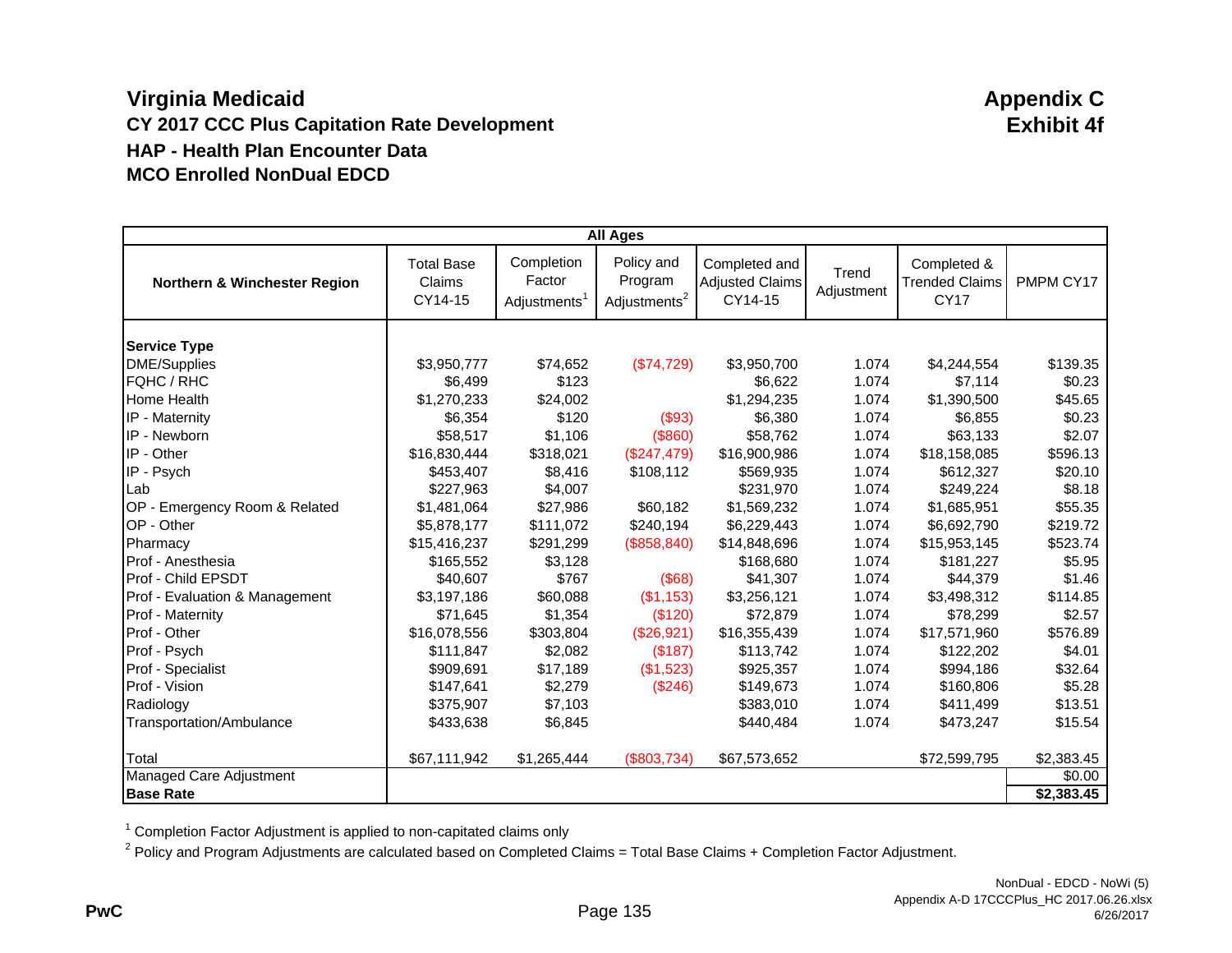|                                 |                                        |                                     | <b>All Ages</b>                                   |                                                    |                     |                                                     |            |
|---------------------------------|----------------------------------------|-------------------------------------|---------------------------------------------------|----------------------------------------------------|---------------------|-----------------------------------------------------|------------|
| <b>Roanoke/Alleghany Region</b> | <b>Total Base</b><br>Claims<br>CY14-15 | Completion<br>Factor<br>Adjustments | Policy and<br>Program<br>Adjustments <sup>2</sup> | Completed and<br><b>Adjusted Claims</b><br>CY14-15 | Trend<br>Adjustment | Completed &<br><b>Trended Claims</b><br><b>CY17</b> | PMPM CY17  |
| <b>Service Type</b>             |                                        |                                     |                                                   |                                                    |                     |                                                     |            |
| DME/Supplies                    | \$2,021,155                            | \$38,191                            | (\$38,230)                                        | \$2,021,116                                        | 1.074               | \$2,171,447                                         | \$157.21   |
| <b>FQHC / RHC</b>               | \$28,781                               | \$544                               |                                                   | \$29,325                                           | 1.074               | \$31,507                                            | \$2.28     |
| Home Health                     | \$540,635                              | \$10,216                            |                                                   | \$550,850                                          | 1.074               | \$591,823                                           | \$42.85    |
| IP - Maternity                  | \$6,794                                | \$128                               | (\$100)                                           | \$6,823                                            | 1.074               | \$7,330                                             | \$0.53     |
| IP - Newborn                    | \$0                                    | \$0                                 |                                                   | \$0                                                | 1.074               | \$0                                                 | \$0.00     |
| IP - Other                      | \$9,995,056                            | \$188,863                           | (\$146,970)                                       | \$10,036,949                                       | 1.074               | \$10,783,499                                        | \$780.73   |
| IP - Psych                      | \$375,359                              | \$6,410                             | \$89,372                                          | \$471,141                                          | 1.074               | \$506,184                                           | \$36.65    |
| Lab                             | \$162,325                              | \$2,941                             |                                                   | \$165,265                                          | 1.074               | \$177,558                                           | \$12.86    |
| OP - Emergency Room & Related   | \$665,087                              | \$12,567                            | \$27,025                                          | \$704,680                                          | 1.074               | \$757,094                                           | \$54.81    |
| OP - Other                      | \$1,896,986                            | \$35,845                            | \$77,515                                          | \$2,010,346                                        | 1.074               | \$2,159,876                                         | \$156.38   |
| Pharmacy                        | \$8,213,152                            | \$155,192                           | (\$457,556)                                       | \$7,910,789                                        | 1.074               | \$8,499,195                                         | \$615.35   |
| <b>Prof</b> - Anesthesia        | \$64,470                               | \$1,218                             |                                                   | \$65,689                                           | 1.074               | \$70,575                                            | \$5.11     |
| Prof - Child EPSDT              | \$10,205                               | \$193                               | (\$17)                                            | \$10,381                                           | 1.074               | \$11,153                                            | \$0.81     |
| Prof - Evaluation & Management  | \$1,586,742                            | \$29,706                            | (\$572)                                           | \$1,615,876                                        | 1.074               | \$1,736,065                                         | \$125.69   |
| Prof - Maternity                | \$4,245                                | \$80                                | $($ \$7)                                          | \$4,318                                            | 1.074               | \$4,639                                             | \$0.34     |
| Prof - Other                    | \$2,164,565                            | \$40,864                            | (\$3,624)                                         | \$2,201,804                                        | 1.074               | \$2,365,575                                         | \$171.27   |
| Prof - Psych                    | \$97,794                               | \$1,706                             | (\$164)                                           | \$99,337                                           | 1.074               | \$106,725                                           | \$7.73     |
| Prof - Specialist               | \$430,711                              | \$8,139                             | (\$721)                                           | \$438,128                                          | 1.074               | \$470,716                                           | \$34.08    |
| Prof - Vision                   | \$62,639                               | \$827                               | (\$104)                                           | \$63,362                                           | 1.074               | \$68,075                                            | \$4.93     |
| Radiology                       | \$319,852                              | \$6,044                             |                                                   | \$325,896                                          | 1.074               | \$350,136                                           | \$25.35    |
| Transportation/Ambulance        | \$688,030                              | \$12,516                            |                                                   | \$700,546                                          | 1.074               | \$752,652                                           | \$54.49    |
| Total                           | \$29,334,584                           | \$552,189                           | $(\$454, 154)$                                    | \$29,432,619                                       |                     | \$31,621,824                                        | \$2,289.45 |
| Managed Care Adjustment         |                                        |                                     |                                                   |                                                    |                     |                                                     | \$0.00     |
| <b>Base Rate</b>                |                                        |                                     |                                                   |                                                    |                     |                                                     | \$2,289.45 |

<sup>1</sup> Completion Factor Adjustment is applied to non-capitated claims only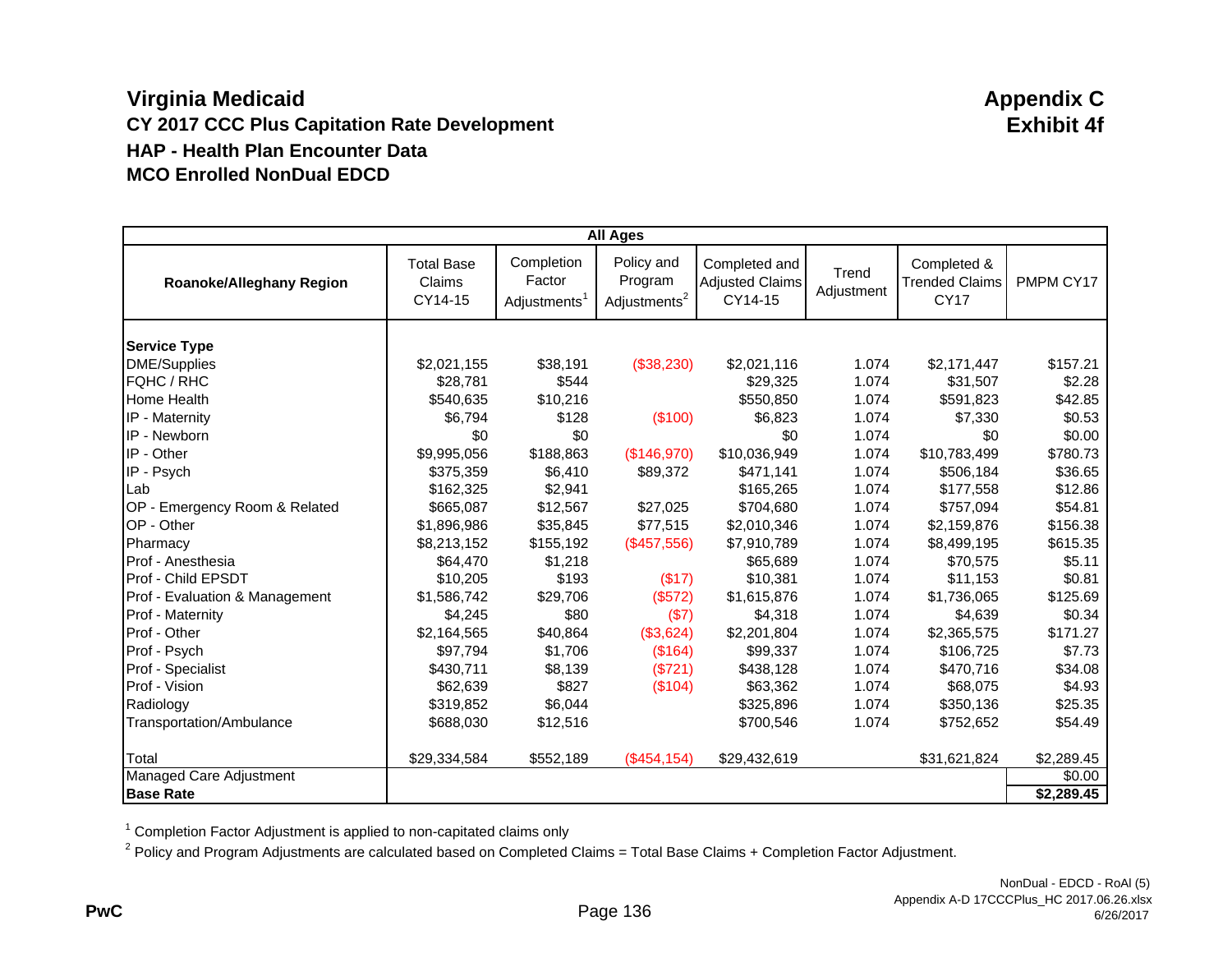|                                |                                        |                                     | <b>All Ages</b>                                   |                                                    |                     |                                                     |            |
|--------------------------------|----------------------------------------|-------------------------------------|---------------------------------------------------|----------------------------------------------------|---------------------|-----------------------------------------------------|------------|
| <b>Southwest Region</b>        | <b>Total Base</b><br>Claims<br>CY14-15 | Completion<br>Factor<br>Adjustments | Policy and<br>Program<br>Adjustments <sup>2</sup> | Completed and<br><b>Adjusted Claims</b><br>CY14-15 | Trend<br>Adjustment | Completed &<br><b>Trended Claims</b><br><b>CY17</b> | PMPM CY17  |
| <b>Service Type</b>            |                                        |                                     |                                                   |                                                    |                     |                                                     |            |
| DME/Supplies                   | \$1,176,927                            | \$22,239                            | (\$22,262)                                        | \$1,176,904                                        | 1.074               | \$1,264,443                                         | \$246.72   |
| <b>FQHC / RHC</b>              | \$33,734                               | \$637                               |                                                   | \$34,372                                           | 1.074               | \$36,928                                            | \$7.21     |
| Home Health                    | \$526,227                              | \$9,943                             |                                                   | \$536,170                                          | 1.074               | \$576,050                                           | \$112.40   |
| IP - Maternity                 | \$0                                    | \$0                                 |                                                   | \$0                                                | 1.074               | \$0                                                 | \$0.00     |
| IP - Newborn                   | \$0                                    | \$0                                 |                                                   | \$0                                                | 1.074               | \$0                                                 | \$0.00     |
| IP - Other                     | \$4,856,225                            | \$91,761                            | (\$71,407)                                        | \$4,876,579                                        | 1.074               | \$5,239,300                                         | \$1,022.30 |
| IP - Psych                     | \$56,493                               | \$708                               | \$13,391                                          | \$70,592                                           | 1.074               | \$75,842                                            | \$14.80    |
| Lab                            | \$71,696                               | \$1,320                             |                                                   | \$73,015                                           | 1.074               | \$78,446                                            | \$15.31    |
| OP - Emergency Room & Related  | \$444,951                              | \$8,408                             | \$18,080                                          | \$471,438                                          | 1.074               | \$506,504                                           | \$98.83    |
| OP - Other                     | \$1,446,526                            | \$27,333                            | \$59,108                                          | \$1,532,967                                        | 1.074               | \$1,646,990                                         | \$321.36   |
| Pharmacy                       | \$3,681,041                            | \$69,555                            | (\$205,071)                                       | \$3,545,525                                        | 1.074               | \$3,809,242                                         | \$743.27   |
| Prof - Anesthesia              | \$23,633                               | \$447                               |                                                   | \$24,079                                           | 1.074               | \$25,870                                            | \$5.05     |
| Prof - Child EPSDT             | \$7,398                                | \$140                               | (\$12)                                            | \$7,526                                            | 1.074               | \$8,086                                             | \$1.58     |
| Prof - Evaluation & Management | \$712,961                              | \$13,406                            | (\$257)                                           | \$726,110                                          | 1.074               | \$780,118                                           | \$152.22   |
| <b>Prof - Maternity</b>        | \$0                                    | \$0                                 |                                                   | \$0                                                | 1.074               | \$0                                                 | \$0.00     |
| Prof - Other                   | \$1,453,222                            | \$27,454                            | (\$2,433)                                         | \$1,478,243                                        | 1.074               | \$1,588,195                                         | \$309.89   |
| Prof - Psych                   | \$16,964                               | \$246                               | (\$28)                                            | \$17,182                                           | 1.074               | \$18,460                                            | \$3.60     |
| Prof - Specialist              | \$195,005                              | \$3,685                             | (\$327)                                           | \$198,363                                          | 1.074               | \$213,117                                           | \$41.58    |
| Prof - Vision                  | \$21,384                               | \$316                               | (\$36)                                            | \$21,664                                           | 1.074               | \$23,275                                            | \$4.54     |
| Radiology                      | \$108,890                              | \$2,058                             |                                                   | \$110,947                                          | 1.074               | \$119,200                                           | \$23.26    |
| Transportation/Ambulance       | \$484,144                              | \$8,957                             |                                                   | \$493,101                                          | 1.074               | \$529,778                                           | \$103.37   |
| Total                          | \$15,317,420                           | \$288,612                           | $(\$211,254)$                                     | \$15,394,777                                       |                     | \$16,539,844                                        | \$3,227.29 |
| Managed Care Adjustment        |                                        |                                     |                                                   |                                                    |                     |                                                     | \$0.00     |
| <b>Base Rate</b>               |                                        |                                     |                                                   |                                                    |                     |                                                     | \$3,227.29 |

<sup>1</sup> Completion Factor Adjustment is applied to non-capitated claims only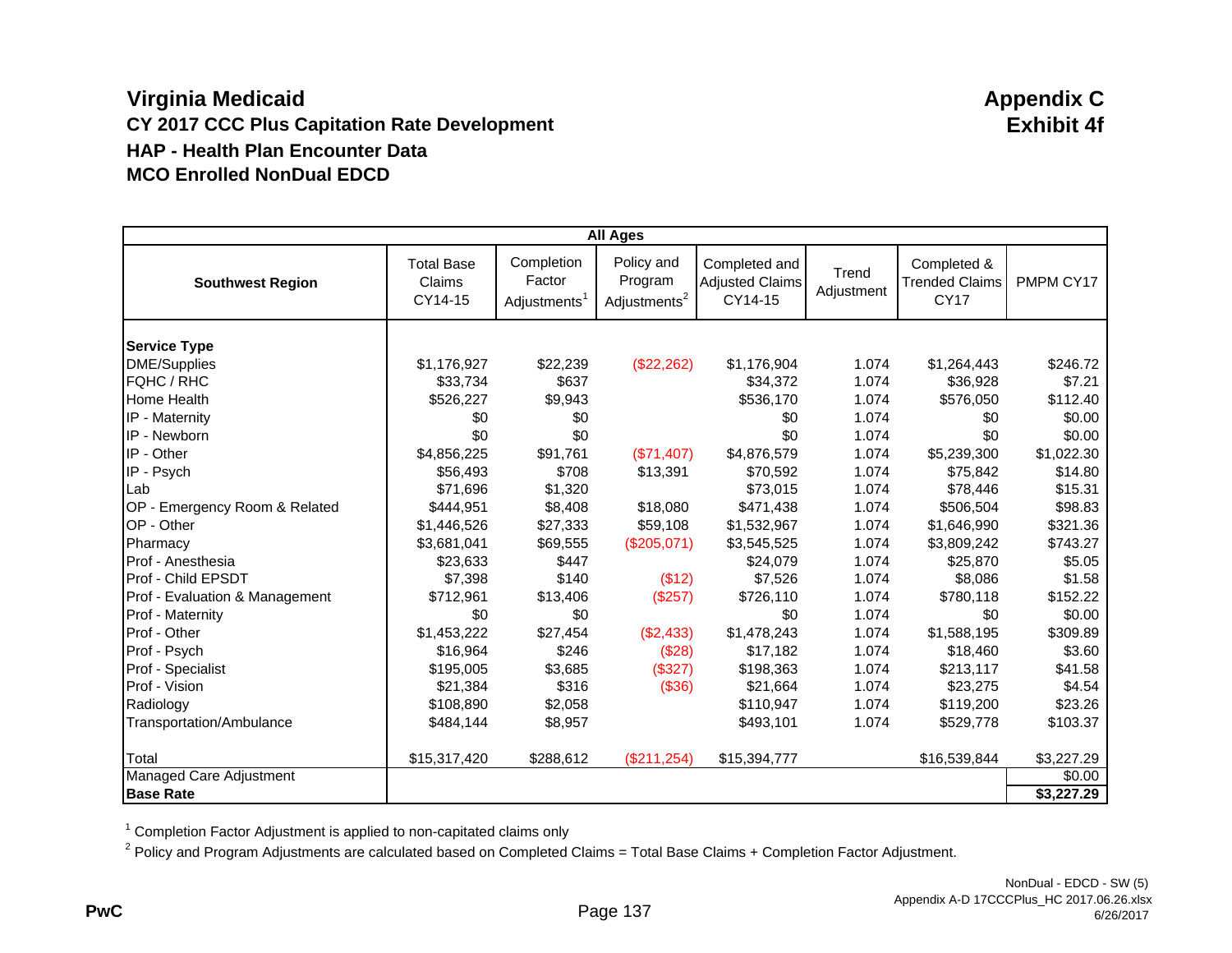|                                |                                        |                                     | <b>All Ages</b>                                   |                                                    |                     |                                                     |            |
|--------------------------------|----------------------------------------|-------------------------------------|---------------------------------------------------|----------------------------------------------------|---------------------|-----------------------------------------------------|------------|
| <b>Tidewater Region</b>        | <b>Total Base</b><br>Claims<br>CY14-15 | Completion<br>Factor<br>Adjustments | Policy and<br>Program<br>Adjustments <sup>2</sup> | Completed and<br><b>Adjusted Claims</b><br>CY14-15 | Trend<br>Adjustment | Completed &<br><b>Trended Claims</b><br><b>CY17</b> | PMPM CY17  |
| <b>Service Type</b>            |                                        |                                     |                                                   |                                                    |                     |                                                     |            |
| DME/Supplies                   | \$4,660,816                            | \$88,069                            | (\$88,160)                                        | \$4,660,725                                        | 1.074               | \$5,007,391                                         | \$166.40   |
| <b>FQHC / RHC</b>              | \$322,600                              | \$6,096                             |                                                   | \$328,696                                          | 1.074               | \$353,144                                           | \$11.74    |
| Home Health                    | \$1,296,387                            | \$24,496                            |                                                   | \$1,320,883                                        | 1.074               | \$1,419,131                                         | \$47.16    |
| IP - Maternity                 | \$41,268                               | \$780                               | (\$607)                                           | \$41,441                                           | 1.074               | \$44,523                                            | \$1.48     |
| IP - Newborn                   | \$16,040                               | \$303                               | (\$236)                                           | \$16,107                                           | 1.074               | \$17,306                                            | \$0.58     |
| IP - Other                     | \$18,223,081                           | \$344,336                           | (\$267,957)                                       | \$18,299,460                                       | 1.074               | \$19,660,578                                        | \$653.33   |
| IP - Psych                     | \$795,287                              | \$7,199                             | \$187,861                                         | \$990,348                                          | 1.074               | \$1,064,010                                         | \$35.36    |
| Lab                            | \$155,845                              | \$2,565                             |                                                   | \$158,410                                          | 1.074               | \$170,192                                           | \$5.66     |
| OP - Emergency Room & Related  | \$3,200,570                            | \$60,477                            | \$130,052                                         | \$3,391,099                                        | 1.074               | \$3,643,330                                         | \$121.07   |
| OP - Other                     | \$7,269,882                            | \$137,369                           | \$297,062                                         | \$7,704,313                                        | 1.074               | \$8,277,361                                         | \$275.06   |
| Pharmacy                       | \$14,668,213                           | \$277,165                           | (\$817,168)                                       | \$14,128,210                                       | 1.074               | \$15,179,069                                        | \$504.41   |
| Prof - Anesthesia              | \$164,133                              | \$3,101                             |                                                   | \$167,235                                          | 1.074               | \$179,674                                           | \$5.97     |
| Prof - Child EPSDT             | \$18,671                               | \$353                               | (\$31)                                            | \$18,992                                           | 1.074               | \$20,405                                            | \$0.68     |
| Prof - Evaluation & Management | \$3,601,971                            | \$67,957                            | (\$1,299)                                         | \$3,668,629                                        | 1.074               | \$3,941,502                                         | \$130.98   |
| <b>Prof - Maternity</b>        | \$8,414                                | \$159                               | (\$14)                                            | \$8,559                                            | 1.074               | \$9,196                                             | \$0.31     |
| Prof - Other                   | \$7,289,535                            | \$137,820                           | (\$12,205)                                        | \$7,415,150                                        | 1.074               | \$7,966,690                                         | \$264.74   |
| Prof - Psych                   | \$147,792                              | \$1,168                             | (\$245)                                           | \$148,715                                          | 1.074               | \$159,777                                           | \$5.31     |
| Prof - Specialist              | \$1,020,958                            | \$19,292                            | (\$1,709)                                         | \$1,038,540                                        | 1.074               | \$1,115,787                                         | \$37.08    |
| Prof - Vision                  | \$111,732                              | \$1,635                             | (\$186)                                           | \$113,180                                          | 1.074               | \$121,599                                           | \$4.04     |
| Radiology                      | \$465,976                              | \$8,805                             |                                                   | \$474,781                                          | 1.074               | \$510,096                                           | \$16.95    |
| Transportation/Ambulance       | \$851,135                              | \$14,333                            |                                                   | \$865,468                                          | 1.074               | \$929,841                                           | \$30.90    |
| Total                          | \$64,330,307                           | \$1,203,477                         | (\$574, 842)                                      | \$64,958,941                                       |                     | \$69,790,601                                        | \$2,319.16 |
| Managed Care Adjustment        |                                        |                                     |                                                   |                                                    |                     |                                                     | \$0.00     |
| <b>Base Rate</b>               |                                        |                                     |                                                   |                                                    |                     |                                                     | \$2,319.16 |

<sup>1</sup> Completion Factor Adjustment is applied to non-capitated claims only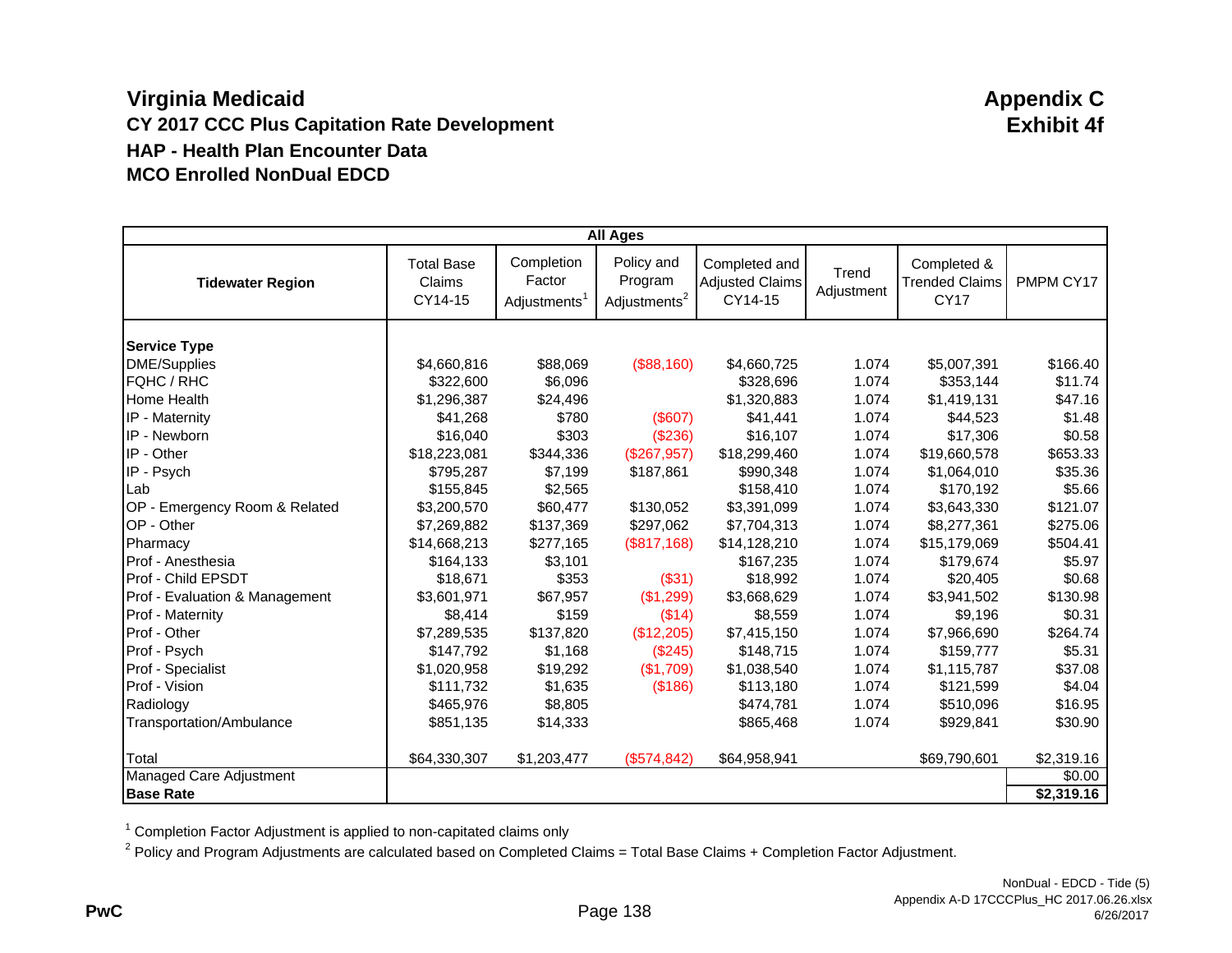|                                 |                                        |                                     | <b>All Ages</b>                                   |                                                    |                     |                                                     |            |
|---------------------------------|----------------------------------------|-------------------------------------|---------------------------------------------------|----------------------------------------------------|---------------------|-----------------------------------------------------|------------|
| <b>Statewide</b>                | <b>Total Base</b><br>Claims<br>CY14-15 | Completion<br>Factor<br>Adjustments | Policy and<br>Program<br>Adjustments <sup>2</sup> | Completed and<br><b>Adjusted Claims</b><br>CY14-15 | Trend<br>Adjustment | Completed &<br><b>Trended Claims</b><br><b>CY17</b> | PMPM CY17  |
| <b>Service Type</b>             |                                        |                                     |                                                   |                                                    |                     |                                                     |            |
| <b>DME/Supplies</b>             | \$1,336,230                            | \$15,922                            | (\$27,686)                                        | \$1,324,465                                        | 1.235               | \$1,636,254                                         | \$79.33    |
| FQHC / RHC                      | \$14,496                               | \$173                               |                                                   | \$14,668                                           | 1.235               | \$18,121                                            | \$0.88     |
| <b>Home Health</b>              | \$67,692                               | \$807                               |                                                   | \$68,499                                           | 1.235               | \$84,624                                            | \$4.10     |
| IP - Maternity                  | \$4,002                                | \$48                                | (\$59)                                            | \$3,991                                            | 1.235               | \$4,931                                             | \$0.24     |
| IP - Newborn                    | \$0                                    | \$0                                 |                                                   | \$0                                                | 1.235               | \$0                                                 | \$0.00     |
| IP - Other                      | \$2,657,900                            | \$31,670                            | (\$38,872)                                        | \$2,650,698                                        | 1.235               | \$3,274,692                                         | \$158.77   |
| IP - Psych                      | \$374,182                              | \$4,314                             | \$80,233                                          | \$458,729                                          | 1.235               | \$566,718                                           | \$27.48    |
| Lab                             | \$80,489                               | \$951                               |                                                   | \$81,440                                           | 1.235               | \$100,611                                           | \$4.88     |
| OP-<br>Emergency Room & Related | \$425,775                              | \$5,073                             | \$17,157                                          | \$448,005                                          | 1.235               | \$553,468                                           | \$26.83    |
| OP - Other                      | \$1,313,241                            | \$15,648                            | \$53,158                                          | \$1,382,047                                        | 1.235               | \$1,707,391                                         | \$82.78    |
| Pharmacy                        | \$8,226,086                            | \$98,016                            | (\$231,653)                                       | \$8,092,450                                        | 1.235               | \$9,997,473                                         | \$484.73   |
| Prof - Anesthesia               | \$46,346                               | \$552                               |                                                   | \$46,898                                           | 1.235               | \$57,938                                            | \$2.81     |
| Prof - Child EPSDT              | \$7,856                                | \$94                                | (\$12)                                            | \$7,938                                            | 1.235               | \$9,806                                             | \$0.48     |
| Prof - Evaluation & Management  | \$1,093,054                            | \$13,018                            | \$511                                             | \$1,106,582                                        | 1.235               | \$1,367,080                                         | \$66.28    |
| Prof - Maternity                | \$2,314                                | \$28                                | (\$4)                                             | \$2,338                                            | 1.235               | \$2,889                                             | \$0.14     |
| Prof - Other                    | \$1,543,058                            | \$18,387                            | (\$2,416)                                         | \$1,559,029                                        | 1.235               | \$1,926,036                                         | \$93.38    |
| Prof - Psych                    | \$103,863                              | \$1,208                             | (\$163)                                           | \$104,909                                          | 1.235               | \$129,605                                           | \$6.28     |
| Prof - Specialist               | \$175,254                              | \$2,088                             | (\$274)                                           | \$177,068                                          | 1.235               | \$218,751                                           | \$10.61    |
| Prof - Vision                   | \$30,054                               | \$346                               | (\$47)                                            | \$30,353                                           | 1.235               | \$37,498                                            | \$1.82     |
| Radiology                       | \$78,827                               | \$939                               |                                                   | \$79,767                                           | 1.235               | \$98,544                                            | \$4.78     |
| Transportation/Ambulance        | \$231,856                              | \$2,724                             |                                                   | \$234,580                                          | 1.235               | \$289,802                                           | \$14.05    |
| Total                           | \$17,812,576                           | \$212,003                           | (\$150, 127)                                      | \$17,874,453                                       |                     | \$22,082,233                                        | \$1,070.65 |
| Managed Care Adjustment         |                                        |                                     |                                                   |                                                    |                     |                                                     | \$0.00     |
| <b>Base Rate</b>                |                                        |                                     |                                                   |                                                    |                     |                                                     | \$1,070.65 |

<sup>1</sup> Completion Factor Adjustment is applied to non-capitated claims only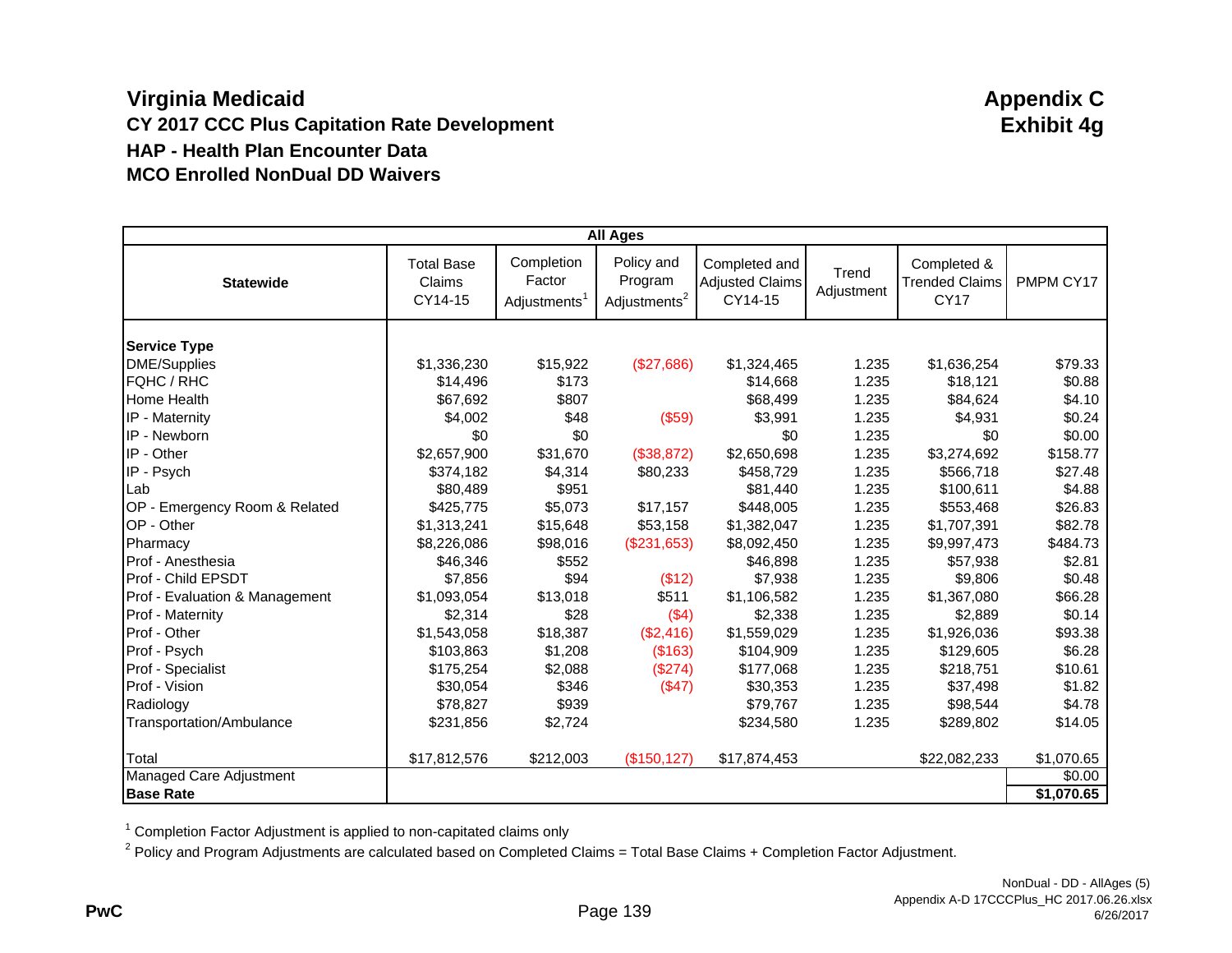|                                      |                                     |                                    |                                        | <b>All Ages</b>                   |                                         |                     |                                      |            |
|--------------------------------------|-------------------------------------|------------------------------------|----------------------------------------|-----------------------------------|-----------------------------------------|---------------------|--------------------------------------|------------|
| <b>Central Region</b>                | <b>Medicaid Payments</b><br>CY14-15 | <b>Patient Payments</b><br>CY14-15 | <b>Completion Factor</b><br>Adjustment | Policy and Program<br>Adjustments | Completed and<br><b>Adjusted Claims</b> | Trend<br>Adjustment | Completed &<br><b>Trended Claims</b> | PMPM CY17  |
|                                      |                                     |                                    |                                        |                                   |                                         |                     |                                      |            |
| <b>Service Type</b>                  |                                     |                                    |                                        |                                   |                                         |                     |                                      |            |
| <b>Adult Day Care</b>                | \$617,653                           | \$0                                | \$1,234                                | \$0                               | \$618,886                               | 1.07                | \$663,909                            | \$18.27    |
| <b>Case Management Services</b>      | \$115,150                           | \$0                                | \$165                                  | \$0                               | \$115,314                               | 1.18                | \$135,627                            | \$3.73     |
| <b>Community Behavioral Health</b>   | \$51,211                            | \$0                                | \$73                                   | \$0                               | \$51,284                                | 1.18                | \$60,317                             | \$1.66     |
| Consumer Directed - Personal Care    | \$32,652,326                        | \$32,214                           | \$65,277                               | \$1,091,192                       | \$33,841,008                            | 1.07                | \$36,302,857                         | \$999.03   |
| Consumer Directed - Respite Care     | \$6,593,838                         | \$0                                | \$13,169                               | \$207,604                         | \$6,814,611                             | 1.07                | \$7,310,357                          | \$201.18   |
| <b>DME/Supplies</b>                  | \$989,099                           | \$1,455                            | \$40,000                               | (\$4,863)                         | \$1,025,692                             | 1.60                | \$1,641,611                          | \$45.18    |
| <b>FQHC</b>                          | \$0                                 | \$0                                | \$0                                    | \$0                               | \$0                                     | 1.01                | \$0                                  | \$0.00     |
| Home Health Services                 | \$0                                 | \$0                                | \$0                                    | \$0                               | \$0                                     | 1.07                | \$0                                  | \$0.00     |
| <b>Hospice Care</b>                  | \$0                                 | \$0                                | \$0                                    | \$0                               | \$0                                     | 1.01                | \$0                                  | \$0.00     |
| Inpatient - Medical/Surgical         | \$5,268                             | \$0                                | \$0                                    | (\$299)                           | \$4,969                                 | 1.00                | \$4,969                              | \$0.14     |
| Inpatient - Psych                    | \$0                                 | \$0                                | \$0                                    | \$0                               | \$0                                     | 1.00                | \$0                                  | \$0.00     |
| Lab and X-ray Services               | \$0                                 | \$0                                | \$0                                    | \$0                               | \$0                                     | 1.60                | \$0                                  | \$0.00     |
| Medicare Xover - IP                  | \$0                                 | \$0                                | \$0                                    | \$0                               | \$0                                     | 1.00                | \$0                                  | \$0.00     |
| Medicare Xover - Nursing Facility    | \$0                                 | \$0                                | \$0                                    | \$0                               | \$0                                     | 1.00                | \$0                                  | \$0.00     |
| Medicare Xover - OP                  | \$0                                 | \$0                                | \$0                                    | \$0                               | \$0                                     | 1.00                | \$0                                  | \$0.00     |
| Medicare Xover - Other               | \$0                                 | \$0                                | \$0                                    | \$0                               | \$0                                     | 1.00                | \$0                                  | \$0.00     |
| Medicare Xover - Physician           | \$0                                 | \$0                                | \$0                                    | \$0                               | \$0                                     | 1.00                | \$0                                  | \$0.00     |
| <b>Nursing Facility</b>              | \$0                                 | \$0                                | \$0                                    | \$0                               | \$0                                     | 1.00                | \$0                                  | \$0.00     |
| <b>Other Waiver Services</b>         | \$1,583,299                         | \$137                              | \$3,162                                | \$0                               | \$1,586,598                             | 1.07                | \$1,702,020                          | \$46.84    |
| Outpatient - Other                   | \$321                               | \$0                                | \$0                                    | \$0                               | \$321                                   | 1.00                | \$321                                | \$0.01     |
| Outpatient - Psychological           | \$0                                 | \$0                                | \$0                                    | \$0                               | \$0                                     | 1.00                | \$0                                  | \$0.00     |
| Personal Care Agency - Personal Care | \$17,507,939                        | \$10,322                           | \$34,987                               | \$585,270                         | \$18,138,519                            | 1.07                | \$19,458,051                         | \$535.47   |
| Personal Care Agency - Respite Care  | \$2,801,927                         | \$182                              | \$5,596                                | \$91,589                          | \$2,899,295                             | 1.07                | \$3,110,212                          | \$85.59    |
| Pharmacy                             | \$0                                 | \$0                                | \$0                                    | \$0                               | \$0                                     | 1.00                | \$0                                  | \$0.00     |
| Physician - Clinic                   | \$13,485                            | \$0                                | \$243                                  | \$97                              | \$13,825                                | 1.01                | \$13,922                             | \$0.38     |
| Physician - IP Mental Health         | \$0                                 | \$0                                | \$0                                    | \$0                               | \$0                                     | 1.18                | \$0                                  | \$0.00     |
| Physician - OP Mental Health         | \$1,376,763                         | \$0                                | \$1,969                                | \$9,789                           | \$1,388,521                             | 1.18                | \$1,633,104                          | \$44.94    |
| Physician - Other Practitioner       | \$713,108                           | \$312                              | \$12,856                               | \$5.157                           | \$731,433                               | 1.01                | \$736,553                            | \$20.27    |
| Physician - PCP                      | \$0                                 | \$0                                | \$0                                    | \$0                               | \$0                                     | 1.01                | \$0                                  | \$0.00     |
| Physician - Specialist               | \$144                               | \$0                                | \$3                                    | \$1                               | \$148                                   | 1.01                | \$149                                | \$0.00     |
| Transportation - Emergency           | \$0                                 | \$0                                | \$0                                    | \$0                               | \$0                                     | 1.60                | \$0                                  | \$0.00     |
| Transportation - Non-Emergency       |                                     |                                    |                                        |                                   |                                         | 1.00                | \$0                                  | \$31.80    |
| Total                                | \$65,021,530                        | \$44,623                           | \$178,734                              | \$1,985,538                       | \$67,230,424                            |                     | \$72,773,977                         | \$2,034.50 |
| Managed Care Adjustment              |                                     |                                    |                                        |                                   |                                         |                     |                                      | $-6.73%$   |
| <b>Base Rate</b>                     |                                     |                                    |                                        |                                   |                                         |                     |                                      | \$1,897.49 |

Policy and program adjustments are applied to Patient Payments.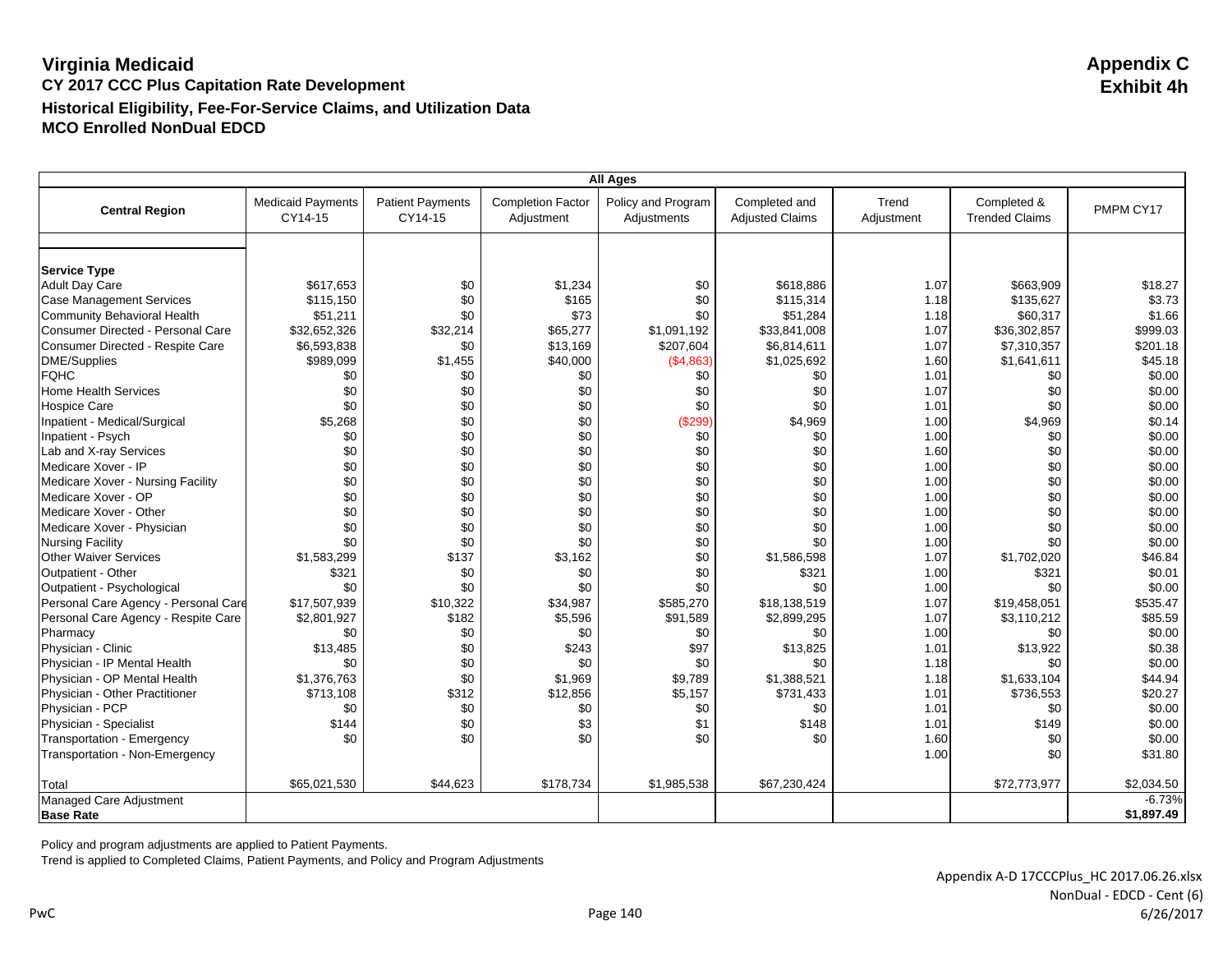| <b>All Ages</b>                       |                                     |                                    |                                        |                                   |                                         |                     |                                      |            |
|---------------------------------------|-------------------------------------|------------------------------------|----------------------------------------|-----------------------------------|-----------------------------------------|---------------------|--------------------------------------|------------|
| <b>Charlottesville Western Region</b> | <b>Medicaid Payments</b><br>CY14-15 | <b>Patient Payments</b><br>CY14-15 | <b>Completion Factor</b><br>Adjustment | Policy and Program<br>Adjustments | Completed and<br><b>Adjusted Claims</b> | Trend<br>Adjustment | Completed &<br><b>Trended Claims</b> | PMPM CY17  |
|                                       |                                     |                                    |                                        |                                   |                                         |                     |                                      |            |
|                                       |                                     |                                    |                                        |                                   |                                         |                     |                                      |            |
| <b>Service Type</b>                   |                                     |                                    |                                        |                                   |                                         |                     |                                      |            |
| <b>Adult Day Care</b>                 | \$189,739                           | \$56                               | \$379                                  | \$0                               | \$190,173                               | 1.07                | \$204,008                            | \$9.96     |
| <b>Case Management Services</b>       | \$56,055                            | \$0                                | \$80                                   | \$0                               | \$56,135                                | 1.18                | \$66,023                             | \$3.22     |
| Community Behavioral Health           | \$19,585                            | \$0                                | \$28                                   | \$0                               | \$19.613                                | 1.18                | \$23,068                             | \$1.13     |
| Consumer Directed - Personal Care     | \$19,707,252                        | \$19,644                           | \$39,398                               | \$658,593                         | \$20,424,887                            | 1.07                | \$21,910,747                         | \$1,070.12 |
| Consumer Directed - Respite Care      | \$4,282,837                         | \$0                                | \$8,554                                | \$134,843                         | \$4,426,234                             | 1.07                | \$4,748,232                          | \$231.90   |
| <b>DME/Supplies</b>                   | \$282,237                           | \$39                               | \$11,399                               | (\$1,386)                         | \$292,290                               | 1.60                | \$467,807                            | \$22.85    |
| <b>FQHC</b>                           | \$0                                 | \$0                                | \$0                                    | \$0                               | \$0                                     | 1.01                | \$0                                  | \$0.00     |
| <b>Home Health Services</b>           | \$0                                 | \$0                                | \$0                                    | \$0                               | \$0                                     | 1.07                | \$0                                  | \$0.00     |
| <b>Hospice Care</b>                   | \$0                                 | \$0                                | \$0                                    | \$0                               | \$0                                     | 1.01                | \$0                                  | \$0.00     |
| Inpatient - Medical/Surgical          | \$13,123                            | \$0                                | \$0                                    | (\$745)                           | \$12,378                                | 1.00                | \$12,378                             | \$0.60     |
| Inpatient - Psych                     | \$0                                 | \$0                                | \$0                                    | \$0                               | \$0                                     | 1.00                | \$0                                  | \$0.00     |
| Lab and X-ray Services                | \$0                                 | \$0                                | \$0                                    | \$0                               | \$0                                     | 1.60                | \$0                                  | \$0.00     |
| Medicare Xover - IP                   | \$0                                 | \$0                                | \$0                                    | \$0                               | \$0                                     | 1.00                | \$0                                  | \$0.00     |
| Medicare Xover - Nursing Facility     | \$0                                 | \$0                                | \$0                                    | \$0                               | \$0                                     | 1.00                | \$0                                  | \$0.00     |
| Medicare Xover - OP                   | \$0                                 | \$0                                | \$0                                    | \$0                               | \$0                                     | 1.00                | \$0                                  | \$0.00     |
| Medicare Xover - Other                | \$0                                 | \$0                                | \$0                                    | \$0                               | \$0                                     | 1.00                | \$0                                  | \$0.00     |
| Medicare Xover - Physician            | \$0                                 | \$0                                | \$0                                    | \$0                               | \$0                                     | 1.00                | \$0                                  | \$0.00     |
| <b>Nursing Facility</b>               | \$0                                 | \$0                                | \$0                                    | \$0                               | \$0                                     | 1.00                | \$0                                  | \$0.00     |
| <b>Other Waiver Services</b>          | \$788,216                           | \$0                                | \$1,574                                | \$0                               | \$789,791                               | 1.07                | \$847,246                            | \$41.38    |
| Outpatient - Other                    | \$0                                 | \$0                                | \$0                                    | \$0                               | \$0                                     | 1.00                | \$0                                  | \$0.00     |
| Outpatient - Psychological            | \$8,576                             | \$0                                | \$0                                    | \$0                               | \$8,576                                 | 1.00                | \$8,576                              | \$0.42     |
| Personal Care Agency - Personal Care  | \$3,870,977                         | \$3,967                            | \$7,739                                | \$129,459                         | \$4,012,142                             | 1.07                | \$4,304,015                          | \$210.21   |
| Personal Care Agency - Respite Care   | \$541,723                           | \$101                              | \$1,082                                | \$17,710                          | \$560,616                               | 1.07                | \$601,399                            | \$29.37    |
| Pharmacy                              | \$0                                 | \$0                                | \$0                                    | \$0                               | \$0                                     | 1.00                | \$0                                  | \$0.00     |
| Physician - Clinic                    | \$20,548                            | \$0                                | \$370                                  | \$149                             | \$21,067                                | 1.01                | \$21,215                             | \$1.04     |
| Physician - IP Mental Health          | \$0                                 | \$0                                | \$0                                    | \$0                               | \$0                                     | 1.18                | \$0                                  | \$0.00     |
| Physician - OP Mental Health          | \$701,854                           | \$0                                | \$1,004                                | \$4,990                           | \$707,848                               | 1.18                | \$832,533                            | \$40.66    |
| Physician - Other Practitioner        | \$236,426                           | \$56                               | \$4,262                                | \$1,709                           | \$242,453                               | 1.01                | \$244,150                            | \$11.92    |
| Physician - PCP                       | \$0                                 | \$0                                | \$0                                    | \$0                               | \$0                                     | 1.01                | \$0                                  | \$0.00     |
| Physician - Specialist                | \$47                                | \$0                                | \$1                                    | \$0                               | \$48                                    | 1.01                | \$49                                 | \$0.00     |
| Transportation - Emergency            | \$0                                 | \$0                                | \$0                                    | \$0                               | \$0                                     | 1.60                | \$0                                  | \$0.00     |
| Transportation - Non-Emergency        |                                     |                                    |                                        |                                   |                                         | 1.00                | \$0                                  | \$31.80    |
|                                       |                                     |                                    |                                        |                                   |                                         |                     |                                      |            |
| Total                                 | \$30,719,198                        | \$23,862                           | \$75,869                               | \$945,323                         | \$31,764,251                            |                     | \$34,291,445                         | \$1,706.60 |
| Managed Care Adjustment               |                                     |                                    |                                        |                                   |                                         |                     |                                      | $-8.12%$   |
| <b>Base Rate</b>                      |                                     |                                    |                                        |                                   |                                         |                     |                                      | \$1,568.08 |

Policy and program adjustments are applied to Patient Payments.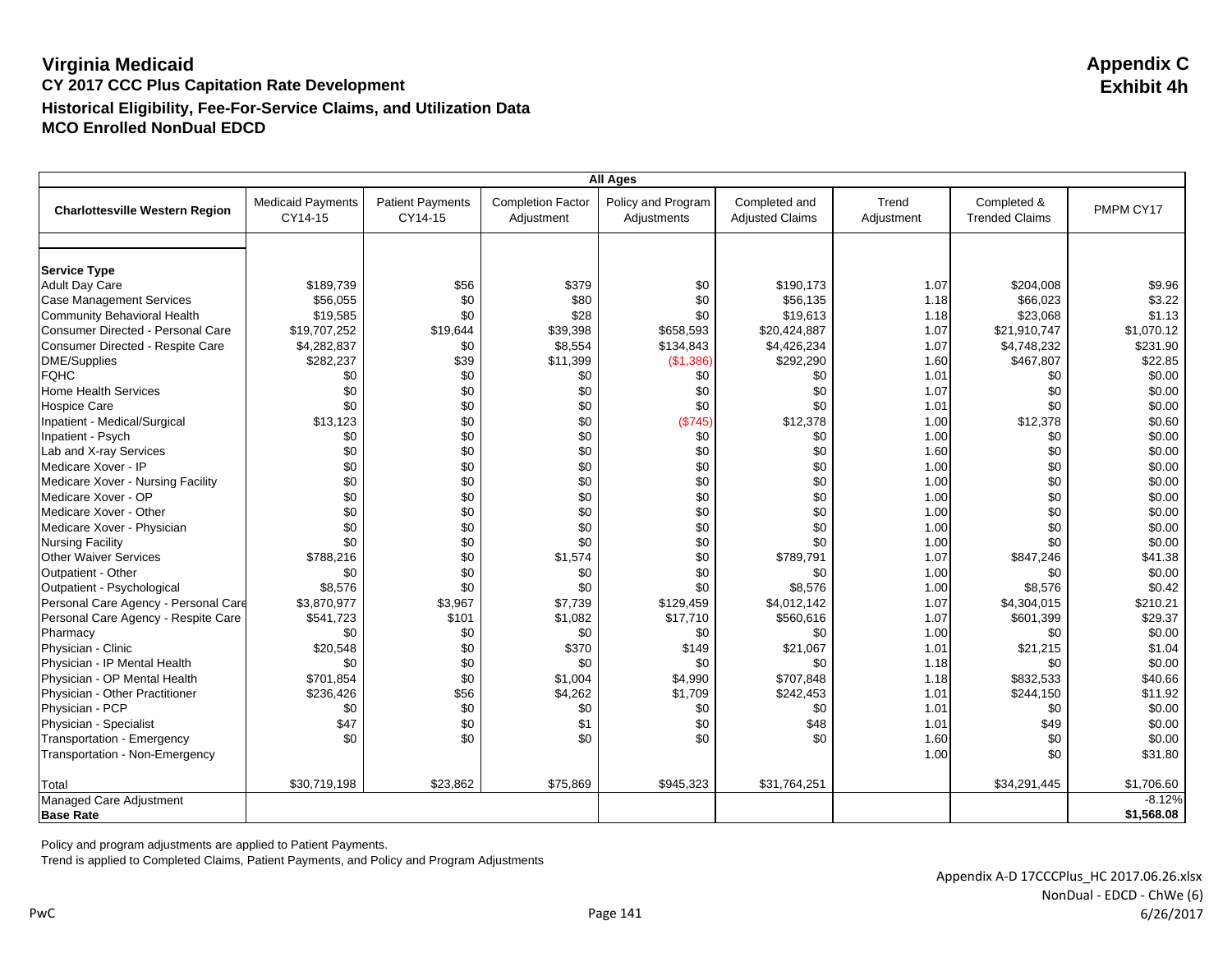|                                      |                                     |                                    |                                        | <b>All Ages</b>                   |                                         |                     |                                      |            |
|--------------------------------------|-------------------------------------|------------------------------------|----------------------------------------|-----------------------------------|-----------------------------------------|---------------------|--------------------------------------|------------|
| Northern & Winchester Region         | <b>Medicaid Payments</b><br>CY14-15 | <b>Patient Payments</b><br>CY14-15 | <b>Completion Factor</b><br>Adjustment | Policy and Program<br>Adjustments | Completed and<br><b>Adjusted Claims</b> | Trend<br>Adjustment | Completed &<br><b>Trended Claims</b> | PMPM CY17  |
|                                      |                                     |                                    |                                        |                                   |                                         |                     |                                      |            |
| <b>Service Type</b>                  |                                     |                                    |                                        |                                   |                                         |                     |                                      |            |
| <b>Adult Day Care</b>                | \$129,262                           | \$0                                | \$258.16                               | \$0                               | \$129,520                               | 1.07                | \$138,942                            | \$4.56     |
| <b>Case Management Services</b>      | \$147,720                           | \$0                                | \$211                                  | \$0                               | \$147,931                               | 1.18                | \$173,989                            | \$5.71     |
| Community Behavioral Health          | \$40,544                            | \$0                                | \$58                                   | \$0                               | \$40,602                                | 1.18                | \$47,754                             | \$1.57     |
| Consumer Directed - Personal Care    | \$22,662,707                        | \$10,376                           | \$45,282                               | \$756,954                         | \$23,475,318                            | 1.07                | \$25,183,089                         | \$826.76   |
| Consumer Directed - Respite Care     | \$4,825,660                         | \$0                                | \$9,638                                | \$151,934                         | \$4,987,231                             | 1.07                | \$5,350,040                          | \$175.64   |
| <b>DME/Supplies</b>                  | \$859,443                           | \$322                              | \$34,718                               | (\$4,221)                         | \$890,262                               | 1.60                | \$1,424,857                          | \$46.78    |
| <b>FQHC</b>                          | \$0                                 | \$0                                | \$0                                    | \$0                               | \$0                                     | 1.01                | \$0                                  | \$0.00     |
| <b>Home Health Services</b>          | \$0                                 | \$0                                | \$0                                    | \$0                               | \$0                                     | 1.07                | \$0                                  | \$0.00     |
| <b>Hospice Care</b>                  | \$0                                 | \$0                                | \$0                                    | \$0                               | \$0                                     | 1.01                | \$0                                  | \$0.00     |
| Inpatient - Medical/Surgical         | \$3,403                             | \$0                                | \$0                                    | (\$193)                           | \$3,209                                 | 1.00                | \$3,209                              | \$0.11     |
| Inpatient - Psych                    | \$0                                 | \$0                                | \$0                                    | \$0                               | \$0                                     | 1.00                | \$0                                  | \$0.00     |
| Lab and X-ray Services               | \$0                                 | \$0                                | \$0                                    | \$0                               | \$0                                     | 1.60                | \$0                                  | \$0.00     |
| Medicare Xover - IP                  | \$0                                 | \$0                                | \$0                                    | \$0                               | \$0                                     | 1.00                | \$0                                  | \$0.00     |
| Medicare Xover - Nursing Facility    | \$0                                 | \$0                                | \$0                                    | \$0                               | \$0                                     | 1.00                | \$0                                  | \$0.00     |
| Medicare Xover - OP                  | \$0                                 | \$0                                | \$0                                    | \$0                               | \$0                                     | 1.00                | \$0                                  | \$0.00     |
| Medicare Xover - Other               | \$0                                 | \$0                                | \$0                                    | \$0                               | \$0                                     | 1.00                | \$0                                  | \$0.00     |
| Medicare Xover - Physician           | \$0                                 | \$0                                | \$0                                    | \$0                               | \$0                                     | 1.00                | \$0                                  | \$0.00     |
| <b>Nursing Facility</b>              | \$0                                 | \$0                                | \$0                                    | \$0                               | \$0                                     | 1.00                | \$0                                  | \$0.00     |
| <b>Other Waiver Services</b>         | \$1,393,003                         | \$658                              | \$2,783                                | \$0                               | \$1,396,445                             | 1.07                | \$1,498,032                          | \$49.18    |
| Outpatient - Other                   | \$1,048                             | \$0                                | \$0                                    | \$0                               | \$1,048                                 | 1.00                | \$1,048                              | \$0.03     |
| Outpatient - Psychological           | \$0                                 | \$0                                | \$0                                    | \$0                               | \$0                                     | 1.00                | \$0                                  | \$0.00     |
| Personal Care Agency - Personal Care | \$32,642,053                        | \$6,691                            | \$65,205                               | \$1,090,766                       | \$33,804,716                            | 1.07                | \$36,263,925                         | \$1,190.54 |
| Personal Care Agency - Respite Care  | \$4,607,303                         | \$78                               | \$9,202                                | \$150,596                         | \$4,767,179                             | 1.07                | \$5,113,980                          | \$167.89   |
| Pharmacy                             | \$0                                 | \$0                                | \$0                                    | \$0                               | \$0                                     | 1.00                | \$0                                  | \$0.00     |
| Physician - Clinic                   | \$91.717                            | \$0                                | \$1,653                                | \$663                             | \$94,032                                | 1.01                | \$94,691                             | \$3.11     |
| Physician - IP Mental Health         | \$327                               | \$0                                | \$0                                    | \$2                               | \$329                                   | 1.18                | \$387                                | \$0.01     |
| Physician - OP Mental Health         | \$721,813                           | \$0                                | \$1,032                                | \$5,132                           | \$727,978                               | 1.18                | \$856,208                            | \$28.11    |
| Physician - Other Practitioner       | \$641,327                           | \$1                                | \$11,557                               | \$4,635                           | \$657,521                               | 1.01                | \$662,124                            | \$21.74    |
| Physician - PCP                      | \$0                                 | \$0                                | \$0                                    | \$0                               | \$0                                     | 1.01                | \$0                                  | \$0.00     |
| Physician - Specialist               | \$0                                 | \$0                                | \$0                                    | \$0                               | \$0                                     | 1.01                | \$0                                  | \$0.00     |
| Transportation - Emergency           | \$0                                 | \$0                                | \$0                                    | \$0                               | \$0                                     | 1.60                | \$0                                  | \$0.00     |
| Transportation - Non-Emergency       |                                     |                                    |                                        |                                   |                                         | 1.00                | \$0                                  | \$31.80    |
| Total                                | \$68,767,328                        | \$18,126                           | \$181,599                              | \$2,156,269                       | \$71,123,321                            |                     | \$76,812,275                         | \$2,553.54 |
| Managed Care Adjustment              |                                     |                                    |                                        |                                   |                                         |                     |                                      | $-5.14%$   |
| <b>Base Rate</b>                     |                                     |                                    |                                        |                                   |                                         |                     |                                      | \$2,422.27 |

Policy and program adjustments are applied to Patient Payments.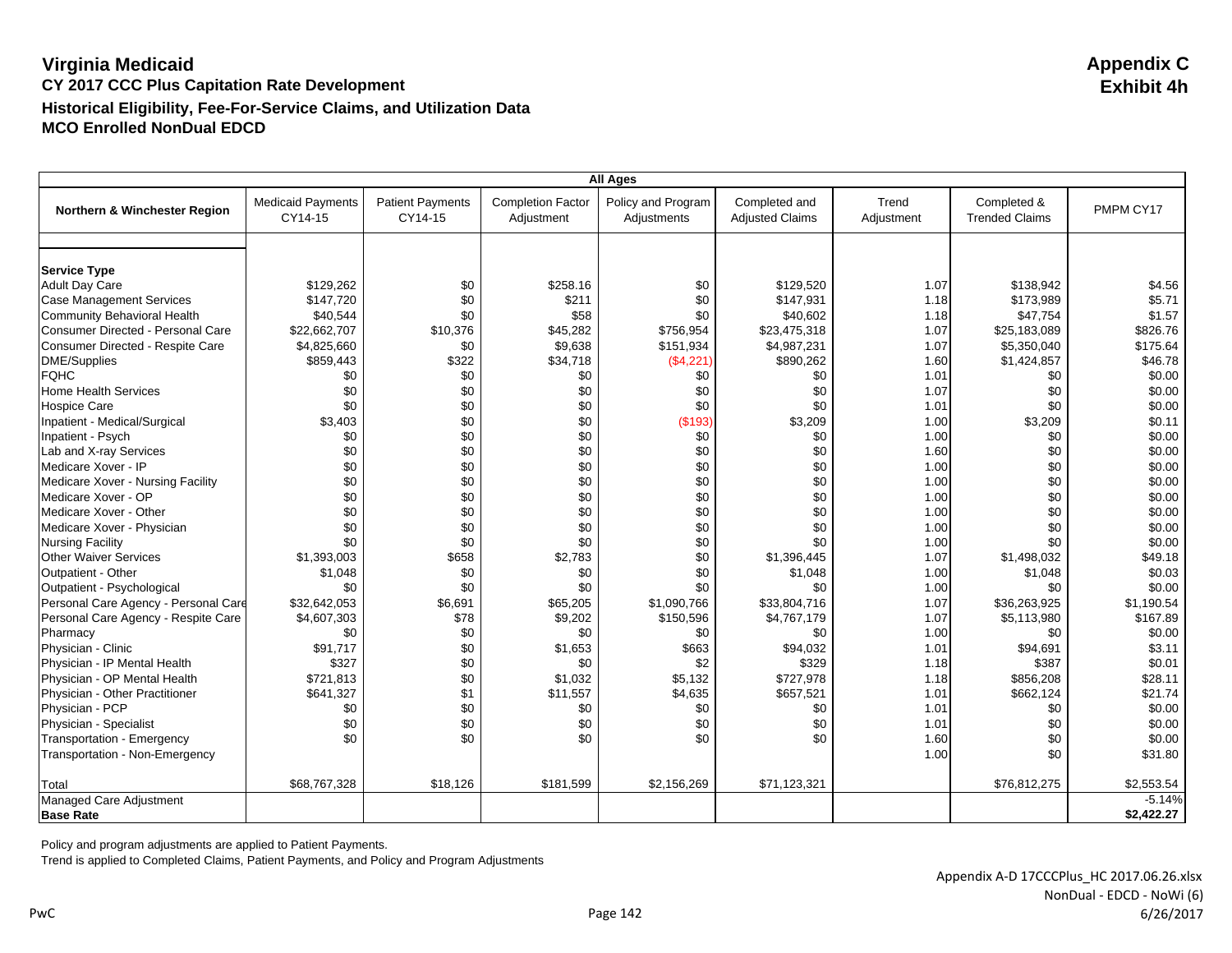|                                      | <b>All Ages</b>                     |                                    |                                        |                                   |                                         |                     |                                      |            |  |  |
|--------------------------------------|-------------------------------------|------------------------------------|----------------------------------------|-----------------------------------|-----------------------------------------|---------------------|--------------------------------------|------------|--|--|
| Roanoke/Alleghany Region             | <b>Medicaid Payments</b><br>CY14-15 | <b>Patient Payments</b><br>CY14-15 | <b>Completion Factor</b><br>Adjustment | Policy and Program<br>Adjustments | Completed and<br><b>Adjusted Claims</b> | Trend<br>Adjustment | Completed &<br><b>Trended Claims</b> | PMPM CY17  |  |  |
|                                      |                                     |                                    |                                        |                                   |                                         |                     |                                      |            |  |  |
| <b>Service Type</b>                  |                                     |                                    |                                        |                                   |                                         |                     |                                      |            |  |  |
| <b>Adult Day Care</b>                | \$77,580                            | \$0                                | \$155                                  | \$0                               | \$77,735                                | 1.07                | \$83,390                             | \$6.04     |  |  |
| <b>Case Management Services</b>      | \$64,201                            | \$0                                | \$92                                   | \$0                               | \$64,293                                | 1.18                | \$75,617                             | \$5.47     |  |  |
| <b>Community Behavioral Health</b>   | \$16,437                            | \$0                                | \$24                                   | \$0                               | \$16,461                                | 1.18                | \$19,360                             | \$1.40     |  |  |
| Consumer Directed - Personal Care    | \$13,874,818                        | \$4,477                            | \$27,719                               | \$463,368                         | \$14,370,383                            | 1.07                | \$15,415,793                         | \$1,116.12 |  |  |
| Consumer Directed - Respite Care     | \$3,234,577                         | \$0                                | \$6,460                                | \$101,839                         | \$3,342,876                             | 1.07                | \$3,586,062                          | \$259.63   |  |  |
| <b>DME/Supplies</b>                  | \$227,270                           | \$0                                | \$9,177                                | ( \$1,116)                        | \$235,331                               | 1.60                | \$376,646                            | \$27.27    |  |  |
| <b>FQHC</b>                          | \$0                                 | \$0                                | \$0                                    | \$0                               | \$0                                     | 1.01                | \$0                                  | \$0.00     |  |  |
| <b>Home Health Services</b>          | \$0                                 | \$0                                | \$0                                    | \$0                               | \$0                                     | 1.07                | \$0                                  | \$0.00     |  |  |
| <b>Hospice Care</b>                  | \$0                                 | \$0                                | \$0                                    | \$0                               | \$0                                     | 1.01                | \$0                                  | \$0.00     |  |  |
| Inpatient - Medical/Surgical         | \$4,356                             | \$0                                | \$0                                    | (\$247)                           | \$4,109                                 | 1.00                | \$4,109                              | \$0.30     |  |  |
| Inpatient - Psych                    | \$0                                 | \$0                                | \$0                                    | \$0                               | \$0                                     | 1.00                | \$0                                  | \$0.00     |  |  |
| Lab and X-ray Services               | \$0                                 | \$0                                | \$0                                    | \$0                               | \$0                                     | 1.60                | \$0                                  | \$0.00     |  |  |
| Medicare Xover - IP                  | \$0                                 | \$0                                | \$0                                    | \$0                               | \$0                                     | 1.00                | \$0                                  | \$0.00     |  |  |
| Medicare Xover - Nursing Facility    | \$0                                 | \$0                                | \$0                                    | \$0                               | \$0                                     | 1.00                | \$0                                  | \$0.00     |  |  |
| Medicare Xover - OP                  | \$0                                 | \$0                                | \$0                                    | \$0                               | \$0                                     | 1.00                | \$0                                  | \$0.00     |  |  |
| Medicare Xover - Other               | \$0                                 | \$0                                | \$0                                    | \$0                               | \$0                                     | 1.00                | \$0                                  | \$0.00     |  |  |
| Medicare Xover - Physician           | \$0                                 | \$0                                | \$0                                    | \$0                               | \$0                                     | 1.00                | \$0                                  | \$0.00     |  |  |
| <b>Nursing Facility</b>              | \$0                                 | \$0                                | \$0                                    | \$0                               | \$0                                     | 1.00                | \$0                                  | \$0.00     |  |  |
| <b>Other Waiver Services</b>         | \$593,043                           | \$0                                | \$1,184                                | \$0                               | \$594,227                               | 1.07                | \$637,456                            | \$46.15    |  |  |
| Outpatient - Other                   | \$0                                 | \$0                                | \$0                                    | \$0                               | \$0                                     | 1.00                | \$0                                  | \$0.00     |  |  |
| Outpatient - Psychological           | \$0                                 | \$0                                | \$0                                    | \$0                               | \$0                                     | 1.00                | \$0                                  | \$0.00     |  |  |
| Personal Care Agency - Personal Care | \$1,977,984                         | \$1,196                            | \$3,953                                | \$66,123                          | \$2,049,255                             | 1.07                | \$2,198,333                          | \$159.16   |  |  |
| Personal Care Agency - Respite Care  | \$288,922                           | \$0                                | \$577                                  | \$9,444                           | \$298,943                               | 1.07                | \$320,690                            | \$23.22    |  |  |
| Pharmacy                             | \$0                                 | \$0                                | \$0                                    | \$0                               | \$0                                     | 1.00                | \$0                                  | \$0.00     |  |  |
| Physician - Clinic                   | \$23,704                            | \$0                                | \$427                                  | \$171                             | \$24,302                                | 1.01                | \$24,473                             | \$1.77     |  |  |
| Physician - IP Mental Health         | \$0                                 | \$0                                | \$0                                    | \$0                               | \$0                                     | 1.18                | \$0                                  | \$0.00     |  |  |
| Physician - OP Mental Health         | \$442,030                           | \$0                                | \$632                                  | \$3,143                           | \$445,805                               | 1.18                | \$524,331                            | \$37.96    |  |  |
| Physician - Other Practitioner       | \$193,188                           | \$89                               | \$3,483                                | \$1,397                           | \$198,157                               | 1.01                | \$199,544                            | \$14.45    |  |  |
| Physician - PCP                      | \$0                                 | \$0                                | \$0                                    | \$0                               | \$0                                     | 1.01                | \$0                                  | \$0.00     |  |  |
| Physician - Specialist               | \$0                                 | \$0                                | \$0                                    | \$0                               | \$0                                     | 1.01                | \$0                                  | \$0.00     |  |  |
| Transportation - Emergency           | \$0                                 | \$0                                | \$0                                    | \$0                               | \$0                                     | 1.60                | \$0                                  | \$0.00     |  |  |
| Transportation - Non-Emergency       |                                     |                                    |                                        |                                   |                                         | 1.00                | \$0                                  | \$31.80    |  |  |
| Total                                | \$21,018,109                        | \$5,763                            | \$53,884                               | \$644,122                         | \$21,721,878                            |                     | \$23,465,805                         | \$1,730.74 |  |  |
| Managed Care Adjustment              |                                     |                                    |                                        |                                   |                                         |                     |                                      | $-8.37%$   |  |  |
| <b>Base Rate</b>                     |                                     |                                    |                                        |                                   |                                         |                     |                                      | \$1,585.86 |  |  |

Policy and program adjustments are applied to Patient Payments.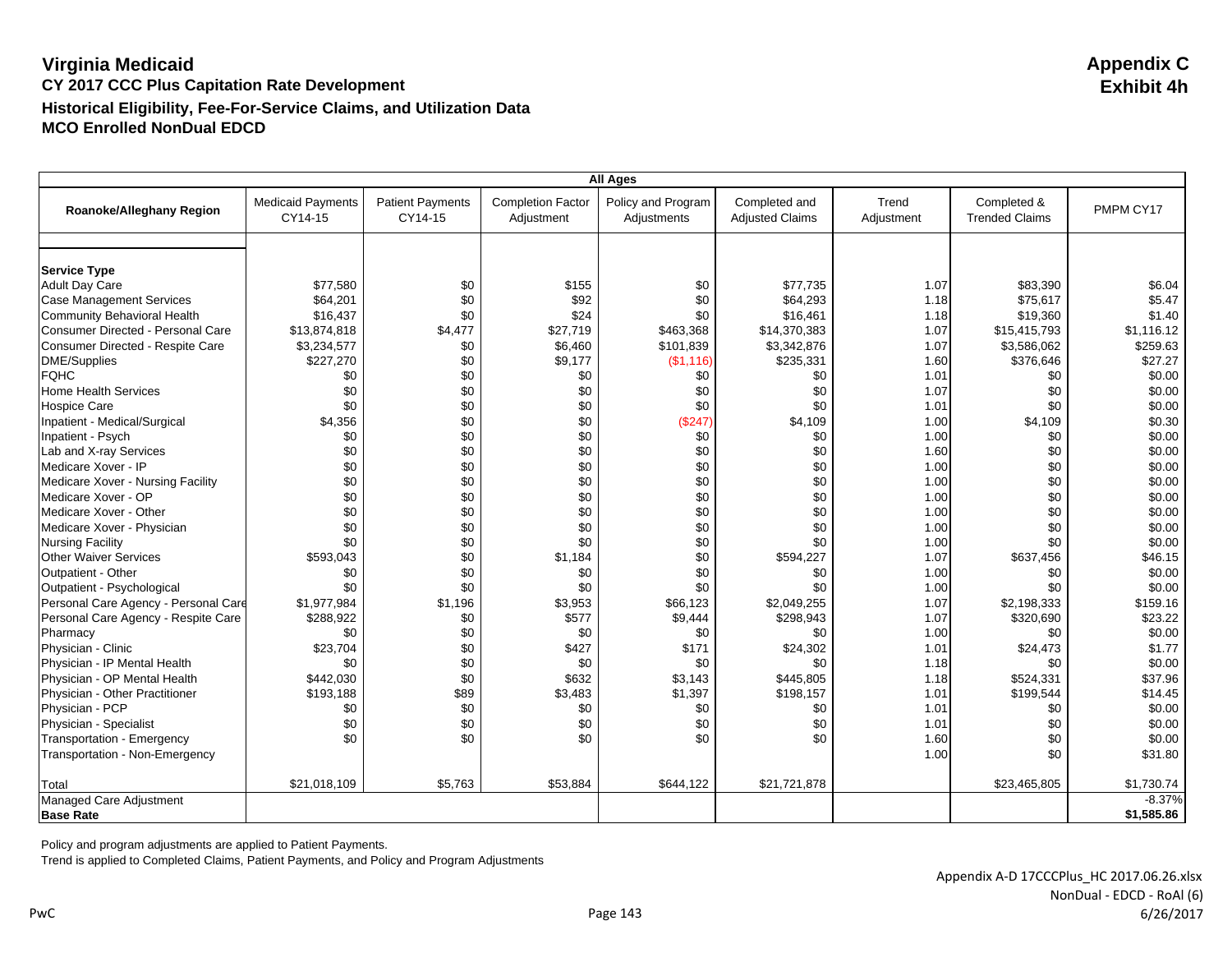|                                      |                                     |                                    |                                        | <b>All Ages</b>                   |                                         |                     |                                      |            |
|--------------------------------------|-------------------------------------|------------------------------------|----------------------------------------|-----------------------------------|-----------------------------------------|---------------------|--------------------------------------|------------|
| <b>Southwest Region</b>              | <b>Medicaid Payments</b><br>CY14-15 | <b>Patient Payments</b><br>CY14-15 | <b>Completion Factor</b><br>Adjustment | Policy and Program<br>Adjustments | Completed and<br><b>Adjusted Claims</b> | Trend<br>Adjustment | Completed &<br><b>Trended Claims</b> | PMPM CY17  |
|                                      |                                     |                                    |                                        |                                   |                                         |                     |                                      |            |
| <b>Service Type</b>                  |                                     |                                    |                                        |                                   |                                         |                     |                                      |            |
| <b>Adult Day Care</b>                | \$22,504                            | \$0                                | \$45                                   | \$0                               | \$22,549                                | 1.07                | \$24,189                             | \$4.72     |
| <b>Case Management Services</b>      | \$9,857                             | \$0                                | \$14                                   | \$0                               | \$9,871                                 | 1.18                | \$11,610                             | \$2.27     |
| Community Behavioral Health          | \$2,940                             | \$0                                | \$4                                    | \$0                               | \$2,944                                 | 1.18                | \$3,462                              | \$0.68     |
| Consumer Directed - Personal Care    | \$4,197,144                         | \$22,224                           | \$8,427                                | \$140,866                         | \$4,368,660                             | 1.07                | \$4,686,470                          | \$914.43   |
| Consumer Directed - Respite Care     | \$766,874                           | \$0                                | \$1,532                                | \$24,145                          | \$792,551                               | 1.07                | \$850,207                            | \$165.89   |
| <b>DME/Supplies</b>                  | \$66,405                            | \$0                                | \$2,682                                | (\$326)                           | \$68,761                                | 1.60                | \$110,051                            | \$21.47    |
| <b>FQHC</b>                          | \$0                                 | \$0                                | \$0                                    | \$0                               | \$0                                     | 1.01                | \$0                                  | \$0.00     |
| <b>Home Health Services</b>          | \$0                                 | \$0                                | \$0                                    | \$0                               | \$0                                     | 1.07                | \$0                                  | \$0.00     |
| <b>Hospice Care</b>                  | \$0                                 | \$0                                | \$0                                    | \$0                               | \$0                                     | 1.01                | \$0                                  | \$0.00     |
| Inpatient - Medical/Surgical         | \$0                                 | \$0                                | \$0                                    | \$0                               | \$0                                     | 1.00                | \$0                                  | \$0.00     |
| Inpatient - Psych                    | \$0                                 | \$0                                | \$0                                    | \$0                               | \$0                                     | 1.00                | \$0                                  | \$0.00     |
| Lab and X-ray Services               | \$0                                 | \$0                                | \$0                                    | \$0                               | \$0                                     | 1.60                | \$0                                  | \$0.00     |
| Medicare Xover - IP                  | \$0                                 | \$0                                | \$0                                    | \$0                               | \$0                                     | 1.00                | \$0                                  | \$0.00     |
| Medicare Xover - Nursing Facility    | \$0                                 | \$0                                | \$0                                    | \$0                               | \$0                                     | 1.00                | \$0                                  | \$0.00     |
| Medicare Xover - OP                  | \$0                                 | \$0                                | \$0                                    | \$0                               | \$0                                     | 1.00                | \$0                                  | \$0.00     |
| Medicare Xover - Other               | \$0                                 | \$0                                | \$0                                    | \$0                               | \$0                                     | 1.00                | \$0                                  | \$0.00     |
| Medicare Xover - Physician           | \$0                                 | \$0                                | \$0                                    | \$0                               | \$0                                     | 1.00                | \$0                                  | \$0.00     |
| <b>Nursing Facility</b>              | \$0                                 | \$0                                | \$0                                    | \$0                               | \$0                                     | 1.00                | \$0                                  | \$0.00     |
| <b>Other Waiver Services</b>         | \$157,181                           | \$0                                | \$314                                  | \$0                               | \$157,495                               | 1.07                | \$168,952                            | \$32.97    |
| Outpatient - Other                   | \$147                               | \$0                                | \$0                                    | \$0                               | \$147                                   | 1.00                | \$147                                | \$0.03     |
| Outpatient - Psychological           | \$0                                 | \$0                                | \$0                                    | \$0                               | \$0                                     | 1.00                | \$0                                  | \$0.00     |
| Personal Care Agency - Personal Care | \$1,049,356                         | \$1,222                            | \$2,098                                | \$35,099                          | \$1,087,775                             | 1.07                | \$1,166,908                          | \$227.69   |
| Personal Care Agency - Respite Care  | \$157,997                           | \$0                                | \$316                                  | \$5,164                           | \$163,476                               | 1.07                | \$175,369                            | \$34.22    |
| Pharmacy                             | \$0                                 | \$0                                | \$0                                    | \$0                               | \$0                                     | 1.00                | \$0                                  | \$0.00     |
| Physician - Clinic                   | \$16,261                            | \$0                                | \$293                                  | \$118                             | \$16,672                                | 1.01                | \$16,789                             | \$3.28     |
| Physician - IP Mental Health         | \$0                                 | \$0                                | \$0                                    | \$0                               | \$0                                     | 1.18                | \$0                                  | \$0.00     |
| Physician - OP Mental Health         | \$142,845                           | \$0                                | \$204                                  | \$1,016                           | \$144,065                               | 1.18                | \$169,441                            | \$33.06    |
| Physician - Other Practitioner       | \$84,545                            | \$0                                | \$1,524                                | \$611                             | \$86,680                                | 1.01                | \$87,287                             | \$17.03    |
| Physician - PCP                      | \$0                                 | \$0                                | \$0                                    | \$0                               | \$0                                     | 1.01                | \$0                                  | \$0.00     |
| Physician - Specialist               | \$0                                 | \$0                                | \$0                                    | \$0                               | \$0                                     | 1.01                | \$0                                  | \$0.00     |
| Transportation - Emergency           | \$0                                 | \$0                                | \$0                                    | \$0                               | \$0                                     | 1.60                | \$0                                  | \$0.00     |
| Transportation - Non-Emergency       |                                     |                                    |                                        |                                   |                                         | 1.00                | \$0                                  | \$31.80    |
| Total                                | \$6,674,055                         | \$23,446                           | \$17,452                               | \$206,692                         | \$6,921,645                             |                     | \$7,470,881                          | \$1,489.53 |
| Managed Care Adjustment              |                                     |                                    |                                        |                                   |                                         |                     |                                      | $-7.81%$   |
| <b>Base Rate</b>                     |                                     |                                    |                                        |                                   |                                         |                     |                                      | \$1,373.26 |

Policy and program adjustments are applied to Patient Payments.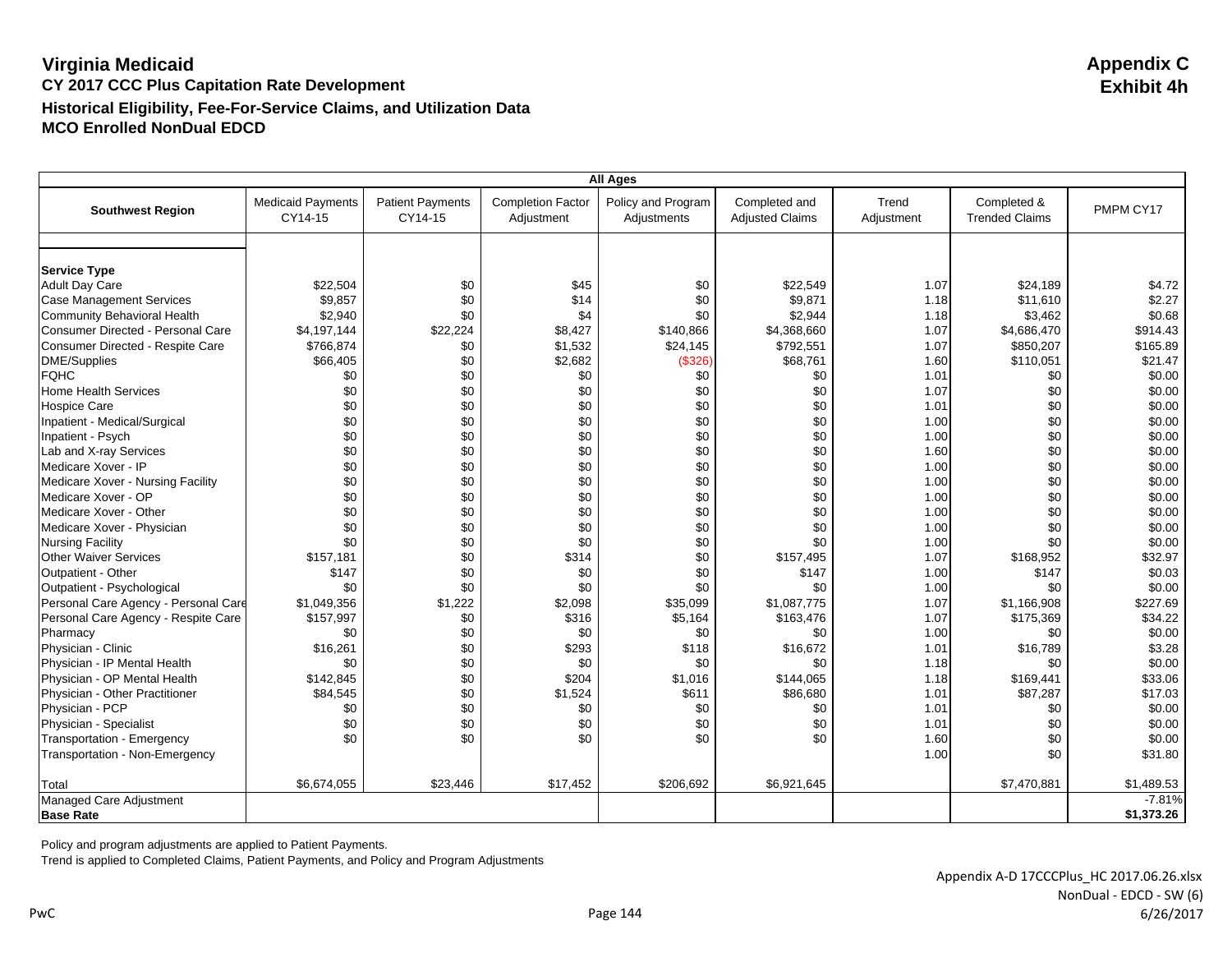|                                      | <b>All Ages</b>                     |                                    |                                        |                                   |                                         |                     |                                      |            |  |  |
|--------------------------------------|-------------------------------------|------------------------------------|----------------------------------------|-----------------------------------|-----------------------------------------|---------------------|--------------------------------------|------------|--|--|
| <b>Tidewater Region</b>              | <b>Medicaid Payments</b><br>CY14-15 | <b>Patient Payments</b><br>CY14-15 | <b>Completion Factor</b><br>Adjustment | Policy and Program<br>Adjustments | Completed and<br><b>Adjusted Claims</b> | Trend<br>Adjustment | Completed &<br><b>Trended Claims</b> | PMPM CY17  |  |  |
|                                      |                                     |                                    |                                        |                                   |                                         |                     |                                      |            |  |  |
| <b>Service Type</b>                  |                                     |                                    |                                        |                                   |                                         |                     |                                      |            |  |  |
| <b>Adult Day Care</b>                | \$111,467                           | \$0                                | \$222.62                               | \$0                               | \$111,690                               | 1.07                | \$119,815                            | \$3.98     |  |  |
| <b>Case Management Services</b>      | \$69,255                            | \$0                                | \$99                                   | \$0                               | \$69,354                                | 1.18                | \$81,571                             | \$2.71     |  |  |
| Community Behavioral Health          | \$30,928                            | \$0                                | \$44                                   | \$0                               | \$30,972                                | 1.18                | \$36,427                             | \$1.21     |  |  |
| Consumer Directed - Personal Care    | \$13,292,492                        | \$2,117                            | \$26,552                               | \$443,848                         | \$13,765,009                            | 1.07                | \$14,766,379                         | \$490.69   |  |  |
| Consumer Directed - Respite Care     | \$3,118,191                         | \$0                                | \$6,228                                | \$98,175                          | \$3,222,593                             | 1.07                | \$3,457,029                          | \$114.88   |  |  |
| <b>DME/Supplies</b>                  | \$287,708                           | \$1,665                            | \$11,685                               | (\$1,421)                         | \$299,638                               | 1.60                | \$479,568                            | \$15.94    |  |  |
| <b>FQHC</b>                          | \$0                                 | \$0                                | \$0                                    | \$0                               | \$0                                     | 1.01                | \$0                                  | \$0.00     |  |  |
| <b>Home Health Services</b>          | \$0                                 | \$0                                | \$0                                    | \$0                               | \$0                                     | 1.07                | \$0                                  | \$0.00     |  |  |
| <b>Hospice Care</b>                  | \$0                                 | \$0                                | \$0                                    | \$0                               | \$0                                     | 1.01                | \$0                                  | \$0.00     |  |  |
| Inpatient - Medical/Surgical         | \$23,887                            | \$0                                | \$0                                    | (\$1,356)                         | \$22,531                                | 1.00                | \$22,531                             | \$0.75     |  |  |
| Inpatient - Psych                    | \$0                                 | \$0                                | \$0                                    | \$0                               | \$0                                     | 1.00                | \$0                                  | \$0.00     |  |  |
| Lab and X-ray Services               | \$0                                 | \$0                                | \$0                                    | \$0                               | \$0                                     | 1.60                | \$0                                  | \$0.00     |  |  |
| Medicare Xover - IP                  | \$0                                 | \$0                                | \$0                                    | \$0                               | \$0                                     | 1.00                | \$0                                  | \$0.00     |  |  |
| Medicare Xover - Nursing Facility    | \$0                                 | \$0                                | \$0                                    | \$0                               | \$0                                     | 1.00                | \$0                                  | \$0.00     |  |  |
| Medicare Xover - OP                  | \$0                                 | \$0                                | \$0                                    | \$0                               | \$0                                     | 1.00                | \$0                                  | \$0.00     |  |  |
| Medicare Xover - Other               | \$0                                 | \$0                                | \$0                                    | \$0                               | \$0                                     | 1.00                | \$0                                  | \$0.00     |  |  |
| Medicare Xover - Physician           | \$0                                 | \$0                                | \$0                                    | \$0                               | \$0                                     | 1.00                | \$0                                  | \$0.00     |  |  |
| <b>Nursing Facility</b>              | \$0                                 | \$0                                | \$0                                    | \$0                               | \$0                                     | 1.00                | \$0                                  | \$0.00     |  |  |
| <b>Other Waiver Services</b>         | \$650,385                           | \$33                               | \$1,299                                | \$0                               | \$651,717                               | 1.07                | \$699,128                            | \$23.23    |  |  |
| Outpatient - Other                   | \$560                               | \$0                                | \$0                                    | \$0                               | \$560                                   | 1.00                | \$560                                | \$0.02     |  |  |
| Outpatient - Psychological           | \$0                                 | \$0                                | \$0                                    | \$0                               | \$0                                     | 1.00                | \$0                                  | \$0.00     |  |  |
| Personal Care Agency - Personal Care | \$34,087,310                        | \$15,379                           | \$68,109                               | \$1,139,342                       | \$35,310,140                            | 1.07                | \$37,878,865                         | \$1,258.73 |  |  |
| Personal Care Agency - Respite Care  | \$6,427,706                         | \$0                                | \$12,837                               | \$210,095                         | \$6,650,639                             | 1.07                | \$7,134,456                          | \$237.08   |  |  |
| Pharmacy                             | \$0                                 | \$0                                | \$0                                    | \$0                               | \$0                                     | 1.00                | \$0                                  | \$0.00     |  |  |
| Physician - Clinic                   | \$14,453                            | \$0                                | \$260                                  | \$104                             | \$14,818                                | 1.01                | \$14,922                             | \$0.50     |  |  |
| Physician - IP Mental Health         | \$0                                 | \$0                                | \$0                                    | \$0                               | \$0                                     | 1.18                | \$0                                  | \$0.00     |  |  |
| Physician - OP Mental Health         | \$654,174                           | \$0                                | \$936                                  | \$4,651                           | \$659,761                               | 1.18                | \$775,975                            | \$25.79    |  |  |
| Physician - Other Practitioner       | \$383,562                           | \$0                                | \$6,912                                | \$2.772                           | \$393,247                               | 1.01                | \$396,000                            | \$13.16    |  |  |
| Physician - PCP                      | \$0                                 | \$0                                | \$0                                    | \$0                               | \$0                                     | 1.01                | \$0                                  | \$0.00     |  |  |
| Physician - Specialist               | \$161                               | \$0                                | \$3                                    | \$1                               | \$165                                   | 1.01                | \$166                                | \$0.01     |  |  |
| Transportation - Emergency           | \$0                                 | \$0                                | \$0                                    | \$0                               | \$0                                     | 1.60                | \$0                                  | \$0.00     |  |  |
| Transportation - Non-Emergency       |                                     |                                    |                                        |                                   |                                         | 1.00                | \$0                                  | \$31.80    |  |  |
| Total                                | \$59,152,239                        | \$19,195                           | \$135,187                              | \$1,896,212                       | \$61,202,832                            |                     | \$65,863,391                         | \$2,220.46 |  |  |
| Managed Care Adjustment              |                                     |                                    |                                        |                                   |                                         |                     |                                      | $-4.18%$   |  |  |
| <b>Base Rate</b>                     |                                     |                                    |                                        |                                   |                                         |                     |                                      | \$2,127.70 |  |  |

Policy and program adjustments are applied to Patient Payments.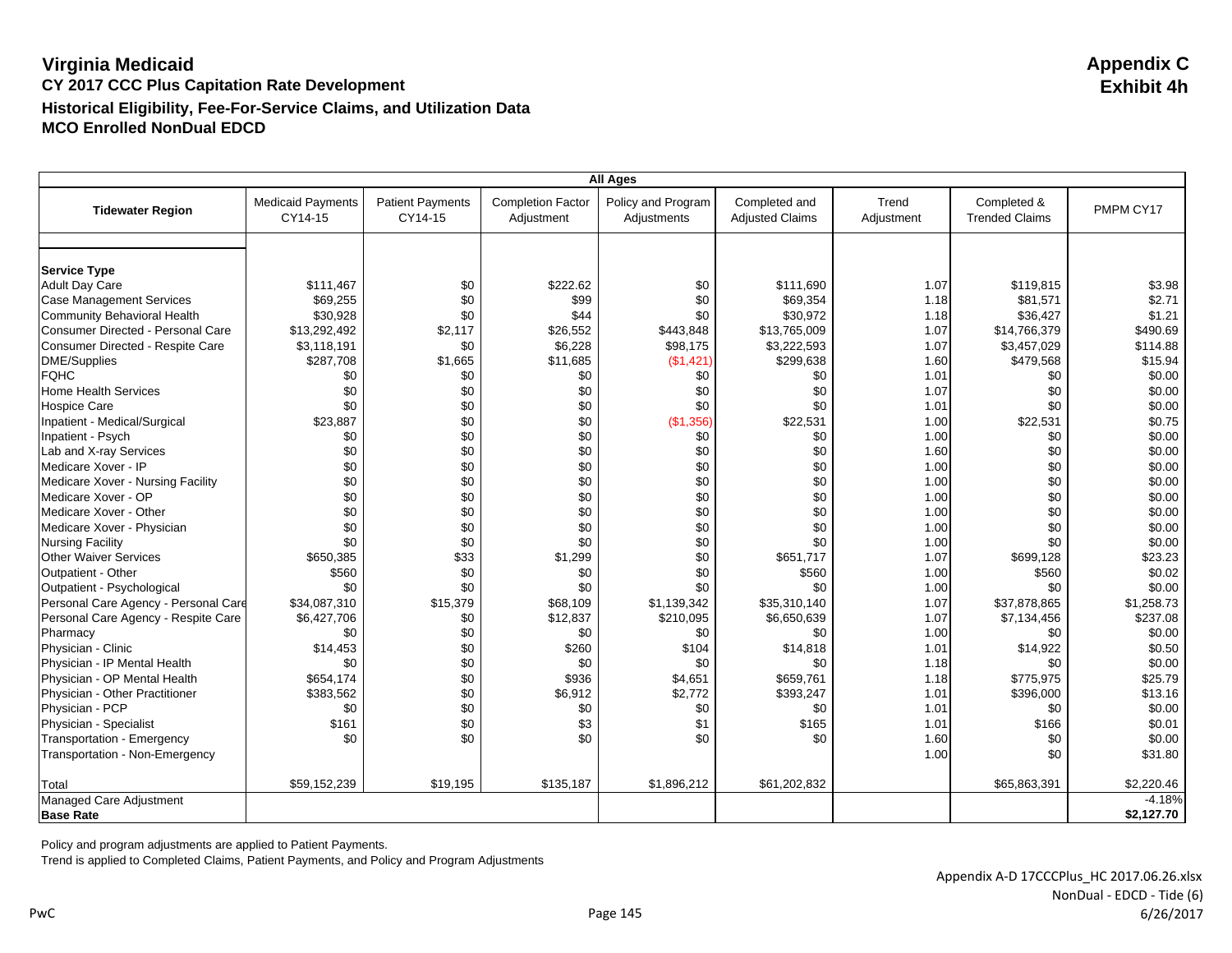|                                      | <b>All Ages</b>                     |                                    |                                        |                                   |                                         |                     |                                      |           |  |  |
|--------------------------------------|-------------------------------------|------------------------------------|----------------------------------------|-----------------------------------|-----------------------------------------|---------------------|--------------------------------------|-----------|--|--|
| <b>Statewide</b>                     | <b>Medicaid Payments</b><br>CY14-15 | <b>Patient Payments</b><br>CY14-15 | <b>Completion Factor</b><br>Adjustment | Policy and Program<br>Adjustments | Completed and<br><b>Adjusted Claims</b> | Trend<br>Adjustment | Completed &<br><b>Trended Claims</b> | PMPM CY17 |  |  |
|                                      |                                     |                                    |                                        |                                   |                                         |                     |                                      |           |  |  |
|                                      |                                     |                                    |                                        |                                   |                                         |                     |                                      |           |  |  |
| <b>Service Type</b>                  |                                     |                                    |                                        |                                   |                                         |                     |                                      |           |  |  |
| <b>Adult Day Care</b>                | \$0                                 | \$0                                | \$0                                    | \$0                               | \$0                                     | 1.49                | \$0                                  | \$0.00    |  |  |
| <b>Case Management Services</b>      | \$10,524                            | \$0                                | \$31                                   | \$0                               | \$10,555                                | 1.49                | \$15,751                             | \$0.76    |  |  |
| Community Behavioral Health          | \$9,664                             | \$0                                | \$28                                   | \$0                               | \$9,692                                 | 1.49                | \$14,463                             | \$0.70    |  |  |
| Consumer Directed - Personal Care    | \$0                                 | \$0                                | \$0                                    | \$0                               | \$0                                     | 1.49                | \$0                                  | \$0.00    |  |  |
| Consumer Directed - Respite Care     | \$0                                 | \$0                                | \$0                                    | \$0                               | \$0                                     | 1.49                | \$0                                  | \$0.00    |  |  |
| <b>DME/Supplies</b>                  | \$225,947                           | \$0                                | \$657                                  | (\$3,666)                         | \$222,938                               | 1.49                | \$332,697                            | \$16.13   |  |  |
| <b>FQHC</b>                          | \$0                                 | \$0                                | \$0                                    | \$0                               | \$0                                     | 1.49                | \$0                                  | \$0.00    |  |  |
| Home Health Services                 | \$0                                 | \$0                                | \$0                                    | \$0                               | \$0                                     | 1.49                | \$0                                  | \$0.00    |  |  |
| <b>Hospice Care</b>                  | \$0                                 | \$0                                | \$0                                    | \$0                               | \$0                                     | 1.49                | \$0                                  | \$0.00    |  |  |
| Inpatient - Medical/Surgical         | \$33,214                            | \$0                                | \$0                                    | (\$1,886)                         | \$31,329                                | 1.00                | \$31,329                             | \$1.52    |  |  |
| Inpatient - Psych                    | \$0                                 | \$0                                | \$0                                    | \$0                               | \$0                                     | 1.00                | \$0                                  | \$0.00    |  |  |
| Lab and X-ray Services               | \$0                                 | \$0                                | \$0                                    | \$0                               | \$0                                     | 1.49                | \$0                                  | \$0.00    |  |  |
| Medicare Xover - IP                  | \$0                                 | \$0                                | \$0                                    | \$0                               | \$0                                     | 1.00                | \$0                                  | \$0.00    |  |  |
| Medicare Xover - Nursing Facility    | \$0                                 | \$0                                | \$0                                    | \$0                               | \$0                                     | 1.00                | \$0                                  | \$0.00    |  |  |
| Medicare Xover - OP                  | \$0                                 | \$0                                | \$0                                    | \$0                               | \$0                                     | 1.00                | \$0                                  | \$0.00    |  |  |
| Medicare Xover - Other               | \$0                                 | \$0                                | \$0                                    | \$0                               | \$0                                     | 1.00                | \$0                                  | \$0.00    |  |  |
| Medicare Xover - Physician           | \$0                                 | \$0                                | \$0                                    | \$0                               | \$0                                     | 1.00                | \$0                                  | \$0.00    |  |  |
| <b>Nursing Facility</b>              | \$0                                 | \$0                                | \$0                                    | \$0                               | \$0                                     | 1.00                | \$0                                  | \$0.00    |  |  |
| <b>Other Waiver Services</b>         | \$0                                 | \$0                                | \$0                                    | \$0                               | \$0                                     | 1.49                | \$0                                  | \$0.00    |  |  |
| Outpatient - Other                   | \$0                                 | \$0                                | \$0                                    | \$0                               | \$0                                     | 1.00                | \$0                                  | \$0.00    |  |  |
| Outpatient - Psychological           | \$0                                 | \$0                                | \$0                                    | \$0                               | \$0                                     | 1.00                | \$0                                  | \$0.00    |  |  |
| Personal Care Agency - Personal Care | \$0                                 | \$0                                | \$0                                    | \$0                               | \$0                                     | 1.49                | \$0                                  | \$0.00    |  |  |
| Personal Care Agency - Respite Care  | \$0                                 | \$0                                | \$0                                    | \$0                               | \$0                                     | 1.49                | \$0                                  | \$0.00    |  |  |
| Pharmacy                             | \$0                                 | \$0                                | \$0                                    | \$0                               | \$0                                     | 1.00                | \$0                                  | \$0.00    |  |  |
| Physician - Clinic                   | \$0                                 | \$0                                | \$0                                    | \$0                               | \$0                                     | 1.49                | \$0                                  | \$0.00    |  |  |
| Physician - IP Mental Health         | \$0                                 | \$0                                | \$0                                    | \$0                               | \$0                                     | 1.49                | \$0                                  | \$0.00    |  |  |
| Physician - OP Mental Health         | \$636,433                           | \$0                                | \$1,851                                | \$4,532                           | \$642,816                               | 1.49                | \$959,291                            | \$46.51   |  |  |
| Physician - Other Practitioner       | \$60,489                            | \$167                              | \$176                                  | \$432                             | \$61,264                                | 1.49                | \$91,426                             | \$4.43    |  |  |
| Physician - PCP                      | \$0                                 | \$0                                | \$0                                    | \$0                               | \$0                                     | 1.49                | \$0                                  | \$0.00    |  |  |
| Physician - Specialist               | \$0                                 | \$0                                | \$0                                    | \$0                               | \$0                                     | 1.49                | \$0                                  | \$0.00    |  |  |
| Transportation - Emergency           | \$0                                 | \$0                                | \$0                                    | \$0                               | \$0                                     | 1.49                | \$0                                  | \$0.00    |  |  |
| Transportation - Non-Emergency       |                                     |                                    |                                        |                                   |                                         | 1.00                | \$0                                  | \$31.80   |  |  |
| Total                                | \$976,271                           | \$167                              | \$2,743                                | (\$588)                           | \$978,593                               |                     | \$1,444,957                          | \$101.86  |  |  |
| Managed Care Adjustment              |                                     |                                    |                                        |                                   |                                         |                     |                                      | $-2.29%$  |  |  |
| <b>Base Rate</b>                     |                                     |                                    |                                        |                                   |                                         |                     |                                      | \$99.53   |  |  |

Policy and program adjustments are applied to Patient Payments.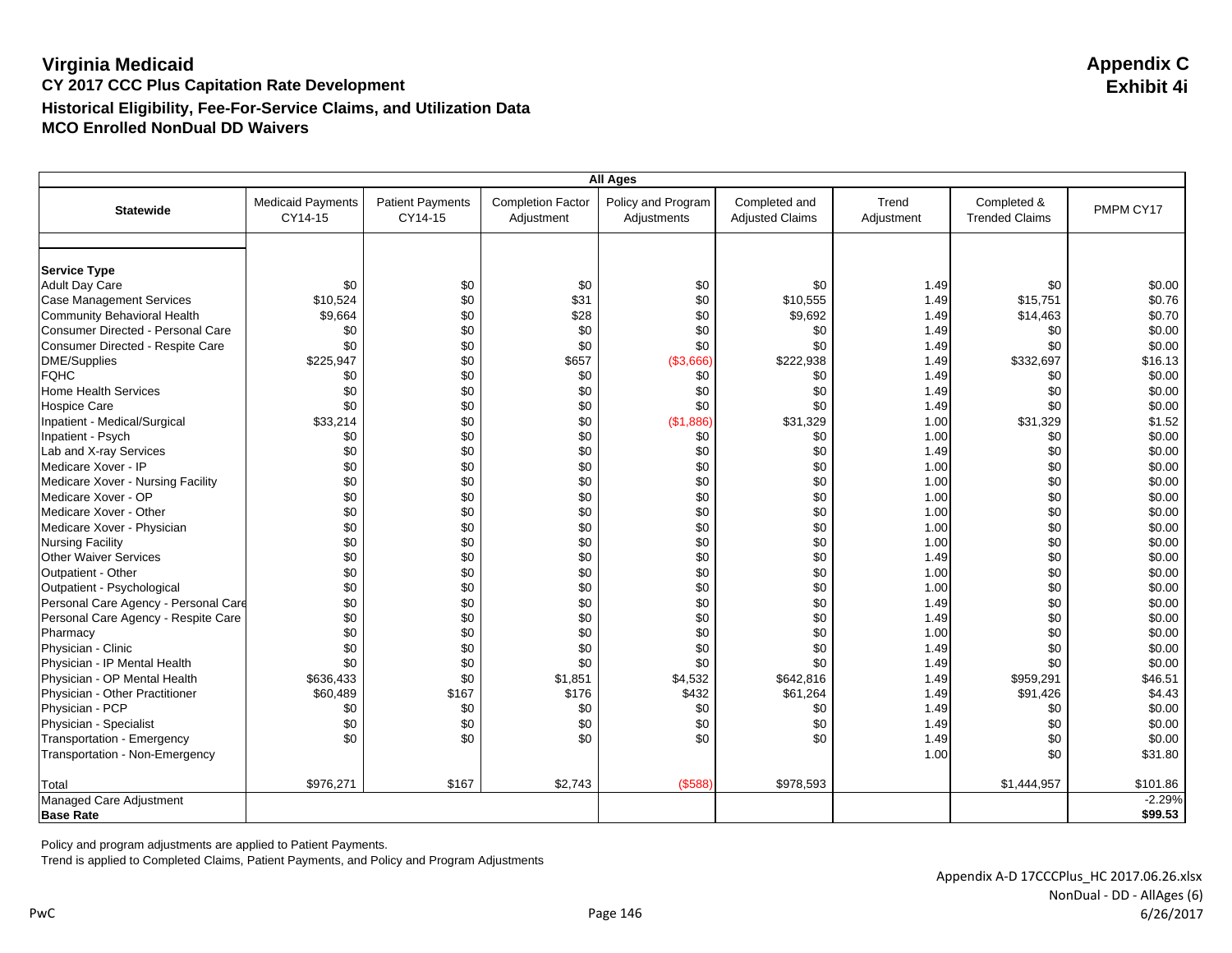### **Virginia Medicaid Appendix D CY 2017 CCC Plus Capitation Rate Development Not MCO Enrolled Base Rates Summary - Before Administrative Cost Adjustment**

|                                      |                     |                 |                |                                   |                          | Region                |            |            |                    |
|--------------------------------------|---------------------|-----------------|----------------|-----------------------------------|--------------------------|-----------------------|------------|------------|--------------------|
| <b>Eligbility Category</b>           | <b>TPL Category</b> | Age Group       | <b>Central</b> | <b>Charlottesville</b><br>Western | Northern &<br>Winchester | Roanoke/Alleg<br>hany | Southwest  | Tidewater  | CY 2017<br>Average |
| <b>Nursing Home</b>                  | Dual                | All Ages        | \$5,072.46     | \$4,979.30                        | \$5,958.85               | \$4,880.96            | \$4,429.81 | \$5,155.40 | \$5,111.08         |
|                                      | <b>NonDual</b>      | All Ages        |                |                                   |                          |                       |            |            | \$8,951.16         |
| <b>EDCD</b>                          | Dual                | All Ages        | \$2,304.41     | \$2,019.22                        | \$3.375.04               | \$1,961.82            | \$1,573.41 | \$2,581.87 | \$2,461.69         |
|                                      | NonDual             | All Ages        | \$2,397.43     | \$2,105.87                        | \$2,796.08               | \$2,195.33            | \$2,195.33 | \$2,557.94 | \$2,550.99         |
| <b>DD Waivers</b>                    | Dual                | All Ages        |                |                                   |                          |                       |            |            | \$147.15           |
|                                      | NonDual             | All Ages        |                |                                   |                          |                       |            |            | \$890.69           |
| <b>Technology Assisted</b><br>Waiver | Dual and NonDual    | All Ages        |                |                                   |                          |                       |            |            | \$12,513.67        |
| <b>Community No LTSS</b>             | Dual                | Age Under 65    | \$196.11       | \$155.79                          | \$169.88                 | \$152.99              | \$109.77   | \$205.46   | \$163.88           |
|                                      |                     | Age 65 and Over | \$246.06       | \$257.62                          | \$160.05                 | \$348.81              | \$175.61   | \$238.83   | \$213.69           |
|                                      | NonDual             | All Ages        |                |                                   |                          |                       |            |            | \$342.33           |

Note:

Average is weighted enrollment eligibility distribution as of June 2016

NonDual EDCD blends Roanoke/Alleghany and Southwest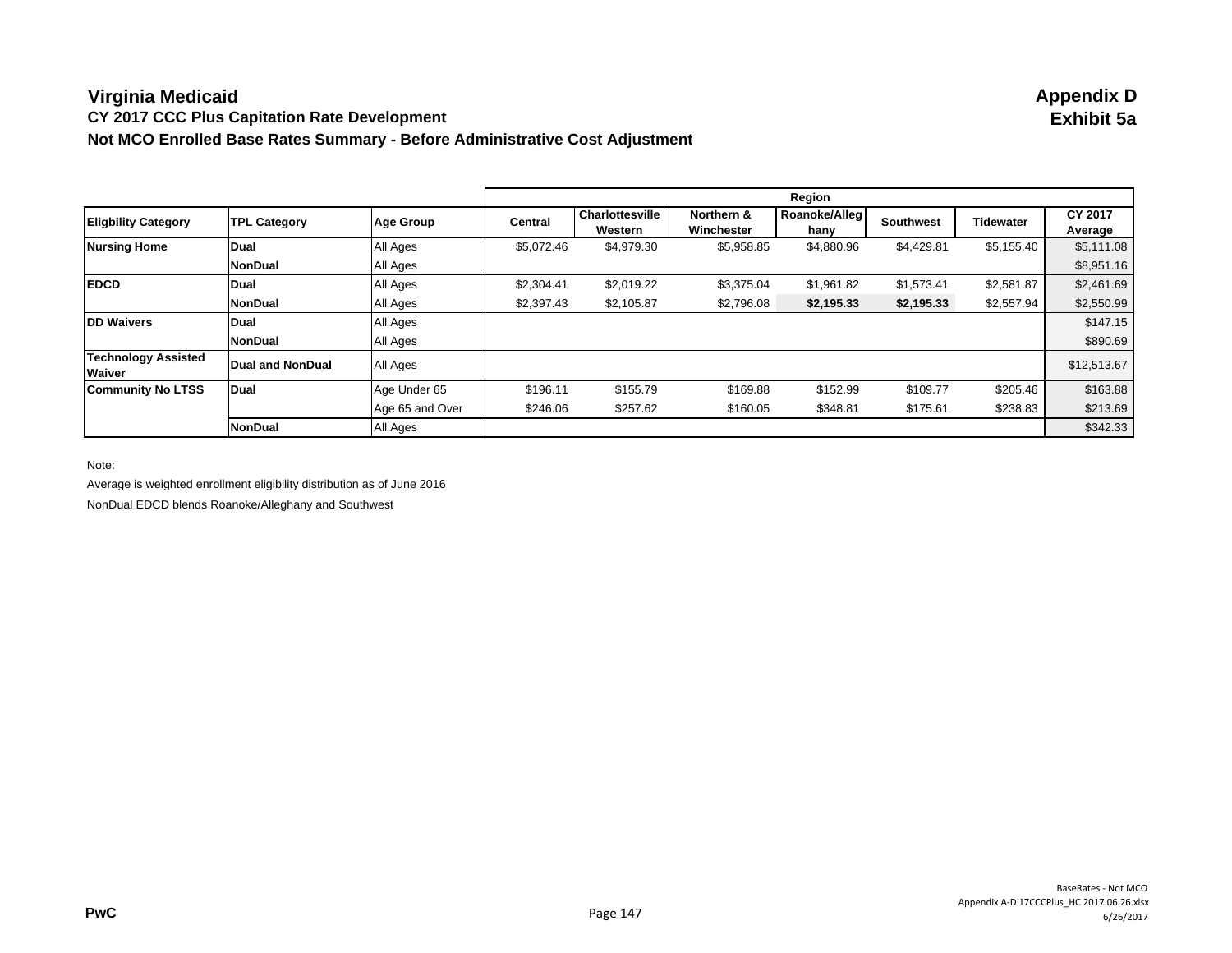#### **Virginia Medicaid CY 2017 CCC Plus Capitation Rate Development MCO Enrolled Base Rates Summary - Before Administrative Cost Adjustment**

|                            |                     |           |                             |            |                 |            | Reaion        |                  |                  |            |
|----------------------------|---------------------|-----------|-----------------------------|------------|-----------------|------------|---------------|------------------|------------------|------------|
| <b>Eligbility Category</b> | <b>TPL Category</b> | Age Group | <b>Covered Services</b>     | Central    | Charlottesville | Northern & | Roanoke/Alleg | <b>Southwest</b> | <b>Tidewater</b> | CY 2017    |
|                            |                     |           |                             |            | Western         | Winchester | hany          |                  |                  | Average    |
| <b>EDCD</b>                | <b>NonDual</b>      | All Ages  | Acute Care Services         | \$2,390.69 | \$1,889.88      | \$2,383.45 | \$2,544.30    | \$2,544.30       | \$2,319.16       | \$2,320.53 |
|                            |                     |           | Carved Out and LTSS         | \$1,897.49 | \$1,568.08      | \$2,422.27 | \$1,528.09    | \$1,528.09       | \$2,127.70       | \$1,968.88 |
|                            |                     |           | <b>All Covered Services</b> | \$4,288.17 | \$3,457.96      | \$4,805.72 | \$4,072.39    | \$4,072.39       | \$4,446.86       | \$4,289.41 |
| <b>DD Waivers</b>          | <b>NonDual</b>      | All Ages  | <b>Acute Care Services</b>  |            |                 |            |               |                  |                  | \$1,070.65 |
|                            |                     |           | Carved Out                  |            |                 |            |               |                  |                  | \$99.53    |
|                            |                     |           | <b>All Covered Services</b> |            |                 |            |               |                  |                  | \$1,170.18 |

Note:

Average is weighted by health plan enrollment distribution as of June 2016 NonDual EDCD blends Roanoke/Alleghany and Southwest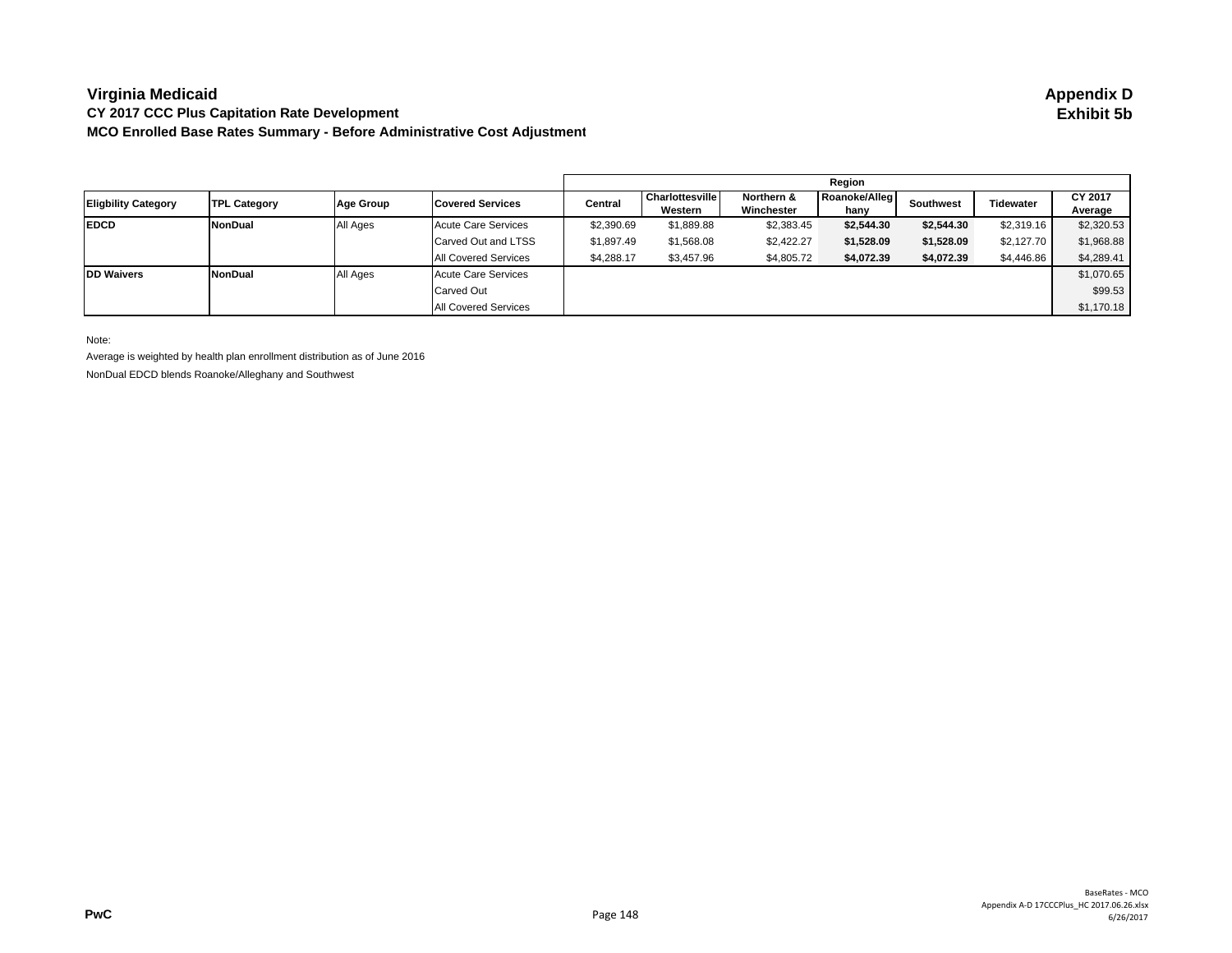#### **Virginia Medicaid Appendix D CY 2017 CCC Plus Capitation Rate Development Exhibit 5c Administrative Cost Adjustments**

|                |                                                   | <b>Not MCO Enrolled</b>                  |          |                  |                     |                           |                              |                                            |                                                         | <b>MCO Enrolled</b>    |                        |                              |                                   |
|----------------|---------------------------------------------------|------------------------------------------|----------|------------------|---------------------|---------------------------|------------------------------|--------------------------------------------|---------------------------------------------------------|------------------------|------------------------|------------------------------|-----------------------------------|
|                |                                                   | Dual<br><b>Nursing Home</b> Nursing Home | NonDual  | <b>Dual EDCD</b> | <b>NonDual EDCD</b> | Dual<br><b>DD Waivers</b> | NonDual<br><b>DD Waivers</b> | <b>All Eligibles</b><br><b>Tech Waiver</b> | Dual<br><b>Community No Community No</b><br><b>LTSS</b> | NonDual<br><b>LTSS</b> | NonDual<br><b>EDCD</b> | NonDual<br><b>DD Waivers</b> | Source                            |
|                |                                                   |                                          |          |                  |                     |                           |                              |                                            |                                                         |                        |                        |                              |                                   |
|                | 1a. Administrative allowance PMPM                 | \$110.00                                 | \$110.00 | \$110.00         | \$110.00            | \$15.00                   | \$70.00                      | \$70.00                                    | \$15.00                                                 | \$70.00                | \$110.00               |                              | \$110.00 Provided by DMAS         |
|                | 1b. Care Management PMPM                          | \$50.00                                  | \$50.00  | \$100.00         | \$100.00            | \$24.00                   | \$24.00                      | \$24.00                                    | \$15.00                                                 | \$15.00                | \$100.00               |                              | \$24.00 Provided by DMAS          |
|                | 1c. Provision for Margin PMPM                     | \$26.10                                  | \$45.37  | \$13.14          | \$13.69             | \$0.78                    | \$4.79                       | \$62.94                                    | \$1.02                                                  | \$1.99                 | \$22.42                |                              | \$6.39 Provided by DMAS           |
| 2.             | <b>Administrative PMPM</b>                        | \$186.10                                 | \$205.37 | \$223.14         | \$223.69            | \$39.78                   | \$98.79                      | \$156.94                                   | \$31.02                                                 | \$86.99                | \$232.42               |                              | $$140.39 = (1a.) + (1b.) + (1c.)$ |
|                | 3a. Administrative allowance as % of Base Premium | 2.1%                                     | 1.2%     | 4.2%             | 4.0%                | 9.7%                      | 7.3%                         | 0.6%                                       | 7.3%                                                    | 17.6%                  | 2.5%                   |                              | 8.6% Provided by DMAS             |
|                | 3b. Care Management as % of Base Premium          | 1.0%                                     | 0.6%     | 3.8%             | 3.7%                | 15.5%                     | 2.5%                         | 0.2%                                       | 7.3%                                                    | 3.8%                   | 2.2%                   |                              | 1.9% Provided by DMAS             |
|                | 3c. Provision for Margin as % of Base Premium     | 0.5%                                     | 0.5%     | 0.5%             | 0.5%                | 0.5%                      | 0.5%                         | 0.5%                                       | 0.5%                                                    | 0.5%                   | 0.5%                   |                              | 0.5% Provided by DMAS             |
| $\overline{4}$ | Administrative Factor as % of Base Premium        | 3.57%                                    | 2.26%    | 8.49%            | 8.17%               | 25.64%                    | 10.32%                       | 1.25%                                      | 15.17%                                                  | 21.88%                 | 5.18%                  |                              | $10.98\% = (3a.) + (3b.) + (3c.)$ |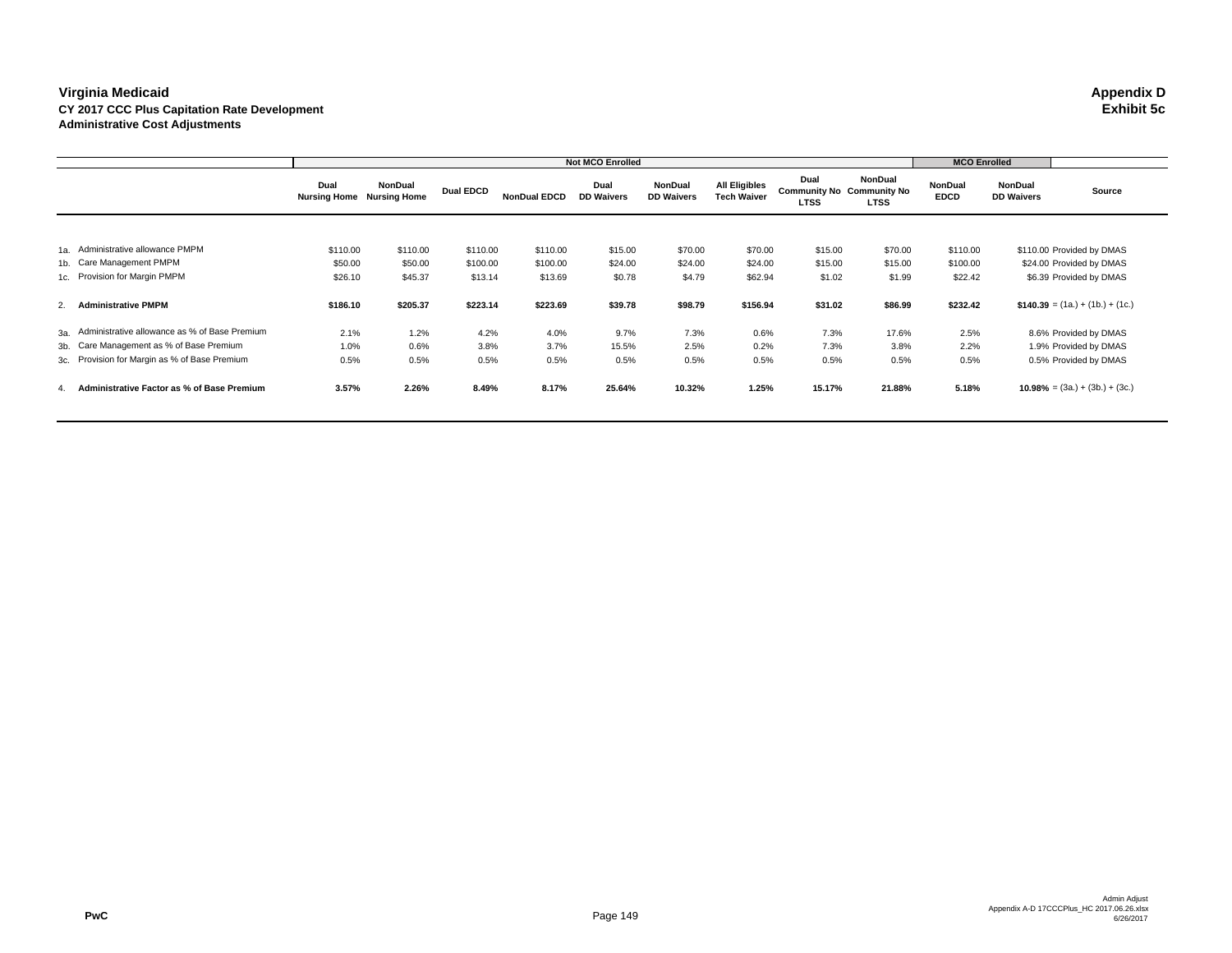**Virginia Medicaid Appendix D CY 2017 CCC Plus Capitation Rate Development** 

**Blended (NonDual EDCD / DD Waivers - MCO Enrolled/Not MCO Enrolled) Base Rates Summary - With Administrative Cost**

|                                      |                         |                  |                |                                   |                                                                      | Region                |                  |                  |                    |
|--------------------------------------|-------------------------|------------------|----------------|-----------------------------------|----------------------------------------------------------------------|-----------------------|------------------|------------------|--------------------|
| <b>Eligbility Category</b>           | <b>TPL Category</b>     | <b>Age Group</b> | <b>Central</b> | <b>Charlottesville</b><br>Western | Northern &<br>Winchester                                             | Roanoke/<br>Alleghany | <b>Southwest</b> | <b>Tidewater</b> | CY 2017<br>Average |
|                                      |                         |                  |                |                                   | <b>Base Capitation Rates - Before Administrative Cost Adjustment</b> |                       |                  |                  |                    |
| <b>Nursing Home</b>                  | Dual                    | All Ages         | \$5,072.46     | \$4,979.30                        | \$5,958.85                                                           | \$4,880.96            | \$4,429.81       | \$5,155.40       | \$5,111.08         |
|                                      | <b>NonDual</b>          | All Ages         |                |                                   |                                                                      |                       |                  |                  | \$8,951.16         |
| <b>EDCD</b>                          | Dual                    | All Ages         | \$2,304.41     | \$2,019.22                        | \$3,375.04                                                           | \$1,961.82            | \$1,573.41       | \$2,581.87       | \$2,461.69         |
|                                      | <b>NonDual</b>          | All Ages         | \$3,670.62     | \$3,077.28                        | \$3,765.34                                                           | \$3,545.52            | \$3,742.26       | \$3,899.04       | \$3,656.70         |
| <b>DD Waivers</b>                    | Dual                    | All Ages         |                |                                   |                                                                      |                       |                  |                  | \$147.15           |
|                                      | NonDual                 | All Ages         |                |                                   |                                                                      |                       |                  |                  | \$951.90           |
| <b>Technology Assisted</b><br>Waiver | <b>Dual and NonDual</b> | All Ages         |                |                                   |                                                                      |                       |                  |                  | \$12,513.67        |
| <b>Community No LTSS</b>             | Dual                    | Age Under 65     | \$196.11       | \$155.79                          | \$169.88                                                             | \$152.99              | \$109.77         | \$205.46         | \$163.88           |
|                                      |                         | Age 65 and Over  | \$246.06       | \$257.62                          | \$160.05                                                             | \$348.81              | \$175.61         | \$238.83         | \$213.69           |
|                                      | <b>NonDual</b>          | All Ages         |                |                                   |                                                                      |                       |                  |                  | \$342.33           |

|                                             |                  |                 |            |            | <b>Base Capitation Rates - With Administrative Cost Adjustment</b> |            |            |            |             |
|---------------------------------------------|------------------|-----------------|------------|------------|--------------------------------------------------------------------|------------|------------|------------|-------------|
| <b>Nursing Home</b>                         | <b>Dual</b>      | All Ages        | \$5,256.93 | \$5.160.32 | \$6.176.09                                                         | \$5,058,36 | \$4,590.53 | \$5,342.93 | \$5,296.98  |
|                                             | <b>NonDual</b>   | All Ages        |            |            |                                                                    |            |            |            | \$9,156.53  |
| <b>EDCD</b>                                 | <b>IDual</b>     | All Ages        | \$2,515.22 | \$2,203.57 | \$3,685.15                                                         | \$2,140.85 | \$1.716.40 | \$2,818.41 | \$2,687.09  |
|                                             | <b>NonDual</b>   | All Ages        | \$3,894.38 | \$3,264.69 | \$3,994.90                                                         | \$3,761.62 | \$3,970.40 | \$4,136.79 | \$3,879.60  |
| <b>DD Waivers</b>                           | Dual             | All Ages        |            |            |                                                                    |            |            |            | \$186.93    |
|                                             | <b>NonDual</b>   | All Ages        |            |            |                                                                    |            |            |            | \$1,060.14  |
| <b>Technology Assisted</b><br><b>Waiver</b> | Dual and NonDual | All Ages        |            |            |                                                                    |            |            |            | \$12,670.61 |
| <b>Community No LTSS</b>                    | <b>Dual</b>      | Age Under 65    | \$225.49   | \$177.97   | \$194.58                                                           | \$174.67   | \$123.72   | \$236.52   | \$187.51    |
|                                             |                  | Age 65 and Over | \$284.38   | \$298.01   | \$182.99                                                           | \$405.50   | \$201.33   | \$275.85   | \$246.22    |
|                                             | <b>NonDual</b>   | All Ages        |            |            |                                                                    |            |            |            | \$429.32    |

Note:

Average is weighted by member months distribution as of June 2016

Non-ER transportation PMPM already includes administrative cost adjustment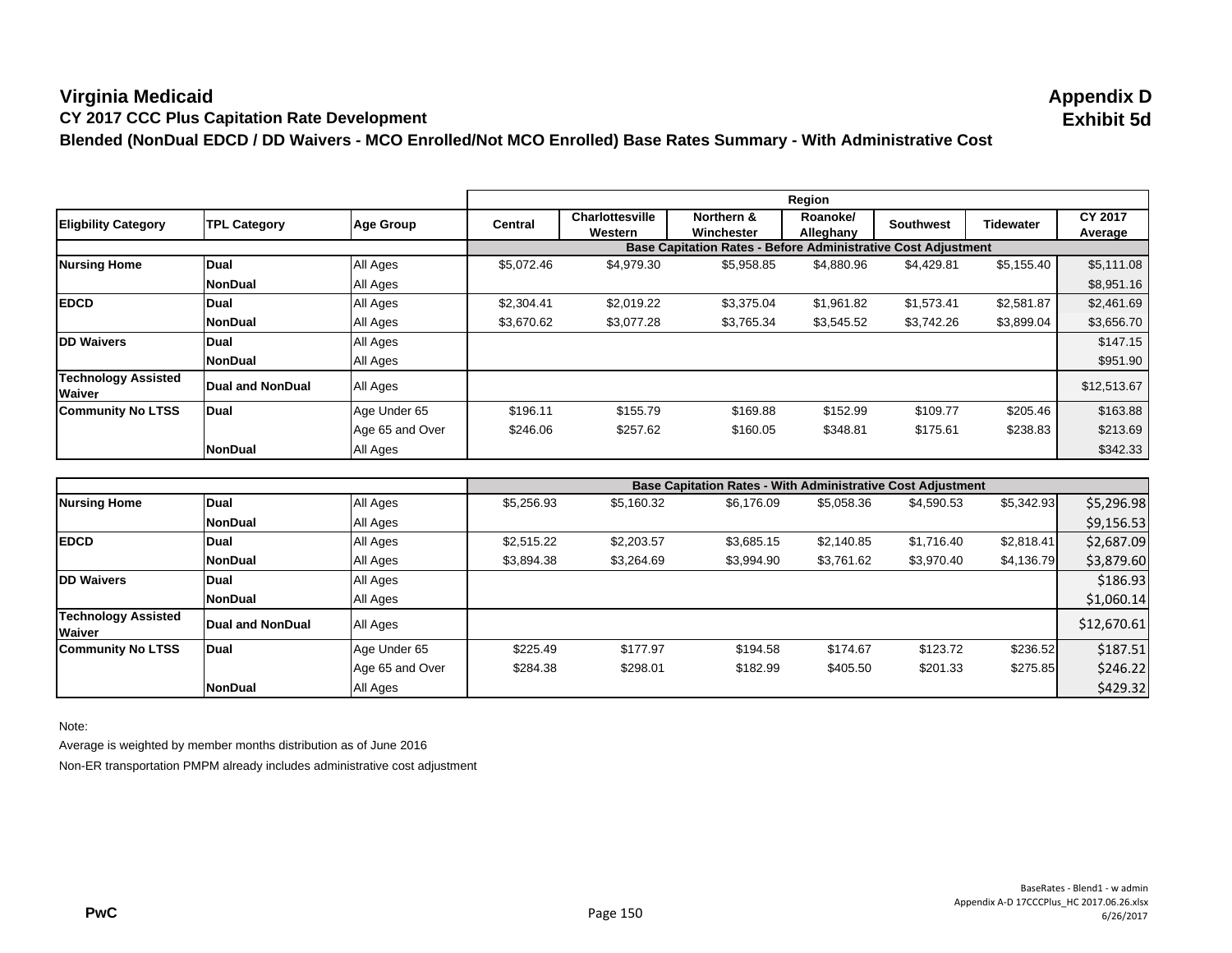### **Virginia Medicaid Appendix D CY 2017 CCC Plus Capitation Rate Development Blended (NH / EDCD) Base Rates Summary - With Administrative Cost and Mix Shift Adjustment**

|                                        |                     |                                                      | Region                                                       |                 |            |                                     |                  |                  |         |  |  |
|----------------------------------------|---------------------|------------------------------------------------------|--------------------------------------------------------------|-----------------|------------|-------------------------------------|------------------|------------------|---------|--|--|
| <b>Eligbility Category</b>             | <b>TPL Category</b> | <b>Age Group</b>                                     | Central                                                      | Charlottesville | Northern & | Roanoke/                            | <b>Southwest</b> | <b>Tidewater</b> | CY 2017 |  |  |
|                                        |                     |                                                      |                                                              | Western         | Winchester | Alleghany                           |                  |                  | Average |  |  |
|                                        |                     |                                                      |                                                              |                 |            | June 2016 Member Month Distribution |                  |                  |         |  |  |
| <b>Nursing Home</b>                    | Dual                | All Ages                                             | 13,165<br>2,436<br>2,992<br>2,009<br>2,096<br>2,145<br>1,486 |                 |            |                                     |                  |                  |         |  |  |
|                                        | NonDual             | All Ages                                             | 479                                                          | 218             | 365        | 204                                 | 143              | 451              | 1,860   |  |  |
| <b>EDCD</b>                            | Dual                | All Ages                                             | 4,430                                                        | 2,879           | 4,137      | 1,824                               | 1,409            | 2,959            | 17,637  |  |  |
|                                        | NonDual             | All Ages                                             | 3,184                                                        | 1,754           | 4,107      | 1,222                               | 398              | 2,589            | 13,254  |  |  |
|                                        |                     |                                                      |                                                              |                 |            |                                     |                  |                  |         |  |  |
| Dual NH / EDCD Mix Shift Assumption    |                     | 1.3%<br>1.0%<br>1.9%<br>2.7%<br>1.1%<br>0.0%<br>2.8% |                                                              |                 |            |                                     |                  |                  |         |  |  |
| NonDual NH / EDCD Mix Shift Assumption |                     |                                                      | 0.4%                                                         | 0.2%            | 0.0%       | 0.5%                                | 1.4%             | 0.5%             | 0.3%    |  |  |

|                     |              |                 | June 2016 Member Month Distribution for Blended Base Capitation Rates (After Mix Shift) |       |       |        |      |       |        |  |
|---------------------|--------------|-----------------|-----------------------------------------------------------------------------------------|-------|-------|--------|------|-------|--------|--|
| <b>Nursing Home</b> | <b>Dual</b>  | <b>All Ages</b> | 2,921                                                                                   | 2,338 | 2,145 | 901. ا | .408 | 2.038 | 12,751 |  |
|                     | NonDual      | <b>All Ages</b> | 464                                                                                     | 213   | 365   | 197    | 135  | 435   | 1,810  |  |
| <b>IEDCD</b>        | <b>IDual</b> | All Ages        | 4,500                                                                                   | 2,978 | 4,137 | 1,933  | .487 | 3,017 | 18,051 |  |
|                     | NonDual      | <b>All Ages</b> | 3.199                                                                                   | 1,758 | 4.107 | 1.229  | 406  | 2,605 | 13,304 |  |

|                                      |                  |                 |            | <b>Blended Base Capitation Rates with Administrative Cost and Mix Shift Adjustments</b> |            |            |            |            |             |
|--------------------------------------|------------------|-----------------|------------|-----------------------------------------------------------------------------------------|------------|------------|------------|------------|-------------|
| <b>Blended</b>                       | <b>Dual</b>      | All Ages        | \$3,594.42 | \$3,504.05                                                                              | \$4,535.71 | \$3,587.45 | \$3,114.34 | \$3,836.34 | \$3,767.51  |
| (NH and EDCD)                        | <b>NonDual</b>   | All Ages        | \$4,561.44 | \$3,902.45                                                                              | \$4,416.15 | \$4,506.41 | \$5,268.13 | \$4,854.63 | \$4,511.45  |
| <b>DD Waivers</b>                    | Dual             | All Ages        |            |                                                                                         |            |            |            |            | \$186.93    |
|                                      | <b>NonDual</b>   | All Ages        |            |                                                                                         |            |            |            |            | \$1,060.14  |
| <b>Technology Assisted</b><br>Waiver | Dual and NonDual | All Ages        |            |                                                                                         |            |            |            |            | \$12,670.61 |
| <b>Community No LTSS</b>             | <b>Dual</b>      | Age Under 65    | \$225.49   | \$177.97                                                                                | \$194.58   | \$174.67   | \$123.72   | \$236.52   | \$187.51    |
|                                      |                  | Age 65 and Over | \$284.38   | \$298.01                                                                                | \$182.99   | \$405.50   | \$201.33   | \$275.85   | \$246.22    |
|                                      | <b>NonDual</b>   | All Ages        |            |                                                                                         |            |            |            |            | \$429.32    |

Note:

Average is weighted by member months distribution as of June 2016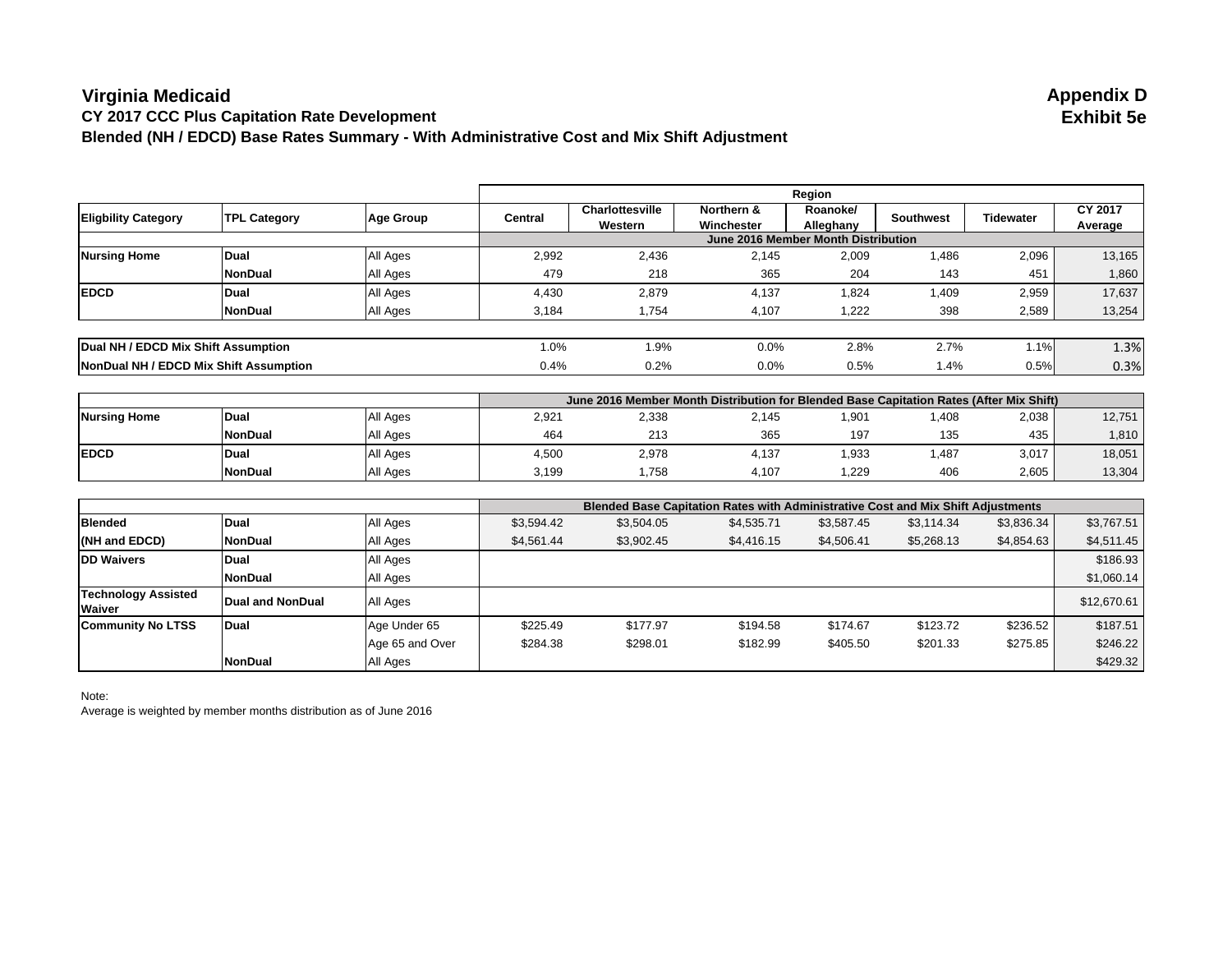### **Virginia Medicaid Appendix D CY 2017 CCC Plus Capitation Rate Development Member Months Distribution - Not MCO Enrolled**

|                                                    |                     |                  |         |                                   |                          | Region                |                  |           |                  |
|----------------------------------------------------|---------------------|------------------|---------|-----------------------------------|--------------------------|-----------------------|------------------|-----------|------------------|
| <b>Eligbility Category</b>                         | <b>TPL Category</b> | <b>Age Group</b> | Central | <b>Charlottesville</b><br>Western | Northern &<br>Winchester | Roanoke/Alleg<br>hany | <b>Southwest</b> | Tidewater | <b>Statewide</b> |
| <b>Nursing Home</b>                                | Dual                | All Ages         | 2,992   | 2,436                             | 2,145                    | 2,009                 | 1,486            | 2,096     | 13,165           |
|                                                    | <b>NonDual</b>      | All Ages         | 479     | 218                               | 365                      | 204                   | 143              | 451       | 1,860            |
| <b>EDCD</b>                                        | <b>Dual</b>         | All Ages         | 4,430   | 2,879                             | 4,137                    | 1,824                 | 1,409            | 2,959     | 17,637           |
|                                                    | <b>NonDual</b>      | All Ages         | 1,040   | 494                               | 2,126                    | 343                   | 70               | 751       | 4,824            |
| <b>IDD Waivers</b>                                 | Dual                | All Ages         | 1,832   | 1,065                             | 1,195                    | 697                   | 450              | 1,301     | 6,540            |
|                                                    | <b>NonDual</b>      | All Ages         | 1,134   | 441                               | 838                      | 424                   | 276              | 821       | 3,934            |
| <b>Technology Assisted Waiver Dual and NonDual</b> |                     | All Ages         | 67      | 19                                | 98                       | 14                    | 14               | 54        | 266              |
| <b>Community No LTSS</b>                           | Dual                | Age Under 65     | 4,941   | 4,209                             | 2,953                    | 2,786                 | 4,980            | 3,775     | 23,643           |
|                                                    |                     | Age 65 and Over  | 4,519   | 3,246                             | 9,266                    | 1,839                 | 3,205            | 3,250     | 25,324           |
|                                                    | <b>NonDual</b>      | All Ages         | 671     | 362                               | 628                      | 304                   | 171              | 692       | 2,828            |
| <b>Total Not MCO Enrolled</b>                      | <b>Dual</b>         | All Ages         | 18,713  | 13,835                            | 19,695                   | 9,155                 | 11,530           | 13,381    | 86,310           |
| <b>ICCC Plus Population*</b>                       | <b>NonDual</b>      | All Ages         | 3,324   | 1,515                             | 3,957                    | 1,275                 | 660              | 2,715     | 13,446           |

Note:

Average is weighted enrollment eligibility distribution as of June 2016

\*Does not include the Technology Assisted Waiver population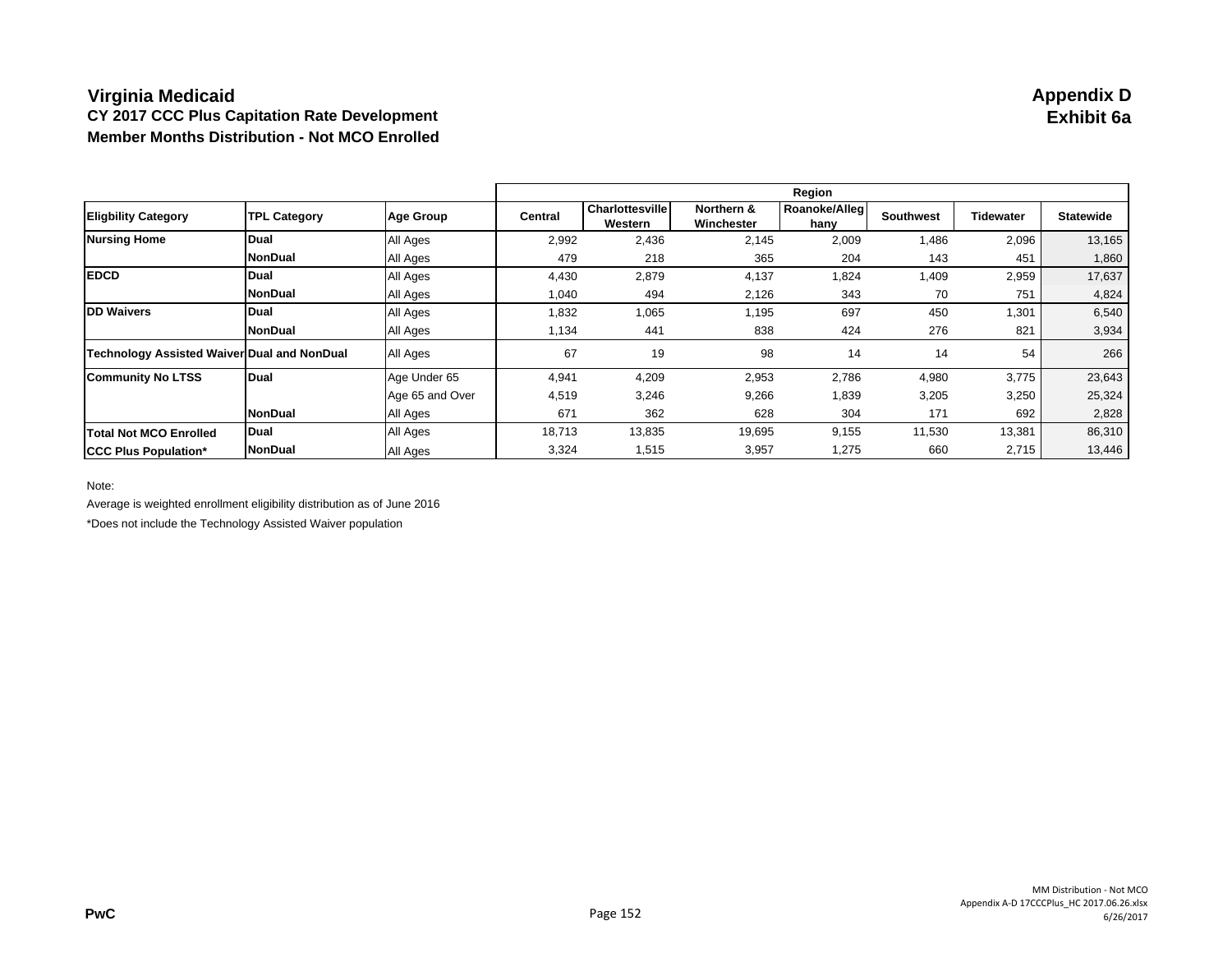#### **Virginia Medicaid Appendix D CY 2017 CCC Plus Capitation Rate Development Member Months Distribution - MCO Enrolled**

|                                                         |                     |                  |         |                            |                          | Region                |                  |                  |                  |
|---------------------------------------------------------|---------------------|------------------|---------|----------------------------|--------------------------|-----------------------|------------------|------------------|------------------|
| <b>Eligbility Category</b>                              | <b>TPL Category</b> | <b>Age Group</b> | Central | Charlottesville<br>Western | Northern &<br>Winchester | Roanoke/Alleg<br>hany | <b>Southwest</b> | <b>Tidewater</b> | <b>Statewide</b> |
| <b>EDCD</b>                                             | NonDual             | All Ages         | 2.144   | .260                       | 981,                     | 879                   | 328              | .838             | 8,430            |
| <b>DD Waivers</b>                                       | NonDual             | All Ages         | 342     | 178                        | 184                      | 128                   | 47               | 224              | ,103             |
| <b>Total MCO Enrolled</b><br><b>CCC Plus Population</b> | NonDual             | All Ages         | 2,486   | .438                       | 2,165                    | 1,007                 | 375              | 2,062            | 9,533            |

Note:

Average is weighted by health plan enrollment distribution as of June 2016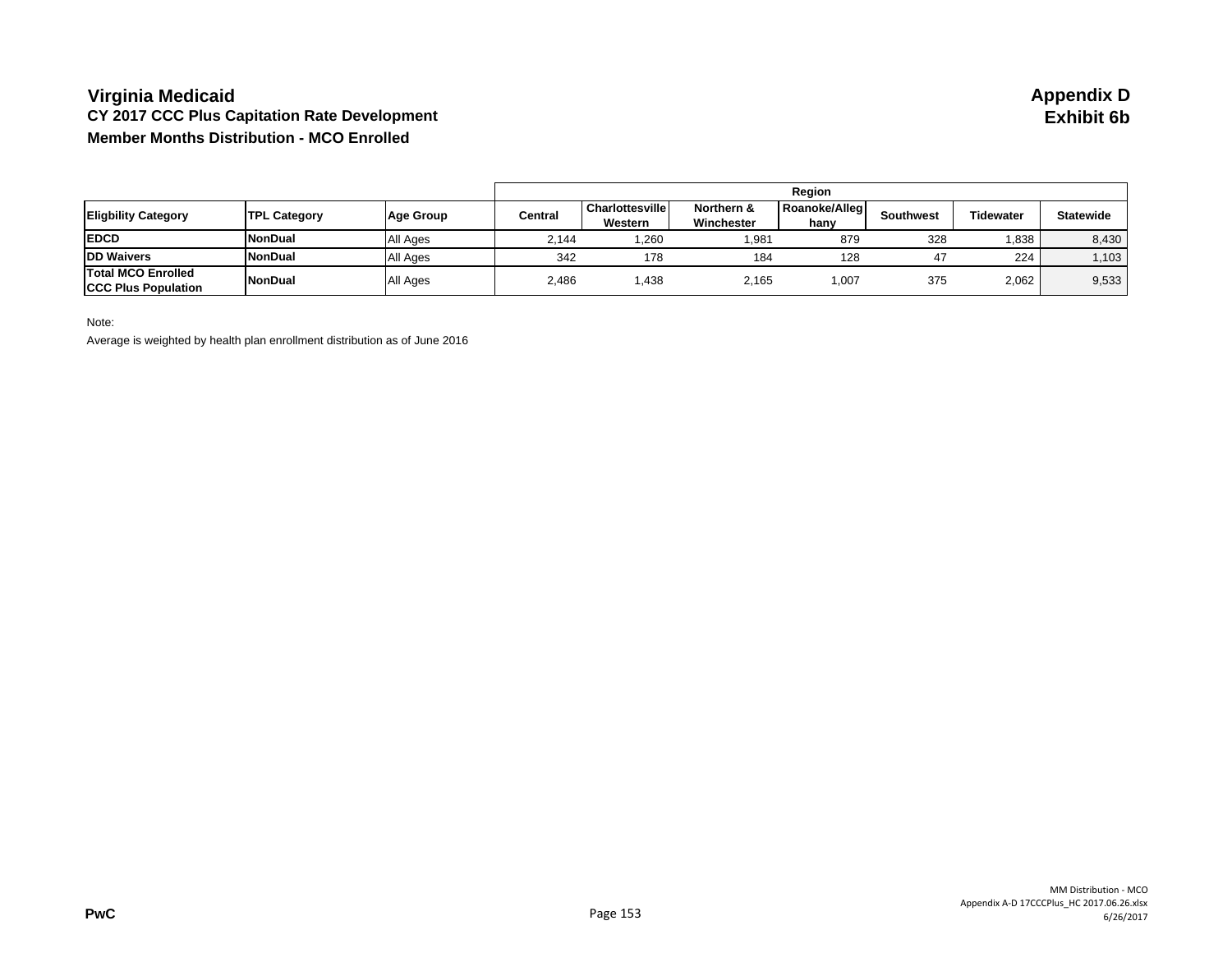## **Virginia Medicaid Appendix D CY 2017 CCC Plus Capitation Rate Development Member Months Distribution - All Members**

|                                      |                     |                  | Region  |                                   |                          |                       |                  |           |                  |  |
|--------------------------------------|---------------------|------------------|---------|-----------------------------------|--------------------------|-----------------------|------------------|-----------|------------------|--|
| <b>Eligibility Category</b>          | <b>TPL Category</b> | <b>Age Group</b> | Central | <b>Charlottesville</b><br>Western | Northern &<br>Winchester | Roanoke/Alleg<br>hany | <b>Southwest</b> | Tidewater | <b>Statewide</b> |  |
| <b>Nursing Home</b>                  | Dual                | All Ages         | 2,992   | 2,436                             | 2,145                    | 2,009                 | 1,486            | 2,096     | 13,165           |  |
|                                      | <b>NonDual</b>      | All Ages         | 479     | 218                               | 365                      | 204                   | 143              | 451       | 1,860            |  |
| <b>EDCD</b>                          | Dual                | All Ages         | 4,430   | 2,879                             | 4,137                    | 1,824                 | 1,409            | 2,959     | 17,637           |  |
|                                      | <b>NonDual</b>      | All Ages         | 3,184   | 1,754                             | 4,107                    | 1,222                 | 398              | 2,589     | 13,254           |  |
| <b>DD Waivers</b>                    | Dual                | All Ages         | 1,832   | 1,065                             | 1,195                    | 697                   | 450              | 1,301     | 6,540            |  |
|                                      | <b>NonDual</b>      | All Ages         | 1,476   | 619                               | 1,022                    | 552                   | 323              | 1,045     | 5,037            |  |
| <b>Technology Assisted</b><br>Waiver | Dual and NonDual    | All Ages         | 67      | 19                                | 98                       | 14                    | 14               | 54        | 266              |  |
| <b>Community No LTSS</b>             | Dual                | Age Under 65     | 4,941   | 4,209                             | 2,953                    | 2,786                 | 4,980            | 3,775     | 23,643           |  |
|                                      |                     | Age 65 and Over  | 4,519   | 3,246                             | 9,266                    | 1,839                 | 3,205            | 3,250     | 25,324           |  |
|                                      | <b>NonDual</b>      | All Ages         | 671     | 362                               | 628                      | 304                   | 171              | 692       | 2,828            |  |
| <b>Total CCC Plus</b>                | Dual                | All Ages         | 18,713  | 13,835                            | 19,695                   | 9,155                 | 11,530           | 13,381    | 86,310           |  |
| Population*                          | <b>NonDual</b>      | All Ages         | 5,810   | 2,953                             | 6,122                    | 2,282                 | 1,035            | 4,777     | 22,979           |  |

Note:

Average is weighted enrollment eligibility distribution as of June 2016

\*Does not include the Technology Assisted Waiver population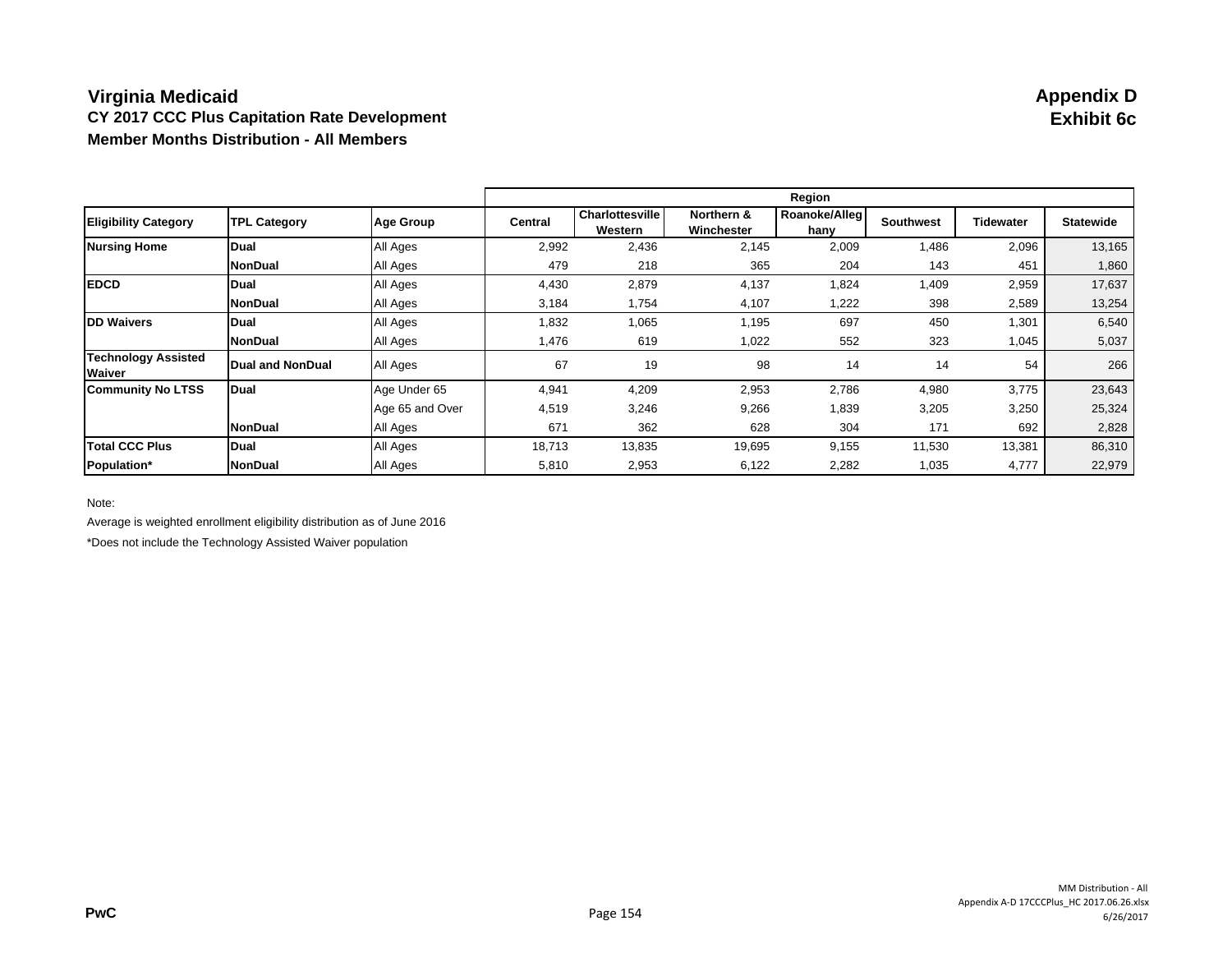#### **Virginia Medicaid Appendix D CY 2017 CCC Plus Capitation Rate Development Drug Reinsurance Adjustment**

Non-Dual Population

|     |                                                                 | <b>NonDual</b><br><b>Nursing Home</b> | <b>NonDual</b><br><b>EDCD</b> | <b>NonDual</b><br><b>DD Waivers</b> | <b>NonDual</b><br>Technology<br><b>Assisted Waiver</b> | <b>NonDual</b><br><b>Community No</b><br><b>LTSS</b> | Source                                                                                         |
|-----|-----------------------------------------------------------------|---------------------------------------|-------------------------------|-------------------------------------|--------------------------------------------------------|------------------------------------------------------|------------------------------------------------------------------------------------------------|
|     |                                                                 |                                       |                               |                                     |                                                        |                                                      |                                                                                                |
| 1a. | Average Quarterly Number of Individuals Exceeding the Threshold | 1.43                                  | 18.00                         | 3.86                                | 2.57                                                   | 0.00                                                 | FFS Invoices/Health Plan Encounter Data                                                        |
| 1b. | Average Quarterly Additional Individuals                        | 0.29                                  | 3.60                          | 0.77                                | 0.51                                                   | 0.00                                                 | 20% Increase of People who exceed the threshold                                                |
| 1c. | Average Quarterly Estimated PMPM                                | \$2.60                                | \$79.59                       | \$9.88                              | \$130.51                                               | \$0.00                                               | Based on reinsurance analysis                                                                  |
| 2.  | Average Annual Reinsurance Amount                               | \$50,414                              | \$5,852,361                   | \$576,570                           | \$372,180                                              | \$0                                                  | Based on reinsurance analysis                                                                  |
| 3.  | Annualized Historical Member Months                             | 19,745                                | 123,271                       | 58,428                              | 2,803                                                  | 35,719                                               | CY15 FFS Invoices for not MCO enrolled EDCD;<br>CY14-15 FFS Invoices for all other populations |
| 4.  | <b>Estimated PMPM</b>                                           | \$2.55                                | \$47.48                       | \$9.87                              | \$132.78                                               | \$0.00                                               | $= (2.) / (3.)$                                                                                |

Note:

Discounted threshold is based upon CY17 reinsurance threshold of \$50,000 per person per quarter discounted by annualized 15% unit cost trend

The NonDual FFS EDCD population is evaluated using the CY15 base period only.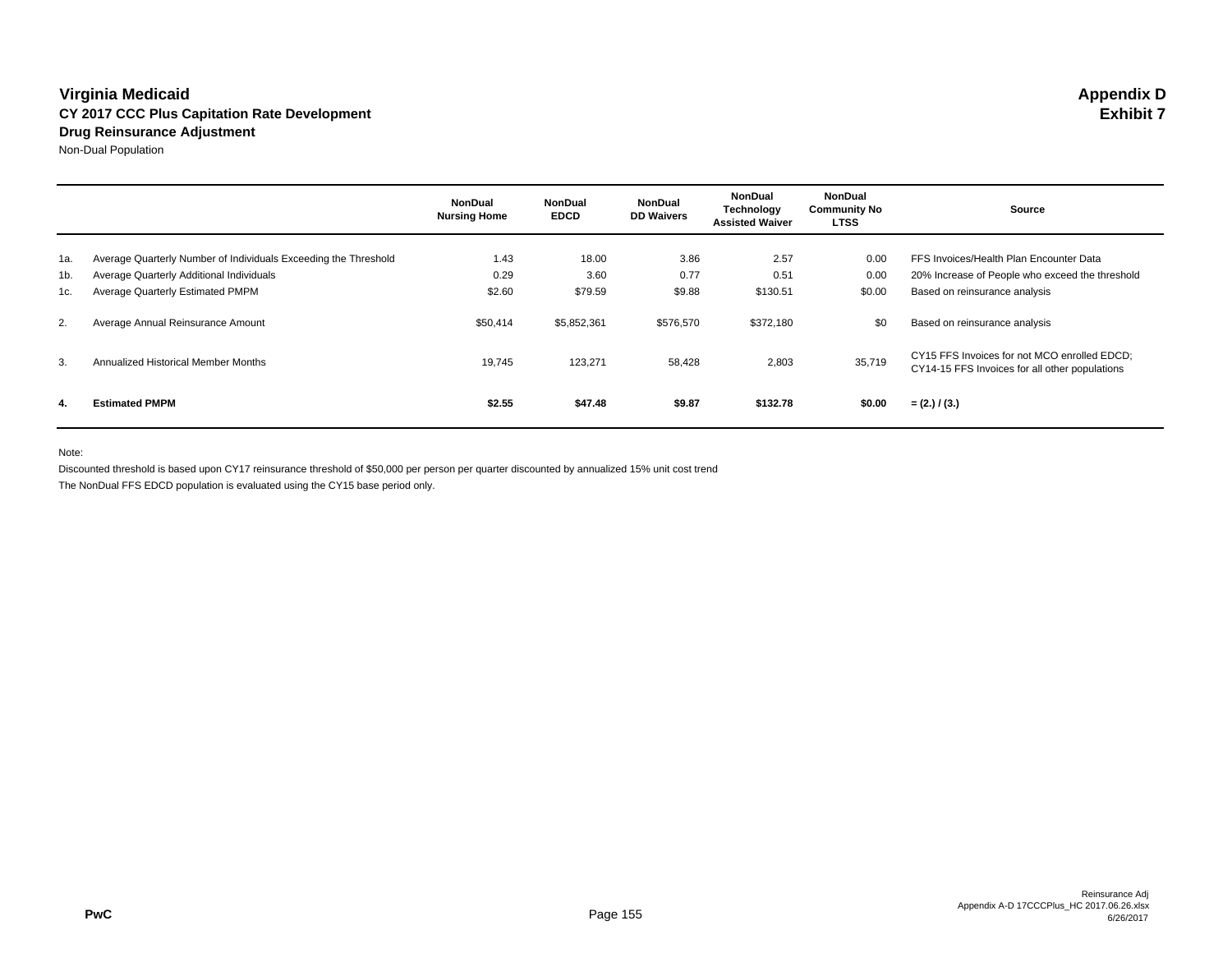**Virginia Medicaid Appendix D CY 2017 CCC Plus Capitation Rate Development Addiction Rehabilitation and Treatment Services (ARTS) Adjustment**

|     |                                                                                                                                                 | Dual<br><b>Nursing</b><br>Home | <b>NonDual</b><br>Nursing<br>Home | Dual<br><b>EDCD</b>           | <b>NonDual</b><br><b>EDCD</b> | Dual<br><b>DD Waivers</b>     | <b>NonDual</b><br><b>DD Waivers</b> | Dual<br><b>Community No Community No</b><br><b>LTSS</b> | <b>NonDual</b><br><b>LTSS</b> | <b>Source</b>                                                  |
|-----|-------------------------------------------------------------------------------------------------------------------------------------------------|--------------------------------|-----------------------------------|-------------------------------|-------------------------------|-------------------------------|-------------------------------------|---------------------------------------------------------|-------------------------------|----------------------------------------------------------------|
| 1a. | ARTS Medical PMPM (Per Participant)<br>1b. ARTS Admin PMPM (Per Participant)<br>1c. Medical PMPM For New Carve-In Services<br>(Per Participant) | \$100.62<br>\$4.72<br>\$17.64  | \$100.62<br>\$4.72<br>\$17.64     | \$100.62<br>\$4.72<br>\$17.64 | \$100.62<br>\$4.72<br>\$17.64 | \$100.62<br>\$4.72<br>\$17.64 | \$100.62<br>\$4.72<br>\$17.64       | \$100.62<br>\$4.72<br>\$17.64                           | \$100.62<br>\$4.72<br>\$17.64 | Estimated for FY18<br>N/A for Apr-Jun 17<br>Estimated for FY18 |
| 2a. | <b>ARTS Participants</b>                                                                                                                        | 16                             | 5                                 | 485                           | 282                           | 65                            | 70                                  | 1,858                                                   | 37                            | Projected Dec 2017 snapshot                                    |
|     | 2b. Other members                                                                                                                               | 13,919                         | 2,167                             | 19.717                        | 13,086                        | 6,891                         | 6,561                               | 52,605                                                  | 3.170                         | Projected Dec 2017 snapshot                                    |
| 3а. | <b>ARTS Medical PMPM (Rate Adjustment)</b>                                                                                                      | \$0.13                         | \$0.26                            | \$2.84                        | \$2.49                        | \$1.11                        | \$1.26                              | \$4.04                                                  | \$1.36                        | $= ((1a.)+(1c.))*(2a.)/(2a.)+(2b.))$                           |
|     | 3b. ARTS Admin PMPM (Rate Adjustment)                                                                                                           | \$0.01                         | \$0.01                            | \$0.11                        | \$0.10                        | \$0.04                        | \$0.05                              | \$0.16                                                  | \$0.05                        | $=$ (1b.) $*(2a.) / ((2a.) + (2b.))$                           |
|     | 3c. ARTS Total PMPM (Rate Adjustment)                                                                                                           | \$0.14                         | \$0.27                            | \$2.95                        | \$2.59                        | \$1.15                        | \$1.31                              | \$4.20                                                  | \$1.41                        | $= (3a.) + (3b.)$                                              |

Notes

Effective August 2017 - Dec 2017 the Admin PMPM (Per Participant) will be \$4.72, based on SFY18 funding

NonDual EDCD and DD Waivers reflects the weighted average of the Med 3.0 HAP population and FFS equivalent.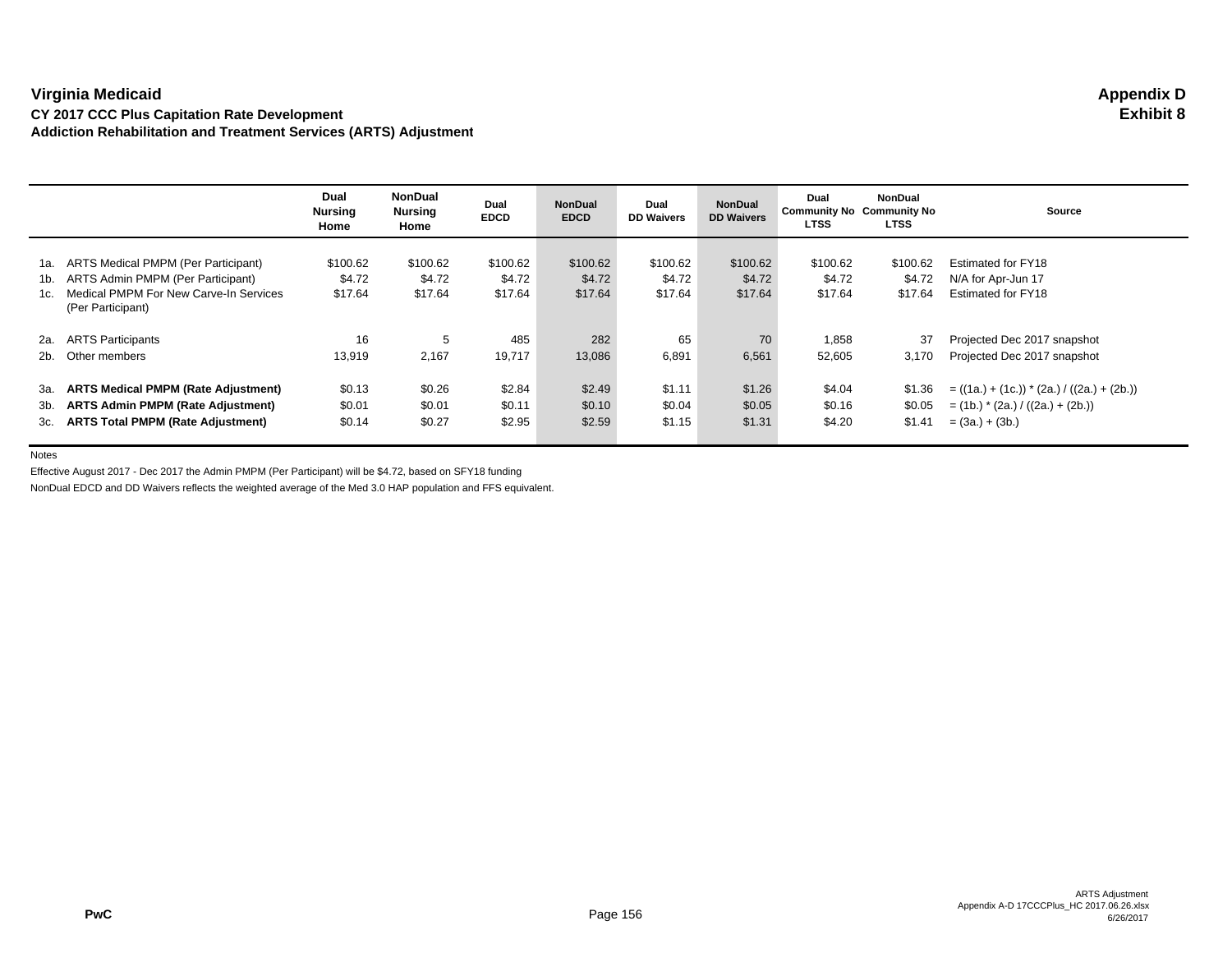## **Virginia Medicaid Appendix D CY 2017 CCC Plus Capitation Rate Development Final Capitation Rates Summary with ARTS Adjustment, Net of Drug Reinsurance**

|                                      |                     |                  | Region     |                                   |                                                                                             |                       |            |                  |                    |
|--------------------------------------|---------------------|------------------|------------|-----------------------------------|---------------------------------------------------------------------------------------------|-----------------------|------------|------------------|--------------------|
| <b>Eligibility Category</b>          | <b>TPL Category</b> | <b>Age Group</b> | Central    | <b>Charlottesville</b><br>Western | Northern &<br>Winchester                                                                    | Roanoke/Alleg<br>hany | Southwest  | <b>Tidewater</b> | CY 2017<br>Average |
|                                      |                     |                  |            |                                   | Base Capitation Rates with Administrative Cost and ARTS Adjustment, Net of Drug Reinsurance |                       |            |                  |                    |
| <b>Nursing Home</b>                  | <b>Dual</b>         | All Ages         | \$5,257.07 | \$5,160.46                        | \$6,176.23                                                                                  | \$5,058.49            | \$4.590.67 | \$5,343.07       | \$5,297.12         |
|                                      | <b>NonDual</b>      | All Ages         |            |                                   |                                                                                             |                       |            |                  | \$9,154.25         |
| <b>EDCD</b>                          | Dual                | All Ages         | \$2,518.17 | \$2,206.52                        | \$3,688.10                                                                                  | \$2,143.80            | \$1,719.35 | \$2,821.36       | \$2,690.04         |
|                                      | <b>NonDual</b>      | All Ages         | \$3,849.50 | \$3,219.81                        | \$3,950.02                                                                                  | \$3,716.74            | \$3,925.52 | \$4,091.91       | \$3,834.72         |
| <b>DD Waivers</b>                    | Dual                | All Ages         |            |                                   |                                                                                             |                       |            |                  | \$188.08           |
|                                      | NonDual             | All Ages         |            |                                   |                                                                                             |                       |            |                  | \$1,051.58         |
| <b>Technology Assisted</b><br>Waiver | Dual and NonDual    | All Ages         |            |                                   |                                                                                             |                       |            |                  | \$12,564.28        |
| <b>Community No LTSS</b>             | Dual                | Age Under 65     | \$229.69   | \$182.17                          | \$198.78                                                                                    | \$178.87              | \$127.91   | \$240.71         | \$191.70           |
|                                      |                     | Age 65 and Over  | \$288.58   | \$302.21                          | \$187.18                                                                                    | \$409.70              | \$205.53   | \$280.05         | \$250.42           |
|                                      | NonDual             | All Ages         |            |                                   |                                                                                             |                       |            |                  | \$430.73           |

|                                        |                |          | June 2016 Member Month Distribution |       |       |        |       |       |        |  |  |  |
|----------------------------------------|----------------|----------|-------------------------------------|-------|-------|--------|-------|-------|--------|--|--|--|
| <b>Nursing Home</b>                    | <b>Dual</b>    | All Ages | 2,992                               | 2,436 | 2,145 | 2,009  | 1,486 | 2,096 | 13,165 |  |  |  |
|                                        | <b>NonDual</b> | All Ages | 479                                 | 218   | 365   | 204    | 143   | 451   | 1,860  |  |  |  |
| <b>IEDCD</b>                           | Dual           | All Ages | 4,430                               | 2,879 | 4,137 | 1,824  | 1,409 | 2,959 | 17,637 |  |  |  |
|                                        | <b>NonDual</b> | All Ages | 3,184                               | 1,754 | 4,107 | 1,222  | 398   | 2,589 | 13,254 |  |  |  |
|                                        |                |          |                                     |       |       |        |       |       |        |  |  |  |
| Dual NH / EDCD Mix Shift Assumption    | 1.0%           | 1.9%     | 0.0%                                | 2.8%  | 2.7%  | $.1\%$ | 1.3%  |       |        |  |  |  |
| NonDual NH / EDCD Mix Shift Assumption | 0.4%           | 0.2%     | 0.0%                                | 0.5%  | 1.4%  | 0.5%   | 0.3%  |       |        |  |  |  |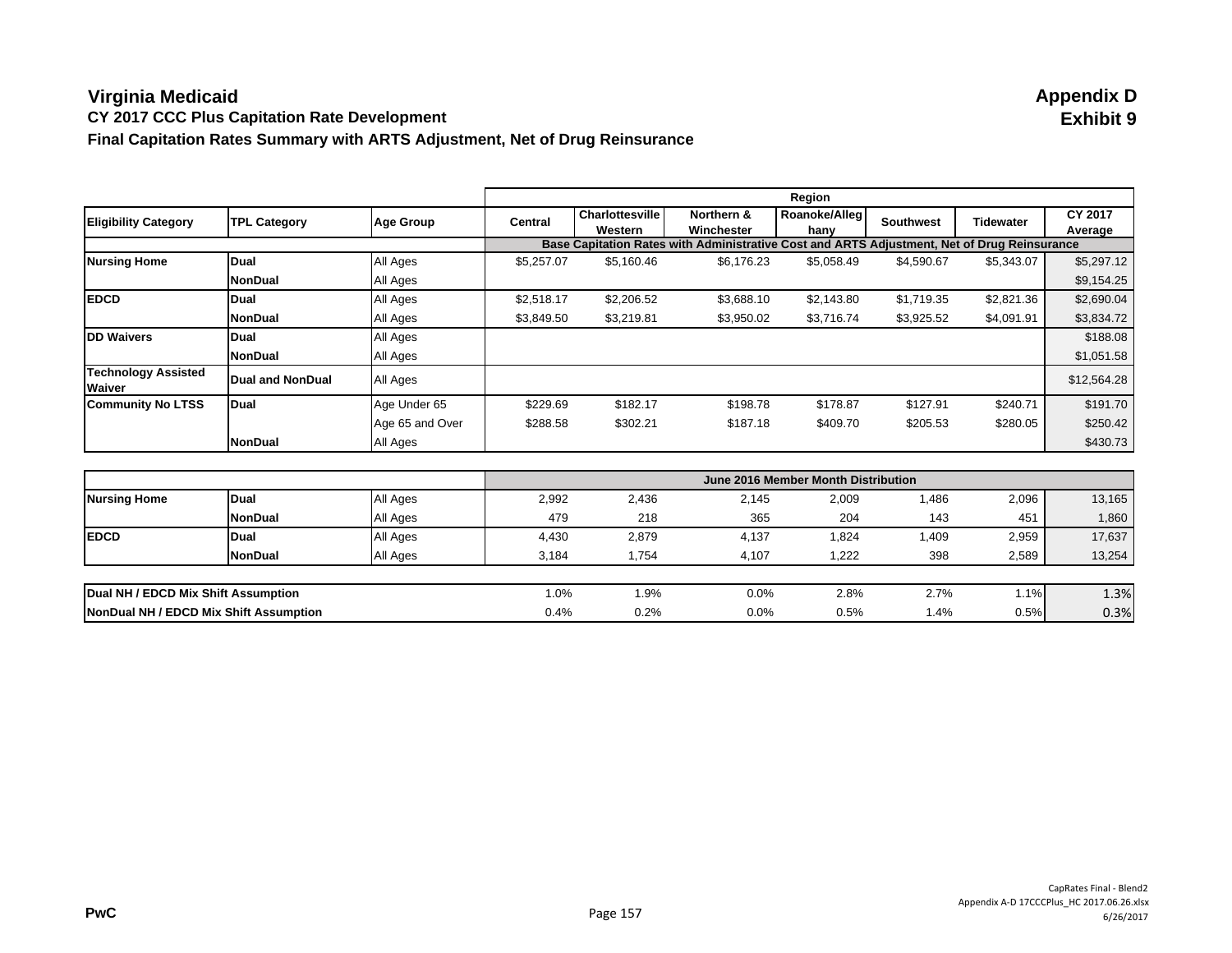### **Virginia Medicaid Appendix D CY 2017 CCC Plus Capitation Rate Development Final Capitation Rates Summary with ARTS Adjustment, Net of Drug Reinsurance**

|                                      |                     |                 |                                                        |                            |                          | Region                |                  |                  |                    |  |
|--------------------------------------|---------------------|-----------------|--------------------------------------------------------|----------------------------|--------------------------|-----------------------|------------------|------------------|--------------------|--|
| <b>Eligibility Category</b>          | <b>TPL Category</b> | Age Group       | <b>Central</b>                                         | Charlottesville<br>Western | Northern &<br>Winchester | Roanoke/Alleg<br>hany | <b>Southwest</b> | <b>Tidewater</b> | CY 2017<br>Average |  |
|                                      |                     |                 | <b>Final Blended Capitation Rates (with Mix Shift)</b> |                            |                          |                       |                  |                  |                    |  |
| <b>Blended</b>                       | <b>Dual</b>         | All Ages        | \$3,596.26                                             | \$3,505.77                 | \$4,537.70               | \$3,589.01            | \$3,115.93       | \$3,838.16       | \$3,769.30         |  |
| (NH and EDCD)                        | <b>NonDual</b>      | All Ages        | \$4,521.96                                             | \$3,862.18                 | \$4,374.75               | \$4,467.41            | \$5,233.91       | \$4,815.84       | \$4,471.67         |  |
| <b>DD Waivers</b>                    | Dual                | All Ages        |                                                        |                            |                          |                       |                  |                  | \$188.08           |  |
|                                      | <b>NonDual</b>      | All Ages        |                                                        |                            |                          |                       |                  |                  | \$1,051.58         |  |
| <b>Technology Assisted</b><br>Waiver | Dual and NonDual    | All Ages        |                                                        |                            |                          |                       |                  |                  | \$12,564.28        |  |
| <b>Community No LTSS</b>             | Dual                | Age Under 65    | \$229.69                                               | \$182.17                   | \$198.78                 | \$178.87              | \$127.91         | \$240.71         | \$191.70           |  |
|                                      |                     | Age 65 and Over | \$288.58                                               | \$302.21                   | \$187.18                 | \$409.70              | \$205.53         | \$280.05         | \$250.42           |  |
|                                      | <b>NonDual</b>      | All Ages        |                                                        |                            |                          |                       |                  |                  | \$430.73           |  |

Note:

Average is weighted enrollment eligibility distribution as of June 2016

Reinsurance applied on the Nondual CCC Plus population

Non-ER transportation PMPM already includes administrative cost adjustment